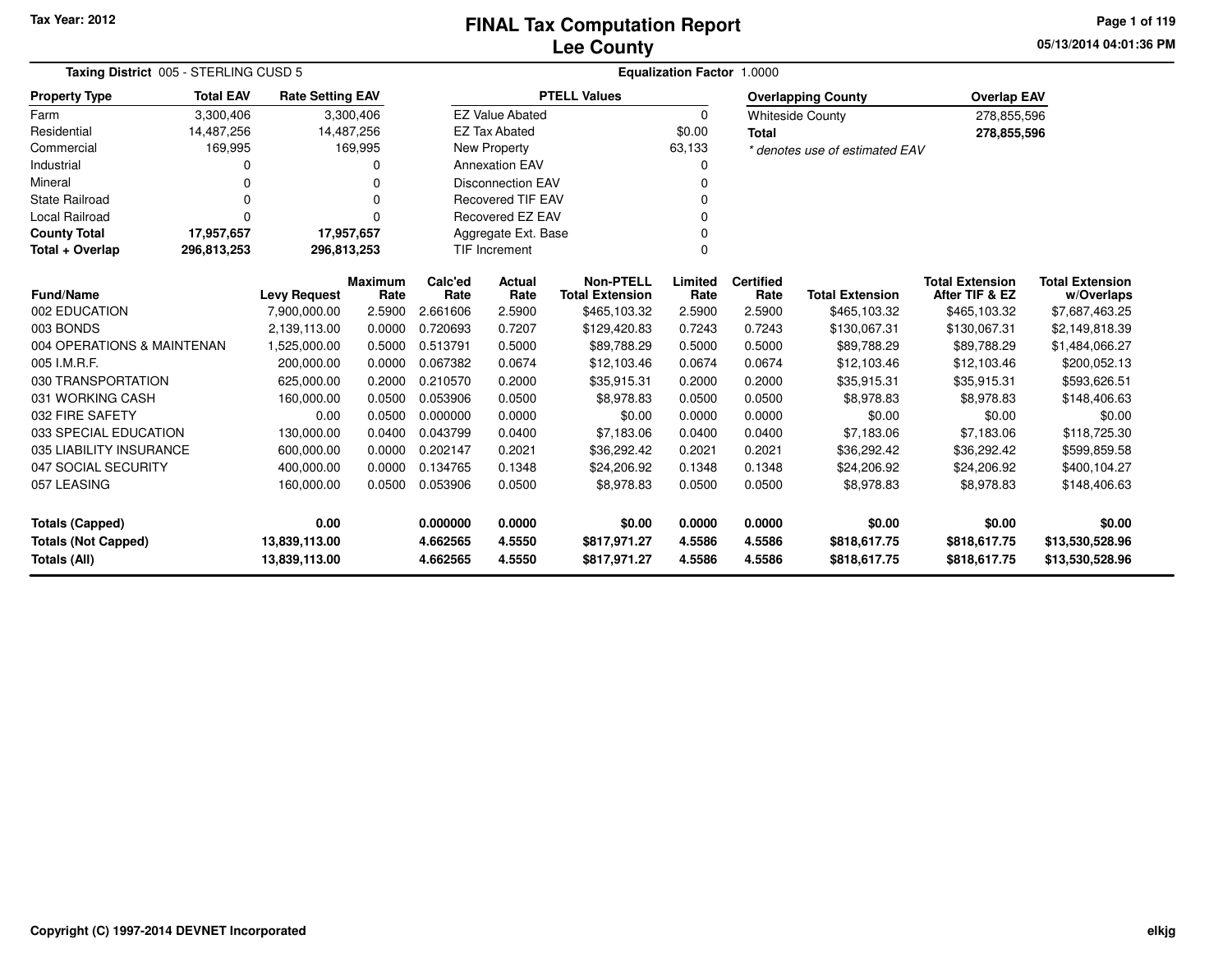**05/13/2014 04:01:36 PMPage 2 of 119**

| Taxing District 008 - NELSON PGSD 8 |                  |                         |                        | <b>Equalization Factor 1.0000</b> |                                |                                            |                 |                          |                        |                                          |                                      |  |
|-------------------------------------|------------------|-------------------------|------------------------|-----------------------------------|--------------------------------|--------------------------------------------|-----------------|--------------------------|------------------------|------------------------------------------|--------------------------------------|--|
| <b>Property Type</b>                | <b>Total EAV</b> | <b>Rate Setting EAV</b> |                        |                                   |                                | <b>PTELL Values</b>                        |                 |                          |                        |                                          |                                      |  |
| Farm                                | 1,742,824        |                         | 1,742,824              |                                   | <b>EZ Value Abated</b>         |                                            | 0               |                          |                        |                                          |                                      |  |
| Residential                         | 3,528,120        |                         | 3,528,120              |                                   | <b>EZ Tax Abated</b>           |                                            | \$0.00          |                          |                        |                                          |                                      |  |
| Commercial                          | 376,256          |                         | 376,256                |                                   | New Property                   |                                            | 249,185         |                          |                        |                                          |                                      |  |
| Industrial                          | 4,039,861        |                         | 4,039,861              |                                   | <b>Annexation EAV</b>          |                                            |                 |                          |                        |                                          |                                      |  |
| Mineral                             | <sup>0</sup>     |                         | 0                      |                                   | <b>Disconnection EAV</b>       |                                            |                 |                          |                        |                                          |                                      |  |
| <b>State Railroad</b>               | 1,939,343        |                         | 1,939,343              |                                   | <b>Recovered TIF EAV</b>       |                                            |                 |                          |                        |                                          |                                      |  |
| Local Railroad                      | $\Omega$         |                         | 0                      |                                   | Recovered EZ EAV               |                                            |                 |                          |                        |                                          |                                      |  |
| <b>County Total</b>                 | 11,626,404       | 11,626,404              |                        |                                   | Aggregate Ext. Base<br>313,236 |                                            |                 |                          |                        |                                          |                                      |  |
| Total + Overlap                     | 11,626,404       |                         | 11,626,404             |                                   | <b>TIF Increment</b>           |                                            | 0               |                          |                        |                                          |                                      |  |
| Fund/Name                           |                  | <b>Levy Request</b>     | <b>Maximum</b><br>Rate | Calc'ed<br>Rate                   | Actual<br>Rate                 | <b>Non-PTELL</b><br><b>Total Extension</b> | Limited<br>Rate | <b>Certified</b><br>Rate | <b>Total Extension</b> | <b>Total Extension</b><br>After TIF & EZ | <b>Total Extension</b><br>w/Overlaps |  |
| 002 EDUCATION                       |                  | 230,000.00              | 3.5000                 | 1.978256                          | 1.9783                         | \$230,005.15                               | 1.9783          | 1.9783                   | \$230,005.15           | \$230,005.15                             | \$230,005.15                         |  |
| 003 BONDS & INTEREST                |                  | 13,992.00               | 0.0000                 | 0.120347                          | 0.1203                         | \$13,986.56                                | 0.1209          | 0.1209                   | \$14,056.32            | \$14,056.32                              | \$14,056.32                          |  |
| 004 OPERATIONS & MAINTENAN          |                  | 40,000.00               | 0.5500                 | 0.344045                          | 0.3440                         | \$39,994.83                                | 0.3440          | 0.3440                   | \$39,994.83            | \$39,994.83                              | \$39,994.83                          |  |
| 005 I.M.R.F.                        |                  | 0.00                    | 0.0000                 | 0.000000                          | 0.0000                         | \$0.00                                     | 0.0000          | 0.0000                   | \$0.00                 | \$0.00                                   | \$0.00                               |  |
| 030 TRANSPORTATION                  |                  | 18,000.00               | 0.0000                 | 0.154820                          | 0.1548                         | \$17,997.67                                | 0.1548          | 0.1548                   | \$17,997.67            | \$17,997.67                              | \$17,997.67                          |  |
| 031 WORKING CASH                    |                  | 5,150.00                | 0.0500                 | 0.044296                          | 0.0443                         | \$5,150.50                                 | 0.0443          | 0.0443                   | \$5,150.50             | \$5,150.50                               | \$5,150.50                           |  |
| 032 FIRE SAFETY                     |                  | 100.00                  | 0.1000                 | 0.000860                          | 0.0009                         | \$104.64                                   | 0.0009          | 0.0009                   | \$104.64               | \$104.64                                 | \$104.64                             |  |
| 033 SPECIAL EDUCATION               |                  | 2,500.00                | 0.4000                 | 0.021503                          | 0.0215                         | \$2,499.68                                 | 0.0215          | 0.0215                   | \$2,499.68             | \$2,499.68                               | \$2,499.68                           |  |
| 035 LIABILITY INSURANCE             |                  | 22,000.00               | 0.0000                 | 0.189225                          | 0.1892                         | \$21,997.16                                | 0.1892          | 0.1892                   | \$21,997.16            | \$21,997.16                              | \$21,997.16                          |  |
| 047 SOCIAL SECURITY                 |                  | 6,000.00                | 0.0000                 | 0.051607                          | 0.0516                         | \$5,999.22                                 | 0.0516          | 0.0516                   | \$5,999.22             | \$5,999.22                               | \$5,999.22                           |  |
| 057 LEASING                         |                  | 5,000.00                | 0.1000                 | 0.043006                          | 0.0430                         | \$4,999.35                                 | 0.0430          | 0.0430                   | \$4,999.35             | \$4,999.35                               | \$4,999.35                           |  |
| <b>Totals (Capped)</b>              |                  | 328,750.00              |                        | 2.827618                          | 2.8276                         | \$328,748.20                               | 2.8276          | 2.8276                   | \$328,748.20           | \$328,748.20                             | \$328,748.20                         |  |
| <b>Totals (Not Capped)</b>          |                  | 13,992.00               |                        | 0.120347                          | 0.1203                         | \$13,986.56                                | 0.1209          | 0.1209                   | \$14,056.32            | \$14,056.32                              | \$14,056.32                          |  |
| <b>Totals (All)</b>                 |                  | 342,742.00              |                        | 2.947965                          | 2.9479                         | \$342,734.76                               | 2.9485          | 2.9485                   | \$342,804.52           | \$342,804.52                             | \$342,804.52                         |  |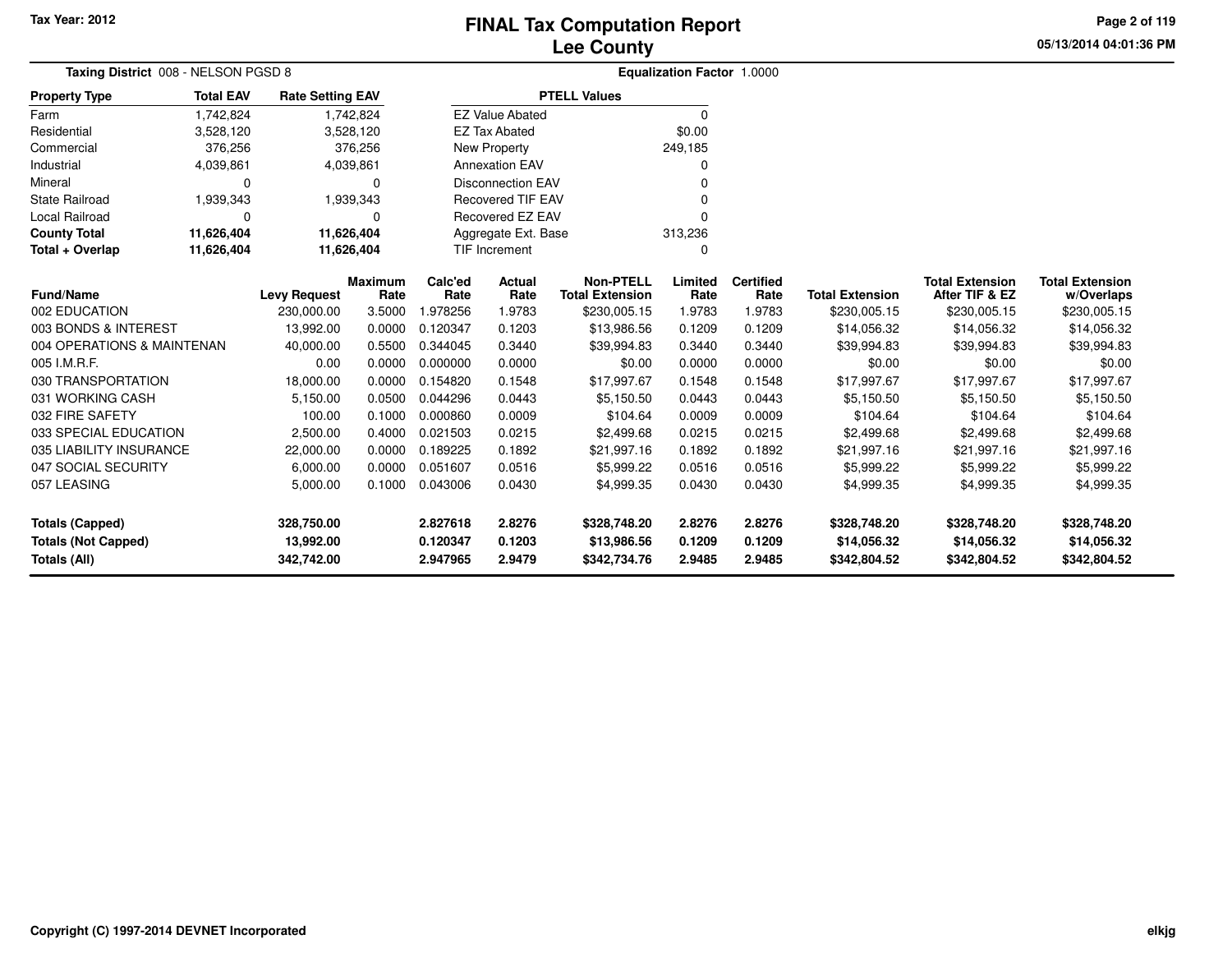**05/13/2014 04:01:36 PM Page 3 of 119**

| Taxing District 009 - EARLVILLE CUSD 9                                     |                         |                        |                      |                          | <b>Equalization Factor 1.0000</b>          |                  |                          |                                |                                          |                                      |  |
|----------------------------------------------------------------------------|-------------------------|------------------------|----------------------|--------------------------|--------------------------------------------|------------------|--------------------------|--------------------------------|------------------------------------------|--------------------------------------|--|
| <b>Total EAV</b><br><b>Property Type</b>                                   | <b>Rate Setting EAV</b> |                        |                      |                          | <b>PTELL Values</b>                        |                  |                          | <b>Overlapping County</b>      | <b>Overlap EAV</b>                       |                                      |  |
| Farm<br>426,608                                                            |                         | 426,608                |                      | <b>EZ Value Abated</b>   |                                            | $\Omega$         | DeKalb County            |                                | 1,659,617                                |                                      |  |
| Residential<br>71,793                                                      |                         | 71,793                 |                      | <b>EZ Tax Abated</b>     |                                            | \$0.00           | LaSalle County           |                                | 48,092,197                               |                                      |  |
| Commercial                                                                 | 0                       | <sup>0</sup>           |                      | New Property             |                                            | 0                | <b>Total</b>             |                                | 49,751,814                               |                                      |  |
| Industrial                                                                 | O                       | n                      |                      | <b>Annexation EAV</b>    |                                            | O                |                          | * denotes use of estimated EAV |                                          |                                      |  |
| Mineral                                                                    | $\Omega$                | $\Omega$               |                      | <b>Disconnection EAV</b> |                                            | <sup>0</sup>     |                          |                                |                                          |                                      |  |
| <b>State Railroad</b>                                                      | $\Omega$                | $\Omega$               |                      | <b>Recovered TIF EAV</b> |                                            | $\Omega$         |                          |                                |                                          |                                      |  |
| Local Railroad                                                             | $\Omega$                | $\Omega$               |                      | Recovered EZ EAV<br>0    |                                            |                  |                          |                                |                                          |                                      |  |
| <b>County Total</b><br>498,401                                             |                         | 498,401                |                      | Aggregate Ext. Base      |                                            |                  |                          |                                |                                          |                                      |  |
| Total + Overlap<br>50,250,215                                              |                         | 50,250,215             |                      | <b>TIF Increment</b>     |                                            |                  |                          |                                |                                          |                                      |  |
| <b>Fund/Name</b>                                                           | <b>Levy Request</b>     | <b>Maximum</b><br>Rate | Calc'ed<br>Rate      | Actual<br>Rate           | <b>Non-PTELL</b><br><b>Total Extension</b> | Limited<br>Rate  | <b>Certified</b><br>Rate | <b>Total Extension</b>         | <b>Total Extension</b><br>After TIF & EZ | <b>Total Extension</b><br>w/Overlaps |  |
| 002 EDUCATION                                                              | 2,187,000.00            | 4.0000                 | 4.352220             | 4.0000                   | \$19,936.04                                | 4.0000           | 4.0000                   | \$19,936.04                    | \$19,936.04                              | \$2,010,008.60                       |  |
| 003 BONDS                                                                  | 388,243.00              | 0.0000                 | 0.772620             | 0.7726                   | \$3,850.65                                 | 0.7765           | 0.7765                   | \$3,870.08                     | \$3,870.08                               | \$390,192.92                         |  |
| 004 OPERATIONS & MAINTENAN                                                 | 380,160.00              | 0.7050                 | 0.756534             | 0.7050                   | \$3,513.73                                 | 0.7050           | 0.7050                   | \$3,513.73                     | \$3,513.73                               | \$354,264.02                         |  |
| 005 I.M.R.F.                                                               | 46,000.00               | 0.0000                 | 0.091542             | 0.0915                   | \$456.04                                   | 0.0915           | 0.0915                   | \$456.04                       | \$456.04                                 | \$45,978.95                          |  |
| 030 TRANSPORTATION                                                         | 107,847.00              | 0.2000                 | 0.214620             | 0.2000                   | \$996.80                                   | 0.2000           | 0.2000                   | \$996.80                       | \$996.80                                 | \$100,500.43                         |  |
| 031 WORKING CASH                                                           | 26,962.00               | 0.0500                 | 0.053656             | 0.0500                   | \$249.20                                   | 0.0500           | 0.0500                   | \$249.20                       | \$249.20                                 | \$25,125.11                          |  |
| 032 FIRE SAFETY                                                            | 26,962.00               | 0.0500                 | 0.053656             | 0.0500                   | \$249.20                                   | 0.0500           | 0.0500                   | \$249.20                       | \$249.20                                 | \$25,125.11                          |  |
| 033 SPECIAL EDUCATION                                                      | 21,569.00               | 0.0400                 | 0.042923             | 0.0400                   | \$199.36                                   | 0.0400           | 0.0400                   | \$199.36                       | \$199.36                                 | \$20,100.09                          |  |
| 035 LIABILITY INSURANCE                                                    | 141,355.00              | 0.0000                 | 0.281302             | 0.2813                   | \$1,402.00                                 | 0.2813           | 0.2813                   | \$1,402.00                     | \$1,402.00                               | \$141,353.85                         |  |
| 047 SOCIAL SECURITY                                                        | 63,000.00               | 0.0000                 | 0.125373             | 0.1254                   | \$624.99                                   | 0.1254           | 0.1254                   | \$624.99                       | \$624.99                                 | \$63,013.77                          |  |
| 057 LEASING                                                                | 26,962.00               | 0.0500                 | 0.053656             | 0.0500                   | \$249.20                                   | 0.0500           | 0.0500                   | \$249.20                       | \$249.20                                 | \$25,125.11                          |  |
| 0.00<br>0.000000<br><b>Totals (Capped)</b>                                 |                         |                        |                      | 0.0000                   | \$0.00                                     | 0.0000           | 0.0000                   | \$0.00                         | \$0.00                                   | \$0.00                               |  |
| <b>Totals (Not Capped)</b><br>3,416,060.00<br>Totals (All)<br>3,416,060.00 |                         |                        | 6.798102<br>6.798102 | 6.3658<br>6.3658         | \$31,727.21<br>\$31,727.21                 | 6.3697<br>6.3697 | 6.3697<br>6.3697         | \$31,746.64<br>\$31,746.64     | \$31,746.64<br>\$31,746.64               | \$3,200,787.96<br>\$3,200,787.96     |  |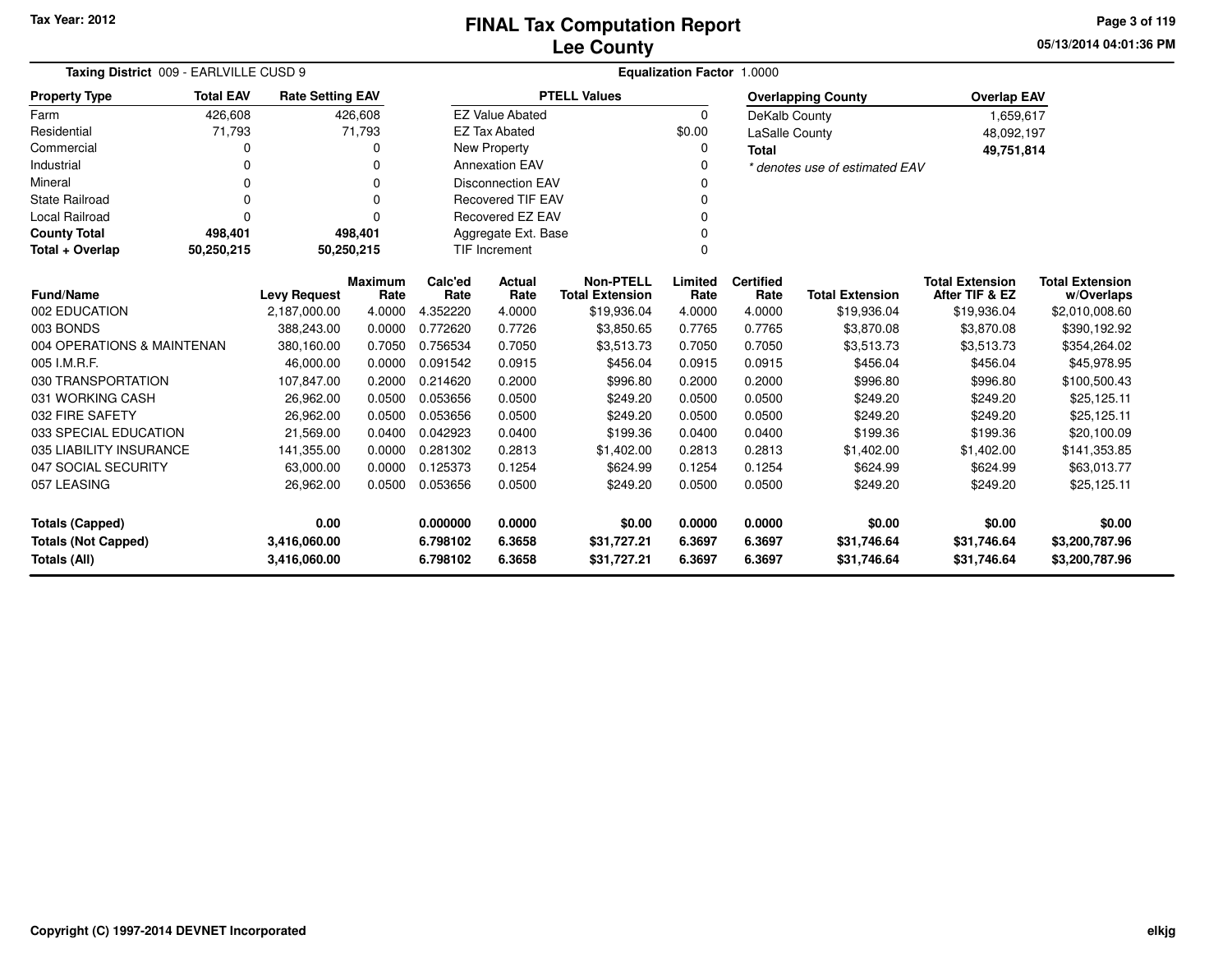**05/13/2014 04:01:36 PMPage 4 of 119**

| Taxing District 017 - OHIO CCGSD 17 |                  |                         |                        |                 |                                     |                                            | Equalization Factor 1.0000 |                          |                                |                                          |                                      |
|-------------------------------------|------------------|-------------------------|------------------------|-----------------|-------------------------------------|--------------------------------------------|----------------------------|--------------------------|--------------------------------|------------------------------------------|--------------------------------------|
| <b>Property Type</b>                | <b>Total EAV</b> | <b>Rate Setting EAV</b> |                        |                 |                                     | <b>PTELL Values</b>                        |                            |                          | <b>Overlapping County</b>      | <b>Overlap EAV</b>                       |                                      |
| Farm                                | 2,795,313        | 2,795,313               |                        |                 | <b>EZ Value Abated</b>              |                                            | 0                          | <b>Bureau County</b>     |                                | 24,608,313                               |                                      |
| Residential                         | 451,253          |                         | 451,253                |                 | <b>EZ Tax Abated</b>                |                                            | \$0.00                     | <b>Total</b>             |                                | 24,608,313                               |                                      |
| Commercial                          | 0                |                         | ∩                      |                 | <b>New Property</b>                 |                                            | 78,204                     |                          | * denotes use of estimated EAV |                                          |                                      |
| Industrial                          | 142,146          |                         | 142,146                |                 | <b>Annexation EAV</b>               |                                            | 0                          |                          |                                |                                          |                                      |
| Mineral                             | 5,680,731        | 5,680,731               |                        |                 | <b>Disconnection EAV</b>            |                                            | $\Omega$                   |                          |                                |                                          |                                      |
| <b>State Railroad</b>               | 0                |                         | 0                      |                 | <b>Recovered TIF EAV</b>            |                                            | $\Omega$                   |                          |                                |                                          |                                      |
| Local Railroad                      | 0                |                         | $\Omega$               |                 | <b>Recovered EZ EAV</b><br>$\Omega$ |                                            |                            |                          |                                |                                          |                                      |
| <b>County Total</b>                 | 9,069,443        | 9,069,443               |                        |                 | Aggregate Ext. Base                 |                                            | $\Omega$                   |                          |                                |                                          |                                      |
| Total + Overlap                     | 33,677,756       | 33,677,756              |                        |                 | TIF Increment<br>$\Omega$           |                                            |                            |                          |                                |                                          |                                      |
| Fund/Name                           |                  | <b>Levy Request</b>     | <b>Maximum</b><br>Rate | Calc'ed<br>Rate | Actual<br>Rate                      | <b>Non-PTELL</b><br><b>Total Extension</b> | Limited<br>Rate            | <b>Certified</b><br>Rate | <b>Total Extension</b>         | <b>Total Extension</b><br>After TIF & EZ | <b>Total Extension</b><br>w/Overlaps |
| 002 EDUCATION                       |                  | 718,000.00              | 2.2700                 | 2.131971        | 2.1320                              | \$193,360.52                               | 2.1320                     | 2.1320                   | \$193,360.52                   | \$193,360.52                             | \$718,009.76                         |
| 003 BONDS                           |                  | 0.00                    | 0.0000                 | 0.000000        | 0.0000                              | \$0.00                                     | 0.0000                     | 0.0000                   | \$0.00                         | \$0.00                                   | \$0.00                               |
| 004 OPERATIONS & MAINTENAN          |                  | 132,200.00              | 0.3700                 | 0.392544        | 0.3700                              | \$33,556.94                                | 0.3700                     | 0.3700                   | \$33,556.94                    | \$33,556.94                              | \$124,607.70                         |
| 005 I.M.R.F.                        |                  | 27,255.00               | 0.0000                 | 0.080929        | 0.0809                              | \$7,337.18                                 | 0.0809                     | 0.0809                   | \$7,337.18                     | \$7,337.18                               | \$27,245.30                          |
| 030 TRANSPORTATION                  |                  | 53,600.00               | 0.1500                 | 0.159156        | 0.1500                              | \$13,604.16                                | 0.1500                     | 0.1500                   | \$13,604.16                    | \$13,604.16                              | \$50,516.63                          |
| 031 WORKING CASH                    |                  | 17,900.00               | 0.0500                 | 0.053151        | 0.0500                              | \$4,534.72                                 | 0.0500                     | 0.0500                   | \$4,534.72                     | \$4,534.72                               | \$16,838.88                          |
| 032 FIRE SAFETY                     |                  | 17,860.00               | 0.0500                 | 0.053032        | 0.0500                              | \$4,534.72                                 | 0.0500                     | 0.0500                   | \$4,534.72                     | \$4,534.72                               | \$16,838.88                          |
| 033 SPECIAL EDUCATION               |                  | 7,200.00                | 0.0200                 | 0.021379        | 0.0200                              | \$1,813.89                                 | 0.0200                     | 0.0200                   | \$1,813.89                     | \$1,813.89                               | \$6,735.55                           |
| 035 LIABILITY INSURANCE             |                  | 63,550.00               | 0.0000                 | 0.188700        | 0.1887                              | \$17,114.04                                | 0.1887                     | 0.1887                   | \$17,114.04                    | \$17,114.04                              | \$63,549.93                          |
| 047 SOCIAL SECURITY                 |                  | 27,255.00               | 0.0000                 | 0.080929        | 0.0809                              | \$7,337.18                                 | 0.0809                     | 0.0809                   | \$7,337.18                     | \$7,337.18                               | \$27,245.30                          |
| 057 LEASING                         |                  | 17,900.00               | 0.0500                 | 0.053151        | 0.0500                              | \$4,534.72                                 | 0.0500                     | 0.0500                   | \$4,534.72                     | \$4,534.72                               | \$16,838.88                          |
| <b>Totals (Capped)</b>              |                  | 0.00                    |                        | 0.000000        | 0.0000                              | \$0.00                                     | 0.0000                     | 0.0000                   | \$0.00                         | \$0.00                                   | \$0.00                               |
| <b>Totals (Not Capped)</b>          |                  | 1,082,720.00            |                        | 3.214942        | 3.1725                              | \$287,728.07                               | 3.1725                     | 3.1725                   | \$287,728.07                   | \$287,728.07                             | \$1,068,426.81                       |
| Totals (All)                        |                  | 1,082,720.00            |                        | 3.214942        | 3.1725                              | \$287,728.07                               | 3.1725                     | 3.1725                   | \$287,728.07                   | \$287,728.07                             | \$1,068,426.81                       |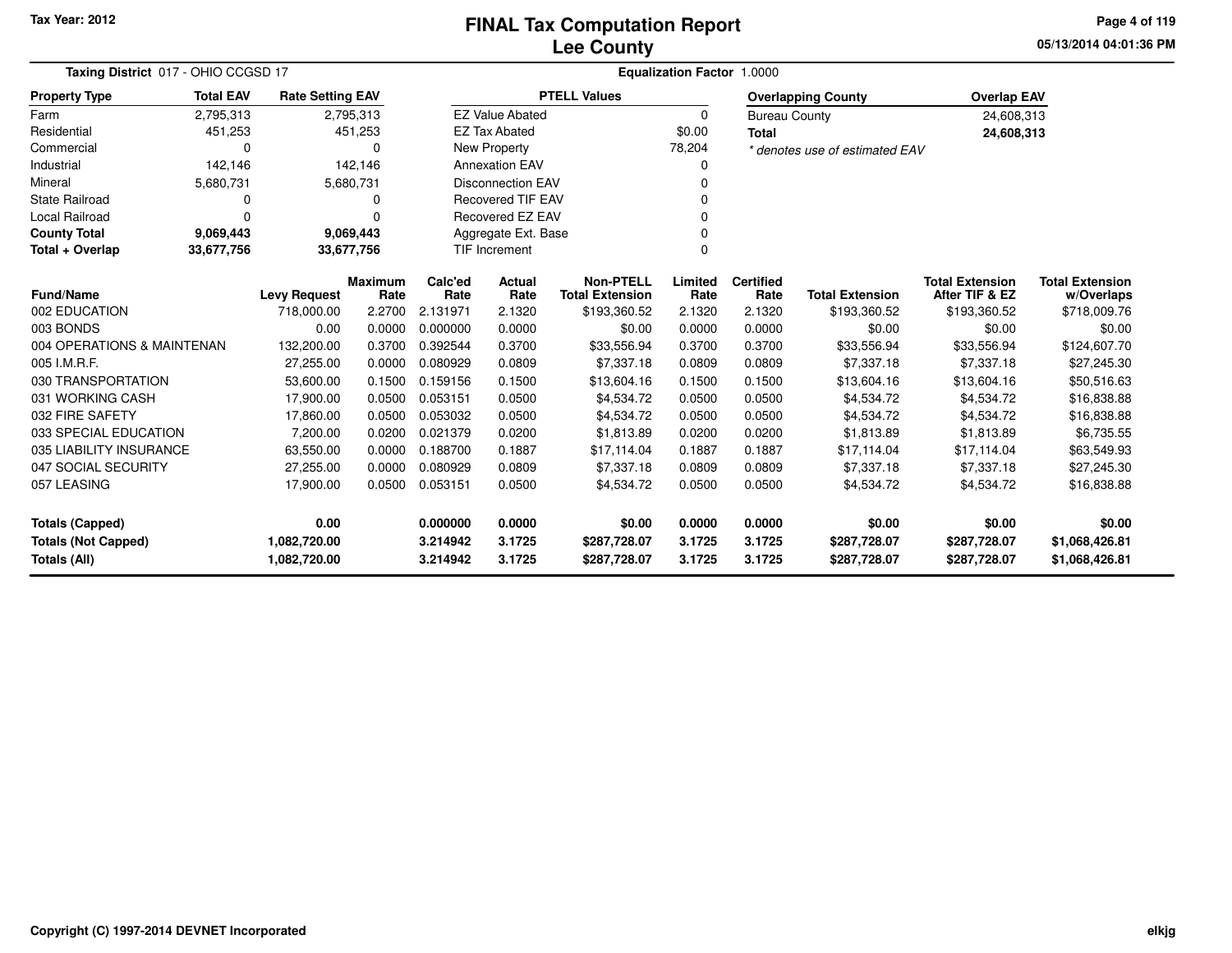**05/13/2014 04:01:36 PM Page 5 of 119**

| Taxing District 145 - MONTMORENCY CCGSD 145 |                          |                         |                | <b>Equalization Factor 1.0000</b> |                          |                        |          |                  |                                |                        |                        |  |  |
|---------------------------------------------|--------------------------|-------------------------|----------------|-----------------------------------|--------------------------|------------------------|----------|------------------|--------------------------------|------------------------|------------------------|--|--|
| <b>Property Type</b>                        | <b>Total EAV</b>         | <b>Rate Setting EAV</b> |                |                                   |                          | <b>PTELL Values</b>    |          |                  | <b>Overlapping County</b>      | <b>Overlap EAV</b>     |                        |  |  |
| Farm                                        | 861.868                  |                         | 861.868        |                                   | <b>EZ Value Abated</b>   |                        | $\Omega$ |                  | <b>Whiteside County</b>        | 39,217,299             |                        |  |  |
| Residential                                 | 191,867                  |                         | 191,867        |                                   | <b>EZ Tax Abated</b>     |                        | \$0.00   | <b>Total</b>     |                                | 39,217,299             |                        |  |  |
| Commercial                                  | 95,602                   |                         | 95,602         |                                   | New Property             |                        | 16,558   |                  | * denotes use of estimated EAV |                        |                        |  |  |
| Industrial                                  | 21,000                   |                         | 21,000         |                                   | <b>Annexation EAV</b>    |                        |          |                  |                                |                        |                        |  |  |
| Mineral                                     | $\Omega$                 |                         | $\Omega$       |                                   | <b>Disconnection EAV</b> |                        |          |                  |                                |                        |                        |  |  |
| <b>State Railroad</b>                       | 394,883                  |                         | 394,883        | <b>Recovered TIF EAV</b>          |                          |                        |          |                  |                                |                        |                        |  |  |
| Local Railroad                              | 0                        |                         | $\Omega$       | <b>Recovered EZ EAV</b>           |                          |                        |          |                  |                                |                        |                        |  |  |
| <b>County Total</b>                         | 1,565,220                |                         | 1,565,220      | Aggregate Ext. Base               |                          |                        |          |                  |                                |                        |                        |  |  |
| Total + Overlap                             | 40,782,519<br>40,782,519 |                         |                |                                   | TIF Increment            |                        | $\Omega$ |                  |                                |                        |                        |  |  |
|                                             |                          |                         | <b>Maximum</b> | Calc'ed                           | <b>Actual</b>            | <b>Non-PTELL</b>       | Limited  | <b>Certified</b> |                                | <b>Total Extension</b> | <b>Total Extension</b> |  |  |
| <b>Fund/Name</b>                            |                          | <b>Levy Request</b>     | Rate           | Rate                              | Rate                     | <b>Total Extension</b> | Rate     | Rate             | <b>Total Extension</b>         | After TIF & EZ         | w/Overlaps             |  |  |
| 002 EDUCATION                               |                          | 792.231.00              | 1.8200         | 1.942575                          | 1.8200                   | \$28,487.00            | 1.8200   | 1.8200           | \$28,487.00                    | \$28,487.00            | \$742,241.85           |  |  |
| 003 BONDS                                   |                          | 99,204.70               | 0.0000         | 0.243253                          | 0.2433                   | \$3,808.18             | 0.2445   | 0.2445           | \$3,826.96                     | \$3,826.96             | \$99,713.26            |  |  |
| 004 OPERATIONS & MAINTENAN                  |                          | 108,823.00              | 0.2500         | 0.266837                          | 0.2500                   | \$3,913.05             | 0.2500   | 0.2500           | \$3,913.05                     | \$3,913.05             | \$101,956.30           |  |  |
| 005 I.M.R.F.                                |                          | 20,310.00               | 0.0000         | 0.049801                          | 0.0498                   | \$779.48               | 0.0498   | 0.0498           | \$779.48                       | \$779.48               | \$20,309.69            |  |  |
| 030 TRANSPORTATION                          |                          | 52,235.00               | 0.1200         | 0.128082                          | 0.1200                   | \$1,878.26             | 0.1200   | 0.1200           | \$1,878.26                     | \$1,878.26             | \$48,939.02            |  |  |
| 031 WORKING CASH                            |                          | 21,764.00               | 0.0500         | 0.053366                          | 0.0500                   | \$782.61               | 0.0500   | 0.0500           | \$782.61                       | \$782.61               | \$20,391.26            |  |  |
| 032 FIRE SAFETY                             |                          | 21,764.00               | 0.0500         | 0.053366                          | 0.0500                   | \$782.61               | 0.0500   | 0.0500           | \$782.61                       | \$782.61               | \$20,391.26            |  |  |
| 033 SPECIAL EDUCATION                       |                          | 8,706.00                | 0.0200         | 0.021347                          | 0.0200                   | \$313.04               | 0.0200   | 0.0200           | \$313.04                       | \$313.04               | \$8,156.50             |  |  |
| 035 LIABILITY INSURANCE                     |                          | 150,702.00              | 0.0000         | 0.369526                          | 0.3695                   | \$5,783.49             | 0.3695   | 0.3695           | \$5,783.49                     | \$5,783.49             | \$150,691.41           |  |  |
| 047 SOCIAL SECURITY                         |                          | 35,300.00               | 0.0000         | 0.086557                          | 0.0866                   | \$1,355.48             | 0.0866   | 0.0866           | \$1,355.48                     | \$1,355.48             | \$35,317.66            |  |  |
| 057 LEASING                                 |                          | 0.00                    | 0.0500         | 0.000000                          | 0.0000                   | \$0.00                 | 0.0000   | 0.0000           | \$0.00                         | \$0.00                 | \$0.00                 |  |  |
| Totals (Capped)                             |                          | 0.00                    |                | 0.000000                          | 0.0000                   | \$0.00                 | 0.0000   | 0.0000           | \$0.00                         | \$0.00                 | \$0.00                 |  |  |
| <b>Totals (Not Capped)</b>                  |                          | 1,311,039.70            |                | 3.214710                          | 3.0592                   | \$47,883.20            | 3.0604   | 3.0604           | \$47,901.98                    | \$47,901.98            | \$1,248,108.21         |  |  |
| <b>Totals (All)</b>                         |                          | 1,311,039.70            |                | 3.214710                          | 3.0592                   | \$47,883.20            | 3.0604   | 3.0604           | \$47,901.98                    | \$47,901.98            | \$1,248,108.21         |  |  |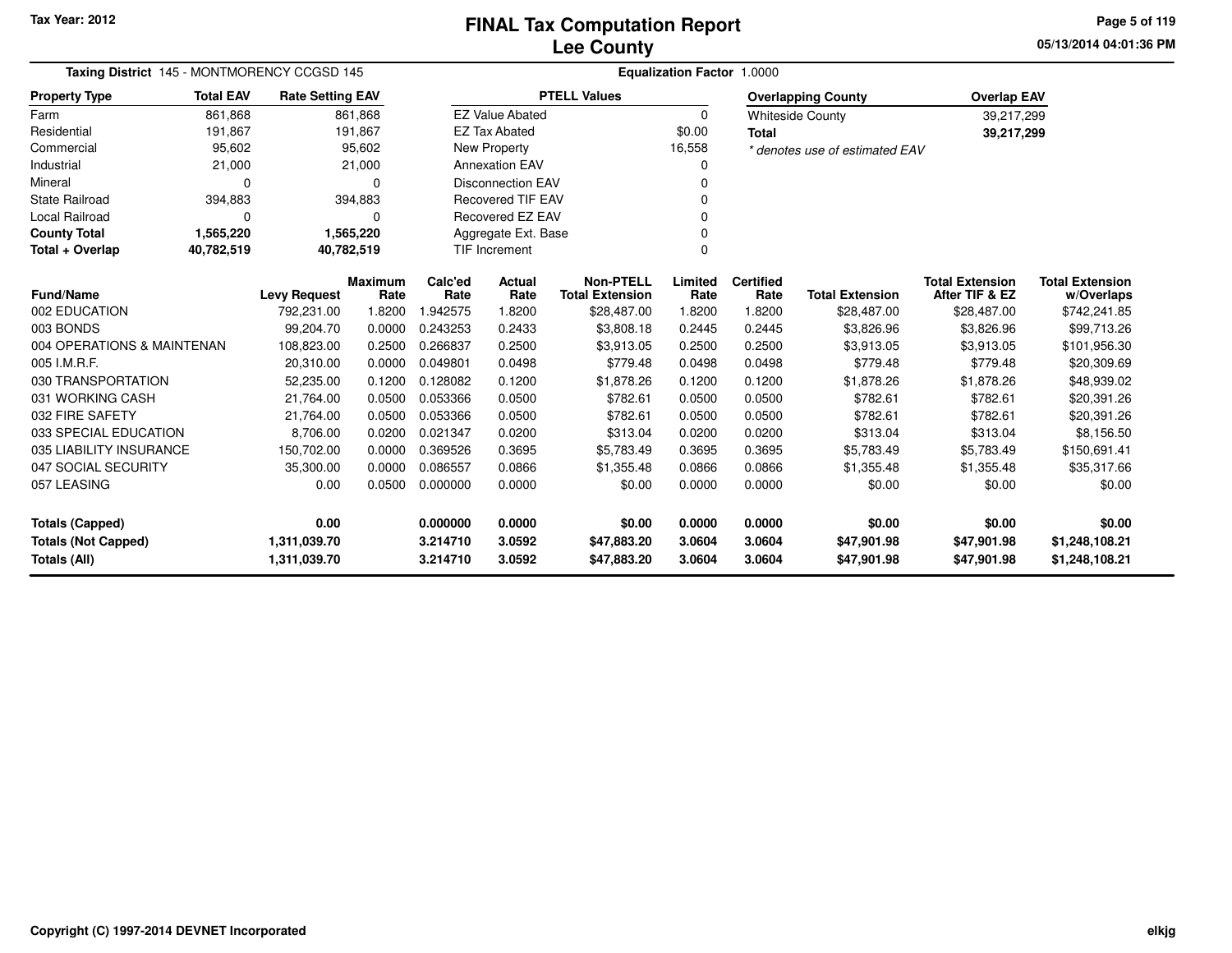**05/13/2014 04:01:36 PM Page 6 of 119**

| Taxing District 161 - CRESTON CCGSD 161    |                  |                          |                        | Equalization Factor 1.0000                                              |                                  |                                            |                  |                          |                           |                                          |                                      |  |
|--------------------------------------------|------------------|--------------------------|------------------------|-------------------------------------------------------------------------|----------------------------------|--------------------------------------------|------------------|--------------------------|---------------------------|------------------------------------------|--------------------------------------|--|
| <b>Property Type</b>                       | <b>Total EAV</b> | <b>Rate Setting EAV</b>  |                        |                                                                         |                                  | <b>PTELL Values</b>                        |                  |                          | <b>Overlapping County</b> | <b>Overlap EAV</b>                       |                                      |  |
| Farm                                       | 99,277           |                          | 99,277                 |                                                                         | <b>EZ Value Abated</b>           |                                            | $\Omega$         | DeKalb County            |                           | 2,117,111                                |                                      |  |
| Residential                                | 0                |                          | O                      |                                                                         | <b>EZ Tax Abated</b>             |                                            | \$0.00           | Ogle County              |                           | 24,827,314                               |                                      |  |
| Commercial                                 | 0                |                          |                        |                                                                         | New Property                     |                                            | 0                | Total                    |                           | 26,944,425                               |                                      |  |
| Industrial                                 | 0                |                          | $\Omega$               | <b>Annexation EAV</b><br><sup>0</sup><br>* denotes use of estimated EAV |                                  |                                            |                  |                          |                           |                                          |                                      |  |
| Mineral                                    | 0                |                          | 0                      | <b>Disconnection EAV</b>                                                |                                  |                                            |                  |                          |                           |                                          |                                      |  |
| <b>State Railroad</b>                      | 0                |                          | $\Omega$               |                                                                         | <b>Recovered TIF EAV</b>         |                                            | 0                |                          |                           |                                          |                                      |  |
| <b>Local Railroad</b>                      | $\Omega$         |                          | $\Omega$               | <b>Recovered EZ EAV</b>                                                 |                                  |                                            |                  |                          |                           |                                          |                                      |  |
| <b>County Total</b>                        | 99,277           |                          | 99,277                 |                                                                         | Aggregate Ext. Base              |                                            |                  |                          |                           |                                          |                                      |  |
| Total + Overlap                            | 27,043,702       |                          | 27,043,702             |                                                                         | <b>TIF Increment</b><br>$\Omega$ |                                            |                  |                          |                           |                                          |                                      |  |
| <b>Fund/Name</b>                           |                  | <b>Levy Request</b>      | <b>Maximum</b><br>Rate | Calc'ed<br>Rate                                                         | Actual<br>Rate                   | <b>Non-PTELL</b><br><b>Total Extension</b> | Limited<br>Rate  | <b>Certified</b><br>Rate | <b>Total Extension</b>    | <b>Total Extension</b><br>After TIF & EZ | <b>Total Extension</b><br>w/Overlaps |  |
| 002 EDUCATION                              |                  | 663.000.00               | 2.3800                 | 2.451587                                                                | 2.3800                           | \$2,362.79                                 | 2.3800           | 2.3800                   | \$2,362.79                | \$2,362.79                               | \$643,640.11                         |  |
| 003 BONDS                                  |                  | 33,488.13                | 0.0000                 | 0.123830                                                                | 0.1238                           | \$122.90                                   | 0.1244           | 0.1244                   | \$123.50                  | \$123.50                                 | \$33,642.37                          |  |
| 004 OPERATIONS & MAINTENAN                 |                  | 69,600.00                | 0.2500                 | 0.257361                                                                | 0.2500                           | \$248.19                                   | 0.2500           | 0.2500                   | \$248.19                  | \$248.19                                 | \$67,609.26                          |  |
| 005 I.M.R.F.                               |                  | 22,275.00                | 0.0000                 | 0.082367                                                                | 0.0824                           | \$81.80                                    | 0.0824           | 0.0824                   | \$81.80                   | \$81.80                                  | \$22,284.01                          |  |
| 030 TRANSPORTATION                         |                  | 33,450.00                | 0.1200                 | 0.123689                                                                | 0.1200                           | \$119.13                                   | 0.1200           | 0.1200                   | \$119.13                  | \$119.13                                 | \$32,452.44                          |  |
| 031 WORKING CASH                           |                  | 13,950.00                | 0.0500                 | 0.051583                                                                | 0.0500                           | \$49.64                                    | 0.0500           | 0.0500                   | \$49.64                   | \$49.64                                  | \$13,521.85                          |  |
| 033 SPECIAL EDUCATION                      |                  | 5,580.00                 | 0.0400                 | 0.020633                                                                | 0.0206                           | \$20.45                                    | 0.0206           | 0.0206                   | \$20.45                   | \$20.45                                  | \$5,571.00                           |  |
| 035 LIABILITY INSURANCE                    |                  | 41,000.00                | 0.0000                 | 0.151607                                                                | 0.1516                           | \$150.50                                   | 0.1516           | 0.1516                   | \$150.50                  | \$150.50                                 | \$40,998.25                          |  |
| 047 SOCIAL SECURITY                        |                  | 21,000.00                | 0.0000                 | 0.077652                                                                | 0.0777                           | \$77.14                                    | 0.0777           | 0.0777                   | \$77.14                   | \$77.14                                  | \$21,012.96                          |  |
| 057 LEASING                                |                  | 13,950.00                | 0.0500                 | 0.051583                                                                | 0.0500                           | \$49.64                                    | 0.0500           | 0.0500                   | \$49.64                   | \$49.64                                  | \$13,521.85                          |  |
| 0.00<br><b>Totals (Capped)</b>             |                  |                          | 0.000000               | 0.0000                                                                  | \$0.00                           | 0.0000                                     | 0.0000           | \$0.00                   | \$0.00                    | \$0.00                                   |                                      |  |
| <b>Totals (Not Capped)</b><br>Totals (All) |                  | 917,293.13<br>917,293.13 |                        | 3.391892<br>3.391892                                                    | 3.3061<br>3.3061                 | \$3,282.18<br>\$3,282.18                   | 3.3067<br>3.3067 | 3.3067<br>3.3067         | \$3,282.78<br>\$3,282.78  | \$3,282.78<br>\$3,282.78                 | \$894,254.10<br>\$894,254.10         |  |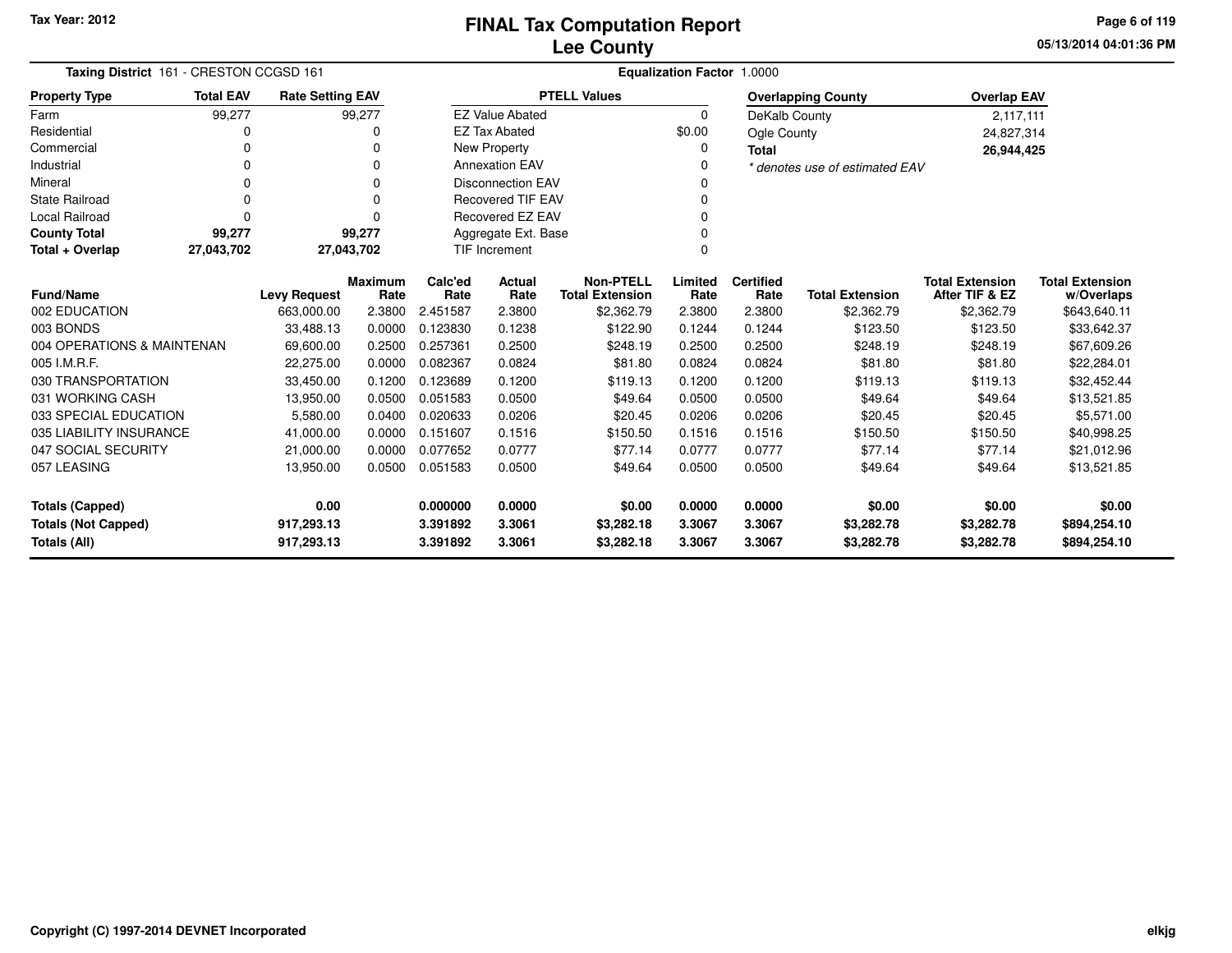### **Lee CountyFINAL Tax Computation Report**

**05/13/2014 04:01:36 PM Page 7 of 119**

| Taxing District 170 - DIXON PSD 170 |                  | Equalization Factor 1.0000 |                |          |                          |                        |              |                  |                                |                        |                        |  |
|-------------------------------------|------------------|----------------------------|----------------|----------|--------------------------|------------------------|--------------|------------------|--------------------------------|------------------------|------------------------|--|
| <b>Property Type</b>                | <b>Total EAV</b> | <b>Rate Setting EAV</b>    |                |          |                          | <b>PTELL Values</b>    |              |                  | <b>Overlapping County</b>      | <b>Overlap EAV</b>     |                        |  |
| Farm                                | 27,447,040       | 27,368,972                 |                |          | <b>EZ Value Abated</b>   |                        | 5,757,930    | Ogle County      |                                | 31,849,322             |                        |  |
| Residential                         | 200,185,600      | 199,554,004                |                |          | <b>EZ Tax Abated</b>     |                        | \$258,070.41 | <b>Total</b>     |                                | 31,849,322             |                        |  |
| Commercial                          | 55,414,889       | 49,061,753                 |                |          | <b>New Property</b>      |                        | 1,983,515    |                  | * denotes use of estimated EAV |                        |                        |  |
| Industrial                          | 39,760,169       | 35,635,471                 |                |          | <b>Annexation EAV</b>    |                        |              |                  |                                |                        |                        |  |
| Mineral                             | $\Omega$         |                            | $\Omega$       |          | <b>Disconnection EAV</b> |                        | ŋ            |                  |                                |                        |                        |  |
| <b>State Railroad</b>               | 2,425,369        |                            | 2,425,369      |          | <b>Recovered TIF EAV</b> |                        |              |                  |                                |                        |                        |  |
| Local Railroad                      | 1,090            |                            | 1,090          |          | Recovered EZ EAV         |                        | 396,803      |                  |                                |                        |                        |  |
| <b>County Total</b>                 | 325,234,157      | 314,046,659                |                |          | Aggregate Ext. Base      |                        | $\Omega$     |                  |                                |                        |                        |  |
| Total + Overlap                     | 357,083,479      | 345,895,981                |                |          | <b>TIF Increment</b>     |                        | 5,429,568    |                  |                                |                        |                        |  |
|                                     |                  |                            | <b>Maximum</b> | Calc'ed  | <b>Actual</b>            | <b>Non-PTELL</b>       | Limited      | <b>Certified</b> |                                | <b>Total Extension</b> | <b>Total Extension</b> |  |
| <b>Fund/Name</b>                    |                  | <b>Levy Request</b>        | Rate           | Rate     | Rate                     | <b>Total Extension</b> | Rate         | Rate             | <b>Total Extension</b>         | After TIF & EZ         | w/Overlaps             |  |
| 002 EDUCATION                       |                  | 10,870,028.00              | 2.9500         | 3.142571 | 2.9500                   | \$9,264,376.44         | 2.9500       | 2.9500           | \$9,594,407.63                 | \$9,264,376.44         | \$10,203,931.44        |  |
| 003 BONDS                           |                  | 695,788.00                 | 0.0000         | 0.201155 | 0.2012                   | \$631,861.88           | 0.2022       | 0.2022           | \$657,623.47                   | \$635,002.34           | \$699,401.67           |  |
| 004 OPERATIONS & MAINTENAN          |                  | 1,842,360.00               | 0.5000         | 0.532634 | 0.5000                   | \$1,570,233.30         | 0.5000       | 0.5000           | \$1,626,170.79                 | \$1,570,233.30         | \$1,729,479.91         |  |
| 005 I.M.R.F.                        |                  | 325,465.00                 | 0.0000         | 0.094093 | 0.0941                   | \$295,517.91           | 0.0941       | 0.0941           | \$306,045.34                   | \$295,517.91           | \$325,488.12           |  |
| 030 TRANSPORTATION                  |                  | 736,951.00                 | 0.2000         | 0.213056 | 0.2000                   | \$628,093.32           | 0.2000       | 0.2000           | \$650,468.31                   | \$628,093.32           | \$691,791.96           |  |
| 031 WORKING CASH                    |                  | 184,229.00                 | 0.0500         | 0.053261 | 0.0500                   | \$157,023.33           | 0.0500       | 0.0500           | \$162,617.08                   | \$157,023.33           | \$172,947.99           |  |
| 032 FIRE SAFETY                     |                  | 184,229.00                 | 0.0500         | 0.053261 | 0.0500                   | \$157,023.33           | 0.0500       | 0.0500           | \$162,617.08                   | \$157,023.33           | \$172,947.99           |  |
| 033 SPECIAL EDUCATION               |                  | 147,390.00                 | 0.0400         | 0.042611 | 0.0400                   | \$125,618.66           | 0.0400       | 0.0400           | \$130,093.66                   | \$125,618.66           | \$138,358.39           |  |
| 035 LIABILITY INSURANCE             |                  | 840,560.00                 | 0.0000         | 0.243010 | 0.2430                   | \$763,133.38           | 0.2430       | 0.2430           | \$790,319.00                   | \$763,133.38           | \$840,527.23           |  |
| 047 SOCIAL SECURITY                 |                  | 355,245.00                 | 0.0000         | 0.102703 | 0.1027                   | \$322,525.92           | 0.1027       | 0.1027           | \$334,015.48                   | \$322,525.92           | \$355,235.17           |  |
| 057 LEASING                         |                  | 184,229.00                 | 0.0500         | 0.053261 | 0.0500                   | \$157,023.33           | 0.0500       | 0.0500           | \$162,617.08                   | \$157,023.33           | \$172,947.99           |  |
| <b>Totals (Capped)</b>              |                  | 0.00                       |                | 0.000000 | 0.0000                   | \$0.00                 | 0.0000       | 0.0000           | \$0.00                         | \$0.00                 | \$0.00                 |  |
| <b>Totals (Not Capped)</b>          |                  | 16,366,474.00              |                | 4.731616 | 4.4810                   | \$14,072,430.80        | 4.4820       | 4.4820           | \$14,576,994.92                | \$14,075,571.26        | \$15,503,057.86        |  |
| Totals (All)                        |                  | 16,366,474.00              |                | 4.731616 | 4.4810                   | \$14,072,430.80        | 4.4820       | 4.4820           | \$14,576,994.92                | \$14,075,571.26        | \$15,503,057.86        |  |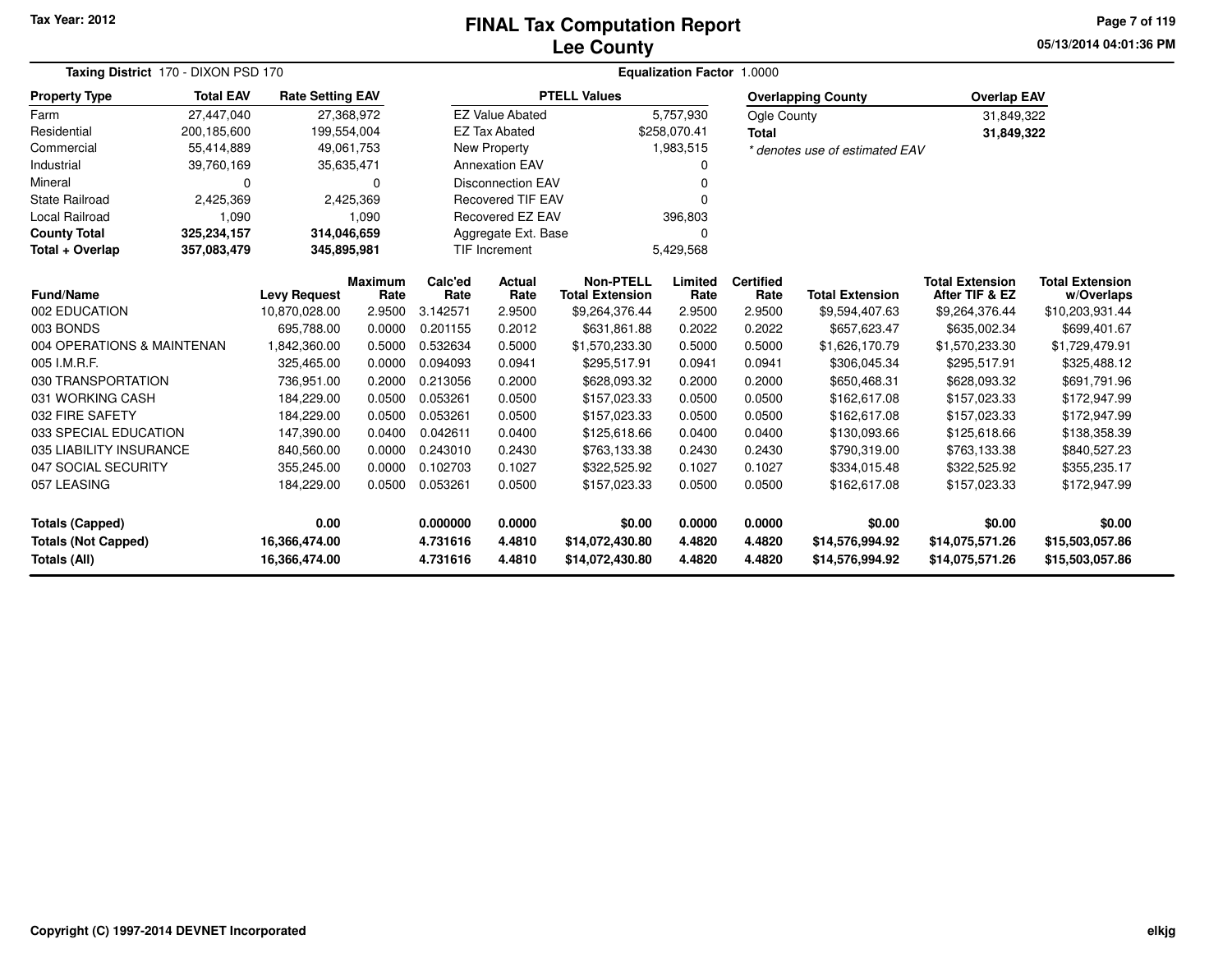### **Lee CountyFINAL Tax Computation Report**

**05/13/2014 04:01:36 PMPage 8 of 119**

| Taxing District 212 - ROCHELLE THSD 212                                      |                  | Equalization Factor 1.0000 |                        |                      |                           |                                            |                  |                          |                                |                                          |                                      |
|------------------------------------------------------------------------------|------------------|----------------------------|------------------------|----------------------|---------------------------|--------------------------------------------|------------------|--------------------------|--------------------------------|------------------------------------------|--------------------------------------|
| <b>Property Type</b>                                                         | <b>Total EAV</b> | <b>Rate Setting EAV</b>    |                        |                      |                           | <b>PTELL Values</b>                        |                  |                          | <b>Overlapping County</b>      | <b>Overlap EAV</b>                       |                                      |
| Farm                                                                         | 15,260,813       | 15,260,813                 |                        |                      | <b>EZ Value Abated</b>    |                                            | $\Omega$         | DeKalb County            |                                | 10,372,461                               |                                      |
| Residential                                                                  | 7,405,025        |                            | 7,405,025              |                      | <b>EZ Tax Abated</b>      |                                            | \$0.00           | Ogle County              |                                | 337,602,889                              |                                      |
| Commercial                                                                   | 1,226,105        |                            | 1,226,105              |                      | <b>New Property</b>       |                                            | 151,162          | <b>Total</b>             |                                | 347,975,350                              |                                      |
| Industrial                                                                   | 69,403           |                            | 69,403                 |                      | <b>Annexation EAV</b>     |                                            | 0                |                          | * denotes use of estimated EAV |                                          |                                      |
| Mineral                                                                      | 1,296,197        |                            | 1,296,197              |                      | <b>Disconnection EAV</b>  |                                            | n                |                          |                                |                                          |                                      |
| <b>State Railroad</b>                                                        | 737,707          |                            | 737,707                |                      | <b>Recovered TIF EAV</b>  |                                            | O                |                          |                                |                                          |                                      |
| Local Railroad                                                               | $\mathbf 0$      |                            | 0                      |                      | Recovered EZ EAV<br>ŋ     |                                            |                  |                          |                                |                                          |                                      |
| <b>County Total</b>                                                          | 25,995,250       | 25,995,250                 |                        |                      | Aggregate Ext. Base       |                                            |                  |                          |                                |                                          |                                      |
| Total + Overlap                                                              | 373,970,600      | 373,970,600                |                        |                      | TIF Increment<br>$\Omega$ |                                            |                  |                          |                                |                                          |                                      |
| Fund/Name                                                                    |                  | <b>Levy Request</b>        | <b>Maximum</b><br>Rate | Calc'ed<br>Rate      | Actual<br>Rate            | <b>Non-PTELL</b><br><b>Total Extension</b> | Limited<br>Rate  | <b>Certified</b><br>Rate | <b>Total Extension</b>         | <b>Total Extension</b><br>After TIF & EZ | <b>Total Extension</b><br>w/Overlaps |
| 002 EDUCATION                                                                |                  | 5,170,000.00               | 1.3000                 | 1.382462             | 1.3000                    | \$337,938.25                               | 1.3000           | 1.3000                   | \$337,938.25                   | \$337,938.25                             | \$4,861,617.80                       |
| 003 BONDS                                                                    |                  | 1,359,400.00               | 0.0000                 | 0.363505             | 0.3635                    | \$94,492.73                                | 0.3653           | 0.3653                   | \$94,960.65                    | \$94,960.65                              | \$1,366,114.60                       |
| 004 OPERATIONS & MAINTENAN                                                   |                  | 994,000.00                 | 0.2500                 | 0.265796             | 0.2500                    | \$64,988.13                                | 0.2500           | 0.2500                   | \$64,988.13                    | \$64,988.13                              | \$934,926.50                         |
| 005 I.M.R.F.                                                                 |                  | 190,140.00                 | 0.0000                 | 0.050844             | 0.0508                    | \$13,205.59                                | 0.0508           | 0.0508                   | \$13,205.59                    | \$13,205.59                              | \$189,977.06                         |
| 030 TRANSPORTATION                                                           |                  | 477,000.00                 | 0.1200                 | 0.127550             | 0.1200                    | \$31,194.30                                | 0.1200           | 0.1200                   | \$31,194.30                    | \$31,194.30                              | \$448,764.72                         |
| 031 WORKING CASH                                                             |                  | 199,000.00                 | 0.0500                 | 0.053213             | 0.0500                    | \$12,997.63                                | 0.0500           | 0.0500                   | \$12,997.63                    | \$12,997.63                              | \$186,985.30                         |
| 032 FIRE SAFETY                                                              |                  | 5,000.00                   | 0.0500                 | 0.001337             | 0.0013                    | \$337.94                                   | 0.0013           | 0.0013                   | \$337.94                       | \$337.94                                 | \$4,861.62                           |
| 033 SPECIAL EDUCATION                                                        |                  | 79,500.00                  | 0.0200                 | 0.021258             | 0.0200                    | \$5,199.05                                 | 0.0200           | 0.0200                   | \$5,199.05                     | \$5,199.05                               | \$74,794.12                          |
| 035 LIABILITY INSURANCE                                                      |                  | 1,187,000.00               | 0.0000                 | 0.317405             | 0.3174                    | \$82,508.92                                | 0.3174           | 0.3174                   | \$82,508.92                    | \$82,508.92                              | \$1,186,982.68                       |
| 047 SOCIAL SECURITY                                                          |                  | 245,860.00                 | 0.0000                 | 0.065743             | 0.0657                    | \$17,078.88                                | 0.0657           | 0.0657                   | \$17,078.88                    | \$17,078.88                              | \$245,698.68                         |
| 057 LEASING                                                                  |                  | 199,000.00                 | 0.0500                 | 0.053213             | 0.0500                    | \$12,997.63                                | 0.0500           | 0.0500                   | \$12,997.63                    | \$12,997.63                              | \$186,985.30                         |
| 0.00<br><b>Totals (Capped)</b>                                               |                  |                            |                        | 0.000000             | 0.0000                    | \$0.00                                     | 0.0000           | 0.0000                   | \$0.00                         | \$0.00                                   | \$0.00                               |
| <b>Totals (Not Capped)</b><br>10,105,900.00<br>Totals (All)<br>10,105,900.00 |                  |                            |                        | 2.702326<br>2.702326 | 2.5887<br>2.5887          | \$672,939.05<br>\$672,939.05               | 2.5905<br>2.5905 | 2.5905<br>2.5905         | \$673,406.97<br>\$673,406.97   | \$673,406.97<br>\$673,406.97             | \$9,687,708.38<br>\$9,687,708.38     |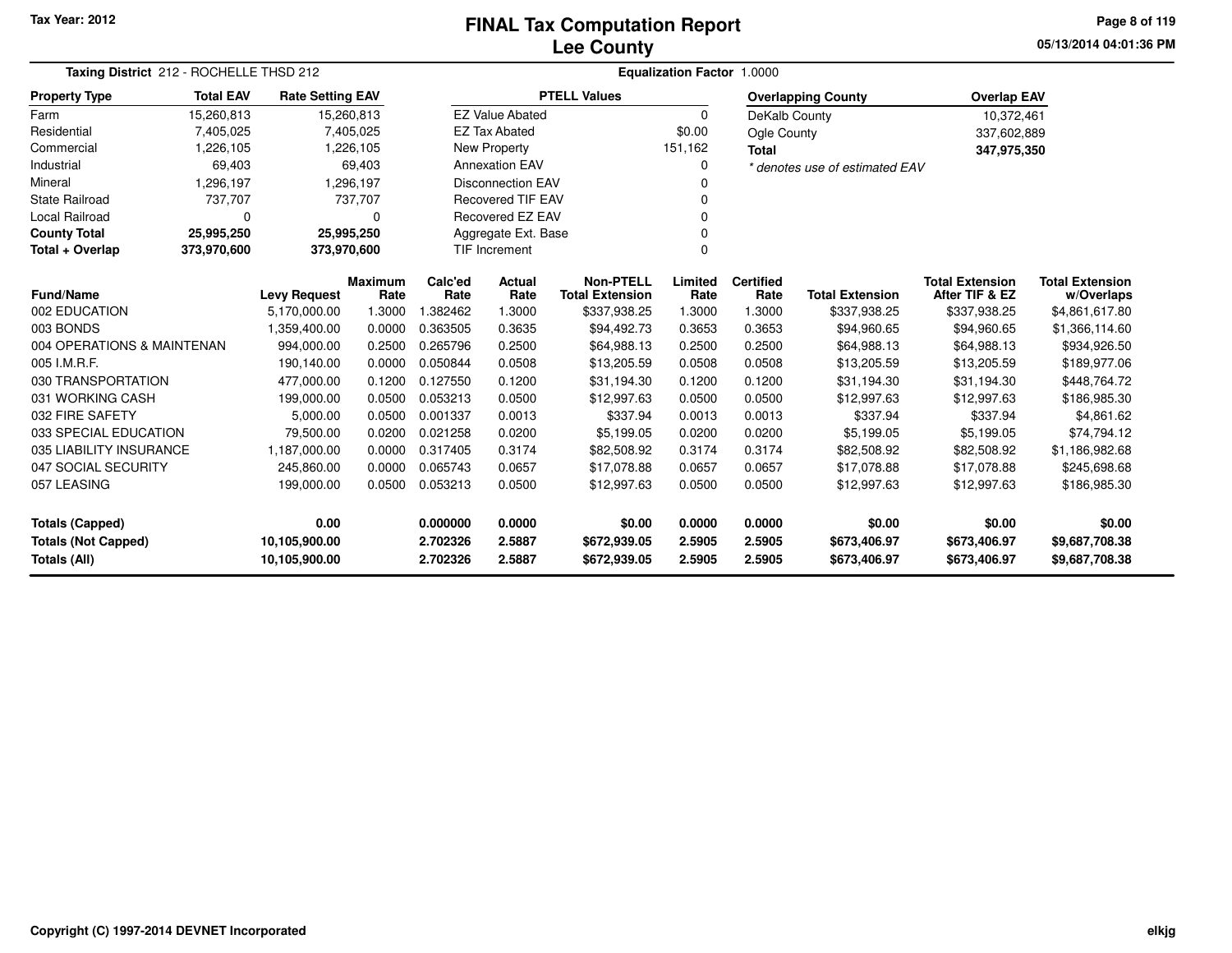### **Lee CountyFINAL Tax Computation Report**

**05/13/2014 04:01:36 PMPage 9 of 119**

| Taxing District 220 - STEWARD ESD 220 | Equalization Factor 1.0000 |                                   |                |                  |                                |                        |                |                  |                                        |                        |                        |
|---------------------------------------|----------------------------|-----------------------------------|----------------|------------------|--------------------------------|------------------------|----------------|------------------|----------------------------------------|------------------------|------------------------|
| <b>Property Type</b>                  | <b>Total EAV</b>           | <b>Rate Setting EAV</b>           |                |                  |                                | <b>PTELL Values</b>    |                |                  | <b>Overlapping County</b>              | <b>Overlap EAV</b>     |                        |
| Farm                                  | 13,269,694                 | 13,269,694                        |                |                  | <b>EZ Value Abated</b>         |                        | 0              | DeKalb County    |                                        | 93,458                 |                        |
| Residential                           | 7,004,223                  |                                   | 7,004,223      |                  | <b>EZ Tax Abated</b>           |                        | \$0.00         | <b>Total</b>     |                                        | 93,458                 |                        |
| Commercial                            | 1,226,105                  |                                   | 1,226,105      |                  | <b>New Property</b>            |                        | 151,162        |                  | * denotes use of estimated EAV         |                        |                        |
| Industrial                            | 69,403                     |                                   | 69,403         |                  | <b>Annexation EAV</b>          |                        | 0              |                  |                                        |                        |                        |
| Mineral                               | 1,296,197                  |                                   | 1,296,197      |                  | <b>Disconnection EAV</b>       |                        | $\Omega$       |                  |                                        |                        |                        |
| <b>State Railroad</b>                 | 737,707                    |                                   | 737,707        |                  | <b>Recovered TIF EAV</b>       |                        | $\Omega$       |                  |                                        |                        |                        |
| <b>Local Railroad</b>                 | 0                          |                                   | 0              |                  | <b>Recovered EZ EAV</b>        |                        | n              |                  |                                        |                        |                        |
| <b>County Total</b>                   | 23,603,329                 | 23,603,329                        |                |                  | Aggregate Ext. Base<br>703,082 |                        |                |                  |                                        |                        |                        |
| Total + Overlap                       | 23,696,787                 | 23,696,787                        |                |                  | <b>TIF Increment</b>           |                        | $\Omega$       |                  |                                        |                        |                        |
|                                       |                            |                                   | <b>Maximum</b> | Calc'ed          | Actual                         | <b>Non-PTELL</b>       | Limited        | <b>Certified</b> |                                        | <b>Total Extension</b> | <b>Total Extension</b> |
| <b>Fund/Name</b><br>002 EDUCATION     |                            | <b>Levy Request</b><br>447.500.00 | Rate<br>3.5000 | Rate<br>1.888442 | Rate<br>1.8884                 | <b>Total Extension</b> | Rate<br>1.8238 | Rate<br>1.8238   | <b>Total Extension</b><br>\$430,477.51 | After TIF & EZ         | w/Overlaps             |
| 003 BONDS                             |                            | 128,703.00                        | 0.0000         | 0.543124         |                                | \$445,725.26           |                | 0.5458           |                                        | \$430,477.51           | \$432,182.00           |
| 004 OPERATIONS & MAINTENAN            |                            |                                   |                | 0.398788         | 0.5431                         | \$128,189.68           | 0.5458         |                  | \$128,826.97                           | \$128,826.97           | \$129,337.06           |
|                                       |                            | 94,500.00                         | 0.5500         |                  | 0.3988                         | \$94,130.08            | 0.3852         | 0.3852           | \$90,920.02                            | \$90,920.02            | \$91,280.02            |
| 005 I.M.R.F.                          |                            | 13,750.00                         | 0.0000         | 0.058025         | 0.0580                         | \$13,689.93            | 0.0560         | 0.0560           | \$13,217.86                            | \$13,217.86            | \$13,270.20            |
| 030 TRANSPORTATION                    |                            | 47,500.00                         | 0.0000         | 0.200449         | 0.2004                         | \$47,301.07            | 0.1935         | 0.1935           | \$45,672.44                            | \$45,672.44            | \$45,853.28            |
| 031 WORKING CASH                      |                            | 11,500.00                         | 0.0500         | 0.048530         | 0.0485                         | \$11,447.61            | 0.0468         | 0.0468           | \$11,046.36                            | \$11,046.36            | \$11,090.10            |
| 032 FIRE SAFETY                       |                            | 11,250.00                         | 0.1000         | 0.047475         | 0.0475                         | \$11,211.58            | 0.0459         | 0.0459           | \$10,833.93                            | \$10,833.93            | \$10,876.83            |
| 033 SPECIAL EDUCATION                 |                            | 5,000.00                          | 0.4000         | 0.021100         | 0.0211                         | \$4,980.30             | 0.0204         | 0.0204           | \$4,815.08                             | \$4,815.08             | \$4,834.14             |
| 035 LIABILITY INSURANCE               |                            | 98,000.00                         | 0.0000         | 0.413558         | 0.4136                         | \$97,623.37            | 0.3995         | 0.3995           | \$94,295.30                            | \$94,295.30            | \$94,668.66            |
| 047 SOCIAL SECURITY                   |                            | 14,150.00                         | 0.0000         | 0.059713         | 0.0597                         | \$14,091.19            | 0.0577         | 0.0577           | \$13,619.12                            | \$13,619.12            | \$13,673.05            |
| 057 LEASING                           |                            | 11,500.00                         | 0.1000         | 0.048530         | 0.0485                         | \$11,447.61            | 0.0468         | 0.0468           | \$11,046.36                            | \$11,046.36            | \$11,090.10            |
| <b>Totals (Capped)</b>                |                            | 754,650.00                        |                | 3.184610         | 3.1845                         | \$751,648.00           | 3.0756         | 3.0756           | \$725,943.98                           | \$725,943.98           | \$728,818.38           |
| <b>Totals (Not Capped)</b>            |                            | 128,703.00                        |                | 0.543124         | 0.5431                         | \$128,189.68           | 0.5458         | 0.5458           | \$128,826.97                           | \$128,826.97           | \$129,337.06           |
| Totals (All)                          |                            | 883,353.00                        |                | 3.727734         | 3.7276                         | \$879,837.68           | 3.6214         | 3.6214           | \$854,770.95                           | \$854,770.95           | \$858,155.44           |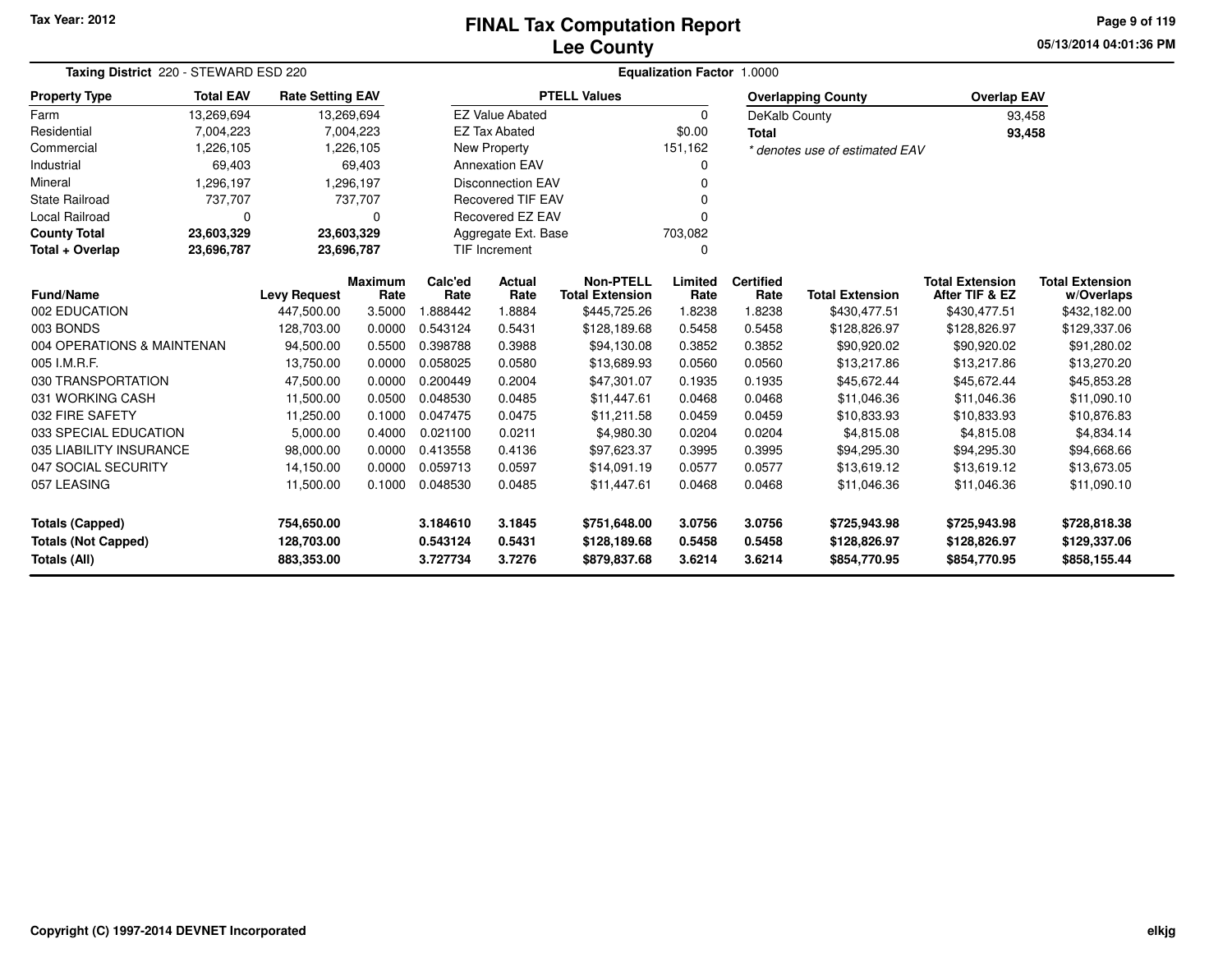**05/13/2014 04:01:36 PM Page 10 of 119**

| Taxing District 222 - POLO CUSD 222        |                          |                         |                 | Equalization Factor 1.0000 |                                            |                     |                          |                        |                                          |                                      |                |  |
|--------------------------------------------|--------------------------|-------------------------|-----------------|----------------------------|--------------------------------------------|---------------------|--------------------------|------------------------|------------------------------------------|--------------------------------------|----------------|--|
| <b>Property Type</b>                       | <b>Total EAV</b>         | <b>Rate Setting EAV</b> |                 |                            |                                            | <b>PTELL Values</b> |                          |                        | <b>Overlapping County</b>                | <b>Overlap EAV</b>                   |                |  |
| Farm                                       | 976,631                  |                         | 976,631         |                            | <b>EZ Value Abated</b>                     |                     | $\Omega$                 | Ogle County            |                                          | 73,772,239                           |                |  |
| Residential                                | 20,008                   |                         | 20,008          |                            | <b>EZ Tax Abated</b>                       |                     | \$0.00                   |                        | <b>Whiteside County</b>                  | 720,838                              |                |  |
| Commercial                                 | 15,277                   |                         | 15,277          |                            | New Property                               |                     | 51,871                   | <b>Total</b>           |                                          | 74,493,077                           |                |  |
| Industrial                                 | 1,290                    |                         | 1,290           |                            | <b>Annexation EAV</b>                      |                     | O                        |                        | * denotes use of estimated EAV           |                                      |                |  |
| Mineral                                    | 0                        |                         | 0               | <b>Disconnection EAV</b>   |                                            |                     |                          |                        |                                          |                                      |                |  |
| <b>State Railroad</b>                      | 0                        |                         | 0               |                            | <b>Recovered TIF EAV</b>                   |                     |                          |                        |                                          |                                      |                |  |
| <b>Local Railroad</b>                      | 0                        |                         | n               |                            | <b>Recovered EZ EAV</b>                    |                     |                          |                        |                                          |                                      |                |  |
| <b>County Total</b>                        | 1,013,206                |                         | 1,013,206       |                            | Aggregate Ext. Base                        |                     |                          |                        |                                          |                                      |                |  |
| Total + Overlap                            | 75,506,283<br>75,506,283 |                         |                 |                            | <b>TIF Increment</b>                       |                     | $\Omega$                 |                        |                                          |                                      |                |  |
| <b>Fund/Name</b><br><b>Levy Request</b>    |                          | <b>Maximum</b><br>Rate  | Calc'ed<br>Rate | Actual<br>Rate             | <b>Non-PTELL</b><br><b>Total Extension</b> | Limited<br>Rate     | <b>Certified</b><br>Rate | <b>Total Extension</b> | <b>Total Extension</b><br>After TIF & EZ | <b>Total Extension</b><br>w/Overlaps |                |  |
| 002 EDUCATION                              |                          | 1,900,000.00            | 2.5000          | 2.516347                   | 2.5000                                     | \$25,330.15         | 2.5000                   | 2.5000                 | \$25,330.15                              | \$25,330.15                          | \$1,887,657.08 |  |
| 003 BONDS                                  |                          | 440,000.00              | 0.0000          | 0.582733                   | 0.5827                                     | \$5,903.95          | 0.5856                   | 0.5856                 | \$5,933.33                               | \$5,933.33                           | \$442,164.79   |  |
| 004 OPERATIONS & MAINTENAN                 |                          | 380,000.00              | 0.5000          | 0.503269                   | 0.5000                                     | \$5,066.03          | 0.5000                   | 0.5000                 | \$5,066.03                               | \$5,066.03                           | \$377,531.42   |  |
| 005 I.M.R.F.                               |                          | 30,000.00               | 0.0000          | 0.039732                   | 0.0397                                     | \$402.24            | 0.0397                   | 0.0397                 | \$402.24                                 | \$402.24                             | \$29,975.99    |  |
| 030 TRANSPORTATION                         |                          | 152,000.00              | 0.2000          | 0.201308                   | 0.2000                                     | \$2,026.41          | 0.2000                   | 0.2000                 | \$2,026.41                               | \$2,026.41                           | \$151,012.57   |  |
| 031 WORKING CASH                           |                          | 38,000.00               | 0.0500          | 0.050327                   | 0.0500                                     | \$506.60            | 0.0500                   | 0.0500                 | \$506.60                                 | \$506.60                             | \$37,753.14    |  |
| 032 FIRE SAFETY                            |                          | 38,000.00               | 0.0500          | 0.050327                   | 0.0500                                     | \$506.60            | 0.0500                   | 0.0500                 | \$506.60                                 | \$506.60                             | \$37,753.14    |  |
| 033 SPECIAL EDUCATION                      |                          | 30,400.00               | 0.0400          | 0.040262                   | 0.0400                                     | \$405.28            | 0.0400                   | 0.0400                 | \$405.28                                 | \$405.28                             | \$30,202.51    |  |
| 035 LIABILITY INSURANCE                    |                          | 390,000.00              | 0.0000          | 0.516513                   | 0.5165                                     | \$5,233.21          | 0.5165                   | 0.5165                 | \$5,233.21                               | \$5,233.21                           | \$389,989.95   |  |
| 047 SOCIAL SECURITY                        |                          | 170,000.00              | 0.0000          | 0.225147                   | 0.2251                                     | \$2,280.73          | 0.2251                   | 0.2251                 | \$2,280.73                               | \$2,280.73                           | \$169,964.64   |  |
| 057 LEASING                                |                          | 38,000.00               | 0.0500          | 0.050327                   | 0.0500                                     | \$506.60            | 0.0500                   | 0.0500                 | \$506.60                                 | \$506.60                             | \$37,753.14    |  |
| 0.00<br><b>Totals (Capped)</b>             |                          |                         | 0.000000        | 0.0000                     | \$0.00                                     | 0.0000              | 0.0000                   | \$0.00                 | \$0.00                                   | \$0.00                               |                |  |
| <b>Totals (Not Capped)</b><br>3,606,400.00 |                          |                         |                 | 4.776292                   | 4.7540                                     | \$48,167.80         | 4.7569                   | 4.7569                 | \$48,197.18                              | \$48,197.18                          | \$3,591,758.37 |  |
| <b>Totals (All)</b>                        |                          | 3,606,400.00            |                 | 4.776292                   | 4.7540                                     | \$48,167.80         | 4.7569                   | 4.7569                 | \$48,197.18                              | \$48,197.18                          | \$3,591,758.37 |  |

 $\overline{\phantom{0}}$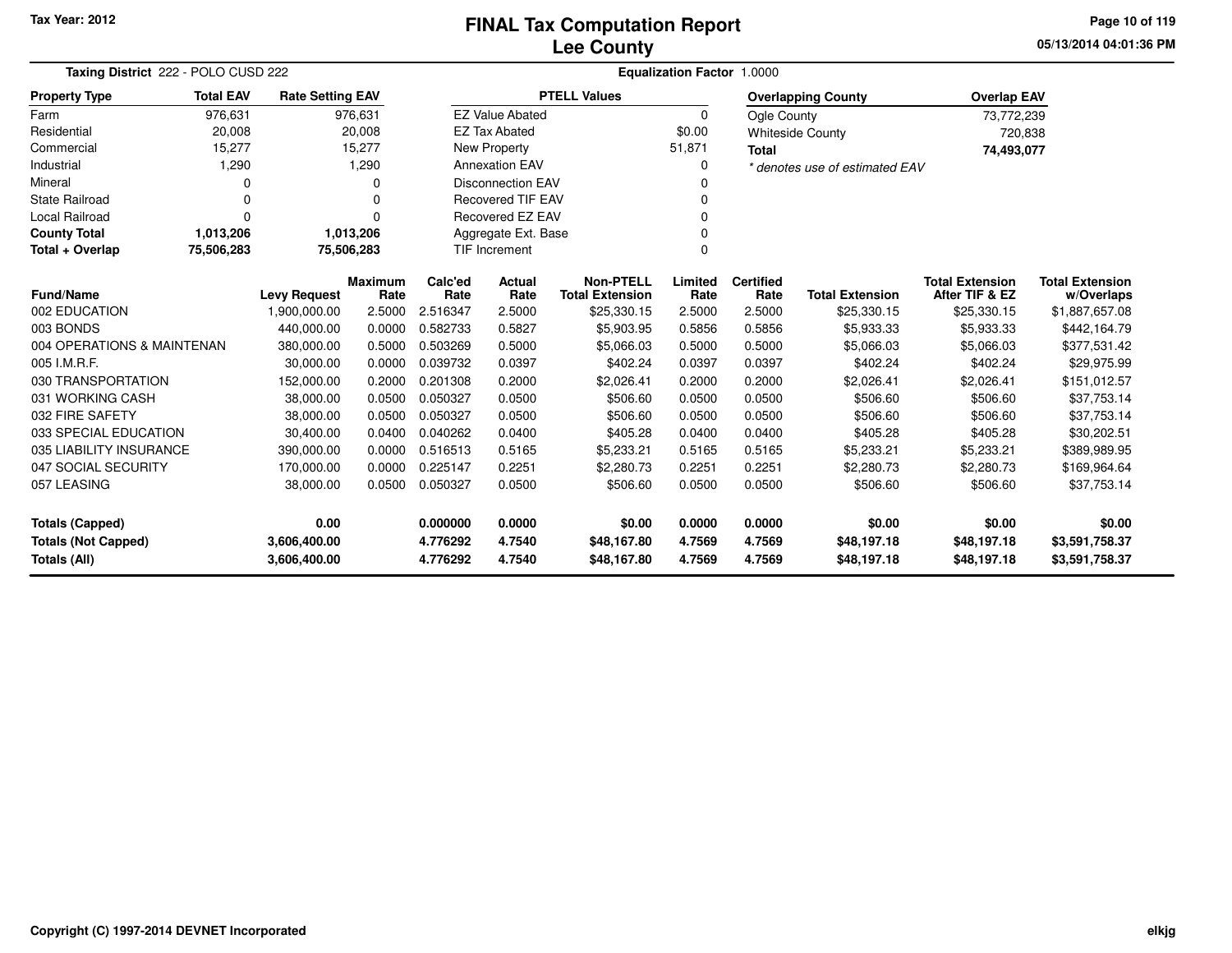**05/13/2014 04:01:36 PMPage 11 of 119**

| Taxing District 231 - ROCHELLE ESD 231     | Equalization Factor 1.0000                      |                              |                |                      |                          |                                            |                  |                          |                                |                                          |                                  |
|--------------------------------------------|-------------------------------------------------|------------------------------|----------------|----------------------|--------------------------|--------------------------------------------|------------------|--------------------------|--------------------------------|------------------------------------------|----------------------------------|
| <b>Property Type</b>                       | <b>Total EAV</b>                                | <b>Rate Setting EAV</b>      |                |                      |                          | <b>PTELL Values</b>                        |                  |                          | <b>Overlapping County</b>      | <b>Overlap EAV</b>                       |                                  |
| Farm                                       | 1,891,842                                       |                              | 1,891,842      |                      | <b>EZ Value Abated</b>   |                                            | $\Omega$         | Ogle County              |                                | 273,595,556                              |                                  |
| Residential                                | 400,802                                         |                              | 400,802        |                      | <b>EZ Tax Abated</b>     |                                            | \$0.00           | <b>Total</b>             |                                | 273,595,556                              |                                  |
| Commercial                                 | 0                                               |                              | 0              |                      | New Property             |                                            | $\Omega$         |                          | * denotes use of estimated EAV |                                          |                                  |
| Industrial                                 | 0                                               |                              | 0              |                      | <b>Annexation EAV</b>    |                                            |                  |                          |                                |                                          |                                  |
| Mineral                                    | 0                                               |                              | 0              |                      | <b>Disconnection EAV</b> |                                            | 0                |                          |                                |                                          |                                  |
| <b>State Railroad</b>                      | 0                                               |                              | $\Omega$       |                      | <b>Recovered TIF EAV</b> |                                            | 0                |                          |                                |                                          |                                  |
| Local Railroad                             | 0                                               |                              | 0              |                      | Recovered EZ EAV         |                                            | $\Omega$         |                          |                                |                                          |                                  |
| <b>County Total</b>                        | 2,292,644                                       |                              | 2,292,644      |                      | Aggregate Ext. Base      |                                            | 0                |                          |                                |                                          |                                  |
| Total + Overlap                            | 275,888,200                                     | 275,888,200                  |                |                      | <b>TIF Increment</b>     |                                            | $\mathbf 0$      |                          |                                |                                          |                                  |
|                                            | <b>Fund/Name</b><br><b>Levy Request</b><br>Rate |                              | <b>Maximum</b> | Calc'ed<br>Rate      | Actual<br>Rate           | <b>Non-PTELL</b><br><b>Total Extension</b> | Limited<br>Rate  | <b>Certified</b><br>Rate | <b>Total Extension</b>         | <b>Total Extension</b><br>After TIF & EZ | <b>Total Extension</b>           |
| 002 EDUCATION                              |                                                 | 5,107,689.00                 | 1.7600         | 1.851362             | 1.7600                   | \$40,350.53                                | 1.7600           | 1.7600                   | \$40,350.53                    | \$40,350.53                              | w/Overlaps<br>\$4,855,632.32     |
| 003 BONDS                                  |                                                 | 652,638.76                   | 0.0000         | 0.236559             | 0.2366                   | \$5,424.40                                 | 0.2378           | 0.2378                   | \$5,451.91                     | \$5,451.91                               | \$656,062.14                     |
| 004 OPERATIONS & MAINTENAN                 |                                                 | 1,363,985.00                 | 0.4700         | 0.494398             | 0.4700                   | \$10,775.43                                | 0.4700           | 0.4700                   | \$10,775.43                    | \$10,775.43                              | \$1,296,674.54                   |
| 005 IMRF                                   |                                                 | 175,000.00                   | 0.0000         | 0.063432             | 0.0634                   | \$1,453.54                                 | 0.0634           | 0.0634                   | \$1,453.54                     | \$1,453.54                               | \$174,913.12                     |
| 030 TRANSPORTATION                         |                                                 | 348,252.00                   | 0.1200         | 0.126229             | 0.1200                   | \$2,751.17                                 | 0.1200           | 0.1200                   | \$2,751.17                     | \$2,751.17                               | \$331,065.84                     |
| 031 WORKING CASH                           |                                                 | 145,105.00                   | 0.0500         | 0.052596             | 0.0500                   | \$1,146.32                                 | 0.0500           | 0.0500                   | \$1,146.32                     | \$1,146.32                               | \$137,944.10                     |
| 032 FIRE SAFETY                            |                                                 | 0.00                         | 0.0500         | 0.000000             | 0.0000                   | \$0.00                                     | 0.0000           | 0.0000                   | \$0.00                         | \$0.00                                   | \$0.00                           |
| 033 SPECIAL EDUCATION                      |                                                 | 58,042.00                    | 0.0200         | 0.021038             | 0.0200                   | \$458.53                                   | 0.0200           | 0.0200                   | \$458.53                       | \$458.53                                 | \$55,177.64                      |
| 035 LIABILITY INSURANCE                    |                                                 | 575,000.00                   | 0.0000         | 0.208418             | 0.2084                   | \$4,777.87                                 | 0.2084           | 0.2084                   | \$4,777.87                     | \$4,777.87                               | \$574,951.01                     |
| 047 SOCIAL SECURITY                        |                                                 | 257,500.00                   | 0.0000         | 0.093335             | 0.0933                   | \$2,139.04                                 | 0.0933           | 0.0933                   | \$2,139.04                     | \$2,139.04                               | \$257,403.69                     |
| 057 LEASING                                |                                                 | 145,105.00                   | 0.0500         | 0.052596             | 0.0500                   | \$1,146.32                                 | 0.0500           | 0.0500                   | \$1,146.32                     | \$1,146.32                               | \$137,944.10                     |
| <b>Totals (Capped)</b>                     |                                                 | 0.00                         |                | 0.000000             | 0.0000                   | \$0.00                                     | 0.0000           | 0.0000                   | \$0.00                         | \$0.00                                   | \$0.00                           |
| <b>Totals (Not Capped)</b><br>Totals (All) |                                                 | 8,828,316.76<br>8,828,316.76 |                | 3.199963<br>3.199963 | 3.0717<br>3.0717         | \$70,423.15<br>\$70,423.15                 | 3.0729<br>3.0729 | 3.0729<br>3.0729         | \$70,450.66<br>\$70,450.66     | \$70,450.66<br>\$70,450.66               | \$8,477,768.50<br>\$8,477,768.50 |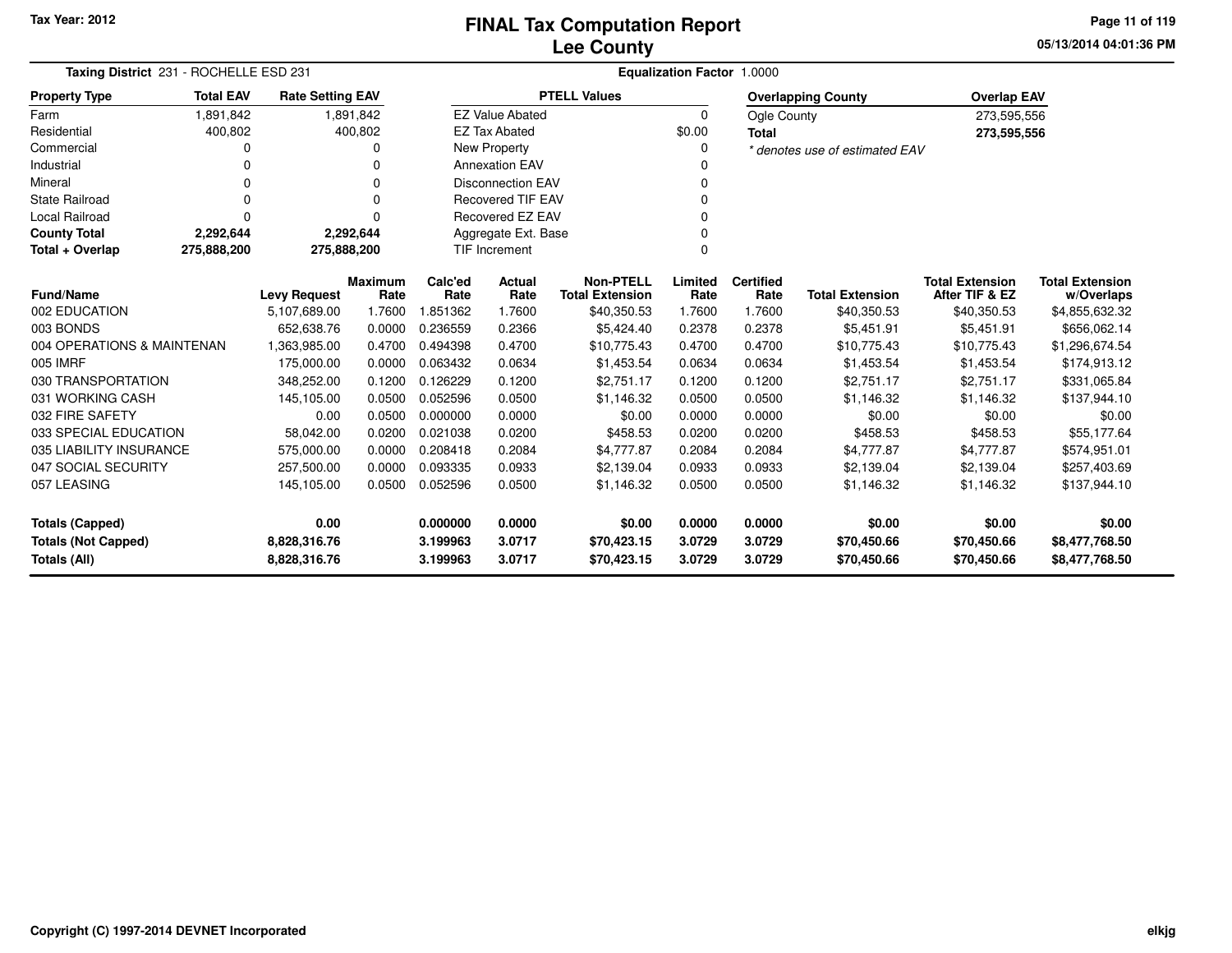### **Lee CountyFINAL Tax Computation Report**

**05/13/2014 04:01:36 PMPage 12 of 119**

| Taxing District 271 - PAW PAW CUSD 271 | Equalization Factor 1.0000 |                                     |                        |                 |                          |                                            |                 |                          |                                |                                          |                                      |
|----------------------------------------|----------------------------|-------------------------------------|------------------------|-----------------|--------------------------|--------------------------------------------|-----------------|--------------------------|--------------------------------|------------------------------------------|--------------------------------------|
| <b>Property Type</b>                   | <b>Total EAV</b>           | <b>Rate Setting EAV</b>             |                        |                 |                          | <b>PTELL Values</b>                        |                 |                          | <b>Overlapping County</b>      | <b>Overlap EAV</b>                       |                                      |
| Farm                                   | 17,157,240                 |                                     | 17,148,080             |                 | <b>EZ Value Abated</b>   |                                            | $\Omega$        | DeKalb County            |                                | 935,113                                  |                                      |
| Residential                            | 16,938,367                 |                                     | 14,699,411             |                 | <b>EZ Tax Abated</b>     |                                            | \$0.00          | <b>Total</b>             |                                | 935,113                                  |                                      |
| Commercial                             | 1,580,459                  |                                     | 1,330,844              |                 | New Property             |                                            | 1,453,577       |                          | * denotes use of estimated EAV |                                          |                                      |
| Industrial                             | 54,300                     |                                     | 54,300                 |                 | <b>Annexation EAV</b>    |                                            | 130,827         |                          |                                |                                          |                                      |
| Mineral                                | 6,184,448                  |                                     | 6,184,448              |                 | <b>Disconnection EAV</b> |                                            | 12,008          |                          |                                |                                          |                                      |
| State Railroad                         | 0                          |                                     | 0                      |                 | <b>Recovered TIF EAV</b> | 0                                          |                 |                          |                                |                                          |                                      |
| <b>Local Railroad</b>                  | $\Omega$                   |                                     | $\Omega$               |                 | Recovered EZ EAV         | $\Omega$                                   |                 |                          |                                |                                          |                                      |
| <b>County Total</b>                    | 41,914,814                 |                                     | 39,417,083             |                 | Aggregate Ext. Base      |                                            | 1,847,006       |                          |                                |                                          |                                      |
| Total + Overlap                        | 42,849,927                 |                                     | 40,352,196             |                 | <b>TIF Increment</b>     |                                            | 2,497,731       |                          |                                |                                          |                                      |
|                                        | <b>Fund/Name</b>           |                                     | <b>Maximum</b><br>Rate | Calc'ed<br>Rate | Actual<br>Rate           | <b>Non-PTELL</b><br><b>Total Extension</b> | Limited<br>Rate | <b>Certified</b><br>Rate | <b>Total Extension</b>         | <b>Total Extension</b><br>After TIF & EZ | <b>Total Extension</b><br>w/Overlaps |
| 002 EDUCATION                          |                            | <b>Levy Request</b><br>1,400,000.00 | 4.0000                 | 3.469452        | 3.4695                   | \$1,367,575.69                             | 3.4695          | 3.4695                   | \$1,454,234.47                 | \$1,367,575.69                           | \$1,400,019.44                       |
| 003 BONDS                              |                            | 532,175.00                          | 0.0000                 | 1.318825        | 1.3188                   | \$519,832.49                               | 1.3254          | 1.3254                   | \$555,538.94                   | \$522,434.02                             | \$534,828.01                         |
| 004 OPERATIONS & MAINTENAN             |                            | 240,000.00                          | 0.7500                 | 0.594763        | 0.5948                   | \$234,452.81                               | 0.5948          | 0.5948                   | \$249,309.31                   | \$234,452.81                             | \$240,014.86                         |
| 005 I.M.R.F.                           |                            | 70,000.00                           | 0.0000                 | 0.173473        | 0.1735                   | \$68,388.64                                | 0.1735          | 0.1735                   | \$72,722,20                    | \$68,388.64                              | \$70,011.06                          |
| 030 TRANSPORTATION                     |                            | 72,040.00                           | 0.0000                 | 0.178528        | 0.1785                   | \$70,359.49                                | 0.1785          | 0.1785                   | \$74,817.94                    | \$70,359.49                              | \$72,028.67                          |
| 031 WORKING CASH                       |                            | 13,650.00                           | 0.0500                 | 0.033827        | 0.0338                   | \$13,322.97                                | 0.0338          | 0.0338                   | \$14,167.21                    | \$13,322.97                              | \$13,639.04                          |
| 032 FIRE SAFETY                        |                            | 1,100.00                            | 0.1000                 | 0.002726        | 0.0027                   | \$1,064.26                                 | 0.0027          | 0.0027                   | \$1,131.70                     | \$1,064.26                               | \$1,089.51                           |
| 033 SPECIAL EDUCATION                  |                            | 11,030.00                           | 0.8000                 | 0.027334        | 0.0273                   | \$10,760.86                                | 0.0273          | 0.0273                   | \$11,442.74                    | \$10,760.86                              | \$11,016.15                          |
| 035 LIABILITY INSURANCE                |                            | 90,000.00                           | 0.0000                 | 0.223036        | 0.2230                   | \$87,900.10                                | 0.2230          | 0.2230                   | \$93,470.04                    | \$87,900.10                              | \$89,985.40                          |
| 047 SOCIAL SECURITY                    |                            | 60,000.00                           | 0.0000                 | 0.148691        | 0.1487                   | \$58,613.20                                | 0.1487          | 0.1487                   | \$62,327.33                    | \$58,613.20                              | \$60,003.72                          |
| 057 LEASING                            |                            | 15,000.00                           | 0.1000                 | 0.037173        | 0.0372                   | \$14,663.15                                | 0.0372          | 0.0372                   | \$15,592.31                    | \$14,663.15                              | \$15,011.02                          |
| <b>Totals (Capped)</b>                 |                            | 1,972,820.00                        |                        | 4.889003        | 4.8890                   | \$1,927,101.17                             | 4.8890          | 4.8890                   | \$2,049,215.25                 | \$1,927,101.17                           | \$1,972,818.87                       |
| <b>Totals (Not Capped)</b>             |                            | 532,175.00                          |                        | 1.318825        | 1.3188                   | \$519,832.49                               | 1.3254          | 1.3254                   | \$555,538.94                   | \$522,434.02                             | \$534,828.01                         |
| <b>Totals (All)</b>                    |                            | 2,504,995.00                        |                        | 6.207828        | 6.2078                   | \$2,446,933.66                             | 6.2144          | 6.2144                   | \$2,604,754.19                 | \$2,449,535.19                           | \$2,507,646.88                       |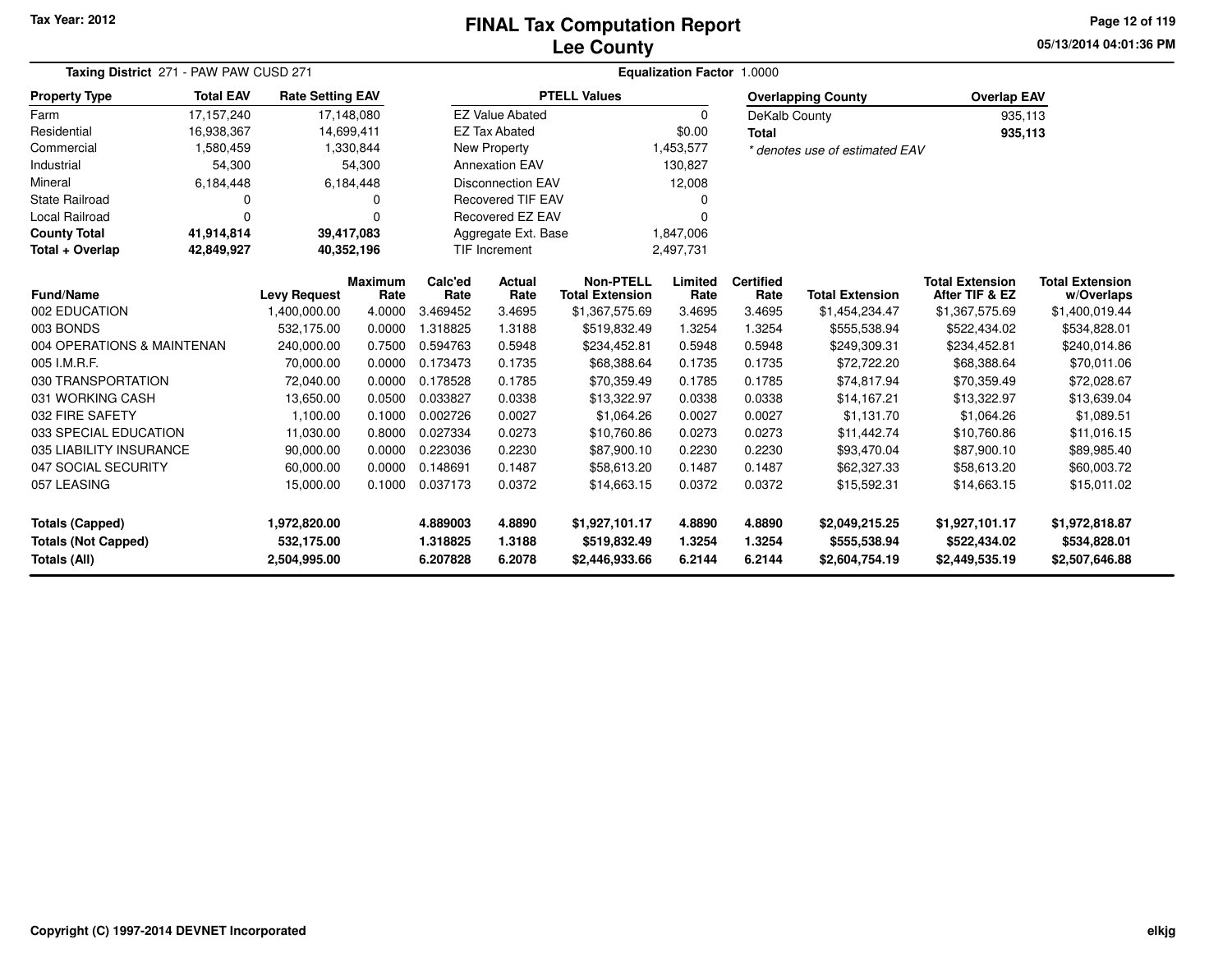# **Lee CountyFINAL Tax Computation Report**

**05/13/2014 04:01:36 PM Page 13 of 119**

| Taxing District 272 - AMBOY CUSD 272 | Equalization Factor 1.0000 |                         |                    |                          |                          |                        |              |                  |                        |                        |                        |  |
|--------------------------------------|----------------------------|-------------------------|--------------------|--------------------------|--------------------------|------------------------|--------------|------------------|------------------------|------------------------|------------------------|--|
| <b>Property Type</b>                 | <b>Total EAV</b>           | <b>Rate Setting EAV</b> |                    |                          |                          | <b>PTELL Values</b>    |              |                  |                        |                        |                        |  |
| Farm                                 | 42,811,697                 | 42,811,697              |                    |                          | <b>EZ Value Abated</b>   |                        | 89,318       |                  |                        |                        |                        |  |
| Residential                          | 58,672,126                 | 58,672,126              |                    |                          | <b>EZ Tax Abated</b>     |                        | \$4,197.86   |                  |                        |                        |                        |  |
| Commercial                           | 12,258,548                 | 12,224,998              |                    |                          | <b>New Property</b>      |                        | 1,797,189    |                  |                        |                        |                        |  |
| Industrial                           | 6,136,598                  |                         | 6,080,830          |                          | <b>Annexation EAV</b>    |                        | $\Omega$     |                  |                        |                        |                        |  |
| Mineral                              | 13,463,213                 | 13,463,213              |                    |                          | <b>Disconnection EAV</b> |                        | $\Omega$     |                  |                        |                        |                        |  |
| <b>State Railroad</b>                | 7,283                      |                         | 7,283              | <b>Recovered TIF EAV</b> |                          |                        | $\Omega$     |                  |                        |                        |                        |  |
| Local Railroad                       | 3,610                      |                         | 3,610              |                          | Recovered EZ EAV         |                        | 147,332      |                  |                        |                        |                        |  |
| <b>County Total</b>                  | 133,353,075                | 133,263,757             |                    |                          | Aggregate Ext. Base      |                        | 5,831,039    |                  |                        |                        |                        |  |
| Total + Overlap                      | 133,353,075                | 133,263,757             |                    |                          | <b>TIF Increment</b>     |                        | $\Omega$     |                  |                        |                        |                        |  |
|                                      |                            |                         | <b>Maximum</b>     | Calc'ed<br>Actual        |                          | <b>Non-PTELL</b>       | Limited      | <b>Certified</b> |                        | <b>Total Extension</b> | <b>Total Extension</b> |  |
| Fund/Name                            |                            | <b>Levy Request</b>     | Rate               | Rate                     | Rate                     | <b>Total Extension</b> | Rate         | Rate             | <b>Total Extension</b> | After TIF & EZ         | w/Overlaps             |  |
| 002 EDUCATION                        |                            | 4,071,848.00            | 4.0000             | 3.055480                 | 3.0555                   | \$4,071,874.10         | 2.9177       | 2.9177           | \$3,890,842.67         | \$3,888,236.64         | \$3,888,236.64         |  |
| 003 BONDS                            |                            | 167,867.00              | 0.0000             | 0.125966                 | 0.1260                   | \$167,912.33           | 0.1266       | 0.1266           | \$168,824.99           | \$168,711.92           | \$168,711.92           |  |
| 004 OPERATIONS & MAINTENAN           |                            | 980,926.00              | 0.7500             | 0.736079                 | 0.7361                   | \$980,954.52           | 0.7029       | 0.7029           | \$937,338.76           | \$936,710.95           | \$936,710.95           |  |
| 005 I.M.R.F.                         |                            | 155,517.00              | 0.0000             | 0.116699                 | 0.1167                   | \$155,518.80           | 0.1114       | 0.1114           | \$148,555.33           | \$148,455.83           | \$148,455.83           |  |
| 030 TRANSPORTATION                   |                            | 449,386.00              | 0.0000             | 0.337216                 | 0.3372                   | \$449,365.39           | 0.3220       | 0.3220           | \$429,396.90           | \$429,109.30           | \$429,109.30           |  |
| 031 WORKING CASH                     |                            | 64,048.00               | 0.0500             | 0.048061                 | 0.0481                   | \$64,099.87            | 0.0459       | 0.0459           | \$61,209.06            | \$61,168.06            | \$61,168.06            |  |
| 032 FIRE SAFETY                      |                            | 64,876.00               | 0.1000             | 0.048682                 | 0.0487                   | \$64,899.45            | 0.0465       | 0.0465           | \$62,009.18            | \$61,967.65            | \$61,967.65            |  |
| 033 SPECIAL EDUCATION                |                            | 55,352.00               | 0.8000             | 0.041536                 | 0.0415                   | \$55,304.46            | 0.0396       | 0.0396           | \$52,807.82            | \$52,772.45            | \$52,772.45            |  |
| 035 LIABILITY INSURANCE              |                            | 339,315.00              | 0.0000             | 0.254619                 | 0.2546                   | \$339,289.53           | 0.2431       | 0.2431           | \$324,181.33           | \$323,964.19           | \$323,964.19           |  |
| 047 SOCIAL SECURITY                  |                            | 136,378.00              | 0.1024             | 0.102337                 | 0.1023                   | \$136,328.82           | 0.0977       | 0.0977           | \$130,285.95           | \$130,198.69           | \$130,198.69           |  |
| 057 LEASING                          |                            | 64,877.00               | 0.1000             | 0.048683<br>0.0487       |                          | \$64,899.45            | 0.0465       | 0.0465           | \$62,009.18            | \$61,967.65            | \$61,967.65            |  |
| <b>Totals (Capped)</b>               |                            | 6,382,523.00            | 4.789392<br>4.7894 |                          | \$6,382,534.39           | 4.5733                 | 4.5733       | \$6,098,636.18   | \$6,094,551.41         | \$6,094,551.41         |                        |  |
| <b>Totals (Not Capped)</b>           | 167,867.00<br>0.125966     |                         | 0.1260             | \$167,912.33             | 0.1266                   | 0.1266                 | \$168,824.99 | \$168,711.92     | \$168,711.92           |                        |                        |  |
| Totals (All)<br>6,550,390.00         |                            |                         | 4.915358           | 4.9154                   | \$6,550,446.72           | 4.6999                 | 4.6999       | \$6,267,461.17   | \$6,263,263.33         | \$6,263,263.33         |                        |  |

۰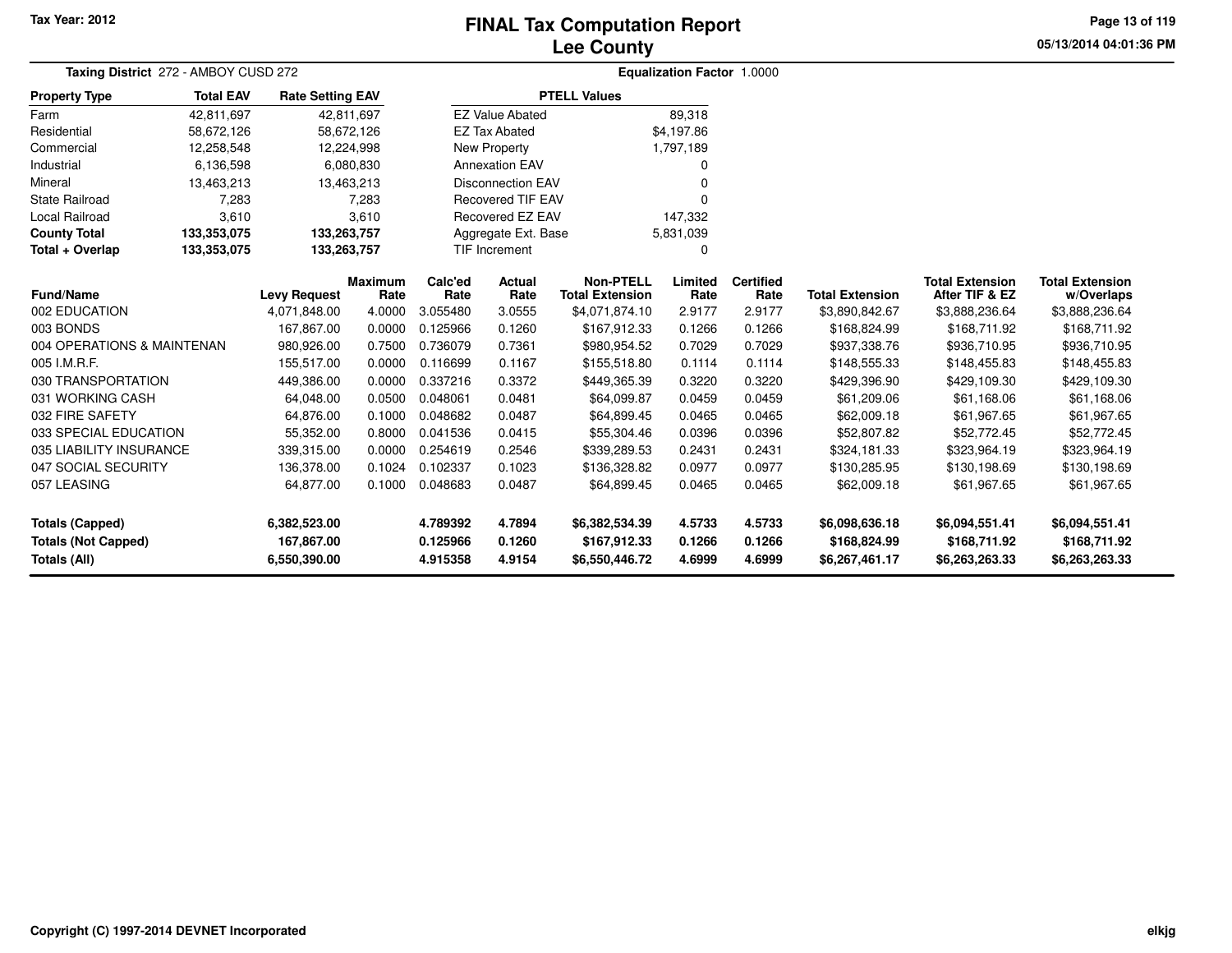**05/13/2014 04:01:36 PMPage 14 of 119**

| Taxing District 275 - ASHTON-FRNKLIN CNTR CUSD 275 | <b>Equalization Factor 1.0000</b> |                         |                        |                 |                                  |                                            |                 |                          |                                |                                          |                                      |
|----------------------------------------------------|-----------------------------------|-------------------------|------------------------|-----------------|----------------------------------|--------------------------------------------|-----------------|--------------------------|--------------------------------|------------------------------------------|--------------------------------------|
| <b>Property Type</b>                               | <b>Total EAV</b>                  | <b>Rate Setting EAV</b> |                        |                 |                                  | <b>PTELL Values</b>                        |                 |                          | <b>Overlapping County</b>      | <b>Overlap EAV</b>                       |                                      |
| Farm                                               | 34,958,788                        | 34,958,788              |                        |                 | <b>EZ Value Abated</b>           |                                            | 926,175         | Ogle County              |                                | 7,995,644                                |                                      |
| Residential                                        | 29,132,804                        | 29,132,804              |                        |                 | <b>EZ Tax Abated</b>             |                                            | \$50,379.29     | <b>Total</b>             |                                | 7,995,644                                |                                      |
| Commercial                                         | 7,250,235                         |                         | 7,191,929              |                 | New Property                     |                                            | 587,337         |                          | * denotes use of estimated EAV |                                          |                                      |
| Industrial                                         | 6,385,373                         |                         | 5,517,504              |                 | <b>Annexation EAV</b>            |                                            |                 |                          |                                |                                          |                                      |
| Mineral                                            | 0                                 |                         | $\Omega$               |                 | <b>Disconnection EAV</b>         |                                            | n               |                          |                                |                                          |                                      |
| <b>State Railroad</b>                              | 1,987,631                         |                         | 1,987,631              |                 | <b>Recovered TIF EAV</b>         |                                            | $\Omega$        |                          |                                |                                          |                                      |
| <b>Local Railroad</b>                              | 0                                 |                         | $\mathbf 0$            |                 | Recovered EZ EAV                 |                                            | 33,514          |                          |                                |                                          |                                      |
| <b>County Total</b>                                | 79,714,831                        |                         | 78,788,656             |                 | Aggregate Ext. Base              |                                            |                 |                          |                                |                                          |                                      |
| Total + Overlap                                    | 87,710,475                        | 86,784,300              |                        |                 | <b>TIF Increment</b><br>$\Omega$ |                                            |                 |                          |                                |                                          |                                      |
| <b>Fund/Name</b>                                   |                                   | <b>Levy Request</b>     | <b>Maximum</b><br>Rate | Calc'ed<br>Rate | Actual<br>Rate                   | <b>Non-PTELL</b><br><b>Total Extension</b> | Limited<br>Rate | <b>Certified</b><br>Rate | <b>Total Extension</b>         | <b>Total Extension</b><br>After TIF & EZ | <b>Total Extension</b><br>w/Overlaps |
| 002 EDUCATION                                      |                                   | 2,670,000.00            | 3.0000                 | 3.076593        | 3.0000                           | \$2,363,659.68                             | 3.0000          | 3.0000                   | \$2,391,444.93                 | \$2,363,659.68                           | \$2,603,529.00                       |
| 003 BONDS                                          |                                   | 557,478.00              | 0.0000                 | 0.642372        | 0.6424                           | \$506,138.33                               | 0.6456          | 0.6456                   | \$514,638.95                   | \$508,659.56                             | \$560,279.44                         |
| 004 OPERATIONS & MAINTENAN                         |                                   | 667,500.00              | 0.7500                 | 0.769148        | 0.7500                           | \$590,914.92                               | 0.7500          | 0.7500                   | \$597,861.23                   | \$590,914.92                             | \$650,882.25                         |
| 005 I.M.R.F.                                       |                                   | 45,111.00               | 0.0000                 | 0.051981        | 0.0520                           | \$40,970.10                                | 0.0520          | 0.0520                   | \$41,451.71                    | \$40,970.10                              | \$45,127.84                          |
| 030 TRANSPORTATION                                 |                                   | 178,000.00              | 0.2000                 | 0.205106        | 0.2000                           | \$157,577.31                               | 0.2000          | 0.2000                   | \$159,429.66                   | \$157,577.31                             | \$173,568.60                         |
| 031 WORKING CASH                                   |                                   | 44,500.00               | 0.0500                 | 0.051277        | 0.0500                           | \$39,394.33                                | 0.0500          | 0.0500                   | \$39,857.42                    | \$39,394.33                              | \$43,392.15                          |
| 032 FIRE SAFETY                                    |                                   | 44,500.00               | 0.0500                 | 0.051277        | 0.0500                           | \$39,394.33                                | 0.0500          | 0.0500                   | \$39,857.42                    | \$39,394.33                              | \$43,392.15                          |
| 033 SPECIAL EDUCATION                              |                                   | 35,600.00               | 0.0400                 | 0.041021        | 0.0400                           | \$31,515.46                                | 0.0400          | 0.0400                   | \$31,885.93                    | \$31,515.46                              | \$34,713.72                          |
| 035 LIABILITY INSURANCE                            |                                   | 417,000.00              | 0.0000                 | 0.480502        | 0.4805                           | \$378,579.49                               | 0.4805          | 0.4805                   | \$383,029.76                   | \$378,579.49                             | \$416,998.56                         |
| 047 SOCIAL SECURITY                                |                                   | 105,354.00              | 0.0000                 | 0.121398        | 0.1214                           | \$95,649.43                                | 0.1214          | 0.1214                   | \$96,773.80                    | \$95,649.43                              | \$105,356.14                         |
| 057 LEASING                                        |                                   | 44,500.00               | 0.0500                 | 0.051277        | 0.0500                           | \$39,394.33                                | 0.0500          | 0.0500                   | \$39,857.42                    | \$39,394.33                              | \$43,392.15                          |
| <b>Totals (Capped)</b>                             |                                   | 0.00                    |                        | 0.000000        | 0.0000                           | \$0.00                                     | 0.0000          | 0.0000                   | \$0.00                         | \$0.00                                   | \$0.00                               |
| <b>Totals (Not Capped)</b>                         |                                   | 4,809,543.00            |                        | 5.541952        | 5.4363                           | \$4,283,187.71                             | 5.4395          | 5.4395                   | \$4,336,088.23                 | \$4,285,708.94                           | \$4,720,632.00                       |
| Totals (All)                                       |                                   | 4,809,543.00            |                        | 5.541952        | 5.4363                           | \$4,283,187.71                             | 5.4395          | 5.4395                   | \$4,336,088.23                 | \$4,285,708.94                           | \$4,720,632.00                       |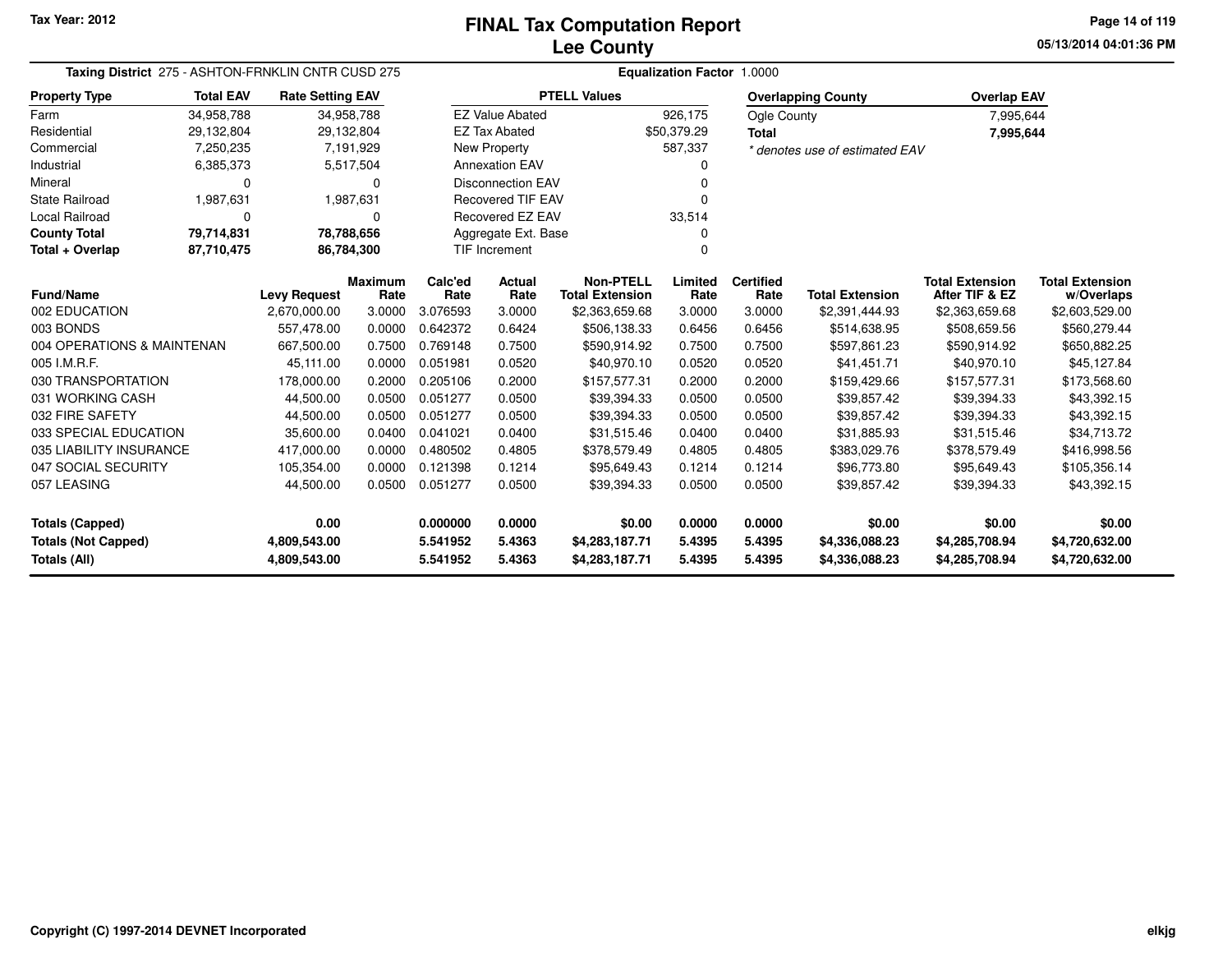**05/13/2014 04:01:36 PMPage 15 of 119**

| Taxing District 280 - MENDOTA THSD 280     |                            |                              |                        | Equalization Factor 1.0000       |                          |                                            |                  |                          |                                  |                                          |                                      |  |  |
|--------------------------------------------|----------------------------|------------------------------|------------------------|----------------------------------|--------------------------|--------------------------------------------|------------------|--------------------------|----------------------------------|------------------------------------------|--------------------------------------|--|--|
| <b>Property Type</b>                       | <b>Total EAV</b>           | <b>Rate Setting EAV</b>      |                        |                                  |                          | <b>PTELL Values</b>                        |                  |                          | <b>Overlapping County</b>        | <b>Overlap EAV</b>                       |                                      |  |  |
| Farm                                       | 18,795,836                 |                              | 18,795,836             |                                  | <b>EZ Value Abated</b>   |                                            | $\Omega$         | <b>Bureau County</b>     |                                  | 6,405,149                                |                                      |  |  |
| Residential                                | 8,242,041                  |                              | 8,242,041              |                                  | <b>EZ Tax Abated</b>     |                                            | \$0.00           |                          | LaSalle County                   | 150,753,182                              |                                      |  |  |
| Commercial                                 | 1,489,929                  |                              | 1,489,929              |                                  | New Property             |                                            | 7,781,131        | <b>Total</b>             |                                  | 157,158,331                              |                                      |  |  |
| Industrial                                 | 128,845                    |                              | 128,845                |                                  | <b>Annexation EAV</b>    |                                            | 12,008           |                          | * denotes use of estimated EAV   |                                          |                                      |  |  |
| Mineral                                    | 9,033,606                  |                              | 9,033,606              |                                  | <b>Disconnection EAV</b> |                                            | 130,827          |                          |                                  |                                          |                                      |  |  |
| <b>State Railroad</b>                      | $\mathbf 0$                |                              | 0                      |                                  | <b>Recovered TIF EAV</b> |                                            | 0                |                          |                                  |                                          |                                      |  |  |
| Local Railroad                             | 10,490                     |                              | 10,490                 |                                  | Recovered EZ EAV         |                                            | ŋ                |                          |                                  |                                          |                                      |  |  |
| <b>County Total</b>                        | 37,700,747                 | 37,700,747                   |                        |                                  | Aggregate Ext. Base      |                                            | 0                |                          |                                  |                                          |                                      |  |  |
| Total + Overlap                            | 194,859,078<br>194,859,078 |                              |                        | <b>TIF Increment</b><br>$\Omega$ |                          |                                            |                  |                          |                                  |                                          |                                      |  |  |
| <b>Fund/Name</b>                           |                            | <b>Levy Request</b>          | <b>Maximum</b><br>Rate | Calc'ed<br>Rate                  | <b>Actual</b><br>Rate    | <b>Non-PTELL</b><br><b>Total Extension</b> | Limited<br>Rate  | <b>Certified</b><br>Rate | <b>Total Extension</b>           | <b>Total Extension</b><br>After TIF & EZ | <b>Total Extension</b><br>w/Overlaps |  |  |
| 002 EDUCATION                              |                            | 2,722,804.00                 | 1.3700                 | 1.397320                         | 1.3700                   | \$516,500.23                               | 1.3700           | 1.3700                   | \$516,500.23                     | \$516,500.23                             | \$2,669,569.37                       |  |  |
| 003 BONDS                                  |                            | 1,274,577.50                 | 0.0000                 | 0.654102                         | 0.6541                   | \$246,600.59                               | 0.6574           | 0.6574                   | \$247,844.71                     | \$247,844.71                             | \$1,281,003.58                       |  |  |
| 004 OPERATIONS & MAINTENAN                 |                            | 496,862.00                   | 0.2500                 | 0.254985                         | 0.2500                   | \$94,251.87                                | 0.2500           | 0.2500                   | \$94,251.87                      | \$94,251.87                              | \$487,147.70                         |  |  |
| 005 I.M.R.F.                               |                            | 145,000.00                   | 0.0000                 | 0.074413                         | 0.0744                   | \$28,049.36                                | 0.0744           | 0.0744                   | \$28,049.36                      | \$28,049.36                              | \$144,975.15                         |  |  |
| 030 TRANSPORTATION                         |                            | 238,494.00                   | 0.1200                 | 0.122393                         | 0.1200                   | \$45,240.90                                | 0.1200           | 0.1200                   | \$45,240.90                      | \$45,240.90                              | \$233,830.89                         |  |  |
| 031 WORKING CASH                           |                            | 99,372.00                    | 0.0500                 | 0.050997                         | 0.0500                   | \$18,850.37                                | 0.0500           | 0.0500                   | \$18,850.37                      | \$18,850.37                              | \$97,429.54                          |  |  |
| 032 FIRE SAFETY                            |                            | 19,875.00                    | 0.0500                 | 0.010200                         | 0.0102                   | \$3,845.48                                 | 0.0102           | 0.0102                   | \$3,845.48                       | \$3,845.48                               | \$19,875.63                          |  |  |
| 033 SPECIAL EDUCATION                      |                            | 39,749.00                    | 0.0200                 | 0.020399                         | 0.0200                   | \$7,540.15                                 | 0.0200           | 0.0200                   | \$7,540.15                       | \$7,540.15                               | \$38,971.82                          |  |  |
| 035 LIABILITY INSURANCE                    |                            | 150,000.00                   | 0.0000                 | 0.076979                         | 0.0770                   | \$29,029.58                                | 0.0770           | 0.0770                   | \$29,029.58                      | \$29,029.58                              | \$150,041.49                         |  |  |
| 047 SOCIAL SECURITY                        |                            | 155,000.00                   | 0.0000                 | 0.079545                         | 0.0795                   | \$29,972.09                                | 0.0795           | 0.0795                   | \$29,972.09                      | \$29,972.09                              | \$154,912.97                         |  |  |
| 057 LEASING                                |                            | 39,749.00                    | 0.0500                 | 0.020399                         | 0.0204                   | \$7,690.95                                 | 0.0204           | 0.0204                   | \$7,690.95                       | \$7,690.95                               | \$39,751.25                          |  |  |
| <b>Totals (Capped)</b>                     |                            | 0.00                         |                        | 0.000000                         | 0.0000                   | \$0.00                                     | 0.0000           | 0.0000                   | \$0.00                           | \$0.00                                   | \$0.00                               |  |  |
| <b>Totals (Not Capped)</b><br>Totals (All) |                            | 5,381,482.50<br>5,381,482.50 |                        | 2.761732<br>2.761732             | 2.7256<br>2.7256         | \$1,027,571.57<br>\$1,027,571.57           | 2.7289<br>2.7289 | 2.7289<br>2.7289         | \$1,028,815.69<br>\$1,028,815.69 | \$1,028,815.69<br>\$1,028,815.69         | \$5,317,509.39<br>\$5,317,509.39     |  |  |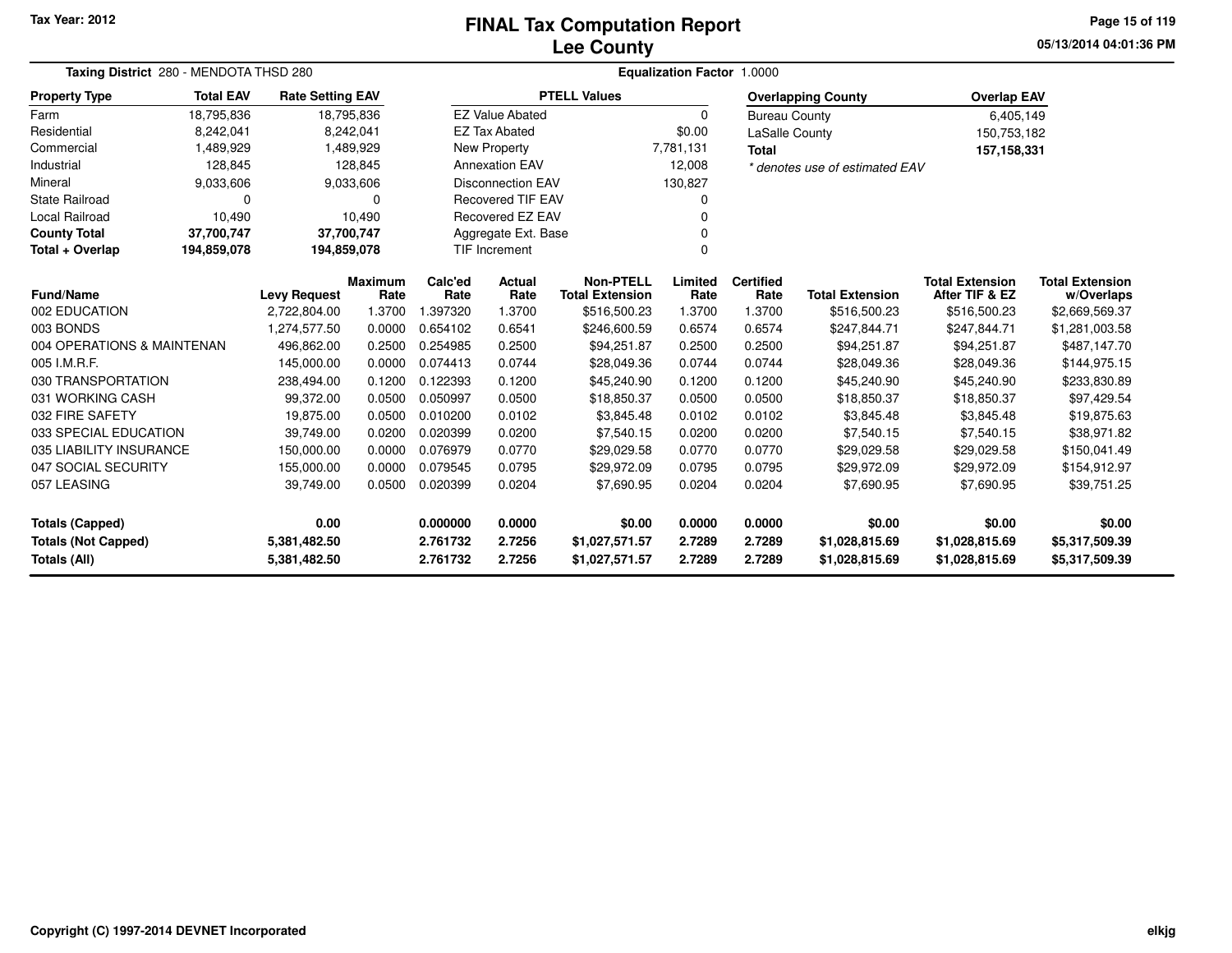### **Lee CountyFINAL Tax Computation Report**

**05/13/2014 04:01:36 PMPage 16 of 119**

| Taxing District 289 - MENDOTA CCGSD 289 |                  |                         |                | Equalization Factor 1.0000 |                          |                        |                  |                      |                                |                        |                |  |  |
|-----------------------------------------|------------------|-------------------------|----------------|----------------------------|--------------------------|------------------------|------------------|----------------------|--------------------------------|------------------------|----------------|--|--|
| <b>Property Type</b>                    | <b>Total EAV</b> | <b>Rate Setting EAV</b> |                |                            |                          | <b>PTELL Values</b>    |                  |                      | <b>Overlapping County</b>      | <b>Overlap EAV</b>     |                |  |  |
| Farm                                    | 18,795,836       | 18,795,836              |                |                            | <b>EZ Value Abated</b>   |                        | $\Omega$         | <b>Bureau County</b> |                                | 6,405,149              |                |  |  |
| Residential                             | 8.242.041        |                         | 8,242,041      |                            | <b>EZ Tax Abated</b>     |                        | \$0.00           | LaSalle County       |                                | 149,335,722            |                |  |  |
| Commercial                              | 1,489,929        |                         | 1,489,929      |                            | <b>New Property</b>      |                        | 7,781,131        | <b>Total</b>         |                                | 155,740,871            |                |  |  |
| Industrial                              | 128,845          |                         | 128,845        |                            | <b>Annexation EAV</b>    |                        | 12,008           |                      | * denotes use of estimated EAV |                        |                |  |  |
| Mineral                                 | 9,033,606        |                         | 9,033,606      |                            | <b>Disconnection EAV</b> |                        | 130,827          |                      |                                |                        |                |  |  |
| <b>State Railroad</b>                   | $\Omega$         |                         | 0              |                            | <b>Recovered TIF EAV</b> |                        |                  |                      |                                |                        |                |  |  |
| Local Railroad                          | 10,490           |                         | 10,490         |                            | <b>Recovered EZ EAV</b>  |                        |                  |                      |                                |                        |                |  |  |
| <b>County Total</b>                     | 37,700,747       | 37,700,747              |                |                            | Aggregate Ext. Base      |                        |                  |                      |                                |                        |                |  |  |
| Total + Overlap                         | 193,441,618      | 193,441,618             |                | <b>TIF Increment</b>       |                          |                        | $\Omega$         |                      |                                |                        |                |  |  |
| Fund/Name<br><b>Levy Request</b>        |                  | <b>Maximum</b>          | Calc'ed        | Actual                     | <b>Non-PTELL</b>         | Limited                | <b>Certified</b> |                      | <b>Total Extension</b>         | <b>Total Extension</b> |                |  |  |
| 002 EDUCATION                           |                  |                         | Rate<br>1.4400 | Rate<br>1.427201           | Rate                     | <b>Total Extension</b> | Rate             | Rate<br>1.4272       | <b>Total Extension</b>         | After TIF & EZ         | w/Overlaps     |  |  |
| 003 BONDS                               |                  | 2,760,800.00            |                |                            | 1.4272                   | \$538,065.06           | 1.4272           |                      | \$538,065.06                   | \$538,065.06           | \$2,760,798.77 |  |  |
|                                         |                  | 480,725.00              | 0.0000         | 0.248512                   | 0.2485                   | \$93,686.36            | 0.2497           | 0.2497               | \$94,138.77                    | \$94,138.77            | \$483,023.72   |  |  |
| 004 OPERATIONS & MAINTENAN              |                  | 479,300.00              | 0.2500         | 0.247775                   | 0.2478                   | \$93,422.45            | 0.2478           | 0.2478               | \$93,422.45                    | \$93,422.45            | \$479,348.33   |  |  |
| 005 I.M.R.F.                            |                  | 175,000.00              | 0.0000         | 0.090467                   | 0.0905                   | \$34,119.18            | 0.0905           | 0.0905               | \$34,119.18                    | \$34,119.18            | \$175,064.66   |  |  |
| 030 TRANSPORTATION                      |                  | 230,000.00              | 0.1200         | 0.118899                   | 0.1189                   | \$44,826.19            | 0.1189           | 0.1189               | \$44,826.19                    | \$44,826.19            | \$230,002.08   |  |  |
| 031 WORKING CASH                        |                  | 95,800.00               | 0.0500         | 0.049524                   | 0.0495                   | \$18,661.87            | 0.0495           | 0.0495               | \$18,661.87                    | \$18,661.87            | \$95,753.60    |  |  |
| 032 FIRE SAFETY                         |                  | 95,800.00               | 0.0500         | 0.049524                   | 0.0495                   | \$18,661.87            | 0.0495           | 0.0495               | \$18,661.87                    | \$18,661.87            | \$95,753.60    |  |  |
| 033 SPECIAL EDUCATION                   |                  | 38,300.00               | 0.0200         | 0.019799                   | 0.0198                   | \$7,464.75             | 0.0198           | 0.0198               | \$7,464.75                     | \$7,464.75             | \$38,301.44    |  |  |
| 035 LIABILITY INSURANCE                 |                  | 150,000.00              | 0.0000         | 0.077543                   | 0.0775                   | \$29,218.08            | 0.0775           | 0.0775               | \$29,218.08                    | \$29,218.08            | \$149,917.25   |  |  |
| 047 SOCIAL SECURITY                     |                  | 178,000.00              | 0.0000         | 0.092017                   | 0.0920                   | \$34,684.69            | 0.0920           | 0.0920               | \$34,684.69                    | \$34,684.69            | \$177,966.29   |  |  |
| 057 LEASING                             |                  | 95,800.00               | 0.0500         | 0.049524                   | 0.0495                   | \$18,661.87            | 0.0495           | 0.0495               | \$18,661.87                    | \$18,661.87            | \$95,753.60    |  |  |
| <b>Totals (Capped)</b>                  |                  | 0.00                    |                | 0.000000                   | 0.0000                   | \$0.00                 | 0.0000           | 0.0000               | \$0.00                         | \$0.00                 | \$0.00         |  |  |
| <b>Totals (Not Capped)</b>              |                  | 4,779,525.00            |                | 2.470785                   | 2.4707                   | \$931,472.37           | 2.4719           | 2.4719               | \$931,924.78                   | \$931,924.78           | \$4,781,683.34 |  |  |
| Totals (All)                            |                  | 4,779,525.00            |                | 2.470785                   | 2.4707                   | \$931,472.37           | 2.4719           | 2.4719               | \$931,924.78                   | \$931,924.78           | \$4,781,683.34 |  |  |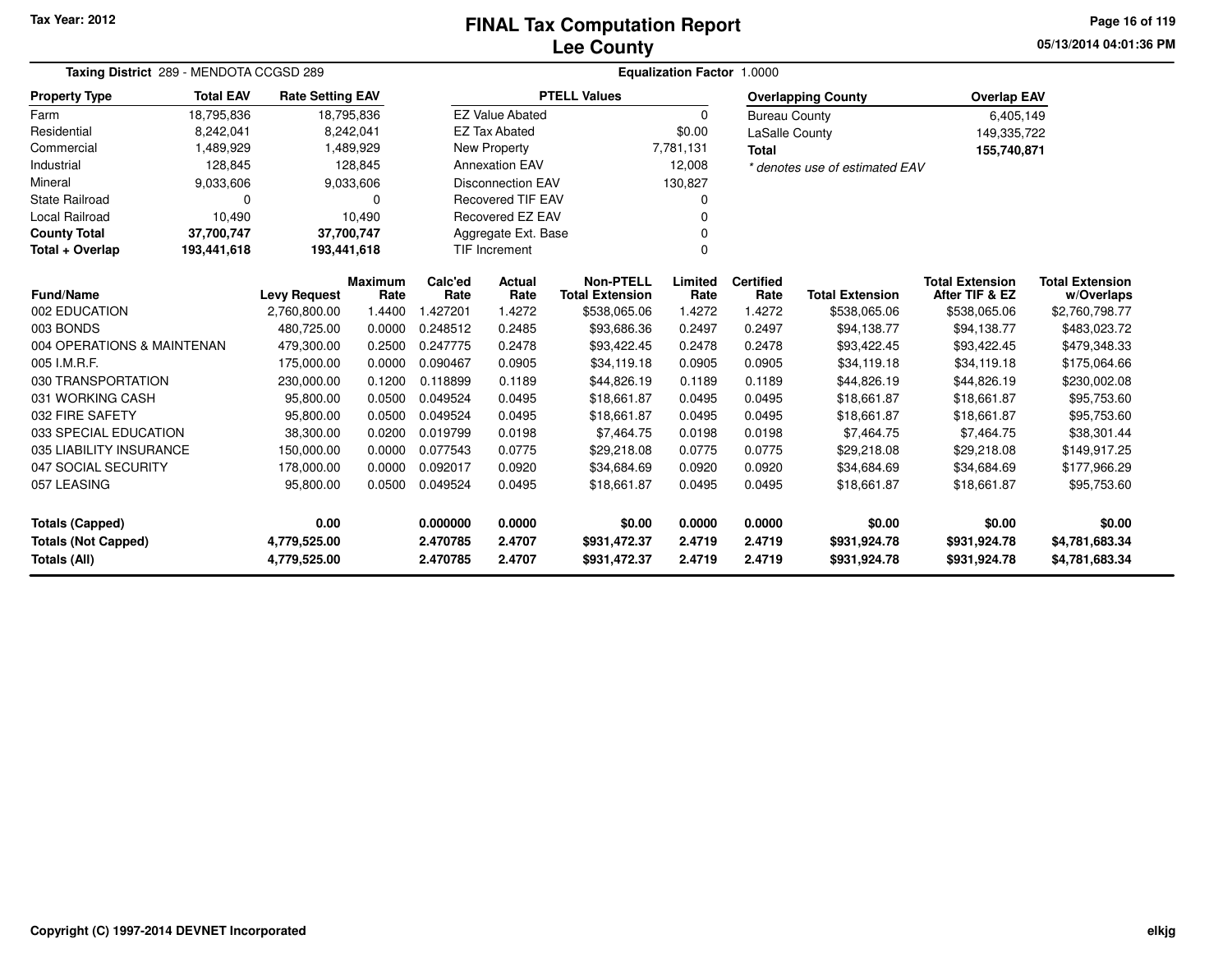**05/13/2014 04:01:36 PMPage 17 of 119**

| Taxing District 301 - ROCK FALLS THSD 301 |                     |                         |                        | Equalization Factor 1.0000 |                          |                                            |                 |                          |                                |                                          |                                      |  |  |
|-------------------------------------------|---------------------|-------------------------|------------------------|----------------------------|--------------------------|--------------------------------------------|-----------------|--------------------------|--------------------------------|------------------------------------------|--------------------------------------|--|--|
| <b>Property Type</b>                      | <b>Total EAV</b>    | <b>Rate Setting EAV</b> |                        |                            |                          | <b>PTELL Values</b>                        |                 |                          | <b>Overlapping County</b>      | <b>Overlap EAV</b>                       |                                      |  |  |
| Farm                                      | 2,604,692           |                         | 2,604,692              |                            | <b>EZ Value Abated</b>   |                                            | $\Omega$        |                          | <b>Whiteside County</b>        | 141,892,707                              |                                      |  |  |
| Residential                               | 3,719,987           |                         | 3,719,987              |                            | <b>EZ Tax Abated</b>     |                                            | \$0.00          | <b>Total</b>             |                                | 141,892,707                              |                                      |  |  |
| Commercial                                | 471,858             |                         | 471,858                | <b>New Property</b>        |                          |                                            | 265,743         |                          | * denotes use of estimated EAV |                                          |                                      |  |  |
| Industrial                                | 4,060,861           |                         | 4,060,861              |                            | <b>Annexation EAV</b>    |                                            | 0               |                          |                                |                                          |                                      |  |  |
| Mineral                                   | O                   |                         | 0                      |                            | <b>Disconnection EAV</b> |                                            | ŋ               |                          |                                |                                          |                                      |  |  |
| <b>State Railroad</b>                     | 2,334,226           |                         | 2,334,226              | <b>Recovered TIF EAV</b>   |                          |                                            |                 |                          |                                |                                          |                                      |  |  |
| Local Railroad                            | O                   |                         | 0                      | <b>Recovered EZ EAV</b>    |                          |                                            |                 |                          |                                |                                          |                                      |  |  |
| <b>County Total</b>                       | 13,191,624          | 13,191,624              |                        |                            | Aggregate Ext. Base      |                                            |                 |                          |                                |                                          |                                      |  |  |
| Total + Overlap                           | 155,084,331         | 155,084,331             |                        |                            | <b>TIF Increment</b>     |                                            | 0               |                          |                                |                                          |                                      |  |  |
| <b>Fund/Name</b>                          | <b>Levy Request</b> |                         | <b>Maximum</b><br>Rate | Calc'ed<br>Rate            | Actual<br>Rate           | <b>Non-PTELL</b><br><b>Total Extension</b> | Limited<br>Rate | <b>Certified</b><br>Rate | <b>Total Extension</b>         | <b>Total Extension</b><br>After TIF & EZ | <b>Total Extension</b><br>w/Overlaps |  |  |
| 002 EDUCATION                             |                     | 2,949,655.00            | 1.8600                 | 1.901968                   | 1.8600                   | \$245,364.21                               | 1.8600          | 1.8600                   | \$245,364.21                   | \$245,364.21                             | \$2,884,568.56                       |  |  |
| 003 BONDS                                 |                     | 707,638.00              | 0.0000                 | 0.456292                   | 0.4563                   | \$60,193.38                                | 0.4586          | 0.4586                   | \$60,496.79                    | \$60,496.79                              | \$711,216.74                         |  |  |
| 004 OPERATIONS & MAINTENAN                |                     | 396,459.00              | 0.2500                 | 0.255641                   | 0.2500                   | \$32,979.06                                | 0.2500          | 0.2500                   | \$32,979.06                    | \$32,979.06                              | \$387,710.83                         |  |  |
| 005 I.M.R.F.                              |                     | 237,875.00              | 0.0000                 | 0.153384                   | 0.1534                   | \$20,235.95                                | 0.1534          | 0.1534                   | \$20,235.95                    | \$20,235.95                              | \$237,899.36                         |  |  |
| 030 TRANSPORTATION                        |                     | 190,300.00              | 0.1200                 | 0.122707                   | 0.1200                   | \$15,829.95                                | 0.1200          | 0.1200                   | \$15,829.95                    | \$15,829.95                              | \$186,101.20                         |  |  |
| 031 WORKING CASH                          |                     | 79,292.00               | 0.0500                 | 0.051128                   | 0.0500                   | \$6,595.81                                 | 0.0500          | 0.0500                   | \$6,595.81                     | \$6,595.81                               | \$77,542.17                          |  |  |
| 032 FIRE SAFETY                           |                     | 79,292.00               | 0.0500                 | 0.051128                   | 0.0500                   | \$6,595.81                                 | 0.0500          | 0.0500                   | \$6,595.81                     | \$6,595.81                               | \$77,542.17                          |  |  |
| 033 SPECIAL EDUCATION                     |                     | 31,717.00               | 0.0200                 | 0.020452                   | 0.0200                   | \$2,638.32                                 | 0.0200          | 0.0200                   | \$2,638.32                     | \$2,638.32                               | \$31,016.87                          |  |  |
| 035 LIABILITY INSURANCE                   |                     | 595,000.00              | 0.0000                 | 0.383662                   | 0.3837                   | \$50,616.26                                | 0.3837          | 0.3837                   | \$50,616.26                    | \$50,616.26                              | \$595,058.58                         |  |  |
| 047 SOCIAL SECURITY                       |                     | 147,483.00              | 0.0000                 | 0.095099                   | 0.0951                   | \$12,545.23                                | 0.0951          | 0.0951                   | \$12,545.23                    | \$12,545.23                              | \$147,485.20                         |  |  |
| 057 LEASING                               |                     | 79,292.00               | 0.0500                 | 0.051128                   | 0.0500                   | \$6,595.81                                 | 0.0500          | 0.0500                   | \$6,595.81                     | \$6,595.81                               | \$77,542.17                          |  |  |
| <b>Totals (Capped)</b>                    |                     | 0.00                    |                        | 0.000000                   | 0.0000                   | \$0.00                                     | 0.0000          | 0.0000                   | \$0.00                         | \$0.00                                   | \$0.00                               |  |  |
| <b>Totals (Not Capped)</b>                |                     | 5,494,003.00            |                        | 3.542589                   | 3.4885                   | \$460,189.79                               | 3.4908          | 3.4908                   | \$460,493.20                   | \$460,493.20                             | \$5,413,683.85                       |  |  |
| Totals (All)                              |                     | 5,494,003.00            |                        | 3.542589                   | 3.4885                   | \$460,189.79                               | 3.4908          | 3.4908                   | \$460,493.20                   | \$460,493.20                             | \$5,413,683.85                       |  |  |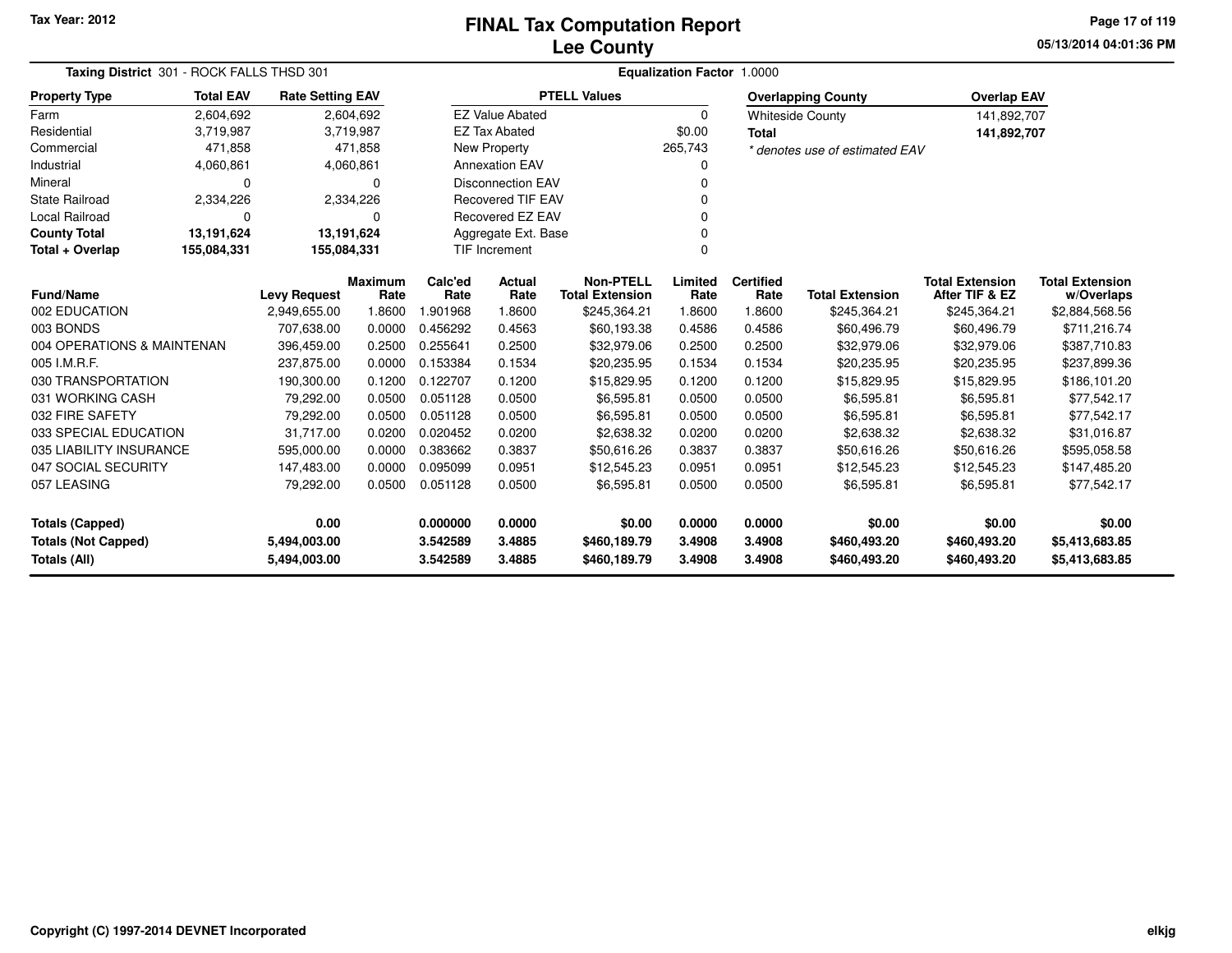**05/13/2014 04:01:36 PM Page 18 of 119**

| Taxing District 303 - LAMOILLE CUSD 303 |                  | Equalization Factor 1.0000 |                 |                  |                          |                                            |                 |                          |                                |                                          |                                      |
|-----------------------------------------|------------------|----------------------------|-----------------|------------------|--------------------------|--------------------------------------------|-----------------|--------------------------|--------------------------------|------------------------------------------|--------------------------------------|
| <b>Property Type</b>                    | <b>Total EAV</b> | <b>Rate Setting EAV</b>    |                 |                  |                          | <b>PTELL Values</b>                        |                 |                          | <b>Overlapping County</b>      | <b>Overlap EAV</b>                       |                                      |
| Farm                                    | 755,166          |                            | 755,166         |                  | <b>EZ Value Abated</b>   |                                            | 0               | <b>Bureau County</b>     |                                | 36,512,457                               |                                      |
| Residential                             | 57,764           |                            | 57,764          |                  | <b>EZ Tax Abated</b>     |                                            | \$0.00          | <b>Total</b>             |                                | 36,512,457                               |                                      |
| Commercial                              |                  |                            |                 |                  | <b>New Property</b>      |                                            | 0               |                          | * denotes use of estimated EAV |                                          |                                      |
| Industrial                              |                  |                            | U               |                  | <b>Annexation EAV</b>    |                                            |                 |                          |                                |                                          |                                      |
| Mineral                                 | 0                |                            | $\Omega$        |                  | <b>Disconnection EAV</b> |                                            | 0               |                          |                                |                                          |                                      |
| <b>State Railroad</b>                   |                  |                            | $\Omega$        |                  | <b>Recovered TIF EAV</b> |                                            | $\Omega$        |                          |                                |                                          |                                      |
| Local Railroad                          | $\Omega$         |                            | $\Omega$        | Recovered EZ EAV |                          | $\Omega$                                   |                 |                          |                                |                                          |                                      |
| <b>County Total</b>                     | 812,930          |                            | 812,930         |                  | Aggregate Ext. Base      |                                            |                 |                          |                                |                                          |                                      |
| Total + Overlap                         | 37,325,387       | 37,325,387                 |                 |                  | TIF Increment            |                                            |                 |                          |                                |                                          |                                      |
| <b>Fund/Name</b>                        |                  | <b>Levy Request</b>        | Maximum<br>Rate | Calc'ed<br>Rate  | Actual<br>Rate           | <b>Non-PTELL</b><br><b>Total Extension</b> | Limited<br>Rate | <b>Certified</b><br>Rate | <b>Total Extension</b>         | <b>Total Extension</b><br>After TIF & EZ | <b>Total Extension</b><br>w/Overlaps |
| 002 EDUCATION                           |                  | 1,275,200.00               | 3.3000          | 3.416442         | 3.3000                   | \$26,826.69                                | 3.3000          | 3.3000                   | \$26,826.69                    | \$26,826.69                              | \$1,231,737.77                       |
| 003 BONDS                               |                  | 174,675.00                 | 0.0000          | 0.467979         | 0.4680                   | \$3,804.51                                 | 0.4703          | 0.4703                   | \$3,823.21                     | \$3,823.21                               | \$175,541.30                         |
| 004 OPERATIONS & MAINTENAN              |                  | 270,500.00                 | 0.7000          | 0.724708         | 0.7000                   | \$5,690.51                                 | 0.7000          | 0.7000                   | \$5,690.51                     | \$5,690.51                               | \$261,277.71                         |
| 005 I.M.R.F.                            |                  | 43,000.00                  | 0.0000          | 0.115203         | 0.1152                   | \$936.50                                   | 0.1152          | 0.1152                   | \$936.50                       | \$936.50                                 | \$42,998.85                          |
| 030 TRANSPORTATION                      |                  | 77,200.00                  | 0.2000          | 0.206830         | 0.2000                   | \$1,625.86                                 | 0.2000          | 0.2000                   | \$1,625.86                     | \$1,625.86                               | \$74,650.77                          |
| 031 WORKING CASH                        |                  | 19,300.00                  | 0.0500          | 0.051707         | 0.0500                   | \$406.47                                   | 0.0500          | 0.0500                   | \$406.47                       | \$406.47                                 | \$18,662.69                          |
| 032 FIRE SAFETY                         |                  | 19,300.00                  | 0.0500          | 0.051707         | 0.0500                   | \$406.47                                   | 0.0500          | 0.0500                   | \$406.47                       | \$406.47                                 | \$18,662.69                          |
| 033 SPECIAL EDUCATION                   |                  | 15,400.00                  | 0.0400          | 0.041259         | 0.0400                   | \$325.17                                   | 0.0400          | 0.0400                   | \$325.17                       | \$325.17                                 | \$14,930.15                          |
| 035 LIABILITY INSURANCE                 |                  | 145,500.00                 | 0.0000          | 0.389815         | 0.3898                   | \$3,168.80                                 | 0.3898          | 0.3898                   | \$3,168.80                     | \$3,168.80                               | \$145,494.36                         |
| 047 SOCIAL SECURITY                     |                  | 65,000.00                  | 0.0000          | 0.174144         | 0.1741                   | \$1,415.31                                 | 0.1741          | 0.1741                   | \$1,415.31                     | \$1,415.31                               | \$64,983.50                          |
| 057 LEASING                             |                  | 19,300.00                  | 0.0500          | 0.051707         | 0.0500                   | \$406.47                                   | 0.0500          | 0.0500                   | \$406.47                       | \$406.47                                 | \$18,662.69                          |
| Totals (Capped)                         |                  | 0.00                       |                 | 0.000000         | 0.0000                   | \$0.00                                     | 0.0000          | 0.0000                   | \$0.00                         | \$0.00                                   | \$0.00                               |
| <b>Totals (Not Capped)</b>              |                  | 2,124,375.00               |                 | 5.691501         | 5.5371                   | \$45,012.76                                | 5.5394          | 5.5394                   | \$45,031.46                    | \$45,031.46                              | \$2,067,602.48                       |
| Totals (All)                            |                  | 2,124,375.00               |                 | 5.691501         | 5.5371                   | \$45,012.76                                | 5.5394          | 5.5394                   | \$45,031.46                    | \$45,031.46                              | \$2,067,602.48                       |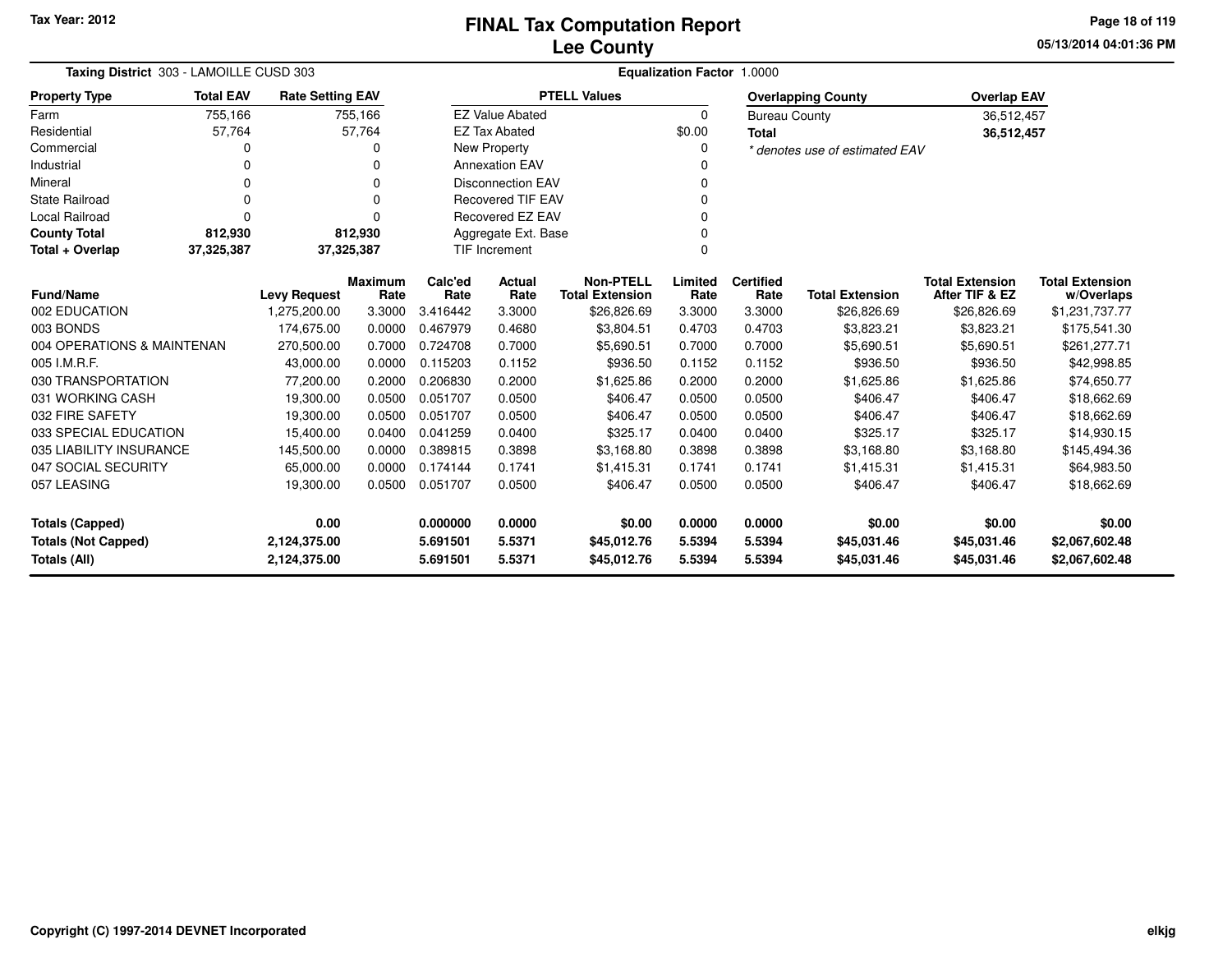**05/13/2014 04:01:36 PM Page 19 of 119**

| Taxing District 340 - BUREAU VALLEY CUSD 340 |                     |                              |                        | <b>Equalization Factor 1.0000</b> |                          |                                            |                  |                          |                                |                                          |                                      |  |
|----------------------------------------------|---------------------|------------------------------|------------------------|-----------------------------------|--------------------------|--------------------------------------------|------------------|--------------------------|--------------------------------|------------------------------------------|--------------------------------------|--|
| <b>Property Type</b>                         | <b>Total EAV</b>    | <b>Rate Setting EAV</b>      |                        |                                   |                          | <b>PTELL Values</b>                        |                  |                          | <b>Overlapping County</b>      | <b>Overlap EAV</b>                       |                                      |  |
| Farm                                         | 5,994,684           |                              | 5,994,684              |                                   | <b>EZ Value Abated</b>   |                                            | 0                | <b>Bureau County</b>     |                                | 107,590,494                              |                                      |  |
| Residential                                  | 844,415             |                              | 844,415                |                                   | <b>EZ Tax Abated</b>     |                                            | \$0.00           |                          | <b>Whiteside County</b>        | 855,093                                  |                                      |  |
| Commercial                                   | 0                   |                              | 0                      |                                   | New Property             |                                            | 110,525          | <b>Total</b>             |                                | 108,445,587                              |                                      |  |
| Industrial                                   | 921                 |                              | 921                    |                                   | <b>Annexation EAV</b>    |                                            | O                |                          | * denotes use of estimated EAV |                                          |                                      |  |
| Mineral                                      | $\Omega$            |                              | 0                      |                                   | <b>Disconnection EAV</b> |                                            |                  |                          |                                |                                          |                                      |  |
| <b>State Railroad</b>                        | 171,505             |                              | 171,505                | <b>Recovered TIF EAV</b>          |                          |                                            |                  |                          |                                |                                          |                                      |  |
| Local Railroad                               | 0                   |                              | 0                      |                                   | Recovered EZ EAV         |                                            |                  |                          |                                |                                          |                                      |  |
| <b>County Total</b>                          | 7,011,525           |                              | 7,011,525              |                                   | Aggregate Ext. Base      |                                            |                  |                          |                                |                                          |                                      |  |
| Total + Overlap                              | 115,457,112         | 115,457,112                  |                        |                                   | <b>TIF Increment</b>     |                                            |                  |                          |                                |                                          |                                      |  |
| <b>Fund/Name</b>                             | <b>Levy Request</b> |                              | <b>Maximum</b><br>Rate | Calc'ed<br>Rate                   | <b>Actual</b><br>Rate    | <b>Non-PTELL</b><br><b>Total Extension</b> | Limited<br>Rate  | <b>Certified</b><br>Rate | <b>Total Extension</b>         | <b>Total Extension</b><br>After TIF & EZ | <b>Total Extension</b><br>w/Overlaps |  |
| 002 EDUCATION                                |                     | 3,301,100.00                 | 2.7500                 | 2.859157                          | 2.7500                   | \$192,816.94                               | 2.7500           | 2.7500                   | \$192,816.94                   | \$192,816.94                             | \$3,175,070.58                       |  |
| 003 BONDS                                    |                     | 1,286,338.33                 | 0.0000                 | 1.114127                          | 1.1141                   | \$78,115.40                                | 1.1197           | 1.1197                   | \$78,508.05                    | \$78,508.05                              | \$1,292,773.28                       |  |
| 004 OPERATIONS & MAINTENAN                   |                     | 600,200.00                   | 0.5000                 | 0.519847                          | 0.5000                   | \$35,057.63                                | 0.5000           | 0.5000                   | \$35,057.63                    | \$35,057.63                              | \$577,285.56                         |  |
| 005 I.M.R.F.                                 |                     | 100.000.00                   | 0.0000                 | 0.086612                          | 0.0866                   | \$6,071.98                                 | 0.0866           | 0.0866                   | \$6,071.98                     | \$6,071.98                               | \$99,985.86                          |  |
| 030 TRANSPORTATION                           |                     | 300,100.00                   | 0.2500                 | 0.259923                          | 0.2500                   | \$17,528.81                                | 0.2500           | 0.2500                   | \$17,528.81                    | \$17,528.81                              | \$288,642.78                         |  |
| 031 WORKING CASH                             |                     | 60,000.00                    | 0.0500                 | 0.051967                          | 0.0500                   | \$3,505.76                                 | 0.0500           | 0.0500                   | \$3,505.76                     | \$3,505.76                               | \$57,728.56                          |  |
| 032 FIRE SAFETY                              |                     | 60,000.00                    | 0.0500                 | 0.051967                          | 0.0500                   | \$3,505.76                                 | 0.0500           | 0.0500                   | \$3,505.76                     | \$3,505.76                               | \$57,728.56                          |  |
| 033 SPECIAL EDUCATION                        |                     | 48,000.00                    | 0.0400                 | 0.041574                          | 0.0400                   | \$2,804.61                                 | 0.0400           | 0.0400                   | \$2,804.61                     | \$2,804.61                               | \$46,182.84                          |  |
| 035 LIABILITY INSURANCE                      |                     | 420,000.00                   | 0.0000                 | 0.363771                          | 0.3638                   | \$25,507.93                                | 0.3638           | 0.3638                   | \$25,507.93                    | \$25,507.93                              | \$420,032.97                         |  |
| 047 SOCIAL SECURITY                          |                     | 185,000.00                   | 0.0000                 | 0.160233                          | 0.1602                   | \$11,232.46                                | 0.1602           | 0.1602                   | \$11,232.46                    | \$11,232.46                              | \$184,962.29                         |  |
| 057 LEASING                                  |                     | 60,000.00                    | 0.0500                 | 0.051967                          | 0.0500                   | \$3,505.76                                 | 0.0500           | 0.0500                   | \$3,505.76                     | \$3,505.76                               | \$57,728.56                          |  |
| 0.00<br><b>Totals (Capped)</b>               |                     |                              | 0.000000               | 0.0000                            | \$0.00                   | 0.0000                                     | 0.0000           | \$0.00                   | \$0.00                         | \$0.00                                   |                                      |  |
| <b>Totals (Not Capped)</b><br>Totals (All)   |                     | 6,420,738.33<br>6,420,738.33 |                        | 5.561145<br>5.561145              | 5.4147<br>5.4147         | \$379,653.04<br>\$379,653.04               | 5.4203<br>5.4203 | 5.4203<br>5.4203         | \$380,045.69<br>\$380,045.69   | \$380,045.69<br>\$380,045.69             | \$6,258,121.84<br>\$6,258,121.84     |  |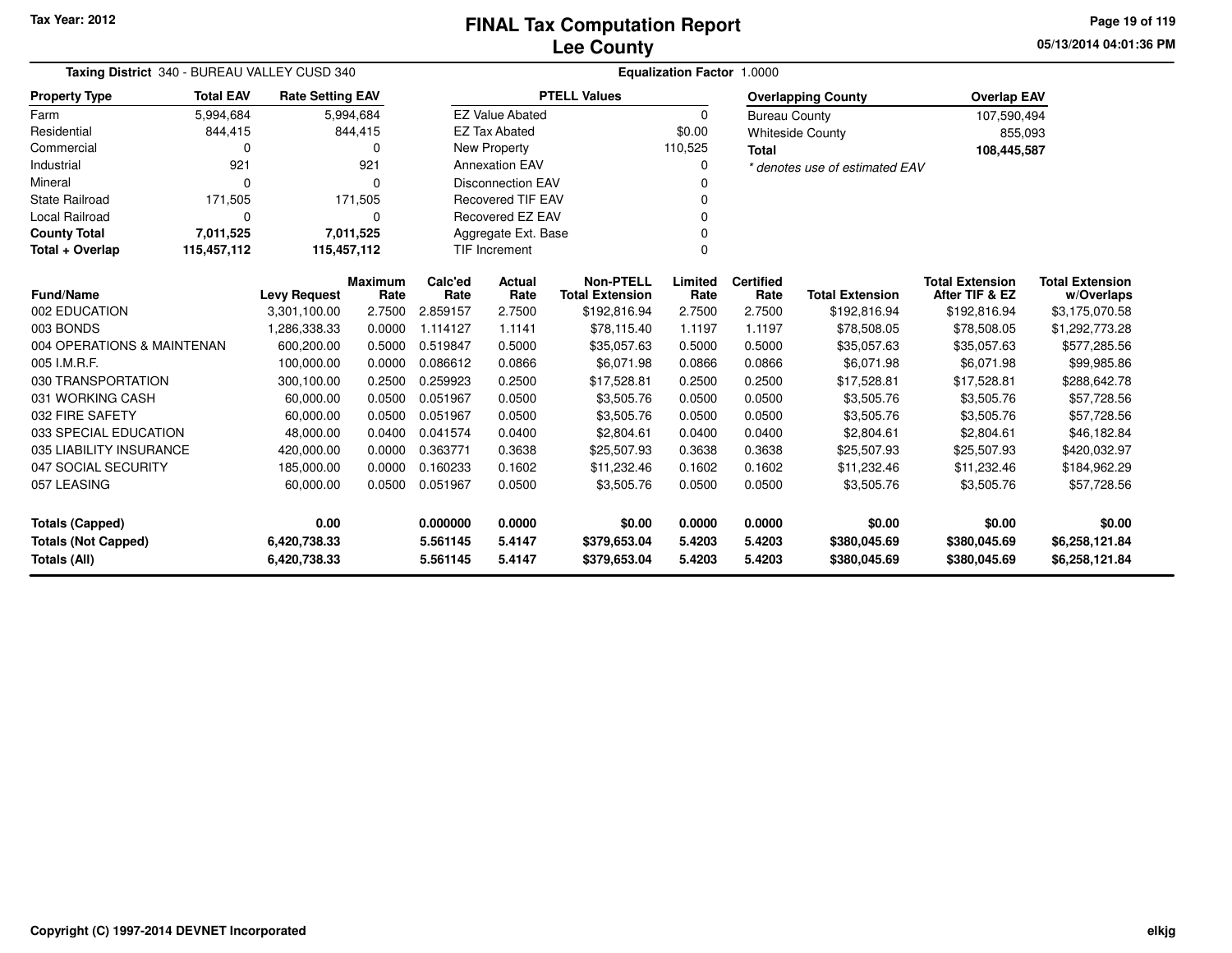**05/13/2014 04:01:36 PMPage 20 of 119**

|                                                      | Taxing District 425 - INDIAN CREEK CUSD 425 |                            |                |                          | <b>Equalization Factor 1.0000</b> |                             |                          |                  |                                |                             |                                |  |  |  |
|------------------------------------------------------|---------------------------------------------|----------------------------|----------------|--------------------------|-----------------------------------|-----------------------------|--------------------------|------------------|--------------------------------|-----------------------------|--------------------------------|--|--|--|
| <b>Property Type</b>                                 | <b>Total EAV</b>                            | <b>Rate Setting EAV</b>    |                |                          |                                   | <b>PTELL Values</b>         |                          |                  | <b>Overlapping County</b>      | <b>Overlap EAV</b>          |                                |  |  |  |
| Farm                                                 | 7,208,076                                   |                            | 7,208,076      |                          | <b>EZ Value Abated</b>            |                             | $\Omega$                 | DeKalb County    |                                | 136,863,668                 |                                |  |  |  |
| Residential                                          | 5,559,622                                   |                            | 5,559,622      |                          | <b>EZ Tax Abated</b>              |                             | \$0.00<br>LaSalle County |                  |                                | 14,626                      |                                |  |  |  |
| Commercial                                           | 844,562                                     |                            | 844,562        |                          | New Property                      |                             | 99,908                   | <b>Total</b>     |                                | 136,878,294                 |                                |  |  |  |
| Industrial                                           | 556                                         |                            | 556            |                          | <b>Annexation EAV</b>             |                             | 0                        |                  | * denotes use of estimated EAV |                             |                                |  |  |  |
| Mineral                                              | 2,036,881                                   |                            | 2,036,881      |                          | <b>Disconnection EAV</b>          |                             |                          |                  |                                |                             |                                |  |  |  |
| <b>State Railroad</b>                                | 305,329                                     |                            | 305,329        | <b>Recovered TIF EAV</b> |                                   |                             |                          |                  |                                |                             |                                |  |  |  |
| Local Railroad                                       | 0                                           |                            | 0              |                          | Recovered EZ EAV                  |                             |                          |                  |                                |                             |                                |  |  |  |
| <b>County Total</b>                                  | 15,955,026                                  | 15,955,026                 |                |                          | 14,182,923<br>Aggregate Ext. Base |                             |                          |                  |                                |                             |                                |  |  |  |
| Total + Overlap                                      | 152,833,320                                 | 152,833,320                |                |                          | <b>TIF Increment</b><br>0         |                             |                          |                  |                                |                             |                                |  |  |  |
|                                                      |                                             |                            | <b>Maximum</b> | Calc'ed                  | Actual                            | <b>Non-PTELL</b>            | Limited                  | <b>Certified</b> |                                | <b>Total Extension</b>      | <b>Total Extension</b>         |  |  |  |
| <b>Fund/Name</b>                                     |                                             | <b>Levy Request</b>        | Rate           | Rate                     | Rate                              | <b>Total Extension</b>      | Rate                     | Rate             | <b>Total Extension</b>         | After TIF & EZ              | w/Overlaps                     |  |  |  |
| 002 EDUCATION                                        |                                             | 6,181,200.00               | 4.0000         | 4.044406                 | 4.0000                            | \$638,201.04                | 4.0000                   | 4.0000           | \$638,201.04                   | \$638,201.04                | \$6,113,332.80                 |  |  |  |
| 003 BONDS                                            |                                             | 429,862.50                 | 0.0000         | 0.281262                 | 0.2813                            | \$44,881.49                 | 0.2827                   | 0.2827           | \$45,104.86                    | \$45,104.86                 | \$432,059.80                   |  |  |  |
| 004 OPERATIONS & MAINTENAN                           |                                             | 571,660.00                 | 0.7500         | 0.374042                 | 0.3740                            | \$59,671.80                 | 0.3740                   | 0.3740           | \$59,671.80                    | \$59,671.80                 | \$571,596.62                   |  |  |  |
| 005 I.M.R.F.                                         |                                             | 90,900.00                  | 0.0000         | 0.059477                 | 0.0595                            | \$9,493.24                  | 0.0595                   | 0.0595           | \$9,493.24                     | \$9,493.24                  | \$90,935.83                    |  |  |  |
| 030 TRANSPORTATION                                   |                                             | 565,600.00                 | 0.0000         | 0.370076                 | 0.3701                            | \$59,049.55                 | 0.3701                   | 0.3701           | \$59,049.55                    | \$59,049.55                 | \$565,636.12                   |  |  |  |
| 031 WORKING CASH                                     |                                             | 10,100.00                  | 0.0500         | 0.006609                 | 0.0066                            | \$1,053.03                  | 0.0066                   | 0.0066           | \$1,053.03                     | \$1,053.03                  | \$10,087.00                    |  |  |  |
| 032 FIRE SAFETY                                      |                                             | 65,650.00                  | 0.1000         | 0.042955                 | 0.0430                            | \$6,860.66                  | 0.0430                   | 0.0430           | \$6,860.66                     | \$6,860.66                  | \$65,718.33                    |  |  |  |
| 033 SPECIAL EDUCATION                                |                                             | 161,600.00                 | 0.8000         | 0.105736                 | 0.1057                            | \$16,864.46                 | 0.1057                   | 0.1057           | \$16,864.46                    | \$16,864.46                 | \$161,544.82                   |  |  |  |
| 035 LIABILITY INSURANCE                              |                                             | 179,780.00                 | 0.0000         | 0.117631                 | 0.1176                            | \$18,763.11                 | 0.1176                   | 0.1176           | \$18,763.11                    | \$18,763.11                 | \$179,731.98                   |  |  |  |
| 047 SOCIAL SECURITY                                  |                                             | 143,420.00                 | 0.0000         | 0.093841                 | 0.0938                            | \$14,965.81                 | 0.0938                   | 0.0938           | \$14,965.81                    | \$14,965.81                 | \$143,357.65                   |  |  |  |
| 057 LEASING                                          |                                             | 0.00                       | 0.1000         | 0.000000                 | 0.0000                            | \$0.00                      | 0.0000                   | 0.0000           | \$0.00                         | \$0.00                      | \$0.00                         |  |  |  |
| <b>Totals (Capped)</b><br><b>Totals (Not Capped)</b> |                                             | 7,969,910.00<br>429,862.50 |                | 5.214773<br>0.281262     | 5.1703<br>0.2813                  | \$824,922.70<br>\$44,881.49 | 5.1703<br>0.2827         | 5.1703<br>0.2827 | \$824,922.70<br>\$45,104.86    | \$824,922.70<br>\$45,104.86 | \$7,901,941.15<br>\$432,059.80 |  |  |  |
| Totals (All)                                         |                                             | 8,399,772.50               |                | 5.496035                 | 5.4516                            | \$869,804.19                | 5.4530                   | 5.4530           | \$870,027.56                   | \$870,027.56                | \$8,334,000.95                 |  |  |  |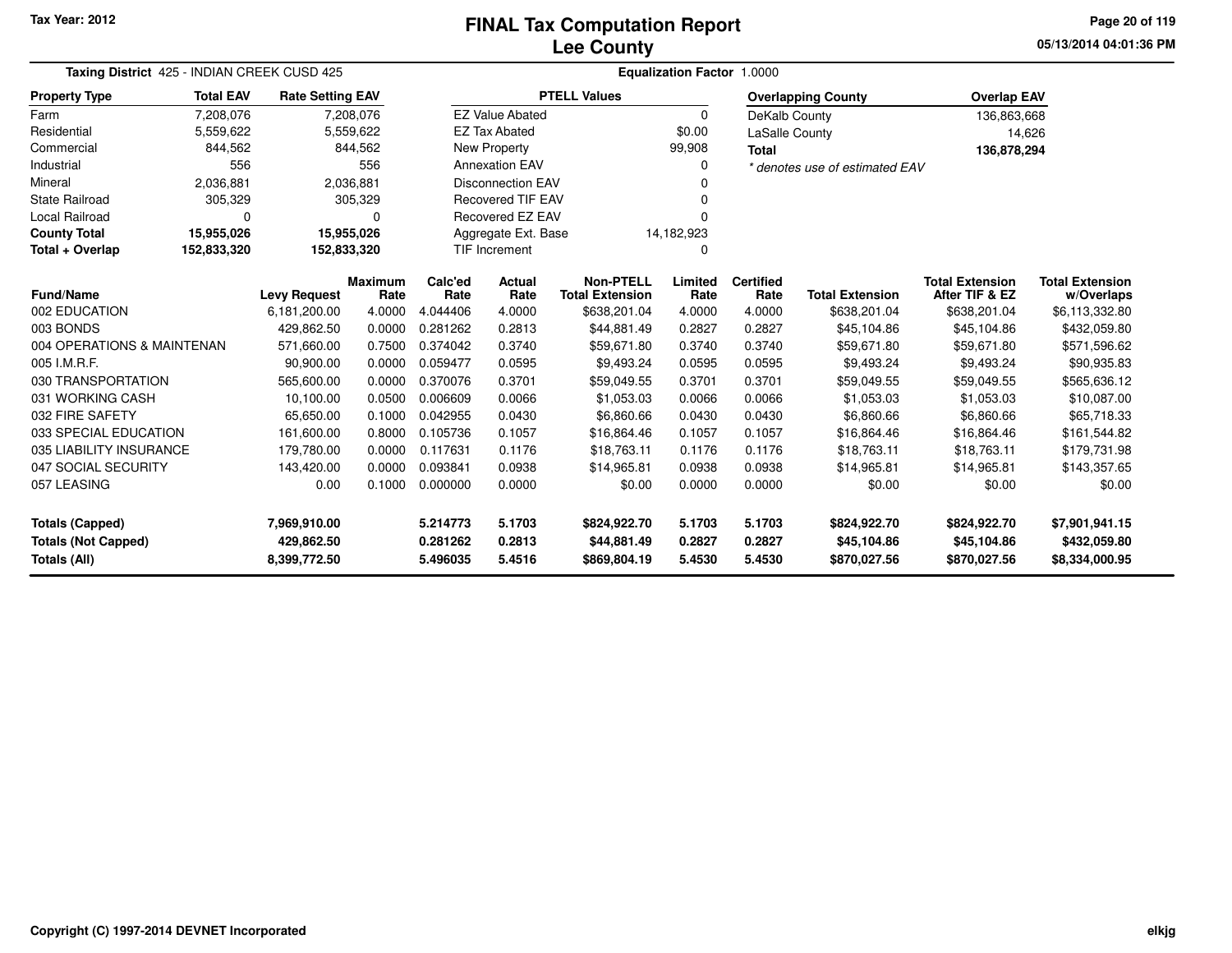**05/13/2014 04:01:36 PM Page 21 of 119**

| Taxing District 505 - OHIO HIGH CHSD 505   |                                      |                              |                 | <b>Equalization Factor 1.0000</b> |                          |                                            |                  |                          |                                |                                          |                                      |  |  |
|--------------------------------------------|--------------------------------------|------------------------------|-----------------|-----------------------------------|--------------------------|--------------------------------------------|------------------|--------------------------|--------------------------------|------------------------------------------|--------------------------------------|--|--|
| <b>Property Type</b>                       | <b>Total EAV</b>                     | <b>Rate Setting EAV</b>      |                 |                                   |                          | <b>PTELL Values</b>                        |                  |                          | <b>Overlapping County</b>      | <b>Overlap EAV</b>                       |                                      |  |  |
| Farm                                       | 2,795,313                            |                              | 2,795,313       |                                   | <b>EZ Value Abated</b>   |                                            | 0                | <b>Bureau County</b>     |                                | 25,035,452                               |                                      |  |  |
| Residential                                | 451,253                              |                              | 451,253         |                                   | <b>EZ Tax Abated</b>     |                                            | \$0.00           | <b>Total</b>             |                                | 25,035,452                               |                                      |  |  |
| Commercial                                 | 0                                    |                              | O               |                                   | New Property             |                                            | 78,204           |                          | * denotes use of estimated EAV |                                          |                                      |  |  |
| Industrial                                 | 142,146                              |                              | 142,146         |                                   | <b>Annexation EAV</b>    |                                            |                  |                          |                                |                                          |                                      |  |  |
| Mineral                                    | 5,680,731                            |                              | 5,680,731       |                                   | <b>Disconnection EAV</b> |                                            |                  |                          |                                |                                          |                                      |  |  |
| <b>State Railroad</b>                      | 0                                    |                              | 0               |                                   | <b>Recovered TIF EAV</b> |                                            |                  |                          |                                |                                          |                                      |  |  |
| Local Railroad                             | $\Omega$                             |                              | $\Omega$        |                                   | Recovered EZ EAV         |                                            |                  |                          |                                |                                          |                                      |  |  |
| <b>County Total</b>                        | 9,069,443<br>9,069,443<br>34,104,895 |                              |                 |                                   | Aggregate Ext. Base      |                                            |                  |                          |                                |                                          |                                      |  |  |
| Total + Overlap                            | 34,104,895                           |                              |                 |                                   | <b>TIF Increment</b>     |                                            | $\Omega$         |                          |                                |                                          |                                      |  |  |
| <b>Fund/Name</b>                           |                                      | <b>Levy Request</b>          | Maximum<br>Rate | Calc'ed<br>Rate                   | <b>Actual</b><br>Rate    | <b>Non-PTELL</b><br><b>Total Extension</b> | Limited<br>Rate  | <b>Certified</b><br>Rate | <b>Total Extension</b>         | <b>Total Extension</b><br>After TIF & EZ | <b>Total Extension</b><br>w/Overlaps |  |  |
| 002 EDUCATION                              |                                      | 737,300.00                   | 2.9500          | 2.161860                          | 2.1619                   | \$196,072.29                               | 2.1619           | 2.1619                   | \$196,072.29                   | \$196,072.29                             | \$737,313.73                         |  |  |
| 003 BONDS                                  |                                      | 0.00                         | 0.0000          | 0.000000                          | 0.0000                   | \$0.00                                     | 0.0000           | 0.0000                   | \$0.00                         | \$0.00                                   | \$0.00                               |  |  |
| 004 OPERATIONS & MAINTENAN                 |                                      | 140,000.00                   | 0.3700          | 0.410498                          | 0.3700                   | \$33,556.94                                | 0.3700           | 0.3700                   | \$33,556.94                    | \$33,556.94                              | \$126,188.11                         |  |  |
| 005 I.M.R.F.                               |                                      | 16,300.00                    | 0.0000          | 0.047794                          | 0.0478                   | \$4,335.19                                 | 0.0478           | 0.0478                   | \$4,335.19                     | \$4,335.19                               | \$16,302.14                          |  |  |
| 030 TRANSPORTATION                         |                                      | 46,000.00                    | 0.1200          | 0.134878                          | 0.1200                   | \$10,883.33                                | 0.1200           | 0.1200                   | \$10,883.33                    | \$10,883.33                              | \$40,925.87                          |  |  |
| 031 WORKING CASH                           |                                      | 20,000.00                    | 0.0500          | 0.058643                          | 0.0500                   | \$4,534.72                                 | 0.0500           | 0.0500                   | \$4,534.72                     | \$4,534.72                               | \$17,052.45                          |  |  |
| 032 FIRE SAFETY                            |                                      | 20,000.00                    | 0.0500          | 0.058643                          | 0.0500                   | \$4,534.72                                 | 0.0500           | 0.0500                   | \$4,534.72                     | \$4,534.72                               | \$17,052.45                          |  |  |
| 033 SPECIAL EDUCATION                      |                                      | 10,000.00                    | 0.0200          | 0.029321                          | 0.0200                   | \$1,813.89                                 | 0.0200           | 0.0200                   | \$1,813.89                     | \$1,813.89                               | \$6,820.98                           |  |  |
| 035 LIABILITY INSURANCE                    |                                      | 56,400.00                    | 0.0000          | 0.165372                          | 0.1654                   | \$15,000.86                                | 0.1654           | 0.1654                   | \$15,000.86                    | \$15,000.86                              | \$56,409.50                          |  |  |
| 047 SOCIAL SECURITY                        |                                      | 19,650.00                    | 0.0000          | 0.057616                          | 0.0576                   | \$5,224.00                                 | 0.0576           | 0.0576                   | \$5,224.00                     | \$5,224.00                               | \$19,644.42                          |  |  |
| 057 LEASING                                |                                      | 15,656.00                    | 0.0500          | 0.045905                          | 0.0459                   | \$4,162.87                                 | 0.0459           | 0.0459                   | \$4,162.87                     | \$4,162.87                               | \$15,654.15                          |  |  |
| <b>Totals (Capped)</b>                     |                                      | 0.00                         |                 | 0.000000                          | 0.0000                   | \$0.00                                     | 0.0000           | 0.0000                   | \$0.00                         | \$0.00                                   | \$0.00                               |  |  |
| <b>Totals (Not Capped)</b><br>Totals (All) |                                      | 1,081,306.00<br>1,081,306.00 |                 | 3.170530<br>3.170530              | 3.0886<br>3.0886         | \$280,118.81<br>\$280,118.81               | 3.0886<br>3.0886 | 3.0886<br>3.0886         | \$280,118.81<br>\$280,118.81   | \$280,118.81<br>\$280,118.81             | \$1,053,363.80<br>\$1,053,363.80     |  |  |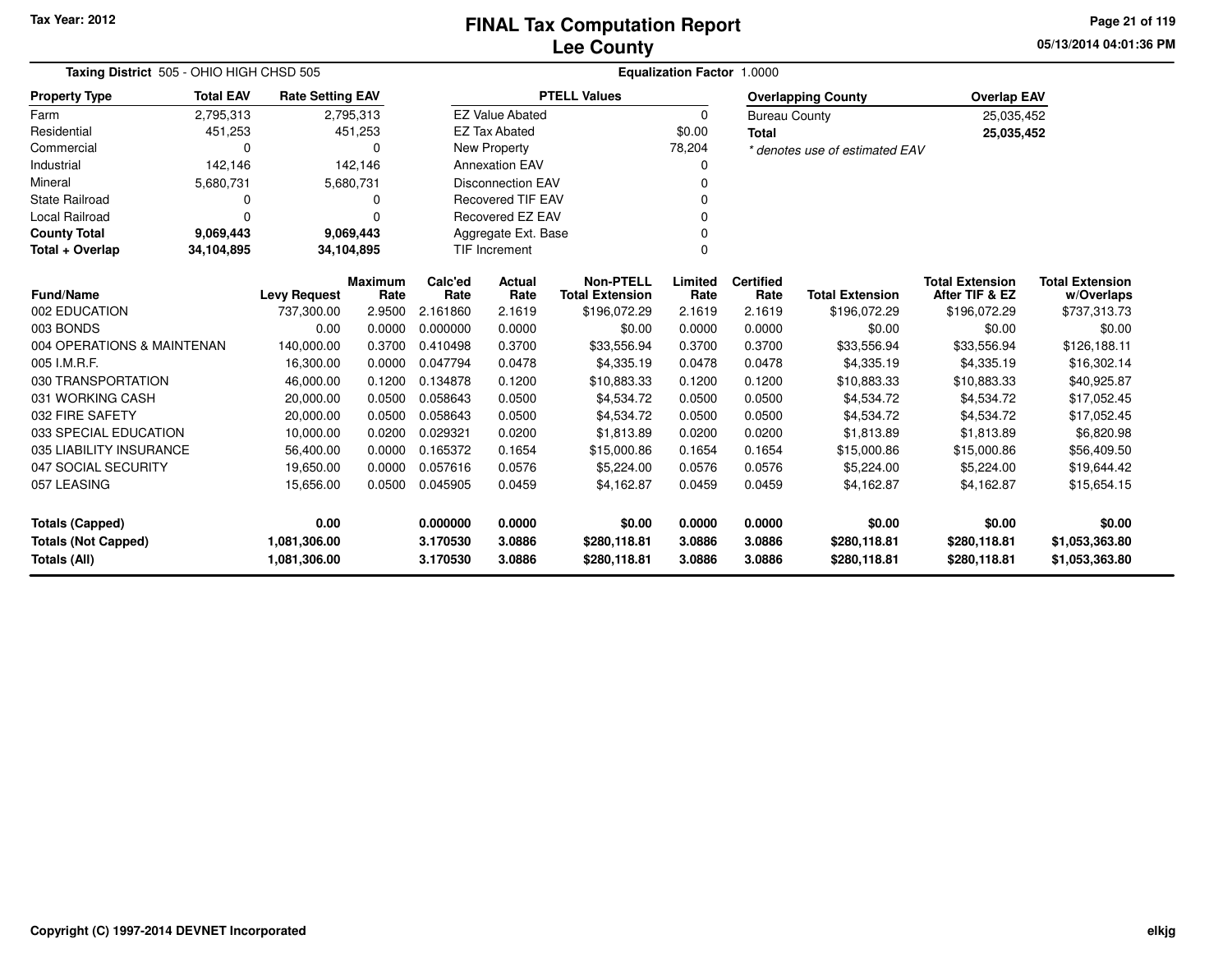# **Lee CountyFINAL Tax Computation Report**

**05/13/2014 04:01:36 PM Page 22 of 119**

|                              | Taxing District 506 - SVCC SCHOOL DIST 506 |                                               |           |                     |                          | <b>Equalization Factor 1.0000</b>          |                 |                          |                                |                                          |                                      |  |  |  |
|------------------------------|--------------------------------------------|-----------------------------------------------|-----------|---------------------|--------------------------|--------------------------------------------|-----------------|--------------------------|--------------------------------|------------------------------------------|--------------------------------------|--|--|--|
| <b>Property Type</b>         | <b>Total EAV</b>                           | <b>Rate Setting EAV</b>                       |           |                     |                          | <b>PTELL Values</b>                        |                 |                          | <b>Overlapping County</b>      | <b>Overlap EAV</b>                       |                                      |  |  |  |
| Farm                         | 121,074,302                                | 121,074,275                                   |           |                     | <b>EZ Value Abated</b>   |                                            | $\Omega$        | <b>Bureau County</b>     |                                | 85,146,777                               |                                      |  |  |  |
| Residential                  | 307,513,449                                | 306,881,853                                   |           |                     | <b>EZ Tax Abated</b>     |                                            | \$0.00          | <b>Carroll County</b>    |                                | 77,181,826                               |                                      |  |  |  |
| Commercial                   | 75,580,802                                 | 70,782,857                                    |           |                     | New Property             |                                            | 4,937,517       | <b>Henry County</b>      |                                | 2,829,179                                |                                      |  |  |  |
| Industrial                   | 56,487,358                                 | 56,487,358                                    |           |                     | <b>Annexation EAV</b>    |                                            | 0               | Ogle County              |                                | 113,604,031                              |                                      |  |  |  |
| Mineral                      | 19,143,944                                 | 19,143,944                                    |           |                     | <b>Disconnection EAV</b> |                                            | $\Omega$        |                          | <b>Whiteside County</b>        | 723,934,887                              |                                      |  |  |  |
| <b>State Railroad</b>        | 6,926,014                                  |                                               | 6,926,014 |                     | <b>Recovered TIF EAV</b> |                                            | 0               | <b>Total</b>             |                                | 1,002,696,700                            |                                      |  |  |  |
| Local Railroad               | 4,700                                      |                                               | 4,700     |                     | Recovered EZ EAV         |                                            | $\Omega$        |                          | * denotes use of estimated EAV |                                          |                                      |  |  |  |
| <b>County Total</b>          | 586,730,569                                | 581,301,001                                   |           | Aggregate Ext. Base |                          |                                            | $\Omega$        |                          |                                |                                          |                                      |  |  |  |
| Total + Overlap              | 1,589,427,269                              | 1,583,997,701                                 |           |                     | TIF Increment            |                                            | 5,429,568       |                          |                                |                                          |                                      |  |  |  |
| <b>Fund/Name</b>             |                                            | <b>Maximum</b><br><b>Levy Request</b><br>Rate |           | Calc'ed<br>Rate     | <b>Actual</b><br>Rate    | <b>Non-PTELL</b><br><b>Total Extension</b> | Limited<br>Rate | <b>Certified</b><br>Rate | <b>Total Extension</b>         | <b>Total Extension</b><br>After TIF & EZ | <b>Total Extension</b><br>w/Overlaps |  |  |  |
| 003 BONDS                    |                                            | 1,810,650.00                                  | 0.0000    | 0.114309            | 0.1143                   | \$664,427.04                               | 0.1149          | 0.1149                   | \$674,153.42                   | \$667,914.85                             | \$1,820,013.36                       |  |  |  |
| 027 AUDIT                    |                                            | 72,000.00                                     | 0.0050    | 0.004546            | 0.0045                   | \$26,158.55                                | 0.0045          | 0.0045                   | \$26,402.88                    | \$26,158.55                              | \$71,279.90                          |  |  |  |
| 035 LIABILITY INS            |                                            | 0.00                                          | 0.0000    | 0.000000            | 0.0000                   | \$0.00                                     | 0.0000          | 0.0000                   | \$0.00                         | \$0.00                                   | \$0.00                               |  |  |  |
| 047 SOCIAL SECURITY          |                                            | 0.00                                          | 0.0000    | 0.000000            | 0.0000                   | \$0.00                                     | 0.0000          | 0.0000                   | \$0.00                         | \$0.00                                   | \$0.00                               |  |  |  |
| 136 OPERATIONS & MAINTENAN   |                                            | 500,000.00                                    | 0.0300    | 0.031566            | 0.0300                   | \$174,390.30                               | 0.0300          | 0.0300                   | \$176,019.17                   | \$174,390.30                             | \$475,199.31                         |  |  |  |
| 141 FIRE SAFETY              |                                            | 751,000.00                                    | 0.0500    | 0.047412            | 0.0474                   | \$275,536.67                               | 0.0474          | 0.0474                   | \$278,110.29                   | \$275,536.67                             | \$750,814.91                         |  |  |  |
| <b>159 EDUCATION</b>         |                                            | 4,000,000.00                                  | 0.2450    | 0.252526            | 0.2450                   | \$1,424,187.45                             | 0.2450          | 0.2450                   | \$1,437,489.89                 | \$1,424,187.45                           | \$3,880,794.37                       |  |  |  |
| <b>Totals (Capped)</b>       |                                            | 0.00                                          |           | 0.000000            | 0.0000                   | \$0.00                                     | 0.0000          | 0.0000                   | \$0.00                         | \$0.00                                   | \$0.00                               |  |  |  |
| <b>Totals (Not Capped)</b>   |                                            | 7,133,650.00                                  |           | 0.450359            | 0.4412                   | \$2,564,700.01                             | 0.4418          | 0.4418                   | \$2,592,175.65                 | \$2,568,187.82                           | \$6,998,101.85                       |  |  |  |
| Totals (All)<br>7,133,650.00 |                                            |                                               | 0.450359  | 0.4412              | \$2,564,700.01           | 0.4418                                     | 0.4418          | \$2,592,175.65           | \$2,568,187.82                 | \$6,998,101.85                           |                                      |  |  |  |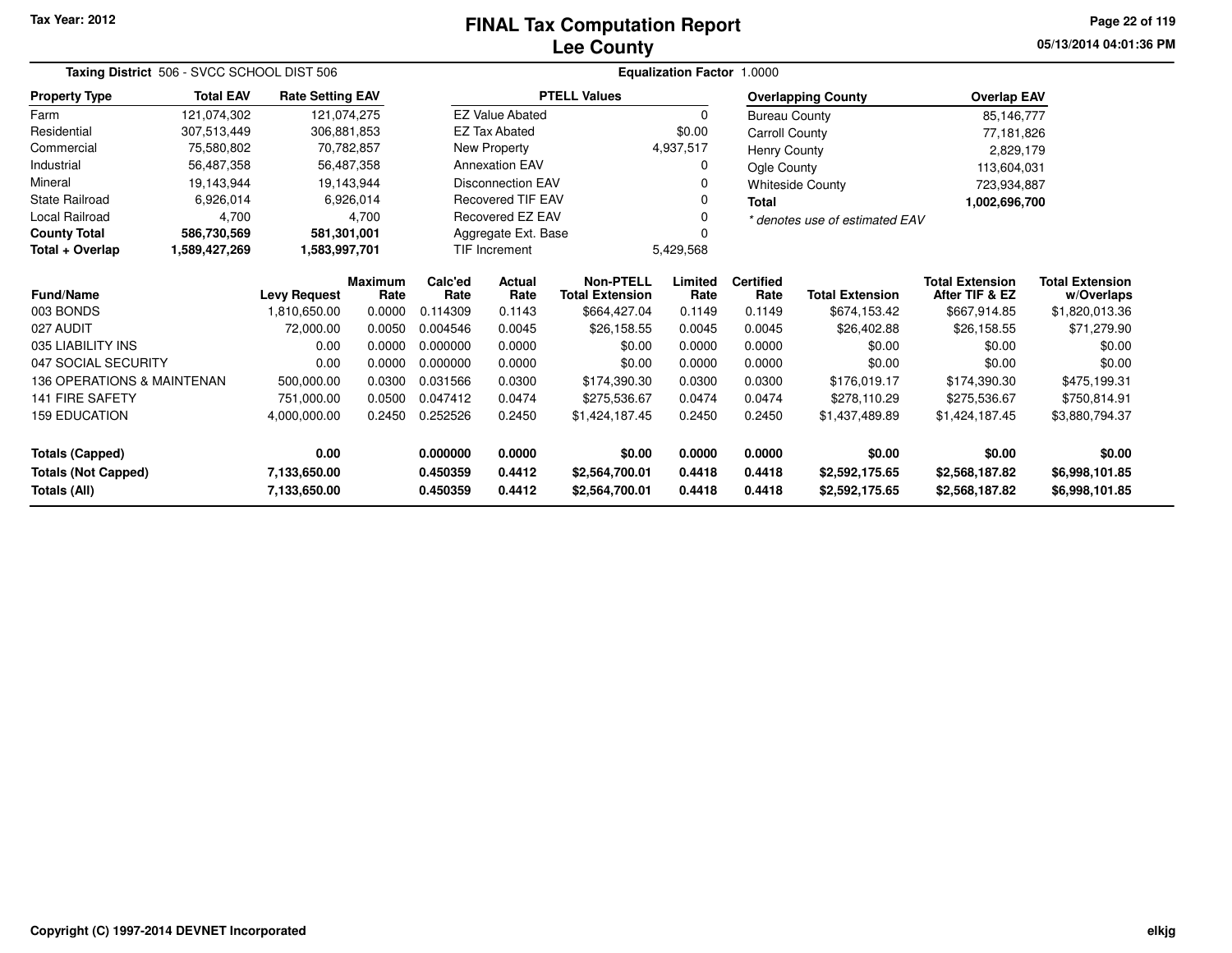# **Lee CountyFINAL Tax Computation Report**

**05/13/2014 04:01:36 PM Page 23 of 119**

|                            | Taxing District 513 - IVCC SCHOOL DIST 513 |                         |                        |                                   |                                                          | Equalization Factor 1.0000                 |                                |                          |                           |                                          |                                      |  |  |  |
|----------------------------|--------------------------------------------|-------------------------|------------------------|-----------------------------------|----------------------------------------------------------|--------------------------------------------|--------------------------------|--------------------------|---------------------------|------------------------------------------|--------------------------------------|--|--|--|
| <b>Property Type</b>       | <b>Total EAV</b>                           | <b>Rate Setting EAV</b> |                        |                                   |                                                          | <b>PTELL Values</b>                        |                                |                          | <b>Overlapping County</b> | <b>Overlap EAV</b>                       |                                      |  |  |  |
| Farm                       | 19,975,022                                 |                         | 19,975,022             |                                   | <b>EZ Value Abated</b>                                   |                                            | $\Omega$                       | <b>Bureau County</b>     |                           | 474,944,910                              |                                      |  |  |  |
| Residential                | 8,371,598                                  |                         | 8,371,598              |                                   | <b>EZ Tax Abated</b>                                     |                                            | \$0.00                         | DeKalb County            |                           | 1,659,617                                |                                      |  |  |  |
| Commercial                 | 1,489,929                                  |                         | 1,489,929              |                                   | New Property                                             |                                            | 7,766,896                      | <b>Grundy County</b>     |                           | 19,226,770                               |                                      |  |  |  |
| Industrial                 | 128,845                                    |                         | 128,845                |                                   | <b>Annexation EAV</b>                                    |                                            | 12,008                         | <b>LaSalle County</b>    |                           | 2,248,846,776                            |                                      |  |  |  |
| Mineral                    | 9,033,606                                  |                         | 9,033,606              |                                   | <b>Disconnection EAV</b>                                 |                                            | 261,655                        |                          | Livingston County         | *56,047,441                              |                                      |  |  |  |
| State Railroad             | 0                                          |                         | $\Omega$               |                                   | <b>Recovered TIF EAV</b>                                 |                                            | 0                              | Marshall County          |                           | 72,281,105                               |                                      |  |  |  |
| Local Railroad             | 10,490                                     |                         | 10,490                 |                                   | <b>Recovered EZ EAV</b><br>0<br>Aggregate Ext. Base<br>0 |                                            |                                | <b>Putnam County</b>     |                           | 144,738,166                              |                                      |  |  |  |
| <b>County Total</b>        | 39,009,490                                 |                         | 39,009,490             |                                   |                                                          |                                            |                                | <b>Total</b>             |                           | 3,017,744,785                            |                                      |  |  |  |
| Total + Overlap            | 3,056,754,275                              | 3,056,754,275           |                        | <b>TIF Increment</b>              |                                                          |                                            | * denotes use of estimated EAV |                          |                           |                                          |                                      |  |  |  |
| Fund/Name                  |                                            | <b>Levy Request</b>     | <b>Maximum</b><br>Rate | Calc'ed<br>Actual<br>Rate<br>Rate |                                                          | <b>Non-PTELL</b><br><b>Total Extension</b> | Limited<br>Rate                | <b>Certified</b><br>Rate | <b>Total Extension</b>    | <b>Total Extension</b><br>After TIF & EZ | <b>Total Extension</b><br>w/Overlaps |  |  |  |
| 003 BONDS                  |                                            | 1,263,419.00            | 0.0000                 | 0.041332                          | 0.0413                                                   | \$16,110.92                                | 0.0415                         | 0.0415                   | \$16,188.94               | \$16,188.94                              | \$1,268,553.02                       |  |  |  |
| 027 AUDIT                  |                                            | 34,900.00               | 0.0050                 | 0.001142                          | 0.0011                                                   | \$429.10                                   | 0.0011                         | 0.0011                   | \$429.10                  | \$429.10                                 | \$33,624.30                          |  |  |  |
| 035 LIABILITY INS          |                                            | 0.00                    | 0.0000                 | 0.000000                          | 0.0000                                                   | \$0.00                                     | 0.0000                         | 0.0000                   | \$0.00                    | \$0.00                                   | \$0.00                               |  |  |  |
| 047 SOCIAL SECURITY        |                                            | 250,000.00              | 0.0000                 | 0.008179                          | 0.0082                                                   | \$3,198.78                                 | 0.0082                         | 0.0082                   | \$3,198.78                | \$3,198.78                               | \$250,653.85                         |  |  |  |
| 136 OPERATIONS & MAINTENAN |                                            | 1,335,100.00            | 0.0400                 | 0.043677                          | 0.0400                                                   | \$15,603.80                                | 0.0400                         | 0.0400                   | \$15,603.80               | \$15,603.80                              | \$1,222,701.71                       |  |  |  |
| <b>141 FIRE SAFETY</b>     |                                            | 1,365,377.00            | 0.0500                 | 0.044668                          | 0.0447                                                   | \$17,437.24                                | 0.0447                         | 0.0447                   | \$17,437.24               | \$17,437.24                              | \$1,366,369.16                       |  |  |  |
| <b>149 ADDITIONAL TAX</b>  |                                            | 2,947,300.00            | 0.0883                 | 0.096419                          | 0.0883                                                   | \$34,445.38                                | 0.0883                         | 0.0883                   | \$34,445.38               | \$34,445.38                              | \$2,699,114.02                       |  |  |  |
| <b>159 EDUCATION</b>       |                                            | 4,339,200.00            | 0.1300                 | 0.141955<br>0.1300                |                                                          | \$50,712.34                                | 0.1300                         | 0.1300                   | \$50,712.34               | \$50,712.34                              | \$3,973,780.56                       |  |  |  |
| <b>Totals (Capped)</b>     |                                            | 0.00                    |                        | 0.000000<br>0.0000                |                                                          | \$0.00                                     | 0.0000                         | 0.0000                   | \$0.00                    | \$0.00                                   | \$0.00                               |  |  |  |
| <b>Totals (Not Capped)</b> |                                            | 11,535,296.00           |                        | 0.377372<br>0.3536                |                                                          | \$137,937.56                               | 0.3538                         | 0.3538                   | \$138,015.58              | \$138,015.58                             | \$10,814,796.62                      |  |  |  |
| Totals (All)               |                                            | 11,535,296.00           |                        | 0.377372                          | 0.3536<br>\$137,937.56<br>0.3538                         |                                            |                                | 0.3538                   | \$138,015.58              | \$138,015.58                             | \$10,814,796.62                      |  |  |  |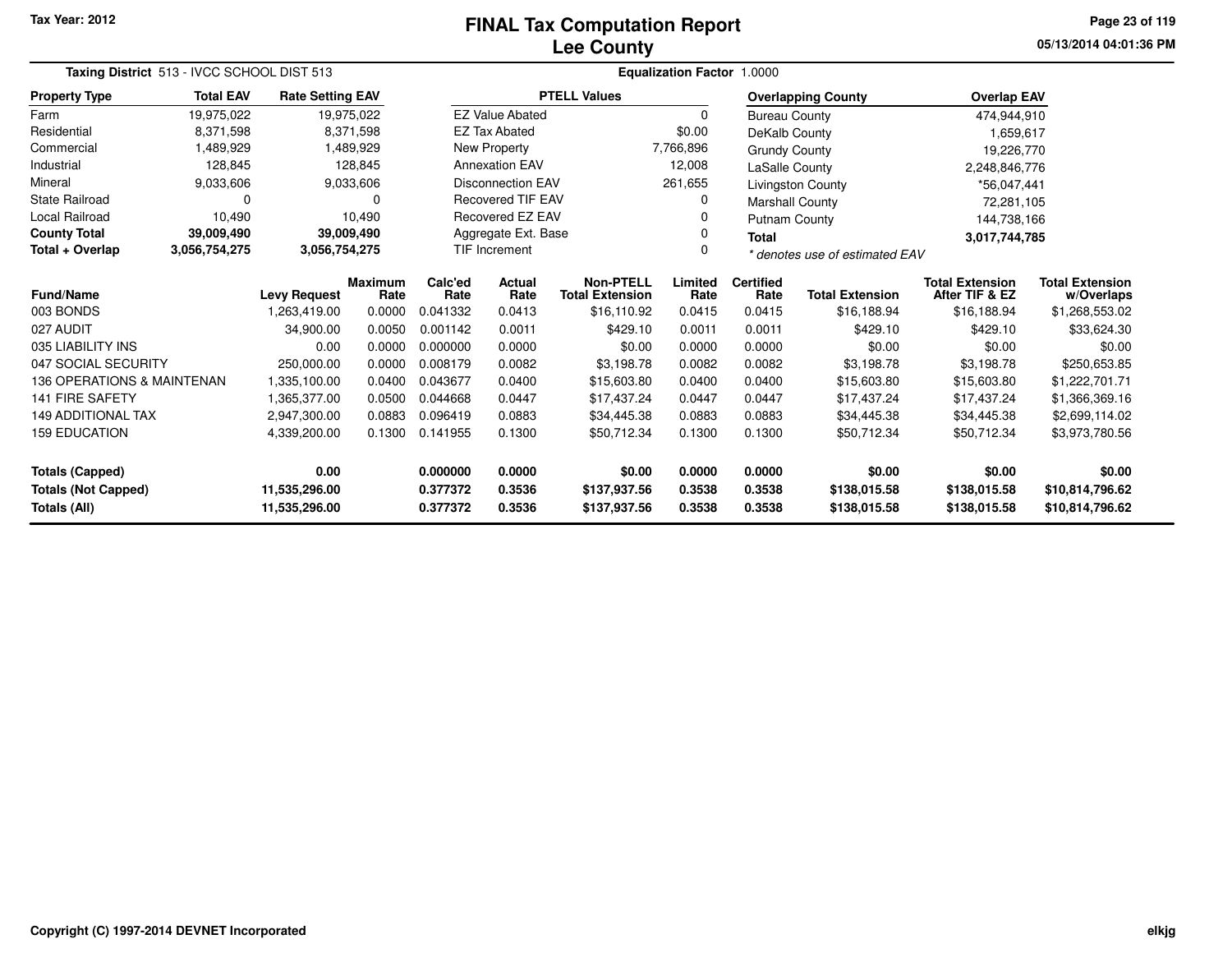# **Lee CountyFINAL Tax Computation Report**

**05/13/2014 04:01:36 PM Page 24 of 119**

| Taxing District 523 - KISHWAUKEE CC SD 523 | Equalization Factor 1.0000 |                         |                        |                          |                        |                                            |                                            |                          |                           |                                          |                                      |  |
|--------------------------------------------|----------------------------|-------------------------|------------------------|--------------------------|------------------------|--------------------------------------------|--------------------------------------------|--------------------------|---------------------------|------------------------------------------|--------------------------------------|--|
| <b>Property Type</b>                       | <b>Total EAV</b>           | <b>Rate Setting EAV</b> |                        |                          |                        | <b>PTELL Values</b>                        |                                            |                          | <b>Overlapping County</b> | <b>Overlap EAV</b>                       |                                      |  |
| Farm                                       | 39,443,666                 |                         | 39,434,506             |                          | <b>EZ Value Abated</b> |                                            | $\Omega$                                   | <b>Boone County</b>      |                           | 5,455,326                                |                                      |  |
| Residential                                | 29,903,014                 |                         | 27,664,058             |                          | <b>EZ Tax Abated</b>   |                                            | \$0.00                                     | DeKalb County            |                           | 1,548,115,876                            |                                      |  |
| Commercial                                 | 3,651,126                  |                         | 3,401,511              | <b>New Property</b>      |                        |                                            | 1,718,882<br>Kane County                   |                          | 7,593,583                 |                                          |                                      |  |
| Industrial                                 | 124,259                    |                         | 124,259                | <b>Annexation EAV</b>    |                        |                                            | 261,655                                    | LaSalle County           |                           | 14,626                                   |                                      |  |
| Mineral                                    | 9,517,526                  |                         | 9,517,526              | <b>Disconnection EAV</b> |                        |                                            | 12,008<br>Ogle County                      |                          |                           | 382,664,795                              |                                      |  |
| <b>State Railroad</b>                      | 1,043,036                  |                         | 1,043,036              | <b>Recovered TIF EAV</b> |                        |                                            | 0<br><b>Winnebago County</b>               |                          |                           | 576,229                                  |                                      |  |
| Local Railroad                             | O                          |                         | 0                      | Recovered EZ EAV         |                        |                                            | 0                                          | <b>Total</b>             |                           | 1,944,420,435                            |                                      |  |
| <b>County Total</b>                        | 83,682,627                 |                         | 81,184,896             | Aggregate Ext. Base      |                        |                                            | $\Omega$<br>* denotes use of estimated EAV |                          |                           |                                          |                                      |  |
| Total + Overlap                            | 2,028,103,062              | 2,025,605,331           |                        |                          | <b>TIF Increment</b>   |                                            | 2,497,731                                  |                          |                           |                                          |                                      |  |
| Fund/Name                                  | <b>Levy Request</b>        |                         | <b>Maximum</b><br>Rate | Calc'ed<br>Rate          | <b>Actual</b><br>Rate  | <b>Non-PTELL</b><br><b>Total Extension</b> | Limited<br>Rate                            | <b>Certified</b><br>Rate | <b>Total Extension</b>    | <b>Total Extension</b><br>After TIF & EZ | <b>Total Extension</b><br>w/Overlaps |  |
| 003 BONDS                                  |                            | 3,528,062.50            | 0.0000                 | 0.174173                 | 0.1742                 | \$141,424.09                               | 0.1751                                     | 0.1751                   | \$146,528.28              | \$142,154.75                             | \$3,546,834.93                       |  |
| 027 AUDIT                                  |                            | 71.463.00               | 0.0050                 | 0.003528                 | 0.0035                 | \$2,841.47                                 | 0.0035                                     | 0.0035                   | \$2,928.89                | \$2,841.47                               | \$70,896.19                          |  |
| 035 LIABILITY INSURANCE                    |                            | 1.284.628.00            | 0.0000                 | 0.063420                 | 0.0634                 | \$51,471.22                                | 0.0634                                     | 0.0634                   | \$53,054.79               | \$51,471.22                              | \$1,284,233.78                       |  |
| 047 SOCIAL SECURITY                        |                            | 246,000.00              | 0.0000                 | 0.012145                 | 0.0121                 | \$9,823.37                                 | 0.0121                                     | 0.0121                   | \$10,125.60               | \$9,823.37                               | \$245,098.25                         |  |
| 136 OPERATIONS & MAINTENAN                 |                            | 1,668,709.00            | 0.0750                 | 0.082381                 | 0.0750                 | \$60,888.67                                | 0.0750                                     | 0.0750                   | \$62,761.97               | \$60,888.67                              | \$1,519,204.00                       |  |
| 141 FIRE SAFETY                            |                            | 792,670.00              | 0.0500                 | 0.039133                 | 0.0391                 | \$31,743.29                                | 0.0391                                     | 0.0391                   | \$32,719.91               | \$31,743.29                              | \$792,011.68                         |  |
| <b>159 EDUCATION</b>                       |                            | 6,133,114.00            | 0.2750                 | 0.302779                 | 0.2750                 | \$223,258.46                               | 0.2750                                     | 0.2750                   | \$230,127.22              | \$223,258.46                             | \$5,570,414.66                       |  |
| <b>Totals (Capped)</b>                     |                            | 0.00                    |                        | 0.000000                 | 0.0000                 | \$0.00                                     | 0.0000                                     | 0.0000                   | \$0.00                    | \$0.00                                   | \$0.00                               |  |
| <b>Totals (Not Capped)</b>                 |                            | 13,724,646.50           |                        | 0.677559                 | 0.6423                 | \$521,450.57                               | 0.6432                                     | 0.6432                   | \$538,246.66              | \$522,181.23                             | \$13,028,693.49                      |  |
| <b>Totals (All)</b>                        |                            | 13,724,646.50           |                        | 0.677559                 | 0.6423                 | \$521,450.57                               | 0.6432                                     | 0.6432                   | \$538,246.66              | \$522,181.23                             | \$13,028,693.49                      |  |

—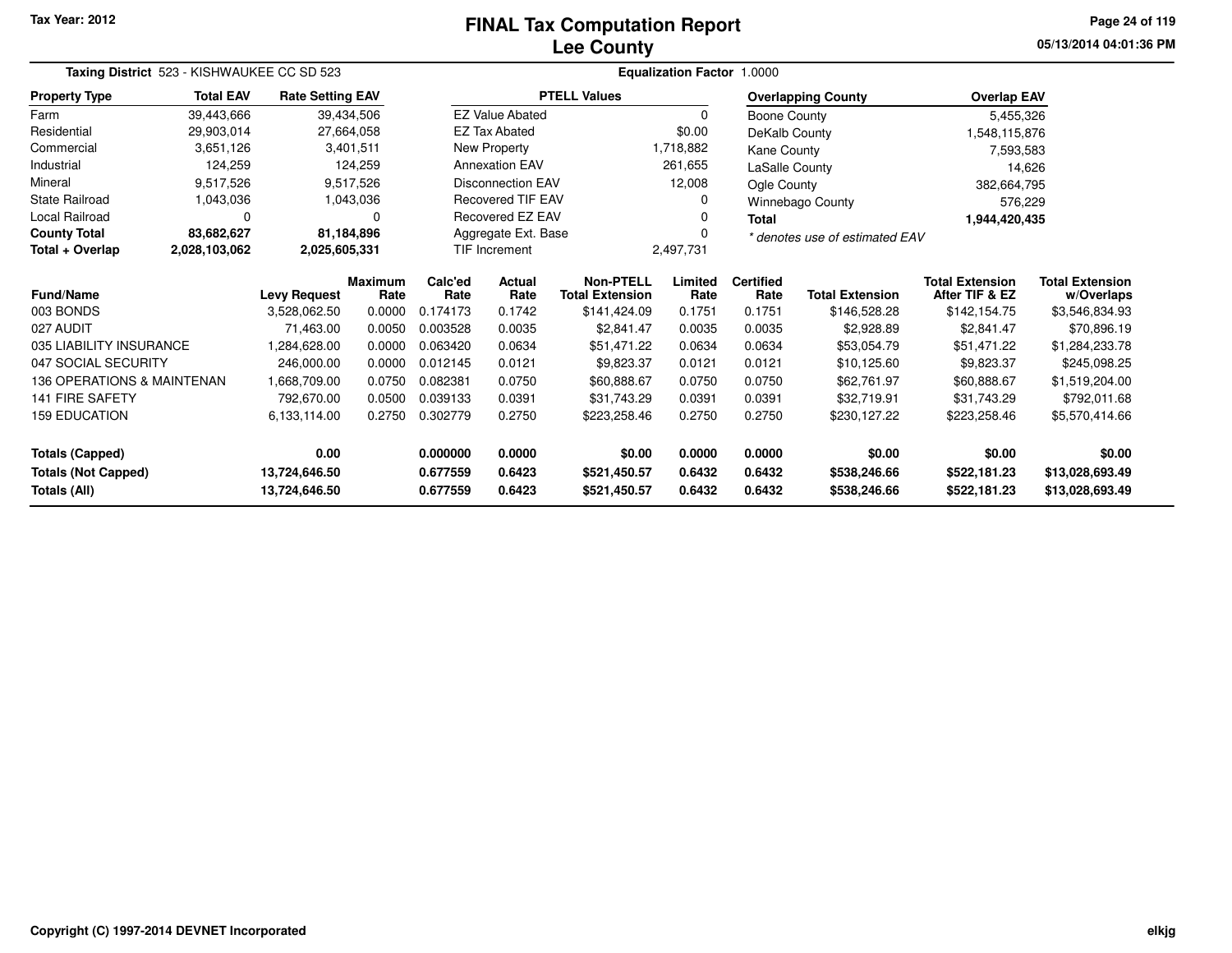# **Lee CountyFINAL Tax Computation Report**

**05/13/2014 04:01:36 PM Page 25 of 119**

| Taxing District 600 - LEE COUNTY           |                  |                         |                        |                      |                          |                                            | <b>Equalization Factor 1.0000</b> |                          |                          |                                          |                                      |
|--------------------------------------------|------------------|-------------------------|------------------------|----------------------|--------------------------|--------------------------------------------|-----------------------------------|--------------------------|--------------------------|------------------------------------------|--------------------------------------|
| <b>Property Type</b>                       | <b>Total EAV</b> | <b>Rate Setting EAV</b> |                        |                      |                          | <b>PTELL Values</b>                        |                                   |                          |                          |                                          |                                      |
| Farm                                       | 180,492,990      | 180,405,762             |                        |                      | <b>EZ Value Abated</b>   |                                            | 6,773,423                         |                          |                          |                                          |                                      |
| Residential                                | 345,788,061      | 342,917,509             |                        |                      | <b>EZ Tax Abated</b>     |                                            | \$56,036.53                       |                          |                          |                                          |                                      |
| Commercial                                 | 80,721,857       | 74,027,250              |                        |                      | <b>New Property</b>      |                                            | 14,423,295                        |                          |                          |                                          |                                      |
| Industrial                                 | 56,740,462       | 51,692,127              |                        |                      | <b>Annexation EAV</b>    |                                            | ŋ                                 |                          |                          |                                          |                                      |
| Mineral                                    | 37,695,076       |                         | 37,695,076             |                      | <b>Disconnection EAV</b> |                                            |                                   |                          |                          |                                          |                                      |
| <b>State Railroad</b>                      | 7,969,050        |                         | 7,969,050              |                      | <b>Recovered TIF EAV</b> |                                            |                                   |                          |                          |                                          |                                      |
| Local Railroad                             | 15,190           |                         | 15,190                 |                      | Recovered EZ EAV         |                                            | 577,649                           |                          |                          |                                          |                                      |
| <b>County Total</b>                        | 709,422,686      | 694,721,964             |                        |                      | Aggregate Ext. Base      |                                            | 5,472,986                         |                          |                          |                                          |                                      |
| Total + Overlap                            | 709,422,686      | 694,721,964             |                        |                      | <b>TIF Increment</b>     |                                            | 7,927,299                         |                          |                          |                                          |                                      |
| <b>Fund/Name</b>                           |                  | <b>Levy Request</b>     | <b>Maximum</b><br>Rate | Calc'ed<br>Rate      | Actual<br>Rate           | <b>Non-PTELL</b><br><b>Total Extension</b> | Limited<br>Rate                   | <b>Certified</b><br>Rate | <b>Total Extension</b>   | <b>Total Extension</b><br>After TIF & EZ | <b>Total Extension</b><br>w/Overlaps |
| 001 CORPORATE                              |                  | 2,154,775.00            | 0.0000                 | 0.310164             | 0.3102                   | \$2,155,027.53                             | 0.3102                            | 0.3102                   | \$2,200,629.17           | \$2,155,027.53                           | \$2,155,027.53                       |
| 005 I.M.R.F.                               |                  | 600,000.00              | 0.0000                 | 0.086366             | 0.0864                   | \$600,239.78                               | 0.0864                            | 0.0864                   | \$612,941.20             | \$600,239.78                             | \$600,239.78                         |
| 006 HIGHWAY                                |                  | 640,500.00              | 0.2000                 | 0.092195             | 0.0922                   | \$640,533.65                               | 0.0922                            | 0.0922                   | \$654,087.72             | \$640,533.65                             | \$640,533.65                         |
| 008 BRIDGE                                 |                  | 241,500.00              | 0.2500                 | 0.034762             | 0.0348                   | \$241,763.24                               | 0.0348                            | 0.0348                   | \$246,879.09             | \$241,763.24                             | \$241,763.24                         |
| 020 TUBERCULOSIS SANATARIU                 |                  | 25,000.00               | 0.0750                 | 0.003599             | 0.0036                   | \$25,009.99                                | 0.0036                            | 0.0036                   | \$25,539.22              | \$25,009.99                              | \$25,009.99                          |
| 021 FEDERAL AID HIGHWAY MAT                |                  | 304,500.00              | 0.0500                 | 0.043831             | 0.0438                   | \$304,288.22                               | 0.0438                            | 0.0438                   | \$310,727.14             | \$304,288.22                             | \$304,288.22                         |
| 022 COUNTY HEALTH DEPARTMI                 |                  | 556,000.00              | 0.1000                 | 0.080032             | 0.0800                   | \$555,777.57                               | 0.0800                            | 0.0800                   | \$567,538.15             | \$555,777.57                             | \$555,777.57                         |
| 035 LIABILITY INSURANCE                    |                  | 280,000.00              | 0.0000                 | 0.040304             | 0.0403                   | \$279,972.95                               | 0.0403                            | 0.0403                   | \$285,897.34             | \$279,972.95                             | \$279,972.95                         |
| 047 SOCIAL SECURITY                        |                  | 630,000.00              | 0.0000                 | 0.090684             | 0.0907                   | \$630,112.82                               | 0.0907                            | 0.0907                   | \$643,446.38             | \$630,112.82                             | \$630,112.82                         |
| 053 EXTENSION EDUCATION                    |                  | 136,860.00              | 0.0500                 | 0.019700             | 0.0197                   | \$136,860.23                               | 0.0197                            | 0.0197                   | \$139,756.27             | \$136,860.23                             | \$136,860.23                         |
| 055 VETERANS ASSISTANCE                    |                  | 75,000.00               | 0.0400                 | 0.010796             | 0.0108                   | \$75,029.97                                | 0.0108                            | 0.0108                   | \$76,617.65              | \$75,029.97                              | \$75,029.97                          |
| 142 SENIOR CITIZENS SOCIAL S               |                  | 102,500.00              | 0.0250                 | 0.014754             | 0.0148                   | \$102,818.85                               | 0.0148                            | 0.0148                   | \$104,994.56             | \$102,818.85                             | \$102,818.85                         |
| <b>Totals (Capped)</b>                     |                  | 5,746,635.00            |                        | 0.827187             | 0.8273                   | \$5,747,434.80                             | 0.8273                            | 0.8273                   | \$5,869,053.89           | \$5,747,434.80                           | \$5,747,434.80                       |
| <b>Totals (Not Capped)</b><br>Totals (All) |                  | 0.00<br>5,746,635.00    |                        | 0.000000<br>0.827187 | 0.0000<br>0.8273         | \$0.00<br>\$5,747,434.80                   | 0.0000<br>0.8273                  | 0.0000<br>0.8273         | \$0.00<br>\$5,869,053.89 | \$0.00<br>\$5,747,434.80                 | \$0.00<br>\$5,747,434.80             |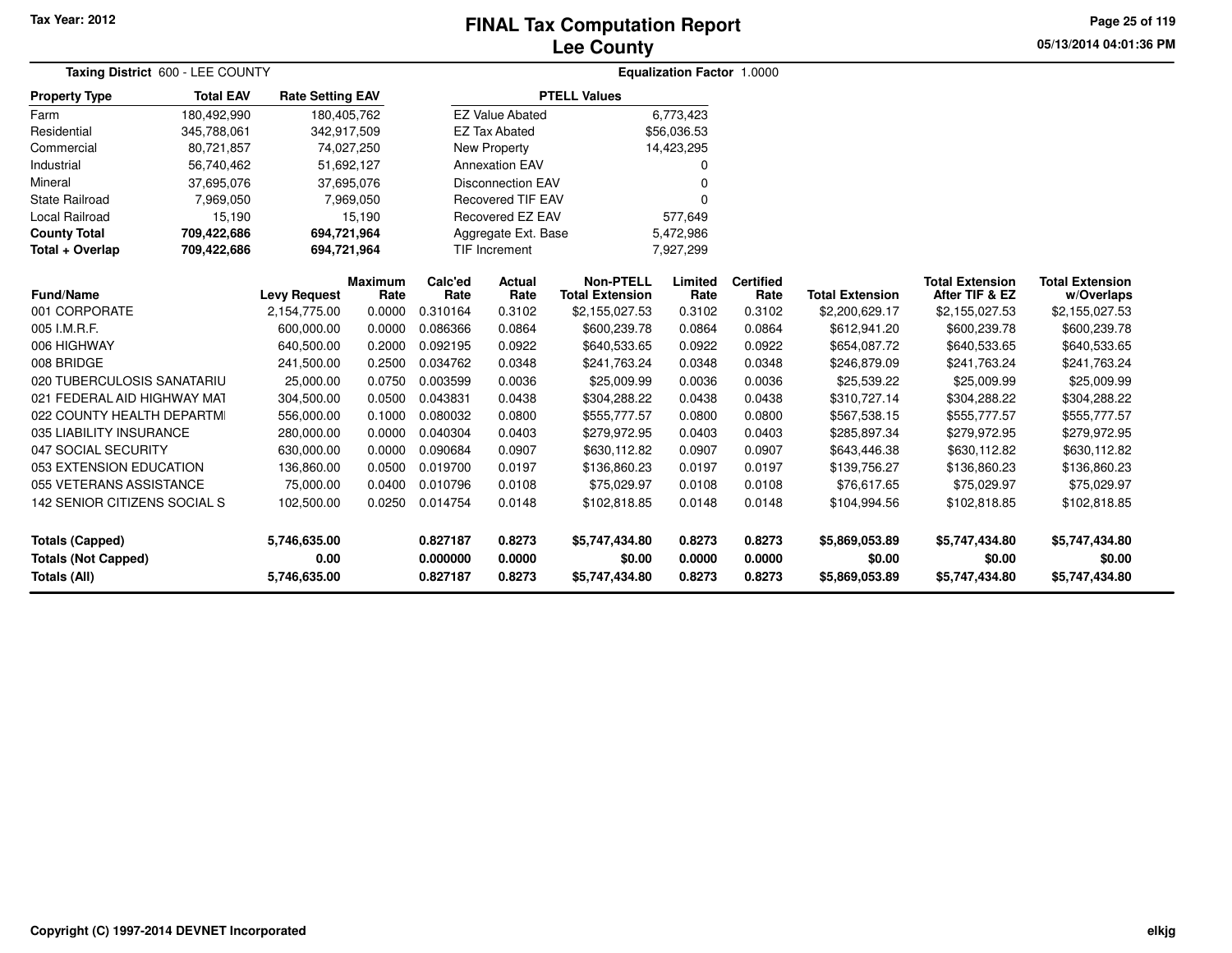# **Lee CountyFINAL Tax Computation Report**

**05/13/2014 04:01:36 PM Page 26 of 119**

| Taxing District 601 - ALTO TOWNSHIP                                         |                  |                                  | <b>Equalization Factor 1.0000</b> |                                  |                            |                                                           |                            |                                    |                                       |                                                         |                                                     |
|-----------------------------------------------------------------------------|------------------|----------------------------------|-----------------------------------|----------------------------------|----------------------------|-----------------------------------------------------------|----------------------------|------------------------------------|---------------------------------------|---------------------------------------------------------|-----------------------------------------------------|
| <b>Property Type</b>                                                        | <b>Total EAV</b> | <b>Rate Setting EAV</b>          |                                   |                                  |                            | <b>PTELL Values</b>                                       |                            |                                    |                                       |                                                         |                                                     |
| Farm                                                                        | 8,756,789        |                                  | 8,756,789                         |                                  | <b>EZ Value Abated</b>     |                                                           | $\Omega$                   |                                    |                                       |                                                         |                                                     |
| Residential                                                                 | 6,369,416        |                                  | 6,369,416                         |                                  | <b>EZ Tax Abated</b>       |                                                           | \$0.00                     |                                    |                                       |                                                         |                                                     |
| Commercial                                                                  | 1,103,910        |                                  | 1,103,910                         |                                  | New Property               |                                                           | 221,008                    |                                    |                                       |                                                         |                                                     |
| Industrial                                                                  | 69,338           |                                  | 69,338                            |                                  | <b>Annexation EAV</b>      |                                                           | 0                          |                                    |                                       |                                                         |                                                     |
| Mineral                                                                     | .296,197         |                                  | ,296,197                          |                                  | <b>Disconnection EAV</b>   |                                                           |                            |                                    |                                       |                                                         |                                                     |
| State Railroad                                                              | 993,025          |                                  | 993,025                           |                                  | <b>Recovered TIF EAV</b>   |                                                           |                            |                                    |                                       |                                                         |                                                     |
| Local Railroad                                                              | 0                |                                  |                                   |                                  | Recovered EZ EAV           |                                                           | 0                          |                                    |                                       |                                                         |                                                     |
| <b>County Total</b>                                                         | 18,588,675       |                                  | 18,588,675                        |                                  | Aggregate Ext. Base        |                                                           | 57,643                     |                                    |                                       |                                                         |                                                     |
| Total + Overlap                                                             | 18,588,675       |                                  | 18,588,675                        |                                  | TIF Increment              |                                                           | 0                          |                                    |                                       |                                                         |                                                     |
| Fund/Name<br>001 CORPORATE                                                  |                  | <b>Levy Request</b><br>60,525.00 | <b>Maximum</b><br>Rate<br>0.4300  | Calc'ed<br>Rate<br>0.325602      | Actual<br>Rate<br>0.3256   | <b>Non-PTELL</b><br><b>Total Extension</b><br>\$60,524.73 | Limited<br>Rate<br>0.3233  | <b>Certified</b><br>Rate<br>0.3233 | <b>Total Extension</b><br>\$60,097.19 | <b>Total Extension</b><br>After TIF & EZ<br>\$60,097.19 | <b>Total Extension</b><br>w/Overlaps<br>\$60,097.19 |
| <b>Totals (Capped)</b><br><b>Totals (Not Capped)</b><br><b>Totals (All)</b> |                  | 60,525.00<br>0.00<br>60,525.00   |                                   | 0.325602<br>0.000000<br>0.325602 | 0.3256<br>0.0000<br>0.3256 | \$60,524.73<br>\$0.00<br>\$60,524.73                      | 0.3233<br>0.0000<br>0.3233 | 0.3233<br>0.0000<br>0.3233         | \$60,097.19<br>\$0.00<br>\$60,097.19  | \$60,097.19<br>\$0.00<br>\$60,097.19                    | \$60,097.19<br>\$0.00<br>\$60,097.19                |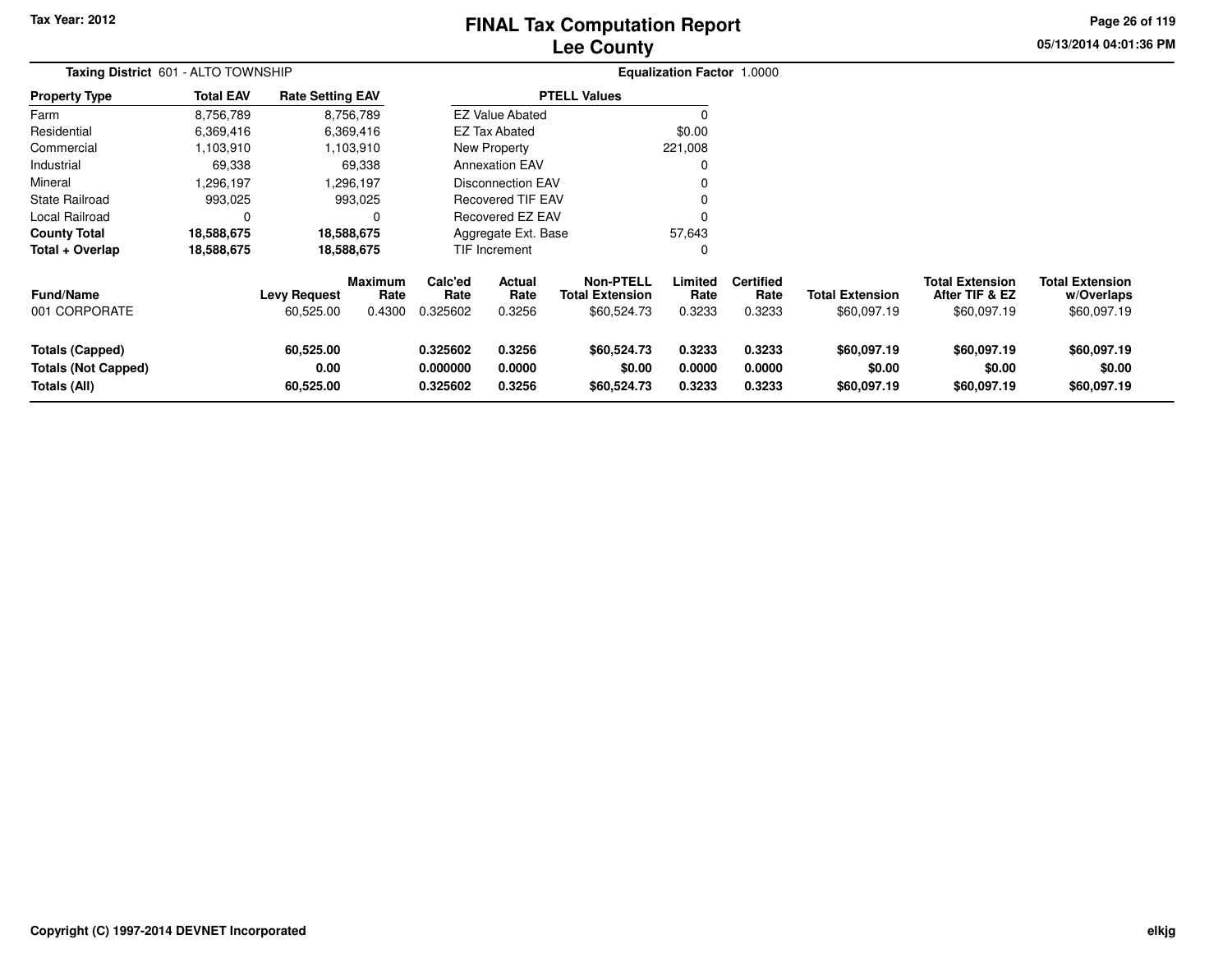## **Lee CountyFINAL Tax Computation Report**

**05/13/2014 04:01:36 PM Page 27 of 119**

| Taxing District 601RB - ALTO TWP ROAD/BRIDGE<br><b>Total EAV</b><br><b>Rate Setting EAV</b> |            |                     |                        |                      |                               |                                            | Equalization Factor 1.0000 |                          |                                 |                                          |                                      |
|---------------------------------------------------------------------------------------------|------------|---------------------|------------------------|----------------------|-------------------------------|--------------------------------------------|----------------------------|--------------------------|---------------------------------|------------------------------------------|--------------------------------------|
| <b>Property Type</b>                                                                        |            |                     |                        |                      |                               | <b>PTELL Values</b>                        |                            |                          | <b>Road and Bridge Transfer</b> |                                          |                                      |
| Farm                                                                                        | 8,756,789  |                     | 8,756,789              |                      | <b>EZ Value Abated</b>        |                                            |                            | <b>Municipality</b>      |                                 | Fund                                     | <b>Amount Extended</b>               |
| Residential                                                                                 | 6,369,416  |                     | 6,369,416              |                      | EZ Tax Abated                 |                                            | \$0.00                     |                          |                                 |                                          |                                      |
| Commercial                                                                                  | 1,103,910  |                     | 1,103,910              |                      | New Property                  |                                            | 221,008                    |                          | 711 - VILLAGE OF STEWARD        | 007                                      | \$2,381.91                           |
| Industrial                                                                                  | 69,338     |                     | 69,338                 |                      | <b>Annexation EAV</b>         |                                            |                            | <b>Total</b>             |                                 |                                          | \$2,381.91                           |
| Mineral                                                                                     | 1,296,197  |                     | 1,296.197              |                      | <b>Disconnection EAV</b>      |                                            |                            |                          |                                 |                                          |                                      |
| State Railroad                                                                              | 993,025    |                     | 993,025                |                      | <b>Recovered TIF EAV</b>      |                                            |                            |                          |                                 |                                          |                                      |
| Local Railroad                                                                              | $\Omega$   |                     | $\Omega$               |                      | Recovered EZ EAV              |                                            |                            |                          |                                 |                                          |                                      |
| <b>County Total</b>                                                                         | 18,588,675 | 18,588,675          |                        |                      | Aggregate Ext. Base<br>65,607 |                                            |                            |                          |                                 |                                          |                                      |
| Total + Overlap                                                                             | 18,588,675 |                     | 18,588,675             |                      | TIF Increment                 |                                            | 0                          |                          |                                 |                                          |                                      |
| <b>Fund/Name</b>                                                                            |            | <b>Levy Request</b> | <b>Maximum</b><br>Rate | Calc'ed<br>Rate      | Actual<br>Rate                | <b>Non-PTELL</b><br><b>Total Extension</b> | Limited<br>Rate            | <b>Certified</b><br>Rate | <b>Total Extension</b>          | <b>Total Extension</b><br>After TIF & EZ | <b>Total Extension</b><br>w/Overlaps |
| 007 ROAD & BRIDGE                                                                           |            | 31.663.00           | 0.9400                 | 0.170335             | 0.1703                        | \$31,656.51                                | 0.1691                     | 0.1691                   | \$31,433.45                     | \$31,433.45                              | \$31,433.45                          |
| 009 PERMANENT ROAD                                                                          |            | 30,512.00           | 0.2500                 | 0.164143             | 0.1641                        | \$30,504.02                                | 0.1630                     | 0.1630                   | \$30,299.54                     | \$30,299.54                              | \$30,299.54                          |
| 010 EQUIPMENT & BUILDING                                                                    |            | 6,712.00            | 0.1000                 | 0.036108             | 0.0361                        | \$6,710.51                                 | 0.0358                     | 0.0358                   | \$6,654.75                      | \$6,654.75                               | \$6,654.75                           |
| Totals (Capped)                                                                             |            | 68,887.00           |                        | 0.370586             | 0.3705                        | \$68,871.04                                | 0.3679                     | 0.3679                   | \$68,387.74                     | \$68,387.74                              | \$68,387.74                          |
| <b>Totals (Not Capped)</b><br>Totals (All)                                                  |            | 0.00<br>68,887.00   |                        | 0.000000<br>0.370586 | 0.0000<br>0.3705              | \$0.00<br>\$68,871.04                      | 0.0000<br>0.3679           | 0.0000<br>0.3679         | \$0.00<br>\$68,387.74           | \$0.00<br>\$68,387.74                    | \$0.00<br>\$68,387.74                |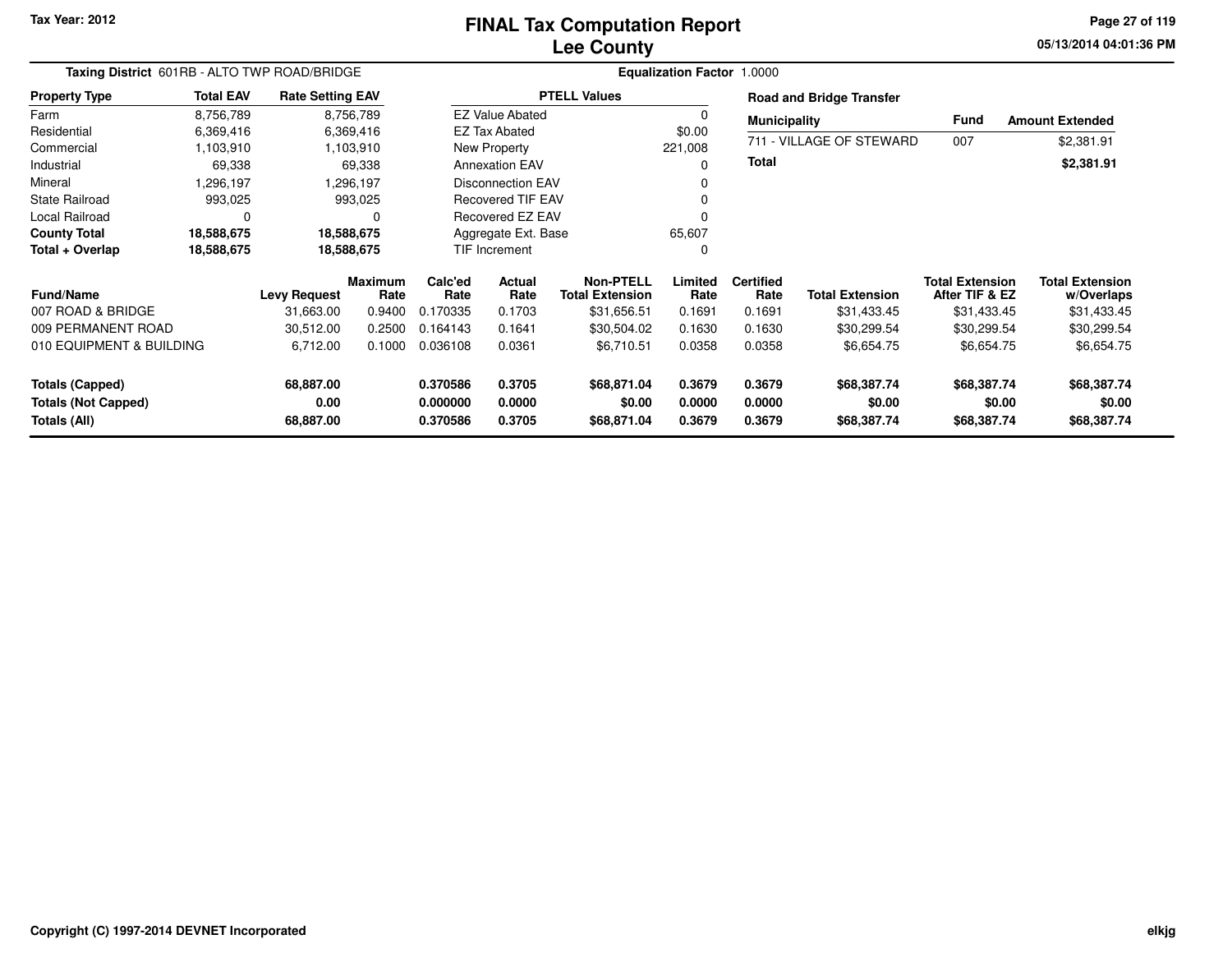# **Lee CountyFINAL Tax Computation Report**

**05/13/2014 04:01:36 PM Page 28 of 119**

| Taxing District 602 - AMBOY TOWNSHIP                                 |                  |                                  |                        |                                  |                               |                                            | Equalization Factor 1.0000 |                            |                                      |                                          |                                      |
|----------------------------------------------------------------------|------------------|----------------------------------|------------------------|----------------------------------|-------------------------------|--------------------------------------------|----------------------------|----------------------------|--------------------------------------|------------------------------------------|--------------------------------------|
| <b>Property Type</b>                                                 | <b>Total EAV</b> | <b>Rate Setting EAV</b>          |                        |                                  |                               | <b>PTELL Values</b>                        |                            |                            |                                      |                                          |                                      |
| Farm                                                                 | 6,986,457        |                                  | 6,986,457              |                                  | <b>EZ Value Abated</b>        |                                            |                            |                            |                                      |                                          |                                      |
| Residential                                                          | 25,757,740       |                                  | 25,757,740             |                                  | EZ Tax Abated                 |                                            | \$0.00                     |                            |                                      |                                          |                                      |
| Commercial                                                           | 5,239,732        |                                  | 5,239,732              |                                  | New Property                  |                                            | 148,725                    |                            |                                      |                                          |                                      |
| Industrial                                                           | 6,026,934        |                                  | 6,026,934              |                                  | <b>Annexation EAV</b>         |                                            |                            |                            |                                      |                                          |                                      |
| Mineral                                                              |                  |                                  |                        |                                  | <b>Disconnection EAV</b>      |                                            |                            |                            |                                      |                                          |                                      |
| State Railroad                                                       | $\Omega$         |                                  |                        |                                  | <b>Recovered TIF EAV</b>      |                                            |                            |                            |                                      |                                          |                                      |
| Local Railroad                                                       | 1,800            |                                  | 1,800                  |                                  | Recovered EZ EAV              |                                            |                            |                            |                                      |                                          |                                      |
| <b>County Total</b>                                                  | 44,012,663       |                                  | 44,012,663             |                                  | Aggregate Ext. Base<br>96,462 |                                            |                            |                            |                                      |                                          |                                      |
| Total + Overlap                                                      | 44,012,663       |                                  | 44,012,663             | <b>TIF Increment</b>             |                               |                                            | 0                          |                            |                                      |                                          |                                      |
| Fund/Name                                                            |                  | <b>Levy Request</b>              | <b>Maximum</b><br>Rate | Calc'ed<br>Rate                  | Actual<br>Rate                | <b>Non-PTELL</b><br><b>Total Extension</b> | Limited<br>Rate            | <b>Certified</b><br>Rate   | <b>Total Extension</b>               | <b>Total Extension</b><br>After TIF & EZ | <b>Total Extension</b><br>w/Overlaps |
| 001 CORPORATE                                                        |                  | 70,043.00                        | 0.2500                 | 0.159143                         | 0.1591                        | \$70,024.15                                | 0.1566                     | 0.1566                     | \$68,923.83                          | \$68,923.83                              | \$68,923.83                          |
| 054 GENERAL ASSISTANCE                                               |                  | 31,240.00                        | 0.1000                 | 0.070980                         | 0.0710                        | \$31,248.99                                | 0.0699                     | 0.0699                     | \$30,764.85                          | \$30,764.85                              | \$30,764.85                          |
| <b>Totals (Capped)</b><br><b>Totals (Not Capped)</b><br>Totals (All) |                  | 101,283.00<br>0.00<br>101,283.00 |                        | 0.230123<br>0.000000<br>0.230123 | 0.2301<br>0.0000<br>0.2301    | \$101,273.14<br>\$0.00<br>\$101,273.14     | 0.2265<br>0.0000<br>0.2265 | 0.2265<br>0.0000<br>0.2265 | \$99,688.68<br>\$0.00<br>\$99,688.68 | \$99,688.68<br>\$0.00<br>\$99,688.68     | \$99,688.68<br>\$0.00<br>\$99,688.68 |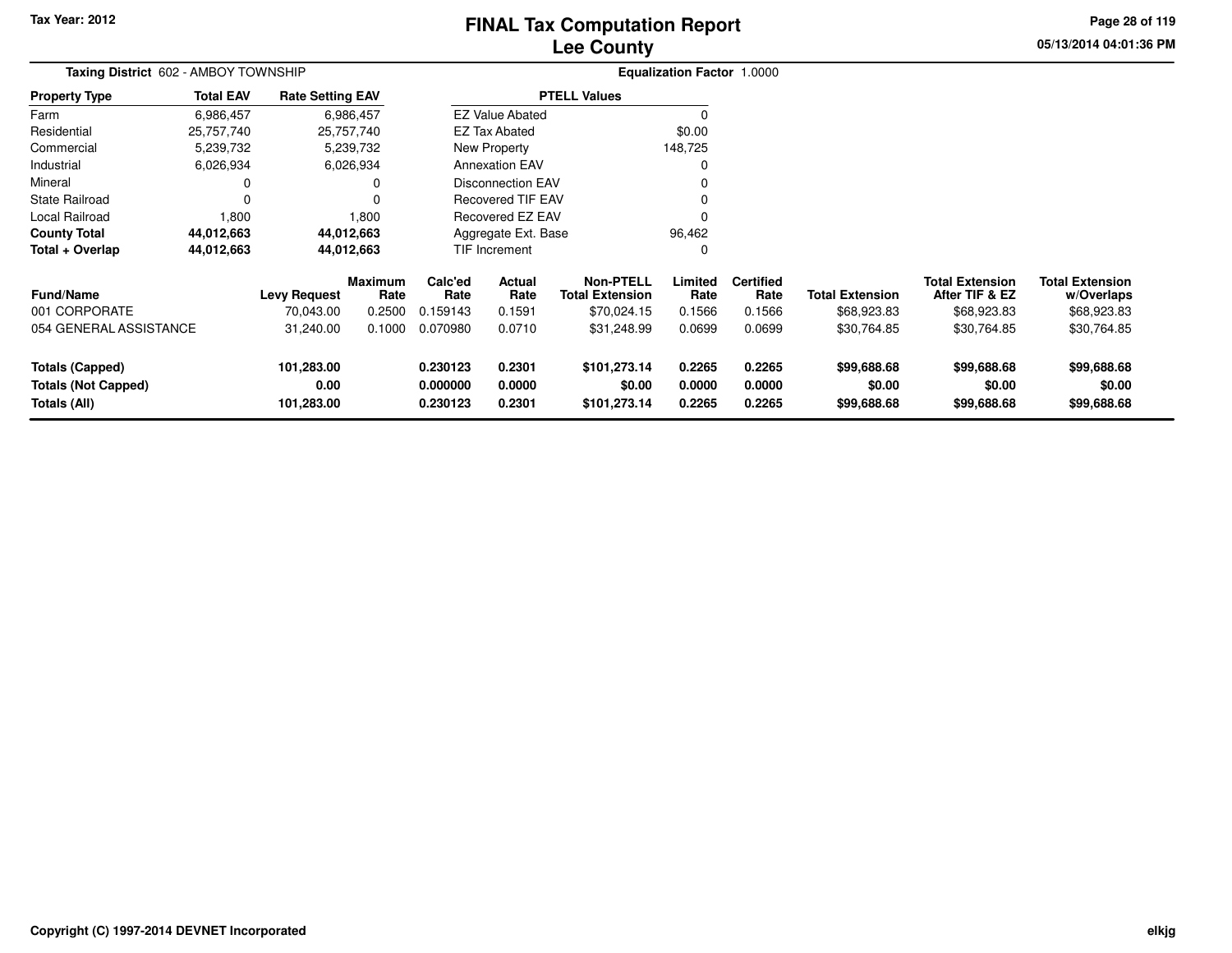## **Lee CountyFINAL Tax Computation Report**

**05/13/2014 04:01:36 PM Page 29 of 119**

| Taxing District 602RB - AMBOY TWP ROAD/BRIDGE |                  |                         |                 |                 |                          |                                            | <b>Equalization Factor 1.0000</b> |                          |                                 |                                          |                                      |
|-----------------------------------------------|------------------|-------------------------|-----------------|-----------------|--------------------------|--------------------------------------------|-----------------------------------|--------------------------|---------------------------------|------------------------------------------|--------------------------------------|
| <b>Property Type</b>                          | <b>Total EAV</b> | <b>Rate Setting EAV</b> |                 |                 |                          | <b>PTELL Values</b>                        |                                   |                          | <b>Road and Bridge Transfer</b> |                                          |                                      |
| Farm                                          | 6,986,457        |                         | 6,986,457       |                 | <b>EZ Value Abated</b>   |                                            | 0                                 | <b>Municipality</b>      |                                 | <b>Fund</b>                              | <b>Amount Extended</b>               |
| Residential                                   | 25,757,740       | 25,757,740              |                 |                 | <b>EZ Tax Abated</b>     |                                            | \$0.00                            |                          | 701 - CITY OF AMBOY             | 007                                      | \$16,240.83                          |
| Commercial                                    | 5,239,732        |                         | 5,239,732       |                 | New Property             |                                            | 148,725                           |                          |                                 |                                          |                                      |
| Industrial                                    | 6,026,934        |                         | 6,026,934       |                 | <b>Annexation EAV</b>    |                                            | $\Omega$                          | Total                    |                                 |                                          | \$16,240.83                          |
| Mineral                                       |                  |                         |                 |                 | <b>Disconnection EAV</b> |                                            | O                                 |                          |                                 |                                          |                                      |
| <b>State Railroad</b>                         | $\Omega$         |                         |                 |                 | <b>Recovered TIF EAV</b> |                                            |                                   |                          |                                 |                                          |                                      |
| Local Railroad                                | 1,800            |                         | 1,800           |                 | <b>Recovered EZ EAV</b>  |                                            |                                   |                          |                                 |                                          |                                      |
| <b>County Total</b>                           | 44,012,663       | 44,012,663              |                 |                 | Aggregate Ext. Base      |                                            | 152,772                           |                          |                                 |                                          |                                      |
| Total + Overlap                               | 44,012,663       | 44,012,663              |                 |                 | <b>TIF Increment</b>     |                                            | 0                                 |                          |                                 |                                          |                                      |
| <b>Fund/Name</b>                              |                  | <b>Levy Request</b>     | Maximum<br>Rate | Calc'ed<br>Rate | Actual<br>Rate           | <b>Non-PTELL</b><br><b>Total Extension</b> | Limited<br>Rate                   | <b>Certified</b><br>Rate | <b>Total Extension</b>          | <b>Total Extension</b><br>After TIF & EZ | <b>Total Extension</b><br>w/Overlaps |
| 007 ROAD & BRIDGE                             |                  | 55,720.00               | 0.6600          | 0.126600        | 0.1266                   | \$55,720.03                                | 0.1246                            | 0.1246                   | \$54,839.78                     | \$54,839.78                              | \$54,839.78                          |
| 008 BRIDGE JOINT W/COUNTY                     |                  | 10,620.00               | 0.2500          | 0.024129        | 0.0241                   | \$10,607.05                                | 0.0237                            | 0.0237                   | \$10,431.00                     | \$10,431.00                              | \$10,431.00                          |
| 009 PERMANENT ROAD                            |                  | 76,000.00               | 0.2500          | 0.172678        | 0.1727                   | \$76,009.87                                | 0.1700                            | 0.1700                   | \$74,821.53                     | \$74,821.53                              | \$74,821.53                          |
| 010 EQUIPMENT & BUILDING                      |                  | 11,540.00               | 0.1000          | 0.026220        | 0.0262                   | \$11,531.32                                | 0.0258                            | 0.0258                   | \$11,355.27                     | \$11,355.27                              | \$11,355.27                          |
| 035 LIABILITY INSURANCE                       |                  | 6,525.00                | 0.0000          | 0.014825        | 0.0148                   | \$6,513.87                                 | 0.0146                            | 0.0146                   | \$6,425.85                      | \$6,425.85                               | \$6,425.85                           |
| <b>Totals (Capped)</b>                        |                  | 160,405.00              |                 | 0.364452        | 0.3644                   | \$160,382.14                               | 0.3587                            | 0.3587                   | \$157,873.43                    | \$157,873.43                             | \$157,873.43                         |
| <b>Totals (Not Capped)</b>                    |                  | 0.00                    |                 | 0.000000        | 0.0000                   | \$0.00                                     | 0.0000                            | 0.0000                   | \$0.00                          | \$0.00                                   | \$0.00                               |
| Totals (All)                                  |                  | 160,405.00              |                 | 0.364452        | 0.3644                   | \$160,382.14                               | 0.3587                            | 0.3587                   | \$157,873.43                    | \$157,873.43                             | \$157,873.43                         |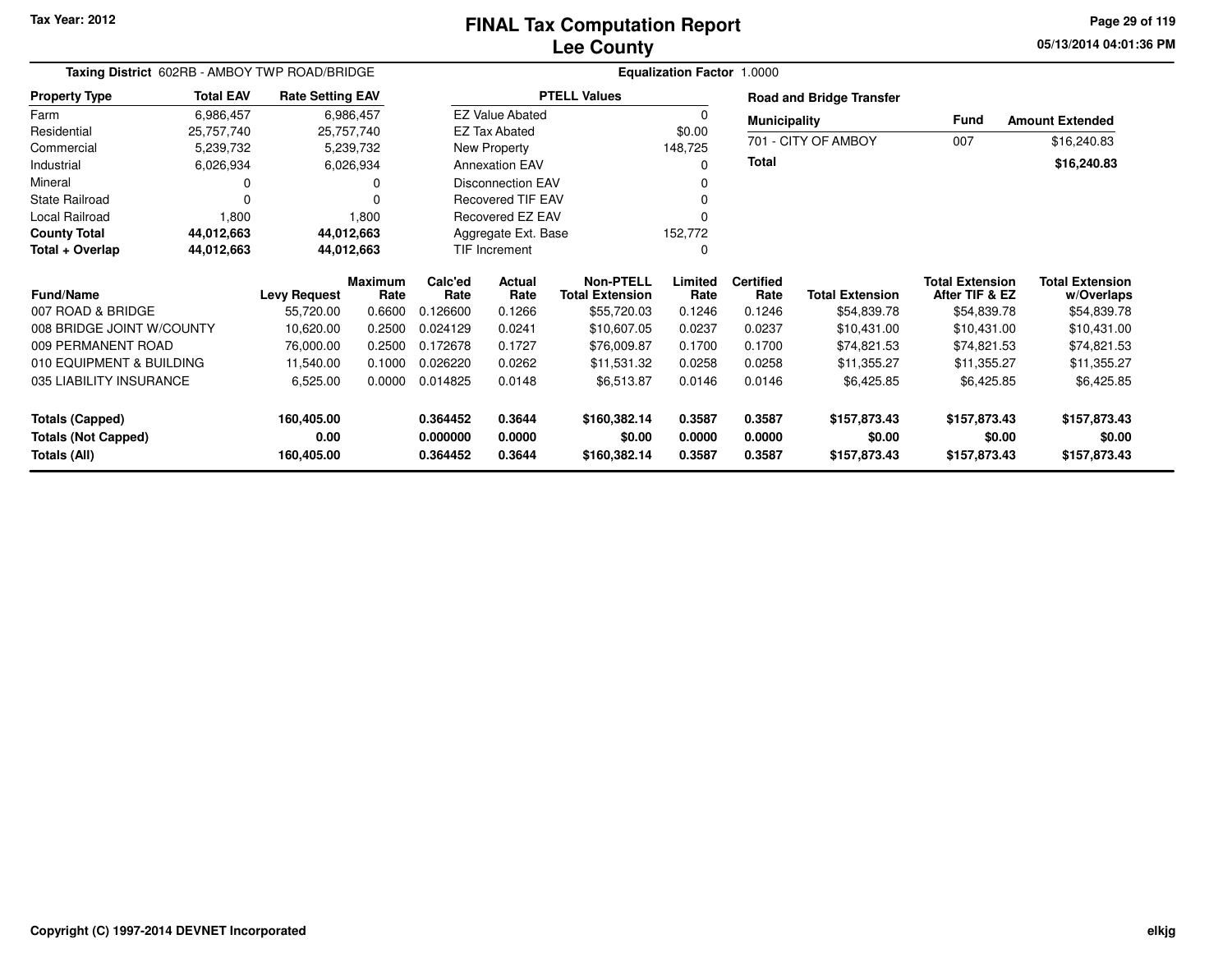# **Lee CountyFINAL Tax Computation Report**

**05/13/2014 04:01:36 PM Page 30 of 119**

| <b>Taxing District 603 - ASHTON TOWNSHIP</b> |                  |                         |                        |                      |                               | <b>Equalization Factor 1.0000</b>          |                  |                          |                        |                                          |                                      |
|----------------------------------------------|------------------|-------------------------|------------------------|----------------------|-------------------------------|--------------------------------------------|------------------|--------------------------|------------------------|------------------------------------------|--------------------------------------|
| Property Type                                | <b>Total EAV</b> | <b>Rate Setting EAV</b> |                        |                      |                               | <b>PTELL Values</b>                        |                  |                          |                        |                                          |                                      |
| Farm                                         | 4,442,539        |                         | 4,442,539              |                      | <b>EZ Value Abated</b>        |                                            |                  |                          |                        |                                          |                                      |
| Residential                                  | 10,954,726       |                         | 10,954,726             |                      | <b>EZ Tax Abated</b>          |                                            | \$0.00           |                          |                        |                                          |                                      |
| Commercial                                   | 3,496,266        |                         | 3,496,266              |                      | New Property                  |                                            | 74,383           |                          |                        |                                          |                                      |
| Industrial                                   | 6,385,010        |                         | 6,385,010              |                      | <b>Annexation EAV</b>         |                                            |                  |                          |                        |                                          |                                      |
| Mineral                                      | 0                |                         | $\Omega$               |                      | Disconnection EAV             |                                            |                  |                          |                        |                                          |                                      |
| State Railroad                               | 1,006,785        |                         | 1,006,785              |                      | <b>Recovered TIF EAV</b>      |                                            |                  |                          |                        |                                          |                                      |
| Local Railroad                               | 0                |                         | $\Omega$               |                      | Recovered EZ EAV              |                                            |                  |                          |                        |                                          |                                      |
| County Total                                 | 26,285,326       |                         | 26,285,326             |                      | 45,313<br>Aggregate Ext. Base |                                            |                  |                          |                        |                                          |                                      |
| Total + Overlap                              | 26,285,326       |                         | 26,285,326             |                      | TIF Increment                 |                                            | 0                |                          |                        |                                          |                                      |
| <b>Fund/Name</b>                             |                  | <b>Levy Request</b>     | <b>Maximum</b><br>Rate | Calc'ed<br>Rate      | Actual<br>Rate                | <b>Non-PTELL</b><br><b>Total Extension</b> | Limited<br>Rate  | <b>Certified</b><br>Rate | <b>Total Extension</b> | <b>Total Extension</b><br>After TIF & EZ | <b>Total Extension</b><br>w/Overlaps |
| 001 CORPORATE                                |                  | 39,850.00               | 0.3400                 | 0.151606             | 0.1516                        | \$39,848.55                                | 0.1492           | 0.1492                   | \$39,217.71            | \$39,217.71                              | \$39,217.71                          |
| 054 GENERAL ASSISTANCE                       |                  | 7,728.00                | 0.1000                 | 0.029400             | 0.0294                        | \$7,727.89                                 | 0.0289           | 0.0289                   | \$7,596.46             | \$7,596.46                               | \$7,596.46                           |
| <b>Totals (Capped)</b>                       |                  | 47,578.00               |                        | 0.181006             | 0.1810                        | \$47,576.44                                | 0.1781           | 0.1781                   | \$46,814.17            | \$46,814.17                              | \$46,814.17                          |
| <b>Totals (Not Capped)</b><br>Totals (All)   |                  | 0.00<br>47,578.00       |                        | 0.000000<br>0.181006 | 0.0000<br>0.1810              | \$0.00<br>\$47,576.44                      | 0.0000<br>0.1781 | 0.0000<br>0.1781         | \$0.00<br>\$46,814.17  | \$0.00<br>\$46,814.17                    | \$0.00<br>\$46,814.17                |
|                                              |                  |                         |                        |                      |                               |                                            |                  |                          |                        |                                          |                                      |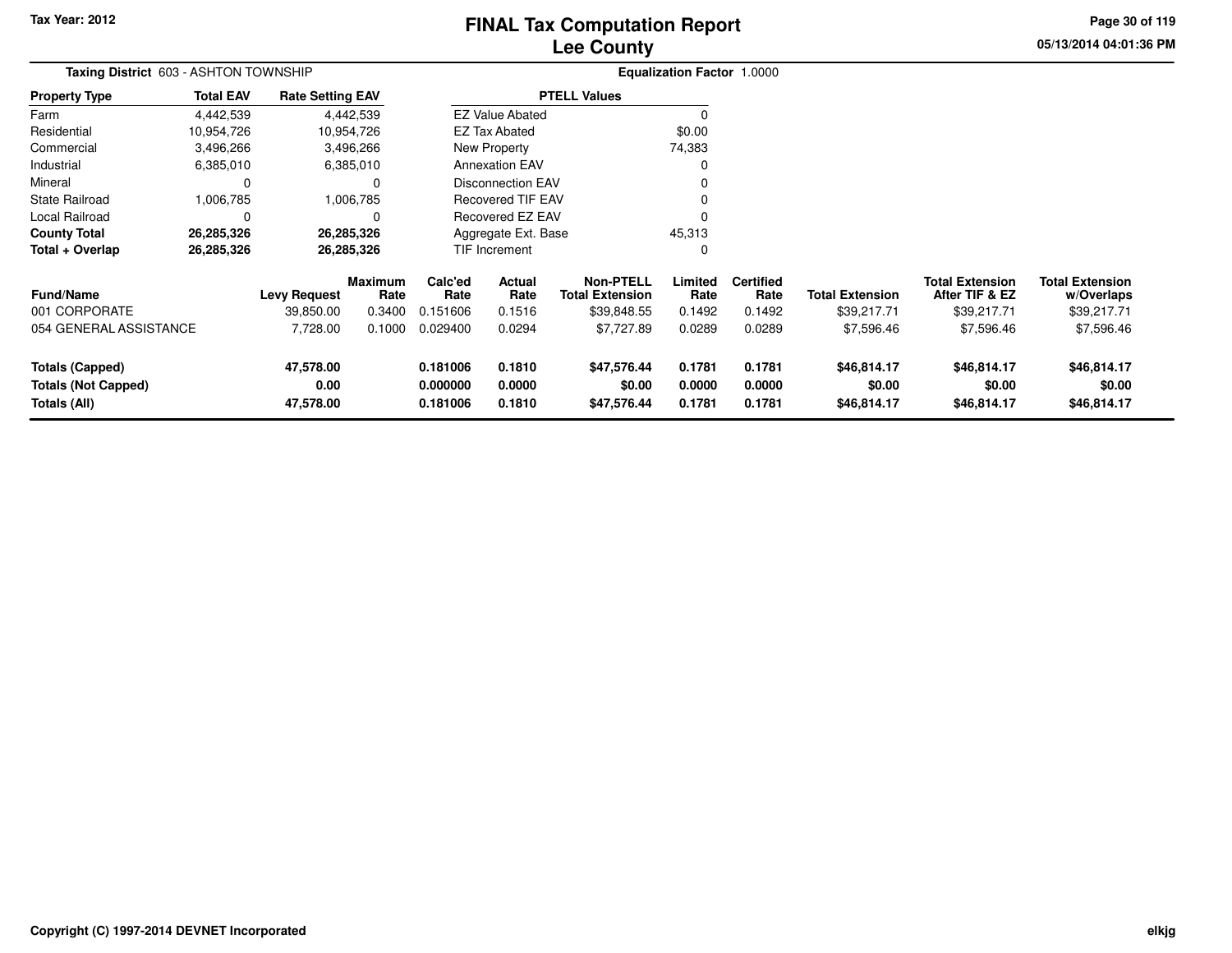**05/13/2014 04:01:36 PM Page 31 of 119**

| Taxing District 603RB - ASHTON TWP ROAD/BRIDGE<br><b>Total EAV</b><br><b>Rate Setting EAV</b> |            |                     |                        | <b>Equalization Factor 1.0000</b> |                               |                                            |                  |                          |                                 |                                          |                                      |
|-----------------------------------------------------------------------------------------------|------------|---------------------|------------------------|-----------------------------------|-------------------------------|--------------------------------------------|------------------|--------------------------|---------------------------------|------------------------------------------|--------------------------------------|
| <b>Property Type</b>                                                                          |            |                     |                        |                                   |                               | <b>PTELL Values</b>                        |                  |                          | <b>Road and Bridge Transfer</b> |                                          |                                      |
| Farm                                                                                          | 4,442,539  |                     | 4,442,539              |                                   | <b>EZ Value Abated</b>        |                                            |                  | <b>Municipality</b>      |                                 | Fund                                     | <b>Amount Extended</b>               |
| Residential                                                                                   | 10,954,726 | 10,954,726          |                        |                                   | <b>EZ Tax Abated</b>          |                                            | \$0.00           |                          |                                 |                                          |                                      |
| Commercial                                                                                    | 3,496,266  |                     | 3,496,266              |                                   | New Property                  |                                            | 74,383           |                          | 702 - VILLAGE OF ASHTON         | 007                                      | \$9,477.04                           |
| Industrial                                                                                    | 6,385,010  |                     | 6,385,010              |                                   | <b>Annexation EAV</b>         |                                            |                  | <b>Total</b>             |                                 |                                          | \$9,477.04                           |
| Mineral                                                                                       | $\Omega$   |                     | $\Omega$               |                                   | <b>Disconnection EAV</b>      |                                            |                  |                          |                                 |                                          |                                      |
| <b>State Railroad</b>                                                                         | 1,006,785  |                     | 1,006,785              |                                   | <b>Recovered TIF EAV</b>      |                                            |                  |                          |                                 |                                          |                                      |
| Local Railroad                                                                                | 0          |                     | 0                      |                                   | Recovered EZ EAV              |                                            |                  |                          |                                 |                                          |                                      |
| <b>County Total</b>                                                                           | 26,285,326 | 26,285,326          |                        |                                   | Aggregate Ext. Base<br>93,742 |                                            |                  |                          |                                 |                                          |                                      |
| Total + Overlap                                                                               | 26,285,326 | 26,285,326          |                        |                                   | TIF Increment<br>0            |                                            |                  |                          |                                 |                                          |                                      |
| <b>Fund/Name</b>                                                                              |            | <b>Levy Request</b> | <b>Maximum</b><br>Rate | Calc'ed<br>Rate                   | Actual<br>Rate                | <b>Non-PTELL</b><br><b>Total Extension</b> | Limited<br>Rate  | <b>Certified</b><br>Rate | <b>Total Extension</b>          | <b>Total Extension</b><br>After TIF & EZ | <b>Total Extension</b><br>w/Overlaps |
| 007 ROAD & BRIDGE                                                                             |            | 45,378.00           | 0.6600                 | 0.172636                          | 0.1726                        | \$45,368.47                                | 0.1698           | 0.1698                   | \$44,632.48                     | \$44,632.48                              | \$44,632.48                          |
| 008 BRIDGE JOINT W/COUNTY                                                                     |            | 8,223.00            | 0.2500                 | 0.031284                          | 0.0313                        | \$8,227.31                                 | 0.0308           | 0.0308                   | \$8,095.88                      | \$8,095.88                               | \$8,095.88                           |
| 009 PERMANENT ROAD                                                                            |            | 36,495.00           | 0.2500                 | 0.138842                          | 0.1388                        | \$36,484.03                                | 0.1366           | 0.1366                   | \$35,905.76                     | \$35,905.76                              | \$35,905.76                          |
| 010 EQUIPMENT & BUILDING                                                                      |            | 8,333.00            | 0.1000                 | 0.031702                          | 0.0317                        | \$8,332.45                                 | 0.0312           | 0.0312                   | \$8,201.02                      | \$8,201.02                               | \$8,201.02                           |
| <b>Totals (Capped)</b>                                                                        |            | 98,429.00           |                        | 0.374464                          | 0.3744                        | \$98,412.26                                | 0.3684           | 0.3684                   | \$96,835.14                     | \$96,835.14                              | \$96,835.14                          |
| <b>Totals (Not Capped)</b><br>Totals (All)                                                    |            | 0.00<br>98,429.00   |                        | 0.000000<br>0.374464              | 0.0000<br>0.3744              | \$0.00<br>\$98,412.26                      | 0.0000<br>0.3684 | 0.0000<br>0.3684         | \$0.00<br>\$96,835.14           | \$0.00<br>\$96,835.14                    | \$0.00<br>\$96,835.14                |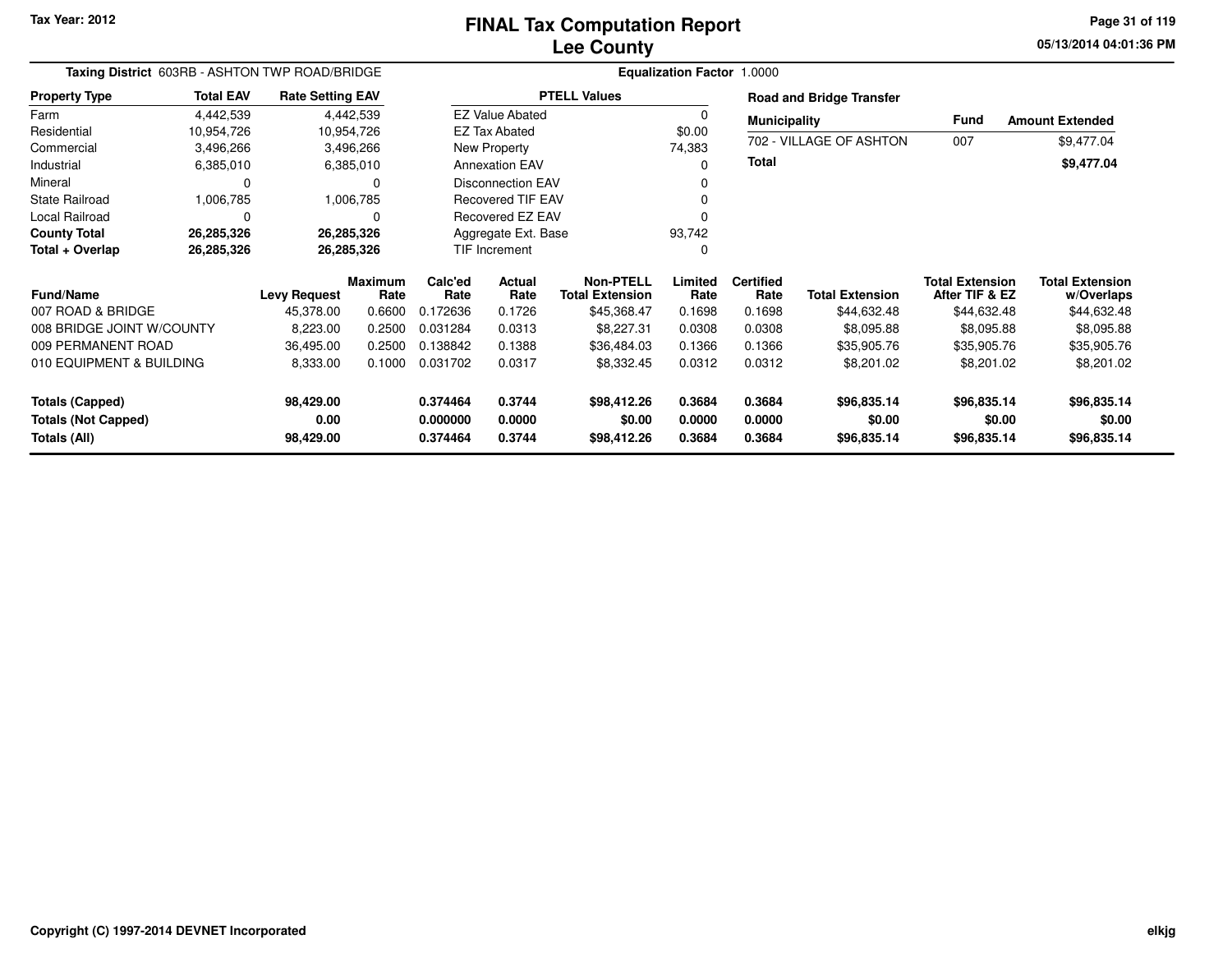**05/13/2014 04:01:36 PM Page 32 of 119**

| Taxing District 604 - BRADFORD TOWNSHIP<br><b>Rate Setting EAV</b>   |                  |                                |                        |                                  |                            |                                            | <b>Equalization Factor 1.0000</b> |                            |                                      |                                          |                                      |
|----------------------------------------------------------------------|------------------|--------------------------------|------------------------|----------------------------------|----------------------------|--------------------------------------------|-----------------------------------|----------------------------|--------------------------------------|------------------------------------------|--------------------------------------|
| <b>Property Type</b>                                                 | <b>Total EAV</b> |                                |                        |                                  |                            | <b>PTELL Values</b>                        |                                   |                            |                                      |                                          |                                      |
| Farm                                                                 | 11,330,803       |                                | 11,330,803             |                                  | <b>EZ Value Abated</b>     |                                            | 0                                 |                            |                                      |                                          |                                      |
| Residential                                                          | 985,222.         |                                | 1,985,222              |                                  | EZ Tax Abated              |                                            | \$0.00                            |                            |                                      |                                          |                                      |
| Commercial                                                           | 2,460            |                                | 2,460                  |                                  | New Property               |                                            | 91,206                            |                            |                                      |                                          |                                      |
| Industrial                                                           | 0                |                                | 0                      |                                  | <b>Annexation EAV</b>      |                                            | $\Omega$                          |                            |                                      |                                          |                                      |
| Mineral                                                              | 0                |                                | 0                      |                                  | <b>Disconnection EAV</b>   |                                            |                                   |                            |                                      |                                          |                                      |
| <b>State Railroad</b>                                                | 0                |                                | 0                      |                                  | <b>Recovered TIF EAV</b>   |                                            |                                   |                            |                                      |                                          |                                      |
| Local Railroad                                                       | 0                |                                |                        |                                  | Recovered EZ EAV           |                                            |                                   |                            |                                      |                                          |                                      |
| <b>County Total</b>                                                  | 13,318,485       |                                | 13,318,485             |                                  | Aggregate Ext. Base        |                                            | 29,616                            |                            |                                      |                                          |                                      |
| Total + Overlap                                                      | 13,318,485       | 13,318,485                     |                        | TIF Increment                    |                            |                                            | 0                                 |                            |                                      |                                          |                                      |
| <b>Fund/Name</b>                                                     |                  | <b>Levy Request</b>            | <b>Maximum</b><br>Rate | Calc'ed<br>Rate                  | Actual<br>Rate             | <b>Non-PTELL</b><br><b>Total Extension</b> | Limited<br>Rate                   | <b>Certified</b><br>Rate   | <b>Total Extension</b>               | <b>Total Extension</b><br>After TIF & EZ | <b>Total Extension</b><br>w/Overlaps |
| 001 CORPORATE                                                        |                  | 27,837.00                      | 0.4500                 | 0.209010                         | 0.2090                     | \$27,835.63                                | 0.2090                            | 0.2090                     | \$27,835.63                          | \$27,835.63                              | \$27,835.63                          |
| 027 AUDIT                                                            |                  | 2,600.00                       | 0.0050                 | 0.019522                         | 0.0050                     | \$665.92                                   | 0.0050                            | 0.0050                     | \$665.92                             | \$665.92                                 | \$665.92                             |
| <b>Totals (Capped)</b><br><b>Totals (Not Capped)</b><br>Totals (All) |                  | 30,437.00<br>0.00<br>30,437.00 |                        | 0.228532<br>0.000000<br>0.228532 | 0.2140<br>0.0000<br>0.2140 | \$28,501.55<br>\$0.00<br>\$28,501.55       | 0.2140<br>0.0000<br>0.2140        | 0.2140<br>0.0000<br>0.2140 | \$28,501.55<br>\$0.00<br>\$28,501.55 | \$28,501.55<br>\$0.00<br>\$28,501.55     | \$28,501.55<br>\$0.00<br>\$28,501.55 |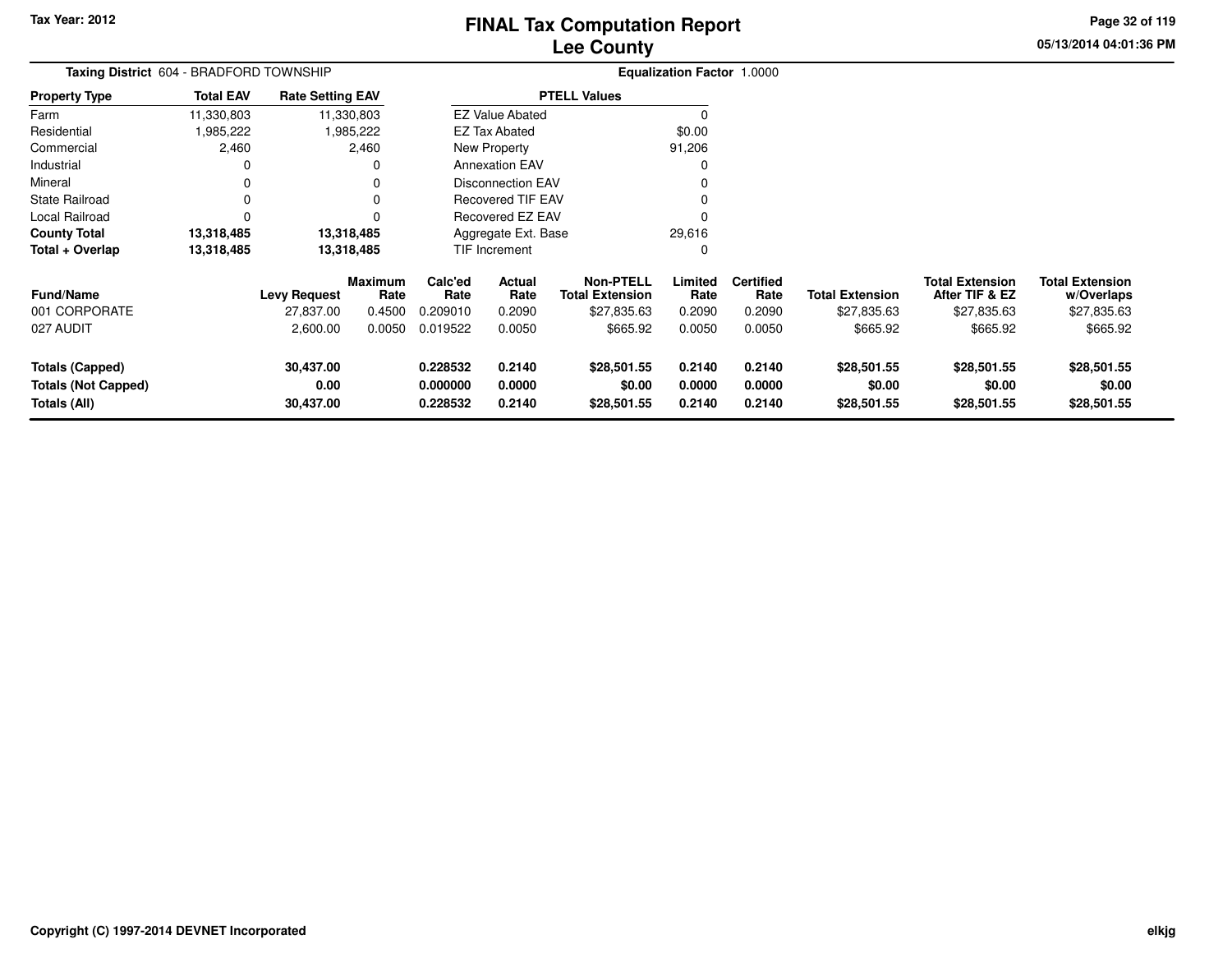**05/13/2014 04:01:36 PMPage 33 of 119**

| Taxing District 604RB - BRADFORD TWP ROAD/BRIDGE<br><b>Total EAV</b><br><b>Rate Setting EAV</b> |                          |                     |                 |                     |                          |                                            | <b>Equalization Factor 1.0000</b> |                          |                        |                                          |                                      |
|-------------------------------------------------------------------------------------------------|--------------------------|---------------------|-----------------|---------------------|--------------------------|--------------------------------------------|-----------------------------------|--------------------------|------------------------|------------------------------------------|--------------------------------------|
| <b>Property Type</b>                                                                            |                          |                     |                 |                     |                          | <b>PTELL Values</b>                        |                                   |                          |                        |                                          |                                      |
| Farm                                                                                            | 11,330,803               | 11,330,803          |                 |                     | <b>EZ Value Abated</b>   |                                            | 0                                 |                          |                        |                                          |                                      |
| Residential                                                                                     | 1,985,222                |                     | 1,985,222       |                     | <b>EZ Tax Abated</b>     |                                            | \$0.00                            |                          |                        |                                          |                                      |
| Commercial                                                                                      | 2,460                    |                     | 2,460           |                     | New Property             |                                            | 91,206                            |                          |                        |                                          |                                      |
| Industrial                                                                                      |                          |                     |                 |                     | <b>Annexation EAV</b>    |                                            |                                   |                          |                        |                                          |                                      |
| Mineral                                                                                         |                          |                     |                 |                     | <b>Disconnection EAV</b> |                                            |                                   |                          |                        |                                          |                                      |
| State Railroad                                                                                  |                          |                     |                 |                     | <b>Recovered TIF EAV</b> |                                            |                                   |                          |                        |                                          |                                      |
| Local Railroad                                                                                  |                          |                     |                 |                     | Recovered EZ EAV         |                                            |                                   |                          |                        |                                          |                                      |
| <b>County Total</b>                                                                             | 13,318,485<br>13,318,485 |                     |                 | Aggregate Ext. Base |                          | 45,886                                     |                                   |                          |                        |                                          |                                      |
| Total + Overlap                                                                                 | 13,318,485               | 13,318,485          |                 |                     | TIF Increment            |                                            | <sup>0</sup>                      |                          |                        |                                          |                                      |
| Fund/Name                                                                                       |                          | <b>Levy Request</b> | Maximum<br>Rate | Calc'ed<br>Rate     | Actual<br>Rate           | <b>Non-PTELL</b><br><b>Total Extension</b> | Limited<br>Rate                   | <b>Certified</b><br>Rate | <b>Total Extension</b> | <b>Total Extension</b><br>After TIF & EZ | <b>Total Extension</b><br>w/Overlaps |
| 007 ROAD & BRIDGE                                                                               |                          | 13,300.00           | 0.6600          | 0.099861            | 0.0999                   | \$13,305.17                                | 0.0999                            | 0.0999                   | \$13,305.17            | \$13,305.17                              | \$13,305.17                          |
| 008 BRIDGE JOINT W/ COUNTY                                                                      |                          | 9,400.00            | 0.2500          | 0.070579            | 0.0706                   | \$9,402.85                                 | 0.0706                            | 0.0706                   | \$9,402.85             | \$9,402.85                               | \$9,402.85                           |
| 009 PERMANENT ROAD                                                                              |                          | 12,200.00           | 0.2500          | 0.091602            | 0.0916                   | \$12,199.73                                | 0.0916                            | 0.0916                   | \$12,199.73            | \$12,199.73                              | \$12,199.73                          |
| 010 EQUIPMENT & BUILDING                                                                        |                          | 10,500.00           | 0.1000          | 0.078838            | 0.0788                   | \$10,494.97                                | 0.0788                            | 0.0788                   | \$10,494.97            | \$10,494.97                              | \$10,494.97                          |
| 090 ROAD DAMAGE                                                                                 |                          | 1,025.00            | 0.0330          | 0.007696            | 0.0077                   | \$1,025.52                                 | 0.0077                            | 0.0077                   | \$1,025.52             | \$1,025.52                               | \$1,025.52                           |
| <b>Totals (Capped)</b>                                                                          |                          | 46,425.00           |                 | 0.348576            | 0.3486                   | \$46,428.24                                | 0.3486                            | 0.3486                   | \$46,428.24            | \$46,428.24                              | \$46,428.24                          |
| <b>Totals (Not Capped)</b>                                                                      |                          | 0.00                |                 | 0.000000            | 0.0000                   | \$0.00                                     | 0.0000                            | 0.0000                   | \$0.00                 | \$0.00                                   | \$0.00                               |
| Totals (All)                                                                                    |                          | 46,425.00           |                 | 0.348576            | 0.3486                   | \$46,428.24                                | 0.3486                            | 0.3486                   | \$46,428.24            | \$46,428.24                              | \$46,428.24                          |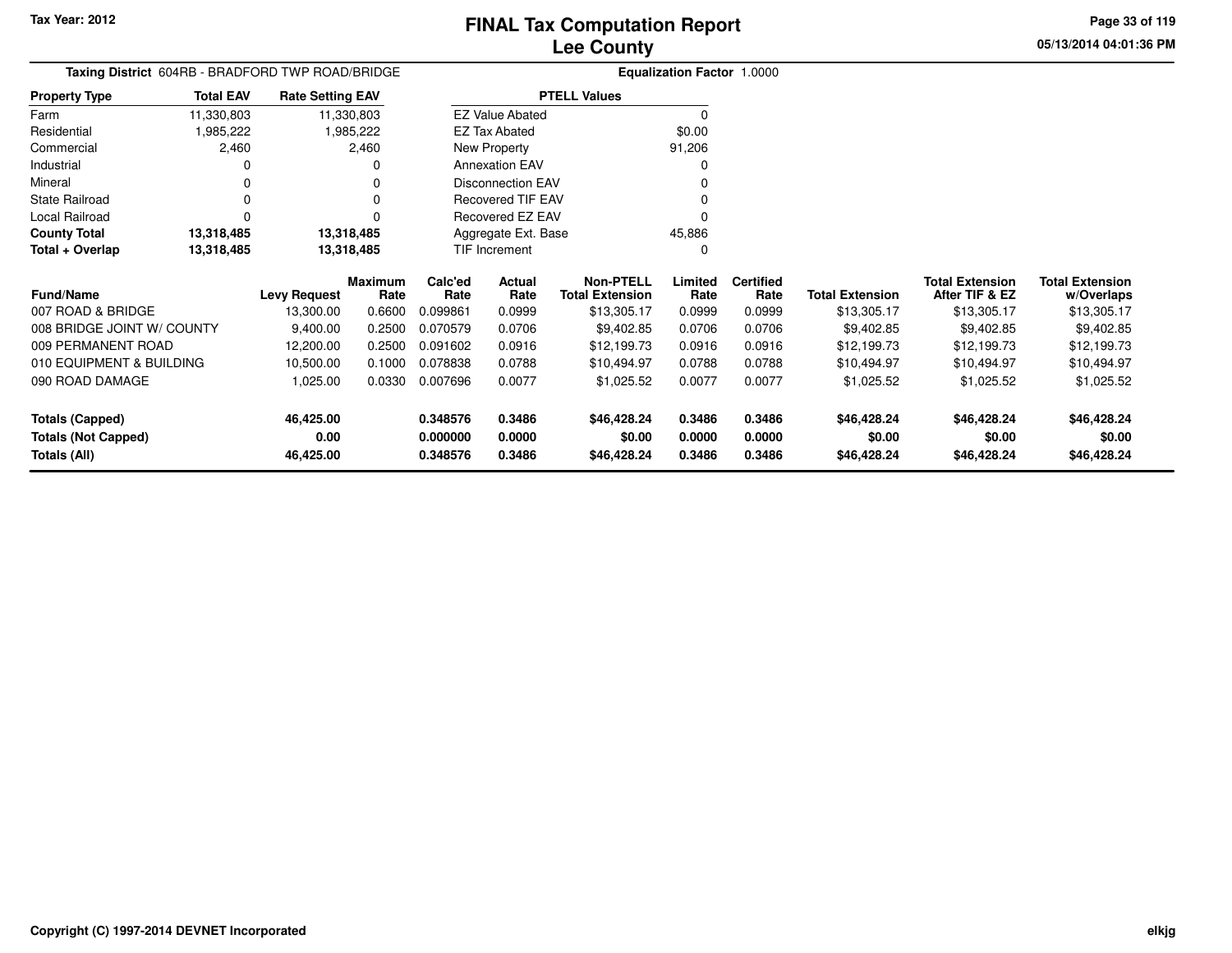# **Lee CountyFINAL Tax Computation Report**

**05/13/2014 04:01:36 PM Page 34 of 119**

| Taxing District 605 - BROOKLYN TOWNSHIP |                  |                         |                        |                 | <b>Equalization Factor 1.0000</b> |                                            |                 |                          |                        |                                          |                                      |  |
|-----------------------------------------|------------------|-------------------------|------------------------|-----------------|-----------------------------------|--------------------------------------------|-----------------|--------------------------|------------------------|------------------------------------------|--------------------------------------|--|
| <b>Property Type</b>                    | <b>Total EAV</b> | <b>Rate Setting EAV</b> |                        |                 |                                   | <b>PTELL Values</b>                        |                 |                          |                        |                                          |                                      |  |
| Farm                                    | 10,893,208       |                         | 10,893,208             |                 | <b>EZ Value Abated</b>            |                                            | $\Omega$        |                          |                        |                                          |                                      |  |
| Residential                             | 6,459,916        |                         | 6,459,916              |                 | <b>EZ Tax Abated</b>              |                                            | \$0.00          |                          |                        |                                          |                                      |  |
| Commercial                              | 632,341          |                         | 632,341                |                 | New Property                      |                                            | 8,906,255       |                          |                        |                                          |                                      |  |
| Industrial                              | 183,145          |                         | 183,145                |                 | <b>Annexation EAV</b>             |                                            | 0               |                          |                        |                                          |                                      |  |
| Mineral                                 | 10,444,998       |                         | 10,444,998             |                 | <b>Disconnection EAV</b>          |                                            |                 |                          |                        |                                          |                                      |  |
| State Railroad                          | 0                |                         |                        |                 | <b>Recovered TIF EAV</b>          |                                            |                 |                          |                        |                                          |                                      |  |
| Local Railroad                          | 2,400            |                         | 2,400                  |                 | Recovered EZ EAV                  |                                            | 0               |                          |                        |                                          |                                      |  |
| <b>County Total</b>                     | 28,616,008       |                         | 28,616,008             |                 | Aggregate Ext. Base               |                                            | 57,405          |                          |                        |                                          |                                      |  |
| Total + Overlap                         | 28,616,008       |                         | 28,616,008             |                 | TIF Increment                     |                                            | 0               |                          |                        |                                          |                                      |  |
| Fund/Name                               |                  | <b>Levy Request</b>     | <b>Maximum</b><br>Rate | Calc'ed<br>Rate | Actual<br>Rate                    | <b>Non-PTELL</b><br><b>Total Extension</b> | Limited<br>Rate | <b>Certified</b><br>Rate | <b>Total Extension</b> | <b>Total Extension</b><br>After TIF & EZ | <b>Total Extension</b><br>w/Overlaps |  |
| 001 CORPORATE                           |                  | 80,226.00               | 0.4300                 | 0.280354        | 0.2804                            | \$80,239.29                                | 0.2791          | 0.2791                   | \$79,867.28            | \$79,867.28                              | \$79,867.28                          |  |
| 035 LIABILITY INSURANCE                 |                  | 1,000.00                | 0.0000                 | 0.003495        | 0.0035                            | \$1,001.56                                 | 0.0035          | 0.0035                   | \$1,001.56             | \$1,001.56                               | \$1,001.56                           |  |
| 054 GENERAL ASSISTANCE                  |                  | 5,000.00                | 0.0000                 | 0.017473        | 0.0175                            | \$5,007.80                                 | 0.0174          | 0.0174                   | \$4,979.19             | \$4,979.19                               | \$4,979.19                           |  |
| <b>Totals (Capped)</b>                  |                  | 86,226.00               |                        | 0.301322        | 0.3014                            | \$86,248.65                                | 0.3000          | 0.3000                   | \$85,848.03            | \$85,848.03                              | \$85,848.03                          |  |
| 0.00<br><b>Totals (Not Capped)</b>      |                  |                         | 0.000000               | 0.0000          | \$0.00                            | 0.0000                                     | 0.0000          | \$0.00                   | \$0.00                 | \$0.00                                   |                                      |  |
| Totals (All)                            |                  | 86,226.00               |                        | 0.301322        | 0.3014                            | \$86,248.65                                | 0.3000          | 0.3000                   | \$85,848.03            | \$85,848.03                              | \$85,848.03                          |  |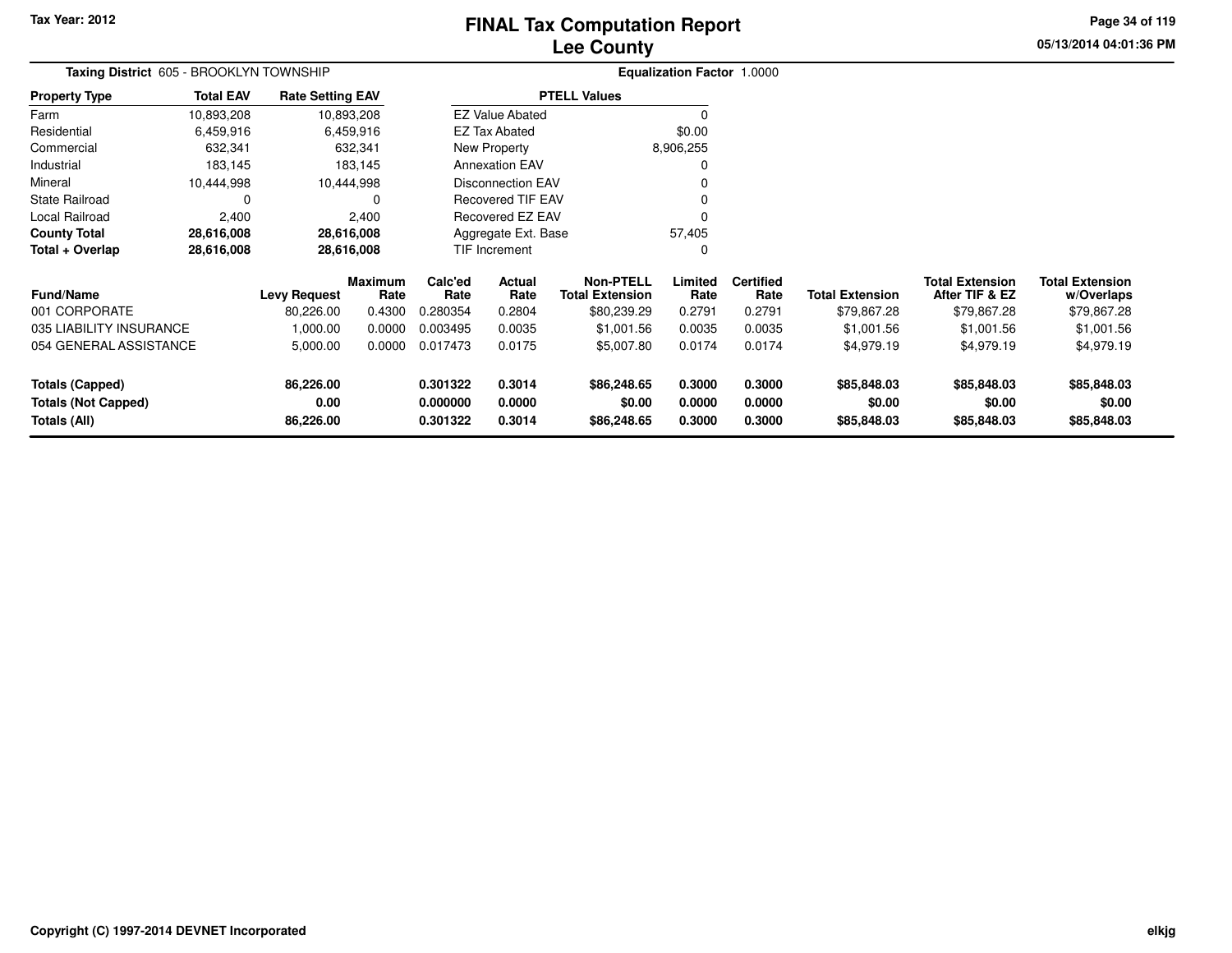**05/13/2014 04:01:36 PM Page 35 of 119**

| Taxing District 605RB - BROOKLYN TWP ROAD/BRIDGE<br><b>Total EAV</b><br><b>Rate Setting EAV</b> |            |                     |                 |                 |                          |                                            | <b>Equalization Factor 1.0000</b> |                          |                                  |                                          |                                      |
|-------------------------------------------------------------------------------------------------|------------|---------------------|-----------------|-----------------|--------------------------|--------------------------------------------|-----------------------------------|--------------------------|----------------------------------|------------------------------------------|--------------------------------------|
| <b>Property Type</b>                                                                            |            |                     |                 |                 |                          | <b>PTELL Values</b>                        |                                   |                          | <b>Road and Bridge Transfer</b>  |                                          |                                      |
| Farm                                                                                            | 10,893,208 |                     | 10,893,208      |                 | <b>EZ Value Abated</b>   |                                            | $\Omega$                          | <b>Municipality</b>      |                                  | Fund                                     | <b>Amount Extended</b>               |
| Residential                                                                                     | 6,459,916  |                     | 6,459,916       |                 | <b>EZ Tax Abated</b>     |                                            | \$0.00                            |                          |                                  |                                          |                                      |
| Commercial                                                                                      | 632,341    |                     | 632,341         |                 | New Property             |                                            | 8,906,255                         |                          | 703 - VILLAGE OF COMPTON         | 007                                      | \$2,741.88                           |
| Industrial                                                                                      | 183,145    |                     | 183,145         |                 | <b>Annexation EAV</b>    |                                            | $\Omega$                          |                          | 713 - VILLAGE OF WEST BROOKL'007 |                                          | \$1,412.34                           |
| Mineral                                                                                         | 10,444,998 |                     | 10,444,998      |                 | <b>Disconnection EAV</b> |                                            | 0                                 | Total                    |                                  |                                          | \$4,154.22                           |
| <b>State Railroad</b>                                                                           | $\Omega$   |                     |                 |                 | <b>Recovered TIF EAV</b> |                                            | 0                                 |                          |                                  |                                          |                                      |
| Local Railroad                                                                                  | 2,400      |                     | 2,400           |                 | Recovered EZ EAV         |                                            | $\Omega$                          |                          |                                  |                                          |                                      |
| <b>County Total</b>                                                                             | 28,616,008 |                     | 28,616,008      |                 | Aggregate Ext. Base      |                                            | 97,889                            |                          |                                  |                                          |                                      |
| Total + Overlap                                                                                 | 28,616,008 |                     | 28,616,008      |                 | TIF Increment            |                                            | 0                                 |                          |                                  |                                          |                                      |
| <b>Fund/Name</b>                                                                                |            | <b>Levy Request</b> | Maximum<br>Rate | Calc'ed<br>Rate | Actual<br>Rate           | <b>Non-PTELL</b><br><b>Total Extension</b> | Limited<br>Rate                   | <b>Certified</b><br>Rate | <b>Total Extension</b>           | <b>Total Extension</b><br>After TIF & EZ | <b>Total Extension</b><br>w/Overlaps |
| 007 ROAD & BRIDGE                                                                               |            | 54,789.00           | 0.6600          | 0.191463        | 0.1915                   | \$54,799.66                                | 0.1906                            | 0.1906                   | \$54,542.11                      | \$54,542.11                              | \$54,542.11                          |
| 008 BRIDGE JOINT W/ COUNTY                                                                      |            | 10,000.00           | 0.2500          | 0.034946        | 0.0349                   | \$9,986.99                                 | 0.0347                            | 0.0347                   | \$9,929.75                       | \$9,929.75                               | \$9,929.75                           |
| 009 PERMANENT ROAD                                                                              |            | 68,500.00           | 0.2500          | 0.239377        | 0.2394                   | \$68,506.72                                | 0.2383                            | 0.2383                   | \$68,191.95                      | \$68,191.95                              | \$68,191.95                          |
| 010 EQUIPMENT & BUILDING                                                                        |            | 9,000.00            | 0.1000          | 0.031451        | 0.0315                   | \$9,014.04                                 | 0.0314                            | 0.0314                   | \$8,985.43                       | \$8,985.43                               | \$8,985.43                           |
| 035 LIABILITY INS                                                                               |            | 4,750.00            | 0.0000          | 0.016599        | 0.0166                   | \$4,750.26                                 | 0.0165                            | 0.0165                   | \$4,721.64                       | \$4,721.64                               | \$4,721.64                           |
| <b>Totals (Capped)</b>                                                                          |            | 147,039.00          |                 | 0.513836        | 0.5139                   | \$147,057.67                               | 0.5115                            | 0.5115                   | \$146,370.88                     | \$146,370.88                             | \$146,370.88                         |
| <b>Totals (Not Capped)</b>                                                                      |            | 0.00                |                 | 0.000000        | 0.0000                   | \$0.00                                     | 0.0000                            | 0.0000                   | \$0.00                           | \$0.00                                   | \$0.00                               |
| Totals (All)                                                                                    |            | 147,039.00          |                 | 0.513836        | 0.5139                   | \$147,057.67                               | 0.5115                            | 0.5115                   | \$146,370.88                     | \$146,370.88                             | \$146,370.88                         |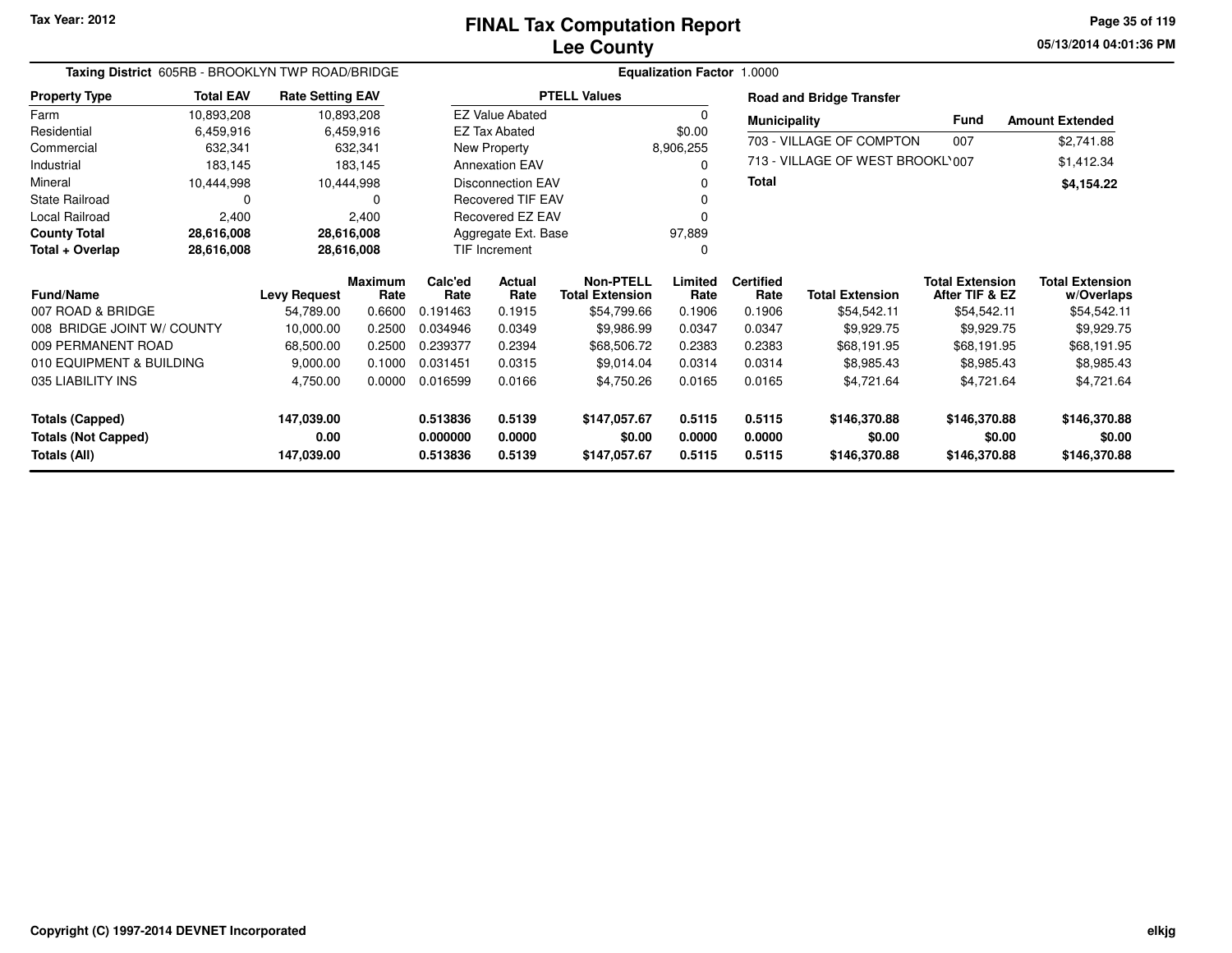**05/13/2014 04:01:36 PMPage 36 of 119**

| Taxing District 606 - FRANKLIN GROVE TOWNSHIP |                                                                                                                                                                                           |              |                |               |                          |                        | <b>Equalization Factor 1.0000</b> |                  |                        |                        |                        |
|-----------------------------------------------|-------------------------------------------------------------------------------------------------------------------------------------------------------------------------------------------|--------------|----------------|---------------|--------------------------|------------------------|-----------------------------------|------------------|------------------------|------------------------|------------------------|
| <b>Property Type</b>                          | <b>Total EAV</b><br><b>PTELL Values</b><br><b>Rate Setting EAV</b><br>8,267,669<br>8,267,669<br><b>EZ Value Abated</b><br>0<br>\$0.00<br>11,250,750<br><b>EZ Tax Abated</b><br>11,250,750 |              |                |               |                          |                        |                                   |                  |                        |                        |                        |
| Farm                                          |                                                                                                                                                                                           |              |                |               |                          |                        |                                   |                  |                        |                        |                        |
| Residential                                   |                                                                                                                                                                                           |              |                |               |                          |                        |                                   |                  |                        |                        |                        |
| Commercial                                    | 2,644,836                                                                                                                                                                                 |              | 2,644,836      |               | New Property             |                        | 236,927                           |                  |                        |                        |                        |
| Industrial                                    |                                                                                                                                                                                           |              | Ω              |               | <b>Annexation EAV</b>    |                        | <sup>0</sup>                      |                  |                        |                        |                        |
| Mineral                                       |                                                                                                                                                                                           |              |                |               | <b>Disconnection EAV</b> |                        |                                   |                  |                        |                        |                        |
| <b>State Railroad</b>                         | 567,168                                                                                                                                                                                   |              | 567,168        |               | Recovered TIF EAV        |                        |                                   |                  |                        |                        |                        |
| Local Railroad                                |                                                                                                                                                                                           |              | 0              |               | Recovered EZ EAV         |                        | $\Omega$                          |                  |                        |                        |                        |
| <b>County Total</b>                           | 22,730,423                                                                                                                                                                                | 22,730,423   |                |               | Aggregate Ext. Base      |                        | 35,860                            |                  |                        |                        |                        |
| Total + Overlap                               | 22,730,423                                                                                                                                                                                | 22,730,423   |                | TIF Increment |                          |                        | $\Omega$                          |                  |                        |                        |                        |
|                                               |                                                                                                                                                                                           |              | <b>Maximum</b> | Calc'ed       | Actual                   | <b>Non-PTELL</b>       | Limited                           | <b>Certified</b> |                        | <b>Total Extension</b> | <b>Total Extension</b> |
| Fund/Name                                     |                                                                                                                                                                                           | Levy Request | Rate           | Rate          | Rate                     | <b>Total Extension</b> | Rate                              | Rate             | <b>Total Extension</b> | After TIF & EZ         | w/Overlaps             |
| 001 CORPORATE                                 |                                                                                                                                                                                           | 22,351.00    | 0.4000         | 0.098331      | 0.0983                   | \$22,344.01            | 0.0975                            | 0.0975           | \$22,162.16            | \$22,162.16            | \$22,162.16            |
| 027 AUDIT                                     |                                                                                                                                                                                           | 900.00       | 0.0050         | 0.003960      | 0.0040                   | \$909.22               | 0.0040                            | 0.0040           | \$909.22               | \$909.22               | \$909.22               |
| 035 LIABILITY INSURANCE                       |                                                                                                                                                                                           | 3,300.00     | 0.0000         | 0.014518      | 0.0145                   | \$3,295.91             | 0.0144                            | 0.0144           | \$3,273.18             | \$3,273.18             | \$3,273.18             |
| 047 SOCIAL SECURITY                           |                                                                                                                                                                                           | 1,600.00     | 0.0000         | 0.007039      | 0.0070                   | \$1,591.13             | 0.0069                            | 0.0069           | \$1,568.40             | \$1,568.40             | \$1,568.40             |
| 054 GENERAL ASSISTANCE                        |                                                                                                                                                                                           | 9,500.00     | 0.1000         | 0.041794      | 0.0418                   | \$9,501.32             | 0.0414                            | 0.0414           | \$9,410.40             | \$9,410.40             | \$9,410.40             |
| <b>Totals (Capped)</b>                        |                                                                                                                                                                                           | 37,651.00    |                | 0.165642      | 0.1656                   | \$37,641.59            | 0.1642                            | 0.1642           | \$37,323.36            | \$37,323.36            | \$37,323.36            |
| <b>Totals (Not Capped)</b>                    |                                                                                                                                                                                           | 0.00         |                | 0.000000      | 0.0000                   | \$0.00                 | 0.0000                            | 0.0000           | \$0.00                 | \$0.00                 | \$0.00                 |
| Totals (All)                                  |                                                                                                                                                                                           | 37,651.00    |                | 0.165642      | 0.1656                   | \$37,641.59            | 0.1642                            | 0.1642           | \$37,323.36            | \$37,323.36            | \$37,323.36            |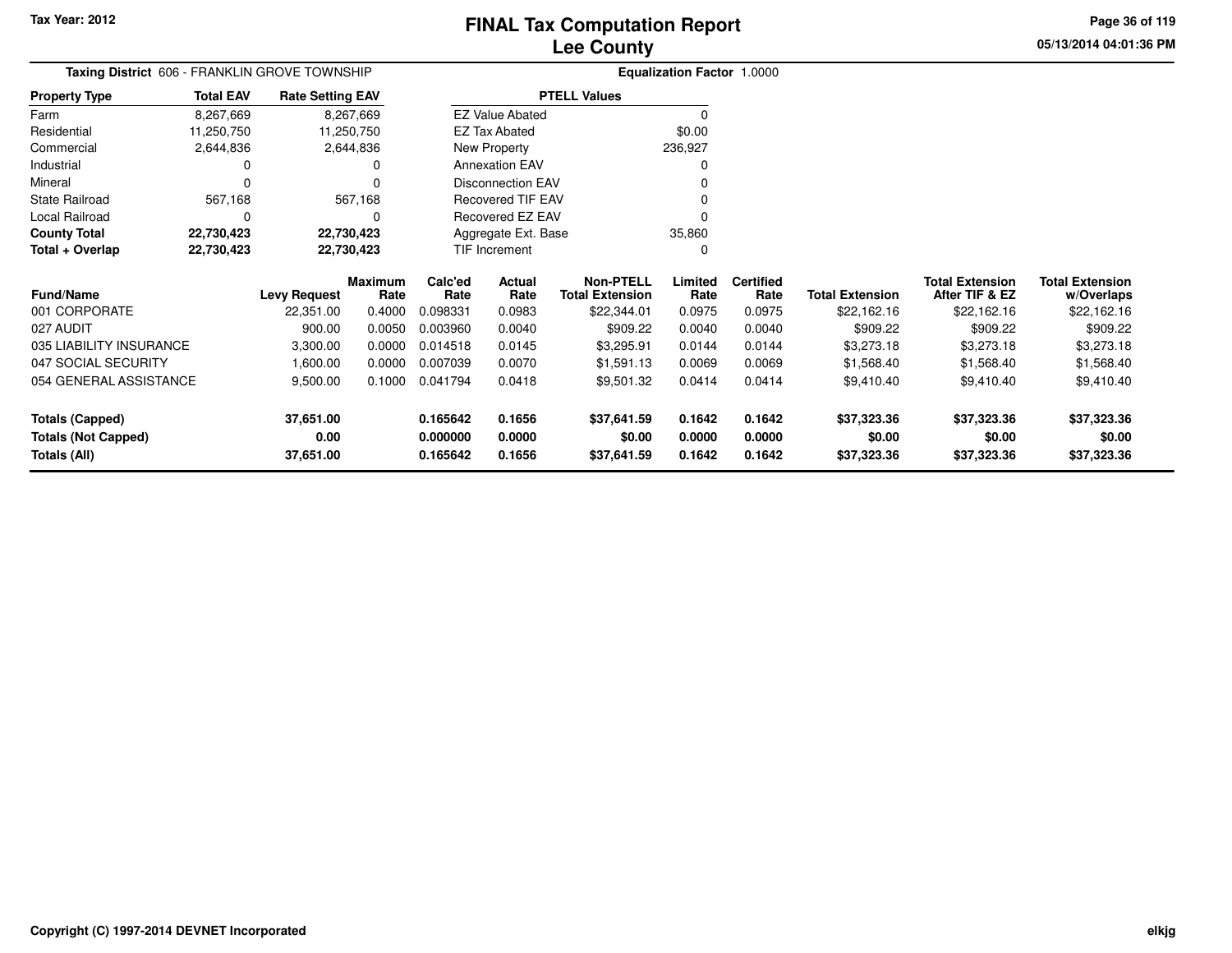| Taxing District 606RB - FRANKLIN GROVE ROAD/BRIDGE<br><b>Total EAV</b><br><b>Rate Setting EAV</b> |                  |                                  |                        |                 | <b>Equalization Factor 1.0000</b> |                                            |                 |                          |                                   |                                          |                                      |  |  |
|---------------------------------------------------------------------------------------------------|------------------|----------------------------------|------------------------|-----------------|-----------------------------------|--------------------------------------------|-----------------|--------------------------|-----------------------------------|------------------------------------------|--------------------------------------|--|--|
| <b>Property Type</b>                                                                              |                  |                                  |                        |                 |                                   | <b>PTELL Values</b>                        |                 |                          | <b>Road and Bridge Transfer</b>   |                                          |                                      |  |  |
| Farm                                                                                              | 8,267,669        |                                  | 8,267,669              |                 | <b>EZ Value Abated</b>            |                                            | $\Omega$        | <b>Municipality</b>      |                                   | <b>Fund</b>                              | <b>Amount Extended</b>               |  |  |
| Residential                                                                                       | 11,250,750       |                                  | 11,250,750             |                 | <b>EZ Tax Abated</b>              |                                            | \$0.00          |                          |                                   |                                          |                                      |  |  |
| Commercial                                                                                        | 2,644,836        |                                  | 2,644,836              |                 | New Property                      |                                            | 236,927         |                          | 706 - VILLAGE OF FRANKLIN GRO 007 |                                          | \$5,238.65                           |  |  |
| Industrial                                                                                        |                  |                                  | 0                      |                 | <b>Annexation EAV</b>             |                                            | $\Omega$        | <b>Total</b>             |                                   |                                          | \$5,238.65                           |  |  |
| Mineral                                                                                           |                  |                                  | 0                      |                 | <b>Disconnection EAV</b>          |                                            |                 |                          |                                   |                                          |                                      |  |  |
| <b>State Railroad</b>                                                                             | 567.168          |                                  | 567,168                |                 | <b>Recovered TIF EAV</b>          |                                            | ŋ               |                          |                                   |                                          |                                      |  |  |
| <b>Local Railroad</b>                                                                             |                  |                                  | $\Omega$               |                 | Recovered EZ EAV                  |                                            | ŋ               |                          |                                   |                                          |                                      |  |  |
| <b>County Total</b>                                                                               | 22,730,423       |                                  | 22,730,423             |                 | Aggregate Ext. Base               |                                            | 74,260          |                          |                                   |                                          |                                      |  |  |
| Total + Overlap                                                                                   | 22,730,423       |                                  | 22,730,423             |                 | TIF Increment                     |                                            | 0               |                          |                                   |                                          |                                      |  |  |
|                                                                                                   | <b>Fund/Name</b> |                                  | <b>Maximum</b><br>Rate | Calc'ed<br>Rate | Actual<br>Rate                    | <b>Non-PTELL</b><br><b>Total Extension</b> | Limited<br>Rate | <b>Certified</b><br>Rate | <b>Total Extension</b>            | <b>Total Extension</b><br>After TIF & EZ | <b>Total Extension</b><br>w/Overlaps |  |  |
| 007 ROAD & BRIDGE                                                                                 |                  | <b>Levy Request</b><br>23,873.00 | 0.6600                 | 0.105027        | 0.1050                            | \$23,866.94                                | 0.1046          | 0.1046                   | \$23,776.02                       | \$23,776.02                              | \$23,776.02                          |  |  |
| 008 BRIDGE JOINT W/ COUNTY                                                                        |                  | 300.00                           | 0.2500                 | 0.001320        | 0.0013                            | \$295.50                                   | 0.0013          | 0.0013                   | \$295.50                          | \$295.50                                 | \$295.50                             |  |  |
| 009 PERMANENT ROAD                                                                                |                  | 42,000.00                        | 0.2500                 | 0.184774        | 0.1848                            | \$42,005.82                                | 0.1840          | 0.1840                   | \$41,823.98                       | \$41,823.98                              | \$41,823.98                          |  |  |
| 010 EQUIPMENT & BUILDING                                                                          |                  | 6,000.00                         | 0.1000                 | 0.026396        | 0.0264                            | \$6,000.83                                 | 0.0263          | 0.0263                   | \$5,978.10                        | \$5,978.10                               | \$5,978.10                           |  |  |
| 027 AUDIT                                                                                         |                  | 900.00                           | 0.0025                 | 0.003960        | 0.0025                            | \$568.26                                   | 0.0025          | 0.0025                   | \$568.26                          | \$568.26                                 | \$568.26                             |  |  |
| 035 LIABILITY INSURANCE                                                                           |                  | 3,300.00                         | 0.0000                 | 0.014518        | 0.0145                            | \$3,295.91                                 | 0.0144          | 0.0144                   | \$3,273.18                        | \$3,273.18                               | \$3,273.18                           |  |  |
| 047 SOCIAL SECURITY                                                                               |                  | 1,600.00                         | 0.0000                 | 0.007039        | 0.0070                            | \$1,591.13                                 | 0.0070          | 0.0070                   | \$1,591.13                        | \$1,591.13                               |                                      |  |  |
|                                                                                                   |                  |                                  |                        |                 |                                   |                                            |                 |                          |                                   |                                          | \$1,591.13                           |  |  |
| <b>Totals (Capped)</b>                                                                            |                  | 77,973.00                        |                        | 0.343034        | 0.3415                            | \$77,624.39                                | 0.3401          | 0.3401                   | \$77,306.17                       | \$77,306.17                              | \$77,306.17                          |  |  |
| <b>Totals (Not Capped)</b>                                                                        |                  | 0.00                             |                        | 0.000000        | 0.0000                            | \$0.00                                     | 0.0000          | 0.0000                   | \$0.00                            | \$0.00                                   | \$0.00                               |  |  |
| <b>Totals (All)</b>                                                                               |                  | 77,973.00                        |                        | 0.343034        | 0.3415                            | \$77,624.39                                | 0.3401          | 0.3401                   | \$77,306.17                       | \$77,306.17                              | \$77,306.17                          |  |  |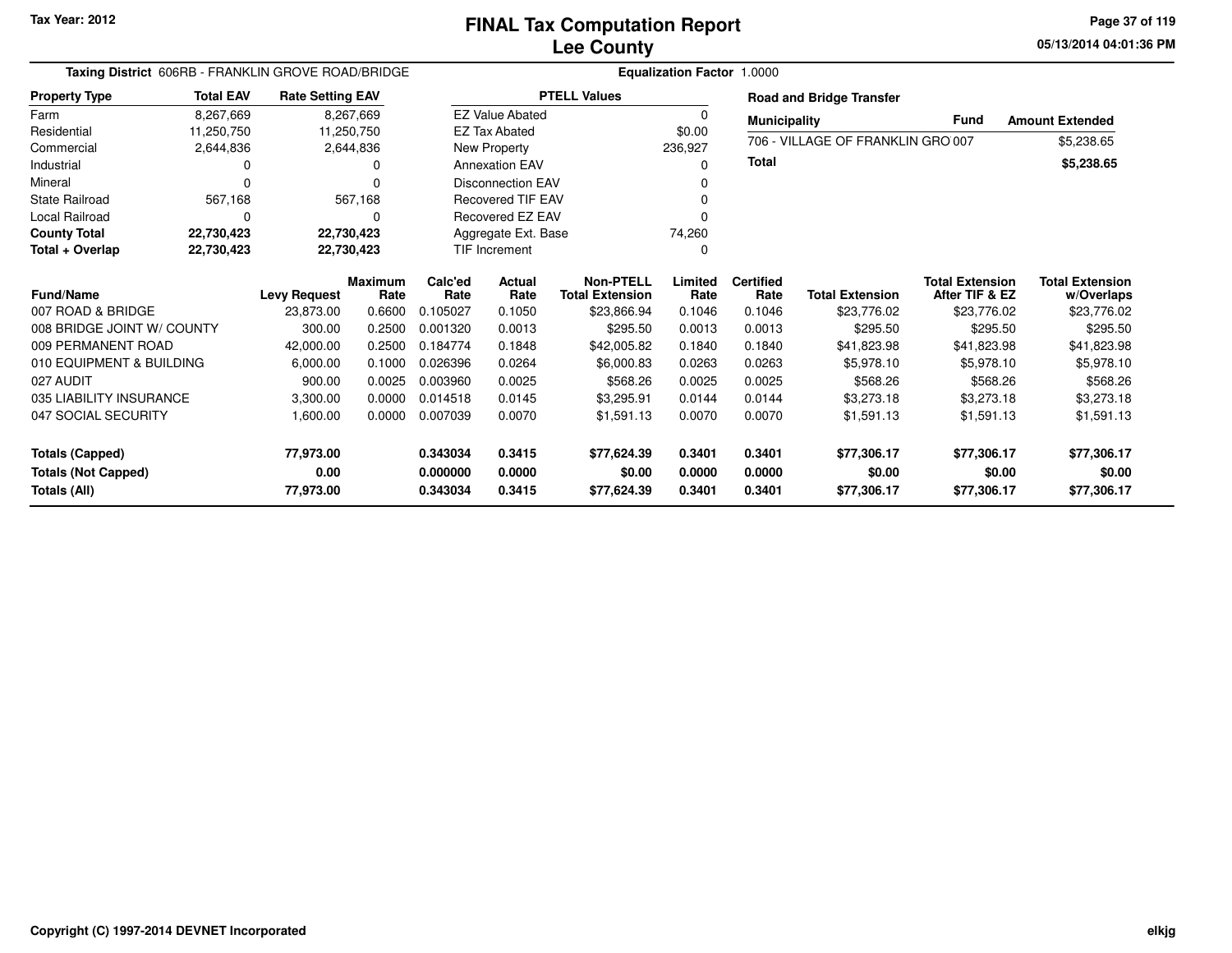# **Lee CountyFINAL Tax Computation Report**

**05/13/2014 04:01:36 PM Page 38 of 119**

| Taxing District 607 - DIXON TOWNSHIP |                                                                                                     |                     |                 |                                |                                   |                                            | Equalization Factor 1.0000 |                          |                        |                                          |                                      |  |
|--------------------------------------|-----------------------------------------------------------------------------------------------------|---------------------|-----------------|--------------------------------|-----------------------------------|--------------------------------------------|----------------------------|--------------------------|------------------------|------------------------------------------|--------------------------------------|--|
| <b>Property Type</b>                 | <b>Total EAV</b><br><b>Rate Setting EAV</b><br>8,740,519<br>8,740,492<br>150,596,528<br>149,964,932 |                     |                 |                                |                                   | <b>PTELL Values</b>                        |                            |                          |                        |                                          |                                      |  |
| Farm                                 |                                                                                                     |                     |                 |                                | <b>EZ Value Abated</b>            |                                            | 926,561                    |                          |                        |                                          |                                      |  |
| Residential                          |                                                                                                     |                     |                 |                                | EZ Tax Abated                     |                                            | \$1,678.93                 |                          |                        |                                          |                                      |  |
| Commercial                           | 41,398,731                                                                                          | 35,699,225          |                 |                                | New Property                      |                                            | 1,078,959                  |                          |                        |                                          |                                      |  |
| Industrial                           | 9,647,491                                                                                           |                     | 9,622,491       |                                | <b>Annexation EAV</b>             |                                            |                            |                          |                        |                                          |                                      |  |
| Mineral                              | 0                                                                                                   |                     | 0               |                                | <b>Disconnection EAV</b>          |                                            |                            |                          |                        |                                          |                                      |  |
| State Railroad                       | 923,882                                                                                             |                     | 923,882         |                                | <b>Recovered TIF EAV</b>          |                                            |                            |                          |                        |                                          |                                      |  |
| Local Railroad                       | 0                                                                                                   |                     | 0               |                                | <b>Recovered EZ EAV</b><br>27,400 |                                            |                            |                          |                        |                                          |                                      |  |
| <b>County Total</b>                  | 211,307,151                                                                                         | 204,951,022         |                 | Aggregate Ext. Base<br>358,523 |                                   |                                            |                            |                          |                        |                                          |                                      |  |
| Total + Overlap                      | 211,307,151                                                                                         | 204,951,022         |                 |                                | TIF Increment                     |                                            | 5,429,568                  |                          |                        |                                          |                                      |  |
| <b>Fund/Name</b>                     |                                                                                                     | <b>Levy Request</b> | Maximum<br>Rate | Calc'ed<br>Rate                | Actual<br>Rate                    | <b>Non-PTELL</b><br><b>Total Extension</b> | Limited<br>Rate            | <b>Certified</b><br>Rate | <b>Total Extension</b> | <b>Total Extension</b><br>After TIF & EZ | <b>Total Extension</b><br>w/Overlaps |  |
| 001 CORPORATE                        |                                                                                                     | 248,000.00          | 0.2500          | 0.121005                       | 0.1210                            | \$247,990.74                               | 0.1195                     | 0.1195                   | \$252,512.05           | \$244,916.47                             | \$244,916.47                         |  |
| 005 I.M.R.F.                         |                                                                                                     | 32,000.00           | 0.0000          | 0.015614                       | 0.0156                            | \$31,972.36                                | 0.0154                     | 0.0154                   | \$32,541.30            | \$31,562.46                              | \$31,562.46                          |  |
| 035 LIABILITY INSURANCE              |                                                                                                     | 10,000.00           | 0.0000          | 0.004879                       | 0.0049                            | \$10,042.60                                | 0.0048                     | 0.0048                   | \$10,142.74            | \$9,837.65                               | \$9,837.65                           |  |
| 047 SOCIAL SECURITY                  |                                                                                                     | 16,000.00           | 0.0000          | 0.007807                       | 0.0078                            | \$15,986.18                                | 0.0077                     | 0.0077                   | \$16,270.65            | \$15,781.23                              | \$15,781.23                          |  |
| 054 GENERAL ASSISTANCE               |                                                                                                     | 70,000.00           | 0.1000          | 0.034155                       | 0.0342                            | \$70,093.25                                | 0.0338                     | 0.0338                   | \$71,421.82            | \$69,273.45                              | \$69,273.45                          |  |
| <b>Totals (Capped)</b>               |                                                                                                     | 376,000.00          |                 | 0.183460                       | 0.1835                            | \$376,085.13                               | 0.1812                     | 0.1812                   | \$382,888.56           | \$371,371.26                             | \$371,371.26                         |  |
| <b>Totals (Not Capped)</b>           |                                                                                                     | 0.00                |                 | 0.000000                       | 0.0000                            | \$0.00                                     | 0.0000                     | 0.0000                   | \$0.00                 | \$0.00                                   | \$0.00                               |  |
| Totals (All)                         |                                                                                                     | 376,000.00          |                 | 0.183460                       | 0.1835                            | \$376,085.13                               | 0.1812                     | 0.1812                   | \$382,888.56           | \$371,371.26                             | \$371,371.26                         |  |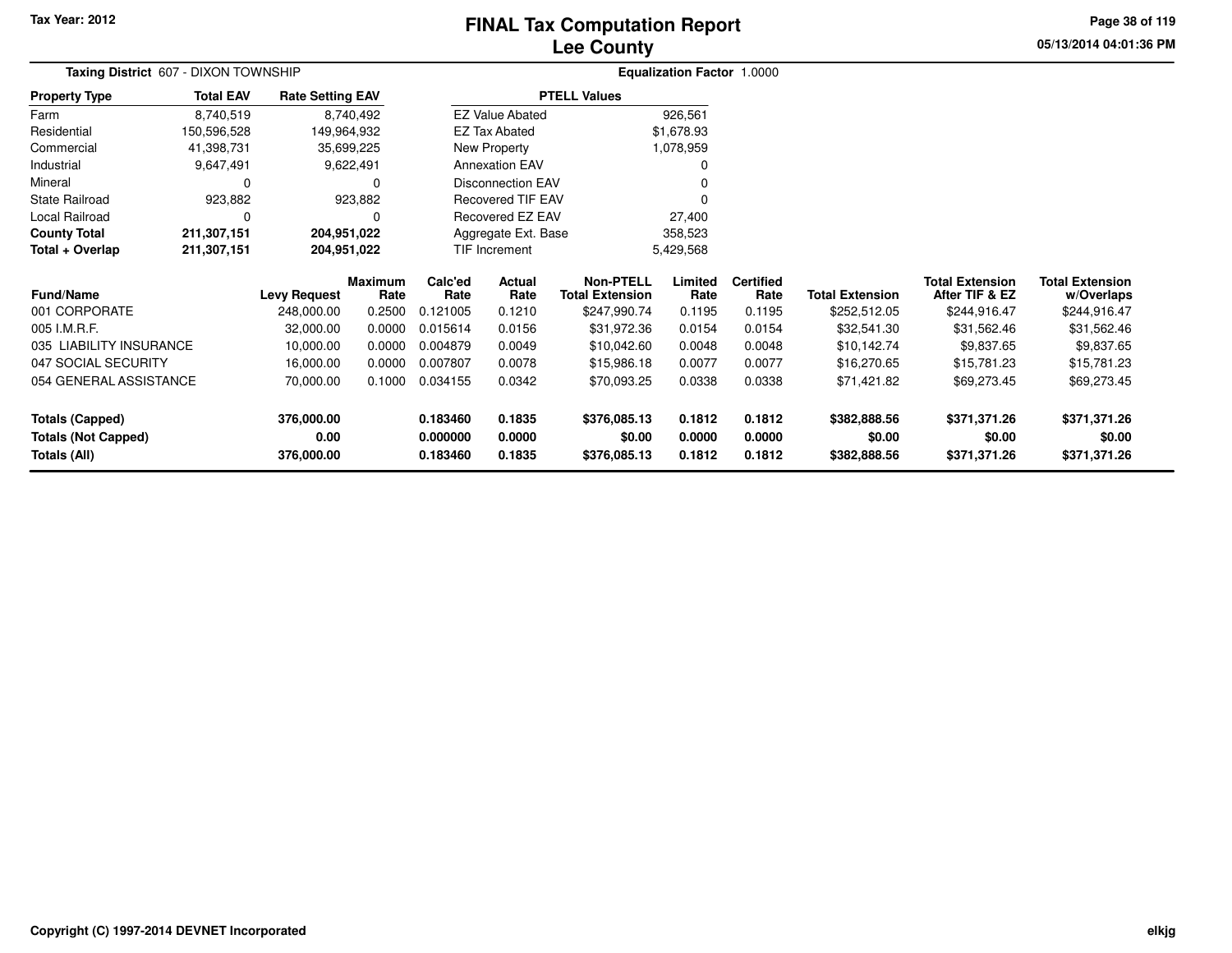#### **Lee CountyFINAL Tax Computation Report**

**05/13/2014 04:01:36 PM Page 39 of 119**

| Taxing District 607RB - DIXON TWP ROAD/BRIDGE                        |                  |                                  |                        | Equalization Factor 1.0000       |                            |                                        |                            |                            |                                        |                                          |                                        |  |
|----------------------------------------------------------------------|------------------|----------------------------------|------------------------|----------------------------------|----------------------------|----------------------------------------|----------------------------|----------------------------|----------------------------------------|------------------------------------------|----------------------------------------|--|
| <b>Property Type</b>                                                 | <b>Total EAV</b> | <b>Rate Setting EAV</b>          |                        |                                  |                            | <b>PTELL Values</b>                    |                            |                            | <b>Road and Bridge Transfer</b>        |                                          |                                        |  |
| Farm                                                                 | 8,740,519        |                                  | 8,740,492              |                                  | <b>EZ Value Abated</b>     |                                        | 926,561                    | <b>Municipality</b>        |                                        | <b>Fund</b>                              | <b>Amount Extended</b>                 |  |
| Residential                                                          | 150,596,528      | 149,964,932                      |                        |                                  | <b>EZ Tax Abated</b>       |                                        | \$2,015.29                 |                            |                                        |                                          |                                        |  |
| Commercial                                                           | 41,398,731       |                                  | 35,699,225             |                                  | New Property               |                                        | 1,078,959                  |                            | 705 - CITY OF DIXON                    | 007                                      | \$67,961.61                            |  |
| Industrial                                                           | 9,647,491        |                                  | 9,622,491              |                                  | <b>Annexation EAV</b>      |                                        | O                          | <b>Total</b>               |                                        |                                          | \$67,961.61                            |  |
| Mineral                                                              | 0                |                                  | 0                      | <b>Disconnection EAV</b>         |                            |                                        |                            |                            |                                        |                                          |                                        |  |
| <b>State Railroad</b>                                                | 923,882          |                                  | 923,882                | <b>Recovered TIF EAV</b>         |                            |                                        |                            |                            |                                        |                                          |                                        |  |
| Local Railroad                                                       | 0                |                                  |                        |                                  | Recovered EZ EAV           |                                        | 27,400                     |                            |                                        |                                          |                                        |  |
| <b>County Total</b>                                                  | 211,307,151      | 204,951,022                      |                        |                                  | Aggregate Ext. Base        |                                        | 430,477                    |                            |                                        |                                          |                                        |  |
| Total + Overlap                                                      | 211,307,151      | 204,951,022                      |                        |                                  | <b>TIF Increment</b>       |                                        | 5,429,568                  |                            |                                        |                                          |                                        |  |
| <b>Fund/Name</b>                                                     |                  | <b>Levy Request</b>              | <b>Maximum</b><br>Rate | Calc'ed<br>Rate                  | Actual<br>Rate             | Non-PTELL<br><b>Total Extension</b>    | Limited<br>Rate            | <b>Certified</b><br>Rate   | <b>Total Extension</b>                 | <b>Total Extension</b><br>After TIF & EZ | <b>Total Extension</b><br>w/Overlaps   |  |
| 007 ROAD & BRIDGE                                                    |                  | 190,700.00                       | 0.6600                 | 0.093047                         | 0.0930                     | \$190,604.45                           | 0.0919                     | 0.0919                     | \$194,191.27                           | \$188,349.99                             | \$188,349.99                           |  |
| 009 PERMANENT ROAD                                                   |                  | 260,300.00                       | 0.2500                 | 0.127006                         | 0.1270                     | \$260,287.80                           | 0.1256                     | 0.1256                     | \$265,401.78                           | \$257,418.48                             | \$257,418.48                           |  |
| <b>Totals (Capped)</b><br><b>Totals (Not Capped)</b><br>Totals (All) |                  | 451,000.00<br>0.00<br>451,000.00 |                        | 0.220053<br>0.000000<br>0.220053 | 0.2200<br>0.0000<br>0.2200 | \$450,892.25<br>\$0.00<br>\$450,892.25 | 0.2175<br>0.0000<br>0.2175 | 0.2175<br>0.0000<br>0.2175 | \$459,593.05<br>\$0.00<br>\$459,593.05 | \$445,768.47<br>\$0.00<br>\$445,768.47   | \$445,768.47<br>\$0.00<br>\$445,768.47 |  |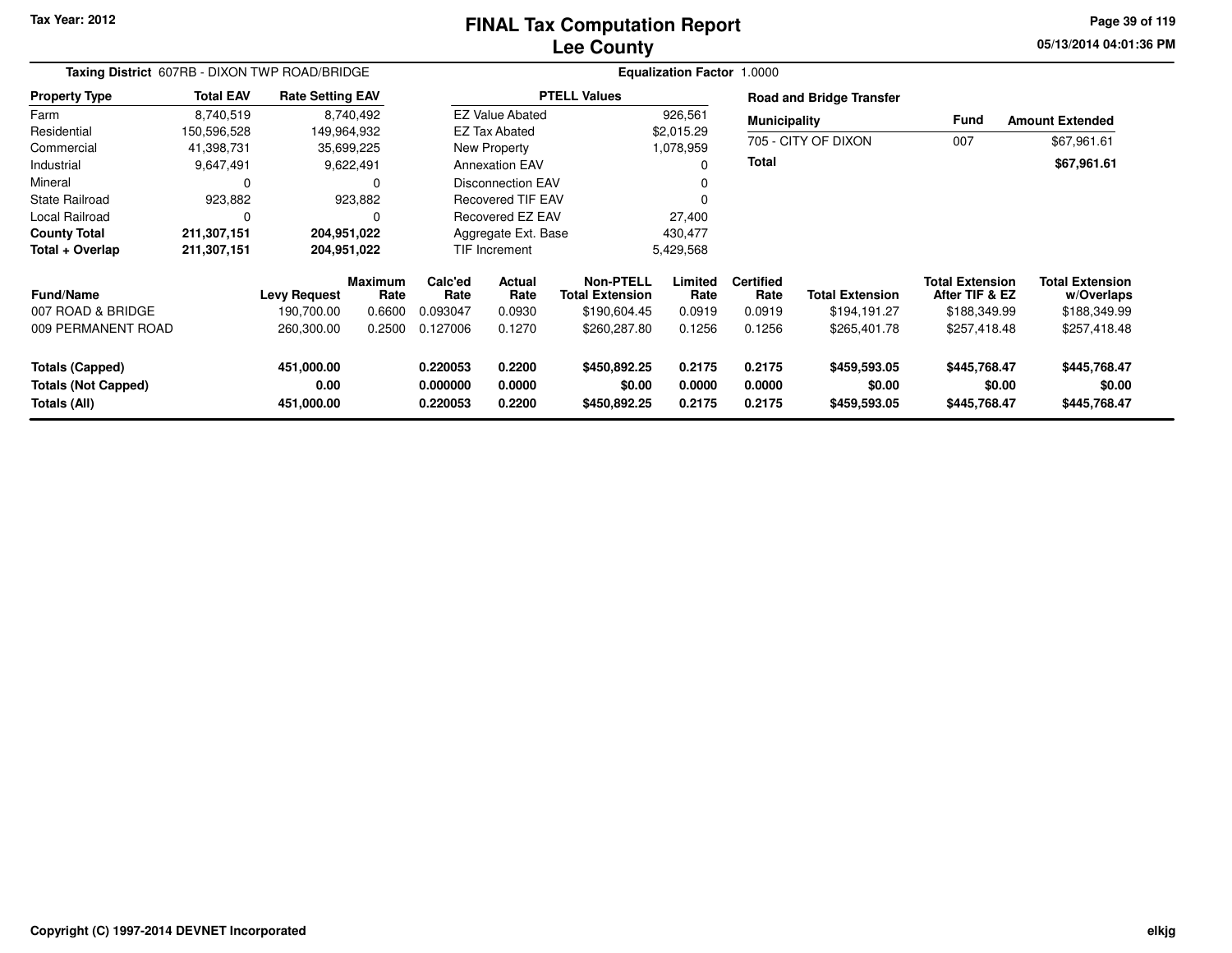**05/13/2014 04:01:36 PM Page 40 of 119**

| Taxing District 608 - EAST GROVE TOWNSHIP         |                  |                         |                 |                               |                          |                                            | <b>Equalization Factor 1.0000</b> |                          |                        |                                          |                                      |
|---------------------------------------------------|------------------|-------------------------|-----------------|-------------------------------|--------------------------|--------------------------------------------|-----------------------------------|--------------------------|------------------------|------------------------------------------|--------------------------------------|
| Property Type                                     | <b>Total EAV</b> | <b>Rate Setting EAV</b> |                 |                               |                          | <b>PTELL Values</b>                        |                                   |                          |                        |                                          |                                      |
| Farm                                              | 5,577,599        |                         | 5,577,599       |                               | <b>EZ Value Abated</b>   |                                            |                                   |                          |                        |                                          |                                      |
| Residential                                       | 1,611,639        |                         | 1,611,639       |                               | <b>EZ Tax Abated</b>     |                                            | \$0.00                            |                          |                        |                                          |                                      |
| Commercial                                        | 0                |                         |                 |                               | New Property             |                                            | 157,517                           |                          |                        |                                          |                                      |
| Industrial                                        | 142,146          |                         | 142,146         |                               | <b>Annexation EAV</b>    |                                            |                                   |                          |                        |                                          |                                      |
| Mineral                                           | 5,410,220        |                         | 5,410,220       |                               | <b>Disconnection EAV</b> |                                            |                                   |                          |                        |                                          |                                      |
| State Railroad                                    | 0                |                         |                 |                               | <b>Recovered TIF EAV</b> |                                            |                                   |                          |                        |                                          |                                      |
| Local Railroad                                    | 0                |                         |                 |                               | Recovered EZ EAV         |                                            |                                   |                          |                        |                                          |                                      |
| County Total                                      | 12,741,604       |                         | 12,741,604      | Aggregate Ext. Base<br>57,167 |                          |                                            |                                   |                          |                        |                                          |                                      |
| Total + Overlap                                   | 12,741,604       |                         | 12,741,604      |                               | TIF Increment            |                                            | O                                 |                          |                        |                                          |                                      |
| Fund/Name                                         |                  | <b>Levy Request</b>     | Maximum<br>Rate | Calc'ed<br>Rate               | Actual<br>Rate           | <b>Non-PTELL</b><br><b>Total Extension</b> | Limited<br>Rate                   | <b>Certified</b><br>Rate | <b>Total Extension</b> | <b>Total Extension</b><br>After TIF & EZ | <b>Total Extension</b><br>w/Overlaps |
| 001 CORPORATE                                     |                  | 55,477.00               | 0.6500          | 0.435400                      | 0.4354                   | \$55,476.94                                | 0.4354                            | 0.4354                   | \$55,476.94            | \$55,476.94                              | \$55,476.94                          |
| 054 GENERAL ASSISTANCE                            |                  | 1,700.00                | 0.1000          | 0.013342                      | 0.0133                   | \$1,694.63                                 | 0.0133                            | 0.0133                   | \$1,694.63             | \$1,694.63                               | \$1,694.63                           |
| <b>Totals (Capped)</b>                            |                  | 57,177.00               |                 | 0.448742                      | 0.4487                   | \$57,171.57                                | 0.4487                            | 0.4487                   | \$57,171.57            | \$57,171.57                              | \$57,171.57                          |
| <b>Totals (Not Capped)</b><br><b>Totals (All)</b> |                  | 0.00<br>57,177.00       |                 | 0.000000<br>0.448742          | 0.0000<br>0.4487         | \$0.00<br>\$57,171.57                      | 0.0000<br>0.4487                  | 0.0000<br>0.4487         | \$0.00<br>\$57,171.57  | \$0.00<br>\$57,171.57                    | \$0.00<br>\$57,171.57                |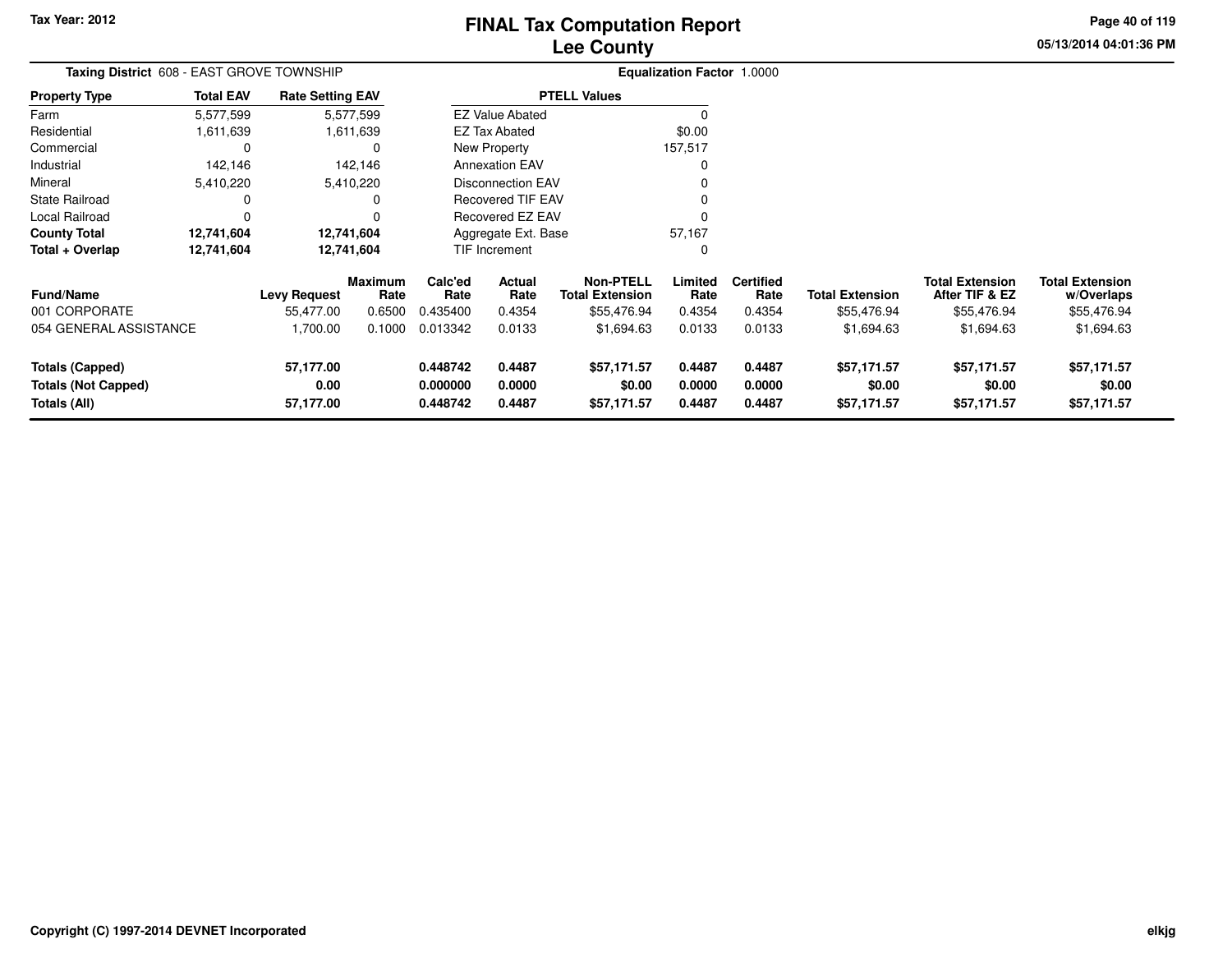**05/13/2014 04:01:36 PMPage 41 of 119**

| Taxing District 608RB - EAST GROVE TWP RD/BRIDGE |                  |                         |                 |                 |                          |                                            | Equalization Factor 1.0000 |                          |                        |                                          |                                      |
|--------------------------------------------------|------------------|-------------------------|-----------------|-----------------|--------------------------|--------------------------------------------|----------------------------|--------------------------|------------------------|------------------------------------------|--------------------------------------|
| <b>Property Type</b>                             | <b>Total EAV</b> | <b>Rate Setting EAV</b> |                 |                 |                          | <b>PTELL Values</b>                        |                            |                          |                        |                                          |                                      |
| Farm                                             | 5,577,599        |                         | 5,577,599       |                 | <b>EZ Value Abated</b>   |                                            |                            |                          |                        |                                          |                                      |
| Residential                                      | 1,611,639        |                         | 1,611,639       |                 | <b>EZ Tax Abated</b>     |                                            | \$0.00                     |                          |                        |                                          |                                      |
| Commercial                                       |                  |                         |                 |                 | New Property             |                                            | 157,517                    |                          |                        |                                          |                                      |
| Industrial                                       | 142,146          |                         | 142,146         |                 | <b>Annexation EAV</b>    |                                            |                            |                          |                        |                                          |                                      |
| Mineral                                          | 5,410,220        |                         | 5,410,220       |                 | <b>Disconnection EAV</b> |                                            |                            |                          |                        |                                          |                                      |
| <b>State Railroad</b>                            |                  |                         |                 |                 | <b>Recovered TIF EAV</b> |                                            |                            |                          |                        |                                          |                                      |
| Local Railroad                                   |                  |                         |                 |                 | Recovered EZ EAV         |                                            |                            |                          |                        |                                          |                                      |
| <b>County Total</b>                              | 12,741,604       |                         | 12,741,604      |                 | Aggregate Ext. Base      |                                            | 112,267                    |                          |                        |                                          |                                      |
| Total + Overlap                                  | 12,741,604       |                         | 12,741,604      |                 | TIF Increment            |                                            |                            |                          |                        |                                          |                                      |
| <b>Fund/Name</b>                                 |                  | Levy Request            | Maximum<br>Rate | Calc'ed<br>Rate | Actual<br>Rate           | <b>Non-PTELL</b><br><b>Total Extension</b> | Limited<br>Rate            | <b>Certified</b><br>Rate | <b>Total Extension</b> | <b>Total Extension</b><br>After TIF & EZ | <b>Total Extension</b><br>w/Overlaps |
| 007 ROAD & BRIDGE                                |                  | 83,653.00               | 0.6600          | 0.656534        | 0.6565                   | \$83,648.63                                | 0.6565                     | 0.6565                   | \$83,648.63            | \$83,648.63                              | \$83,648.63                          |
| 008 BRIDGE JOINT W/ COUNTY                       |                  | 7,224.00                | 0.2500          | 0.056696        | 0.0567                   | \$7,224.49                                 | 0.0567                     | 0.0567                   | \$7,224.49             | \$7,224.49                               | \$7,224.49                           |
| 009 PERMANENT ROAD                               |                  | 21,390.00               | 0.2500          | 0.167875        | 0.1679                   | \$21,393.15                                | 0.1679                     | 0.1679                   | \$21,393.15            | \$21,393.15                              | \$21,393.15                          |
| <b>Totals (Capped)</b>                           |                  | 112,267.00              |                 | 0.881105        | 0.8811                   | \$112,266.27                               | 0.8811                     | 0.8811                   | \$112,266.27           | \$112,266.27                             | \$112,266.27                         |
| <b>Totals (Not Capped)</b>                       |                  | 0.00                    |                 | 0.000000        | 0.0000                   | \$0.00                                     | 0.0000                     | 0.0000                   | \$0.00                 | \$0.00                                   | \$0.00                               |
| Totals (All)                                     |                  | 112,267.00              |                 | 0.881105        | 0.8811                   | \$112,266.27                               | 0.8811                     | 0.8811                   | \$112,266.27           | \$112,266.27                             | \$112,266.27                         |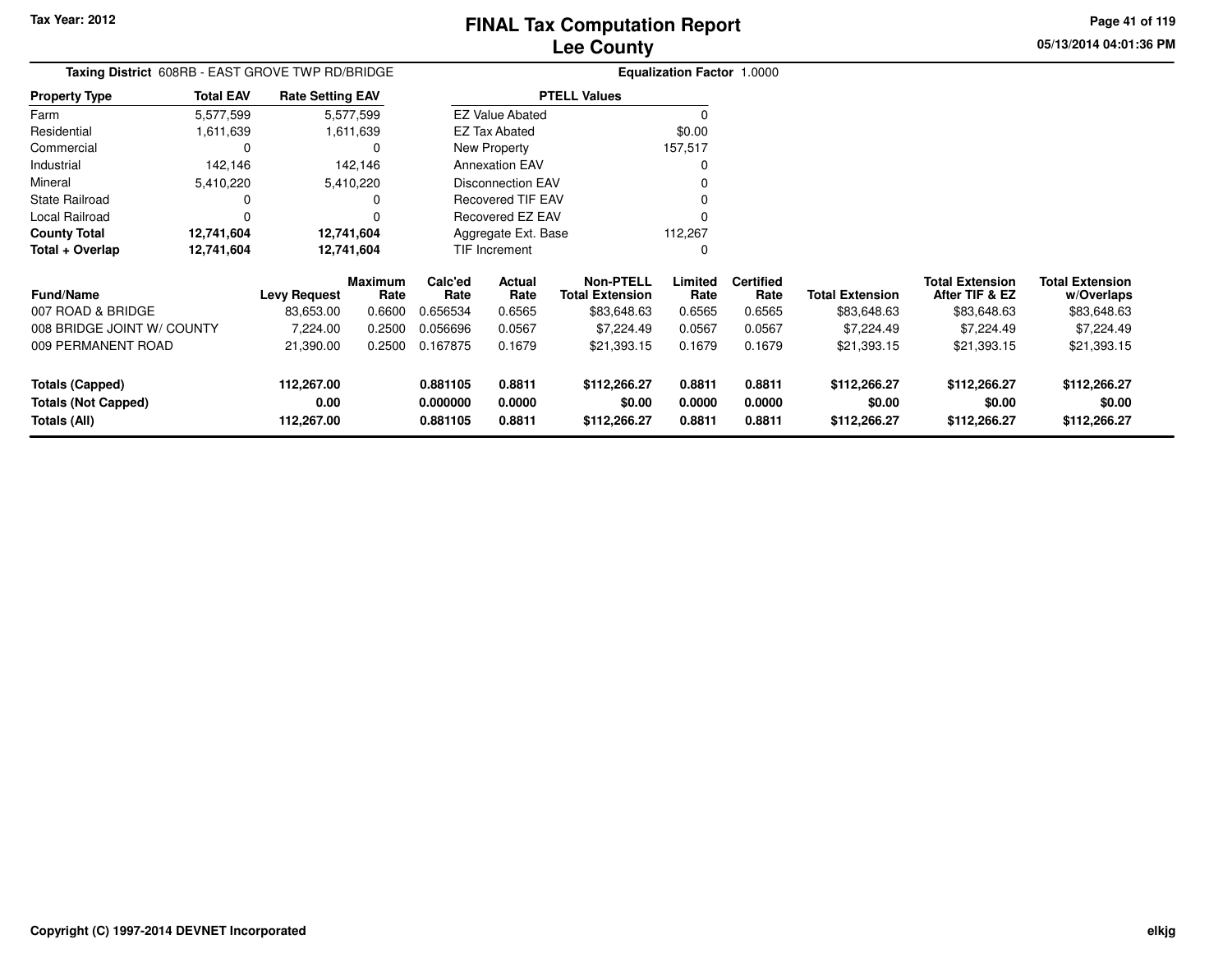**05/13/2014 04:01:36 PM Page 42 of 119**

| Taxing District 609 - HAMILTON TOWNSHIP                              |                  |                                |                        |                                  |                            |                                            | <b>Equalization Factor 1.0000</b> |                            |                                      |                                          |                                      |
|----------------------------------------------------------------------|------------------|--------------------------------|------------------------|----------------------------------|----------------------------|--------------------------------------------|-----------------------------------|----------------------------|--------------------------------------|------------------------------------------|--------------------------------------|
| <b>Property Type</b>                                                 | <b>Total EAV</b> | <b>Rate Setting EAV</b>        |                        |                                  |                            | <b>PTELL Values</b>                        |                                   |                            |                                      |                                          |                                      |
| Farm                                                                 | 5,438,576        |                                | 5,438,576              |                                  | <b>EZ Value Abated</b>     |                                            |                                   |                            |                                      |                                          |                                      |
| Residential                                                          | 695,858          |                                | 695,858                |                                  | <b>EZ Tax Abated</b>       |                                            | \$0.00                            |                            |                                      |                                          |                                      |
| Commercial                                                           | 0                |                                | 0                      |                                  | New Property               |                                            | 66,994                            |                            |                                      |                                          |                                      |
| Industrial                                                           | 921              |                                | 921                    |                                  | <b>Annexation EAV</b>      |                                            |                                   |                            |                                      |                                          |                                      |
| Mineral                                                              | 0                |                                | $\Omega$               |                                  | <b>Disconnection EAV</b>   |                                            |                                   |                            |                                      |                                          |                                      |
| <b>State Railroad</b>                                                | 128,413          |                                | 128,413                |                                  | <b>Recovered TIF EAV</b>   |                                            |                                   |                            |                                      |                                          |                                      |
| Local Railroad                                                       | 0                |                                | 0                      |                                  | <b>Recovered EZ EAV</b>    |                                            |                                   |                            |                                      |                                          |                                      |
| <b>County Total</b>                                                  | 6,263,768        |                                | 6,263,768              |                                  | Aggregate Ext. Base        |                                            | 29,455                            |                            |                                      |                                          |                                      |
| Total + Overlap                                                      | 6,263,768        |                                | 6,263,768              |                                  | TIF Increment              |                                            |                                   |                            |                                      |                                          |                                      |
| <b>Fund/Name</b>                                                     |                  | <b>Levy Request</b>            | <b>Maximum</b><br>Rate | Calc'ed<br>Rate                  | Actual<br>Rate             | <b>Non-PTELL</b><br><b>Total Extension</b> | Limited<br>Rate                   | <b>Certified</b><br>Rate   | <b>Total Extension</b>               | <b>Total Extension</b><br>After TIF & EZ | <b>Total Extension</b><br>w/Overlaps |
| 001 CORPORATE                                                        |                  | 28,225.00                      | 0.6500                 | 0.450607                         | 0.4506                     | \$28,224.54                                | 0.4469                            | 0.4469                     | \$27,992.78                          | \$27,992.78                              | \$27,992.78                          |
| 054 GENERAL ASSISTANCE                                               |                  | 2,700.00                       | 0.1000                 | 0.043105                         | 0.0431                     | \$2,699.68                                 | 0.0427                            | 0.0427                     | \$2,674.63                           | \$2,674.63                               | \$2,674.63                           |
| <b>Totals (Capped)</b><br><b>Totals (Not Capped)</b><br>Totals (All) |                  | 30,925.00<br>0.00<br>30,925.00 |                        | 0.493712<br>0.000000<br>0.493712 | 0.4937<br>0.0000<br>0.4937 | \$30,924.22<br>\$0.00<br>\$30,924.22       | 0.4896<br>0.0000<br>0.4896        | 0.4896<br>0.0000<br>0.4896 | \$30,667.41<br>\$0.00<br>\$30,667.41 | \$30,667.41<br>\$0.00<br>\$30,667.41     | \$30,667.41<br>\$0.00<br>\$30,667.41 |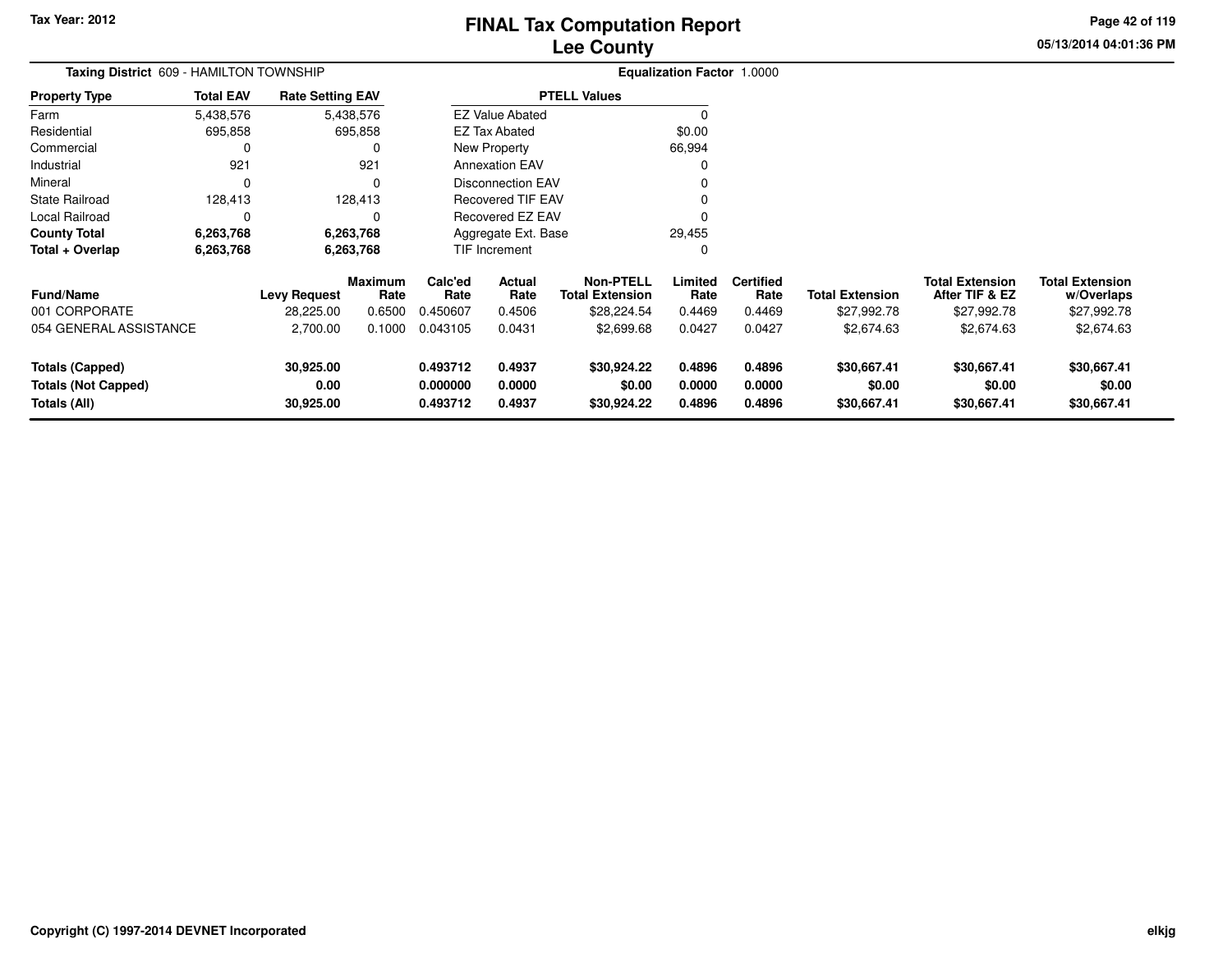**Totals (All)**

# **Lee CountyFINAL Tax Computation Report**

**0.568348 0.5684 \$35,603.25 0.5638 0.5638 \$35,315.12 \$35,315.12 \$35,315.12**

**05/13/2014 04:01:36 PMPage 43 of 119**

> **w/Overlaps** \$27,767.28

**Total Extension**

#### **Equalization Factor** 1.0000 **Taxing District** 609RB - HAMILTON TWP ROAD/BRIDGE**Property Type**695,858 695,858  $\mathbf 0$ Farm ResidentialCommercial 0 921 Industrial 921  $\Omega$ Mineral 0 0128,413 State Railroad 128,413  $\mathbf 0$ Local Railroad 0 0 6,263,768 **County Total 6,263,768 6,263,768**6,263,768 **Total + Overlap 6,263,768 6,263,768** 5,438,576695,858 **Fund/Name Levy Request Rate Limited**Rate **After TIF & EZ** \$27,767.28 **Total ExtensionRate Total Extension Rate Total Extension**\$27,767.28 **Maximum Calc'ed Rate**0.447015 **Actual RateNon-PTELL Certified** \$27,999.04 007 ROAD & BRIDGE 28,000.00 0.6600 0.447015 0.4470 \$27,999.04 0.4433 0.4433 \$27,767.28 \$27,767.28 \$27,767.28 008 BRIDGE JOINT W/ COUNTY 1,000.00 0.2500 0.015965 0.0160 \$1,002.20 0.0159 0.0159 \$995.94 \$995.94 \$995.94 009 PERMANENT ROAD 5,600.00 0.2500 0.089403 0.0894 \$5,599.81 0.0887 0.0887 \$5,555.96 \$5,555.96 \$5,555.96 010 EQUIPMENT & BUILDING 1,000.00 0.1000 0.015965 0.0160 \$1,002.20 0.0159 0.0159 \$995.94 \$995.94 \$995.94 **Totals (Capped) 35,600.00 0.568348 0.5684 \$35,603.25 0.5638 0.5638 \$35,315.12 \$35,315.12 \$35,315.12 Totals (Not Capped) 0.00 0.000000 0.0000 \$0.00 0.0000 0.0000 \$0.00 \$0.00 \$0.00** 5,438,576**Total EAVRate Setting EAV PTELL Values**  $\overline{\overline{0}}$  \$0.00 66,994 $\mathbf 0$ Annexation EAV v o Disconnection EAV $\sim$  0 Recovered TIF EAV0 v Recovered EZ EAV0<br>محمد محمد اللہ علاقات<br>محمد محمد اللہ علاقات 33,918 $\mathbf{0}$ New Property EZ Tax AbatedEZ Value AbatedAggregate Ext. BaseTIF Increment0

**35,600.00**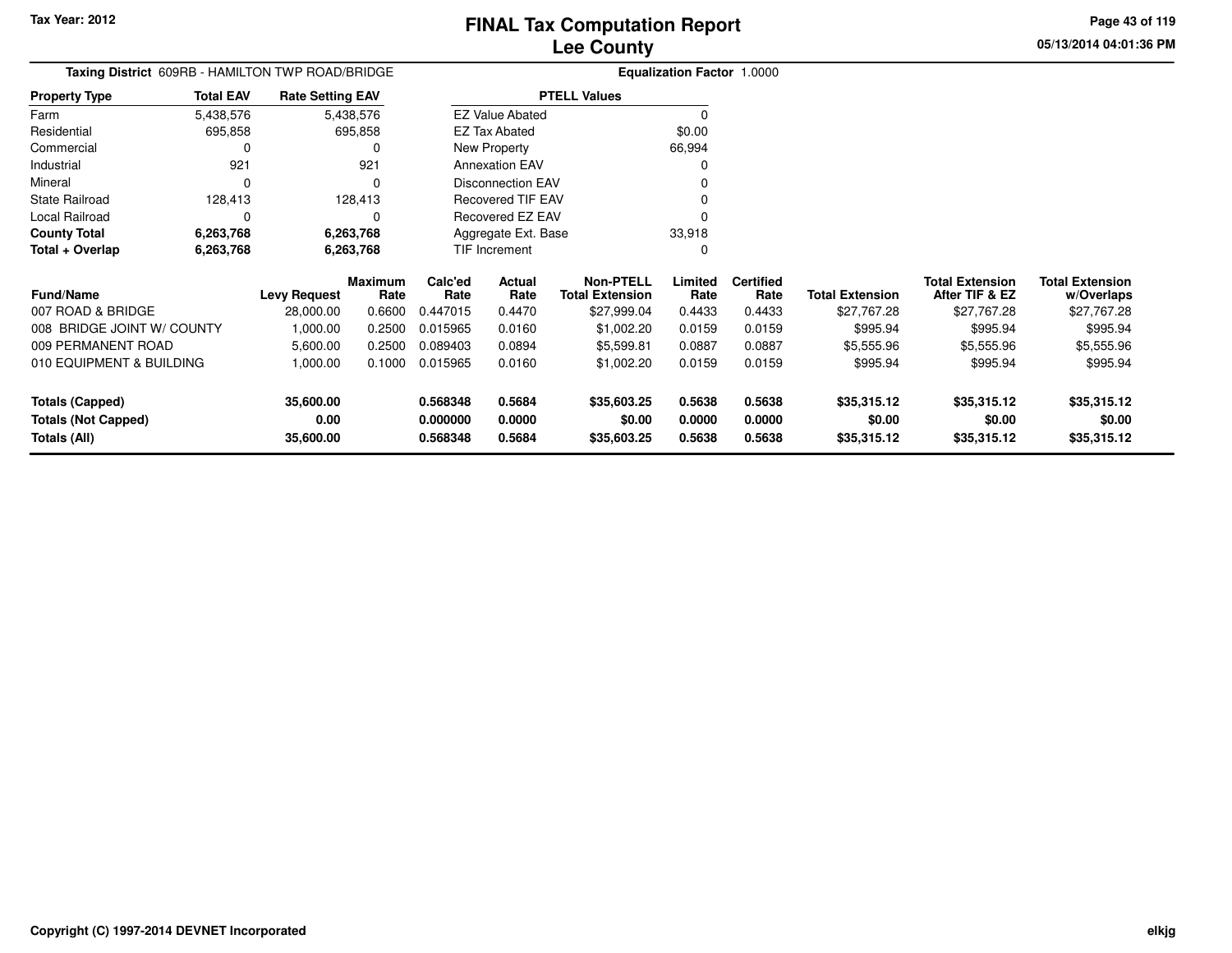# **Lee CountyFINAL Tax Computation Report**

**05/13/2014 04:01:36 PM Page 44 of 119**

| Taxing District 610 - HARMON TOWNSHIP |                  |                         |                        |                               |                          |                                            | <b>Equalization Factor 1.0000</b> |                          |                        |                                          |                                      |
|---------------------------------------|------------------|-------------------------|------------------------|-------------------------------|--------------------------|--------------------------------------------|-----------------------------------|--------------------------|------------------------|------------------------------------------|--------------------------------------|
| <b>Property Type</b>                  | <b>Total EAV</b> | <b>Rate Setting EAV</b> |                        |                               |                          | <b>PTELL Values</b>                        |                                   |                          |                        |                                          |                                      |
| Farm                                  | 4,845,266        |                         | 4,845,266              |                               | <b>EZ Value Abated</b>   |                                            | 0                                 |                          |                        |                                          |                                      |
| Residential                           | 2,304,955        |                         | 2,304,955              |                               | <b>EZ Tax Abated</b>     |                                            | \$0.00                            |                          |                        |                                          |                                      |
| Commercial                            | 1,566,580        |                         | 1,566,580              |                               | New Property             |                                            | 170,734                           |                          |                        |                                          |                                      |
| Industrial                            | 2,700,840        |                         | 2,700,840              |                               | <b>Annexation EAV</b>    |                                            | O                                 |                          |                        |                                          |                                      |
| Mineral                               | 0                |                         | 0                      |                               | <b>Disconnection EAV</b> |                                            |                                   |                          |                        |                                          |                                      |
| State Railroad                        | 523,296          |                         | 523,296                |                               | <b>Recovered TIF EAV</b> |                                            |                                   |                          |                        |                                          |                                      |
| Local Railroad                        | 0                |                         |                        |                               | Recovered EZ EAV         |                                            | 0                                 |                          |                        |                                          |                                      |
| <b>County Total</b>                   | 11,940,937       |                         | 11,940,937             | Aggregate Ext. Base<br>59,401 |                          |                                            |                                   |                          |                        |                                          |                                      |
| Total + Overlap                       | 11,940,937       | 11,940,937              |                        |                               | <b>TIF Increment</b>     |                                            | 0                                 |                          |                        |                                          |                                      |
| Fund/Name                             |                  | <b>Levy Request</b>     | <b>Maximum</b><br>Rate | Calc'ed<br>Rate               | Actual<br>Rate           | <b>Non-PTELL</b><br><b>Total Extension</b> | Limited<br>Rate                   | <b>Certified</b><br>Rate | <b>Total Extension</b> | <b>Total Extension</b><br>After TIF & EZ | <b>Total Extension</b><br>w/Overlaps |
| 001 CORPORATE                         |                  | 52,690.00               | 0.4500                 | 0.441255                      | 0.4413                   | \$52,695.35                                | 0.4393                            | 0.4393                   | \$52,456.54            | \$52,456.54                              | \$52,456.54                          |
| 019 COMMUNITY BLDG                    |                  | 6,700.00                | 0.1000                 | 0.056110                      | 0.0561                   | \$6,698.87                                 | 0.0558                            | 0.0558                   | \$6,663.04             | \$6,663.04                               | \$6,663.04                           |
| 054 GENERAL ASSISTANCE                |                  | 2,960.00                | 0.1000                 | 0.024789                      | 0.0248                   | \$2,961.35                                 | 0.0247                            | 0.0247                   | \$2,949.41             | \$2,949.41                               | \$2,949.41                           |
| <b>Totals (Capped)</b>                |                  | 62,350.00               |                        | 0.522154                      | 0.5222                   | \$62,355.57                                | 0.5198                            | 0.5198                   | \$62,068.99            | \$62,068.99                              | \$62,068.99                          |
| <b>Totals (Not Capped)</b>            |                  | 0.00                    |                        | 0.000000                      | 0.0000                   | \$0.00                                     | 0.0000                            | 0.0000                   | \$0.00                 | \$0.00                                   | \$0.00                               |
| Totals (All)                          |                  | 62,350.00               |                        | 0.522154                      | 0.5222                   | \$62,355.57                                | 0.5198                            | 0.5198                   | \$62,068.99            | \$62,068.99                              | \$62,068.99                          |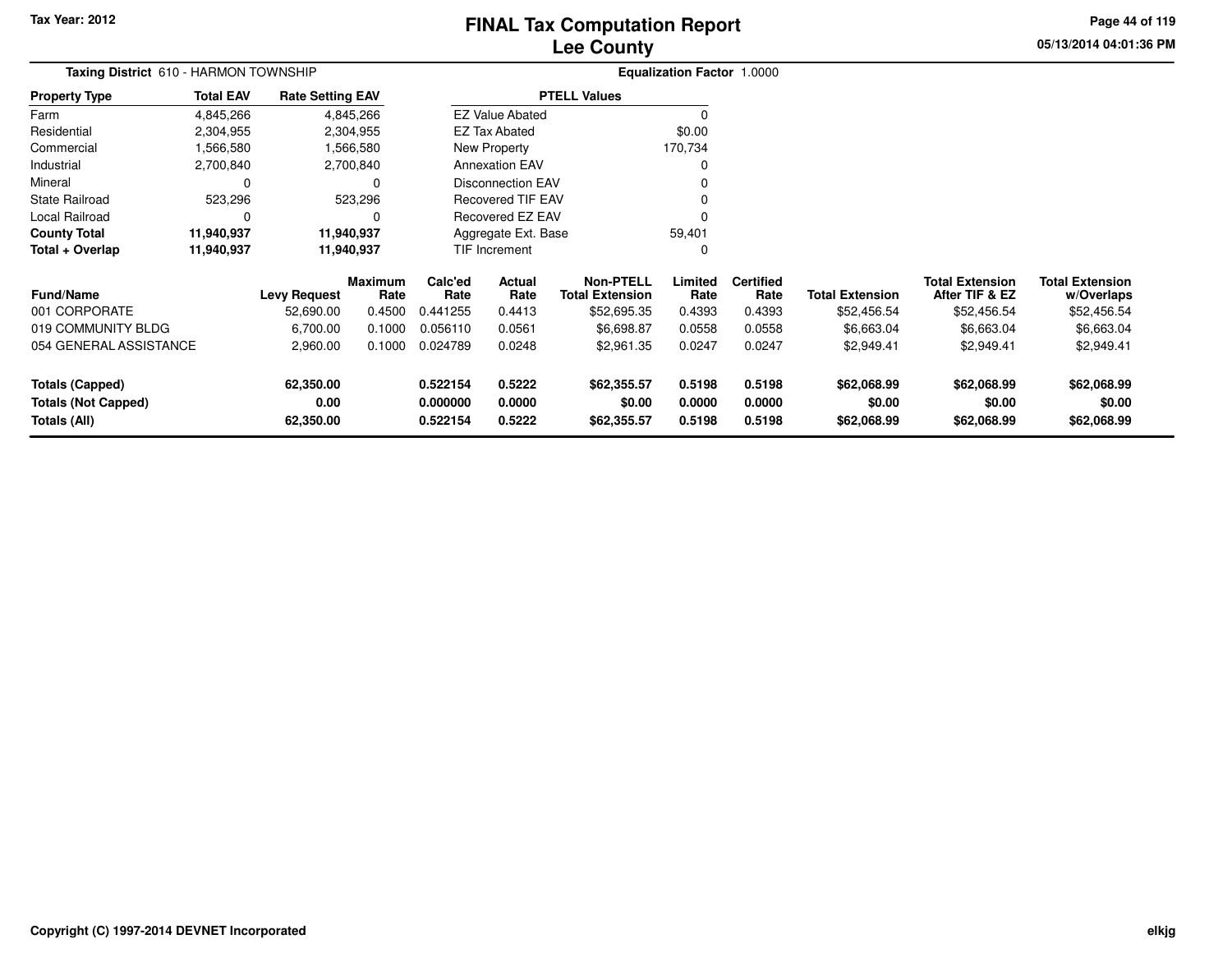**05/13/2014 04:01:36 PM Page 45 of 119**

| Taxing District 610RB - HARMON TWP ROAD/BRIDGE                       |                                                                                                                                                                                                      |                                |                        | Equalization Factor 1.0000       |                            |                                            |                            |                            |                                      |                                          |                                      |  |  |
|----------------------------------------------------------------------|------------------------------------------------------------------------------------------------------------------------------------------------------------------------------------------------------|--------------------------------|------------------------|----------------------------------|----------------------------|--------------------------------------------|----------------------------|----------------------------|--------------------------------------|------------------------------------------|--------------------------------------|--|--|
| <b>Property Type</b>                                                 | <b>Total EAV</b><br><b>PTELL Values</b><br><b>Rate Setting EAV</b><br><b>Road and Bridge Transfer</b><br>4,845,266<br>4,845,266<br><b>EZ Value Abated</b><br>$\Omega$<br>Fund<br><b>Municipality</b> |                                |                        |                                  |                            |                                            |                            |                            |                                      |                                          |                                      |  |  |
| Farm                                                                 |                                                                                                                                                                                                      |                                |                        |                                  |                            |                                            |                            |                            |                                      |                                          | <b>Amount Extended</b>               |  |  |
| Residential                                                          | 2,304,955                                                                                                                                                                                            |                                | 2,304,955              |                                  | <b>EZ Tax Abated</b>       |                                            | \$0.00                     |                            |                                      |                                          |                                      |  |  |
| Commercial                                                           | 1,566,580                                                                                                                                                                                            |                                | 1,566,580              |                                  | New Property               |                                            | 170,734                    |                            | 707 - VILLAGE OF HARMON              | 007                                      | \$1,798.38                           |  |  |
| Industrial                                                           | 2,700,840                                                                                                                                                                                            |                                | 2,700,840              |                                  | <b>Annexation EAV</b>      |                                            | 0                          | Total                      |                                      |                                          | \$1,798.38                           |  |  |
| Mineral                                                              |                                                                                                                                                                                                      |                                | 0                      |                                  | <b>Disconnection EAV</b>   |                                            | 0                          |                            |                                      |                                          |                                      |  |  |
| <b>State Railroad</b>                                                | 523,296                                                                                                                                                                                              |                                | 523,296                |                                  | <b>Recovered TIF EAV</b>   |                                            |                            |                            |                                      |                                          |                                      |  |  |
| Local Railroad                                                       | $\Omega$                                                                                                                                                                                             |                                | 0                      |                                  | Recovered EZ EAV           |                                            |                            |                            |                                      |                                          |                                      |  |  |
| <b>County Total</b>                                                  | 11,940,937                                                                                                                                                                                           |                                | 11,940,937             | Aggregate Ext. Base              |                            | 34,447                                     |                            |                            |                                      |                                          |                                      |  |  |
| Total + Overlap                                                      | 11,940,937                                                                                                                                                                                           |                                | 11,940,937             |                                  | TIF Increment              |                                            | 0                          |                            |                                      |                                          |                                      |  |  |
| Fund/Name                                                            |                                                                                                                                                                                                      | <b>Levy Request</b>            | <b>Maximum</b><br>Rate | Calc'ed<br>Rate                  | Actual<br>Rate             | <b>Non-PTELL</b><br><b>Total Extension</b> | Limited<br>Rate            | <b>Certified</b><br>Rate   | <b>Total Extension</b>               | <b>Total Extension</b><br>After TIF & EZ | <b>Total Extension</b><br>w/Overlaps |  |  |
| 007 ROAD & BRIDGE                                                    |                                                                                                                                                                                                      | 24,800.00                      | 0.6600                 | 0.207689                         | 0.2077                     | \$24,801.33                                | 0.2067                     | 0.2067                     | \$24,681.92                          | \$24,681.92                              | \$24,681.92                          |  |  |
| 008 BRIDGE JOINT W/ COUNTY                                           |                                                                                                                                                                                                      | 7,510.00                       | 0.2500                 | 0.062893                         | 0.0629                     | \$7,510.85                                 | 0.0626                     | 0.0626                     | \$7,475.03                           | \$7,475.03                               | \$7,475.03                           |  |  |
| 090 ROAD DAMAGE                                                      |                                                                                                                                                                                                      | 3,845.00                       | 0.0330                 | 0.032200                         | 0.0322                     | \$3,844.98                                 | 0.0321                     | 0.0321                     | \$3,833.04                           | \$3,833.04                               | \$3,833.04                           |  |  |
| <b>Totals (Capped)</b><br><b>Totals (Not Capped)</b><br>Totals (All) |                                                                                                                                                                                                      | 36,155.00<br>0.00<br>36,155.00 |                        | 0.302782<br>0.000000<br>0.302782 | 0.3028<br>0.0000<br>0.3028 | \$36,157.16<br>\$0.00<br>\$36,157.16       | 0.3014<br>0.0000<br>0.3014 | 0.3014<br>0.0000<br>0.3014 | \$35,989.99<br>\$0.00<br>\$35,989.99 | \$35,989.99<br>\$0.00<br>\$35,989.99     | \$35,989.99<br>\$0.00<br>\$35,989.99 |  |  |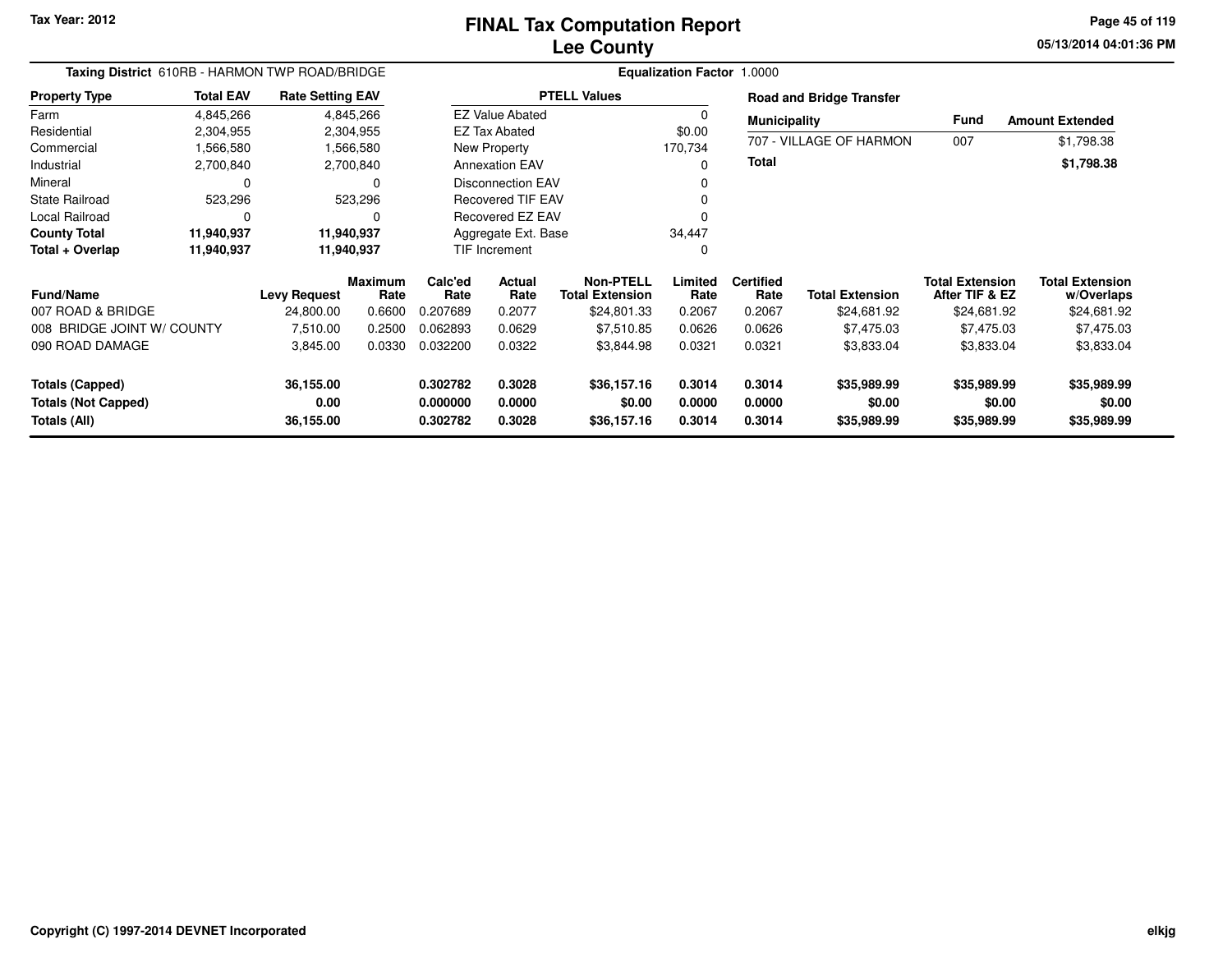# **Lee CountyFINAL Tax Computation Report**

**05/13/2014 04:01:36 PM Page 46 of 119**

| Taxing District 611 - LEE CENTER TOWNSHIP<br>Property Type |                   |                                  |                                                                                                                           |                  |                                                       |                                                                                                                                |                                             |                                   |                                          |                                      |
|------------------------------------------------------------|-------------------|----------------------------------|---------------------------------------------------------------------------------------------------------------------------|------------------|-------------------------------------------------------|--------------------------------------------------------------------------------------------------------------------------------|---------------------------------------------|-----------------------------------|------------------------------------------|--------------------------------------|
| <b>Total EAV</b>                                           |                   |                                  |                                                                                                                           |                  |                                                       |                                                                                                                                |                                             |                                   |                                          |                                      |
| 7,516,866                                                  |                   |                                  |                                                                                                                           |                  |                                                       | 0                                                                                                                              |                                             |                                   |                                          |                                      |
| 5,032,255                                                  |                   |                                  |                                                                                                                           |                  |                                                       | \$0.00                                                                                                                         |                                             |                                   |                                          |                                      |
| 1,565,052                                                  |                   |                                  |                                                                                                                           |                  |                                                       | 237,828                                                                                                                        |                                             |                                   |                                          |                                      |
| 363                                                        |                   | 363                              |                                                                                                                           |                  |                                                       |                                                                                                                                |                                             |                                   |                                          |                                      |
| 2,028,834                                                  |                   |                                  |                                                                                                                           |                  |                                                       |                                                                                                                                |                                             |                                   |                                          |                                      |
| 7,283                                                      |                   | 7,283                            |                                                                                                                           |                  |                                                       |                                                                                                                                |                                             |                                   |                                          |                                      |
| 0                                                          |                   |                                  | Recovered EZ EAV<br>Aggregate Ext. Base<br>58,290                                                                         |                  |                                                       |                                                                                                                                |                                             |                                   |                                          |                                      |
| 16,150,653                                                 |                   |                                  |                                                                                                                           |                  |                                                       |                                                                                                                                |                                             |                                   |                                          |                                      |
| 16,150,653                                                 |                   |                                  |                                                                                                                           |                  |                                                       | 0                                                                                                                              |                                             |                                   |                                          |                                      |
|                                                            |                   | Rate                             | Calc'ed<br>Rate                                                                                                           | Actual<br>Rate   | <b>Non-PTELL</b><br><b>Total Extension</b>            | Limited<br>Rate                                                                                                                | <b>Certified</b><br>Rate                    | <b>Total Extension</b>            | <b>Total Extension</b><br>After TIF & EZ | <b>Total Extension</b><br>w/Overlaps |
|                                                            | 57,407.00         | 0.4500                           | 0.355447                                                                                                                  | 0.3554           | \$57,399.42                                           | 0.3539                                                                                                                         | 0.3539                                      | \$57,157.16                       | \$57,157.16                              | \$57,157.16                          |
| 054 GENERAL ASSISTANCE                                     | 3,793.00          | 0.1000                           | 0.023485                                                                                                                  | 0.0235           | \$3,795.40                                            | 0.0234                                                                                                                         | 0.0234                                      | \$3,779.25                        | \$3,779.25                               | \$3,779.25                           |
|                                                            | 61,200.00<br>0.00 |                                  | 0.378932<br>0.000000                                                                                                      | 0.3789<br>0.0000 | \$61,194.82<br>\$0.00                                 | 0.3773<br>0.0000                                                                                                               | 0.3773<br>0.0000                            | \$60,936.41<br>\$0.00             | \$60,936.41<br>\$0.00                    | \$60,936.41<br>\$0.00<br>\$60,936.41 |
|                                                            |                   | <b>Levy Request</b><br>61,200.00 | <b>Rate Setting EAV</b><br>7,516,866<br>5,032,255<br>1,565,052<br>2,028,834<br>16,150,653<br>16,150,653<br><b>Maximum</b> |                  | <b>EZ Tax Abated</b><br>New Property<br>TIF Increment | <b>PTELL Values</b><br><b>EZ Value Abated</b><br><b>Annexation EAV</b><br><b>Disconnection EAV</b><br><b>Recovered TIF EAV</b> | 0.378932<br>0.3789<br>\$61,194.82<br>0.3773 | <b>Equalization Factor 1.0000</b> | 0.3773<br>\$60,936.41                    | \$60,936.41                          |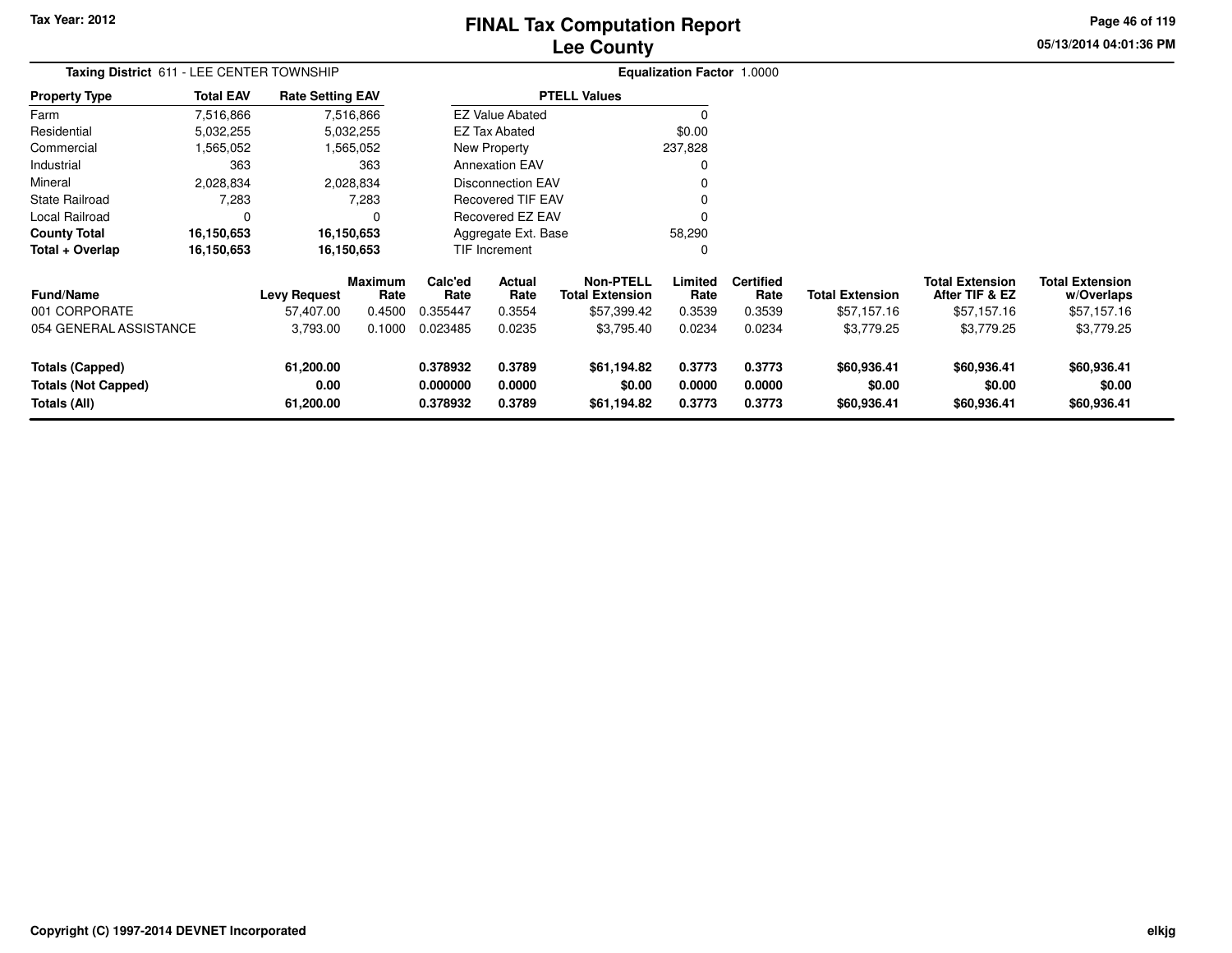**05/13/2014 04:01:36 PMPage 47 of 119**

| Taxing District 611RB - LEE CENTER TWP RD/BRIDGE |                  |                                                                                                       |                 |                 |                                              |                                            | <b>Equalization Factor 1.0000</b> |                          |                        |                                          |                                      |
|--------------------------------------------------|------------------|-------------------------------------------------------------------------------------------------------|-----------------|-----------------|----------------------------------------------|--------------------------------------------|-----------------------------------|--------------------------|------------------------|------------------------------------------|--------------------------------------|
| <b>Property Type</b>                             | <b>Total EAV</b> | <b>Rate Setting EAV</b><br>7,516,866<br>7,516,866<br>5,032,255<br>5,032,255<br>1,565,052<br>1,565,052 |                 |                 |                                              | <b>PTELL Values</b>                        |                                   |                          |                        |                                          |                                      |
| Farm                                             |                  |                                                                                                       |                 |                 | <b>EZ Value Abated</b>                       |                                            | 0                                 |                          |                        |                                          |                                      |
| Residential                                      |                  |                                                                                                       |                 |                 | <b>EZ Tax Abated</b>                         |                                            | \$0.00                            |                          |                        |                                          |                                      |
| Commercial                                       |                  |                                                                                                       |                 |                 | New Property                                 |                                            | 237,828                           |                          |                        |                                          |                                      |
| Industrial                                       | 363              |                                                                                                       | 363             |                 | <b>Annexation EAV</b>                        |                                            | O                                 |                          |                        |                                          |                                      |
| Mineral                                          | 2,028,834        |                                                                                                       | 2,028,834       |                 | <b>Disconnection EAV</b>                     |                                            |                                   |                          |                        |                                          |                                      |
| State Railroad                                   | 7,283            |                                                                                                       | 7,283           |                 | <b>Recovered TIF EAV</b><br>Recovered EZ EAV |                                            |                                   |                          |                        |                                          |                                      |
| Local Railroad                                   | 0                |                                                                                                       |                 |                 |                                              |                                            |                                   |                          |                        |                                          |                                      |
| <b>County Total</b>                              | 16,150,653       | 16,150,653                                                                                            |                 |                 | Aggregate Ext. Base                          |                                            | 64,027                            |                          |                        |                                          |                                      |
| Total + Overlap                                  | 16,150,653       | 16,150,653                                                                                            |                 | TIF Increment   |                                              |                                            | O                                 |                          |                        |                                          |                                      |
| <b>Fund/Name</b>                                 |                  | <b>Levy Request</b>                                                                                   | Maximum<br>Rate | Calc'ed<br>Rate | Actual<br>Rate                               | <b>Non-PTELL</b><br><b>Total Extension</b> | Limited<br>Rate                   | <b>Certified</b><br>Rate | <b>Total Extension</b> | <b>Total Extension</b><br>After TIF & EZ | <b>Total Extension</b><br>w/Overlaps |
| 007 ROAD & BRIDGE                                |                  | 38,661.00                                                                                             | 0.6600          | 0.239377        | 0.2394                                       | \$38,664.66                                | 0.2383                            | 0.2383                   | \$38,487.01            | \$38,487.01                              | \$38,487.01                          |
| 008 BRIDGE JOINT W/ COUNTY                       |                  | 0.00                                                                                                  | 0.2500          | 0.000000        | 0.0000                                       | \$0.00                                     | 0.0000                            | 0.0000                   | \$0.00                 | \$0.00                                   | \$0.00                               |
| 009 PERMANENT ROAD                               |                  | 22,493.00                                                                                             | 0.2500          | 0.139270        | 0.1393                                       | \$22,497.86                                | 0.1387                            | 0.1387                   | \$22,400.96            | \$22,400.96                              | \$22,400.96                          |
| 010 EQUIPMENT & BUILDING                         |                  | 6,074.00                                                                                              | 0.1000          | 0.037608        | 0.0376                                       | \$6,072.65                                 | 0.0374                            | 0.0374                   | \$6,040.34             | \$6,040.34                               | \$6,040.34                           |
| 035 LIABILITY INSURANCE                          |                  | 0.00                                                                                                  | 0.0000          | 0.000000        | 0.0000                                       | \$0.00                                     | 0.0000                            | 0.0000                   | \$0.00                 | \$0.00                                   | \$0.00                               |
| <b>Totals (Capped)</b>                           |                  | 67,228.00                                                                                             |                 | 0.416255        | 0.4163                                       | \$67,235.17                                | 0.4144                            | 0.4144                   | \$66,928.31            | \$66,928.31                              | \$66,928.31                          |
| <b>Totals (Not Capped)</b>                       |                  | 0.00                                                                                                  |                 | 0.000000        | 0.0000                                       | \$0.00                                     | 0.0000                            | 0.0000                   | \$0.00                 | \$0.00                                   | \$0.00                               |
| <b>Totals (All)</b>                              |                  | 67,228.00                                                                                             |                 | 0.416255        | 0.4163                                       | \$67,235.17                                | 0.4144                            | 0.4144                   | \$66,928.31            | \$66,928.31                              | \$66,928.31                          |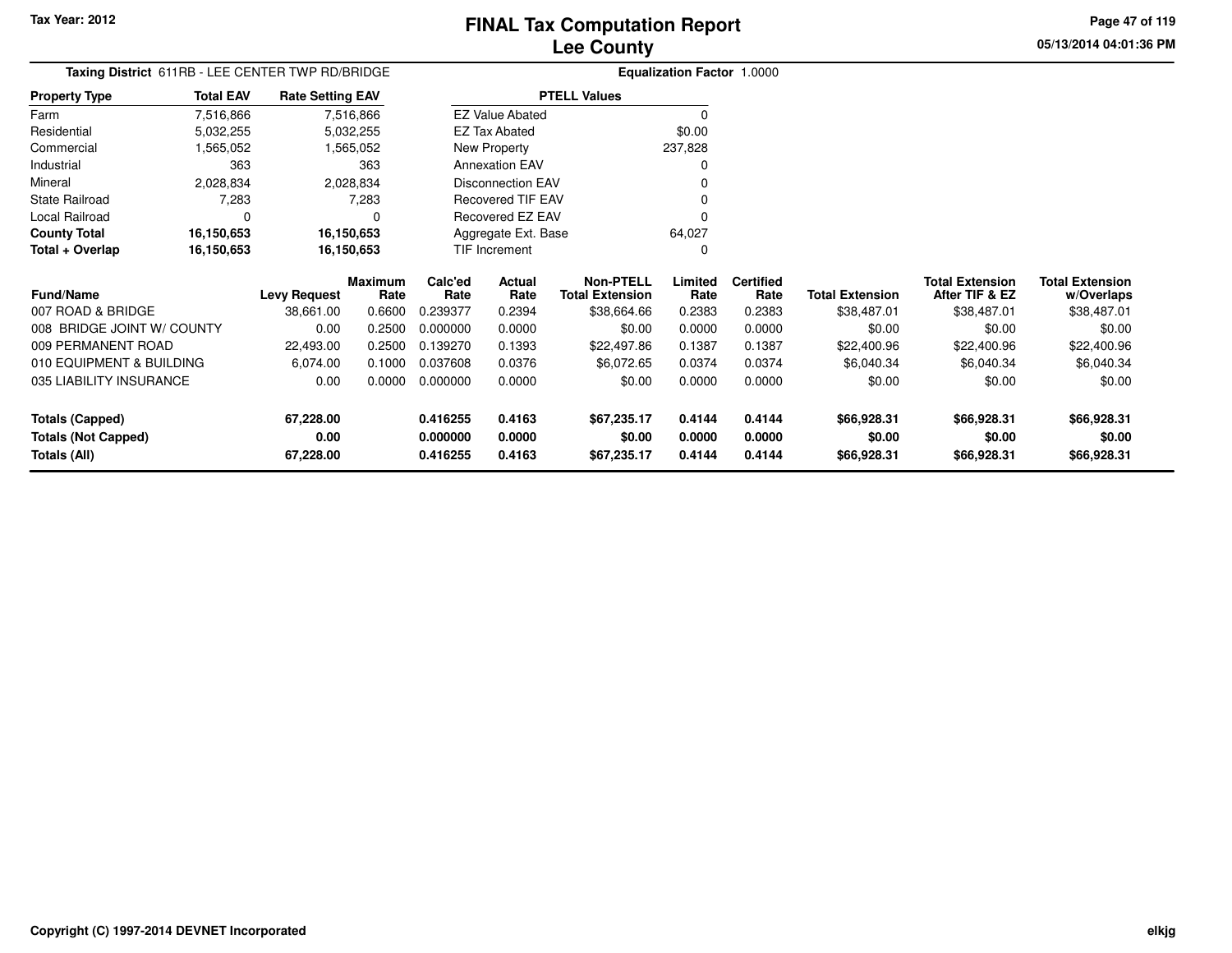# **Lee CountyFINAL Tax Computation Report**

**05/13/2014 04:01:36 PM Page 48 of 119**

| Taxing District 612 - MARION TOWNSHIP<br><b>Rate Setting EAV</b><br><b>Total EAV</b> |           |                     |                 |                               |                          |                                            | <b>Equalization Factor 1.0000</b> |                          |                        |                                          |                                      |
|--------------------------------------------------------------------------------------|-----------|---------------------|-----------------|-------------------------------|--------------------------|--------------------------------------------|-----------------------------------|--------------------------|------------------------|------------------------------------------|--------------------------------------|
| <b>Property Type</b>                                                                 |           |                     |                 |                               |                          | <b>PTELL Values</b>                        |                                   |                          |                        |                                          |                                      |
| Farm                                                                                 | 6,193,387 |                     | 6,193,387       |                               | <b>EZ Value Abated</b>   |                                            |                                   |                          |                        |                                          |                                      |
| Residential                                                                          | 1,584,907 |                     | 584,907         |                               | <b>EZ Tax Abated</b>     |                                            | \$0.00                            |                          |                        |                                          |                                      |
| Commercial                                                                           | 675,587   |                     | 675,587         |                               | New Property             |                                            | 103,059                           |                          |                        |                                          |                                      |
| Industrial                                                                           | 67,402    |                     | 67,402          |                               | <b>Annexation EAV</b>    |                                            |                                   |                          |                        |                                          |                                      |
| Mineral                                                                              |           |                     |                 |                               | <b>Disconnection EAV</b> |                                            |                                   |                          |                        |                                          |                                      |
| <b>State Railroad</b>                                                                |           |                     |                 |                               | <b>Recovered TIF EAV</b> |                                            |                                   |                          |                        |                                          |                                      |
| Local Railroad                                                                       |           |                     |                 | Recovered EZ EAV              |                          |                                            |                                   |                          |                        |                                          |                                      |
| <b>County Total</b>                                                                  | 8,521,283 |                     | 8,521,283       | Aggregate Ext. Base<br>36,601 |                          |                                            |                                   |                          |                        |                                          |                                      |
| Total + Overlap                                                                      | 8,521,283 |                     | 8,521,283       |                               | <b>TIF Increment</b>     |                                            | 0                                 |                          |                        |                                          |                                      |
| <b>Fund/Name</b>                                                                     |           | <b>Levy Request</b> | Maximum<br>Rate | Calc'ed<br>Rate               | Actual<br>Rate           | <b>Non-PTELL</b><br><b>Total Extension</b> | Limited<br>Rate                   | <b>Certified</b><br>Rate | <b>Total Extension</b> | <b>Total Extension</b><br>After TIF & EZ | <b>Total Extension</b><br>w/Overlaps |
| 001 CORPORATE                                                                        |           | 37,900.00           | 0.6500          | 0.444769                      | 0.4448                   | \$37,902.67                                | 0.4307                            | 0.4307                   | \$36,701.17            | \$36,701.17                              | \$36,701.17                          |
| 035 LIABILITY INSURANCE                                                              |           | 1,500.00            | 0.0000          | 0.017603                      | 0.0176                   | \$1,499.75                                 | 0.0170                            | 0.0170                   | \$1,448.62             | \$1,448.62                               | \$1,448.62                           |
| <b>Totals (Capped)</b>                                                               |           | 39,400.00           |                 | 0.462372                      | 0.4624                   | \$39,402.42                                | 0.4477                            | 0.4477                   | \$38,149.79            | \$38,149.79                              | \$38,149.79                          |
| <b>Totals (Not Capped)</b><br>Totals (All)                                           |           | 0.00<br>39,400.00   |                 | 0.000000<br>0.462372          | 0.0000<br>0.4624         | \$0.00<br>\$39,402.42                      | 0.0000<br>0.4477                  | 0.0000<br>0.4477         | \$0.00<br>\$38,149.79  | \$0.00<br>\$38,149.79                    | \$0.00<br>\$38,149.79                |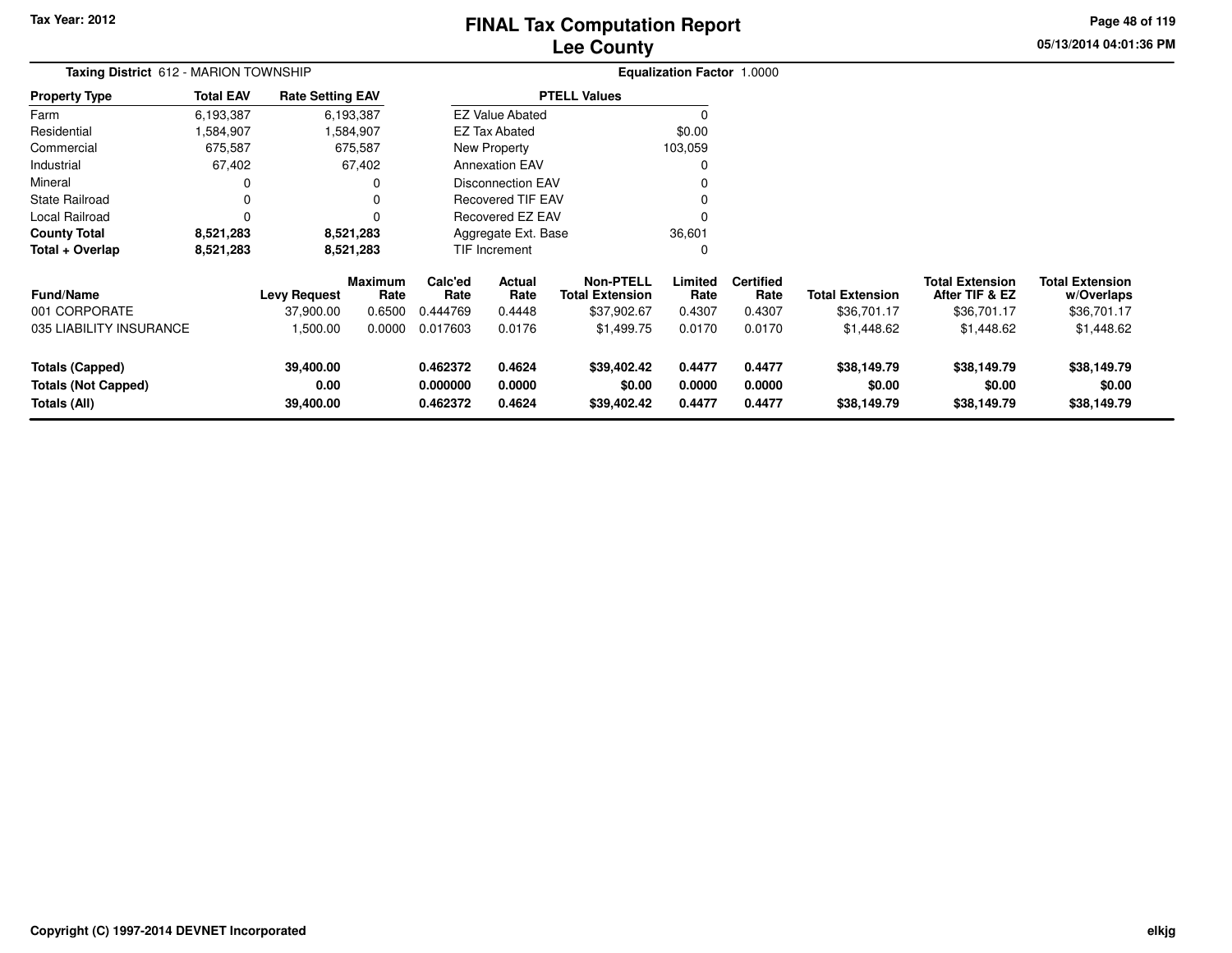**05/13/2014 04:01:36 PMPage 49 of 119**

| Taxing District 612RB - MARION TWP ROAD/BRIDGE |                  |                         |                 |                                              |                          |                                            | <b>Equalization Factor 1.0000</b> |                          |                        |                                          |                                      |
|------------------------------------------------|------------------|-------------------------|-----------------|----------------------------------------------|--------------------------|--------------------------------------------|-----------------------------------|--------------------------|------------------------|------------------------------------------|--------------------------------------|
| Property Type                                  | <b>Total EAV</b> | <b>Rate Setting EAV</b> |                 |                                              |                          | <b>PTELL Values</b>                        |                                   |                          |                        |                                          |                                      |
| Farm                                           | 6,193,387        |                         | 6,193,387       |                                              | <b>EZ Value Abated</b>   |                                            | $\Omega$                          |                          |                        |                                          |                                      |
| Residential                                    | 1,584,907        |                         | 1,584,907       |                                              | <b>EZ Tax Abated</b>     |                                            | \$0.00                            |                          |                        |                                          |                                      |
| Commercial                                     | 675,587          |                         | 675,587         |                                              | New Property             |                                            | 103,059                           |                          |                        |                                          |                                      |
| Industrial                                     | 67,402           |                         | 67,402          |                                              | <b>Annexation EAV</b>    |                                            | O                                 |                          |                        |                                          |                                      |
| Mineral                                        | 0                |                         |                 |                                              | <b>Disconnection EAV</b> |                                            |                                   |                          |                        |                                          |                                      |
| State Railroad                                 | 0                |                         |                 | <b>Recovered TIF EAV</b><br>Recovered EZ EAV |                          |                                            |                                   |                          |                        |                                          |                                      |
| Local Railroad                                 | 0                |                         |                 |                                              |                          |                                            |                                   |                          |                        |                                          |                                      |
| <b>County Total</b>                            | 8,521,283        |                         | 8,521,283       |                                              | Aggregate Ext. Base      |                                            | 54,479                            |                          |                        |                                          |                                      |
| Total + Overlap                                | 8,521,283        | 8,521,283               |                 | <b>TIF Increment</b>                         |                          |                                            | O                                 |                          |                        |                                          |                                      |
| <b>Fund/Name</b>                               |                  | <b>Levy Request</b>     | Maximum<br>Rate | Calc'ed<br>Rate                              | Actual<br>Rate           | <b>Non-PTELL</b><br><b>Total Extension</b> | Limited<br>Rate                   | <b>Certified</b><br>Rate | <b>Total Extension</b> | <b>Total Extension</b><br>After TIF & EZ | <b>Total Extension</b><br>w/Overlaps |
| 007 ROAD & BRIDGE                              |                  | 32,300.00               | 0.6600          | 0.379051                                     | 0.3791                   | \$32,304.18                                | 0.3771                            | 0.3771                   | \$32,133.76            | \$32,133.76                              | \$32,133.76                          |
| 008 BRIDGE JOINT W/ COUNTY                     |                  | 4,200.00                | 0.2500          | 0.049288                                     | 0.0493                   | \$4,200.99                                 | 0.0490                            | 0.0490                   | \$4,175.43             | \$4,175.43                               | \$4,175.43                           |
| 009 PERMANENT ROAD                             |                  | 15,000.00               | 0.2500          | 0.176030                                     | 0.1760                   | \$14,997.46                                | 0.1751                            | 0.1751                   | \$14,920.77            | \$14,920.77                              | \$14,920.77                          |
| 010 EQUIPMENT & BUILDING                       |                  | 3,250.00                | 0.1000          | 0.038140                                     | 0.0381                   | \$3,246.61                                 | 0.0379                            | 0.0379                   | \$3,229.57             | \$3,229.57                               | \$3,229.57                           |
| 035 LIABILITY INSURANCE                        |                  | 2,350.00                | 0.0000          | 0.027578                                     | 0.0276                   | \$2,351.87                                 | 0.0275                            | 0.0275                   | \$2,343.35             | \$2,343.35                               | \$2,343.35                           |
| <b>Totals (Capped)</b>                         |                  | 57,100.00               |                 | 0.670087                                     | 0.6701                   | \$57,101.11                                | 0.6666                            | 0.6666                   | \$56,802.88            | \$56,802.88                              | \$56,802.88                          |
| <b>Totals (Not Capped)</b>                     |                  | 0.00                    |                 | 0.000000                                     | 0.0000                   | \$0.00                                     | 0.0000                            | 0.0000                   | \$0.00                 | \$0.00                                   | \$0.00                               |
| <b>Totals (All)</b>                            |                  | 57,100.00               |                 | 0.670087                                     | 0.6701                   | \$57,101.11                                | 0.6666                            | 0.6666                   | \$56,802.88            | \$56,802.88                              | \$56,802.88                          |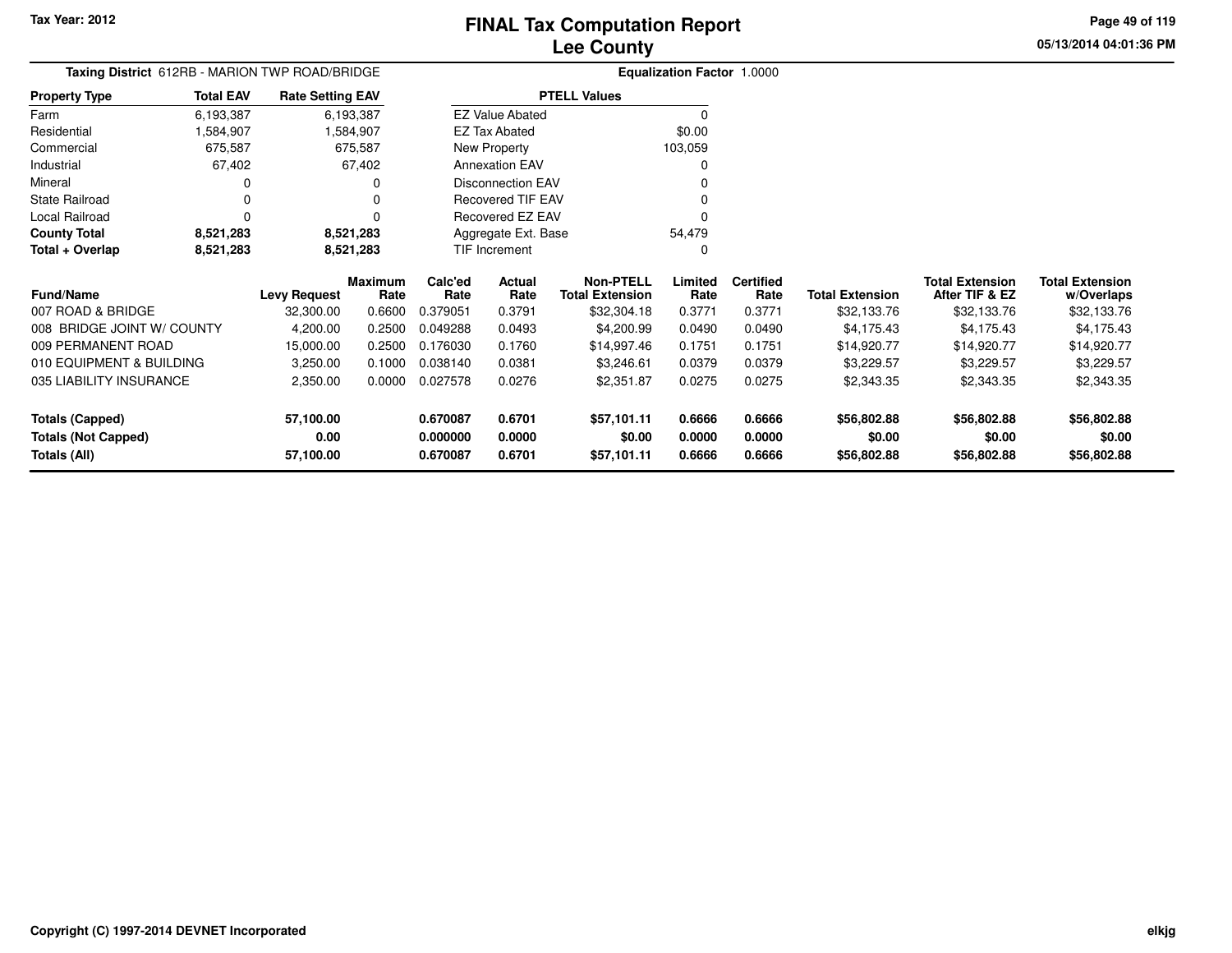# **Lee CountyFINAL Tax Computation Report**

**05/13/2014 04:01:36 PM Page 50 of 119**

| <b>Taxing District</b> 613 - MAY TOWNSHIP                            |                  |                                  |                                  | Equalization Factor 1.0000       |                            |                                                           |                            |                                    |                                       |                                                         |                                                     |
|----------------------------------------------------------------------|------------------|----------------------------------|----------------------------------|----------------------------------|----------------------------|-----------------------------------------------------------|----------------------------|------------------------------------|---------------------------------------|---------------------------------------------------------|-----------------------------------------------------|
| Property Type                                                        | <b>Total EAV</b> | <b>Rate Setting EAV</b>          |                                  |                                  |                            | <b>PTELL Values</b>                                       |                            |                                    |                                       |                                                         |                                                     |
| Farm                                                                 | 7,717,388        |                                  | 7,717,388                        |                                  | <b>EZ Value Abated</b>     |                                                           | $\Omega$                   |                                    |                                       |                                                         |                                                     |
| Residential                                                          | 13,954,136       |                                  | 13,954,136                       |                                  | <b>EZ Tax Abated</b>       |                                                           | \$0.00                     |                                    |                                       |                                                         |                                                     |
| Commercial                                                           | 998,110          |                                  | 998,110                          |                                  | New Property               |                                                           | 949,798                    |                                    |                                       |                                                         |                                                     |
| Industrial                                                           | 7,176            |                                  | 7,176                            |                                  | <b>Annexation EAV</b>      |                                                           |                            |                                    |                                       |                                                         |                                                     |
| Mineral                                                              | 10,279,418       |                                  | 10,279,418                       |                                  | <b>Disconnection EAV</b>   |                                                           |                            |                                    |                                       |                                                         |                                                     |
| State Railroad                                                       | 0                |                                  | 0                                |                                  | <b>Recovered TIF EAV</b>   |                                                           |                            |                                    |                                       |                                                         |                                                     |
| Local Railroad                                                       | 0                |                                  |                                  | <b>Recovered EZ EAV</b>          |                            |                                                           |                            |                                    |                                       |                                                         |                                                     |
| <b>County Total</b>                                                  | 32,956,228       |                                  | 32,956,228                       | Aggregate Ext. Base<br>52,643    |                            |                                                           |                            |                                    |                                       |                                                         |                                                     |
| Total + Overlap                                                      | 32,956,228       |                                  | 32,956,228                       |                                  | <b>TIF Increment</b>       |                                                           | 0                          |                                    |                                       |                                                         |                                                     |
| Fund/Name<br>001 CORPORATE                                           |                  | <b>Levy Request</b><br>54,849.00 | <b>Maximum</b><br>Rate<br>0.4100 | Calc'ed<br>Rate<br>0.166430      | Actual<br>Rate<br>0.1664   | <b>Non-PTELL</b><br><b>Total Extension</b><br>\$54,839.16 | Limited<br>Rate<br>0.1664  | <b>Certified</b><br>Rate<br>0.1664 | <b>Total Extension</b><br>\$54,839.16 | <b>Total Extension</b><br>After TIF & EZ<br>\$54,839.16 | <b>Total Extension</b><br>w/Overlaps<br>\$54,839.16 |
| <b>Totals (Capped)</b><br><b>Totals (Not Capped)</b><br>Totals (All) |                  | 54,849.00<br>0.00<br>54,849.00   |                                  | 0.166430<br>0.000000<br>0.166430 | 0.1664<br>0.0000<br>0.1664 | \$54,839.16<br>\$0.00<br>\$54,839.16                      | 0.1664<br>0.0000<br>0.1664 | 0.1664<br>0.0000<br>0.1664         | \$54,839.16<br>\$0.00<br>\$54,839.16  | \$54,839.16<br>\$0.00<br>\$54,839.16                    | \$54,839.16<br>\$0.00<br>\$54,839.16                |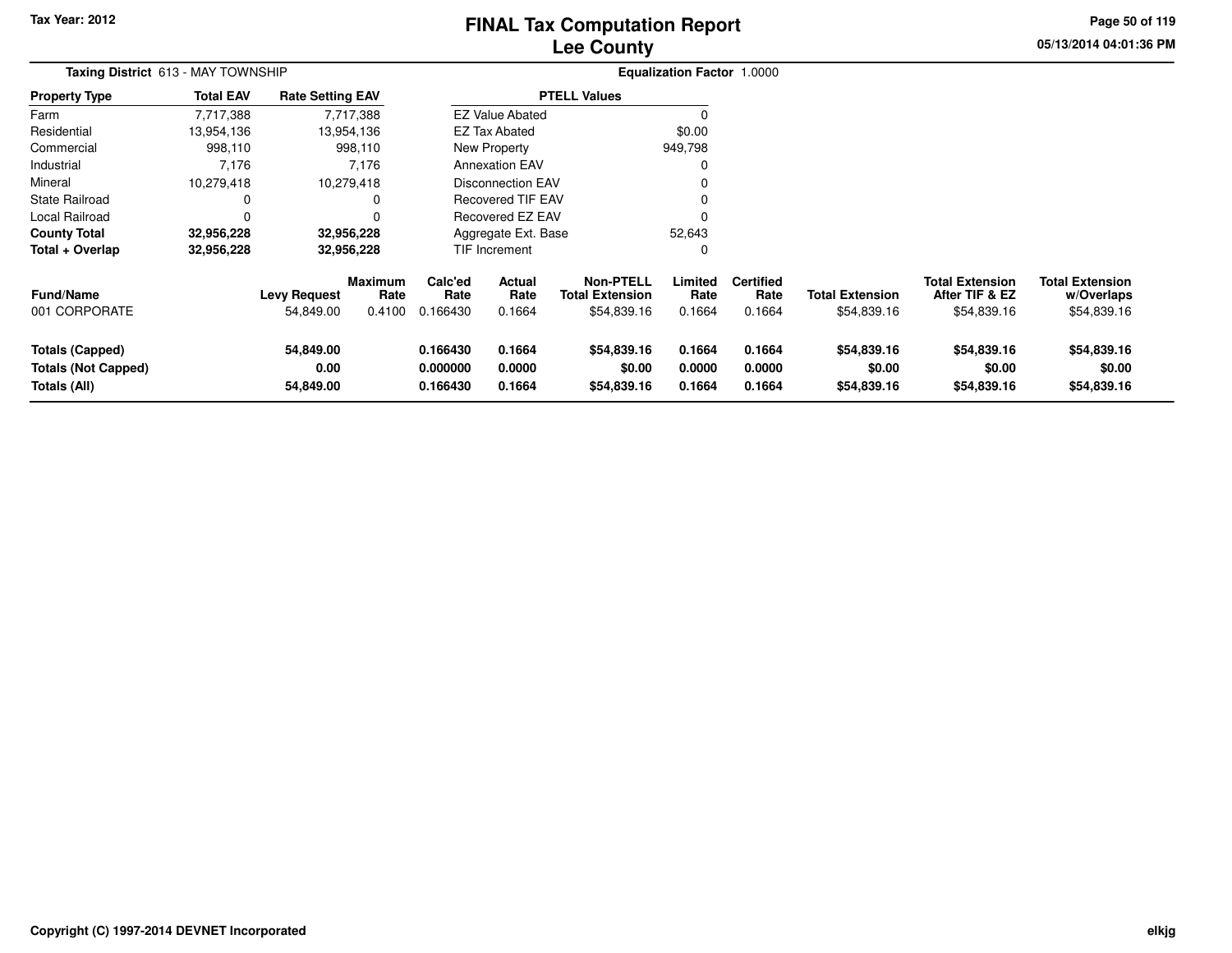# **Lee CountyFINAL Tax Computation Report**

**05/13/2014 04:01:36 PM Page 51 of 119**

| <b>Taxing District</b> 613RB - MAY TWP ROAD/BRIDGE            |                  |                                  |                           |                                  |                            |                                                           | <b>Equalization Factor 1.0000</b> |                                    |                                       |                                                         |                                                     |
|---------------------------------------------------------------|------------------|----------------------------------|---------------------------|----------------------------------|----------------------------|-----------------------------------------------------------|-----------------------------------|------------------------------------|---------------------------------------|---------------------------------------------------------|-----------------------------------------------------|
| <b>Property Type</b>                                          | <b>Total EAV</b> | <b>Rate Setting EAV</b>          |                           |                                  |                            | <b>PTELL Values</b>                                       |                                   |                                    |                                       |                                                         |                                                     |
| Farm                                                          | 7,717,388        |                                  | 7,717,388                 |                                  | <b>EZ Value Abated</b>     |                                                           |                                   |                                    |                                       |                                                         |                                                     |
| Residential                                                   | 13,954,136       |                                  | 13,954,136                |                                  | EZ Tax Abated              |                                                           | \$0.00                            |                                    |                                       |                                                         |                                                     |
| Commercial                                                    | 998,110          |                                  | 998,110                   |                                  | New Property               |                                                           | 949,798                           |                                    |                                       |                                                         |                                                     |
| Industrial                                                    | 7,176            |                                  | 7,176                     |                                  | <b>Annexation EAV</b>      |                                                           |                                   |                                    |                                       |                                                         |                                                     |
| Mineral                                                       | 10,279,418       |                                  | 10,279,418                |                                  | Disconnection EAV          |                                                           |                                   |                                    |                                       |                                                         |                                                     |
| <b>State Railroad</b>                                         |                  |                                  |                           |                                  | <b>Recovered TIF EAV</b>   |                                                           |                                   |                                    |                                       |                                                         |                                                     |
| Local Railroad                                                | $\Omega$         |                                  |                           | <b>Recovered EZ EAV</b>          |                            |                                                           |                                   |                                    |                                       |                                                         |                                                     |
| <b>County Total</b>                                           | 32,956,228       |                                  | 32,956,228                |                                  | Aggregate Ext. Base        |                                                           | 88,280                            |                                    |                                       |                                                         |                                                     |
| Total + Overlap                                               | 32,956,228       |                                  | 32,956,228                |                                  | TIF Increment              |                                                           | $\Omega$                          |                                    |                                       |                                                         |                                                     |
| <b>Fund/Name</b><br>007 ROAD & BRIDGE                         |                  | <b>Levy Request</b><br>91,891.00 | Maximum<br>Rate<br>0.6600 | Calc'ed<br>Rate<br>0.278827      | Actual<br>Rate<br>0.2788   | <b>Non-PTELL</b><br><b>Total Extension</b><br>\$91,881.96 | Limited<br>Rate<br>0.2788         | <b>Certified</b><br>Rate<br>0.2788 | <b>Total Extension</b><br>\$91,881.96 | <b>Total Extension</b><br>After TIF & EZ<br>\$91,881.96 | <b>Total Extension</b><br>w/Overlaps<br>\$91,881.96 |
| Totals (Capped)<br><b>Totals (Not Capped)</b><br>Totals (All) |                  | 91,891.00<br>0.00<br>91,891.00   |                           | 0.278827<br>0.000000<br>0.278827 | 0.2788<br>0.0000<br>0.2788 | \$91,881.96<br>\$0.00<br>\$91,881.96                      | 0.2788<br>0.0000<br>0.2788        | 0.2788<br>0.0000<br>0.2788         | \$91,881.96<br>\$0.00<br>\$91,881.96  | \$91,881.96<br>\$0.00<br>\$91,881.96                    | \$91,881.96<br>\$0.00<br>\$91,881.96                |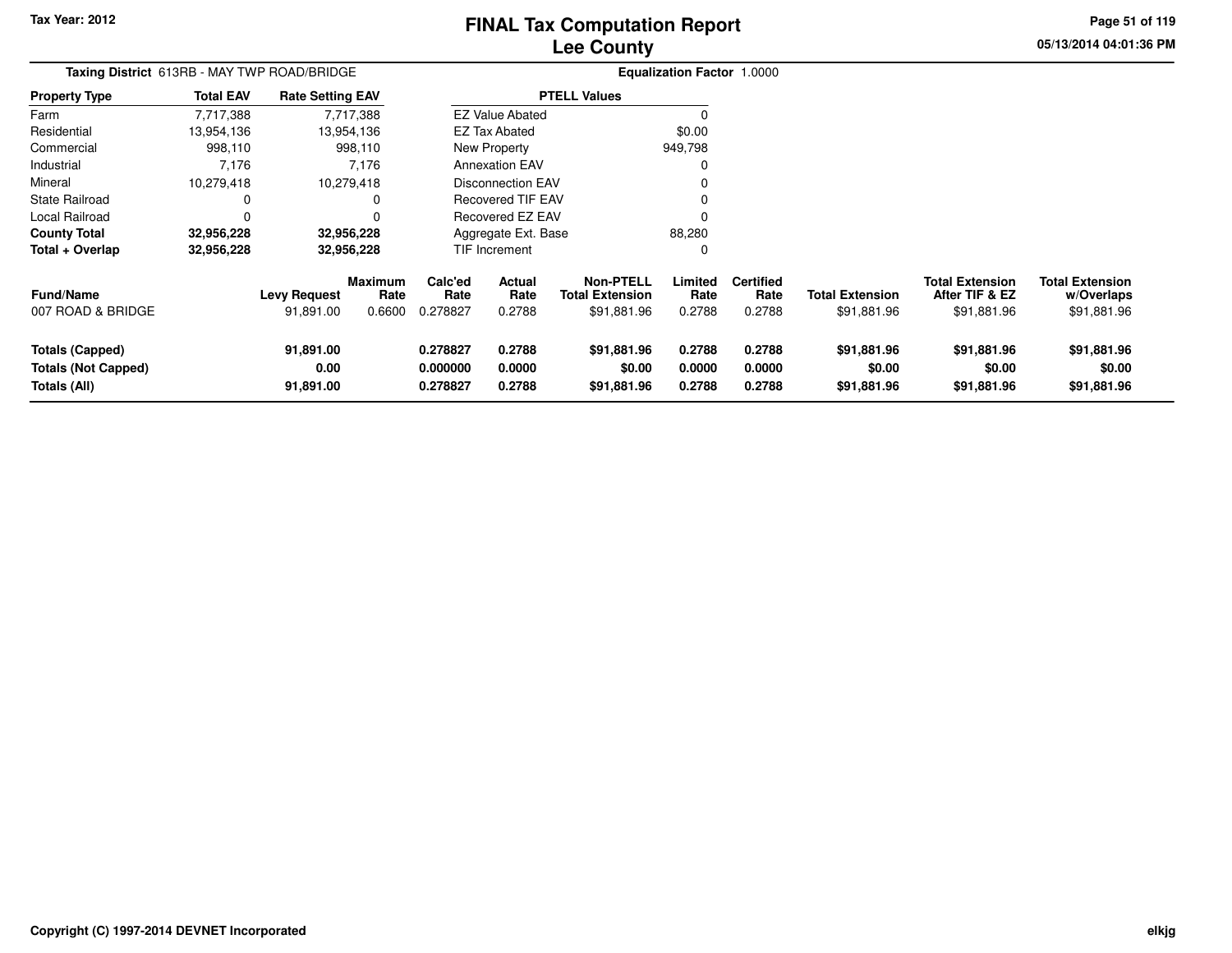**05/13/2014 04:01:36 PM Page 52 of 119**

| Taxing District 614 - NACHUSA TOWNSHIP |                  |                         |                        |                 | Equalization Factor 1.0000 |                                            |                 |                          |                        |                                          |                                      |
|----------------------------------------|------------------|-------------------------|------------------------|-----------------|----------------------------|--------------------------------------------|-----------------|--------------------------|------------------------|------------------------------------------|--------------------------------------|
| <b>Property Type</b>                   | <b>Total EAV</b> | <b>Rate Setting EAV</b> |                        |                 |                            | <b>PTELL Values</b>                        |                 |                          |                        |                                          |                                      |
| Farm                                   | 8,313,184        |                         | 8,313,184              |                 | <b>EZ Value Abated</b>     |                                            | 0               |                          |                        |                                          |                                      |
| Residential                            | 3,894,437        |                         | 3,894,437              |                 | <b>EZ Tax Abated</b>       |                                            | \$0.00          |                          |                        |                                          |                                      |
| Commercial                             | 560,941          |                         | 560,941                |                 | New Property               |                                            | 75,137          |                          |                        |                                          |                                      |
| Industrial                             | 14,803           |                         | 14,803                 |                 | <b>Annexation EAV</b>      |                                            | 0               |                          |                        |                                          |                                      |
| Mineral                                | $\Omega$         |                         | 0                      |                 | <b>Disconnection EAV</b>   |                                            |                 |                          |                        |                                          |                                      |
| <b>State Railroad</b>                  | 534,514          |                         | 534,514                |                 | <b>Recovered TIF EAV</b>   |                                            |                 |                          |                        |                                          |                                      |
| Local Railroad                         | 1,630            |                         | 1,630                  |                 | Recovered EZ EAV           |                                            | $\Omega$        |                          |                        |                                          |                                      |
| <b>County Total</b>                    | 13,319,509       |                         | 13,319,509             |                 | Aggregate Ext. Base        |                                            | 27,693          |                          |                        |                                          |                                      |
| Total + Overlap                        | 13,319,509       |                         | 13,319,509             |                 | TIF Increment              |                                            | C               |                          |                        |                                          |                                      |
| <b>Fund/Name</b>                       |                  | Levy Request            | <b>Maximum</b><br>Rate | Calc'ed<br>Rate | Actual<br>Rate             | <b>Non-PTELL</b><br><b>Total Extension</b> | Limited<br>Rate | <b>Certified</b><br>Rate | <b>Total Extension</b> | <b>Total Extension</b><br>After TIF & EZ | <b>Total Extension</b><br>w/Overlaps |
| 001 CORPORATE                          |                  | 26,535.00               | 0.4500                 | 0.199219        | 0.1992                     | \$26,532.46                                | 0.1928          | 0.1928                   | \$25,680.01            | \$25,680.01                              | \$25,680.01                          |
| 047 SOCIAL SECURITY                    |                  | 2,401.00                | 0.0000                 | 0.018026        | 0.0180                     | \$2,397.51                                 | 0.0174          | 0.0174                   | \$2,317.59             | \$2,317.59                               | \$2,317.59                           |
| 054 GENERAL ASSISTANCE                 |                  | 703.00                  | 0.1000                 | 0.005278        | 0.0053                     | \$705.93                                   | 0.0051          | 0.0051                   | \$679.29               | \$679.29                                 | \$679.29                             |
| <b>Totals (Capped)</b>                 |                  | 29,639.00               |                        | 0.222523        | 0.2225                     | \$29,635.90                                | 0.2153          | 0.2153                   | \$28,676.89            | \$28,676.89                              | \$28,676.89                          |
| <b>Totals (Not Capped)</b>             |                  | 0.00                    |                        | 0.000000        | 0.0000                     | \$0.00                                     | 0.0000          | 0.0000                   | \$0.00                 | \$0.00                                   | \$0.00                               |
| Totals (All)                           |                  | 29,639.00               |                        | 0.222523        | 0.2225                     | \$29,635.90                                | 0.2153          | 0.2153                   | \$28,676.89            | \$28,676.89                              | \$28,676.89                          |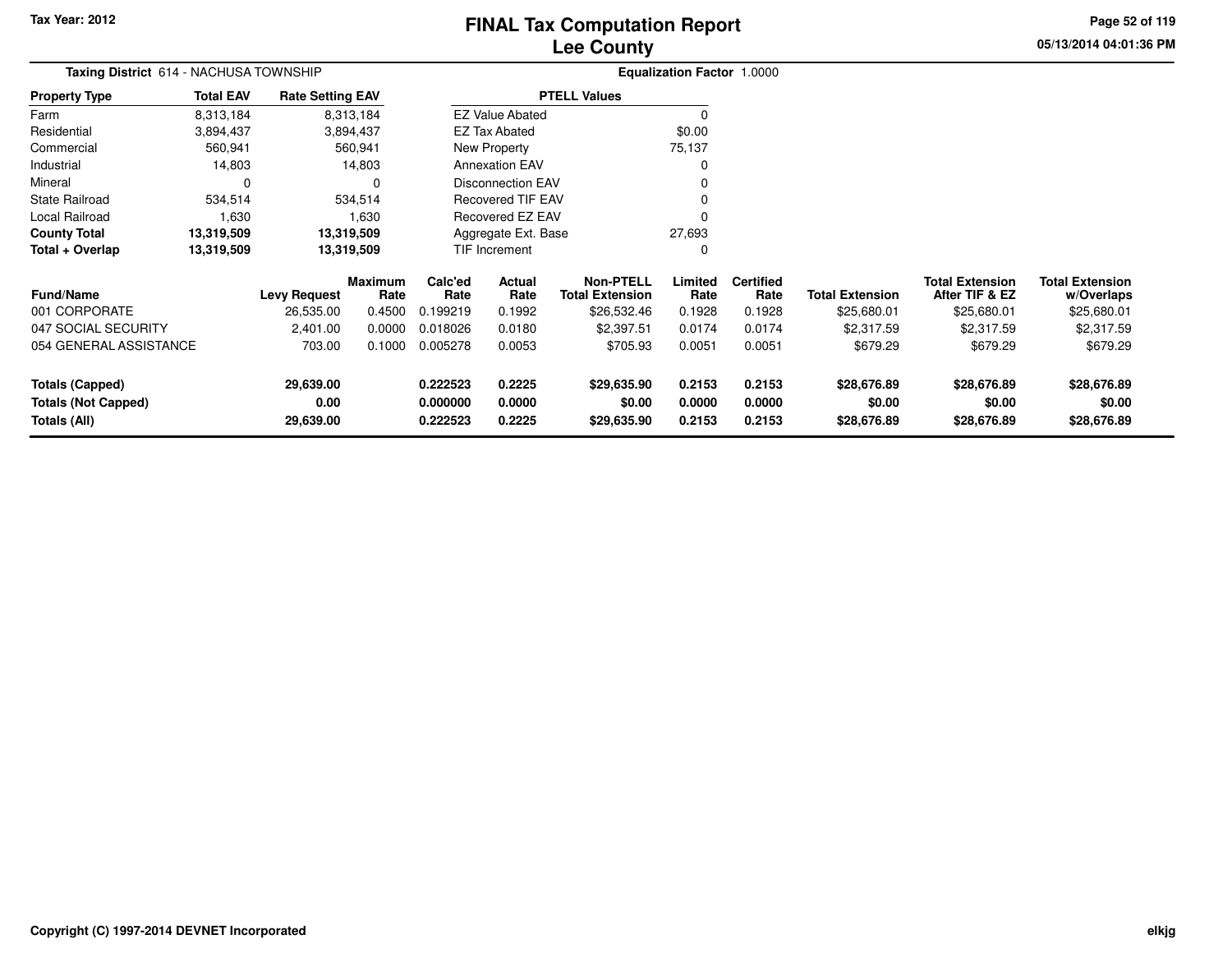**Totals (Not Capped)**

**Totals (All)**

# **Lee CountyFINAL Tax Computation Report**

**0.000000 0.0000 \$0.00 0.0000 0.0000 \$0.00 \$0.00 \$0.00**

**0.388490 0.3885 \$51,746.29 0.3760 0.3760 \$50,081.36 \$50,081.36 \$50,081.36**

**05/13/2014 04:01:36 PMPage 53 of 119**

> **w/Overlaps** \$26,345.99

| Taxing District 614RB - NACHUSA TWP ROAD/BRIDGE |                  |                         |                 |                 | <b>Equalization Factor 1.0000</b> |                                            |                 |                          |                        |                                          |                                      |
|-------------------------------------------------|------------------|-------------------------|-----------------|-----------------|-----------------------------------|--------------------------------------------|-----------------|--------------------------|------------------------|------------------------------------------|--------------------------------------|
| <b>Property Type</b>                            | <b>Total EAV</b> | <b>Rate Setting EAV</b> |                 |                 |                                   | <b>PTELL Values</b>                        |                 |                          |                        |                                          |                                      |
| Farm                                            | 8,313,184        |                         | 8,313,184       |                 | <b>EZ Value Abated</b>            |                                            | $\Omega$        |                          |                        |                                          |                                      |
| Residential                                     | 3,894,437        |                         | 3,894,437       |                 | EZ Tax Abated                     |                                            | \$0.00          |                          |                        |                                          |                                      |
| Commercial                                      | 560,941          |                         | 560,941         |                 | New Property                      |                                            | 75,137          |                          |                        |                                          |                                      |
| Industrial                                      | 14,803           |                         | 14,803          |                 | <b>Annexation EAV</b>             |                                            | 0               |                          |                        |                                          |                                      |
| Mineral                                         | 0                |                         |                 |                 | Disconnection EAV                 |                                            | 0               |                          |                        |                                          |                                      |
| <b>State Railroad</b>                           | 534,514          |                         | 534,514         |                 | <b>Recovered TIF EAV</b>          |                                            | 0               |                          |                        |                                          |                                      |
| Local Railroad                                  | 1,630            |                         | 1,630           |                 | Recovered EZ EAV                  |                                            | 0               |                          |                        |                                          |                                      |
| <b>County Total</b>                             | 13,319,509       |                         | 13,319,509      |                 | Aggregate Ext. Base               |                                            | 48,347          |                          |                        |                                          |                                      |
| Total + Overlap                                 | 13,319,509       | 13,319,509              |                 |                 | TIF Increment                     |                                            | 0               |                          |                        |                                          |                                      |
| <b>Fund/Name</b>                                |                  | <b>Levy Request</b>     | Maximum<br>Rate | Calc'ed<br>Rate | <b>Actual</b><br>Rate             | <b>Non-PTELL</b><br><b>Total Extension</b> | Limited<br>Rate | <b>Certified</b><br>Rate | <b>Total Extension</b> | <b>Total Extension</b><br>After TIF & EZ | <b>Total Extension</b><br>w/Overlaps |
| 007 ROAD & BRIDGE                               |                  | 27,225.00               | 0.6600          | 0.204399        | 0.2044                            | \$27,225.08                                | 0.1978          | 0.1978                   | \$26,345.99            | \$26,345.99                              | \$26,345.99                          |
| 008 BRIDGE JOINT W/ COUNTY                      |                  | 255.00, ا               | 0.2500          | 0.009422        | 0.0094                            | \$1,252.03                                 | 0.0091          | 0.0091                   | \$1,212.08             | \$1,212.08                               | \$1,212.08                           |
| 009 PERMANENT ROAD                              |                  | 18,588.00               | 0.2500          | 0.139555        | 0.1396                            | \$18,594.03                                | 0.1351          | 0.1351                   | \$17,994.66            | \$17,994.66                              | \$17,994.66                          |
| 010 EQUIPMENT & BUILDING<br>4,677.00            |                  | 0.1000                  | 0.035114        | 0.0351          | \$4,675.15                        | 0.0340                                     | 0.0340          | \$4,528.63               | \$4,528.63             | \$4,528.63                               |                                      |
| <b>Totals (Capped)</b>                          |                  | 51,745.00               |                 | 0.388490        | 0.3885                            | \$51,746.29                                | 0.3760          | 0.3760                   | \$50,081.36            | \$50,081.36                              | \$50,081.36                          |

**0.00**

**51,745.00**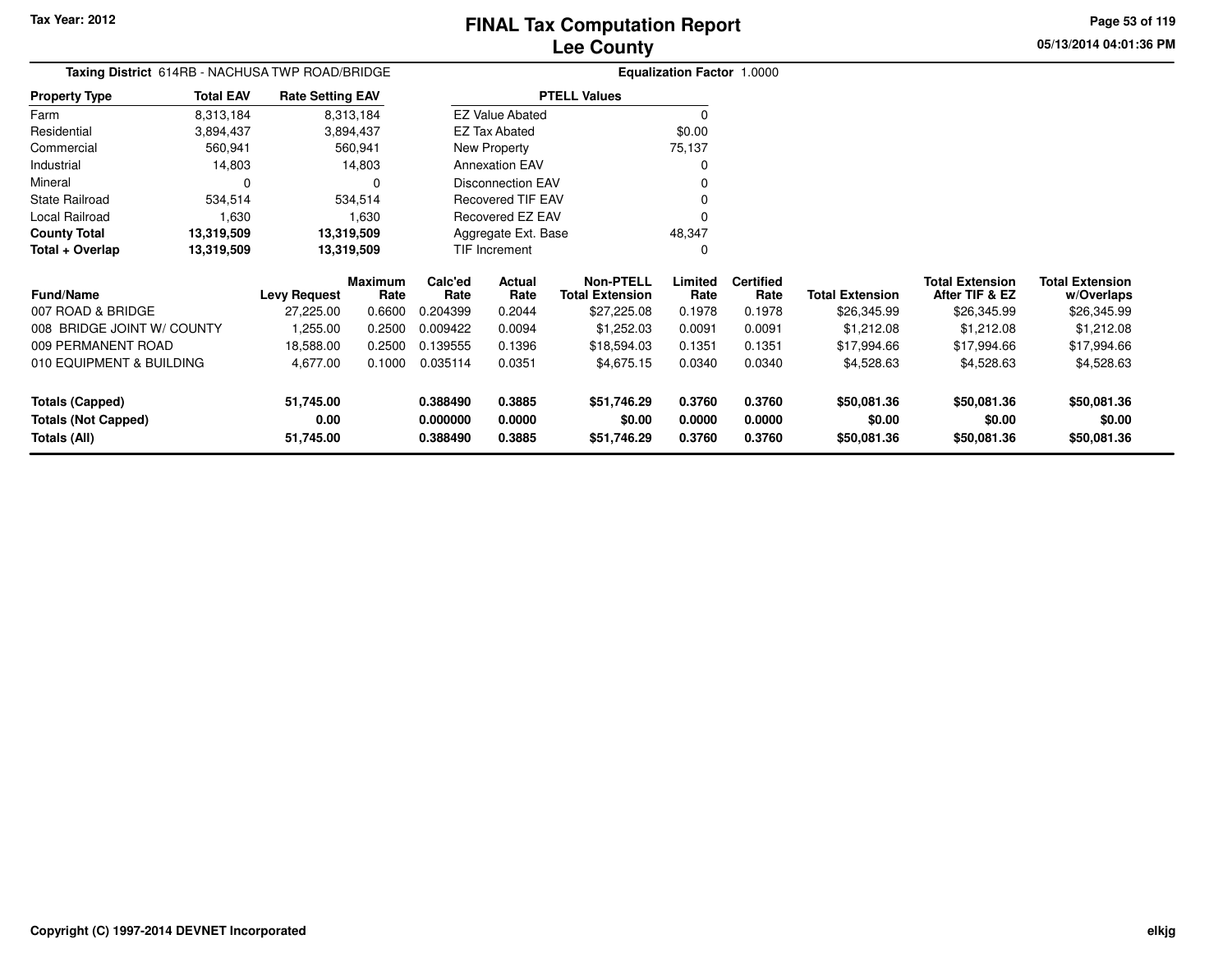# **Lee CountyFINAL Tax Computation Report**

**05/13/2014 04:01:36 PM Page 54 of 119**

| <b>Taxing District 615 - NELSON TOWNSHIP</b> |                  |                         |                 |                      | <b>Equalization Factor 1.0000</b> |                                            |                  |                          |                        |                                          |                                      |
|----------------------------------------------|------------------|-------------------------|-----------------|----------------------|-----------------------------------|--------------------------------------------|------------------|--------------------------|------------------------|------------------------------------------|--------------------------------------|
| Property Type                                | <b>Total EAV</b> | <b>Rate Setting EAV</b> |                 |                      |                                   | <b>PTELL Values</b>                        |                  |                          |                        |                                          |                                      |
| Farm                                         | 4,157,784        |                         | 4,157,784       |                      | <b>EZ Value Abated</b>            |                                            | $\Omega$         |                          |                        |                                          |                                      |
| Residential                                  | 8,896,373        |                         | 8,896,373       |                      | <b>EZ Tax Abated</b>              |                                            | \$0.00           |                          |                        |                                          |                                      |
| Commercial                                   | 409,429          |                         | 409,429         |                      | New Property                      |                                            | 264,823          |                          |                        |                                          |                                      |
| Industrial                                   | 1,360,021        |                         | 1,360,021       |                      | <b>Annexation EAV</b>             |                                            | ŋ                |                          |                        |                                          |                                      |
| Mineral                                      | 0                |                         |                 |                      | <b>Disconnection EAV</b>          |                                            |                  |                          |                        |                                          |                                      |
| State Railroad                               | 2,552,104        |                         | 2,552,104       |                      | <b>Recovered TIF EAV</b>          |                                            |                  |                          |                        |                                          |                                      |
| Local Railroad                               | 0                |                         |                 |                      | Recovered EZ EAV                  |                                            |                  |                          |                        |                                          |                                      |
| County Total                                 | 17,375,711       | 17,375,711              |                 |                      | 24,370<br>Aggregate Ext. Base     |                                            |                  |                          |                        |                                          |                                      |
| Total + Overlap<br>17,375,711                |                  | 17,375,711              |                 |                      | TIF Increment                     |                                            | 0                |                          |                        |                                          |                                      |
| <b>Fund/Name</b>                             |                  | <b>Levy Request</b>     | Maximum<br>Rate | Calc'ed<br>Rate      | Actual<br>Rate                    | <b>Non-PTELL</b><br><b>Total Extension</b> | Limited<br>Rate  | <b>Certified</b><br>Rate | <b>Total Extension</b> | <b>Total Extension</b><br>After TIF & EZ | <b>Total Extension</b><br>w/Overlaps |
| 001 CORPORATE                                |                  | 17,900.00               | 0.4500          | 0.103017             | 0.1030                            | \$17,896.98                                | 0.1030           | 0.1030                   | \$17,896.98            | \$17,896.98                              | \$17,896.98                          |
| 035 LIABILITY INSURANCE                      |                  | 3,904.00                | 0.0000          | 0.022468             | 0.0225                            | \$3,909.53                                 | 0.0225           | 0.0225                   | \$3,909.53             | \$3,909.53                               | \$3,909.53                           |
| 047 SOCIAL SECURITY                          |                  | 2,215.00                | 0.0000          | 0.012748             | 0.0127                            | \$2,206.72                                 | 0.0127           | 0.0127                   | \$2,206.72             | \$2,206.72                               | \$2,206.72                           |
| 054 GENERAL ASSISTANCE                       |                  | 872.00                  | 0.1000          | 0.005019             | 0.0050                            | \$868.79                                   | 0.0050           | 0.0050                   | \$868.79               | \$868.79                                 | \$868.79                             |
| <b>Totals (Capped)</b>                       |                  | 24,891.00               |                 | 0.143252             | 0.1432                            | \$24,882.02                                | 0.1432           | 0.1432                   | \$24,882.02            | \$24,882.02                              | \$24,882.02                          |
| <b>Totals (Not Capped)</b><br>Totals (All)   |                  | 0.00<br>24,891.00       |                 | 0.000000<br>0.143252 | 0.0000<br>0.1432                  | \$0.00<br>\$24,882.02                      | 0.0000<br>0.1432 | 0.0000<br>0.1432         | \$0.00<br>\$24,882.02  | \$0.00<br>\$24,882.02                    | \$0.00<br>\$24,882.02                |
|                                              |                  |                         |                 |                      |                                   |                                            |                  |                          |                        |                                          |                                      |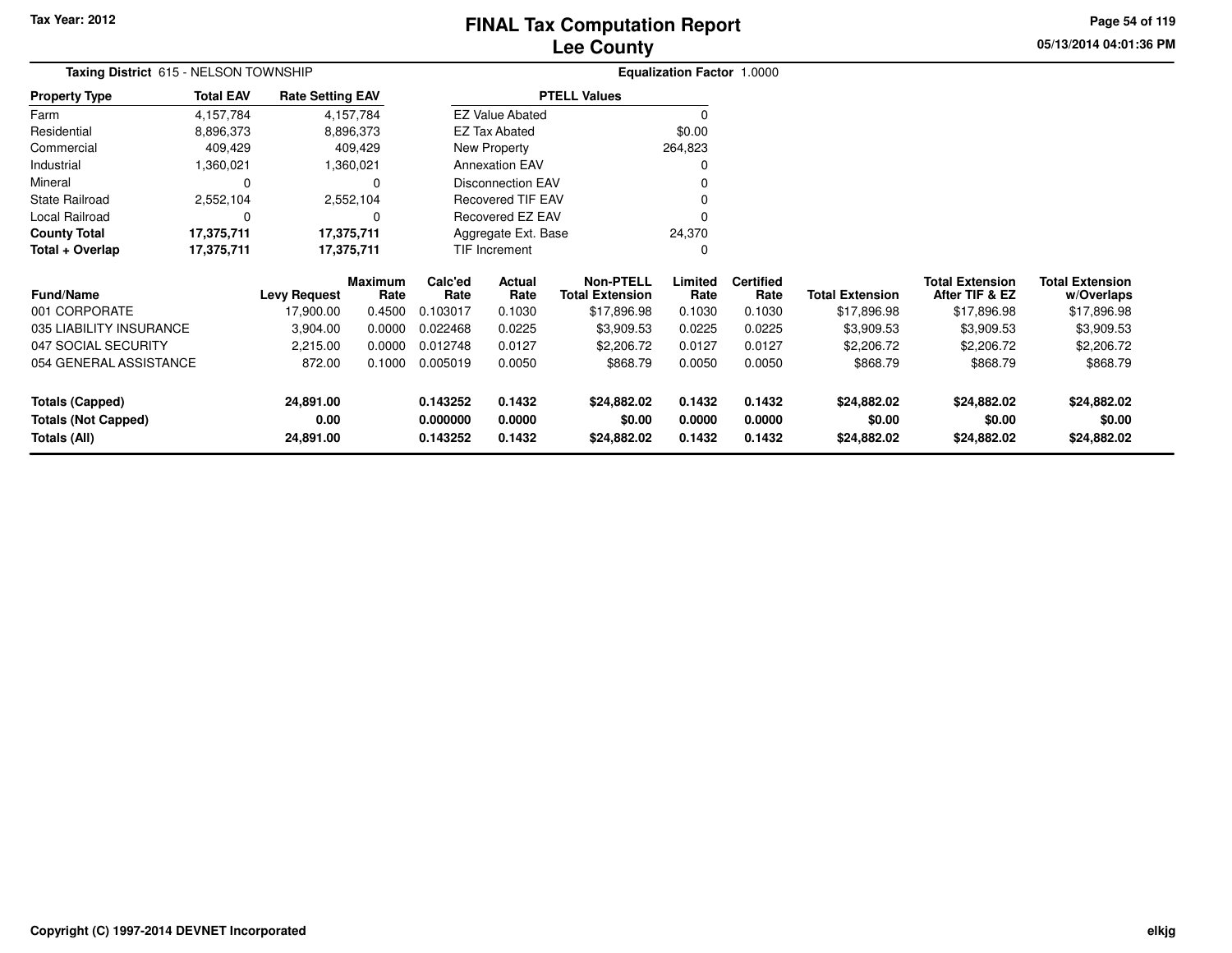**05/13/2014 04:01:36 PM Page 55 of 119**

| Taxing District 615RB - NELSON TWP ROAD/BRIDGE                       |                  |                                |                        | <b>Equalization Factor 1.0000</b> |                            |                                            |                            |                            |                                      |                                          |                                      |  |
|----------------------------------------------------------------------|------------------|--------------------------------|------------------------|-----------------------------------|----------------------------|--------------------------------------------|----------------------------|----------------------------|--------------------------------------|------------------------------------------|--------------------------------------|--|
| <b>Property Type</b>                                                 | <b>Total EAV</b> | <b>Rate Setting EAV</b>        |                        |                                   |                            | <b>PTELL Values</b>                        |                            |                            | <b>Road and Bridge Transfer</b>      |                                          |                                      |  |
| Farm                                                                 | 4,157,784        |                                | 4,157,784              |                                   | <b>EZ Value Abated</b>     |                                            | $\Omega$                   | <b>Municipality</b>        |                                      | Fund                                     | <b>Amount Extended</b>               |  |
| Residential                                                          | 8,896,373        |                                | 8,896,373              |                                   | <b>EZ Tax Abated</b>       |                                            | \$0.00                     |                            |                                      |                                          |                                      |  |
| Commercial                                                           | 409,429          |                                | 409,429                |                                   | New Property               |                                            | 264,823                    |                            | 709 - VILLAGE OF NELSON              | 007                                      | \$1,085.61                           |  |
| Industrial                                                           | 1,360,021        |                                | 1,360,021              |                                   | <b>Annexation EAV</b>      |                                            |                            | <b>Total</b>               |                                      |                                          | \$1,085.61                           |  |
| Mineral                                                              | $\mathbf 0$      |                                | 0                      |                                   | <b>Disconnection EAV</b>   |                                            |                            |                            |                                      |                                          |                                      |  |
| <b>State Railroad</b>                                                | 2,552,104        |                                | 2,552,104              | <b>Recovered TIF EAV</b>          |                            |                                            |                            |                            |                                      |                                          |                                      |  |
| Local Railroad                                                       | 0                |                                | 0                      | <b>Recovered EZ EAV</b>           |                            |                                            |                            |                            |                                      |                                          |                                      |  |
| <b>County Total</b>                                                  | 17,375,711       |                                | 17,375,711             | Aggregate Ext. Base               |                            |                                            | 51,174                     |                            |                                      |                                          |                                      |  |
| Total + Overlap                                                      | 17,375,711       |                                | 17,375,711             | <b>TIF Increment</b><br>0         |                            |                                            |                            |                            |                                      |                                          |                                      |  |
| <b>Fund/Name</b>                                                     |                  | <b>Levy Request</b>            | <b>Maximum</b><br>Rate | Calc'ed<br>Rate                   | Actual<br>Rate             | <b>Non-PTELL</b><br><b>Total Extension</b> | Limited<br>Rate            | <b>Certified</b><br>Rate   | <b>Total Extension</b>               | <b>Total Extension</b><br>After TIF & EZ | <b>Total Extension</b><br>w/Overlaps |  |
| 007 ROAD & BRIDGE                                                    |                  | 27,813.00                      | 0.6600                 | 0.160068                          | 0.1601                     | \$27,818.51                                | 0.1601                     | 0.1601                     | \$27,818.51                          | \$27,818.51                              | \$27,818.51                          |  |
| 009 PERMANENT ROAD                                                   |                  | 24,895.00                      | 0.2500                 | 0.143275                          | 0.1433                     | \$24,899.39                                | 0.1433                     | 0.1433                     | \$24,899.39                          | \$24,899.39                              | \$24,899.39                          |  |
| <b>Totals (Capped)</b><br><b>Totals (Not Capped)</b><br>Totals (All) |                  | 52,708.00<br>0.00<br>52,708.00 |                        | 0.303343<br>0.000000<br>0.303343  | 0.3034<br>0.0000<br>0.3034 | \$52,717.90<br>\$0.00<br>\$52,717.90       | 0.3034<br>0.0000<br>0.3034 | 0.3034<br>0.0000<br>0.3034 | \$52,717.90<br>\$0.00<br>\$52,717.90 | \$52,717.90<br>\$0.00<br>\$52,717.90     | \$52,717.90<br>\$0.00<br>\$52,717.90 |  |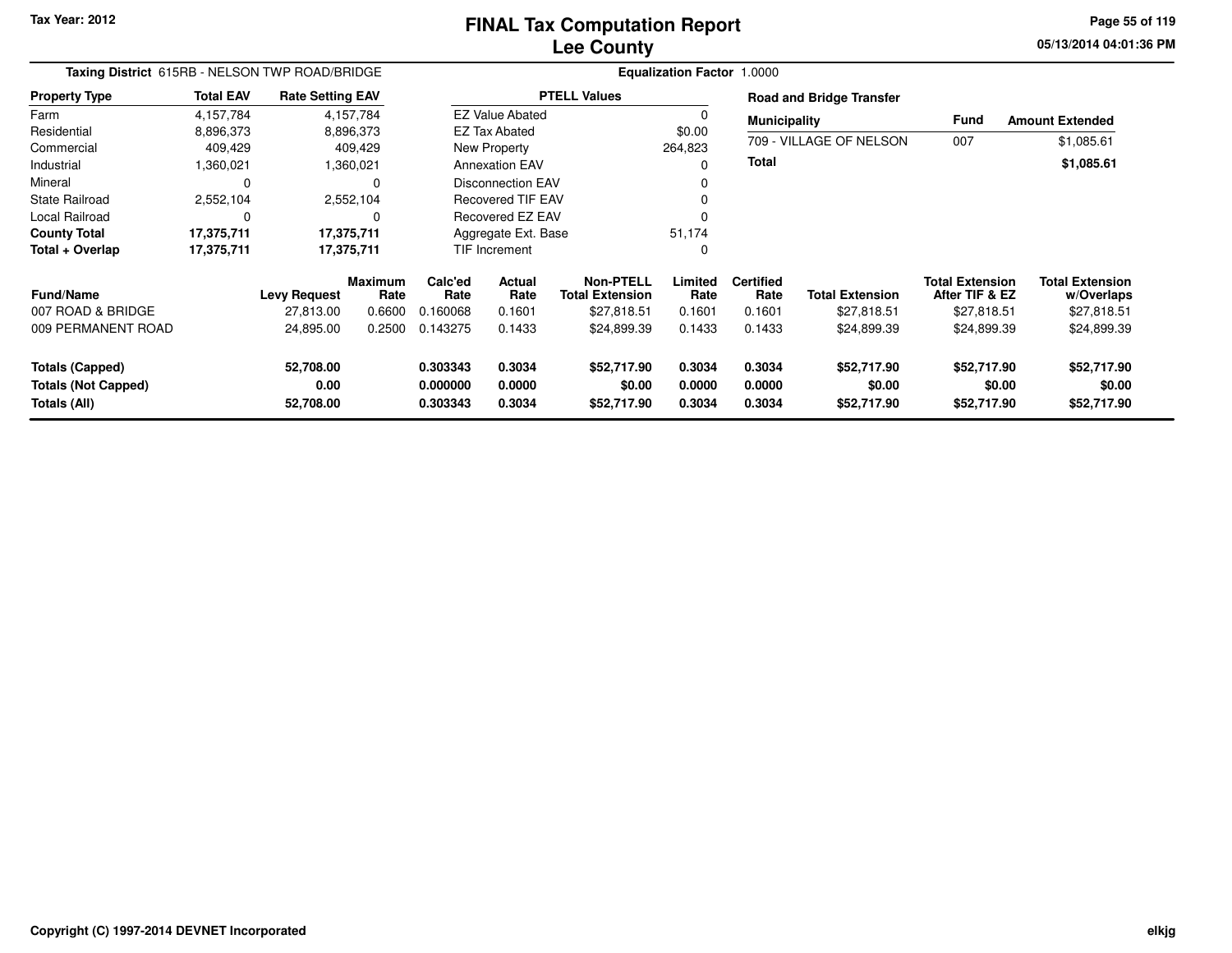# **Lee CountyFINAL Tax Computation Report**

**05/13/2014 04:01:36 PM Page 56 of 119**

| <b>Taxing District</b> 616 - PALMYRA TOWNSHIP        |                  |                         |                        | <b>Equalization Factor 1.0000</b> |                          |                                            |                  |                          |                        |                                          |                                      |
|------------------------------------------------------|------------------|-------------------------|------------------------|-----------------------------------|--------------------------|--------------------------------------------|------------------|--------------------------|------------------------|------------------------------------------|--------------------------------------|
| Property Type                                        | <b>Total EAV</b> | <b>Rate Setting EAV</b> |                        |                                   |                          | <b>PTELL Values</b>                        |                  |                          |                        |                                          |                                      |
| Farm                                                 | 10,613,050       |                         | 10,613,050             |                                   | <b>EZ Value Abated</b>   |                                            | 0                |                          |                        |                                          |                                      |
| Residential                                          | 47,646,390       |                         | 47,646,390             |                                   | EZ Tax Abated            |                                            | \$0.00           |                          |                        |                                          |                                      |
| Commercial                                           | 4,382,174        |                         | 4,382,174              |                                   | <b>New Property</b>      |                                            | 509,270          |                          |                        |                                          |                                      |
| Industrial                                           | 1,290            |                         | 1,290                  |                                   | <b>Annexation EAV</b>    |                                            | 0                |                          |                        |                                          |                                      |
| Mineral                                              |                  |                         | 0                      |                                   | <b>Disconnection EAV</b> |                                            |                  |                          |                        |                                          |                                      |
| State Railroad                                       |                  |                         |                        |                                   | <b>Recovered TIF EAV</b> |                                            |                  |                          |                        |                                          |                                      |
| Local Railroad                                       | O                |                         |                        |                                   | Recovered EZ EAV         |                                            |                  |                          |                        |                                          |                                      |
| <b>County Total</b>                                  | 62,642,904       |                         | 62,642,904             |                                   | Aggregate Ext. Base      |                                            | 88,954           |                          |                        |                                          |                                      |
| Total + Overlap                                      | 62,642,904       | 62,642,904              |                        |                                   | <b>TIF Increment</b>     |                                            | 0                |                          |                        |                                          |                                      |
| <b>Fund/Name</b>                                     |                  | <b>Levy Request</b>     | <b>Maximum</b><br>Rate | Calc'ed<br>Rate                   | Actual<br>Rate           | <b>Non-PTELL</b><br><b>Total Extension</b> | Limited<br>Rate  | <b>Certified</b><br>Rate | <b>Total Extension</b> | <b>Total Extension</b><br>After TIF & EZ | <b>Total Extension</b><br>w/Overlaps |
| 001 CORPORATE                                        |                  | 79,650.00               | 0.2500                 | 0.127149                          | 0.1271                   | \$79,619.13                                | 0.1271           | 0.1271                   | \$79,619.13            | \$79,619.13                              | \$79,619.13                          |
| 047 SOCIAL SECURITY                                  |                  | 4,200.00                | 0.0000                 | 0.006705                          | 0.0067                   | \$4,197.07                                 | 0.0067           | 0.0067                   | \$4,197.07             | \$4,197.07                               | \$4,197.07                           |
| 054 GENERAL ASSISTANCE                               |                  | 7,150.00                | 0.1000                 | 0.011414                          | 0.0114                   | \$7,141.29                                 | 0.0114           | 0.0114                   | \$7,141.29             | \$7,141.29                               | \$7,141.29                           |
| <b>Totals (Capped)</b><br><b>Totals (Not Capped)</b> |                  | 91,000.00<br>0.00       |                        | 0.145268<br>0.000000              | 0.1452<br>0.0000         | \$90,957.49<br>\$0.00                      | 0.1452<br>0.0000 | 0.1452<br>0.0000         | \$90,957.49<br>\$0.00  | \$90,957.49<br>\$0.00                    | \$90,957.49<br>\$0.00<br>\$90,957.49 |
| Totals (All)                                         |                  | 91,000.00               |                        | 0.145268                          | 0.1452                   | \$90,957.49                                | 0.1452           | 0.1452                   | \$90,957.49            | \$90,957.49                              |                                      |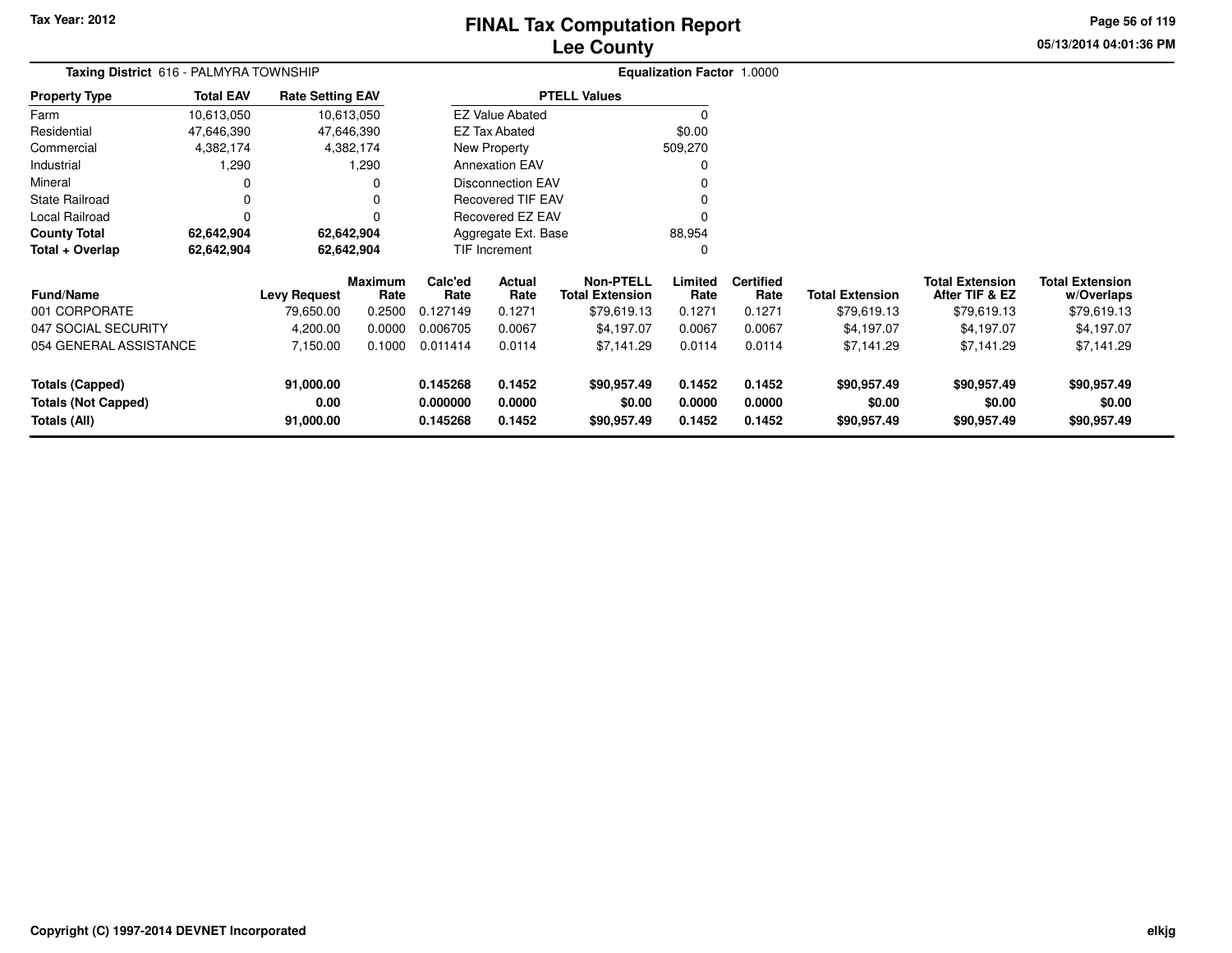**05/13/2014 04:01:36 PMPage 57 of 119**

| <b>Taxing District</b> 616RB - PALMYRA TWP ROAD/BRIDGE |                  |                         |                 |                 |                          |                                            | <b>Equalization Factor 1.0000</b> |                          |                        |                                          |                                      |
|--------------------------------------------------------|------------------|-------------------------|-----------------|-----------------|--------------------------|--------------------------------------------|-----------------------------------|--------------------------|------------------------|------------------------------------------|--------------------------------------|
| <b>Property Type</b>                                   | <b>Total EAV</b> | <b>Rate Setting EAV</b> |                 |                 |                          | <b>PTELL Values</b>                        |                                   |                          |                        |                                          |                                      |
| Farm                                                   | 10,613,050       | 10,613,050              |                 |                 | <b>EZ Value Abated</b>   |                                            | 0                                 |                          |                        |                                          |                                      |
| Residential                                            | 47,646,390       | 47,646,390              |                 |                 | <b>EZ Tax Abated</b>     |                                            | \$0.00                            |                          |                        |                                          |                                      |
| Commercial                                             | 4,382,174        |                         | 4,382,174       |                 | New Property             |                                            | 509,270                           |                          |                        |                                          |                                      |
| Industrial                                             | 1,290            |                         | 1,290           |                 | <b>Annexation EAV</b>    |                                            | 0                                 |                          |                        |                                          |                                      |
| Mineral                                                | C                |                         | O               |                 | <b>Disconnection EAV</b> |                                            |                                   |                          |                        |                                          |                                      |
| State Railroad                                         | 0                |                         | 0               |                 | <b>Recovered TIF EAV</b> |                                            |                                   |                          |                        |                                          |                                      |
| Local Railroad                                         | $\Omega$         |                         | 0               |                 | Recovered EZ EAV         |                                            |                                   |                          |                        |                                          |                                      |
| <b>County Total</b>                                    | 62,642,904       | 62,642,904              |                 |                 | Aggregate Ext. Base      |                                            |                                   |                          |                        |                                          |                                      |
| Total + Overlap                                        | 62,642,904       | 62,642,904              |                 |                 | TIF Increment            |                                            | 0                                 |                          |                        |                                          |                                      |
| Fund/Name                                              |                  | <b>Levy Request</b>     | Maximum<br>Rate | Calc'ed<br>Rate | Actual<br>Rate           | <b>Non-PTELL</b><br><b>Total Extension</b> | Limited<br>Rate                   | <b>Certified</b><br>Rate | <b>Total Extension</b> | <b>Total Extension</b><br>After TIF & EZ | <b>Total Extension</b><br>w/Overlaps |
| 007 ROAD & BRIDGE                                      |                  | 97,500.00               | 0.6600          | 0.155644        | 0.1556                   | \$97,472.36                                | 0.1543                            | 0.1543                   | \$96,658.00            | \$96,658.00                              | \$96,658.00                          |
| 008 BRIDGE JOINT W/ COUNTY                             |                  | 6,650.00                | 0.2500          | 0.010616        | 0.0106                   | \$6,640.15                                 | 0.0105                            | 0.0105                   | \$6,577.50             | \$6,577.50                               | \$6,577.50                           |
| 010 EQUIPMENT & BUILDING                               |                  | 20,650.00               | 0.1000          | 0.032965        | 0.0330                   | \$20,672.16                                | 0.0327                            | 0.0327                   | \$20,484.23            | \$20,484.23                              | \$20,484.23                          |
| 047 SOCIAL SECURITY                                    |                  | 2,100.00                | 0.0000          | 0.003352        | 0.0034                   | \$2,129.86                                 | 0.0034                            | 0.0034                   | \$2,129.86             | \$2,129.86                               | \$2,129.86                           |
| 090 ROAD DAMAGE                                        |                  | 150.00                  | 0.0330          | 0.000240        | 0.0002                   | \$125.29                                   | 0.0002                            | 0.0002                   | \$125.29               | \$125.29                                 | \$125.29                             |
| <b>Totals (Capped)</b>                                 |                  | 127,050.00              |                 | 0.202817        | 0.2028                   | \$127,039.82                               | 0.2011                            | 0.2011                   | \$125,974.88           | \$125,974.88                             | \$125,974.88                         |
| <b>Totals (Not Capped)</b>                             |                  | 0.00                    |                 | 0.000000        | 0.0000                   | \$0.00                                     | 0.0000                            | 0.0000                   | \$0.00                 | \$0.00                                   | \$0.00                               |
| Totals (All)                                           |                  | 127,050.00              |                 | 0.202817        | 0.2028                   | \$127,039.82                               | 0.2011                            | 0.2011                   | \$125,974.88           | \$125,974.88                             | \$125,974.88                         |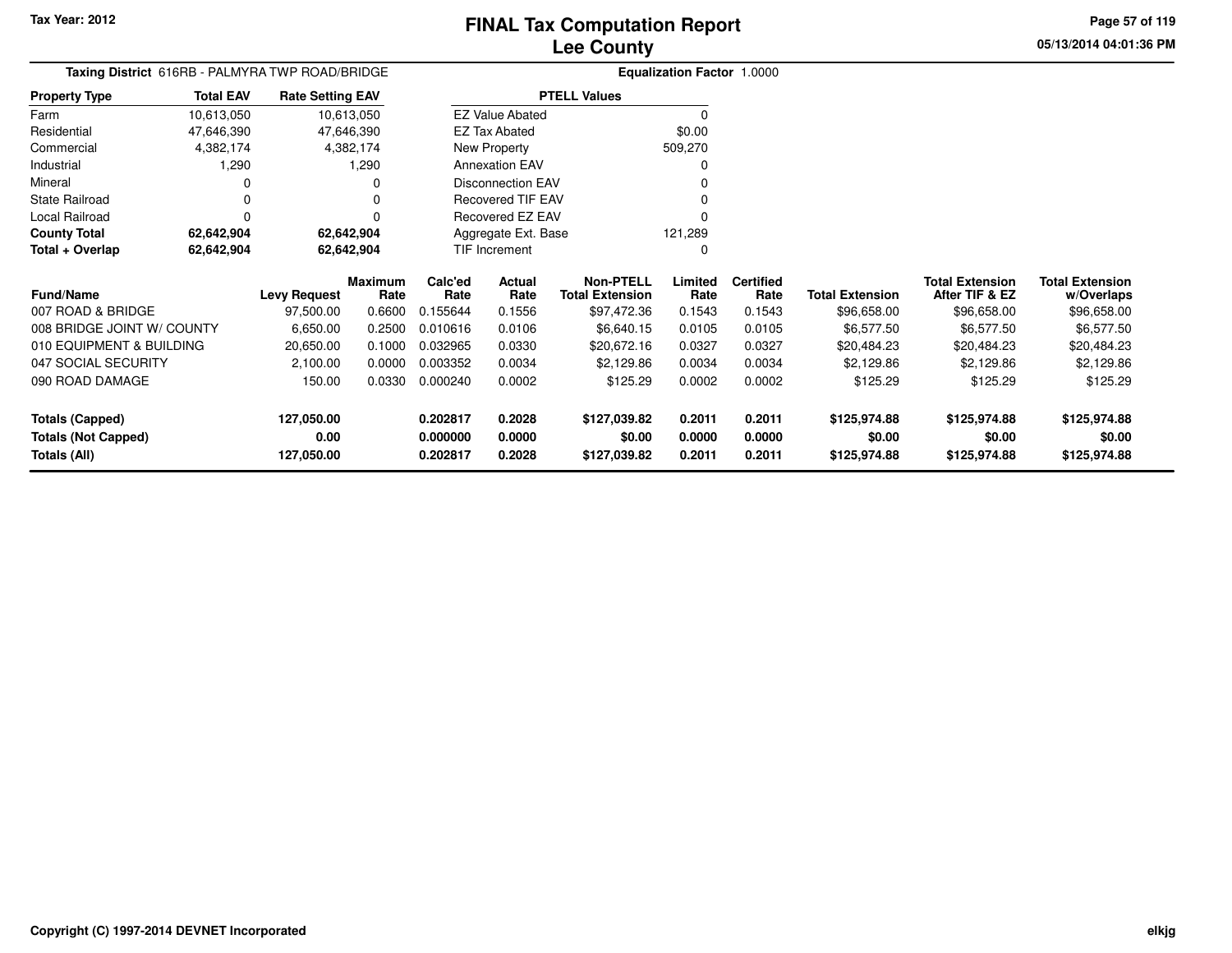# **Lee CountyFINAL Tax Computation Report**

**05/13/2014 04:01:36 PMPage 58 of 119**

|                                                                      | Taxing District 617 - REYNOLDS TOWNSHIP |                                  |                                  |                                  |                                 |                                                           | Equalization Factor 1.0000 |                                    |                                       |                                                         |                                                     |
|----------------------------------------------------------------------|-----------------------------------------|----------------------------------|----------------------------------|----------------------------------|---------------------------------|-----------------------------------------------------------|----------------------------|------------------------------------|---------------------------------------|---------------------------------------------------------|-----------------------------------------------------|
| Property Type                                                        | <b>Total EAV</b>                        | <b>Rate Setting EAV</b>          |                                  |                                  |                                 | <b>PTELL Values</b>                                       |                            |                                    |                                       |                                                         |                                                     |
| Farm                                                                 | 10,485,736                              | 10,485,736                       |                                  |                                  | <b>EZ Value Abated</b>          |                                                           |                            |                                    |                                       |                                                         |                                                     |
| Residential                                                          | 2,432,089                               |                                  | 2,432,089                        |                                  | <b>EZ Tax Abated</b>            |                                                           | \$0.00                     |                                    |                                       |                                                         |                                                     |
| Commercial                                                           | 97,391                                  |                                  | 97,391                           |                                  | New Property                    |                                                           | 63,202                     |                                    |                                       |                                                         |                                                     |
| Industrial                                                           | 65                                      |                                  | 65                               |                                  | <b>Annexation EAV</b>           |                                                           |                            |                                    |                                       |                                                         |                                                     |
| Mineral                                                              | $\mathbf 0$                             |                                  | 0                                |                                  | Disconnection EAV               |                                                           |                            |                                    |                                       |                                                         |                                                     |
| State Railroad                                                       | 155,129                                 |                                  | 155,129                          |                                  | <b>Recovered TIF EAV</b>        |                                                           |                            |                                    |                                       |                                                         |                                                     |
| Local Railroad                                                       | 0                                       |                                  | 0                                | <b>Recovered EZ EAV</b>          |                                 |                                                           |                            |                                    |                                       |                                                         |                                                     |
| County Total                                                         | 13,170,410                              | 13,170,410                       |                                  | 42,806<br>Aggregate Ext. Base    |                                 |                                                           |                            |                                    |                                       |                                                         |                                                     |
| Total + Overlap                                                      | 13,170,410                              | 13,170,410                       |                                  |                                  | TIF Increment                   |                                                           |                            |                                    |                                       |                                                         |                                                     |
| Fund/Name<br>001 CORPORATE                                           |                                         | <b>Levy Request</b><br>44,946.00 | <b>Maximum</b><br>Rate<br>0.4500 | Calc'ed<br>Rate<br>0.341265      | <b>Actual</b><br>Rate<br>0.3413 | <b>Non-PTELL</b><br><b>Total Extension</b><br>\$44,950.61 | Limited<br>Rate<br>0.3364  | <b>Certified</b><br>Rate<br>0.3364 | <b>Total Extension</b><br>\$44,305.26 | <b>Total Extension</b><br>After TIF & EZ<br>\$44,305.26 | <b>Total Extension</b><br>w/Overlaps<br>\$44,305.26 |
| <b>Totals (Capped)</b><br><b>Totals (Not Capped)</b><br>Totals (All) |                                         | 44,946.00<br>0.00<br>44,946.00   |                                  | 0.341265<br>0.000000<br>0.341265 | 0.3413<br>0.0000<br>0.3413      | \$44,950.61<br>\$0.00<br>\$44,950.61                      | 0.3364<br>0.0000<br>0.3364 | 0.3364<br>0.0000<br>0.3364         | \$44,305.26<br>\$0.00<br>\$44,305.26  | \$44,305.26<br>\$0.00<br>\$44,305.26                    | \$44,305.26<br>\$0.00<br>\$44,305.26                |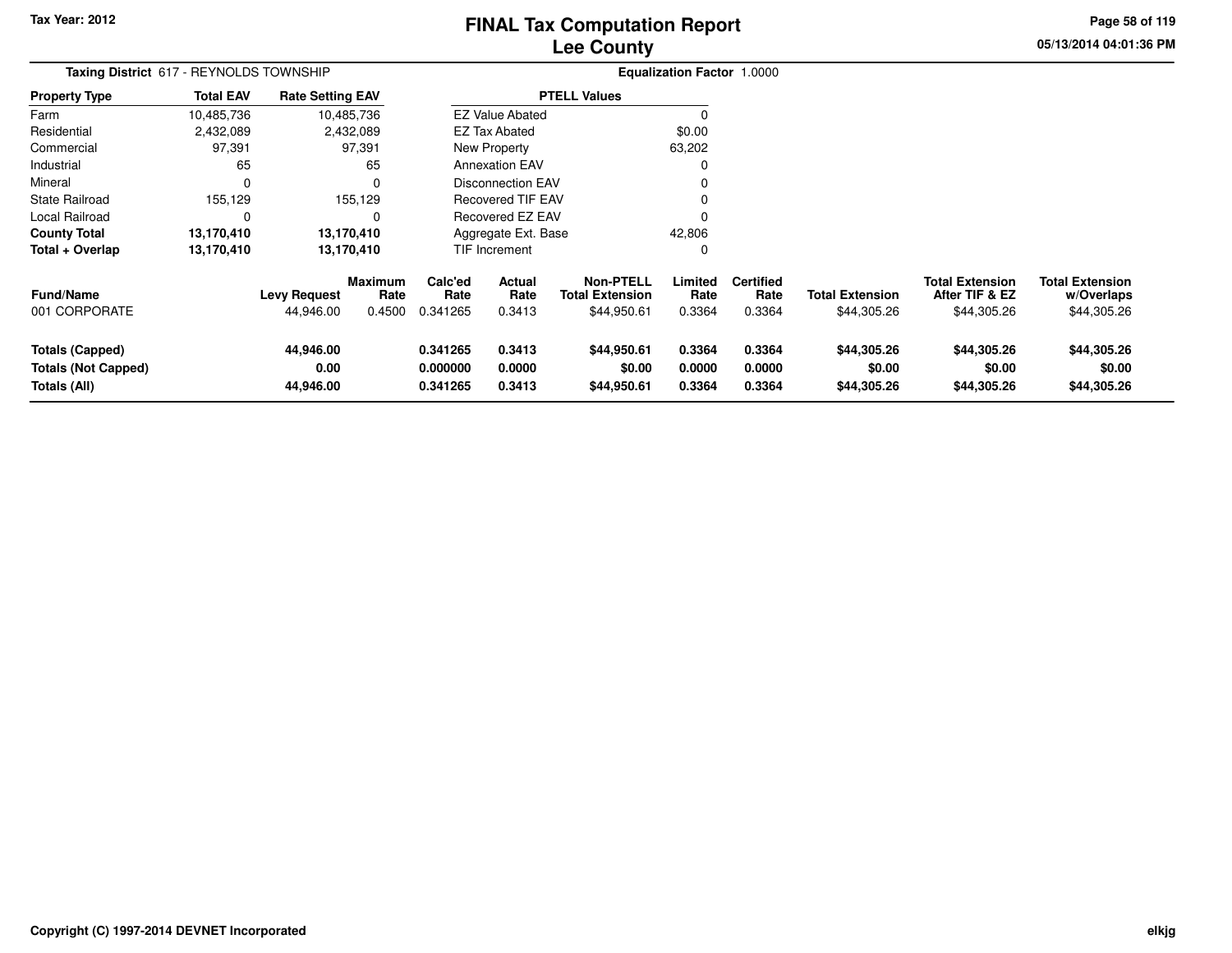**05/13/2014 04:01:36 PMPage 59 of 119**

> **w/Overlaps**\$20,019.02

| Taxing District 617RB - REYNOLDS TWP RD/BRIDGE |                  |                         | <b>Equalization Factor 1.0000</b> |                      |                          |                                            |                  |                          |                        |                                          |                                      |
|------------------------------------------------|------------------|-------------------------|-----------------------------------|----------------------|--------------------------|--------------------------------------------|------------------|--------------------------|------------------------|------------------------------------------|--------------------------------------|
| <b>Property Type</b>                           | <b>Total EAV</b> | <b>Rate Setting EAV</b> |                                   |                      |                          | <b>PTELL Values</b>                        |                  |                          |                        |                                          |                                      |
| Farm                                           | 10,485,736       | 10,485,736              |                                   |                      | <b>EZ Value Abated</b>   |                                            | $\Omega$         |                          |                        |                                          |                                      |
| Residential                                    | 2,432,089        |                         | 2,432,089                         |                      | EZ Tax Abated            |                                            | \$0.00           |                          |                        |                                          |                                      |
| Commercial                                     | 97,391           |                         | 97,391                            |                      | New Property             |                                            | 63,202           |                          |                        |                                          |                                      |
| Industrial                                     | 65               |                         | 65                                |                      | <b>Annexation EAV</b>    |                                            | 0                |                          |                        |                                          |                                      |
| Mineral                                        | 0                |                         | 0                                 |                      | <b>Disconnection EAV</b> |                                            |                  |                          |                        |                                          |                                      |
| <b>State Railroad</b>                          | 155,129          |                         | 155,129                           | Recovered TIF EAV    |                          |                                            |                  |                          |                        |                                          |                                      |
| Local Railroad                                 | 0                |                         | 0                                 |                      | Recovered EZ EAV         |                                            | $\Omega$         |                          |                        |                                          |                                      |
| <b>County Total</b>                            | 13,170,410       | 13,170,410              |                                   |                      | Aggregate Ext. Base      |                                            | 45,433           |                          |                        |                                          |                                      |
| Total + Overlap                                | 13,170,410       | 13,170,410              |                                   |                      | TIF Increment            |                                            | $\Omega$         |                          |                        |                                          |                                      |
| <b>Fund/Name</b>                               |                  | <b>Levy Request</b>     | <b>Maximum</b><br>Rate            | Calc'ed<br>Rate      | Actual<br>Rate           | <b>Non-PTELL</b><br><b>Total Extension</b> | Limited<br>Rate  | <b>Certified</b><br>Rate | <b>Total Extension</b> | <b>Total Extension</b><br>After TIF & EZ | <b>Total Extension</b><br>w/Overlaps |
| 007 ROAD & BRIDGE                              |                  | 20,310.00               | 0.6600                            | 0.154209             | 0.1542                   | \$20,308.77                                | 0.1520           | 0.1520                   | \$20,019.02            | \$20,019.02                              | \$20,019.02                          |
| 008 BRIDGE JOINT W/ COUNTY                     |                  | 2,509.00                | 0.2500                            | 0.019050             | 0.0191                   | \$2,515.55                                 | 0.0188           | 0.0188                   | \$2,476.04             | \$2,476.04                               | \$2,476.04                           |
| 009 PERMANENT ROAD                             |                  | 20,572.00               | 0.2500                            | 0.156199             | 0.1562                   | \$20,572.18                                | 0.1540           | 0.1540                   | \$20,282.43            | \$20,282.43                              | \$20,282.43                          |
| 010 EQUIPMENT & BUILDING                       |                  | 4,313.00                | 0.1000                            | 0.032748             | 0.0327                   | \$4,306.72                                 | 0.0322           | 0.0322                   | \$4,240.87             | \$4,240.87                               | \$4,240.87                           |
| <b>Totals (Capped)</b>                         |                  | 47,704.00               |                                   | 0.362206             | 0.3622                   | \$47,703.22                                | 0.3570           | 0.3570                   | \$47,018.36            | \$47,018.36                              | \$47,018.36                          |
| <b>Totals (Not Capped)</b><br>Totals (All)     |                  | 0.00<br>47,704.00       |                                   | 0.000000<br>0.362206 | 0.0000<br>0.3622         | \$0.00<br>\$47,703.22                      | 0.0000<br>0.3570 | 0.0000<br>0.3570         | \$0.00<br>\$47,018.36  | \$0.00<br>\$47,018.36                    | \$0.00<br>\$47,018.36                |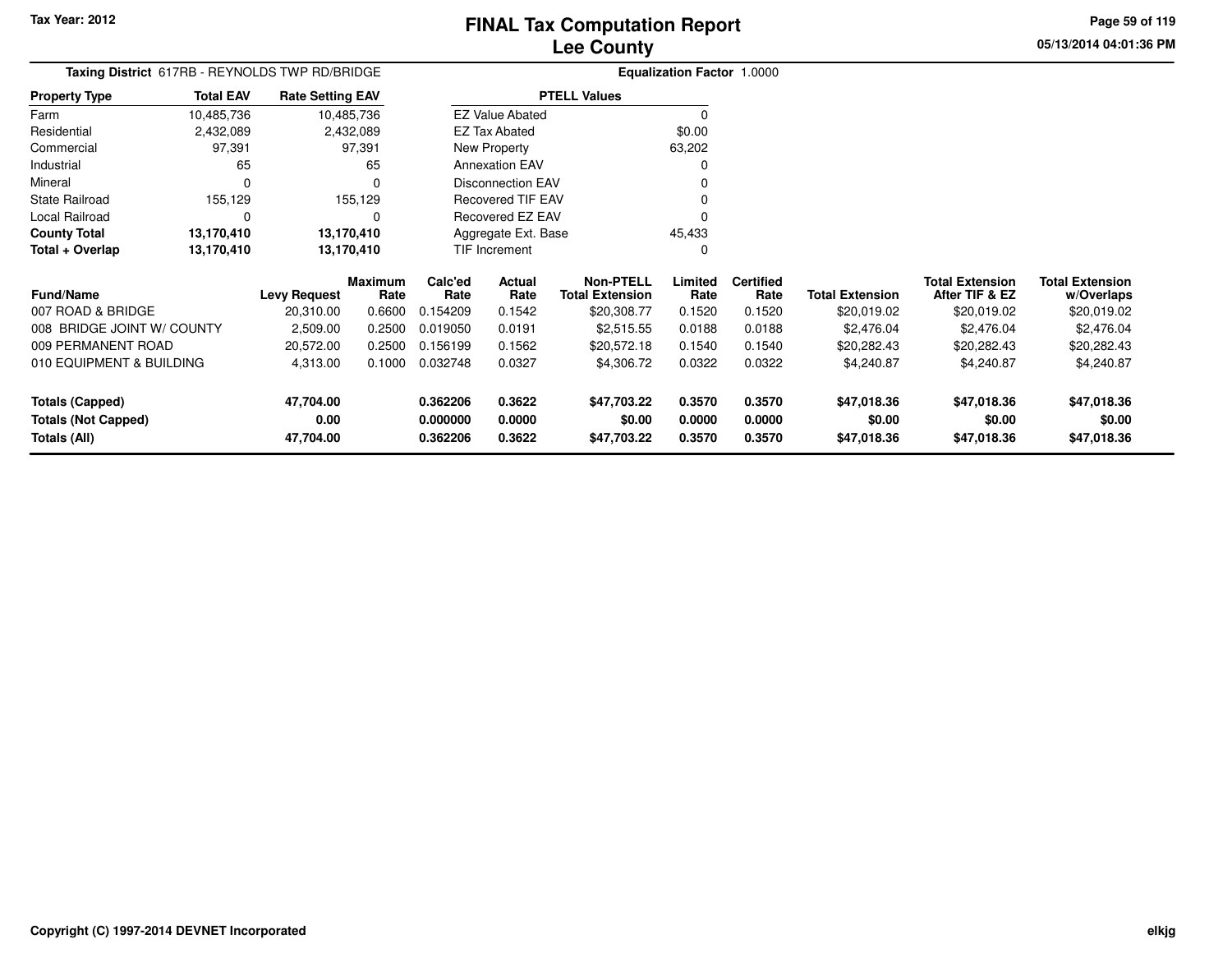# **Lee CountyFINAL Tax Computation Report**

**05/13/2014 04:01:36 PM Page 60 of 119**

| <b>Taxing District</b> 618 - SOUTH DIXON TOWNSHIP |                  |                         |                 |                        | <b>Equalization Factor 1.0000</b> |                                            |                  |                          |                        |                                          |                                      |
|---------------------------------------------------|------------------|-------------------------|-----------------|------------------------|-----------------------------------|--------------------------------------------|------------------|--------------------------|------------------------|------------------------------------------|--------------------------------------|
| Property Type                                     | <b>Total EAV</b> | <b>Rate Setting EAV</b> |                 | <b>EZ Value Abated</b> |                                   | <b>PTELL Values</b>                        |                  |                          |                        |                                          |                                      |
| Farm                                              | 7,619,122        |                         | 7,586,355       |                        |                                   |                                            | 4,786,095        |                          |                        |                                          |                                      |
| Residential                                       | 10,640,987       |                         | 10,640,987      |                        | <b>EZ Tax Abated</b>              |                                            | \$5,518.37       |                          |                        |                                          |                                      |
| Commercial                                        | 9,708,796        |                         | 9,055,166       |                        | New Property                      |                                            | 628,859          |                          |                        |                                          |                                      |
| Industrial                                        | 30,132,961       |                         | 26,033,263      |                        | <b>Annexation EAV</b>             |                                            |                  |                          |                        |                                          |                                      |
| Mineral                                           | 0                |                         | 0               |                        | Disconnection EAV                 |                                            |                  |                          |                        |                                          |                                      |
| State Railroad                                    | 527,440          |                         | 527,440         |                        | Recovered TIF EAV                 |                                            |                  |                          |                        |                                          |                                      |
| Local Railroad                                    | 1,270            |                         | 1,270           |                        | Recovered EZ EAV                  |                                            | 15,967           |                          |                        |                                          |                                      |
| <b>County Total</b>                               | 58,630,576       |                         | 53,844,481      |                        | Aggregate Ext. Base               |                                            | 60,276           |                          |                        |                                          |                                      |
| Total + Overlap                                   | 58,630,576       |                         | 53,844,481      |                        | TIF Increment                     |                                            | 0                |                          |                        |                                          |                                      |
| Fund/Name                                         |                  | <b>Levy Request</b>     | Maximum<br>Rate | Calc'ed<br>Rate        | Actual<br>Rate                    | <b>Non-PTELL</b><br><b>Total Extension</b> | Limited<br>Rate  | <b>Certified</b><br>Rate | <b>Total Extension</b> | <b>Total Extension</b><br>After TIF & EZ | <b>Total Extension</b><br>w/Overlaps |
| 001 CORPORATE                                     |                  | 45,000.00               | 0.2500          | 0.083574               | 0.0836                            | \$45,013.99                                | 0.0836           | 0.0836                   | \$49,015.16            | \$45,013.99                              | \$45,013.99                          |
| 027 AUDIT                                         |                  | 2,600.00                | 0.0050          | 0.004829               | 0.0048                            | \$2,584.54                                 | 0.0048           | 0.0048                   | \$2,814.27             | \$2,584.54                               | \$2,584.54                           |
| 035 LIABILITY INSURANCE                           |                  | 5,100.00                | 0.0000          | 0.009472               | 0.0095                            | \$5,115.23                                 | 0.0095           | 0.0095                   | \$5,569.90             | \$5,115.23                               | \$5,115.23                           |
| 047 SOCIAL SECURITY                               |                  | 4,800.00                | 0.0000          | 0.008915               | 0.0089                            | \$4,792.16                                 | 0.0089           | 0.0089                   | \$5,218.12             | \$4,792.16                               | \$4,792.16                           |
| 054 GENERAL ASSISTANCE                            |                  | 4,600.00                | 0.1000          | 0.008543               | 0.0085                            | \$4,576.78                                 | 0.0085           | 0.0085                   | \$4,983.60             | \$4,576.78                               | \$4,576.78                           |
| <b>Totals (Capped)</b>                            |                  | 62,100.00               |                 | 0.115333               | 0.1153                            | \$62,082.70                                | 0.1153           | 0.1153                   | \$67,601.05            | \$62,082.70                              | \$62,082.70                          |
| <b>Totals (Not Capped)</b><br>Totals (All)        |                  | 0.00<br>62,100.00       |                 | 0.000000<br>0.115333   | 0.0000<br>0.1153                  | \$0.00<br>\$62,082.70                      | 0.0000<br>0.1153 | 0.0000<br>0.1153         | \$0.00<br>\$67,601.05  | \$0.00<br>\$62,082.70                    | \$0.00<br>\$62,082.70                |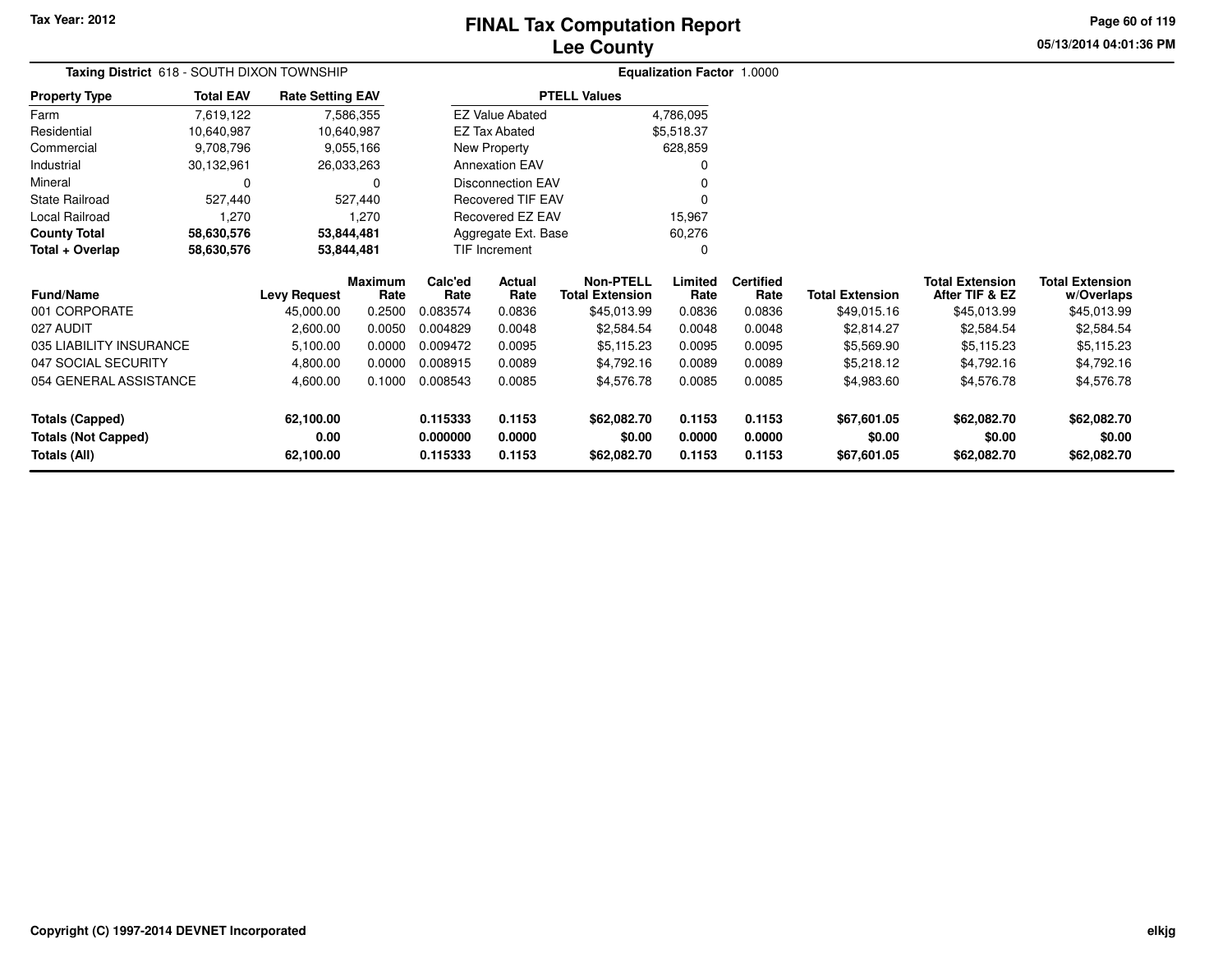**05/13/2014 04:01:36 PM Page 61 of 119**

| Taxing District 618RB - SOUTH DIXON TWP RD/BRIDGE |                  |                         |                        |                 |                                | Equalization Factor 1.0000                 |                 |                          |                                 |                                          |                                      |
|---------------------------------------------------|------------------|-------------------------|------------------------|-----------------|--------------------------------|--------------------------------------------|-----------------|--------------------------|---------------------------------|------------------------------------------|--------------------------------------|
| <b>Property Type</b>                              | <b>Total EAV</b> | <b>Rate Setting EAV</b> |                        |                 |                                | <b>PTELL Values</b>                        |                 |                          | <b>Road and Bridge Transfer</b> |                                          |                                      |
| Farm                                              | 7,619,122        |                         | 7,586,355              |                 | <b>EZ Value Abated</b>         |                                            | 4,786,095       | <b>Municipality</b>      |                                 | <b>Fund</b>                              | <b>Amount Extended</b>               |
| Residential                                       | 10,640,987       |                         | 10,640,987             |                 | <b>EZ Tax Abated</b>           |                                            | \$9,600.91      |                          |                                 |                                          |                                      |
| Commercial                                        | 9,708,796        |                         | 9,055,166              |                 | New Property                   |                                            | 628,859         |                          | 705 - CITY OF DIXON             | 007                                      | \$1,220.47                           |
| Industrial                                        | 30,132,961       |                         | 26,033,263             |                 | <b>Annexation EAV</b>          |                                            |                 | Total                    |                                 |                                          | \$1,220.47                           |
| Mineral                                           | 0                |                         | 0                      |                 | <b>Disconnection EAV</b>       |                                            |                 |                          |                                 |                                          |                                      |
| State Railroad                                    | 527,440          |                         | 527,440                |                 | <b>Recovered TIF EAV</b>       |                                            |                 |                          |                                 |                                          |                                      |
| Local Railroad                                    | 1,270            |                         | 1,270                  |                 | Recovered EZ EAV               |                                            | 15,967          |                          |                                 |                                          |                                      |
| <b>County Total</b>                               | 58,630,576       |                         | 53,844,481             |                 | Aggregate Ext. Base<br>105,093 |                                            |                 |                          |                                 |                                          |                                      |
| Total + Overlap                                   | 58,630,576       |                         | 53,844,481             |                 | TIF Increment                  |                                            |                 |                          |                                 |                                          |                                      |
| <b>Fund/Name</b>                                  |                  | <b>Levy Request</b>     | <b>Maximum</b><br>Rate | Calc'ed<br>Rate | Actual<br>Rate                 | <b>Non-PTELL</b><br><b>Total Extension</b> | Limited<br>Rate | <b>Certified</b><br>Rate | <b>Total Extension</b>          | <b>Total Extension</b><br>After TIF & EZ | <b>Total Extension</b><br>w/Overlaps |
| 007 ROAD & BRIDGE                                 |                  | 5,500.00                | 0.6600                 | 0.010215        | 0.0102                         | \$5,492.14                                 | 0.0102          | 0.0102                   | \$5,980.32                      | \$5,492.14                               | \$5,492.14                           |
| 009 PERMANENT ROAD                                |                  | 77,800.00               | 0.2500                 | 0.144490        | 0.1445                         | \$77,805.28                                | 0.1445          | 0.1445                   | \$84,721.18                     | \$77,805.28                              | \$77,805.28                          |
| 010 EQUIPMENT & BUILDING                          |                  | 24,700.00               | 0.1000                 | 0.045873        | 0.0459                         | \$24,714.62                                | 0.0459          | 0.0459                   | \$26,911.43                     | \$24,714.62                              | \$24,714.62                          |
| <b>Totals (Capped)</b>                            |                  | 108,000.00              |                        | 0.200578        | 0.2006                         | \$108,012.04                               | 0.2006          | 0.2006                   | \$117,612.93                    | \$108,012.04                             | \$108,012.04                         |
| <b>Totals (Not Capped)</b>                        |                  | 0.00                    |                        | 0.000000        | 0.0000                         | \$0.00                                     | 0.0000          | 0.0000                   | \$0.00                          | \$0.00                                   | \$0.00                               |
| Totals (All)                                      |                  | 108,000.00              |                        | 0.200578        | 0.2006                         | \$108,012.04                               | 0.2006          | 0.2006                   | \$117,612.93                    | \$108,012.04                             | \$108,012.04                         |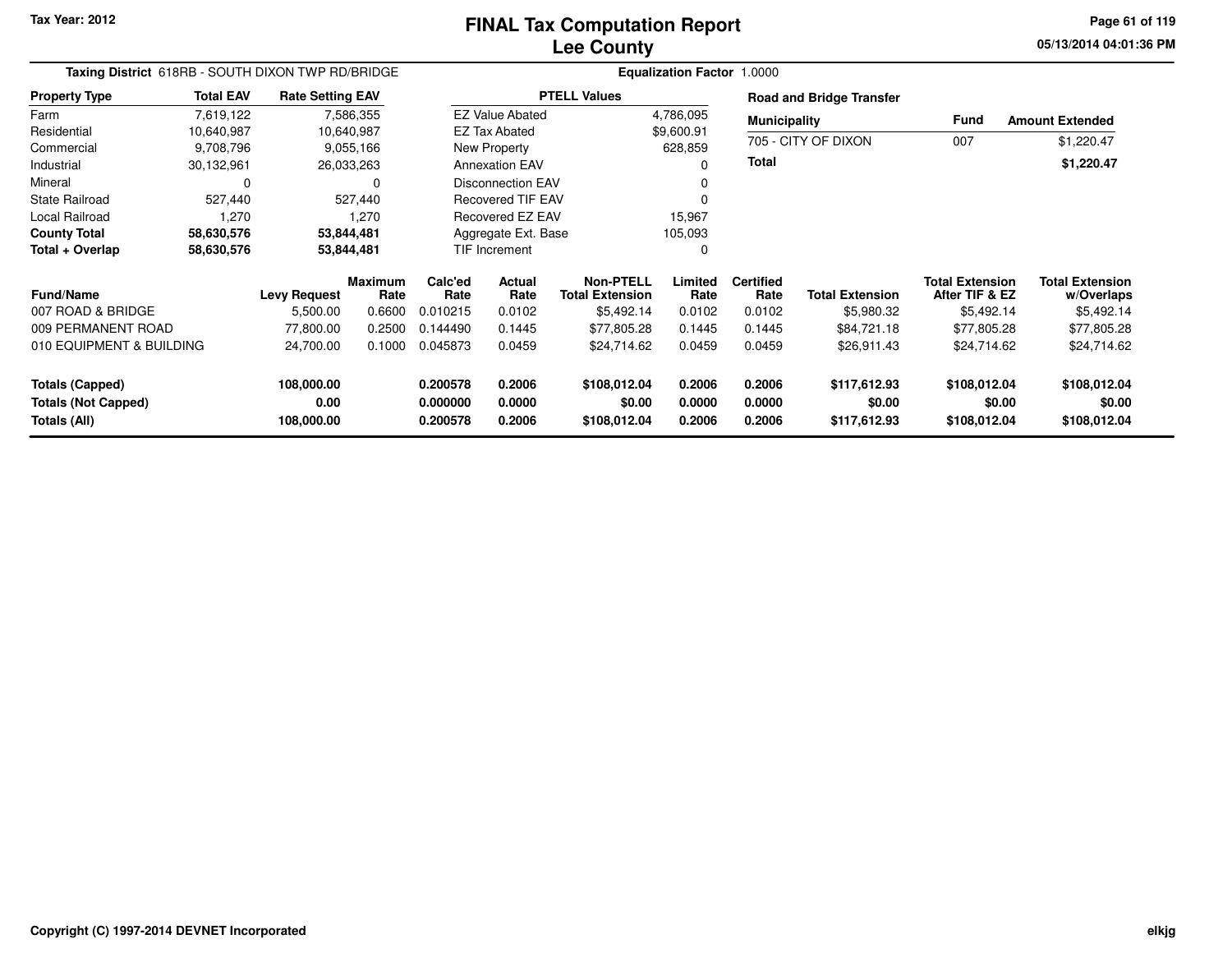# **Lee CountyFINAL Tax Computation Report**

**05/13/2014 04:01:36 PM Page 62 of 119**

| Taxing District 619 - SUBLETTE TOWNSHIP                         |                        |                         |                      |                  |                          |                                            | <b>Equalization Factor 1.0000</b> |                          |                        |                                          |                                      |
|-----------------------------------------------------------------|------------------------|-------------------------|----------------------|------------------|--------------------------|--------------------------------------------|-----------------------------------|--------------------------|------------------------|------------------------------------------|--------------------------------------|
| <b>Property Type</b>                                            | <b>Total EAV</b>       | <b>Rate Setting EAV</b> |                      |                  |                          | <b>PTELL Values</b>                        |                                   |                          |                        |                                          |                                      |
| Farm                                                            | 11,764,523             | 11,764,523              |                      |                  | <b>EZ Value Abated</b>   |                                            | O                                 |                          |                        |                                          |                                      |
| Residential                                                     | 9,587,987              |                         | 9,587,987            |                  | <b>EZ Tax Abated</b>     |                                            | \$0.00                            |                          |                        |                                          |                                      |
| Commercial                                                      | 3,067,650<br>3,067,650 |                         |                      |                  | New Property             |                                            | 154,018                           |                          |                        |                                          |                                      |
| Industrial                                                      | 0                      |                         |                      |                  | <b>Annexation EAV</b>    |                                            | 0                                 |                          |                        |                                          |                                      |
| Mineral                                                         | 1,425,472<br>1,425,472 |                         |                      |                  | Disconnection EAV        |                                            |                                   |                          |                        |                                          |                                      |
| State Railroad<br>$\Omega$                                      |                        |                         |                      |                  | <b>Recovered TIF EAV</b> |                                            |                                   |                          |                        |                                          |                                      |
| Local Railroad<br>8,090<br>8,090                                |                        |                         |                      |                  | Recovered EZ EAV         |                                            | O                                 |                          |                        |                                          |                                      |
| <b>County Total</b>                                             | 25,853,722             | 25,853,722              |                      |                  | Aggregate Ext. Base      |                                            | 41,984                            |                          |                        |                                          |                                      |
| Total + Overlap                                                 | 25,853,722             | 25,853,722              |                      |                  | TIF Increment            |                                            | 0                                 |                          |                        |                                          |                                      |
| <b>Fund/Name</b>                                                |                        | <b>Levy Request</b>     | Maximum<br>Rate      | Calc'ed<br>Rate  | Actual<br>Rate           | <b>Non-PTELL</b><br><b>Total Extension</b> | Limited<br>Rate                   | <b>Certified</b><br>Rate | <b>Total Extension</b> | <b>Total Extension</b><br>After TIF & EZ | <b>Total Extension</b><br>w/Overlaps |
| 001 CORPORATE                                                   |                        | 37,366.00               | 0.3900               | 0.144529         | 0.1445                   | \$37,358.63                                | 0.1349                            | 0.1349                   | \$34,876.67            | \$34,876.67                              | \$34,876.67                          |
| 019 COMMUNITY BLDG                                              |                        | 8,403.00                | 0.1000               | 0.032502         | 0.0325                   | \$8,402.46                                 | 0.0303                            | 0.0303                   | \$7,833.68             | \$7,833.68                               | \$7,833.68                           |
| 054 GENERAL ASSISTANCE<br>842.00                                |                        | 0.0000                  | 0.003257             | 0.0033           | \$853.17                 | 0.0031                                     | 0.0031                            | \$801.47                 | \$801.47               | \$801.47                                 |                                      |
| <b>Totals (Capped)</b>                                          |                        | 46,611.00               |                      | 0.180288         | 0.1803                   | \$46,614.26                                | 0.1683                            | 0.1683                   | \$43,511.82            | \$43,511.82                              | \$43,511.82                          |
| 0.00<br><b>Totals (Not Capped)</b><br>Totals (All)<br>46,611.00 |                        |                         | 0.000000<br>0.180288 | 0.0000<br>0.1803 | \$0.00<br>\$46,614.26    | 0.0000<br>0.1683                           | 0.0000<br>0.1683                  | \$0.00<br>\$43,511.82    | \$0.00<br>\$43,511.82  | \$0.00<br>\$43,511.82                    |                                      |
|                                                                 |                        |                         |                      |                  |                          |                                            |                                   |                          |                        |                                          |                                      |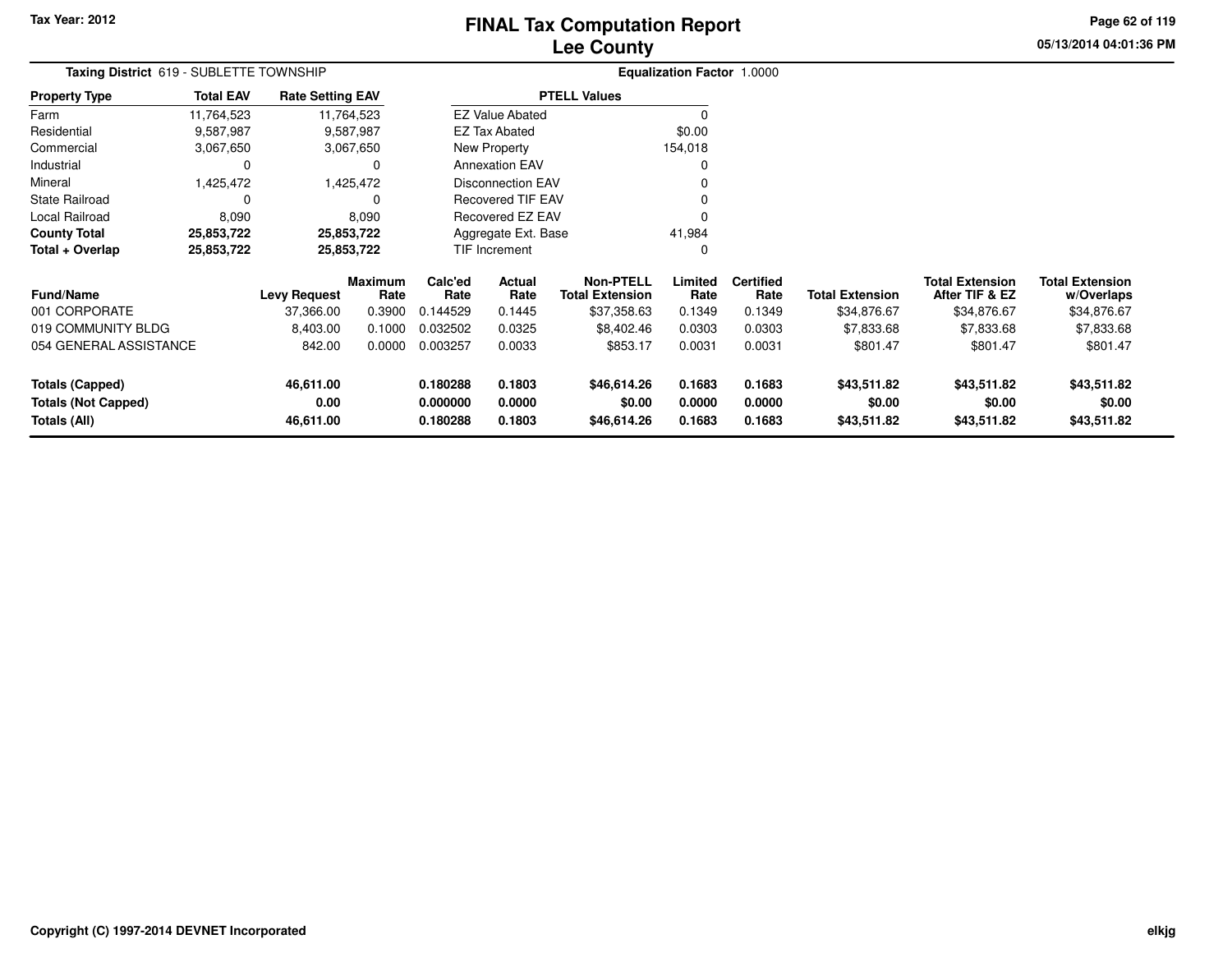**05/13/2014 04:01:36 PM Page 63 of 119**

| Taxing District 619RB - SUBLETTE TWP ROAD/BRIDGE |                  |                         |                        |                 |                          |                                            |                 |                          |                                 |                                          |                                      |
|--------------------------------------------------|------------------|-------------------------|------------------------|-----------------|--------------------------|--------------------------------------------|-----------------|--------------------------|---------------------------------|------------------------------------------|--------------------------------------|
| <b>Property Type</b>                             | <b>Total EAV</b> | <b>Rate Setting EAV</b> |                        |                 |                          | <b>PTELL Values</b>                        |                 |                          | <b>Road and Bridge Transfer</b> |                                          |                                      |
| Farm                                             | 11,764,523       |                         | 11,764,523             |                 | <b>EZ Value Abated</b>   |                                            | 0               | <b>Municipality</b>      |                                 | <b>Fund</b>                              | <b>Amount Extended</b>               |
| Residential                                      | 9,587,987        |                         | 9,587,987              |                 | EZ Tax Abated            |                                            | \$0.00          |                          |                                 |                                          |                                      |
| Commercial                                       | 3,067,650        |                         | 3,067,650              |                 | New Property             |                                            | 154,018         |                          | 712 - VILLAGE OF SUBLETTE       | 007                                      | \$10,563.65                          |
| Industrial                                       | 0                |                         | 0                      |                 | <b>Annexation EAV</b>    |                                            | 0               | Total                    |                                 |                                          | \$10,563.65                          |
| Mineral                                          | 1,425,472        |                         | 1,425,472              |                 | <b>Disconnection EAV</b> |                                            | 0               |                          |                                 |                                          |                                      |
| <b>State Railroad</b>                            | 0                |                         | 0                      |                 | <b>Recovered TIF EAV</b> |                                            | 0               |                          |                                 |                                          |                                      |
| Local Railroad                                   | 8,090            |                         | 8,090                  |                 | Recovered EZ EAV         |                                            | 0               |                          |                                 |                                          |                                      |
| <b>County Total</b>                              | 25,853,722       |                         | 25,853,722             |                 | Aggregate Ext. Base      |                                            | 89,303          |                          |                                 |                                          |                                      |
| Total + Overlap                                  | 25,853,722       |                         | 25,853,722             |                 | TIF Increment            |                                            | 0               |                          |                                 |                                          |                                      |
| <b>Fund/Name</b>                                 |                  | <b>Levy Request</b>     | <b>Maximum</b><br>Rate | Calc'ed<br>Rate | <b>Actual</b><br>Rate    | <b>Non-PTELL</b><br><b>Total Extension</b> | Limited<br>Rate | <b>Certified</b><br>Rate | <b>Total Extension</b>          | <b>Total Extension</b><br>After TIF & EZ | <b>Total Extension</b><br>w/Overlaps |
| 007 ROAD & BRIDGE                                |                  | 84,000.00               | 0.6600                 | 0.324905        | 0.3249                   | \$83,998.74                                | 0.3216          | 0.3216                   | \$83,145.57                     | \$83,145.57                              | \$83,145.57                          |
| 008 BRIDGE JOINT W/ COUNTY                       |                  | 0.00                    | 0.2500                 | 0.000000        | 0.0000                   | \$0.00                                     | 0.0000          | 0.0000                   | \$0.00                          | \$0.00                                   | \$0.00                               |
| 010 EQUIPMENT & BUILDING                         |                  | 9,500.00                | 0.1000                 | 0.036745        | 0.0367                   | \$9,488.32                                 | 0.0363          | 0.0363                   | \$9,384.90                      | \$9,384.90                               | \$9,384.90                           |
| <b>Totals (Capped)</b>                           |                  | 93,500.00               |                        | 0.361650        | 0.3616                   | \$93,487.06                                | 0.3579          | 0.3579                   | \$92,530.47                     | \$92,530.47                              | \$92,530.47                          |
| <b>Totals (Not Capped)</b>                       |                  | 0.00                    |                        | 0.000000        | 0.0000                   | \$0.00                                     | 0.0000          | 0.0000                   | \$0.00                          | \$0.00                                   | \$0.00                               |
| Totals (All)<br>93,500.00                        |                  |                         | 0.361650               | 0.3616          | \$93,487.06              | 0.3579                                     | 0.3579          | \$92,530.47              | \$92,530.47                     | \$92,530.47                              |                                      |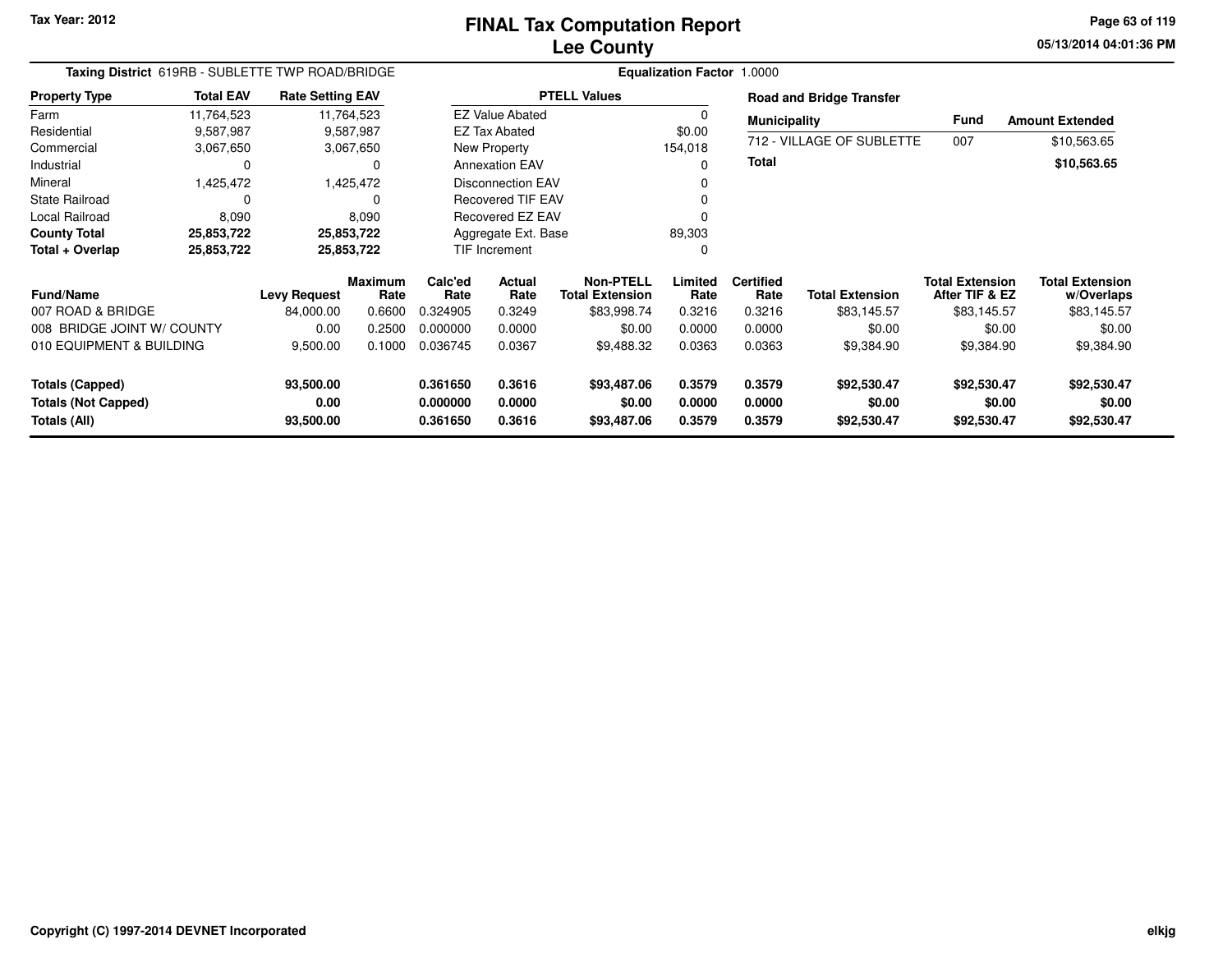# **Lee CountyFINAL Tax Computation Report**

**05/13/2014 04:01:36 PM Page 64 of 119**

| Taxing District 620 - VIOLA TOWNSHIP       |                    |                         |                        |                      | <b>Equalization Factor 1.0000</b> |                                            |                  |                          |                        |                                          |                                      |  |
|--------------------------------------------|--------------------|-------------------------|------------------------|----------------------|-----------------------------------|--------------------------------------------|------------------|--------------------------|------------------------|------------------------------------------|--------------------------------------|--|
| <b>Property Type</b>                       | <b>Total EAV</b>   | <b>Rate Setting EAV</b> |                        |                      |                                   | <b>PTELL Values</b>                        |                  |                          |                        |                                          |                                      |  |
| Farm                                       | 9,635,171          |                         | 9,635,171              |                      | <b>EZ Value Abated</b>            |                                            |                  |                          |                        |                                          |                                      |  |
| Residential                                | 2,295,925          |                         | 2,295,925              |                      | <b>EZ Tax Abated</b>              |                                            | \$0.00           |                          |                        |                                          |                                      |  |
| Commercial                                 | 758,309            |                         | 758,309                |                      | New Property                      |                                            | 74,731           |                          |                        |                                          |                                      |  |
| Industrial                                 |                    |                         |                        |                      | <b>Annexation EAV</b>             |                                            |                  |                          |                        |                                          |                                      |  |
| Mineral                                    | 620,456<br>620,456 |                         |                        |                      | <b>Disconnection EAV</b>          |                                            |                  |                          |                        |                                          |                                      |  |
| State Railroad                             |                    |                         | O                      |                      | <b>Recovered TIF EAV</b>          |                                            |                  |                          |                        |                                          |                                      |  |
| Local Railroad                             |                    |                         |                        |                      | <b>Recovered EZ EAV</b>           |                                            |                  |                          |                        |                                          |                                      |  |
| <b>County Total</b>                        | 13,309,861         |                         | 13,309,861             |                      | Aggregate Ext. Base               |                                            | 39,680           |                          |                        |                                          |                                      |  |
| Total + Overlap                            | 13,309,861         |                         | 13,309,861             |                      | TIF Increment                     |                                            |                  |                          |                        |                                          |                                      |  |
| <b>Fund/Name</b>                           |                    | <b>Levy Request</b>     | <b>Maximum</b><br>Rate | Calc'ed<br>Rate      | Actual<br>Rate                    | <b>Non-PTELL</b><br><b>Total Extension</b> | Limited<br>Rate  | <b>Certified</b><br>Rate | <b>Total Extension</b> | <b>Total Extension</b><br>After TIF & EZ | <b>Total Extension</b><br>w/Overlaps |  |
| 001 CORPORATE                              |                    | 37,750.00               | 0.4500                 | 0.283624             | 0.2836                            | \$37,746.77                                | 0.2802           | 0.2802                   | \$37,294.23            | \$37,294.23                              | \$37,294.23                          |  |
| 054 GENERAL ASSISTANCE                     |                    | 3,850.00                | 0.1000                 | 0.028926             | 0.0289                            | \$3,846.55                                 | 0.0286           | 0.0286                   | \$3,806.62             | \$3,806.62                               | \$3,806.62                           |  |
| <b>Totals (Capped)</b>                     |                    | 41,600.00               |                        | 0.312550             | 0.3125                            | \$41,593.32                                | 0.3088           | 0.3088                   | \$41,100.85            | \$41,100.85                              | \$41,100.85                          |  |
| <b>Totals (Not Capped)</b><br>Totals (All) |                    | 0.00<br>41,600.00       |                        | 0.000000<br>0.312550 | 0.0000<br>0.3125                  | \$0.00<br>\$41,593.32                      | 0.0000<br>0.3088 | 0.0000<br>0.3088         | \$0.00<br>\$41,100.85  | \$0.00<br>\$41,100.85                    | \$0.00<br>\$41,100.85                |  |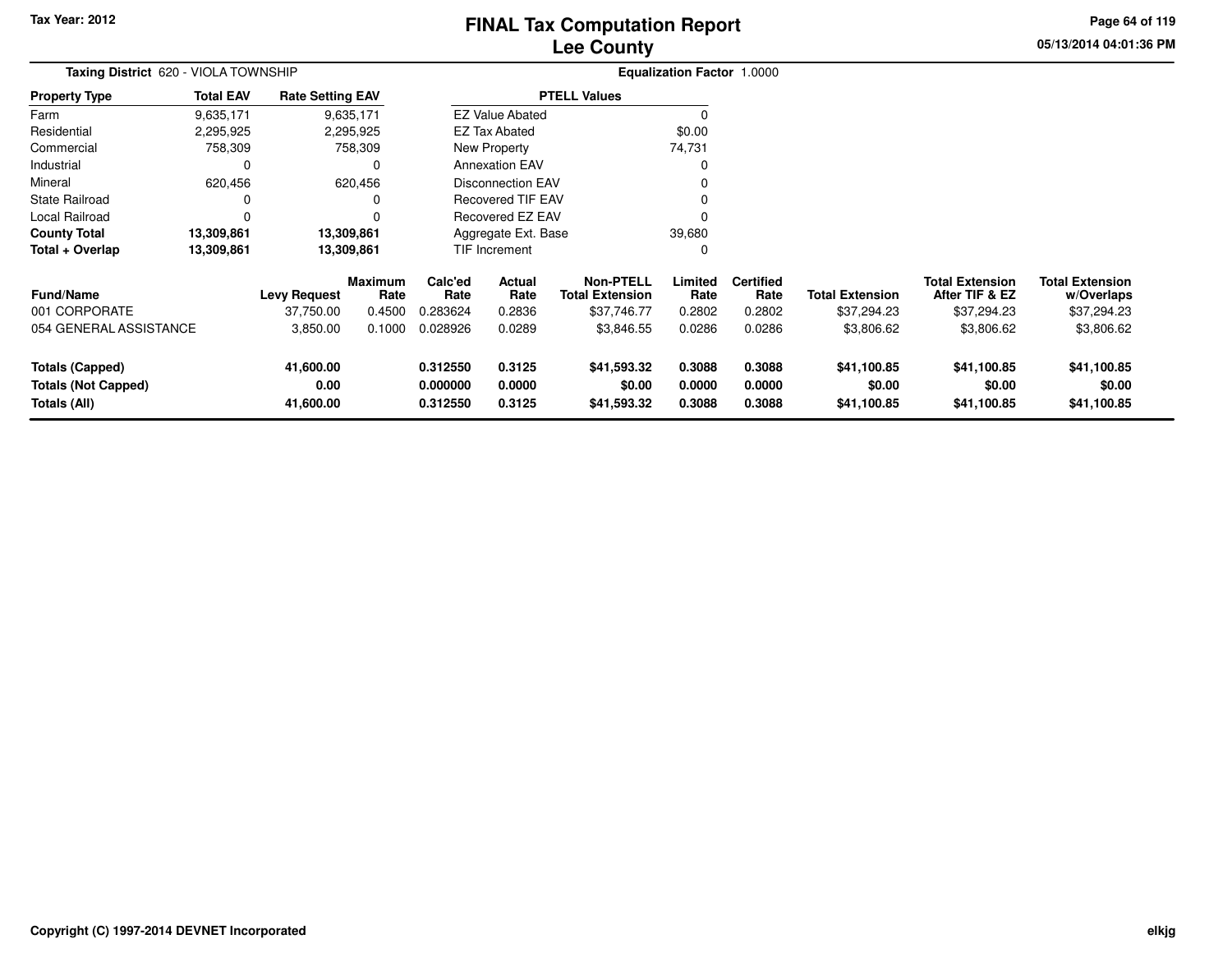**Totals (All)**

# **Lee CountyFINAL Tax Computation Report**

**0.000000 0.0000 \$0.00 0.0000 0.0000 \$0.00 \$0.00 \$0.00**

**0.481449 0.4815 \$64,086.99 0.4752 0.4752 \$63,248.46 \$63,248.46 \$63,248.46**

**05/13/2014 04:01:36 PMPage 65 of 119**

| Taxing District 620RB - VIOLA TWP ROAD/BRIDGE |                    |                         |                        |                         |                        |                                            | Equalization Factor 1.0000 |                          |                        |                                          |                                      |
|-----------------------------------------------|--------------------|-------------------------|------------------------|-------------------------|------------------------|--------------------------------------------|----------------------------|--------------------------|------------------------|------------------------------------------|--------------------------------------|
| <b>Property Type</b>                          | <b>Total EAV</b>   | <b>Rate Setting EAV</b> |                        |                         |                        | <b>PTELL Values</b>                        |                            |                          |                        |                                          |                                      |
| Farm                                          | 9,635,171          |                         | 9,635,171              |                         | <b>EZ Value Abated</b> |                                            |                            |                          |                        |                                          |                                      |
| Residential                                   | 2,295,925          |                         | 2,295,925              |                         | <b>EZ Tax Abated</b>   |                                            | \$0.00                     |                          |                        |                                          |                                      |
| Commercial                                    | 758,309            |                         | 758,309                |                         | New Property           |                                            | 74,731                     |                          |                        |                                          |                                      |
| Industrial                                    | 0                  |                         |                        |                         | <b>Annexation EAV</b>  |                                            |                            |                          |                        |                                          |                                      |
| Mineral                                       | 620,456<br>620,456 |                         |                        |                         | Disconnection EAV      |                                            |                            |                          |                        |                                          |                                      |
| <b>State Railroad</b>                         |                    |                         |                        |                         | Recovered TIF EAV      |                                            |                            |                          |                        |                                          |                                      |
| Local Railroad                                |                    |                         |                        | <b>Recovered EZ EAV</b> |                        |                                            |                            |                          |                        |                                          |                                      |
| 13,309,861<br><b>County Total</b>             |                    |                         | 13,309,861             |                         | Aggregate Ext. Base    |                                            | 61,067                     |                          |                        |                                          |                                      |
| Total + Overlap                               | 13,309,861         |                         | 13,309,861             |                         | TIF Increment          |                                            |                            |                          |                        |                                          |                                      |
| <b>Fund/Name</b>                              |                    | <b>Levy Request</b>     | <b>Maximum</b><br>Rate | Calc'ed<br>Rate         | Actual<br>Rate         | <b>Non-PTELL</b><br><b>Total Extension</b> | Limited<br>Rate            | <b>Certified</b><br>Rate | <b>Total Extension</b> | <b>Total Extension</b><br>After TIF & EZ | <b>Total Extension</b><br>w/Overlaps |
| 007 ROAD & BRIDGE                             |                    | 28,800.00               | 0.6600                 | 0.216381                | 0.2164                 | \$28,802.54                                | 0.2136                     | 0.2136                   | \$28,429.86            | \$28,429.86                              | \$28,429.86                          |
| 008 BRIDGE JOINT W/ COUNTY                    |                    | 7,000.00                | 0.2500                 | 0.052593                | 0.0526                 | \$7,000.99                                 | 0.0519                     | 0.0519                   | \$6,907.82             | \$6,907.82                               | \$6,907.82                           |
| 009 PERMANENT ROAD                            |                    | 23,400.00               | 0.2500                 | 0.175810                | 0.1758                 | \$23,398.74                                | 0.1735                     | 0.1735                   | \$23,092.61            | \$23,092.61                              | \$23,092.61                          |
| 010 EQUIPMENT & BUILDING                      |                    | 4,880.00                | 0.1000                 | 0.036665                | 0.0367                 | \$4,884.72                                 | 0.0362                     | 0.0362                   | \$4,818.17             | \$4,818.17                               | \$4,818.17                           |
| Totals (Capped)                               |                    | 64,080.00               |                        | 0.481449                | 0.4815                 | \$64,086.99                                | 0.4752                     | 0.4752                   | \$63,248.46            | \$63,248.46                              | \$63,248.46                          |
| <b>Totals (Not Capped)</b>                    |                    | 0.00                    |                        | 0.000000                | 0.0000                 | \$0.00                                     | 0.0000                     | 0.0000                   | \$0.00                 | \$0.00                                   | \$0.00                               |

**64,080.00**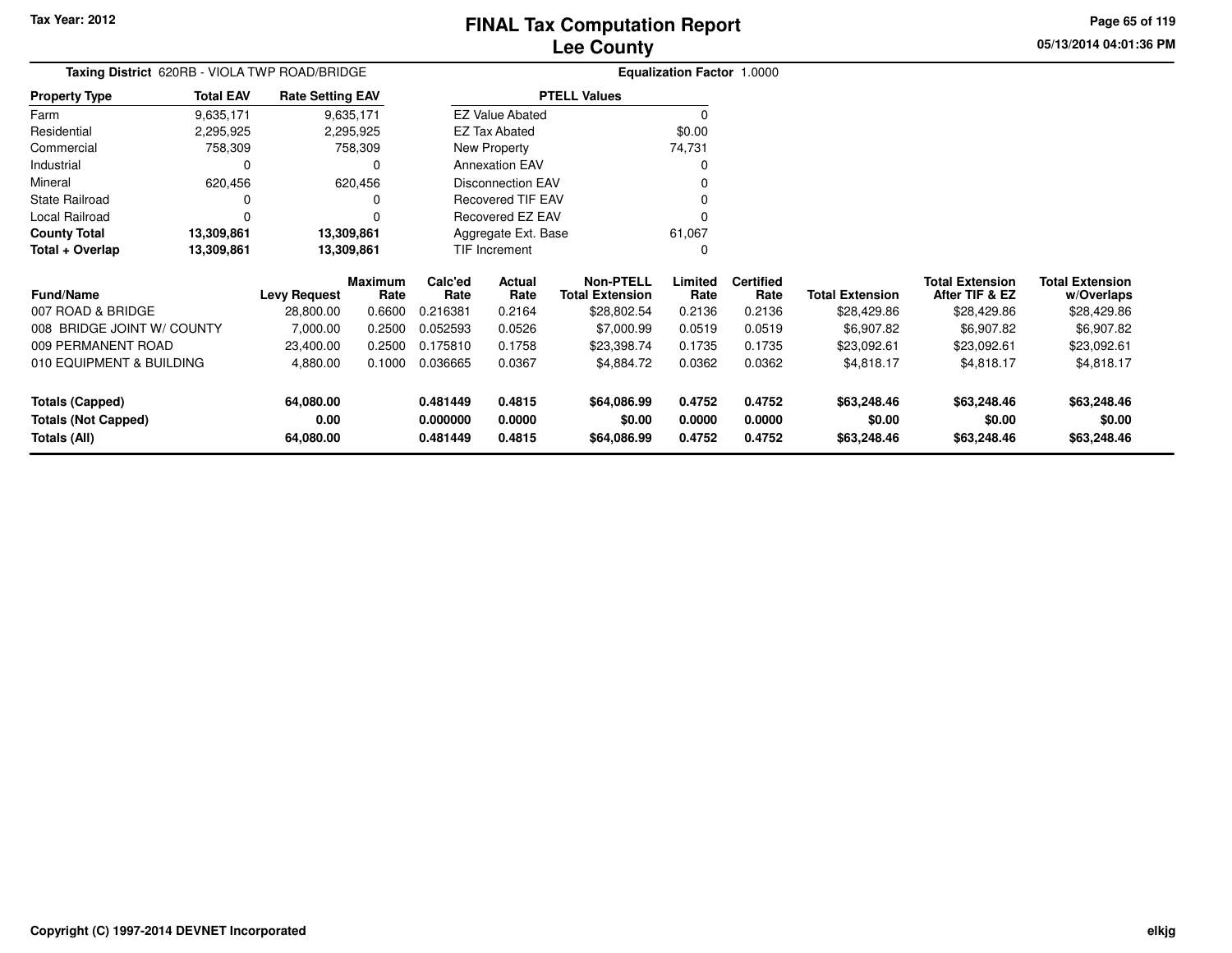# **Lee CountyFINAL Tax Computation Report**

**05/13/2014 04:01:36 PM Page 66 of 119**

| Taxing District 621 - WILLOW CREEK TOWNSHIP                          |                  |                                |                 |                                  |                            |                                            | <b>Equalization Factor 1.0000</b> |                            |                                      |                                          |                                      |
|----------------------------------------------------------------------|------------------|--------------------------------|-----------------|----------------------------------|----------------------------|--------------------------------------------|-----------------------------------|----------------------------|--------------------------------------|------------------------------------------|--------------------------------------|
| Property Type                                                        | <b>Total EAV</b> | <b>Rate Setting EAV</b>        |                 |                                  |                            | <b>PTELL Values</b>                        |                                   |                            |                                      |                                          |                                      |
| Farm                                                                 | 10,348,123       |                                | 10,348,123      |                                  | <b>EZ Value Abated</b>     |                                            | 0                                 |                            |                                      |                                          |                                      |
| Residential                                                          | 7,614,188        |                                | 7,614,188       |                                  | <b>EZ Tax Abated</b>       |                                            | \$0.00                            |                            |                                      |                                          |                                      |
| Commercial                                                           | 922,079          |                                | 922,079         |                                  | New Property               |                                            | 22,693                            |                            |                                      |                                          |                                      |
| Industrial                                                           | 556              |                                | 556             |                                  | <b>Annexation EAV</b>      |                                            | 0                                 |                            |                                      |                                          |                                      |
| Mineral                                                              | 5,017,106        |                                | 5,017,106       |                                  | <b>Disconnection EAV</b>   |                                            |                                   |                            |                                      |                                          |                                      |
| State Railroad                                                       | 50,011           |                                | 50,011          |                                  | <b>Recovered TIF EAV</b>   |                                            |                                   |                            |                                      |                                          |                                      |
| Local Railroad                                                       | 0                |                                |                 |                                  | Recovered EZ EAV           |                                            | 0                                 |                            |                                      |                                          |                                      |
| County Total                                                         | 23,952,063       |                                | 23,952,063      |                                  | Aggregate Ext. Base        |                                            | 42,821                            |                            |                                      |                                          |                                      |
| Total + Overlap                                                      | 23,952,063       |                                | 23,952,063      |                                  | <b>TIF Increment</b>       |                                            | 0                                 |                            |                                      |                                          |                                      |
| Fund/Name<br>001 CORPORATE                                           |                  | <b>Levy Request</b>            | Maximum<br>Rate | Calc'ed<br>Rate                  | Actual<br>Rate             | <b>Non-PTELL</b><br><b>Total Extension</b> | Limited<br>Rate                   | <b>Certified</b><br>Rate   | <b>Total Extension</b>               | <b>Total Extension</b><br>After TIF & EZ | <b>Total Extension</b><br>w/Overlaps |
|                                                                      |                  | 46,188.00                      | 0.3800          | 0.192835                         | 0.1928                     | \$46,179.58                                | 0.1843                            | 0.1843                     | \$44,143.65                          | \$44,143.65                              | \$44,143.65                          |
| <b>Totals (Capped)</b><br><b>Totals (Not Capped)</b><br>Totals (All) |                  | 46,188.00<br>0.00<br>46,188.00 |                 | 0.192835<br>0.000000<br>0.192835 | 0.1928<br>0.0000<br>0.1928 | \$46,179.58<br>\$0.00<br>\$46,179.58       | 0.1843<br>0.0000<br>0.1843        | 0.1843<br>0.0000<br>0.1843 | \$44,143.65<br>\$0.00<br>\$44,143.65 | \$44,143.65<br>\$0.00<br>\$44,143.65     | \$44,143.65<br>\$0.00<br>\$44,143.65 |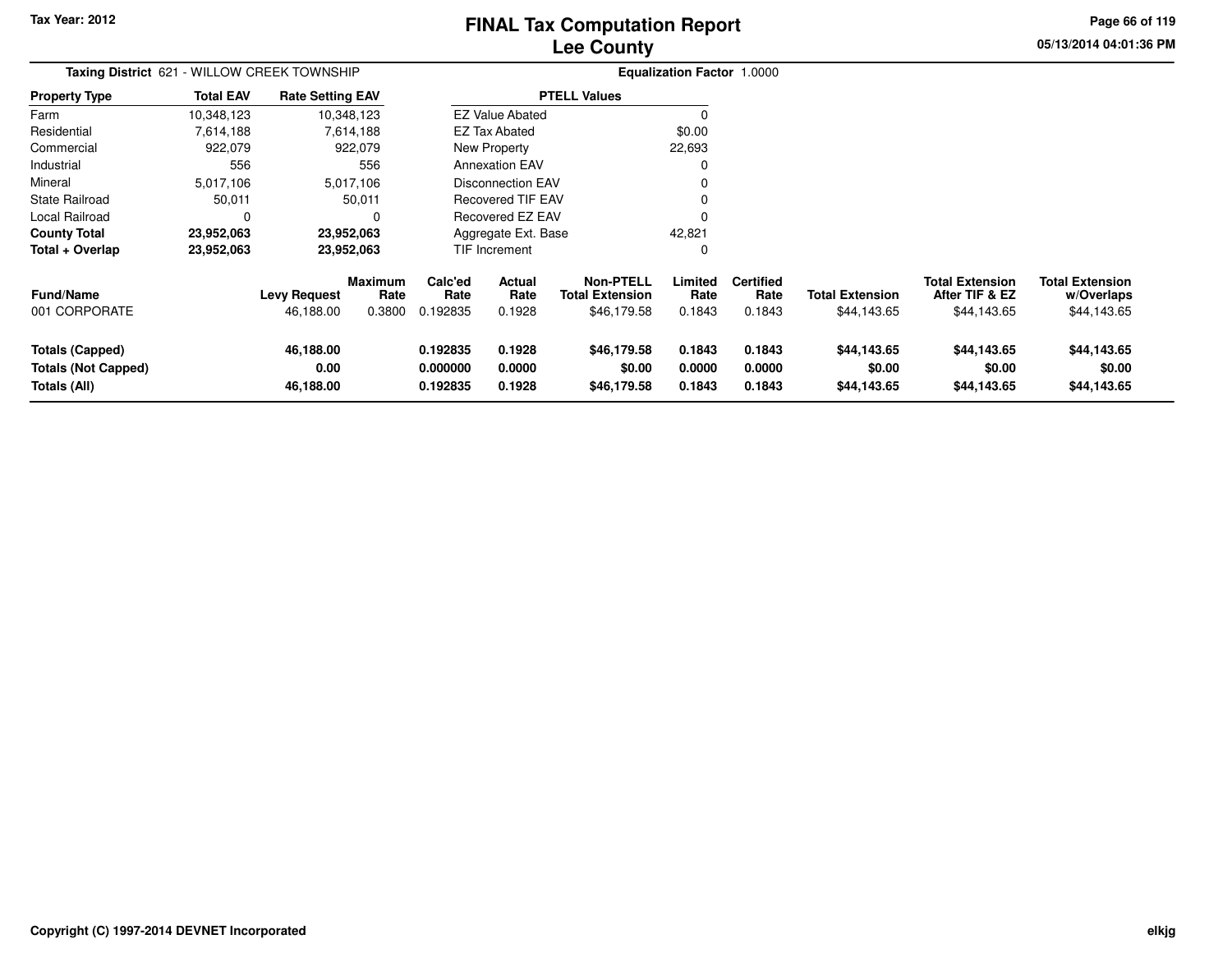**05/13/2014 04:01:36 PM Page 67 of 119**

| Taxing District 621RB - WILLOW CRK TWP RD/BRIDGE    |                    |                                   |                                                                                                                       | <b>Equalization Factor 1.0000</b> |                                                                                                 |                                                                                                                                                                         |                          |                        |                                                                                                |                                        |  |  |
|-----------------------------------------------------|--------------------|-----------------------------------|-----------------------------------------------------------------------------------------------------------------------|-----------------------------------|-------------------------------------------------------------------------------------------------|-------------------------------------------------------------------------------------------------------------------------------------------------------------------------|--------------------------|------------------------|------------------------------------------------------------------------------------------------|----------------------------------------|--|--|
| <b>Total EAV</b>                                    |                    |                                   |                                                                                                                       |                                   |                                                                                                 |                                                                                                                                                                         |                          |                        |                                                                                                |                                        |  |  |
| 10,348,123                                          |                    |                                   |                                                                                                                       |                                   |                                                                                                 | 0                                                                                                                                                                       |                          |                        |                                                                                                | <b>Amount Extended</b>                 |  |  |
| Residential<br>7,614,188<br>7,614,188<br>Commercial |                    |                                   |                                                                                                                       |                                   |                                                                                                 | \$0.00                                                                                                                                                                  |                          |                        |                                                                                                |                                        |  |  |
| 922,079                                             |                    |                                   |                                                                                                                       |                                   |                                                                                                 | 22,693                                                                                                                                                                  |                          |                        |                                                                                                | \$3,173.59                             |  |  |
| 556                                                 |                    | 556                               |                                                                                                                       |                                   |                                                                                                 | O                                                                                                                                                                       |                          |                        |                                                                                                | \$3,173.59                             |  |  |
| 5,017,106                                           |                    |                                   |                                                                                                                       |                                   |                                                                                                 |                                                                                                                                                                         |                          |                        |                                                                                                |                                        |  |  |
| 50,011                                              |                    |                                   |                                                                                                                       |                                   |                                                                                                 |                                                                                                                                                                         |                          |                        |                                                                                                |                                        |  |  |
| 0                                                   |                    | 0                                 |                                                                                                                       |                                   |                                                                                                 |                                                                                                                                                                         |                          |                        |                                                                                                |                                        |  |  |
| 23,952,063                                          |                    |                                   |                                                                                                                       |                                   |                                                                                                 | 116,233                                                                                                                                                                 |                          |                        |                                                                                                |                                        |  |  |
| 23,952,063                                          |                    |                                   |                                                                                                                       |                                   |                                                                                                 | 0                                                                                                                                                                       |                          |                        |                                                                                                |                                        |  |  |
|                                                     |                    | Rate                              | Calc'ed<br>Rate                                                                                                       | <b>Actual</b><br>Rate             | <b>Non-PTELL</b><br><b>Total Extension</b>                                                      | Limited<br>Rate                                                                                                                                                         | <b>Certified</b><br>Rate | <b>Total Extension</b> | <b>Total Extension</b><br>After TIF & EZ                                                       | <b>Total Extension</b><br>w/Overlaps   |  |  |
|                                                     | 67,629.00          | 0.6600                            | 0.282352                                                                                                              | 0.2824                            | \$67,640.63                                                                                     | 0.2698                                                                                                                                                                  | 0.2698                   | \$64,622.67            | \$64,622.67                                                                                    | \$64,622.67                            |  |  |
| 008 BRIDGE JOINT W/ COUNTY                          | 10,168.00          | 0.2500                            | 0.042452                                                                                                              | 0.0425                            | \$10,179.63                                                                                     | 0.0406                                                                                                                                                                  | 0.0406                   | \$9,724.54             | \$9,724.54                                                                                     | \$9,724.54                             |  |  |
| 009 PERMANENT ROAD                                  | 40,475.00          | 0.2500                            | 0.168983                                                                                                              | 0.1690                            | \$40,478.99                                                                                     | 0.1614                                                                                                                                                                  | 0.1614                   | \$38,658.63            | \$38,658.63                                                                                    | \$38,658.63                            |  |  |
| 010 EQUIPMENT & BUILDING                            | 7,126.00           | 0.1000                            | 0.029751                                                                                                              | 0.0298                            | \$7,137.71                                                                                      | 0.0285                                                                                                                                                                  | 0.0285                   | \$6,826.34             | \$6,826.34                                                                                     | \$6,826.34                             |  |  |
|                                                     | 125,398.00<br>0.00 |                                   | 0.523538<br>0.000000                                                                                                  | 0.5237<br>0.0000                  | \$125,436.96<br>\$0.00                                                                          | 0.5003<br>0.0000                                                                                                                                                        | 0.5003<br>0.0000         | \$119,832.18<br>\$0.00 | \$119,832.18<br>\$0.00                                                                         | \$119,832.18<br>\$0.00<br>\$119,832.18 |  |  |
|                                                     |                    | <b>Levy Request</b><br>125,398.00 | <b>Rate Setting EAV</b><br>10,348,123<br>922,079<br>5,017,106<br>50,011<br>23,952,063<br>23,952,063<br><b>Maximum</b> | 0.523538                          | <b>EZ Tax Abated</b><br>New Property<br><b>Annexation EAV</b><br><b>TIF Increment</b><br>0.5237 | <b>PTELL Values</b><br><b>EZ Value Abated</b><br><b>Disconnection EAV</b><br><b>Recovered TIF EAV</b><br><b>Recovered EZ EAV</b><br>Aggregate Ext. Base<br>\$125,436.96 | 0.5003                   | <b>Total</b><br>0.5003 | <b>Road and Bridge Transfer</b><br><b>Municipality</b><br>708 - VILLAGE OF LEE<br>\$119,832.18 | <b>Fund</b><br>007<br>\$119,832.18     |  |  |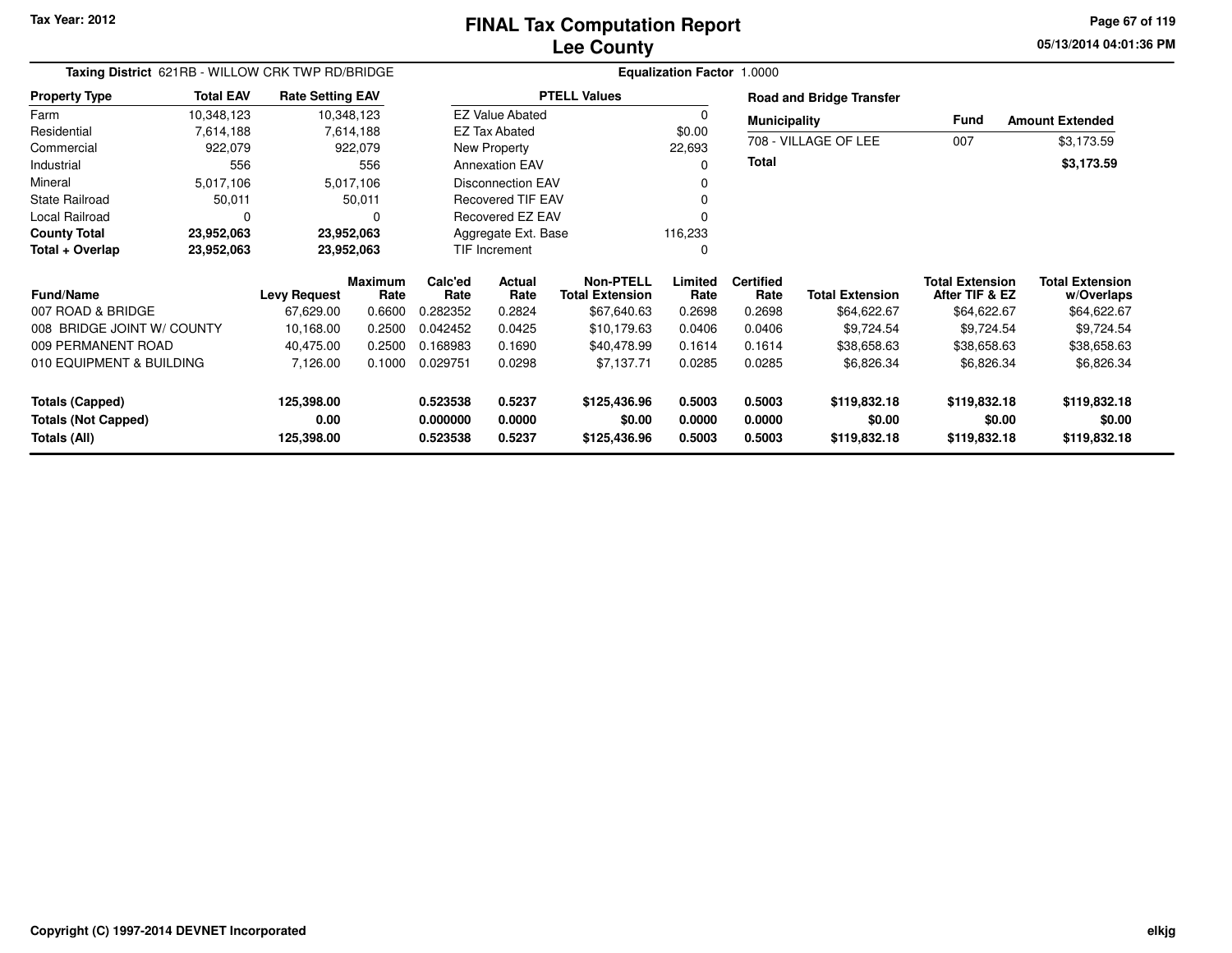# **Lee CountyFINAL Tax Computation Report**

**05/13/2014 04:01:36 PM Page 68 of 119**

| Taxing District 622 - WYOMING TOWNSHIP |                            |                         |                        | <b>Equalization Factor 1.0000</b> |                          |                                            |                 |                          |                        |                                          |                                      |
|----------------------------------------|----------------------------|-------------------------|------------------------|-----------------------------------|--------------------------|--------------------------------------------|-----------------|--------------------------|------------------------|------------------------------------------|--------------------------------------|
| <b>Property Type</b>                   | <b>Total EAV</b>           | <b>Rate Setting EAV</b> |                        |                                   |                          | <b>PTELL Values</b>                        |                 |                          |                        |                                          |                                      |
| Farm                                   | 10,849,231                 | 10,840,071              |                        |                                   | <b>EZ Value Abated</b>   |                                            | 0               |                          |                        |                                          |                                      |
| Residential                            | 14,221,637                 | 11,982,681              |                        |                                   | <b>EZ Tax Abated</b>     |                                            | \$0.00          |                          |                        |                                          |                                      |
| Commercial                             | 1,491,483                  |                         | 1,241,868              |                                   | New Property             |                                            | 187,169         |                          |                        |                                          |                                      |
| Industrial                             | 0                          |                         |                        |                                   | <b>Annexation EAV</b>    |                                            |                 |                          |                        |                                          |                                      |
| Mineral                                | 1,172,375                  |                         | 1,172,375              |                                   | <b>Disconnection EAV</b> |                                            |                 |                          |                        |                                          |                                      |
| State Railroad                         |                            |                         |                        |                                   | Recovered TIF EAV        |                                            |                 |                          |                        |                                          |                                      |
| Local Railroad                         |                            |                         |                        |                                   | Recovered EZ EAV         |                                            |                 |                          |                        |                                          |                                      |
| <b>County Total</b>                    | 27,734,726                 | 25,236,995              |                        |                                   | Aggregate Ext. Base      |                                            | 135,537         |                          |                        |                                          |                                      |
| Total + Overlap                        | 27,734,726                 | 25,236,995              |                        |                                   | <b>TIF Increment</b>     |                                            | 2,497,731       |                          |                        |                                          |                                      |
| Fund/Name                              |                            | <b>Levy Request</b>     | <b>Maximum</b><br>Rate | Calc'ed<br>Rate                   | Actual<br>Rate           | <b>Non-PTELL</b><br><b>Total Extension</b> | Limited<br>Rate | <b>Certified</b><br>Rate | <b>Total Extension</b> | <b>Total Extension</b><br>After TIF & EZ | <b>Total Extension</b><br>w/Overlaps |
| 001 CORPORATE                          |                            | 85,000.00               | 0.4000                 | 0.336807                          | 0.3368                   | \$84,998.20                                | 0.3347          | 0.3347                   | \$92,828.13            | \$84,468.22                              | \$84,468.22                          |
| 005 IMRF                               |                            | 2,700.00                | 0.0000                 | 0.010699                          | 0.0107                   | \$2,700.36                                 | 0.0106          | 0.0106                   | \$2,939.88             | \$2,675.12                               | \$2,675.12                           |
| 017 CEMETERY                           |                            | 38,000.00               | 0.2000                 | 0.150573                          | 0.1506                   | \$38,006.91                                | 0.1497          | 0.1497                   | \$41,518.88            | \$37,779.78                              | \$37,779.78                          |
| 035 LIABILITY INS                      |                            | 2,800.00                | 0.0000                 | 0.011095                          | 0.0111                   | \$2,801.31                                 | 0.0110          | 0.0110                   | \$3,050.82             | \$2,776.07                               | \$2,776.07                           |
| 047 SOCIAL SECURITY                    |                            | 11,000.00               | 0.0000                 | 0.043587                          | 0.0436                   | \$11,003.33                                | 0.0433          | 0.0433                   | \$12,009.14            | \$10,927.62                              | \$10,927.62                          |
| 054 GENERAL ASSISTANCE                 |                            | 2,000.00                | 0.1000                 | 0.007925<br>0.0079                |                          | \$1,993.72                                 | 0.0079          | 0.0079                   | \$2,191.04             | \$1,993.72                               | \$1,993.72                           |
| 141,500.00<br><b>Totals (Capped)</b>   |                            |                         | 0.560686               | 0.5607                            | \$141,503.83             | 0.5572                                     | 0.5572          | \$154,537.89             | \$140,620.53           | \$140,620.53                             |                                      |
| <b>Totals (Not Capped)</b>             | 0.00<br>0.000000<br>0.0000 |                         |                        | \$0.00                            | 0.0000                   | 0.0000                                     | \$0.00          | \$0.00                   | \$0.00                 |                                          |                                      |
| Totals (All)<br>141,500.00             |                            |                         | 0.560686               | 0.5607                            | \$141,503.83             | 0.5572                                     | 0.5572          | \$154,537.89             | \$140,620.53           | \$140,620.53                             |                                      |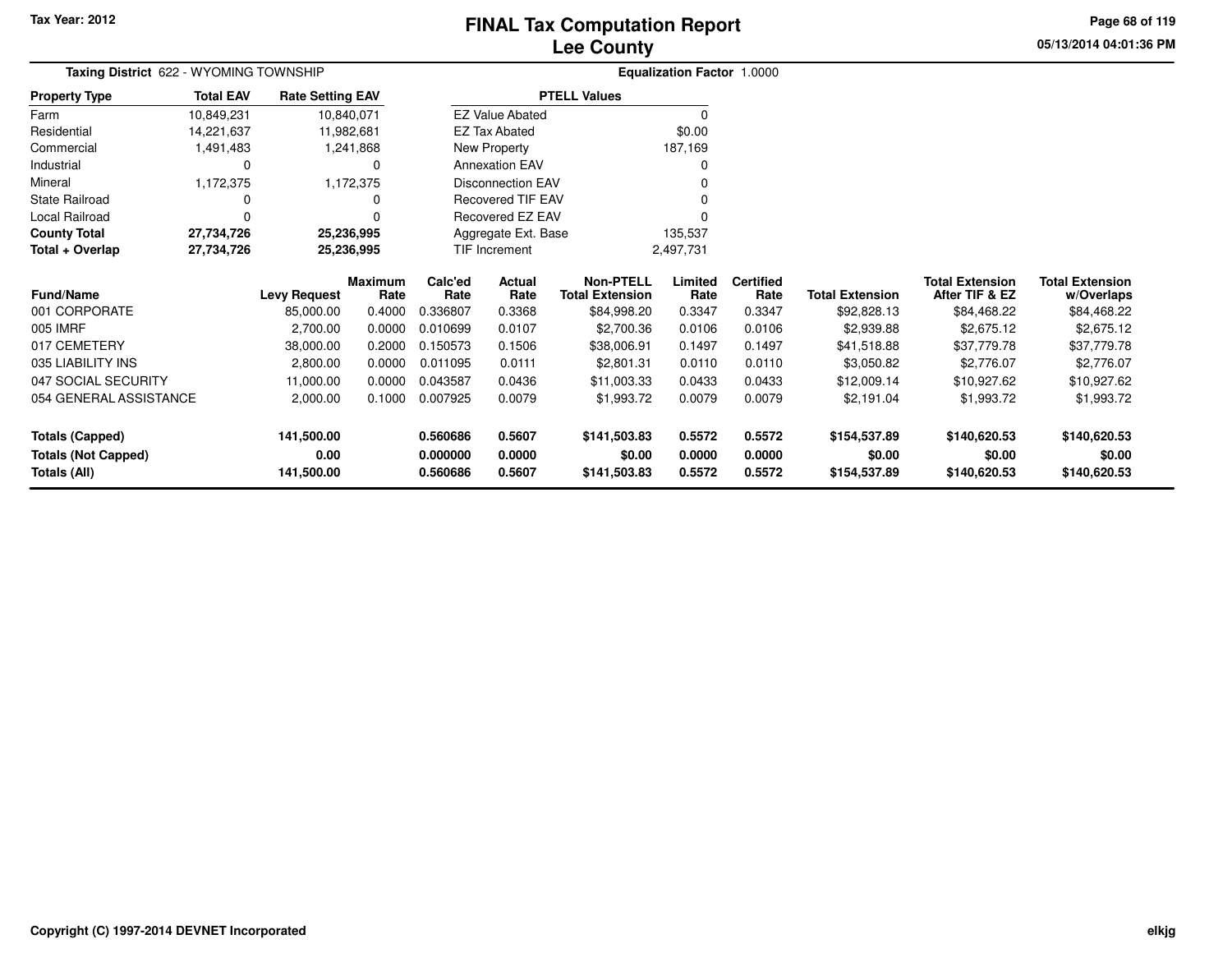**05/13/2014 04:01:36 PM Page 69 of 119**

| Taxing District 622RB - WYOMING TWP ROAD/BRIDGE                      |                        |                                  |                 |                                  |                            |                                            | Equalization Factor 1.0000 |                            |                                        |                                          |                                        |  |
|----------------------------------------------------------------------|------------------------|----------------------------------|-----------------|----------------------------------|----------------------------|--------------------------------------------|----------------------------|----------------------------|----------------------------------------|------------------------------------------|----------------------------------------|--|
| <b>Property Type</b>                                                 | <b>Total EAV</b>       | <b>Rate Setting EAV</b>          |                 |                                  |                            | <b>PTELL Values</b>                        |                            |                            | <b>Road and Bridge Transfer</b>        |                                          |                                        |  |
| Farm                                                                 | 10,849,231             | 10,840,071                       |                 |                                  | <b>EZ Value Abated</b>     |                                            | $\Omega$                   | <b>Municipality</b>        |                                        | Fund                                     | <b>Amount Extended</b>                 |  |
| Residential                                                          | 14,221,637             | 11,982,681                       |                 |                                  | <b>EZ Tax Abated</b>       |                                            | \$0.00                     |                            |                                        |                                          |                                        |  |
| Commercial                                                           | 1,491,483<br>1,241,868 |                                  |                 | New Property                     |                            | 187,169                                    |                            | 710 - VILLAGE OF PAW PAW   | 007                                    | \$5,388.31                               |                                        |  |
| Industrial                                                           | 0                      |                                  |                 |                                  | <b>Annexation EAV</b>      |                                            | 0                          | Total                      |                                        |                                          | \$5,388.31                             |  |
| Mineral                                                              | 1,172,375              |                                  | 1,172,375       |                                  | <b>Disconnection EAV</b>   |                                            |                            |                            |                                        |                                          |                                        |  |
| <b>State Railroad</b>                                                | 0                      |                                  |                 |                                  | <b>Recovered TIF EAV</b>   |                                            |                            |                            |                                        |                                          |                                        |  |
| Local Railroad                                                       | 0                      |                                  |                 |                                  | <b>Recovered EZ EAV</b>    |                                            |                            |                            |                                        |                                          |                                        |  |
| <b>County Total</b>                                                  | 27,734,726             | 25,236,995                       |                 |                                  | Aggregate Ext. Base        |                                            | 123,600                    |                            |                                        |                                          |                                        |  |
| Total + Overlap                                                      | 27,734,726             | 25,236,995                       |                 |                                  | TIF Increment              |                                            | 2,497,731                  |                            |                                        |                                          |                                        |  |
| <b>Fund/Name</b>                                                     |                        | <b>Levy Request</b>              | Maximum<br>Rate | Calc'ed<br>Rate                  | Actual<br>Rate             | <b>Non-PTELL</b><br><b>Total Extension</b> | Limited<br>Rate            | <b>Certified</b><br>Rate   | <b>Total Extension</b>                 | <b>Total Extension</b><br>After TIF & EZ | <b>Total Extension</b><br>w/Overlaps   |  |
| 007 ROAD & BRIDGE                                                    |                        | 31,500.00                        | 0.6600          | 0.124817                         | 0.1248                     | \$31,495.77                                | 0.1248                     | 0.1248                     | \$34,612.94                            | \$31,495.77                              | \$31,495.77                            |  |
| 008 BRIDGE JOINT W/COUNTY                                            |                        | 500.00                           | 0.2500          | 0.001981                         | 0.0020                     | \$504.74                                   | 0.0020                     | 0.0020                     | \$554.69                               | \$504.74                                 | \$504.74                               |  |
| 009 PERMANENT ROAD                                                   |                        | 68,000.00                        | 0.2500          | 0.269446                         | 0.2500                     | \$63,092.49                                | 0.2500                     | 0.2500                     | \$69,336.82                            | \$63,092.49                              | \$63,092.49                            |  |
| 010 EQUIPMENT & BUILDING                                             |                        | 27,000.00                        | 0.1000          | 0.106986                         | 0.1000                     | \$25,237.00                                | 0.1000                     | 0.1000                     | \$27,734.73                            | \$25,237.00                              | \$25,237.00                            |  |
| <b>Totals (Capped)</b><br><b>Totals (Not Capped)</b><br>Totals (All) |                        | 127,000.00<br>0.00<br>127,000.00 |                 | 0.503230<br>0.000000<br>0.503230 | 0.4768<br>0.0000<br>0.4768 | \$120,330.00<br>\$0.00<br>\$120,330.00     | 0.4768<br>0.0000<br>0.4768 | 0.4768<br>0.0000<br>0.4768 | \$132,239.18<br>\$0.00<br>\$132,239.18 | \$120,330.00<br>\$0.00<br>\$120,330.00   | \$120,330.00<br>\$0.00<br>\$120,330.00 |  |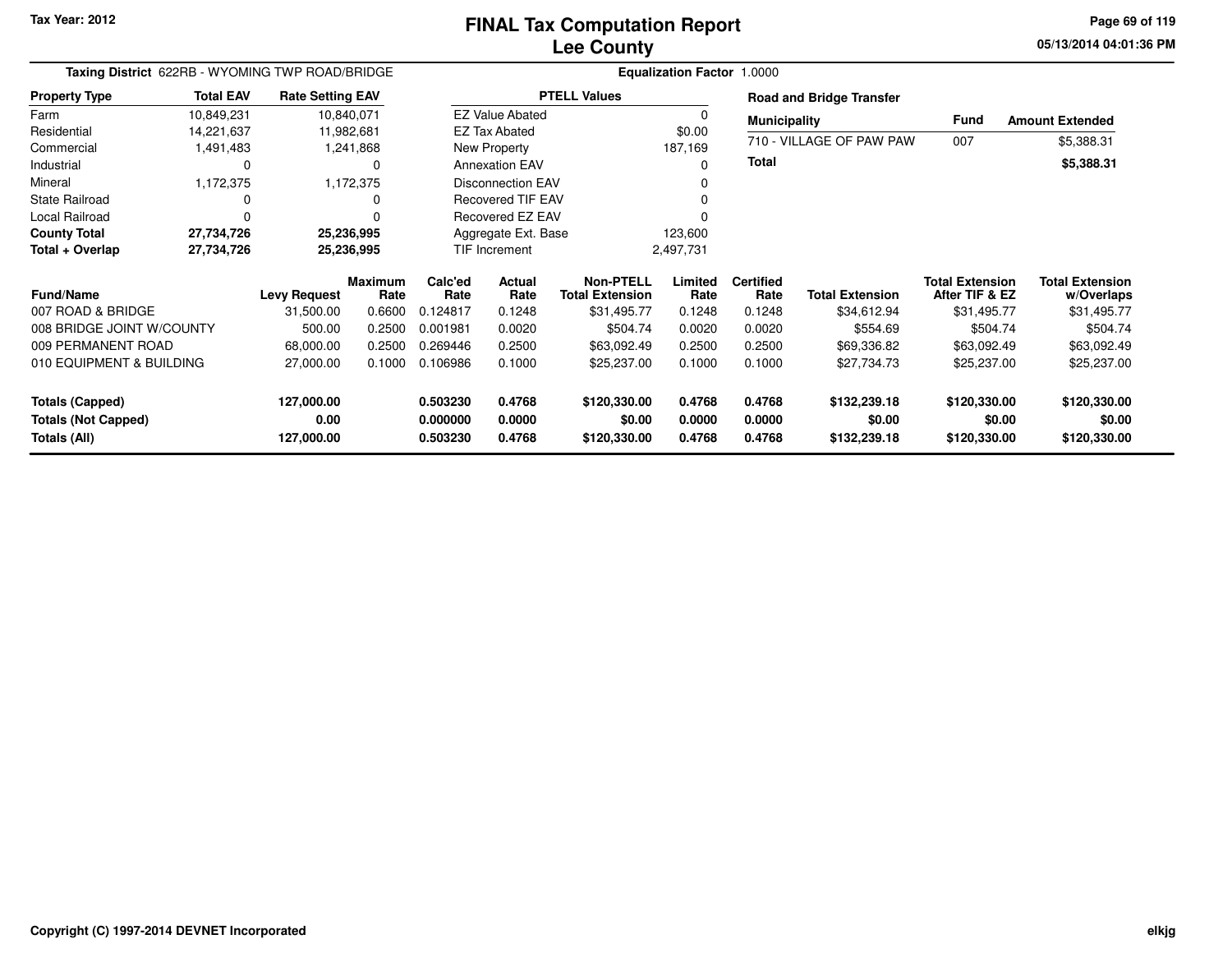**05/13/2014 04:01:36 PM Page 70 of 119**

| Taxing District 701 - CITY OF AMBOY                                                                      | Equalization Factor 1.0000 |                                  |                            |                                        |                            |                                            |                                        |                                        |                                        |                                          |                                      |
|----------------------------------------------------------------------------------------------------------|----------------------------|----------------------------------|----------------------------|----------------------------------------|----------------------------|--------------------------------------------|----------------------------------------|----------------------------------------|----------------------------------------|------------------------------------------|--------------------------------------|
| <b>Property Type</b>                                                                                     | <b>Total EAV</b>           | <b>Rate Setting EAV</b>          |                            |                                        |                            | <b>PTELL Values</b>                        |                                        |                                        | <b>Road and Bridge Transfer</b>        |                                          |                                      |
| Farm                                                                                                     | 844,145                    |                                  | 844,145                    |                                        | <b>EZ Value Abated</b>     |                                            | $\Omega$                               | <b>Road District</b>                   |                                        | <b>Fund</b>                              | <b>Amount Extended</b>               |
| Residential                                                                                              | 20,276,804                 |                                  | 20,276,804                 |                                        | <b>EZ Tax Abated</b>       |                                            | \$0.00                                 |                                        | 602RB - AMBOY TWP ROAD/BRID 007        |                                          |                                      |
| Commercial                                                                                               | 4,449,168                  |                                  | 4,449,168                  |                                        | <b>New Property</b>        |                                            | 38,552                                 |                                        |                                        |                                          | \$16,240.83                          |
| Industrial                                                                                               | 713,052                    |                                  | 713,052                    |                                        | <b>Annexation EAV</b>      |                                            | $\Omega$                               | <b>Total</b>                           |                                        |                                          | \$16,240.83                          |
| Mineral                                                                                                  |                            |                                  | 0                          |                                        | <b>Disconnection EAV</b>   |                                            | $\Omega$                               |                                        |                                        |                                          |                                      |
| <b>State Railroad</b>                                                                                    | $\Omega$                   |                                  | $\Omega$                   |                                        | <b>Recovered TIF EAV</b>   |                                            | $\Omega$                               |                                        |                                        |                                          |                                      |
| <b>Local Railroad</b>                                                                                    | $\Omega$                   |                                  | $\Omega$                   |                                        | <b>Recovered EZ EAV</b>    |                                            | 64,890                                 |                                        |                                        |                                          |                                      |
| <b>County Total</b>                                                                                      | 26,283,169<br>26,283,169   |                                  |                            |                                        | Aggregate Ext. Base        |                                            | 273,408                                |                                        |                                        |                                          |                                      |
| Total + Overlap                                                                                          | 26,283,169                 |                                  | 26,283,169                 |                                        | TIF Increment              |                                            | $\Omega$                               |                                        |                                        |                                          |                                      |
| <b>Fund/Name</b>                                                                                         |                            | <b>Levy Request</b>              | <b>Maximum</b><br>Rate     | Calc'ed<br>Rate                        | <b>Actual</b><br>Rate      | <b>Non-PTELL</b><br><b>Total Extension</b> | Limited<br>Rate                        | <b>Certified</b><br>Rate               | <b>Total Extension</b>                 | <b>Total Extension</b><br>After TIF & EZ | <b>Total Extension</b><br>w/Overlaps |
| 001 CORPORATE                                                                                            |                            | 64,500.00                        | 0.4375                     | 0.245404                               | 0.2454                     | \$64,498.90                                | 0.2424                                 | 0.2424                                 | \$63,710.40                            | \$63,710.40                              | \$63,710.40                          |
| 005 I.M.R.F.                                                                                             |                            | 57,540.00                        | 0.0000                     | 0.218923                               | 0.2189                     | \$57,533.86                                | 0.2163                                 | 0.2163                                 | \$56,850.49                            | \$56,850.49                              | \$56,850.49                          |
| 007 CITY SHARE OF TWNSHP R                                                                               |                            | 0.00                             | 0.0000                     | 0.000000                               | 0.0000                     | \$0.00                                     | 0.0000                                 | 0.0000                                 | \$0.00                                 | \$0.00                                   | \$0.00                               |
| 014 POLICE PROTECTION                                                                                    |                            | 19,500.00                        | 0.6000                     | 0.074192                               | 0.0742                     | \$19,502.11                                | 0.0733                                 | 0.0733                                 | \$19,265.56                            | \$19,265.56                              | \$19,265.56                          |
| 016 LIBRARY                                                                                              |                            | 33,500.00                        | 0.1500                     | 0.127458                               | 0.1275                     | \$33,511.04                                | 0.1260                                 | 0.1260                                 | \$33,116.79                            | \$33,116.79                              | \$33,116.79                          |
| 027 AUDIT                                                                                                |                            | 6,500.00                         | 0.0000                     | 0.024731                               | 0.0247                     | \$6,491.94                                 | 0.0244                                 | 0.0244                                 | \$6,413.09                             | \$6,413.09                               | \$6,413.09                           |
| 035 LIABILITY INS                                                                                        |                            | 32,000.00                        | 0.0000                     | 0.121751                               | 0.1218                     | \$32,012.90                                | 0.1204                                 | 0.1204                                 | \$31,644.94                            | \$31,644.94                              | \$31,644.94                          |
| 041 STREET LIGHTING                                                                                      |                            | 13,000.00                        | 0.0500                     | 0.049461                               | 0.0495                     | \$13,010.17                                | 0.0489                                 | 0.0489                                 | \$12,852.47                            | \$12,852.47                              | \$12,852.47                          |
| 042 CITY PARK                                                                                            |                            | 2,500.00                         | 0.0750                     | 0.009512                               | 0.0095                     | \$2,496.90                                 | 0.0094                                 | 0.0094                                 | \$2,470.62                             | \$2,470.62                               | \$2,470.62                           |
| 044 BAND                                                                                                 |                            | 1,000.00                         | 0.0400                     | 0.003805                               | 0.0038                     | \$998.76                                   | 0.0038                                 | 0.0038                                 | \$998.76                               | \$998.76                                 | \$998.76                             |
| 046 EMERGENCY & DISASTER                                                                                 |                            | 3,000.00                         | 0.0500                     | 0.011414                               | 0.0114                     | \$2,996.28                                 | 0.0113                                 | 0.0113                                 | \$2,970.00                             | \$2,970.00                               | \$2,970.00                           |
| 047 SOCIAL SECURITY                                                                                      |                            | 36,220.00                        | 0.0000                     | 0.137807                               | 0.1378                     | \$36,218.21                                | 0.1362                                 | 0.1362                                 | \$35,797.68                            | \$35,797.68                              | \$35,797.68                          |
| 048 SCHOOL CROSSING GUARD                                                                                |                            | 4,800.00                         | 0.0200                     | 0.018263                               | 0.0183                     | \$4,809.82                                 | 0.0181                                 | 0.0181                                 | \$4,757.25                             | \$4,757.25                               | \$4,757.25                           |
| 062 WORKMENS COMP                                                                                        |                            | 12,000.00                        | 0.0000                     | 0.045657                               | 0.0457                     | \$12,011.41                                | 0.0452                                 | 0.0452                                 | \$11,879.99                            | \$11,879.99                              | \$11,879.99                          |
| 286,060.00<br><b>Totals (Capped)</b><br><b>Totals (Not Capped)</b><br>0.00<br>Totals (All)<br>286,060.00 |                            | 1.088378<br>0.000000<br>1.088378 | 1.0885<br>0.0000<br>1.0885 | \$286,092.30<br>\$0.00<br>\$286,092.30 | 1.0757<br>0.0000<br>1.0757 | 1.0757<br>0.0000<br>1.0757                 | \$282,728.04<br>\$0.00<br>\$282,728.04 | \$282,728.04<br>\$0.00<br>\$282,728.04 | \$282,728.04<br>\$0.00<br>\$282,728.04 |                                          |                                      |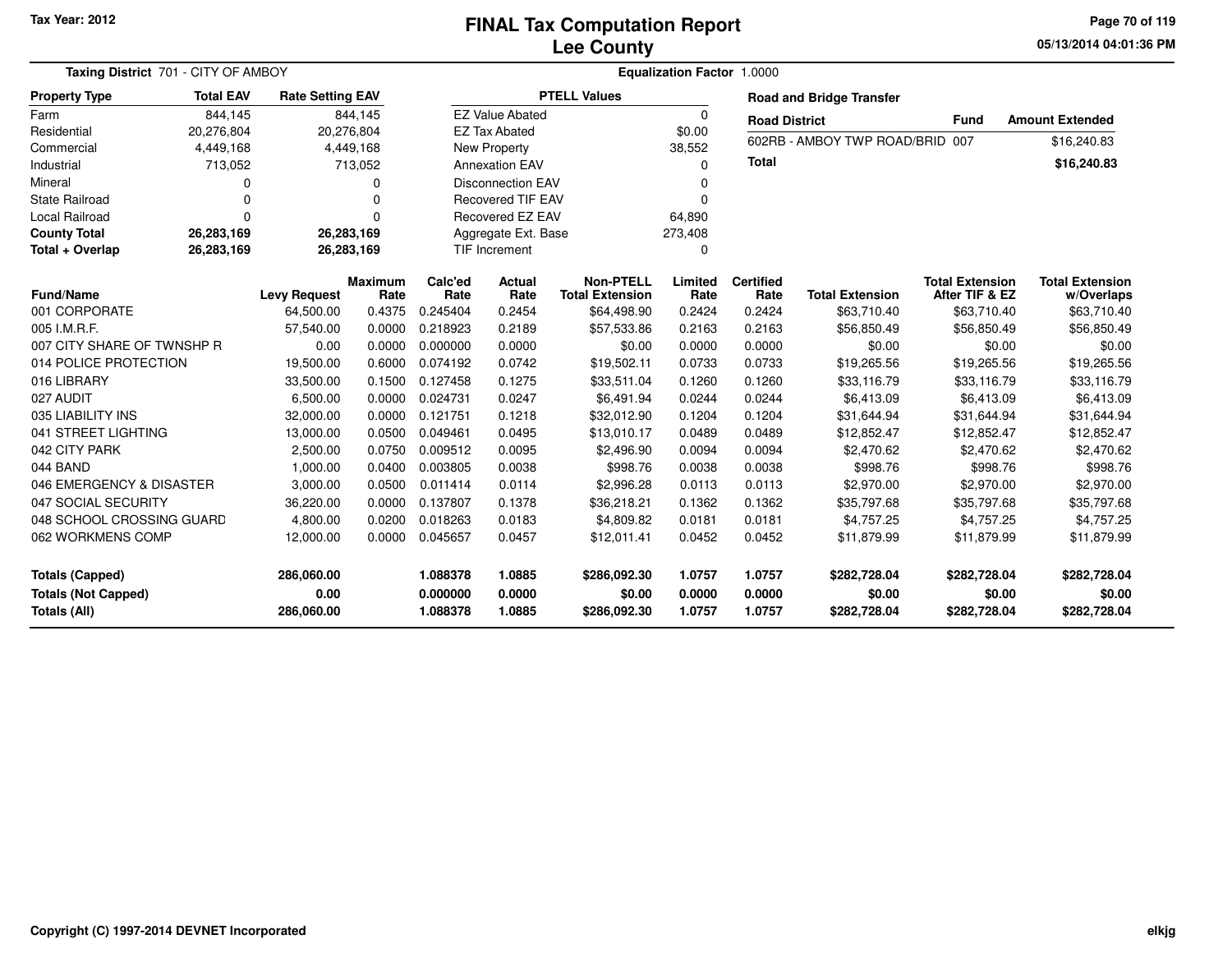**05/13/2014 04:01:36 PM Page 71 of 119**

| Taxing District 702 - VILLAGE OF ASHTON                                                                  |                          |                         |                                  |                            |                                        |                                            | Equalization Factor 1.0000 |                                        |                                        |                                          |                                      |
|----------------------------------------------------------------------------------------------------------|--------------------------|-------------------------|----------------------------------|----------------------------|----------------------------------------|--------------------------------------------|----------------------------|----------------------------------------|----------------------------------------|------------------------------------------|--------------------------------------|
| <b>Property Type</b>                                                                                     | <b>Total EAV</b>         | <b>Rate Setting EAV</b> |                                  |                            |                                        | <b>PTELL Values</b>                        |                            |                                        | <b>Road and Bridge Transfer</b>        |                                          |                                      |
| Farm                                                                                                     | 58,281                   |                         | 58,281                           |                            | <b>EZ Value Abated</b>                 |                                            | 67,584                     | <b>Road District</b>                   |                                        | <b>Fund</b>                              | <b>Amount Extended</b>               |
| Residential                                                                                              | 9,132,651                |                         | 9,132,651                        |                            | <b>EZ Tax Abated</b>                   |                                            | \$670.10                   |                                        | 603RB - ASHTON TWP ROAD/BRII 007       |                                          |                                      |
| Commercial                                                                                               | 2,068,640                |                         | 2,012,834                        |                            | <b>New Property</b>                    |                                            | 6,617                      |                                        |                                        |                                          | \$9,477.04                           |
| Industrial                                                                                               | 1,169,203                |                         | 1,157,425                        |                            | <b>Annexation EAV</b>                  |                                            | O                          | <b>Total</b>                           |                                        |                                          | \$9,477.04                           |
| Mineral                                                                                                  | $\Omega$<br>0            |                         |                                  |                            | <b>Disconnection EAV</b>               |                                            |                            |                                        |                                        |                                          |                                      |
| <b>State Railroad</b>                                                                                    | 137,893<br>137,893       |                         |                                  |                            | <b>Recovered TIF EAV</b>               |                                            | $\Omega$                   |                                        |                                        |                                          |                                      |
| Local Railroad                                                                                           | $\Omega$<br>0            |                         |                                  |                            | <b>Recovered EZ EAV</b>                |                                            | O                          |                                        |                                        |                                          |                                      |
| <b>County Total</b>                                                                                      | 12,566,668<br>12,499,084 |                         |                                  |                            | Aggregate Ext. Base                    |                                            | 121,851                    |                                        |                                        |                                          |                                      |
| Total + Overlap                                                                                          | 12,566,668               |                         | 12,499,084                       |                            | <b>TIF Increment</b>                   |                                            | $\Omega$                   |                                        |                                        |                                          |                                      |
| <b>Fund/Name</b>                                                                                         |                          | <b>Levy Request</b>     | <b>Maximum</b><br>Rate           | Calc'ed<br>Rate            | Actual<br>Rate                         | <b>Non-PTELL</b><br><b>Total Extension</b> | Limited<br>Rate            | <b>Certified</b><br>Rate               | <b>Total Extension</b>                 | <b>Total Extension</b><br>After TIF & EZ | <b>Total Extension</b><br>w/Overlaps |
| 001 CORPORATE                                                                                            |                          | 35,000.00               | 0.4375                           | 0.280021                   | 0.2800                                 | \$34,997.44                                | 0.2800                     | 0.2800                                 | \$35,186.67                            | \$34,997.44                              | \$34,997.44                          |
| 005 I.M.R.F.                                                                                             |                          | 12,000.00               | 0.0000                           | 0.096007                   | 0.0960                                 | \$11,999.12                                | 0.0960                     | 0.0960                                 | \$12,064.00                            | \$11,999.12                              | \$11,999.12                          |
| 007 CITY SHARE OF TWNSHP R                                                                               |                          | 0.00                    | 0.0000                           | 0.000000                   | 0.0000                                 | \$0.00                                     | 0.0000                     | 0.0000                                 | \$0.00                                 | \$0.00                                   | \$0.00                               |
| 014 POLICE PROTECTION                                                                                    |                          | 11,000.00               | 0.6000                           | 0.088006                   | 0.0880                                 | \$10,999.19                                | 0.0880                     | 0.0880                                 | \$11,058.67                            | \$10,999.19                              | \$10,999.19                          |
| 016 LIBRARY                                                                                              |                          | 19,000.00               | 0.1500                           | 0.152011                   | 0.1500                                 | \$18,748.63                                | 0.1500                     | 0.1500                                 | \$18,850.00                            | \$18,748.63                              | \$18,748.63                          |
| 017 CEMETERY                                                                                             |                          | 500.00                  | 0.0250                           | 0.004000                   | 0.0040                                 | \$499.96                                   | 0.0040                     | 0.0040                                 | \$502.67                               | \$499.96                                 | \$499.96                             |
| 025 GARBAGE                                                                                              |                          | 200.00                  | 0.2000                           | 0.001600                   | 0.0016                                 | \$199.99                                   | 0.0016                     | 0.0016                                 | \$201.07                               | \$199.99                                 | \$199.99                             |
| 027 AUDIT                                                                                                |                          | 7,500.00                | 0.0000                           | 0.060004                   | 0.0600                                 | \$7,499.45                                 | 0.0600                     | 0.0600                                 | \$7,540.00                             | \$7,499.45                               | \$7,499.45                           |
| 035 LIABILITY INSURANCE                                                                                  |                          | 18,300.00               | 0.0000                           | 0.146411                   | 0.1464                                 | \$18,298.66                                | 0.1464                     | 0.1464                                 | \$18,397.60                            | \$18,298.66                              | \$18,298.66                          |
| 047 SOCIAL SECURITY                                                                                      |                          | 12,000.00               | 0.0000                           | 0.096007                   | 0.0960                                 | \$11,999.12                                | 0.0960                     | 0.0960                                 | \$12,064.00                            | \$11,999.12                              | \$11,999.12                          |
| 060 UNEMPLOYMENT INSURANO                                                                                |                          | 615.00                  | 0.0000                           | 0.004920                   | 0.0049                                 | \$612.46                                   | 0.0049                     | 0.0049                                 | \$615.77                               | \$612.46                                 | \$612.46                             |
| 062 WORKMENS COMP                                                                                        |                          | 8,080.00                | 0.0000                           | 0.064645                   | 0.0646                                 | \$8,074.41                                 | 0.0646                     | 0.0646                                 | \$8,118.07                             | \$8,074.41                               | \$8,074.41                           |
| 124,195.00<br><b>Totals (Capped)</b><br><b>Totals (Not Capped)</b><br>0.00<br>Totals (All)<br>124,195.00 |                          |                         | 0.993632<br>0.000000<br>0.993632 | 0.9915<br>0.0000<br>0.9915 | \$123,928.43<br>\$0.00<br>\$123,928.43 | 0.9915<br>0.0000<br>0.9915                 | 0.9915<br>0.0000<br>0.9915 | \$124,598.52<br>\$0.00<br>\$124,598.52 | \$123,928.43<br>\$0.00<br>\$123,928.43 | \$123,928.43<br>\$0.00<br>\$123,928.43   |                                      |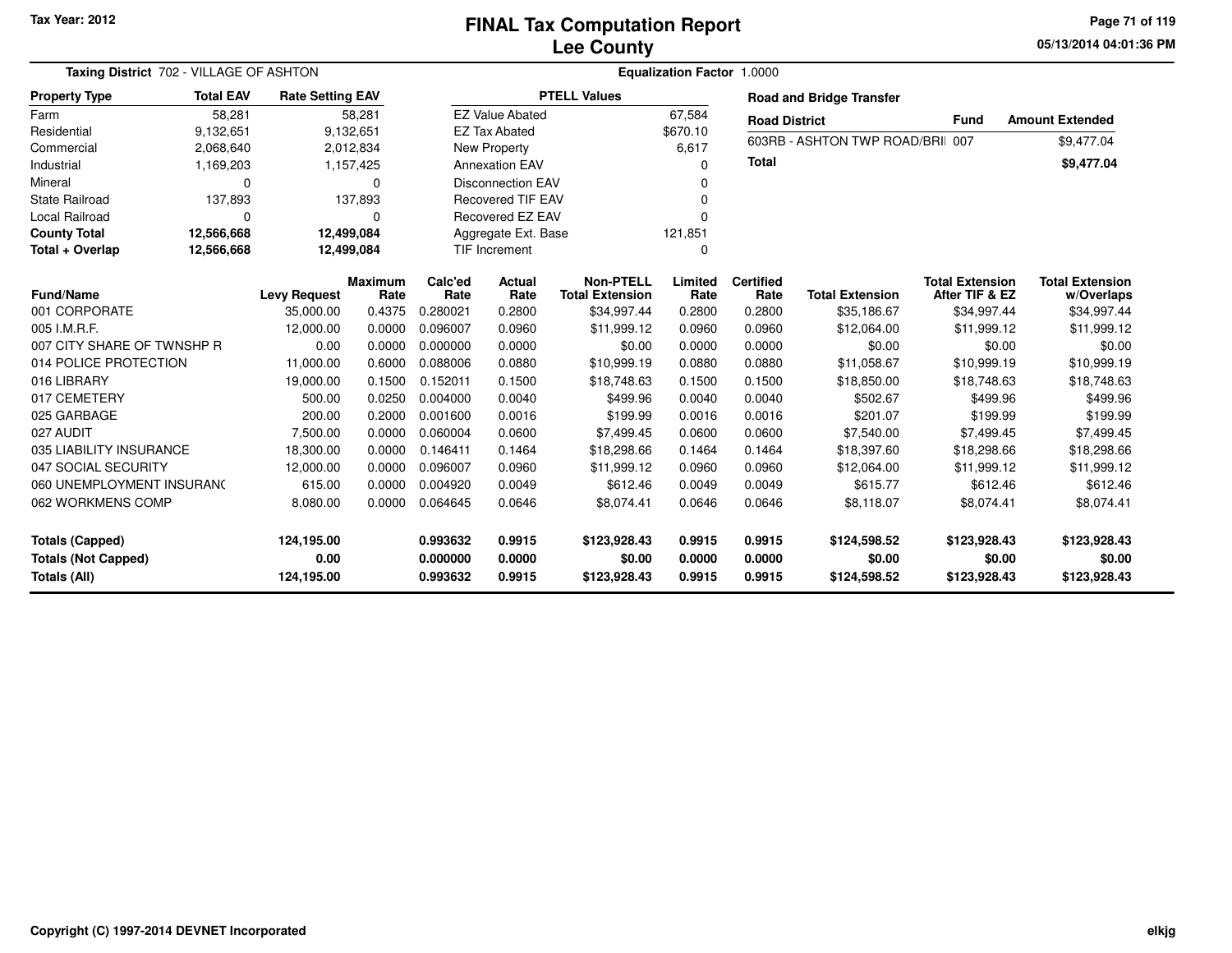**05/13/2014 04:01:36 PM Page 72 of 119**

| Taxing District 703 - VILLAGE OF COMPTON                             |                  |                              |                 | <b>Equalization Factor 1.0000</b> |                            |                                            |                            |                            |                                    |                                          |                                      |  |  |
|----------------------------------------------------------------------|------------------|------------------------------|-----------------|-----------------------------------|----------------------------|--------------------------------------------|----------------------------|----------------------------|------------------------------------|------------------------------------------|--------------------------------------|--|--|
| <b>Property Type</b>                                                 | <b>Total EAV</b> | <b>Rate Setting EAV</b>      |                 |                                   |                            | <b>PTELL Values</b>                        |                            |                            | <b>Road and Bridge Transfer</b>    |                                          |                                      |  |  |
| Farm                                                                 | 4,283            |                              | 4,283           |                                   | <b>EZ Value Abated</b>     |                                            | 0                          | <b>Road District</b>       |                                    | <b>Fund</b>                              | <b>Amount Extended</b>               |  |  |
| Residential                                                          | 2,594,693        |                              | 2,594,693       |                                   | EZ Tax Abated              |                                            | \$0.00                     |                            |                                    |                                          |                                      |  |  |
| Commercial                                                           | 275,732          |                              | 275,732         |                                   | New Property               |                                            |                            |                            | 605RB - BROOKLYN TWP ROAD/E 007    |                                          | \$2,741.88                           |  |  |
| Industrial                                                           | 0                |                              | 0               |                                   | <b>Annexation EAV</b>      |                                            |                            | Total                      |                                    |                                          | \$2,741.88                           |  |  |
| Mineral                                                              | 0                |                              | 0               |                                   | <b>Disconnection EAV</b>   |                                            | $\mathbf 0$                |                            |                                    |                                          |                                      |  |  |
| <b>State Railroad</b>                                                | 0                |                              | 0               |                                   | <b>Recovered TIF EAV</b>   |                                            | 0                          |                            |                                    |                                          |                                      |  |  |
| Local Railroad                                                       | 2,400            |                              | 2,400           |                                   | Recovered EZ EAV           |                                            | $\Omega$                   |                            |                                    |                                          |                                      |  |  |
| <b>County Total</b>                                                  | 2,877,108        |                              | 2,877,108       |                                   | Aggregate Ext. Base        |                                            | 2,901                      |                            |                                    |                                          |                                      |  |  |
| Total + Overlap                                                      | 2,877,108        |                              | 2,877,108       |                                   | <b>TIF Increment</b>       |                                            | 0                          |                            |                                    |                                          |                                      |  |  |
| <b>Fund/Name</b>                                                     |                  | <b>Levy Request</b>          | Maximum<br>Rate | Calc'ed<br>Rate                   | <b>Actual</b><br>Rate      | <b>Non-PTELL</b><br><b>Total Extension</b> | Limited<br>Rate            | <b>Certified</b><br>Rate   | <b>Total Extension</b>             | <b>Total Extension</b><br>After TIF & EZ | <b>Total Extension</b><br>w/Overlaps |  |  |
| 001 CORPORATE                                                        |                  | 3,325.00                     | 0.4375          | 0.115567                          | 0.1156                     | \$3,325.94                                 | 0.1039                     | 0.1039                     | \$2,989.32                         | \$2,989.32                               | \$2,989.32                           |  |  |
| 007 CITY SHARE OF TWNSHP R                                           |                  | 0.00                         | 0.0000          | 0.000000                          | 0.0000                     | \$0.00                                     | 0.0000                     | 0.0000                     | \$0.00                             | \$0.00                                   | \$0.00                               |  |  |
| <b>Totals (Capped)</b><br><b>Totals (Not Capped)</b><br>Totals (All) |                  | 3,325.00<br>0.00<br>3,325.00 |                 | 0.115567<br>0.000000<br>0.115567  | 0.1156<br>0.0000<br>0.1156 | \$3,325.94<br>\$0.00<br>\$3,325.94         | 0.1039<br>0.0000<br>0.1039 | 0.1039<br>0.0000<br>0.1039 | \$2,989.32<br>\$0.00<br>\$2,989.32 | \$2,989.32<br>\$0.00<br>\$2,989.32       | \$2,989.32<br>\$0.00<br>\$2,989.32   |  |  |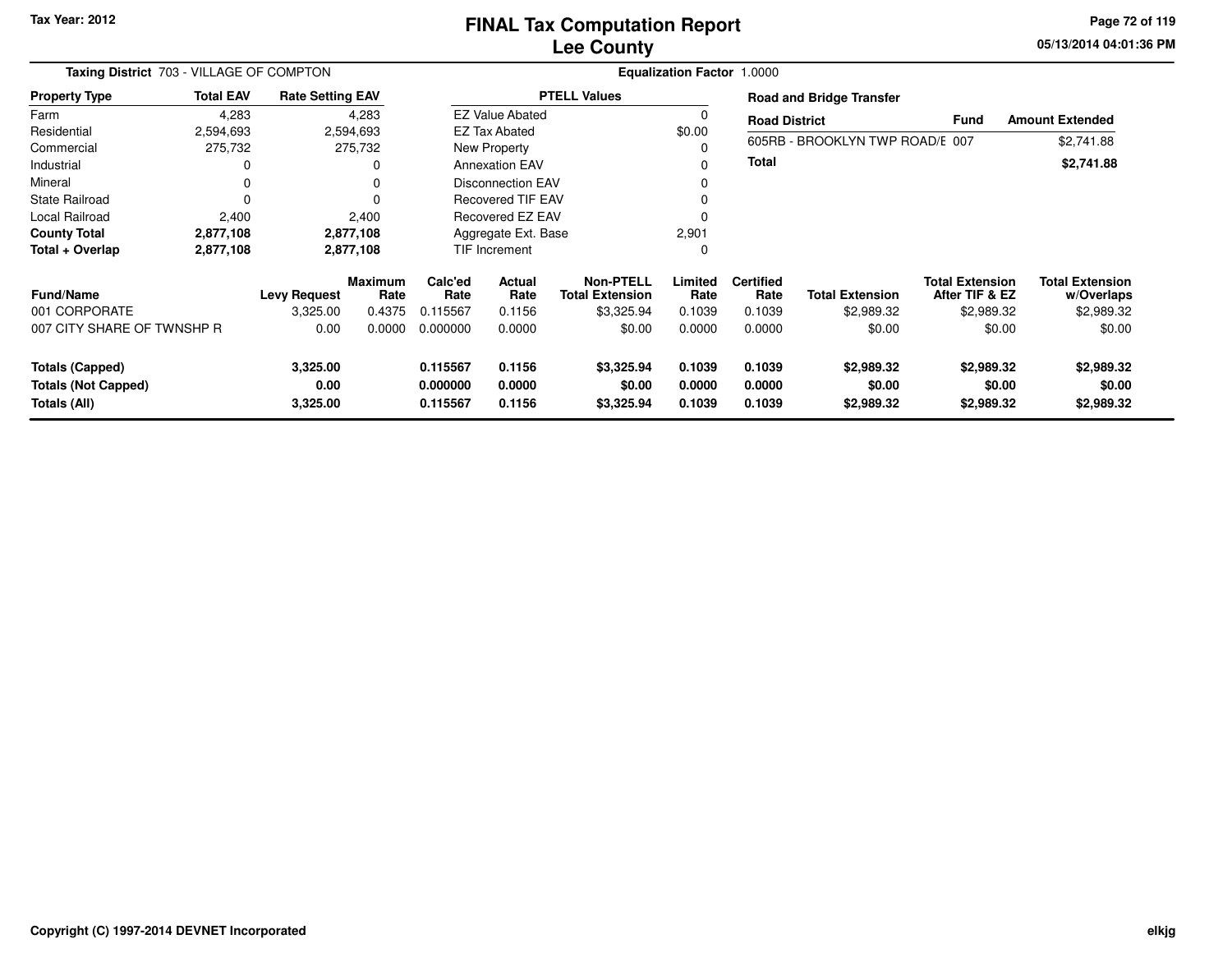**05/13/2014 04:01:36 PM Page 73 of 119**

| Taxing District 705 - CITY OF DIXON |                  |                         |                        |                 |                          |                                            | Equalization Factor 1.0000 |                          |                                  |                                          |                                      |
|-------------------------------------|------------------|-------------------------|------------------------|-----------------|--------------------------|--------------------------------------------|----------------------------|--------------------------|----------------------------------|------------------------------------------|--------------------------------------|
| <b>Property Type</b>                | <b>Total EAV</b> | <b>Rate Setting EAV</b> |                        |                 |                          | <b>PTELL Values</b>                        |                            |                          | <b>Road and Bridge Transfer</b>  |                                          |                                      |
| Farm                                | 166,608          |                         | 166.581                |                 | <b>EZ Value Abated</b>   |                                            | 6.283.286                  | <b>Road District</b>     |                                  | <b>Fund</b>                              | <b>Amount Extended</b>               |
| Residential                         | 110,294,762      | 108,975,501             |                        |                 | <b>EZ Tax Abated</b>     |                                            | \$111,578.54               |                          | 607RB - DIXON TWP ROAD/BRID(007  |                                          | \$67,961.61                          |
| Commercial                          | 46,170,416       | 39,901,548              |                        |                 | New Property             |                                            | 819,120                    |                          |                                  |                                          |                                      |
| Industrial                          | 26,832,169       | 22,707,471              |                        |                 | <b>Annexation EAV</b>    |                                            | 7,408                      |                          | 618RB - SOUTH DIXON TWP RD/E 007 |                                          | \$1,220.47                           |
| Mineral                             | $\mathbf 0$      |                         | 0                      |                 | <b>Disconnection EAV</b> |                                            | 0                          | <b>Total</b>             |                                  |                                          | \$69,182.08                          |
| <b>State Railroad</b>               | 1,248,791        |                         | 1,248,791              |                 | <b>Recovered TIF EAV</b> |                                            | $\Omega$                   |                          |                                  |                                          |                                      |
| Local Railroad                      | $\Omega$         |                         | $\Omega$               |                 | Recovered EZ EAV         |                                            | 160,624                    |                          |                                  |                                          |                                      |
| <b>County Total</b>                 | 184,712,746      | 172,999,892             |                        |                 | Aggregate Ext. Base      |                                            | 2,984,981                  |                          |                                  |                                          |                                      |
| Total + Overlap                     | 184,712,746      | 172,999,892             |                        |                 | TIF Increment            |                                            | 5,429,568                  |                          |                                  |                                          |                                      |
| Fund/Name                           |                  | <b>Levy Request</b>     | <b>Maximum</b><br>Rate | Calc'ed<br>Rate | <b>Actual</b><br>Rate    | <b>Non-PTELL</b><br><b>Total Extension</b> | Limited<br>Rate            | <b>Certified</b><br>Rate | <b>Total Extension</b>           | <b>Total Extension</b><br>After TIF & EZ | <b>Total Extension</b><br>w/Overlaps |
| 001 CORPORATE                       |                  | 767,578.00              | 0.4375                 | 0.443687        | 0.4375                   | \$756,874.53                               | 0.4375                     | 0.4375                   | \$808,118.26                     | \$756,874.53                             | \$756,874.53                         |
| 003 BONDS & INTEREST                |                  | 0.00                    | 0.0000                 | 0.000000        | 0.0000                   | \$0.00                                     | 0.0000                     | 0.0000                   | \$0.00                           | \$0.00                                   | \$0.00                               |
| 005 I.M.R.F.                        |                  | 0.00                    | 0.0000                 | 0.000000        | 0.0000                   | \$0.00                                     | 0.0000                     | 0.0000                   | \$0.00                           | \$0.00                                   | \$0.00                               |
| 007 CITY SHARE OF TWNSHP R          |                  | 0.00                    | 0.0000                 | 0.000000        | 0.0000                   | \$0.00                                     | 0.0000                     | 0.0000                   | \$0.00                           | \$0.00                                   | \$0.00                               |
| 014 POLICE PROTECTION               |                  | 1,052,679.00            | 0.6000                 | 0.608485        | 0.6000                   | \$1,037,999.35                             | 0.6000                     | 0.6000                   | \$1,108,276.48                   | \$1,037,999.35                           | \$1,037,999.35                       |
| 015 POLICE PENSION                  |                  | 475,680.00              | 0.0000                 | 0.274960        | 0.2750                   | \$475,749.70                               | 0.2750                     | 0.2750                   | \$507,960.05                     | \$475,749.70                             | \$475,749.70                         |
| 016 LIBRARY                         |                  | 275,385.00              | 0.6000                 | 0.159182        | 0.1592                   | \$275,415.83                               | 0.1592                     | 0.1592                   | \$294,062.69                     | \$275,415.83                             | \$275,415.83                         |
| 017 CEMETERY                        |                  | 45,930.00               | 0.0250                 | 0.026549        | 0.0250                   | \$43,249.97                                | 0.0250                     | 0.0250                   | \$46,178.19                      | \$43,249.97                              | \$43,249.97                          |
| 027 AUDIT                           |                  | 45,000.00               | 0.0000                 | 0.026012        | 0.0260                   | \$44,979.97                                | 0.0260                     | 0.0260                   | \$48,025.31                      | \$44,979.97                              | \$44,979.97                          |
| 028 LIBRARY MAINTENANCE             |                  | 37,090.00               | 0.0000                 | 0.021439        | 0.0214                   | \$37,021.98                                | 0.0214                     | 0.0214                   | \$39,528.53                      | \$37,021.98                              | \$37,021.98                          |
| 035 LIABILITY INSURANCE             |                  | 363,015.00              | 0.0000                 | 0.209835        | 0.2098                   | \$362,953.77                               | 0.2098                     | 0.2098                   | \$387,527.34                     | \$362,953.77                             | \$362,953.77                         |
| 040 STREET & BRIDGE                 |                  | 0.00                    | 0.1000                 | 0.000000        | 0.0000                   | \$0.00                                     | 0.0000                     | 0.0000                   | \$0.00                           | \$0.00                                   | \$0.00                               |
| 044 BAND                            |                  | 20,000.00               | 0.0400                 | 0.011561        | 0.0116                   | \$20,067.99                                | 0.0116                     | 0.0116                   | \$21,426.68                      | \$20,067.99                              | \$20,067.99                          |
| 045 PUBLIC BENEFIT                  |                  | 0.00                    | 0.0500                 | 0.000000        | 0.0000                   | \$0.00                                     | 0.0000                     | 0.0000                   | \$0.00                           | \$0.00                                   | \$0.00                               |
| 046 EMERGENCY & DISASTER            |                  | 17,870.00               | 0.0500                 | 0.010330        | 0.0103                   | \$17,818.99                                | 0.0103                     | 0.0103                   | \$19,025.41                      | \$17,818.99                              | \$17,818.99                          |
| 047 SOCIAL SECURITY                 |                  | 0.00                    | 0.0000                 | 0.000000        | 0.0000                   | \$0.00                                     | 0.0000                     | 0.0000                   | \$0.00                           | \$0.00                                   | \$0.00                               |
| <b>Totals (Capped)</b>              |                  | 3,100,227.00            |                        | 1.792040        | 1.7758                   | \$3,072,132.08                             | 1.7758                     | 1.7758                   | \$3,280,128.94                   | \$3,072,132.08                           | \$3,072,132.08                       |
| <b>Totals (Not Capped)</b>          |                  | 0.00                    |                        | 0.000000        | 0.0000                   | \$0.00                                     | 0.0000                     | 0.0000                   | \$0.00                           | \$0.00                                   | \$0.00                               |
| Totals (All)                        |                  | 3,100,227.00            |                        | 1.792040        | 1.7758                   | \$3,072,132.08                             | 1.7758                     | 1.7758                   | \$3,280,128.94                   | \$3,072,132.08                           | \$3,072,132.08                       |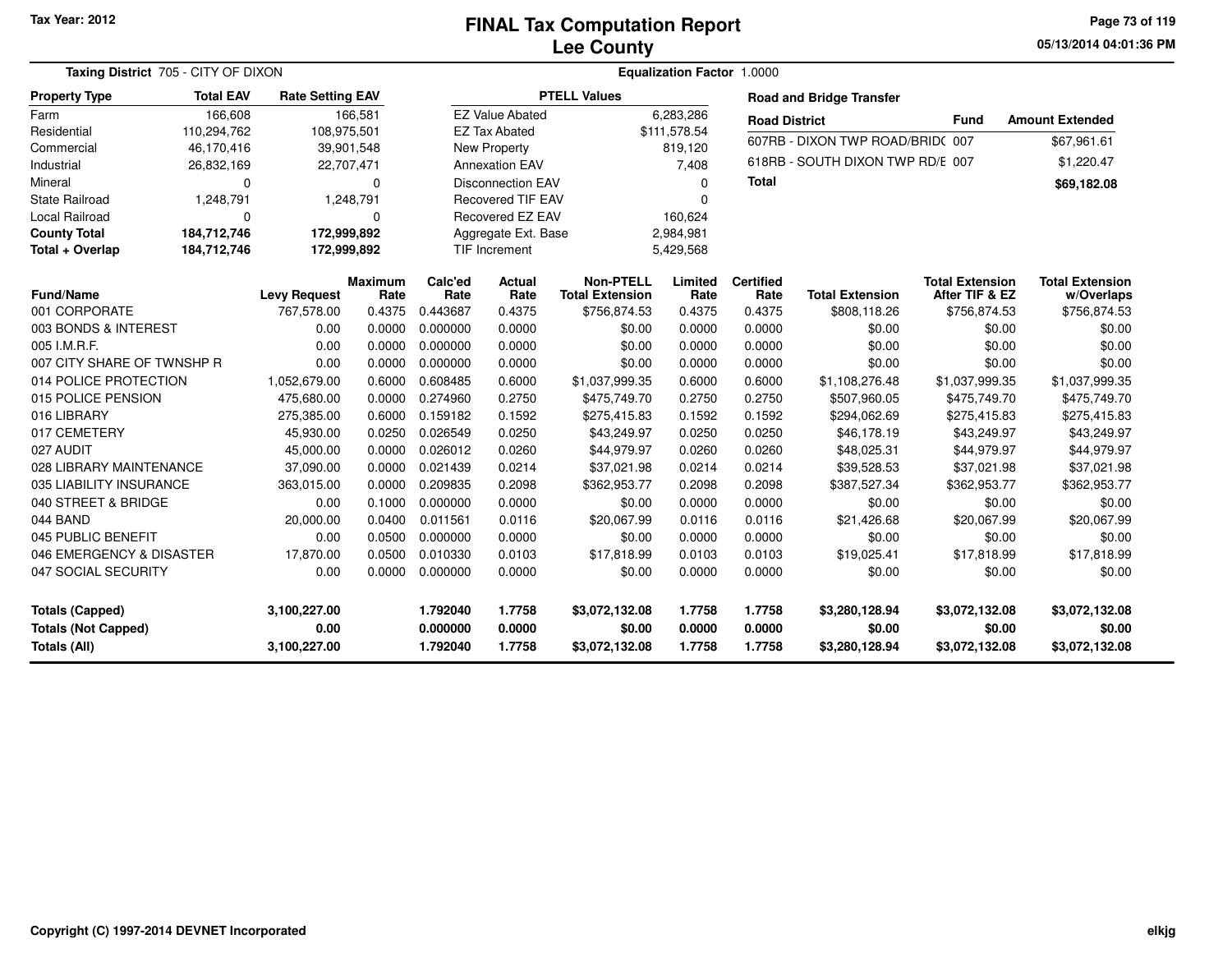**05/13/2014 04:01:36 PM Page 74 of 119**

| Taxing District 706 - VILLAGE OF FRANKLIN GROVE |            |                         |            |          | <b>Equalization Factor 1.0000</b><br><b>PTELL Values</b> |                        |          |                      |                                 |                        |                        |
|-------------------------------------------------|------------|-------------------------|------------|----------|----------------------------------------------------------|------------------------|----------|----------------------|---------------------------------|------------------------|------------------------|
| <b>Total EAV</b><br><b>Property Type</b>        |            | <b>Rate Setting EAV</b> |            |          |                                                          |                        |          |                      | <b>Road and Bridge Transfer</b> |                        |                        |
| Farm                                            | 11,176     |                         | 11,176     |          | <b>EZ Value Abated</b>                                   |                        | 18,605   | <b>Road District</b> |                                 | Fund                   | <b>Amount Extended</b> |
| Residential                                     | 7,585,068  |                         | 7,568,963  |          | <b>EZ Tax Abated</b>                                     |                        | \$112.69 |                      |                                 |                        |                        |
| Commercial                                      | 2,388,516  |                         | 2,386,016  |          | New Property                                             |                        | 30,284   |                      | 606RB - FRANKLIN GROVE ROAD 007 |                        | \$5,238.65             |
| Industrial                                      | 0          |                         | 0          |          | <b>Annexation EAV</b>                                    |                        | 0        | <b>Total</b>         |                                 |                        | \$5,238.65             |
| Mineral                                         | O          |                         | U          |          | <b>Disconnection EAV</b>                                 |                        |          |                      |                                 |                        |                        |
| <b>State Railroad</b>                           | 98,333     |                         | 98,333     |          | <b>Recovered TIF EAV</b>                                 |                        |          |                      |                                 |                        |                        |
| <b>Local Railroad</b>                           | O          |                         | 0          |          | <b>Recovered EZ EAV</b>                                  |                        | 0        |                      |                                 |                        |                        |
| <b>County Total</b>                             | 10,083,093 |                         | 10,064,488 |          | Aggregate Ext. Base                                      |                        | 59,018   |                      |                                 |                        |                        |
| Total + Overlap                                 | 10,083,093 |                         | 10,064,488 |          | <b>TIF Increment</b>                                     |                        | $\Omega$ |                      |                                 |                        |                        |
|                                                 |            |                         | Maximum    | Calc'ed  | Actual                                                   | <b>Non-PTELL</b>       | Limited  | <b>Certified</b>     |                                 | <b>Total Extension</b> | <b>Total Extension</b> |
| <b>Fund/Name</b>                                |            | <b>Levy Request</b>     | Rate       | Rate     | Rate                                                     | <b>Total Extension</b> | Rate     | Rate                 | <b>Total Extension</b>          | After TIF & EZ         | w/Overlaps             |
| 001 CORPORATE                                   |            | 24,785.00               | 0.4375     | 0.246262 | 0.2463                                                   | \$24,788.83            | 0.2425   | 0.2425               | \$24,451.50                     | \$24,406.38            | \$24,406.38            |
| 007 CITY SHARE OF TWNSHP R                      |            | 0.00                    | 0.0000     | 0.000000 | 0.0000                                                   | \$0.00                 | 0.0000   | 0.0000               | \$0.00                          | \$0.00                 | \$0.00                 |
| 014 POLICE PROTECTION                           |            | 7,200.00                | 0.6000     | 0.071539 | 0.0715                                                   | \$7,196.11             | 0.0704   | 0.0704               | \$7,098.50                      | \$7,085.40             | \$7,085.40             |
| 016 LIBRARY                                     |            | 21,600.00               | 0.3000     | 0.214616 | 0.2146                                                   | \$21,598.39            | 0.2113   | 0.2113               | \$21,305.58                     | \$21,266.26            | \$21,266.26            |
| 027 AUDIT                                       |            | 1,675.00                | 0.0000     | 0.016643 | 0.0166                                                   | \$1,670.71             | 0.0163   | 0.0163               | \$1,643.54                      | \$1,640.51             | \$1,640.51             |
| 035 LIABILITY INSURANCE                         |            | 1,675.00                | 0.0000     | 0.016643 | 0.0166                                                   | \$1,670.71             | 0.0163   | 0.0163               | \$1,643.54                      | \$1,640.51             | \$1,640.51             |
| 041 STREET LIGHTING                             |            | 1,675.00                | 0.0500     | 0.016643 | 0.0166                                                   | \$1,670.71             | 0.0163   | 0.0163               | \$1,643.54                      | \$1,640.51             | \$1,640.51             |
| 047 SOCIAL SECURITY                             |            | 1.675.00                | 0.0000     | 0.016643 | 0.0166                                                   | \$1.670.71             | 0.0163   | 0.0163               | \$1,643.54                      | \$1.640.51             | \$1,640.51             |
| 062 WORKMENS COMP                               |            | 1,675.00                | 0.0000     | 0.016643 | 0.0166                                                   | \$1,670.71             | 0.0163   | 0.0163               | \$1,643.54                      | \$1,640.51             | \$1,640.51             |
| <b>Totals (Capped)</b>                          |            | 61,960.00               |            | 0.615632 | 0.6154                                                   | \$61,936.88            | 0.6057   | 0.6057               | \$61,073.28                     | \$60,960.59            | \$60,960.59            |
| <b>Totals (Not Capped)</b>                      |            | 0.00                    |            | 0.000000 | 0.0000                                                   | \$0.00                 | 0.0000   | 0.0000               | \$0.00                          | \$0.00                 | \$0.00                 |
| Totals (All)                                    |            | 61,960.00               |            | 0.615632 | 0.6154                                                   | \$61,936.88            | 0.6057   | 0.6057               | \$61,073.28                     | \$60,960.59            | \$60,960.59            |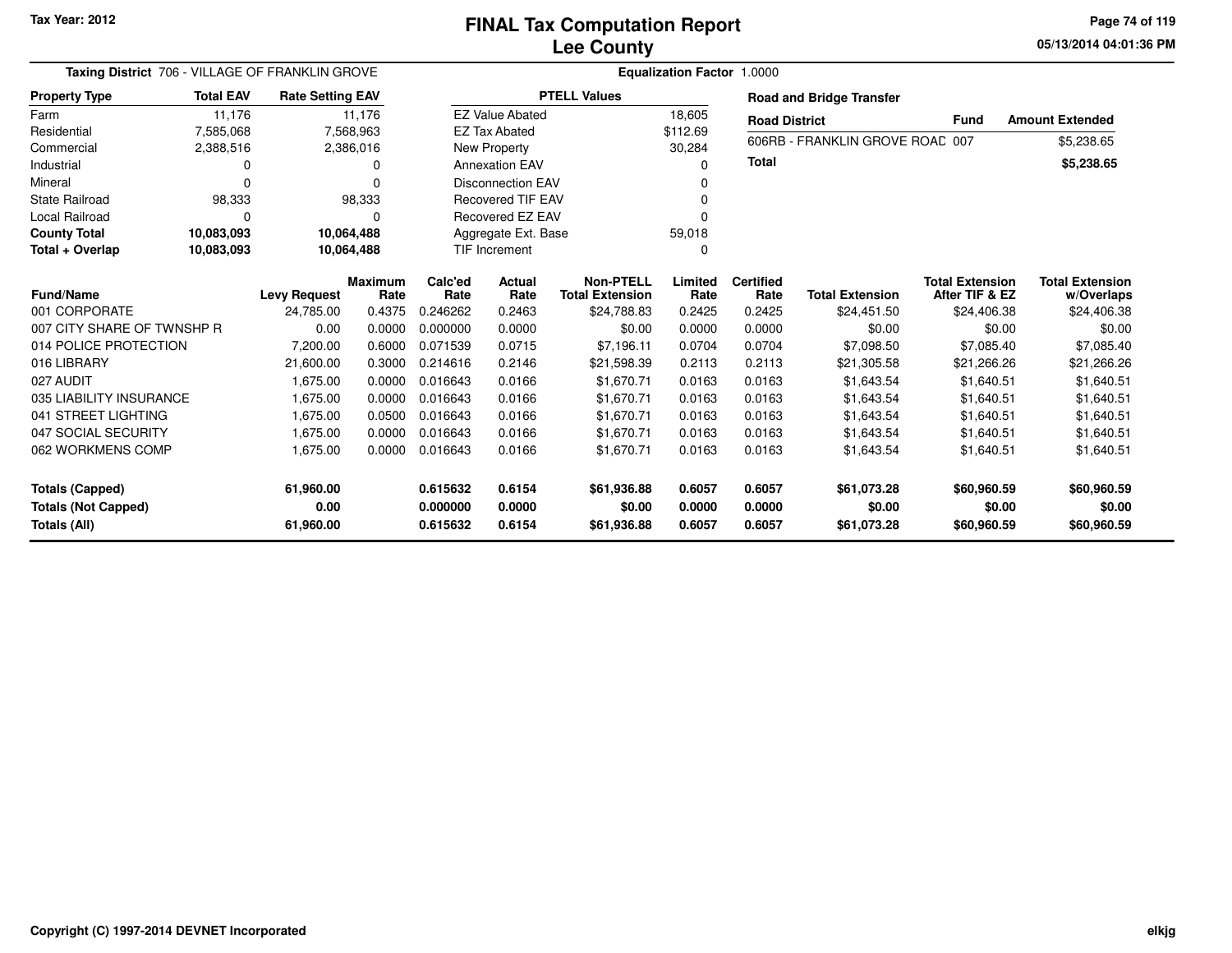**05/13/2014 04:01:36 PM Page 75 of 119**

| Taxing District 707 - VILLAGE OF HARMON              |                  |                         |                        |                      |                          |                                            | <b>Equalization Factor 1.0000</b> |                          |                                 |                                          |                                      |
|------------------------------------------------------|------------------|-------------------------|------------------------|----------------------|--------------------------|--------------------------------------------|-----------------------------------|--------------------------|---------------------------------|------------------------------------------|--------------------------------------|
| <b>Property Type</b>                                 | <b>Total EAV</b> | <b>Rate Setting EAV</b> |                        |                      |                          | <b>PTELL Values</b>                        |                                   |                          | <b>Road and Bridge Transfer</b> |                                          |                                      |
| Farm                                                 | 6,860            |                         | 6,860                  |                      | <b>EZ Value Abated</b>   |                                            |                                   | <b>Road District</b>     |                                 | <b>Fund</b>                              | <b>Amount Extended</b>               |
| Residential                                          | 984,526          |                         | 984,526                |                      | <b>EZ Tax Abated</b>     |                                            | \$0.00                            |                          |                                 |                                          |                                      |
| Commercial                                           | 747,860          |                         | 747,860                |                      | New Property             |                                            | 3,245                             |                          | 610RB - HARMON TWP ROAD/BR 007  |                                          | \$1,798.38                           |
| Industrial                                           |                  |                         | 0                      |                      | <b>Annexation EAV</b>    |                                            | 0                                 | Total                    |                                 |                                          | \$1,798.38                           |
| Mineral                                              |                  |                         | 0                      |                      | <b>Disconnection EAV</b> |                                            |                                   |                          |                                 |                                          |                                      |
| State Railroad                                       | 0                |                         |                        |                      | <b>Recovered TIF EAV</b> |                                            |                                   |                          |                                 |                                          |                                      |
| Local Railroad                                       | $\Omega$         |                         |                        |                      | Recovered EZ EAV         |                                            |                                   |                          |                                 |                                          |                                      |
| <b>County Total</b>                                  | 1,739,246        |                         | 1,739,246              | Aggregate Ext. Base  |                          |                                            | 2,113                             |                          |                                 |                                          |                                      |
| Total + Overlap                                      | 1,739,246        |                         | 1,739,246              | <b>TIF Increment</b> |                          |                                            | 0                                 |                          |                                 |                                          |                                      |
| <b>Fund/Name</b>                                     |                  | <b>Levy Request</b>     | <b>Maximum</b><br>Rate | Calc'ed<br>Rate      | <b>Actual</b><br>Rate    | <b>Non-PTELL</b><br><b>Total Extension</b> | Limited<br>Rate                   | <b>Certified</b><br>Rate | <b>Total Extension</b>          | <b>Total Extension</b><br>After TIF & EZ | <b>Total Extension</b><br>w/Overlaps |
| 001 CORPORATE                                        |                  | 2,360.00                | 0.4375                 | 0.135691             | 0.1357                   | \$2,360.16                                 | 0.1253                            | 0.1253                   | \$2,179.28                      | \$2,179.28                               | \$2,179.28                           |
| 003 BONDS & INTEREST                                 |                  | 0.00                    | 0.0000                 | 0.000000             | 0.0000                   | \$0.00                                     | 0.0000                            | 0.0000                   | \$0.00                          | \$0.00                                   | \$0.00                               |
| 007 CITY SHARE OF TWNSHP R                           |                  | 0.00                    | 0.0000                 | 0.000000             | 0.0000                   | \$0.00                                     | 0.0000                            | 0.0000                   | \$0.00                          | \$0.00                                   | \$0.00                               |
| <b>Totals (Capped)</b><br><b>Totals (Not Capped)</b> |                  | 2,360.00<br>0.00        |                        | 0.135691<br>0.000000 | 0.1357<br>0.0000         | \$2,360.16<br>\$0.00                       | 0.1253<br>0.0000                  | 0.1253<br>0.0000         | \$2,179.28<br>\$0.00            | \$2,179.28<br>\$0.00                     | \$2,179.28<br>\$0.00                 |
| Totals (All)                                         |                  | 2,360.00                |                        | 0.135691             | 0.1357                   | \$2,360.16                                 | 0.1253                            | 0.1253                   | \$2,179.28                      | \$2,179.28                               | \$2,179.28                           |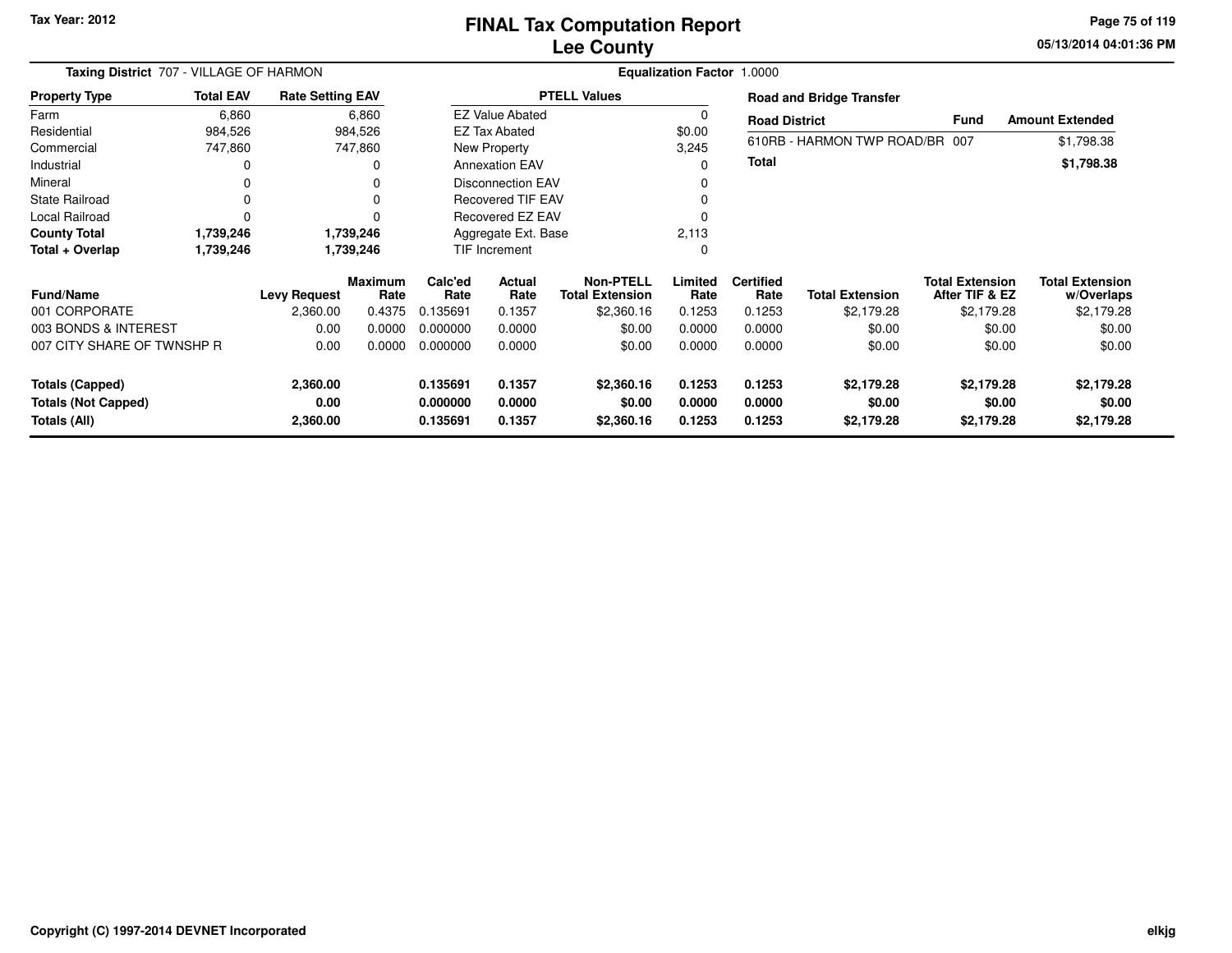**05/13/2014 04:01:36 PM Page 76 of 119**

| Taxing District 708 - VILLAGE OF LEE    |                  |                         |                 |                                                  | Equalization Factor 1.0000                 |                     |                          |                        |                                          |                                      |                    |
|-----------------------------------------|------------------|-------------------------|-----------------|--------------------------------------------------|--------------------------------------------|---------------------|--------------------------|------------------------|------------------------------------------|--------------------------------------|--------------------|
| <b>Property Type</b>                    | <b>Total EAV</b> | <b>Rate Setting EAV</b> |                 |                                                  |                                            | <b>PTELL Values</b> |                          |                        | <b>Overlapping County</b>                |                                      | <b>Overlap EAV</b> |
| Farm                                    | 2,113            |                         | 2,113           |                                                  | <b>EZ Value Abated</b>                     |                     | $\Omega$                 | DeKalb County          |                                          |                                      | 2,120,294          |
| Residential                             | 2,172,396        |                         | 2,172,396       |                                                  | <b>EZ Tax Abated</b>                       |                     | \$0.00                   | Total                  |                                          |                                      | 2,120,294          |
| Commercial                              | 128,034          |                         | 128,034         |                                                  | New Property                               |                     |                          |                        | * denotes use of estimated EAV           |                                      |                    |
| Industrial                              | 0                |                         | 0               |                                                  | <b>Annexation EAV</b>                      |                     |                          |                        |                                          |                                      |                    |
| Mineral                                 | O                |                         | O               |                                                  | <b>Disconnection EAV</b>                   |                     |                          |                        | <b>Road and Bridge Transfer</b>          |                                      |                    |
| <b>State Railroad</b>                   | 50,011           |                         | 50,011          | <b>Road District</b><br><b>Recovered TIF EAV</b> |                                            |                     |                          |                        | <b>Fund</b>                              | <b>Amount Extended</b>               |                    |
| Local Railroad                          | $\Omega$         |                         | 0               |                                                  | Recovered EZ EAV                           |                     |                          |                        | 621RB - WILLOW CRK TWP RD/BI 007         |                                      | \$3,173.59         |
| <b>County Total</b>                     | 2,352,554        |                         | 2,352,554       | 19,945<br>Aggregate Ext. Base                    |                                            |                     | <b>Total</b>             |                        |                                          | \$3,173.59                           |                    |
| Total + Overlap                         | 4,472,848        |                         | 4,472,848       | <b>TIF Increment</b>                             |                                            |                     |                          |                        |                                          |                                      |                    |
| <b>Fund/Name</b><br><b>Levy Request</b> |                  | <b>Maximum</b><br>Rate  | Calc'ed<br>Rate | <b>Actual</b><br>Rate                            | <b>Non-PTELL</b><br><b>Total Extension</b> | Limited<br>Rate     | <b>Certified</b><br>Rate | <b>Total Extension</b> | <b>Total Extension</b><br>After TIF & EZ | <b>Total Extension</b><br>w/Overlaps |                    |
| 001 CORPORATE                           |                  | 8,500.00                | 0.4375          | 0.190036                                         | 0.1900                                     | \$4,469.85          | 0.1580                   | 0.1580                 | \$3,717.04                               | \$3,717.04                           | \$7,067.10         |
| 007 CITY SHARE OF TWNSHP R              |                  | 0.00                    | 0.0000          | 0.000000                                         | 0.0000                                     | \$0.00              | 0.0000                   | 0.0000                 | \$0.00                                   | \$0.00                               | \$0.00             |
| 025 GARBAGE DISPOSAL                    |                  | 3,000.00                | 0.2000          | 0.067071                                         | 0.0671                                     | \$1,578.56          | 0.0558                   | 0.0558                 | \$1,312.73                               | \$1,312.73                           | \$2,495.85         |
| 027 AUDIT                               |                  | 3,500.00                | 0.0000          | 0.078250                                         | 0.0782                                     | \$1,839.70          | 0.0650                   | 0.0650                 | \$1,529.16                               | \$1,529.16                           | \$2,907.35         |
| 035 LIABILITY INSURANCE                 |                  | 7,300.00                | 0.0000          | 0.163207                                         | 0.1632                                     | \$3,839.37          | 0.1357                   | 0.1357                 | \$3,192.42                               | \$3,192.42                           | \$6,069.65         |
| 072 WATERWORKS AND SEWAG                |                  | 5,000.00                | 0.1666          | 0.111786                                         | 0.1118                                     | \$2,630.16          | 0.0930                   | 0.0930                 | \$2,187.88                               | \$2,187.88                           | \$4,159.75         |
| 27,300.00<br><b>Totals (Capped)</b>     |                  |                         | 0.610350        | 0.6103                                           | \$14,357.64                                | 0.5075              | 0.5075                   | \$11,939.23            | \$11,939.23                              | \$22,699.70                          |                    |
| <b>Totals (Not Capped)</b><br>0.00      |                  |                         | 0.000000        | 0.0000                                           | \$0.00                                     | 0.0000              | 0.0000                   | \$0.00                 | \$0.00                                   | \$0.00                               |                    |
| <b>Totals (All)</b><br>27,300.00        |                  |                         |                 | 0.610350                                         | 0.6103                                     | \$14,357.64         | 0.5075                   | 0.5075                 | \$11,939.23                              | \$11,939.23                          | \$22,699.70        |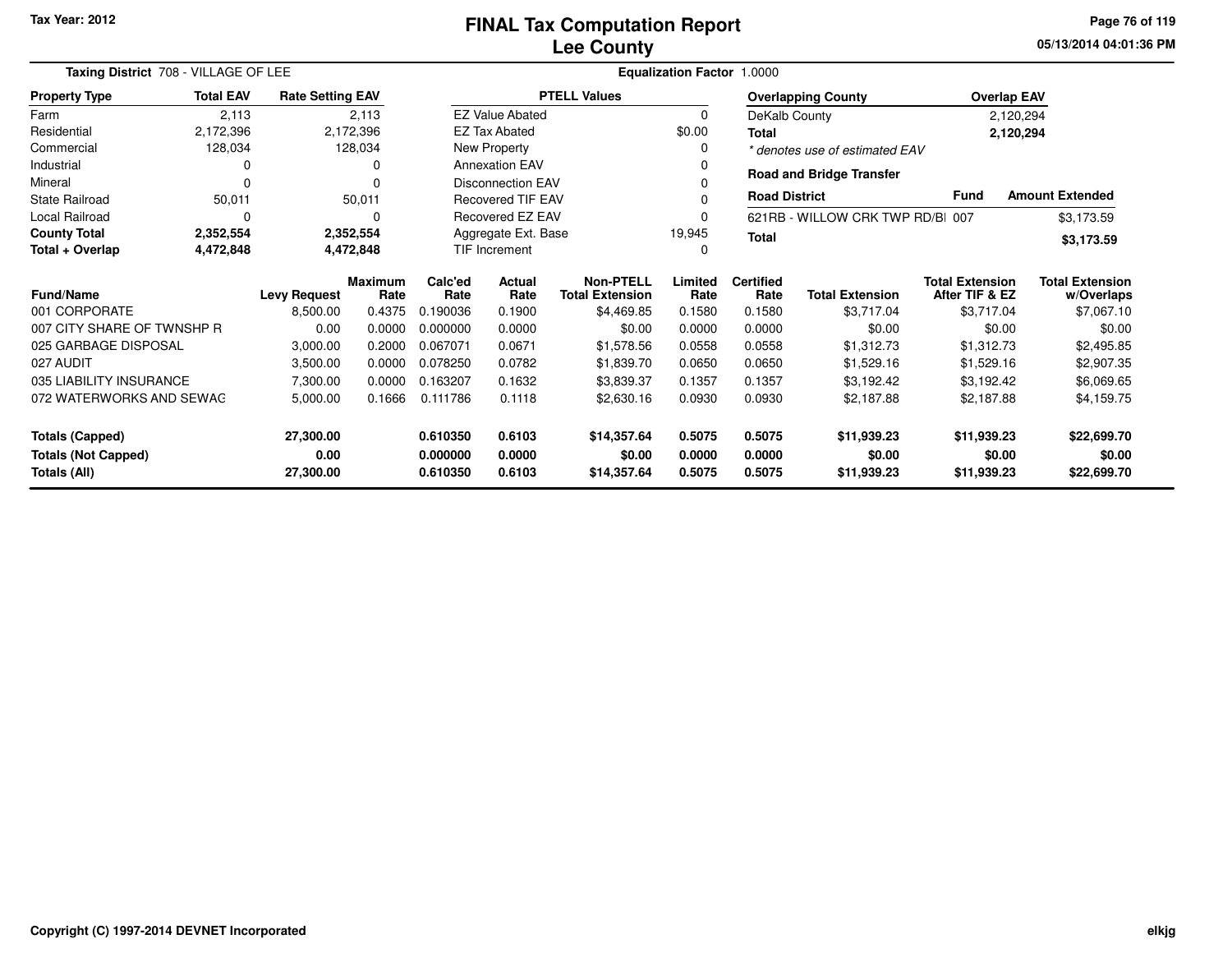**05/13/2014 04:01:36 PM Page 77 of 119**

| Taxing District 709 - VILLAGE OF NELSON    |                  | Equalization Factor 1.0000 |                        |                      |                          |                                            |                  |                          |                                 |                                          |                                      |
|--------------------------------------------|------------------|----------------------------|------------------------|----------------------|--------------------------|--------------------------------------------|------------------|--------------------------|---------------------------------|------------------------------------------|--------------------------------------|
| <b>Property Type</b>                       | <b>Total EAV</b> | <b>Rate Setting EAV</b>    |                        |                      |                          | <b>PTELL Values</b>                        |                  |                          | <b>Road and Bridge Transfer</b> |                                          |                                      |
| Farm                                       | 69,566           |                            | 69,566                 |                      | <b>EZ Value Abated</b>   |                                            | 0                | <b>Road District</b>     |                                 | <b>Fund</b>                              | <b>Amount Extended</b>               |
| Residential                                | 890,918          |                            | 890,918                |                      | <b>EZ Tax Abated</b>     |                                            | \$0.00           |                          |                                 |                                          |                                      |
| Commercial                                 | 104,748          |                            | 104,748                |                      | New Property             |                                            | 3,340            |                          | 615RB - NELSON TWP ROAD/BRI 007 |                                          | \$1,085.61                           |
| Industrial                                 | 0                |                            | 0                      |                      | <b>Annexation EAV</b>    |                                            | 0                | Total                    |                                 |                                          | \$1,085.61                           |
| Mineral                                    | 0                |                            |                        |                      | <b>Disconnection EAV</b> |                                            |                  |                          |                                 |                                          |                                      |
| <b>State Railroad</b>                      | 290,089          |                            | 290,089                |                      | <b>Recovered TIF EAV</b> |                                            | 0                |                          |                                 |                                          |                                      |
| <b>Local Railroad</b>                      | 0                |                            | 0                      |                      | Recovered EZ EAV         |                                            |                  |                          |                                 |                                          |                                      |
| <b>County Total</b>                        | 1,355,321        |                            | 1,355,321              | Aggregate Ext. Base  |                          |                                            | 3,102            |                          |                                 |                                          |                                      |
| Total + Overlap                            | 1,355,321        |                            | 1,355,321              | TIF Increment        |                          |                                            | 0                |                          |                                 |                                          |                                      |
| <b>Fund/Name</b>                           |                  | <b>Levy Request</b>        | <b>Maximum</b><br>Rate | Calc'ed<br>Rate      | Actual<br>Rate           | <b>Non-PTELL</b><br><b>Total Extension</b> | Limited<br>Rate  | <b>Certified</b><br>Rate | <b>Total Extension</b>          | <b>Total Extension</b><br>After TIF & EZ | <b>Total Extension</b><br>w/Overlaps |
| 001 CORPORATE                              |                  | 1,250.00                   | 0.4375                 | 0.092229             | 0.0922                   | \$1,249.61                                 | 0.0922           | 0.0922                   | \$1,249.61                      | \$1,249.61                               | \$1,249.61                           |
| 007 CITY SHARE OF TWNSHP R                 |                  | 0.00                       | 0.0000                 | 0.000000             | 0.0000                   | \$0.00                                     | 0.0000           | 0.0000                   | \$0.00                          | \$0.00                                   | \$0.00                               |
| 025 GARBAGE DISPOSAL                       |                  | 950.00                     | 0.2000                 | 0.070094             | 0.0701                   | \$950.08                                   | 0.0701           | 0.0701                   | \$950.08                        | \$950.08                                 | \$950.08                             |
| 035 LIABILITY INSURANCE                    |                  | 900.00                     | 0.0000                 | 0.066405             | 0.0664                   | \$899.93                                   | 0.0664           | 0.0664                   | \$899.93                        | \$899.93                                 | \$899.93                             |
| <b>Totals (Capped)</b>                     |                  | 3,100.00                   |                        | 0.228728             | 0.2287                   | \$3,099.62                                 | 0.2287           | 0.2287                   | \$3,099.62                      | \$3,099.62                               | \$3,099.62                           |
| <b>Totals (Not Capped)</b><br>Totals (All) |                  | 0.00<br>3,100.00           |                        | 0.000000<br>0.228728 | 0.0000<br>0.2287         | \$0.00<br>\$3,099.62                       | 0.0000<br>0.2287 | 0.0000<br>0.2287         | \$0.00<br>\$3,099.62            | \$0.00<br>\$3,099.62                     | \$0.00<br>\$3,099.62                 |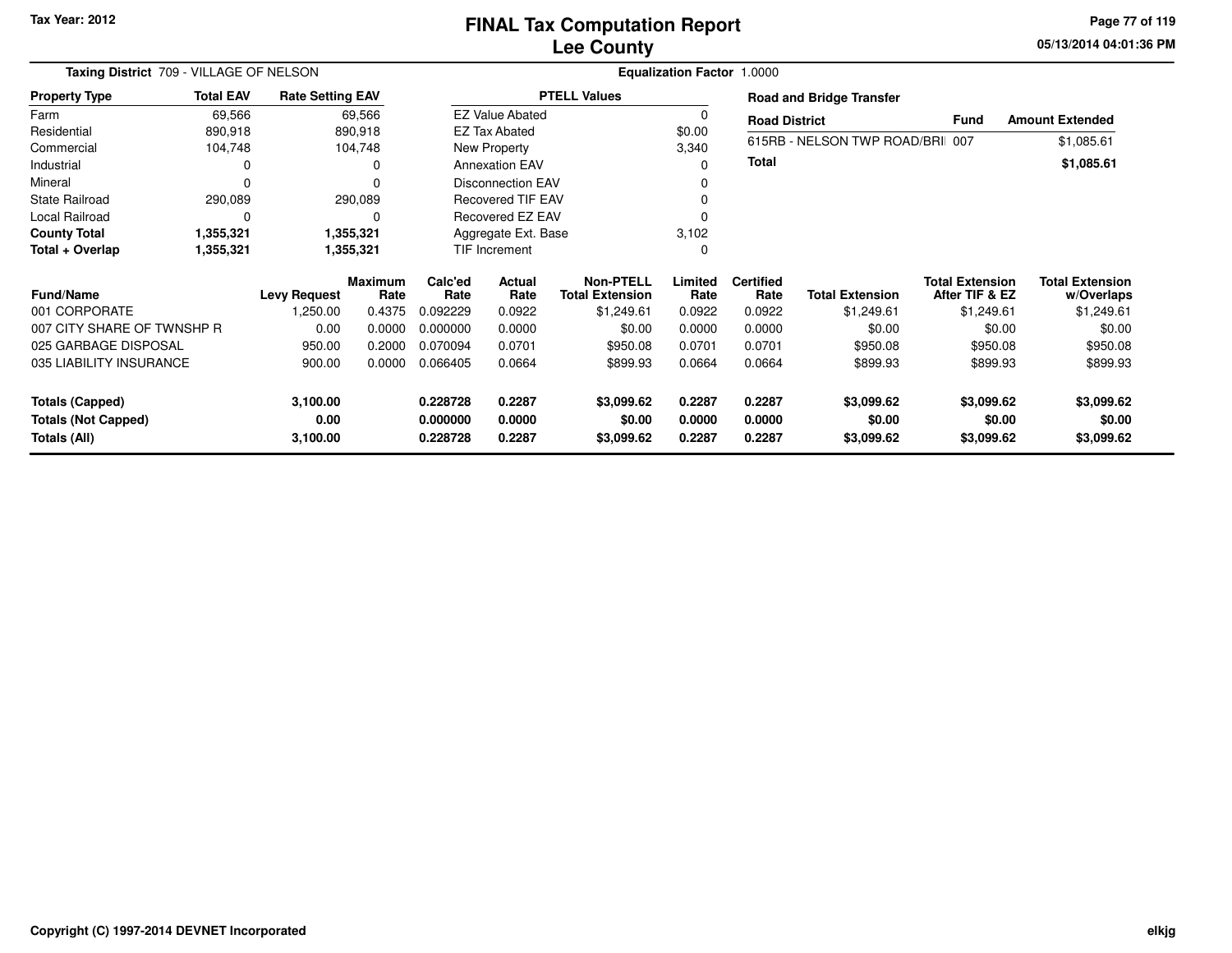**05/13/2014 04:01:36 PMPage 78 of 119**

| Taxing District 710 - VILLAGE OF PAW PAW |                  |                         |                 |                 | <b>Equalization Factor 1.0000</b> |                                            |                 |                          |                                 |                                          |                                      |
|------------------------------------------|------------------|-------------------------|-----------------|-----------------|-----------------------------------|--------------------------------------------|-----------------|--------------------------|---------------------------------|------------------------------------------|--------------------------------------|
| <b>Property Type</b>                     | <b>Total EAV</b> | <b>Rate Setting EAV</b> |                 |                 |                                   | <b>PTELL Values</b>                        |                 |                          | <b>Road and Bridge Transfer</b> |                                          |                                      |
| Farm                                     | 85,631           |                         | 76,471          |                 | <b>EZ Value Abated</b>            |                                            | 0               | <b>Road District</b>     |                                 | <b>Fund</b>                              | <b>Amount Extended</b>               |
| Residential                              | 9,973,127        | 7,734,171               |                 |                 | <b>EZ Tax Abated</b>              |                                            | \$0.00          |                          |                                 |                                          |                                      |
| Commercial                               | 1,074,078        |                         | 824,463         |                 | New Property                      |                                            | 3,988           |                          | 622RB - WYOMING TWP ROAD/BI 007 |                                          | \$5,388.31                           |
| Industrial                               | <sup>0</sup>     |                         | O               |                 | <b>Annexation EAV</b>             |                                            | O               | <b>Total</b>             |                                 |                                          | \$5,388.31                           |
| Mineral                                  | $\Omega$         |                         | $\Omega$        |                 | <b>Disconnection EAV</b>          |                                            | 0               |                          |                                 |                                          |                                      |
| <b>State Railroad</b>                    | $\Omega$         |                         | O               |                 | <b>Recovered TIF EAV</b>          |                                            | O               |                          |                                 |                                          |                                      |
| <b>Local Railroad</b>                    | $\Omega$         |                         | $\Omega$        |                 | <b>Recovered EZ EAV</b>           |                                            | 0               |                          |                                 |                                          |                                      |
| <b>County Total</b>                      | 11,132,836       |                         | 8,635,105       |                 | Aggregate Ext. Base               |                                            | 65,124          |                          |                                 |                                          |                                      |
| Total + Overlap                          | 11,132,836       |                         | 8,635,105       |                 | <b>TIF Increment</b>              |                                            | 2,497,731       |                          |                                 |                                          |                                      |
| <b>Fund/Name</b>                         |                  | <b>Levy Request</b>     | Maximum<br>Rate | Calc'ed<br>Rate | Actual<br>Rate                    | <b>Non-PTELL</b><br><b>Total Extension</b> | Limited<br>Rate | <b>Certified</b><br>Rate | <b>Total Extension</b>          | <b>Total Extension</b><br>After TIF & EZ | <b>Total Extension</b><br>w/Overlaps |
| 001 CORPORATE                            |                  | 31,075.00               | 0.4375          | 0.359868        | 0.3599                            | \$31,077.74                                | 0.3543          | 0.3543                   | \$39,443.64                     | \$30,594.18                              | \$30,594.18                          |
| 005 I.M.R.F.                             |                  | 3,720.00                | 0.0000          | 0.043080        | 0.0431                            | \$3,721.73                                 | 0.0424          | 0.0424                   | \$4,720.32                      | \$3,661.28                               | \$3,661.28                           |
| 007 CITY SHARE OF TWNSHP R               |                  | 0.00                    | 0.0000          | 0.000000        | 0.0000                            | \$0.00                                     | 0.0000          | 0.0000                   | \$0.00                          | \$0.00                                   | \$0.00                               |
| 014 POLICE PROTECTION                    |                  | 9,328.00                | 0.6000          | 0.108024        | 0.1080                            | \$9,325.91                                 | 0.1063          | 0.1063                   | \$11,834.20                     | \$9,179.12                               | \$9,179.12                           |
| 027 AUDIT                                |                  | 3,479.00                | 0.0000          | 0.040289        | 0.0403                            | \$3,479.95                                 | 0.0397          | 0.0397                   | \$4,419.74                      | \$3,428.14                               | \$3,428.14                           |
| 035 LIABILITY INSURANCE                  |                  | 4,044.00                | 0.0000          | 0.046832        | 0.0468                            | \$4,041.23                                 | 0.0461          | 0.0461                   | \$5,132.24                      | \$3,980.78                               | \$3,980.78                           |
| 041 STREET LIGHTING                      |                  | 4,525.00                | 0.0500          | 0.052402        | 0.0500                            | \$4,317.55                                 | 0.0492          | 0.0492                   | \$5,477.36                      | \$4,248.47                               | \$4,248.47                           |
| 047 SOCIAL SECURITY                      |                  | 4,895.00                | 0.0000          | 0.056687        | 0.0567                            | \$4,896.10                                 | 0.0558          | 0.0558                   | \$6,212.12                      | \$4,818.39                               | \$4,818.39                           |
| 062 WORKMENS COMP                        |                  | 5,580.00                | 0.0000          | 0.064620        | 0.0646                            | \$5,578.28                                 | 0.0636          | 0.0636                   | \$7,080.48                      | \$5,491.93                               | \$5,491.93                           |
| 143 MEDICARE                             |                  | 1,730.00                | 0.0000          | 0.020035        | 0.0200                            | \$1,727.02                                 | 0.0197          | 0.0197                   | \$2,193.17                      | \$1,701.12                               | \$1,701.12                           |
| <b>Totals (Capped)</b>                   |                  | 68,376.00               |                 | 0.791837        | 0.7894                            | \$68,165.51                                | 0.7771          | 0.7771                   | \$86,513.27                     | \$67,103.41                              | \$67,103.41                          |
| <b>Totals (Not Capped)</b>               |                  | 0.00                    |                 | 0.000000        | 0.0000                            | \$0.00                                     | 0.0000          | 0.0000                   | \$0.00                          | \$0.00                                   | \$0.00                               |
| Totals (All)                             |                  | 68,376.00               |                 | 0.791837        | 0.7894                            | \$68,165.51                                | 0.7771          | 0.7771                   | \$86,513.27                     | \$67,103.41                              | \$67,103.41                          |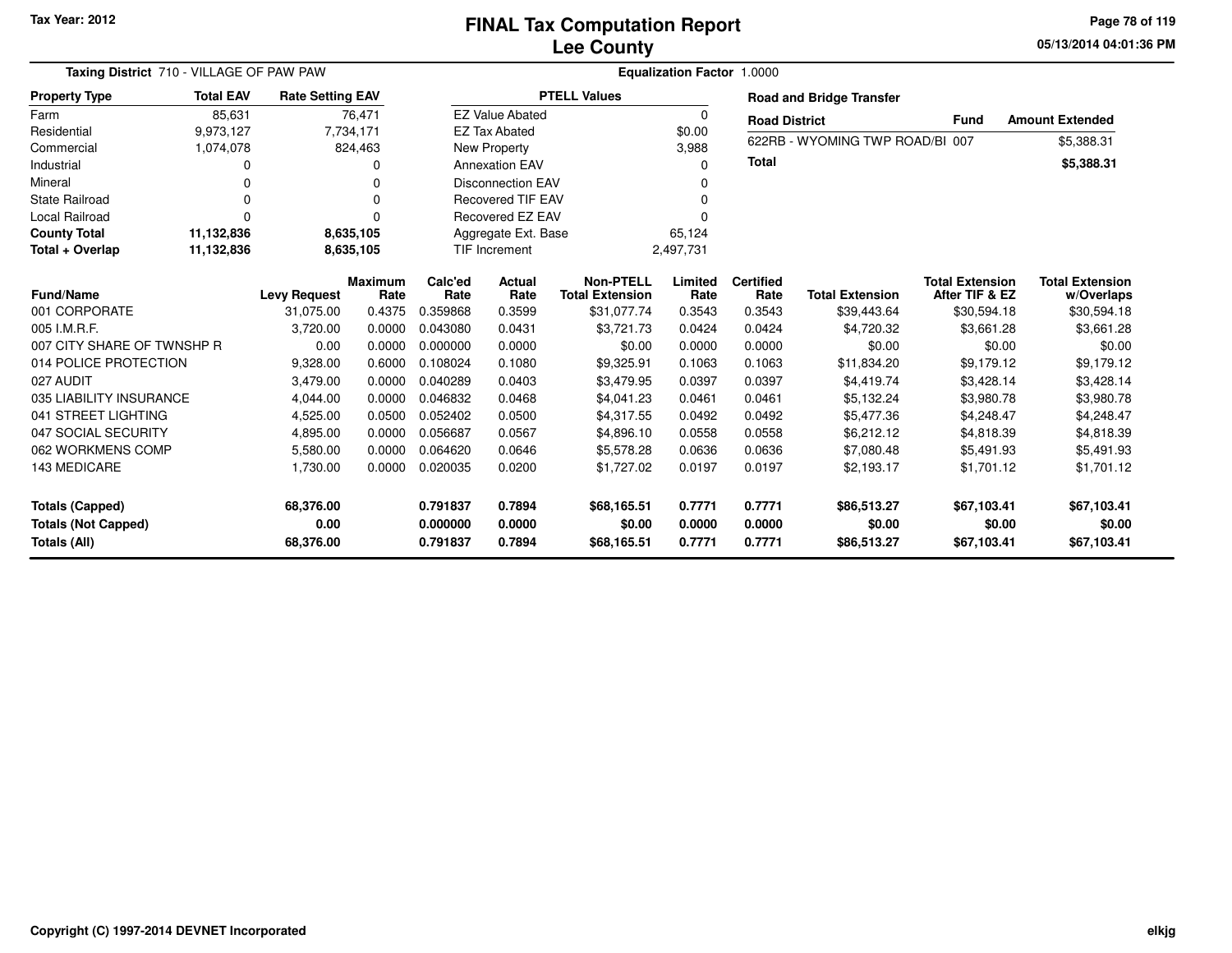**05/13/2014 04:01:36 PM Page 79 of 119**

| Taxing District 711 - VILLAGE OF STEWARD   |                  |                         |                        |                      | <b>Equalization Factor 1.0000</b> |                                            |                  |                          |                                  |                                          |                                      |
|--------------------------------------------|------------------|-------------------------|------------------------|----------------------|-----------------------------------|--------------------------------------------|------------------|--------------------------|----------------------------------|------------------------------------------|--------------------------------------|
| <b>Property Type</b>                       | <b>Total EAV</b> | <b>Rate Setting EAV</b> |                        |                      |                                   | <b>PTELL Values</b>                        |                  |                          | <b>Road and Bridge Transfer</b>  |                                          |                                      |
| Farm                                       | 0                |                         |                        |                      | <b>EZ Value Abated</b>            |                                            |                  | <b>Road District</b>     |                                  | Fund                                     | <b>Amount Extended</b>               |
| Residential                                | 2,561,719        |                         | 2,561,719              |                      | <b>EZ Tax Abated</b>              |                                            | \$0.00           |                          |                                  |                                          |                                      |
| Commercial                                 | 119,713          |                         | 119,713                |                      | New Property                      |                                            |                  |                          | 601RB - ALTO TWP ROAD/BRIDGI 007 |                                          | \$2,381.91                           |
| Industrial                                 | 0                |                         | $\Omega$               |                      | <b>Annexation EAV</b>             |                                            |                  | <b>Total</b>             |                                  |                                          | \$2,381.91                           |
| Mineral                                    | $\Omega$         |                         | $\Omega$               |                      | <b>Disconnection EAV</b>          |                                            |                  |                          |                                  |                                          |                                      |
| <b>State Railroad</b>                      | 134,070          |                         | 134,070                |                      | <b>Recovered TIF EAV</b>          |                                            |                  |                          |                                  |                                          |                                      |
| <b>Local Railroad</b>                      | $\Omega$         |                         | $\Omega$               | Recovered EZ EAV     |                                   |                                            |                  |                          |                                  |                                          |                                      |
| <b>County Total</b>                        | 2,815,502        |                         | 2,815,502              | Aggregate Ext. Base  |                                   |                                            | 3,776            |                          |                                  |                                          |                                      |
| Total + Overlap                            | 2,815,502        |                         | 2,815,502              | TIF Increment        |                                   |                                            |                  |                          |                                  |                                          |                                      |
| <b>Fund/Name</b>                           |                  | <b>Levy Request</b>     | <b>Maximum</b><br>Rate | Calc'ed<br>Rate      | Actual<br>Rate                    | <b>Non-PTELL</b><br><b>Total Extension</b> | Limited<br>Rate  | <b>Certified</b><br>Rate | <b>Total Extension</b>           | <b>Total Extension</b><br>After TIF & EZ | <b>Total Extension</b><br>w/Overlaps |
| 001 CORPORATE                              |                  | 4,140.00                | 0.4375                 | 0.147043             | 0.1470                            | \$4,138.79                                 | 0.1382           | 0.1382                   | \$3,891.02                       | \$3,891.02                               | \$3,891.02                           |
| 003 BONDS & INTEREST                       |                  | 0.00                    | 0.0000                 | 0.000000             | 0.0000                            | \$0.00                                     | 0.0000           | 0.0000                   | \$0.00                           | \$0.00                                   | \$0.00                               |
| 007 CITY SHARE OF TWNSHP R                 |                  | 0.00                    | 0.0000                 | 0.000000             | 0.0000                            | \$0.00                                     | 0.0000           | 0.0000                   | \$0.00                           | \$0.00                                   | \$0.00                               |
| <b>Totals (Capped)</b>                     |                  | 4,140.00                |                        | 0.147043             | 0.1470                            | \$4,138.79                                 | 0.1382           | 0.1382                   | \$3,891.02                       | \$3,891.02                               | \$3,891.02                           |
| <b>Totals (Not Capped)</b><br>Totals (All) |                  | 0.00<br>4,140.00        |                        | 0.000000<br>0.147043 | 0.0000<br>0.1470                  | \$0.00<br>\$4,138.79                       | 0.0000<br>0.1382 | 0.0000<br>0.1382         | \$0.00<br>\$3,891.02             | \$0.00<br>\$3,891.02                     | \$0.00<br>\$3,891.02                 |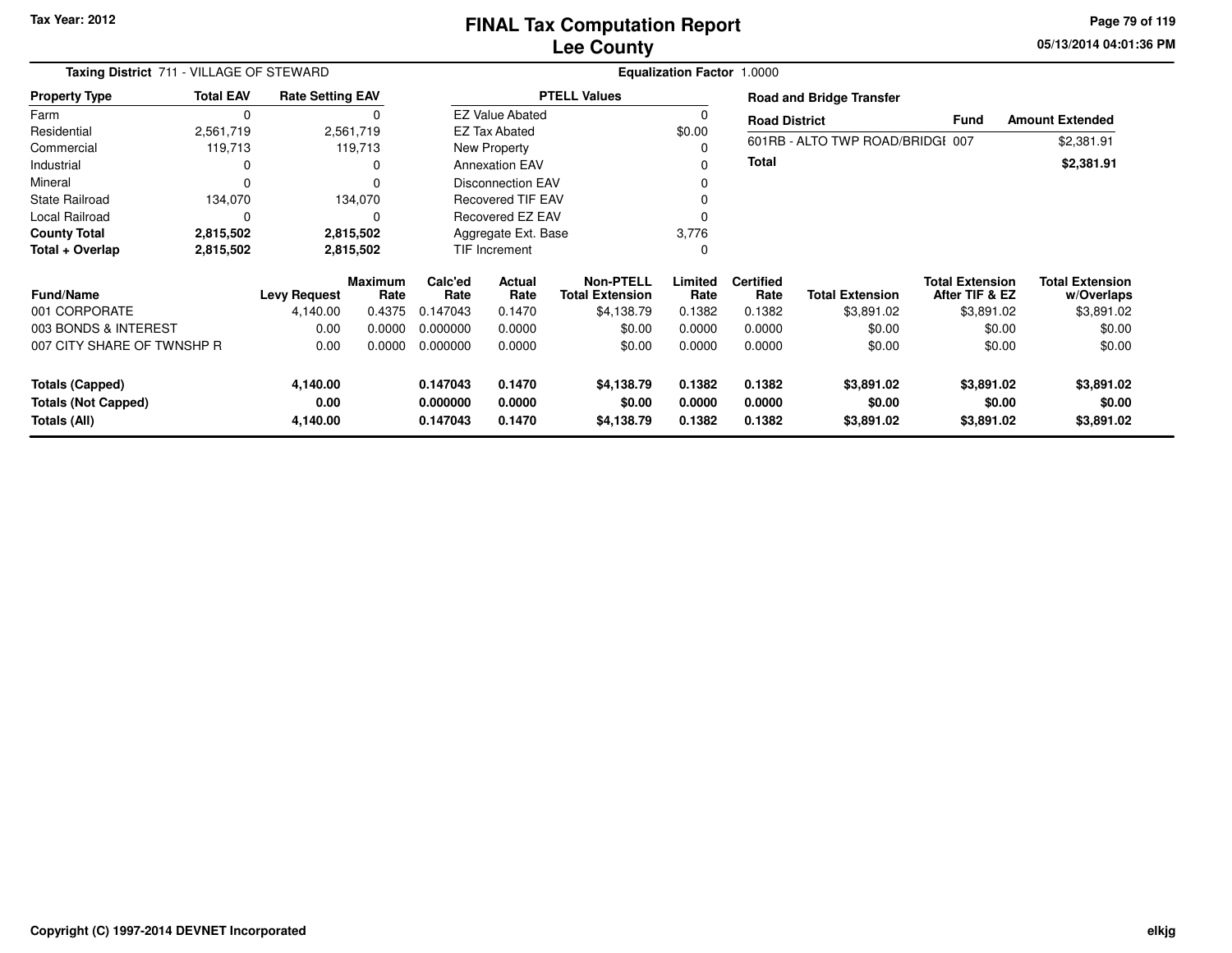#### **Lee CountyFINAL Tax Computation Report**

**05/13/2014 04:01:36 PM Page 80 of 119**

| Taxing District 712 - VILLAGE OF SUBLETTE |                  |                         |                        |                               | Equalization Factor 1.0000 |                                     |                 |                          |                                 |                                          |                                      |
|-------------------------------------------|------------------|-------------------------|------------------------|-------------------------------|----------------------------|-------------------------------------|-----------------|--------------------------|---------------------------------|------------------------------------------|--------------------------------------|
| <b>Property Type</b>                      | <b>Total EAV</b> | <b>Rate Setting EAV</b> |                        |                               |                            | <b>PTELL Values</b>                 |                 |                          | <b>Road and Bridge Transfer</b> |                                          |                                      |
| Farm                                      | 151,699          |                         | 151,699                |                               | <b>EZ Value Abated</b>     |                                     |                 | <b>Road District</b>     |                                 | <b>Fund</b>                              | <b>Amount Extended</b>               |
| Residential                               | 4,689,545        |                         | 4,689,545              |                               | EZ Tax Abated              |                                     | \$0.00          |                          |                                 |                                          |                                      |
| Commercial                                | 1,728,193        |                         | 1,728,193              |                               | New Property               |                                     | 12,316          |                          | 619RB - SUBLETTE TWP ROAD/B 007 |                                          | \$10,563.65                          |
| Industrial                                | 0                |                         | 0                      |                               | <b>Annexation EAV</b>      |                                     | $\Omega$        | Total                    |                                 |                                          | \$10,563.65                          |
| Mineral                                   | 0                |                         | 0                      | <b>Disconnection EAV</b><br>0 |                            |                                     |                 |                          |                                 |                                          |                                      |
| <b>State Railroad</b>                     | 0                |                         | 0                      |                               | <b>Recovered TIF EAV</b>   |                                     | $\Omega$        |                          |                                 |                                          |                                      |
| Local Railroad                            | 0                |                         | $\Omega$               | <b>Recovered EZ EAV</b>       |                            |                                     | $\Omega$        |                          |                                 |                                          |                                      |
| <b>County Total</b>                       | 6,569,437        |                         | 6,569,437              | Aggregate Ext. Base           |                            |                                     | 15,366          |                          |                                 |                                          |                                      |
| Total + Overlap                           | 6,569,437        |                         | 6,569,437              |                               | TIF Increment              |                                     | 0               |                          |                                 |                                          |                                      |
| <b>Fund/Name</b>                          |                  | <b>Levy Request</b>     | <b>Maximum</b><br>Rate | Calc'ed<br>Rate               | Actual<br>Rate             | Non-PTELL<br><b>Total Extension</b> | Limited<br>Rate | <b>Certified</b><br>Rate | <b>Total Extension</b>          | <b>Total Extension</b><br>After TIF & EZ | <b>Total Extension</b><br>w/Overlaps |
| 001 CORPORATE                             |                  | 15,363.00               | 0.4375                 | 0.233856                      | 0.2339                     | \$15,365.91                         | 0.2339          | 0.2339                   | \$15,365.91                     | \$15,365.91                              | \$15,365.91                          |
| 007 CITY SHARE OF TWNSHP R                |                  | 0.00                    | 0.0000                 | 0.000000                      | 0.0000                     | \$0.00                              | 0.0000          | 0.0000                   | \$0.00                          | \$0.00                                   | \$0.00                               |
| <b>Totals (Capped)</b>                    |                  | 15,363.00               |                        | 0.233856                      | 0.2339                     | \$15,365.91                         | 0.2339          | 0.2339                   | \$15,365.91                     | \$15,365.91                              | \$15,365.91                          |
| <b>Totals (Not Capped)</b>                |                  | 0.00                    |                        | 0.000000                      | 0.0000                     | \$0.00                              | 0.0000          | 0.0000                   | \$0.00                          | \$0.00                                   | \$0.00                               |
| Totals (All)                              |                  | 15,363.00               |                        | 0.233856                      | 0.2339                     | \$15,365.91                         | 0.2339          | 0.2339                   | \$15,365.91                     | \$15,365.91                              | \$15,365.91                          |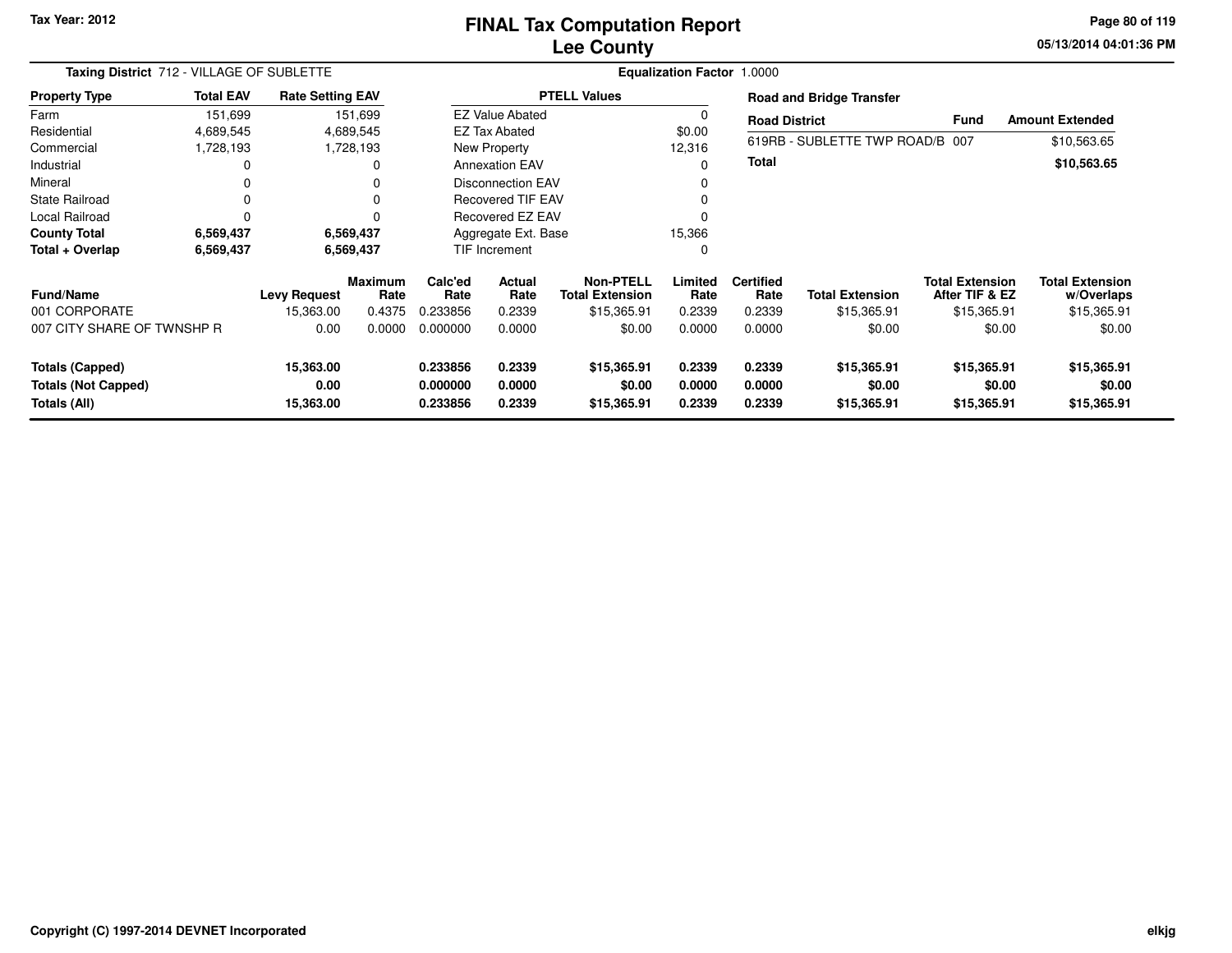**05/13/2014 04:01:36 PM Page 81 of 119**

|                            | Taxing District 713 - VILLAGE OF WEST BROOKLYN<br>Equalization Factor 1.0000<br><b>Rate Setting EAV</b><br><b>PTELL Values</b> |                     |                        |                      |                          |                                            |                 |                          |                                 |                                          |                                      |
|----------------------------|--------------------------------------------------------------------------------------------------------------------------------|---------------------|------------------------|----------------------|--------------------------|--------------------------------------------|-----------------|--------------------------|---------------------------------|------------------------------------------|--------------------------------------|
| <b>Property Type</b>       | <b>Total EAV</b>                                                                                                               |                     |                        |                      |                          |                                            |                 |                          | <b>Road and Bridge Transfer</b> |                                          |                                      |
| Farm                       | 0                                                                                                                              |                     | $\Omega$               |                      | <b>EZ Value Abated</b>   |                                            | 0               | <b>Road District</b>     |                                 | <b>Fund</b>                              | <b>Amount Extended</b>               |
| Residential                | 1,365,589                                                                                                                      |                     | 1,365,589              |                      | <b>EZ Tax Abated</b>     |                                            | \$0.00          |                          |                                 |                                          |                                      |
| Commercial                 | 116,401                                                                                                                        |                     | 116,401                |                      | New Property             |                                            | 8,832           |                          | 605RB - BROOKLYN TWP ROAD/E 007 |                                          | \$1,412.34                           |
| Industrial                 |                                                                                                                                |                     | 0                      |                      | <b>Annexation EAV</b>    |                                            | n               | Total                    |                                 |                                          | \$1,412.34                           |
| Mineral                    |                                                                                                                                |                     | 0                      |                      | <b>Disconnection EAV</b> |                                            |                 |                          |                                 |                                          |                                      |
| State Railroad             |                                                                                                                                |                     |                        |                      | <b>Recovered TIF EAV</b> |                                            |                 |                          |                                 |                                          |                                      |
| <b>Local Railroad</b>      |                                                                                                                                |                     |                        |                      | Recovered EZ EAV         |                                            |                 |                          |                                 |                                          |                                      |
| <b>County Total</b>        | 1,481,990                                                                                                                      |                     | 1,481,990              |                      | Aggregate Ext. Base      |                                            | 10,299          |                          |                                 |                                          |                                      |
| Total + Overlap            | 1,481,990                                                                                                                      |                     | 1,481,990              | <b>TIF Increment</b> |                          |                                            |                 |                          |                                 |                                          |                                      |
| <b>Fund/Name</b>           |                                                                                                                                | <b>Levy Request</b> | <b>Maximum</b><br>Rate | Calc'ed<br>Rate      | Actual<br>Rate           | <b>Non-PTELL</b><br><b>Total Extension</b> | Limited<br>Rate | <b>Certified</b><br>Rate | <b>Total Extension</b>          | <b>Total Extension</b><br>After TIF & EZ | <b>Total Extension</b><br>w/Overlaps |
| 001 CORPORATE              |                                                                                                                                | 4,483.00            | 0.4375                 | 0.302499             | 0.3025                   | \$4,483.02                                 | 0.2985          | 0.2985                   | \$4,423.74                      | \$4,423.74                               | \$4,423.74                           |
| 007 CITY SHARE OF TWNSHP R |                                                                                                                                | 0.00                | 0.0000                 | 0.000000             | 0.0000                   | \$0.00                                     | 0.0000          | 0.0000                   | \$0.00                          | \$0.00                                   | \$0.00                               |
| 027 AUDIT                  |                                                                                                                                | 2,570.00            | 0.0000                 | 0.173416             | 0.1734                   | \$2,569.77                                 | 0.1711          | 0.1711                   | \$2,535.68                      | \$2,535.68                               | \$2,535.68                           |
| 035 LIABILITY INSURANCE    |                                                                                                                                | 2,160.00            | 0.0000                 | 0.145750             | 0.1458                   | \$2.160.74                                 | 0.1439          | 0.1439                   | \$2,132.58                      | \$2,132.58                               | \$2,132.58                           |
| 041 STREET LIGHTING        |                                                                                                                                | 410.00              | 0.0500                 | 0.027666             | 0.0277                   | \$410.51                                   | 0.0273          | 0.0273                   | \$404.58                        | \$404.58                                 | \$404.58                             |
| 047 SOCIAL SECURITY        |                                                                                                                                | 410.00              | 0.0000                 | 0.027666             | 0.0277                   | \$410.51                                   | 0.0273          | 0.0273                   | \$404.58                        | \$404.58                                 | \$404.58                             |
| 062 WORKMANS COMP          |                                                                                                                                | 780.00              | 0.0000                 | 0.052632             | 0.0526                   | \$779.53                                   | 0.0519          | 0.0519                   | \$769.15                        | \$769.15                                 | \$769.15                             |
| <b>Totals (Capped)</b>     |                                                                                                                                | 10,813.00           |                        | 0.729629             | 0.7297                   | \$10,814.08                                | 0.7200          | 0.7200                   | \$10,670.31                     | \$10,670.31                              | \$10,670.31                          |
| <b>Totals (Not Capped)</b> |                                                                                                                                | 0.00                |                        | 0.000000             | 0.0000                   | \$0.00                                     | 0.0000          | 0.0000                   | \$0.00                          | \$0.00                                   | \$0.00                               |
| Totals (All)               |                                                                                                                                | 10,813.00           |                        | 0.729629             | 0.7297                   | \$10,814.08                                | 0.7200          | 0.7200                   | \$10,670.31                     | \$10,670.31                              | \$10,670.31                          |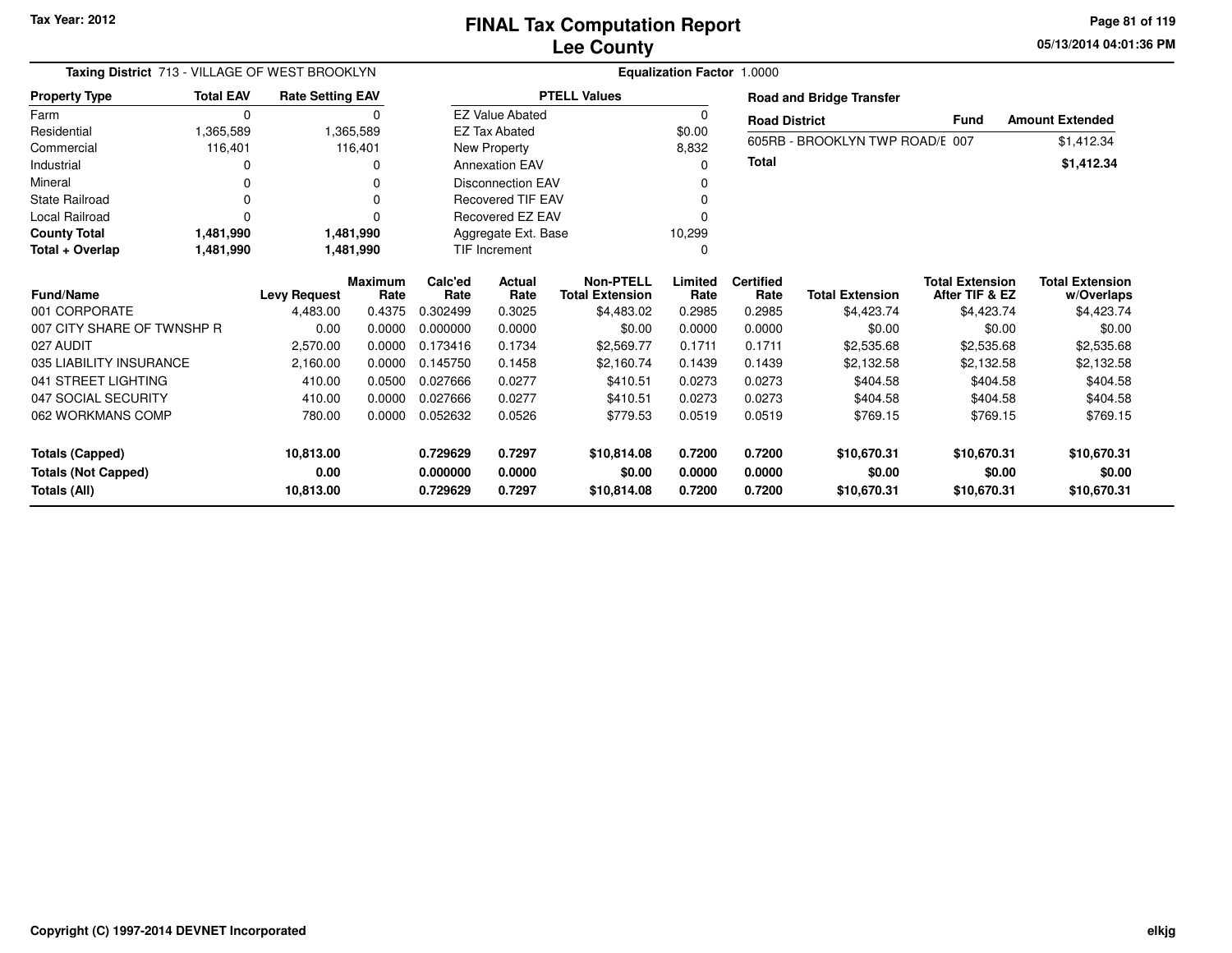**05/13/2014 04:01:36 PM Page 82 of 119**

| Taxing District 714 - CITY OF ROCHELLE<br><b>Rate Setting EAV</b>                                                                                                                           |                  |                     |                        | Equalization Factor 1.0000 |                           |                                            |                 |                          |                                |                                          |                                      |
|---------------------------------------------------------------------------------------------------------------------------------------------------------------------------------------------|------------------|---------------------|------------------------|----------------------------|---------------------------|--------------------------------------------|-----------------|--------------------------|--------------------------------|------------------------------------------|--------------------------------------|
| <b>Property Type</b>                                                                                                                                                                        | <b>Total EAV</b> |                     |                        |                            |                           | <b>PTELL Values</b>                        |                 |                          | <b>Overlapping County</b>      | <b>Overlap EAV</b>                       |                                      |
| Farm                                                                                                                                                                                        | 11,079           |                     | 11,079                 |                            | <b>EZ Value Abated</b>    |                                            | 0               | Ogle County              |                                | 214,153,726                              |                                      |
| Residential                                                                                                                                                                                 | 0                |                     | 0                      |                            | <b>EZ Tax Abated</b>      |                                            | \$0.00          | <b>Total</b>             |                                | 214,153,726                              |                                      |
| Commercial                                                                                                                                                                                  | 0                |                     | 0                      |                            | New Property              |                                            | 0               |                          | * denotes use of estimated EAV |                                          |                                      |
| Industrial                                                                                                                                                                                  | 0                |                     | 0                      |                            | <b>Annexation EAV</b>     |                                            | 6,989           |                          |                                |                                          |                                      |
| Mineral                                                                                                                                                                                     | $\Omega$         |                     | ŋ                      |                            | <b>Disconnection EAV</b>  |                                            | 0               |                          |                                |                                          |                                      |
| <b>State Railroad</b>                                                                                                                                                                       | $\Omega$         |                     | $\Omega$               |                            | <b>Recovered TIF EAV</b>  |                                            | 0               |                          |                                |                                          |                                      |
| <b>Local Railroad</b>                                                                                                                                                                       | $\Omega$         |                     | $\Omega$               |                            | <b>Recovered EZ EAV</b>   |                                            | 0               |                          |                                |                                          |                                      |
| <b>County Total</b>                                                                                                                                                                         | 11,079           |                     | 11,079                 |                            | Aggregate Ext. Base       |                                            | 0               |                          |                                |                                          |                                      |
| Total + Overlap                                                                                                                                                                             | 214,164,805      | 214,164,805         |                        |                            | <b>TIF Increment</b><br>0 |                                            |                 |                          |                                |                                          |                                      |
| <b>Fund/Name</b>                                                                                                                                                                            |                  | <b>Levy Request</b> | <b>Maximum</b><br>Rate | Calc'ed<br>Rate            | Actual<br>Rate            | <b>Non-PTELL</b><br><b>Total Extension</b> | Limited<br>Rate | <b>Certified</b><br>Rate | <b>Total Extension</b>         | <b>Total Extension</b><br>After TIF & EZ | <b>Total Extension</b><br>w/Overlaps |
| 001 CORPORATE                                                                                                                                                                               |                  | 562,500.00          | 0.2500                 | 0.262648                   | 0.2500                    | \$27.70                                    | 0.2500          | 0.2500                   | \$27.70                        | \$27.70                                  | \$535,412.01                         |
| 003 BONDS & INTEREST                                                                                                                                                                        |                  | 61,917.50           | 0.0000                 | 0.028911                   | 0.0289                    | \$3.20                                     | 0.0290          | 0.0290                   | \$3.21                         | \$3.21                                   | \$62,107.79                          |
| 005 I.M.R.F.                                                                                                                                                                                |                  | 238,000.00          | 0.0000                 | 0.111129                   | 0.1111                    | \$12.31                                    | 0.1111          | 0.1111                   | \$12.31                        | \$12.31                                  | \$237,937.10                         |
| 012 FIRE PROTECTION                                                                                                                                                                         |                  | 168,750.00          | 0.0000                 | 0.078795                   | 0.0788                    | \$8.73                                     | 0.0788          | 0.0788                   | \$8.73                         | \$8.73                                   | \$168,761.87                         |
| 013 FIRE PENSION                                                                                                                                                                            |                  | 80,000.00           | 0.0000                 | 0.037354                   | 0.0374                    | \$4.14                                     | 0.0374          | 0.0374                   | \$4.14                         | \$4.14                                   | \$80,097.64                          |
| 014 POLICE PROTECTION                                                                                                                                                                       |                  | 168,750.00          | 0.0750                 | 0.078795                   | 0.0750                    | \$8.31                                     | 0.0750          | 0.0750                   | \$8.31                         | \$8.31                                   | \$160,623.60                         |
| 015 POLICE PENSION                                                                                                                                                                          |                  | 105,000.00          | 0.0000                 | 0.049028                   | 0.0490                    | \$5.43                                     | 0.0490          | 0.0490                   | \$5.43                         | \$5.43                                   | \$104,940.75                         |
| 027 AUDIT                                                                                                                                                                                   |                  | 34,500.00           | 0.0000                 | 0.016109                   | 0.0161                    | \$1.78                                     | 0.0161          | 0.0161                   | \$1.78                         | \$1.78                                   | \$34,480.53                          |
| 035 LIABILITY INSURANCE                                                                                                                                                                     |                  | 280.000.00          | 0.0000                 | 0.130740                   | 0.1307                    | \$14.48                                    | 0.1307          | 0.1307                   | \$14.48                        | \$14.48                                  | \$279,913.40                         |
| 041 STREET LIGHTING                                                                                                                                                                         |                  | 112,500.00          | 0.1016                 | 0.052530                   | 0.0525                    | \$5.82                                     | 0.0525          | 0.0525                   | \$5.82                         | \$5.82                                   | \$112,436.52                         |
| 047 SOCIAL SECURITY                                                                                                                                                                         |                  | 212,000.00          | 0.0000                 | 0.098989                   | 0.0990                    | \$10.97                                    | 0.0990          | 0.0990                   | \$10.97                        | \$10.97                                  | \$212,023.16                         |
| 048 SCHOOL CROSSING GUARD<br>45,000.00                                                                                                                                                      |                  | 0.0200              | 0.021012               | 0.0200                     | \$2.22                    | 0.0200                                     | 0.0200          | \$2.22                   | \$2.22                         | \$42,832.96                              |                                      |
| 61,917.50<br>0.028911<br>0.0289<br>\$3.20<br>0.0290<br>0.0290<br><b>Totals (Capped)</b><br><b>Totals (Not Capped)</b><br>0.9196<br>0.9196<br>0.9196<br>2,007,000.00<br>0.937129<br>\$101.89 |                  |                     |                        | \$3.21<br>\$101.89         | \$3.21<br>\$101.89        | \$62,107.79<br>\$1,969,459.54              |                 |                          |                                |                                          |                                      |
| Totals (All)                                                                                                                                                                                | 2,068,917.50     |                     | 0.966040               | 0.9485                     | \$105.09                  | 0.9486                                     | 0.9486          | \$105.10                 | \$105.10                       | \$2,031,567.33                           |                                      |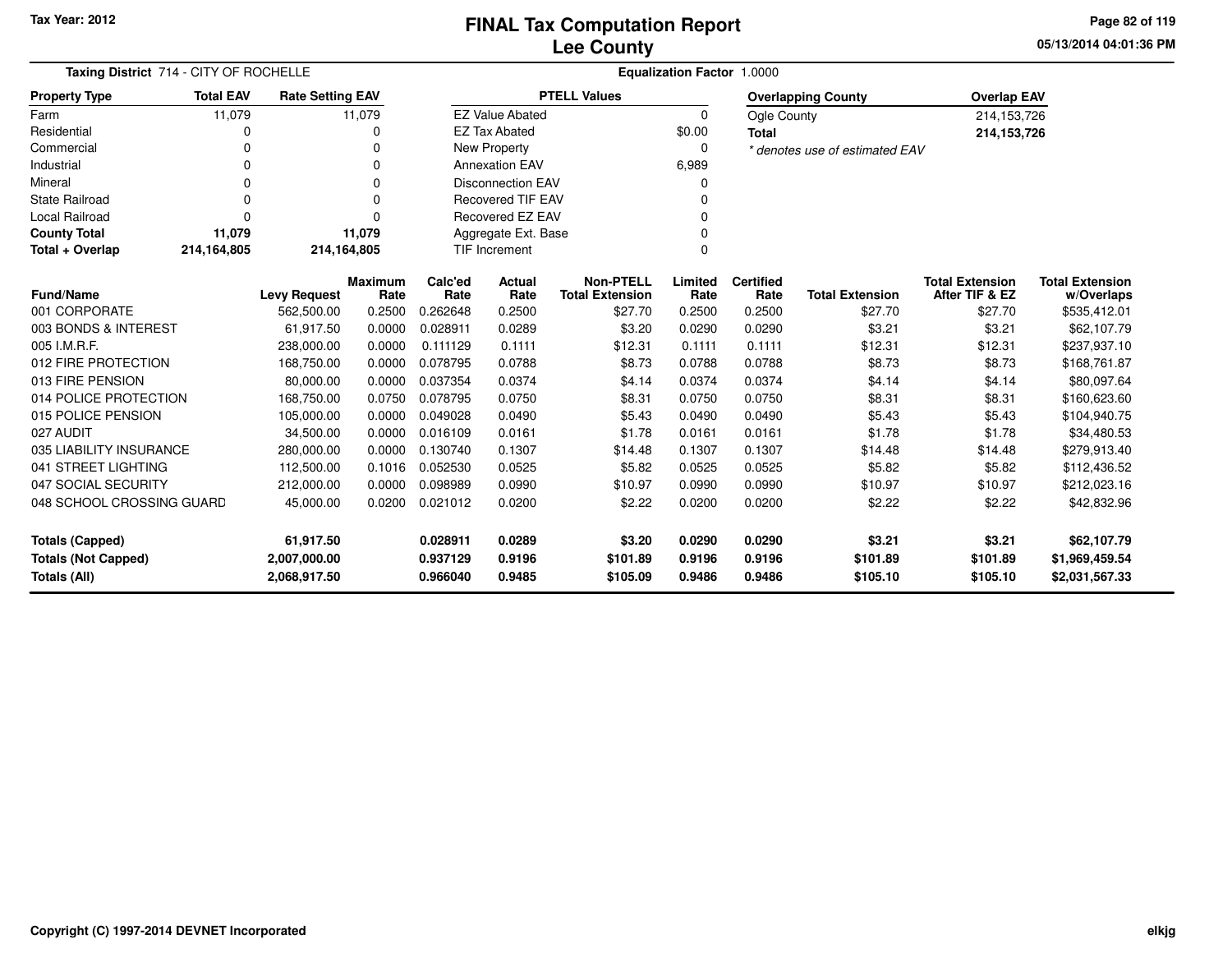# **Lee CountyFINAL Tax Computation Report**

**05/13/2014 04:01:36 PM Page 83 of 119**

| Taxing District 801 - AMBOY FIRE                                     |                  |                                  |                        | <b>Equalization Factor 1.0000</b> |                            |                                            |                            |                            |                                        |                                          |                                        |  |
|----------------------------------------------------------------------|------------------|----------------------------------|------------------------|-----------------------------------|----------------------------|--------------------------------------------|----------------------------|----------------------------|----------------------------------------|------------------------------------------|----------------------------------------|--|
| <b>Property Type</b>                                                 | <b>Total EAV</b> | <b>Rate Setting EAV</b>          |                        |                                   |                            | <b>PTELL Values</b>                        |                            |                            |                                        |                                          |                                        |  |
| Farm                                                                 | 17,022,353       | 17,022,353                       |                        |                                   | <b>EZ Value Abated</b>     |                                            | 89,318                     |                            |                                        |                                          |                                        |  |
| Residential                                                          | 34,069,205       | 34,069,205                       |                        |                                   | <b>EZ Tax Abated</b>       |                                            | \$520.54                   |                            |                                        |                                          |                                        |  |
| Commercial                                                           | 7,897,753        |                                  | 7,864,203              |                                   | <b>New Property</b>        |                                            | 425,869                    |                            |                                        |                                          |                                        |  |
| Industrial                                                           | 6,092,472        |                                  | 6,036,704              |                                   | <b>Annexation EAV</b>      |                                            | 52,818                     |                            |                                        |                                          |                                        |  |
| Mineral                                                              |                  |                                  |                        |                                   | Disconnection EAV          |                                            | 0                          |                            |                                        |                                          |                                        |  |
| <b>State Railroad</b>                                                |                  |                                  |                        |                                   | <b>Recovered TIF EAV</b>   |                                            | 0                          |                            |                                        |                                          |                                        |  |
| Local Railroad                                                       | 1,800            |                                  | 1,800                  | Recovered EZ EAV                  |                            |                                            | 122,439                    |                            |                                        |                                          |                                        |  |
| <b>County Total</b>                                                  | 65,083,583       | 64,994,265                       |                        | Aggregate Ext. Base<br>364,435    |                            |                                            |                            |                            |                                        |                                          |                                        |  |
| Total + Overlap                                                      | 65,083,583       | 64,994,265                       |                        |                                   | <b>TIF Increment</b>       |                                            | 0                          |                            |                                        |                                          |                                        |  |
| <b>Fund/Name</b>                                                     |                  | <b>Levy Request</b>              | <b>Maximum</b><br>Rate | Calc'ed<br>Rate                   | Actual<br>Rate             | <b>Non-PTELL</b><br><b>Total Extension</b> | Limited<br>Rate            | <b>Certified</b><br>Rate   | <b>Total Extension</b>                 | <b>Total Extension</b><br>After TIF & EZ | <b>Total Extension</b><br>w/Overlaps   |  |
| 001 CORPORATE                                                        |                  | 230,872.00                       | 0.4000                 | 0.355219                          | 0.3552                     | \$230,859.63                               | 0.3407                     | 0.3407                     | \$221,739.77                           | \$221,435.46                             | \$221,435.46                           |  |
| 064 AMBULANCE                                                        |                  | 164,035.00                       | 0.3000                 | 0.252384                          | 0.2524                     | \$164,045.52                               | 0.2421                     | 0.2421                     | \$157,567.35                           | \$157,351.12                             | \$157,351.12                           |  |
| <b>Totals (Capped)</b><br><b>Totals (Not Capped)</b><br>Totals (All) |                  | 394,907.00<br>0.00<br>394,907.00 |                        | 0.607603<br>0.000000<br>0.607603  | 0.6076<br>0.0000<br>0.6076 | \$394,905.15<br>\$0.00<br>\$394,905.15     | 0.5828<br>0.0000<br>0.5828 | 0.5828<br>0.0000<br>0.5828 | \$379,307.12<br>\$0.00<br>\$379,307.12 | \$378,786.58<br>\$0.00<br>\$378,786.58   | \$378,786.58<br>\$0.00<br>\$378,786.58 |  |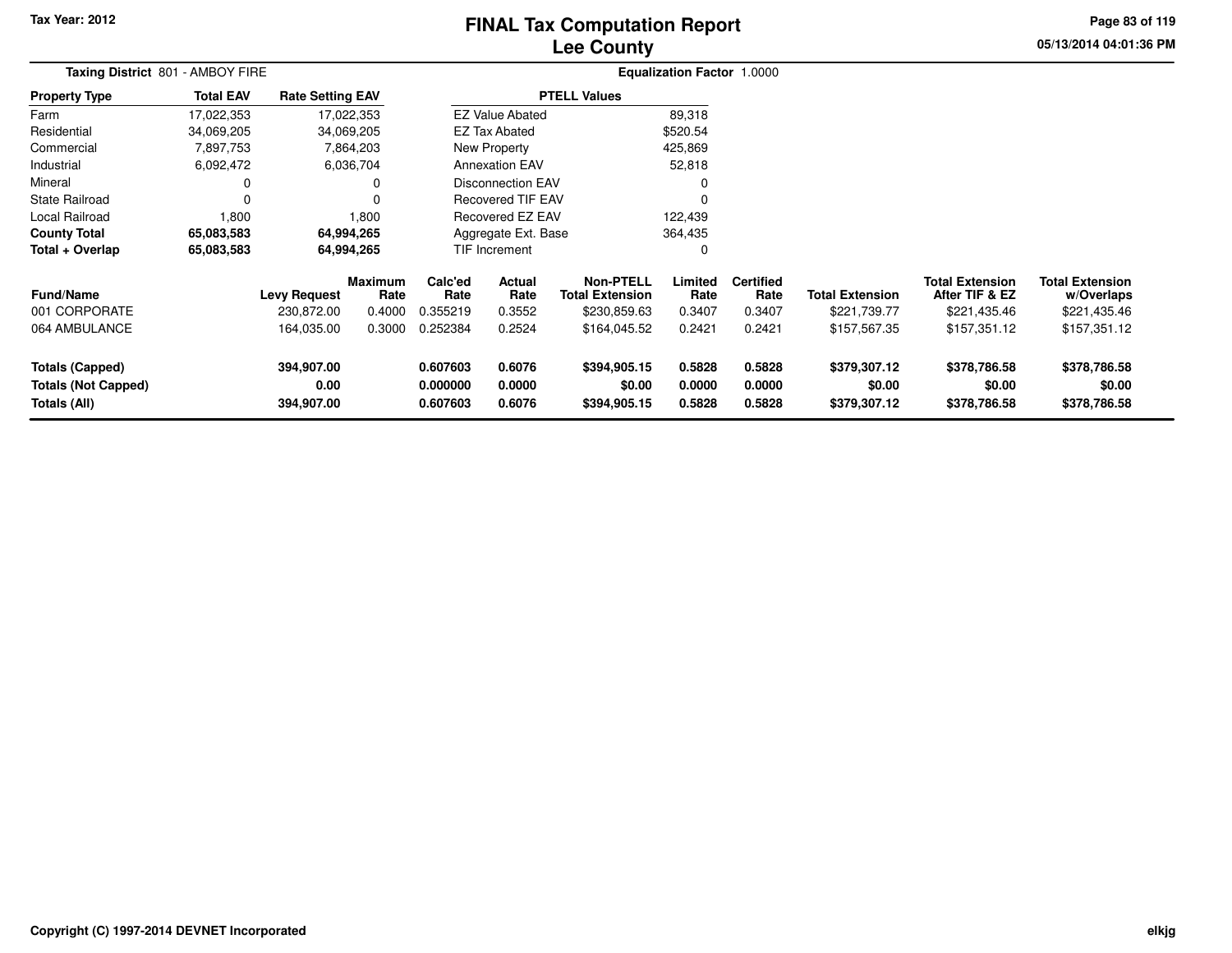#### **Lee CountyFINAL Tax Computation Report**

**05/13/2014 04:01:36 PM Page 84 of 119**

| Taxing District 802 - ASHTON FIRE |                          |                         |                        | Equalization Factor 1.0000 |                               |                                            |                 |                          |                                |                                          |                                      |
|-----------------------------------|--------------------------|-------------------------|------------------------|----------------------------|-------------------------------|--------------------------------------------|-----------------|--------------------------|--------------------------------|------------------------------------------|--------------------------------------|
| <b>Property Type</b>              | <b>Total EAV</b>         | <b>Rate Setting EAV</b> |                        |                            |                               | <b>PTELL Values</b>                        |                 |                          | <b>Overlapping County</b>      | <b>Overlap EAV</b>                       |                                      |
| Farm                              | 15,636,942               |                         | 15,636,942             |                            | <b>EZ Value Abated</b>        |                                            | 0               | Ogle County              |                                | 7,338,587                                |                                      |
| Residential                       | 13,249,061               |                         | 13,249,061             |                            | EZ Tax Abated                 |                                            | \$0.00          | <b>Total</b>             |                                | 7,338,587                                |                                      |
| Commercial                        | 3,410,781                |                         | 3,410,781              |                            | New Property                  |                                            | 169,801         |                          | * denotes use of estimated EAV |                                          |                                      |
| Industrial                        | 3,927,889                |                         | 3,927,889              |                            | <b>Annexation EAV</b>         |                                            | 0               |                          |                                |                                          |                                      |
| Mineral                           | 0                        |                         | 0                      |                            | <b>Disconnection EAV</b>      |                                            |                 |                          |                                |                                          |                                      |
| <b>State Railroad</b>             | 975,591                  |                         | 975,591                |                            | <b>Recovered TIF EAV</b><br>0 |                                            |                 |                          |                                |                                          |                                      |
| Local Railroad                    | 0                        |                         | 0                      |                            | Recovered EZ EAV              |                                            | 0               |                          |                                |                                          |                                      |
| <b>County Total</b>               | 37,200,264<br>37,200,264 |                         |                        |                            | Aggregate Ext. Base           |                                            | 0               |                          |                                |                                          |                                      |
| Total + Overlap                   | 44,538,851               |                         | 44,538,851             |                            | TIF Increment                 |                                            | $\Omega$        |                          |                                |                                          |                                      |
| <b>Fund/Name</b>                  |                          | <b>Levy Request</b>     | <b>Maximum</b><br>Rate | Calc'ed<br>Rate            | <b>Actual</b><br>Rate         | <b>Non-PTELL</b><br><b>Total Extension</b> | Limited<br>Rate | <b>Certified</b><br>Rate | <b>Total Extension</b>         | <b>Total Extension</b><br>After TIF & EZ | <b>Total Extension</b><br>w/Overlaps |
| 001 CORPORATE                     |                          | 137,152.00              | 0.3000                 | 0.307938                   | 0.3000                        | \$111,600.79                               | 0.3000          | 0.3000                   | \$111,600.79                   | \$111,600.79                             | \$133,616.55                         |
| 027 AUDIT                         |                          | 2,285.00                | 0.0050                 | 0.005130                   | 0.0050                        | \$1,860.01                                 | 0.0050          | 0.0050                   | \$1,860.01                     | \$1,860.01                               | \$2,226.94                           |
| 035 LIABILITY INSURANCE           |                          | 16,183.00               | 0.0000                 | 0.036335                   | 0.0363                        | \$13,503.70                                | 0.0363          | 0.0363                   | \$13,503.70                    | \$13,503.70                              | \$16,167.60                          |
| 062 WORKMANS COMP                 |                          | 2,377.00                | 0.0000                 | 0.005337                   | 0.0053                        | \$1,971.61                                 | 0.0053          | 0.0053                   | \$1,971.61                     | \$1,971.61                               | \$2,360.56                           |
| 064 AMBULANCE                     |                          | 73,330.00               | 0.3000                 | 0.164643                   | 0.1646                        | \$61,231.63                                | 0.1646          | 0.1646                   | \$61,231.63                    | \$61,231.63                              | \$73,310.95                          |
| <b>Totals (Capped)</b>            |                          | 0.00                    |                        | 0.000000                   | 0.0000                        | \$0.00                                     | 0.0000          | 0.0000                   | \$0.00                         | \$0.00                                   | \$0.00                               |
| <b>Totals (Not Capped)</b>        |                          | 231,327.00              |                        | 0.519383                   | 0.5112                        | \$190,167.74                               | 0.5112          | 0.5112                   | \$190,167.74                   | \$190,167.74                             | \$227,682.60                         |
| Totals (All)                      |                          | 231,327.00              |                        | 0.519383                   | 0.5112                        | \$190,167.74                               | 0.5112          | 0.5112                   | \$190,167.74                   | \$190,167.74                             | \$227,682.60                         |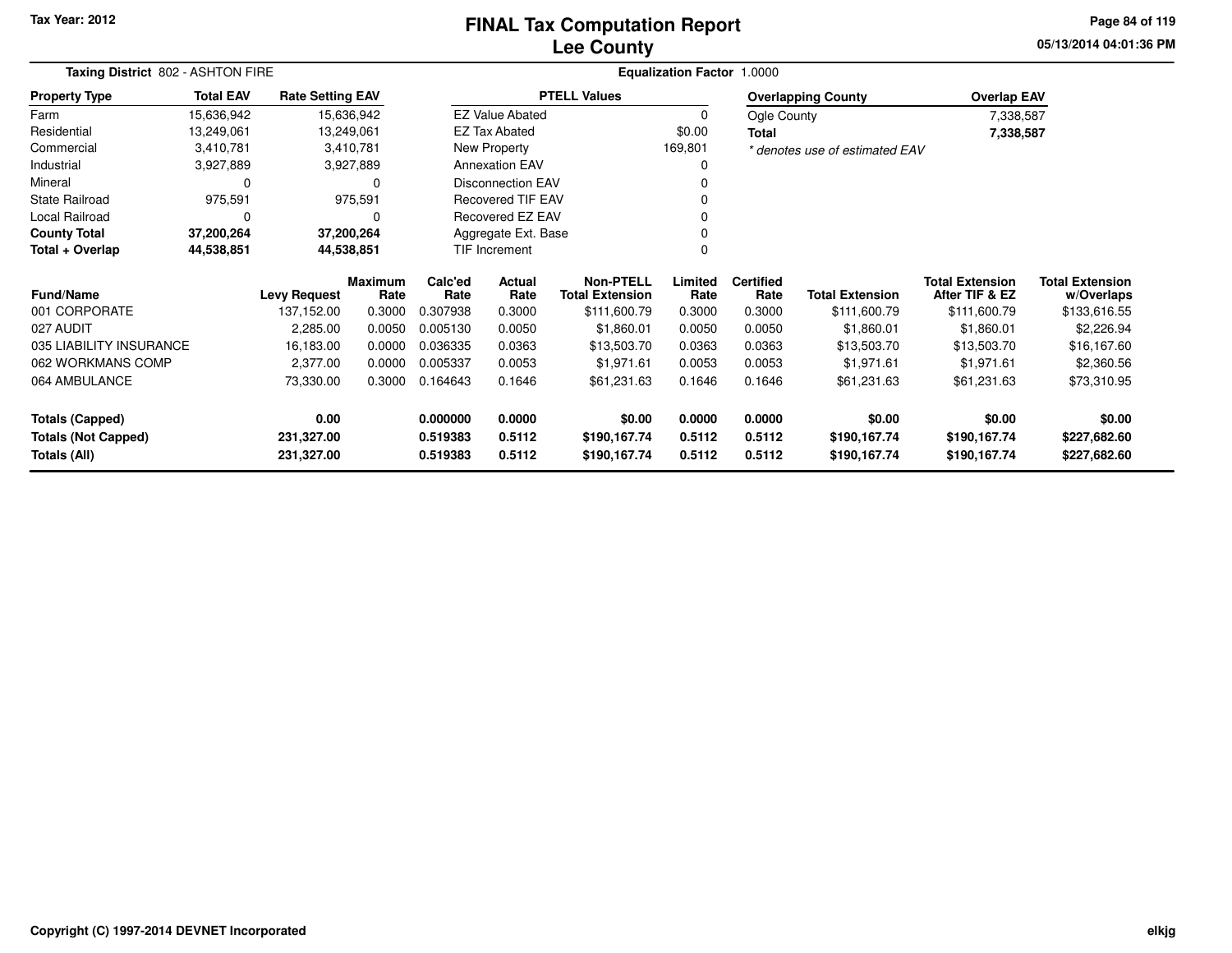# **Lee CountyFINAL Tax Computation Report**

**05/13/2014 04:01:36 PM Page 85 of 119**

| Taxing District 803 - COMPTON FIRE |                  |                         |                        |                                   | Equalization Factor 1.0000 |                                            |                 |                          |                        |                                          |                                      |
|------------------------------------|------------------|-------------------------|------------------------|-----------------------------------|----------------------------|--------------------------------------------|-----------------|--------------------------|------------------------|------------------------------------------|--------------------------------------|
| <b>Property Type</b>               | <b>Total EAV</b> | <b>Rate Setting EAV</b> |                        |                                   |                            | <b>PTELL Values</b>                        |                 |                          |                        |                                          |                                      |
| Farm                               | 11,767,928       |                         | 11,767,928             |                                   | <b>EZ Value Abated</b>     |                                            |                 |                          |                        |                                          |                                      |
| Residential                        | 6,872,364        |                         | 6,872,364              |                                   | <b>EZ Tax Abated</b>       |                                            | \$0.00          |                          |                        |                                          |                                      |
| Commercial                         | 1,735,566        |                         | 1,735,566              |                                   | New Property               |                                            | 6,732,553       |                          |                        |                                          |                                      |
| Industrial                         | 54,419           |                         | 54,419                 |                                   | <b>Annexation EAV</b>      |                                            | 0               |                          |                        |                                          |                                      |
| Mineral                            | 7,764,707        |                         | 7,764,707              |                                   | <b>Disconnection EAV</b>   |                                            |                 |                          |                        |                                          |                                      |
| <b>State Railroad</b>              | $\Omega$         |                         | 0                      |                                   | <b>Recovered TIF EAV</b>   |                                            |                 |                          |                        |                                          |                                      |
| Local Railroad                     | 2,400            |                         | 2,400                  |                                   | <b>Recovered EZ EAV</b>    |                                            | $\Omega$        |                          |                        |                                          |                                      |
| <b>County Total</b>                | 28,197,384       |                         | 28,197,384             | Aggregate Ext. Base               |                            |                                            | 85,917          |                          |                        |                                          |                                      |
| Total + Overlap                    | 28,197,384       |                         | 28,197,384             |                                   | TIF Increment              |                                            | 0               |                          |                        |                                          |                                      |
| <b>Fund/Name</b>                   |                  | <b>Levy Request</b>     | <b>Maximum</b><br>Rate | Calc'ed<br>Actual<br>Rate<br>Rate |                            | <b>Non-PTELL</b><br><b>Total Extension</b> | Limited<br>Rate | <b>Certified</b><br>Rate | <b>Total Extension</b> | <b>Total Extension</b><br>After TIF & EZ | <b>Total Extension</b><br>w/Overlaps |
| 001 CORPORATE                      |                  | 76,900.00               | 0.4000                 | 0.272720                          | 0.2727                     | \$76,894.27                                | 0.2712          | 0.2712                   | \$76,471.31            | \$76,471.31                              | \$76,471.31                          |
| 035 LIABILITY INSURANCE            |                  | 25,000.00               | 0.0000                 | 0.088661                          | 0.0887                     | \$25,011.08                                | 0.0882          | 0.0882                   | \$24,870.09            | \$24,870.09                              | \$24,870.09                          |
| 064 AMBULANCE                      |                  | 15,000.00               | 0.3000                 | 0.053196                          | 0.0532                     | \$15,001.01                                | 0.0529          | 0.0529                   | \$14,916.42            | \$14,916.42                              | \$14,916.42                          |
| <b>Totals (Capped)</b>             |                  | 116,900.00              |                        | 0.414577                          | 0.4146                     | \$116,906.36                               | 0.4123          | 0.4123                   | \$116,257.82           | \$116,257.82                             | \$116,257.82                         |
| <b>Totals (Not Capped)</b>         |                  | 0.00                    |                        | 0.000000                          | 0.0000                     | \$0.00                                     | 0.0000          | 0.0000                   | \$0.00                 | \$0.00                                   | \$0.00                               |
| Totals (All)                       |                  | 116,900.00              |                        | 0.414577                          | 0.4146                     | \$116,906.36                               | 0.4123          | 0.4123                   | \$116,257.82           | \$116,257.82                             | \$116,257.82                         |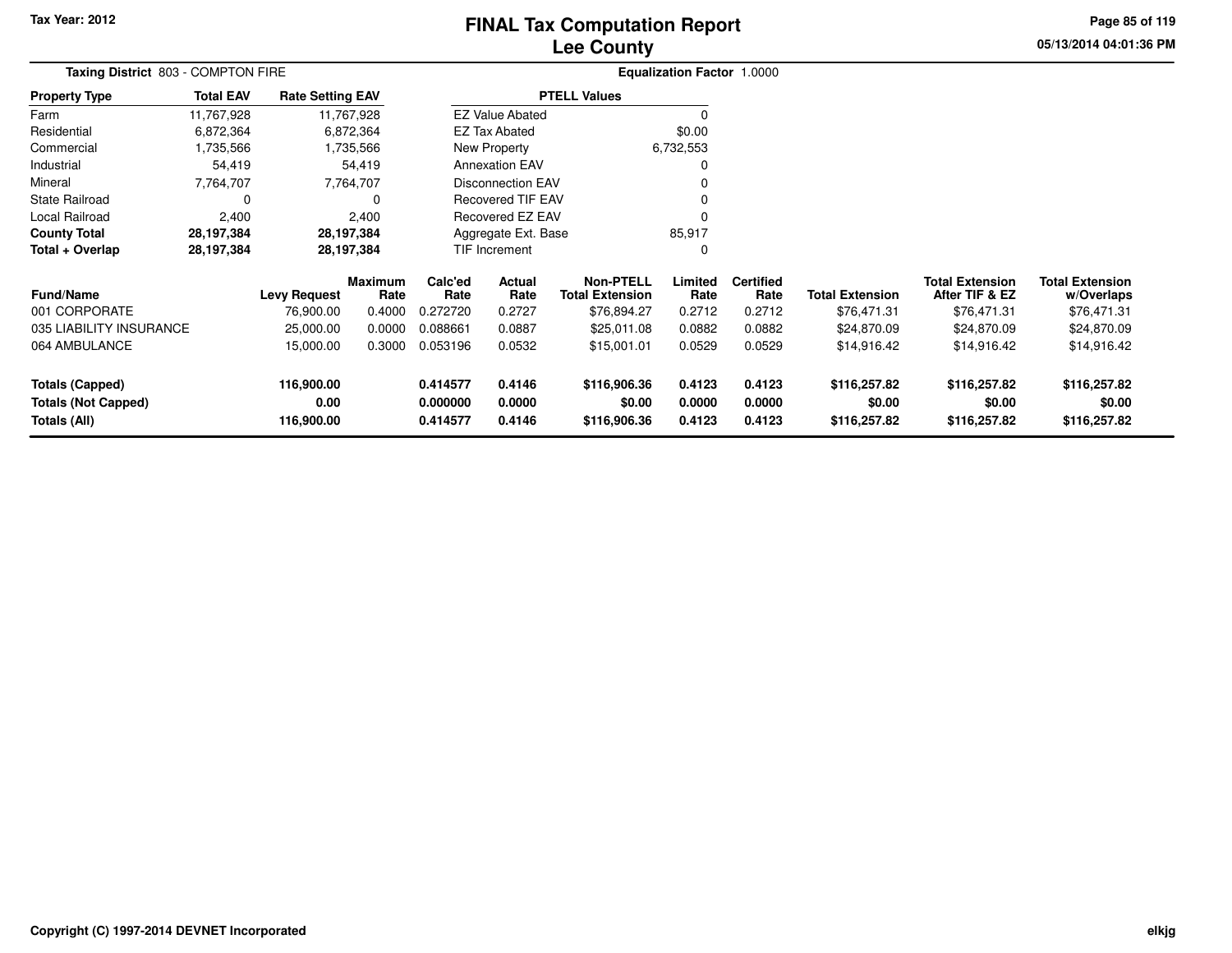# **Lee CountyFINAL Tax Computation Report**

**05/13/2014 04:01:36 PM Page 86 of 119**

|                            | Taxing District 804 - DIXON FIRE-RURAL |                         |                        | <b>Equalization Factor 1.0000</b> |                          |                                            |                 |                          |                                |                                          |                                      |  |  |
|----------------------------|----------------------------------------|-------------------------|------------------------|-----------------------------------|--------------------------|--------------------------------------------|-----------------|--------------------------|--------------------------------|------------------------------------------|--------------------------------------|--|--|
| <b>Property Type</b>       | <b>Total EAV</b>                       | <b>Rate Setting EAV</b> |                        |                                   |                          | <b>PTELL Values</b>                        |                 |                          | <b>Overlapping County</b>      | <b>Overlap EAV</b>                       |                                      |  |  |
| Farm                       | 30,167,037                             |                         | 30,088,996             |                                   | <b>EZ Value Abated</b>   |                                            | 5,554,467       | Ogle County              |                                | 31,496,085                               |                                      |  |  |
| Residential                | 128,873,231                            | 128,873,231             |                        |                                   | <b>EZ Tax Abated</b>     |                                            | \$39,997.71     | Total                    |                                | 31,496,085                               |                                      |  |  |
| Commercial                 | 34,542,372                             |                         | 33,117,347             |                                   | New Property             |                                            | 2,212,777       |                          | * denotes use of estimated EAV |                                          |                                      |  |  |
| Industrial                 | 37,876,381                             |                         | 33,776,683             |                                   | <b>Annexation EAV</b>    |                                            | 0               |                          |                                |                                          |                                      |  |  |
| Mineral                    | 0                                      |                         | 0                      |                                   | <b>Disconnection EAV</b> |                                            | 7,581           |                          |                                |                                          |                                      |  |  |
| <b>State Railroad</b>      | 2,108,216                              |                         | 2,108,216              |                                   | <b>Recovered TIF EAV</b> |                                            |                 |                          |                                |                                          |                                      |  |  |
| Local Railroad             | 2,900                                  |                         | 2,900                  |                                   | Recovered EZ EAV         |                                            | 387,654         |                          |                                |                                          |                                      |  |  |
| <b>County Total</b>        | 233,570,137                            |                         | 227,967,373            | Aggregate Ext. Base               |                          |                                            | 0               |                          |                                |                                          |                                      |  |  |
| Total + Overlap            | 265,066,222                            |                         | 259,463,458            | <b>TIF Increment</b>              |                          |                                            | 48,297          |                          |                                |                                          |                                      |  |  |
| <b>Fund/Name</b>           | <b>Levy Request</b>                    |                         | <b>Maximum</b><br>Rate | Calc'ed<br>Rate                   | <b>Actual</b><br>Rate    | <b>Non-PTELL</b><br><b>Total Extension</b> | Limited<br>Rate | <b>Certified</b><br>Rate | <b>Total Extension</b>         | <b>Total Extension</b><br>After TIF & EZ | <b>Total Extension</b><br>w/Overlaps |  |  |
| 001 CORPORATE              |                                        | 776,263.00              | 0.3000                 | 0.299180                          | 0.2992                   | \$682,078.38                               | 0.2992          | 0.2992                   | \$698,841.85                   | \$682,078.38                             | \$776,314.67                         |  |  |
| 013 FIREFIGHTERS PENSION   |                                        | 204,129.00              | 0.0000                 | 0.078674                          | 0.0787                   | \$179,410.32                               | 0.0787          | 0.0787                   | \$183,819.70                   | \$179,410.32                             | \$204,197.74                         |  |  |
| 027 AUDIT                  |                                        | 13,070.00               | 0.0050                 | 0.005037                          | 0.0050                   | \$11,398.37                                | 0.0050          | 0.0050                   | \$11,678.51                    | \$11,398.37                              | \$12,973.17                          |  |  |
| 035 LIABILITY INSURANCE    |                                        | 18,363.00               | 0.0000                 | 0.007077                          | 0.0071                   | \$16,185.68                                | 0.0071          | 0.0071                   | \$16,583.48                    | \$16,185,68                              | \$18,421.91                          |  |  |
| 060 UNEMPLOYMENT INSURANC  |                                        | 20,000.00               | 0.0000                 | 0.007708                          | 0.0077                   | \$17,553.49                                | 0.0077          | 0.0077                   | \$17,984.90                    | \$17,553.49                              | \$19,978.69                          |  |  |
| 062 WORKMENS COMP          |                                        | 58,000.00               | 0.0000                 | 0.022354                          | 0.0224                   | \$51,064.69                                | 0.0224          | 0.0224                   | \$52,319.71                    | \$51,064.69                              | \$58,119.81                          |  |  |
| 064 AMBULANCE              |                                        | 788,217.00              | 0.3000                 | 0.303787<br>0.3000                |                          | \$683,902.12                               | 0.3000          | 0.3000                   | \$700,710.41                   | \$683,902.12                             | \$778,390.37                         |  |  |
| <b>Totals (Capped)</b>     |                                        | 0.00                    |                        | 0.000000                          | 0.0000                   | \$0.00                                     | 0.0000          | 0.0000                   | \$0.00                         | \$0.00                                   | \$0.00                               |  |  |
| <b>Totals (Not Capped)</b> |                                        | 1,878,042.00            |                        | 0.723817                          | 0.7201                   | \$1,641,593.05                             | 0.7201          | 0.7201                   | \$1,681,938.56                 | \$1,641,593.05                           | \$1,868,396.36                       |  |  |
| <b>Totals (All)</b>        |                                        | 1,878,042.00            |                        | 0.723817                          | 0.7201                   | \$1,641,593.05                             | 0.7201          | 0.7201                   | \$1,681,938.56                 | \$1,641,593.05                           | \$1,868,396.36                       |  |  |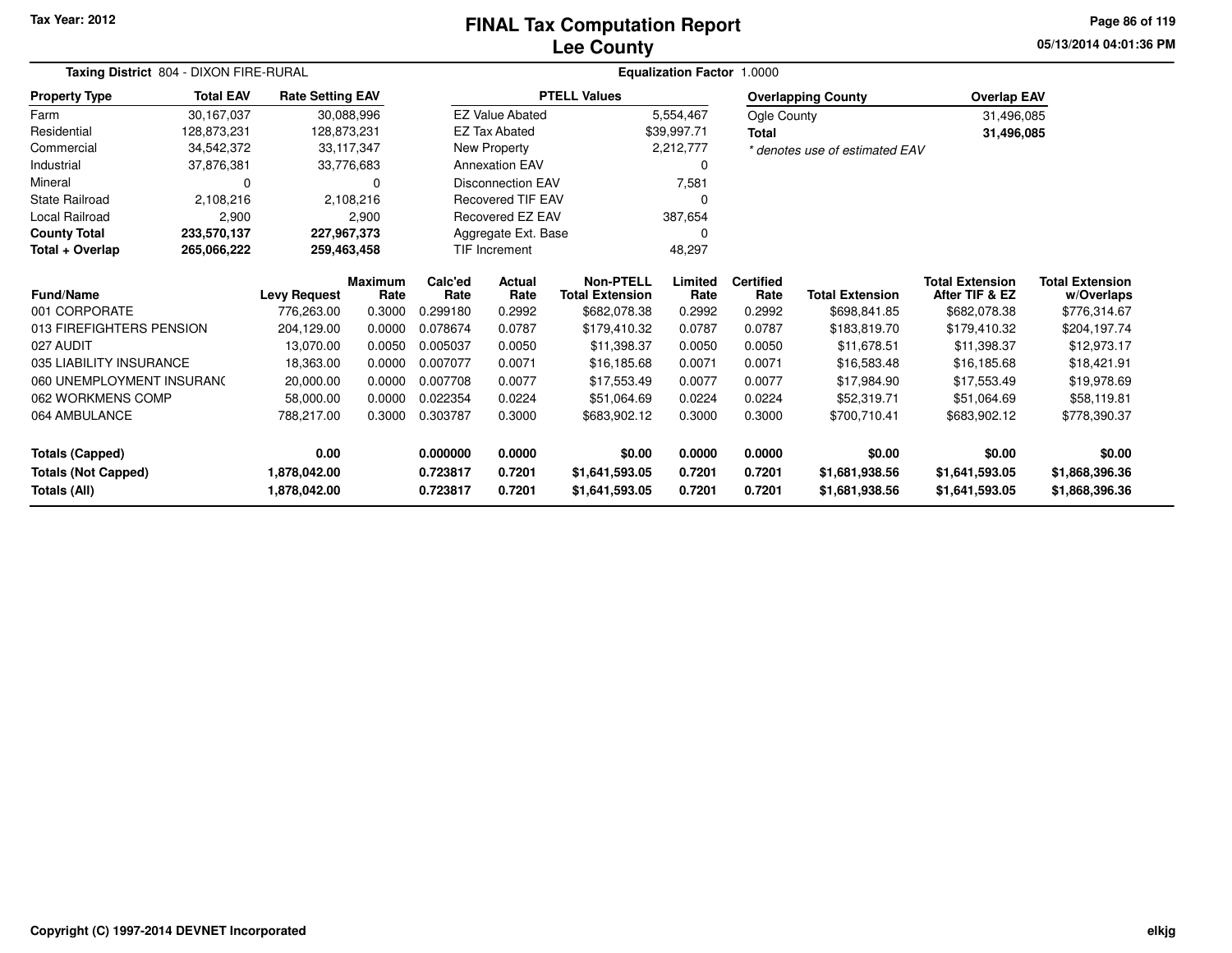**05/13/2014 04:01:36 PM Page 87 of 119**

| Taxing District 805 - EARLVILLE FIRE                                 | <b>Equalization Factor 1.0000</b> |                                  |                 |                                  |                                                              |                                    |                            |                            |                                    |                                          |                                        |
|----------------------------------------------------------------------|-----------------------------------|----------------------------------|-----------------|----------------------------------|--------------------------------------------------------------|------------------------------------|----------------------------|----------------------------|------------------------------------|------------------------------------------|----------------------------------------|
| <b>Property Type</b>                                                 | <b>Total EAV</b>                  | <b>Rate Setting EAV</b>          |                 |                                  |                                                              | <b>PTELL Values</b>                |                            |                            | <b>Overlapping County</b>          | <b>Overlap EAV</b>                       |                                        |
| Farm                                                                 | 896,078                           |                                  | 896,078         |                                  | <b>EZ Value Abated</b>                                       |                                    | 0                          | DeKalb County              |                                    | 1,362,414                                |                                        |
| Residential                                                          | 86,450                            |                                  | 86,450          |                                  | <b>EZ Tax Abated</b>                                         |                                    | \$0.00                     | LaSalle County             |                                    | 58,004,083                               |                                        |
| Commercial                                                           | 0                                 |                                  | 0               |                                  | New Property                                                 |                                    | 0                          | Total                      |                                    | 59,366,497                               |                                        |
| Industrial                                                           | 0                                 |                                  |                 |                                  | <b>Annexation EAV</b>                                        |                                    |                            |                            | * denotes use of estimated EAV     |                                          |                                        |
| Mineral                                                              | 0                                 |                                  |                 |                                  | Disconnection EAV                                            |                                    |                            |                            |                                    |                                          |                                        |
| <b>State Railroad</b>                                                | 0                                 |                                  |                 |                                  | <b>Recovered TIF EAV</b>                                     |                                    |                            |                            |                                    |                                          |                                        |
| Local Railroad                                                       | 0                                 |                                  |                 | Recovered EZ EAV                 |                                                              |                                    |                            |                            |                                    |                                          |                                        |
| <b>County Total</b>                                                  | 982,528                           |                                  | 982,528         |                                  | Aggregate Ext. Base                                          |                                    |                            |                            |                                    |                                          |                                        |
| Total + Overlap                                                      | 60,349,025                        |                                  | 60,349,025      |                                  | <b>TIF Increment</b>                                         |                                    | $\Omega$                   |                            |                                    |                                          |                                        |
| <b>Fund/Name</b>                                                     |                                   | <b>Levy Request</b>              | Maximum<br>Rate | Calc'ed<br>Rate                  | <b>Non-PTELL</b><br>Actual<br>Rate<br><b>Total Extension</b> |                                    | Limited<br>Rate            | <b>Certified</b><br>Rate   | <b>Total Extension</b>             | <b>Total Extension</b><br>After TIF & EZ | <b>Total Extension</b><br>w/Overlaps   |
| 001 CORPORATE                                                        |                                   | 57,300.00                        | 0.3000          | 0.094948                         | 0.0949                                                       | \$932.42                           | 0.0949                     | 0.0949                     | \$932.42                           | \$932.42                                 | \$57,271.22                            |
| 064 AMBULANCE                                                        |                                   | 61,150.00                        | 0.2500          | 0.101327                         | 0.1013                                                       | \$995.30                           | 0.1013                     | 0.1013                     | \$995.30                           | \$995.30                                 | \$61,133.56                            |
| <b>Totals (Capped)</b><br><b>Totals (Not Capped)</b><br>Totals (All) |                                   | 0.00<br>118,450.00<br>118,450.00 |                 | 0.000000<br>0.196275<br>0.196275 | 0.0000<br>0.1962<br>0.1962                                   | \$0.00<br>\$1,927.72<br>\$1,927.72 | 0.0000<br>0.1962<br>0.1962 | 0.0000<br>0.1962<br>0.1962 | \$0.00<br>\$1,927.72<br>\$1,927.72 | \$0.00<br>\$1,927.72<br>\$1,927.72       | \$0.00<br>\$118,404.78<br>\$118,404.78 |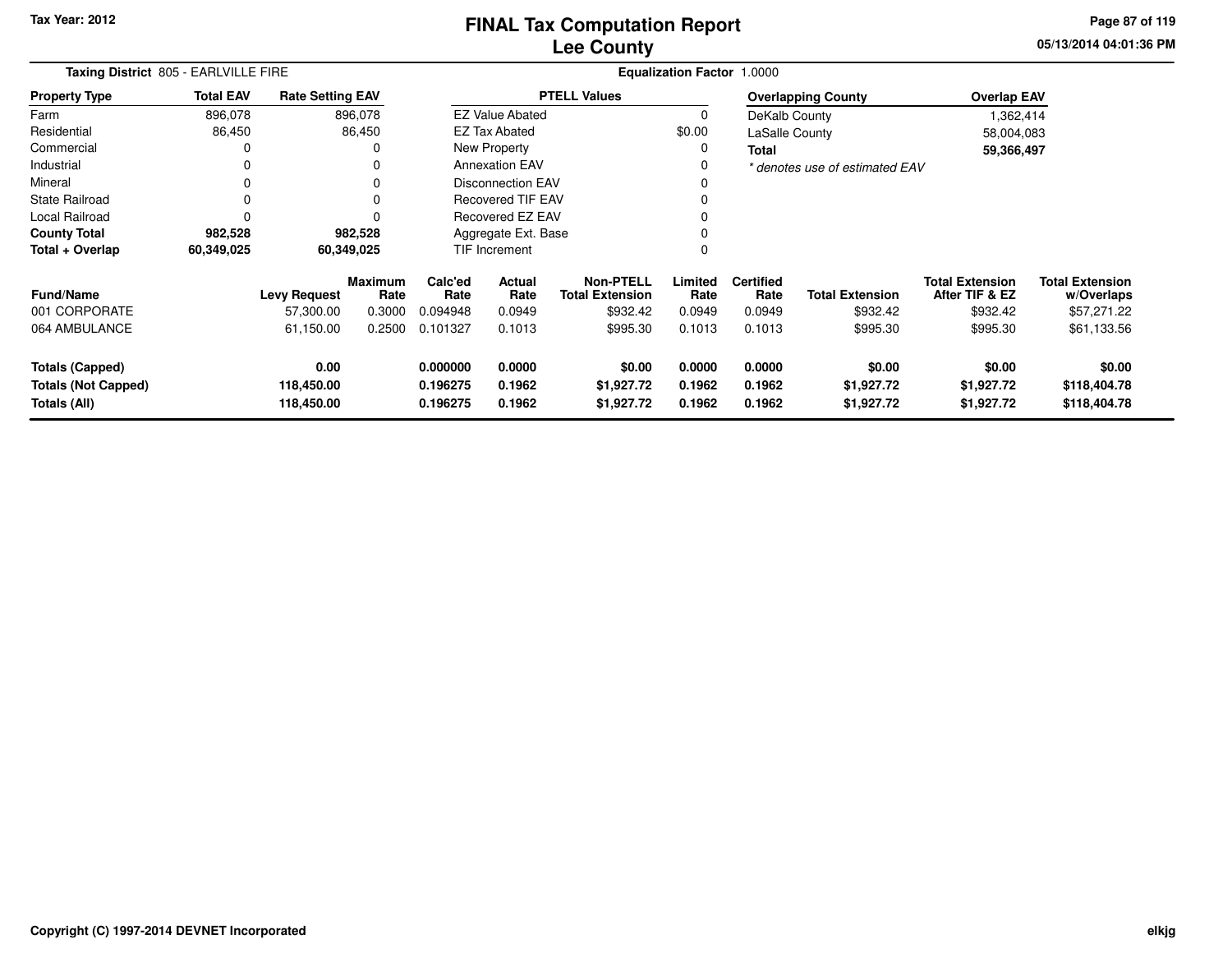#### **Lee CountyFINAL Tax Computation Report**

**05/13/2014 04:01:36 PM Page 88 of 119**

|                                            | Taxing District 806 - FRANKLIN GROVE FIRE |                          |                 |                      |                          | Equalization Factor 1.0000                 |                  |                          |                                |                                          |                                      |  |  |  |
|--------------------------------------------|-------------------------------------------|--------------------------|-----------------|----------------------|--------------------------|--------------------------------------------|------------------|--------------------------|--------------------------------|------------------------------------------|--------------------------------------|--|--|--|
| <b>Property Type</b>                       | <b>Total EAV</b>                          | <b>Rate Setting EAV</b>  |                 |                      |                          | <b>PTELL Values</b>                        |                  |                          | <b>Overlapping County</b>      | <b>Overlap EAV</b>                       |                                      |  |  |  |
| Farm                                       | 13,517,867                                | 13,517,867               |                 |                      | <b>EZ Value Abated</b>   |                                            | $\mathbf 0$      | Ogle County              |                                | 6,339,494                                |                                      |  |  |  |
| Residential                                | 13,103,854                                | 13,103,854               |                 |                      | <b>EZ Tax Abated</b>     |                                            | \$0.00           | <b>Total</b>             |                                | 6,339,494                                |                                      |  |  |  |
| Commercial                                 | 2,668,751                                 |                          | 2,668,751       |                      | New Property             |                                            | 296,720          |                          | * denotes use of estimated EAV |                                          |                                      |  |  |  |
| Industrial                                 | 2,457,121                                 |                          | 2,457,121       |                      | <b>Annexation EAV</b>    |                                            | 173              |                          |                                |                                          |                                      |  |  |  |
| Mineral                                    |                                           |                          | 0               |                      | <b>Disconnection EAV</b> |                                            | $\Omega$         |                          |                                |                                          |                                      |  |  |  |
| <b>State Railroad</b>                      | 1,098,223                                 |                          | 1,098,223       |                      | <b>Recovered TIF EAV</b> |                                            |                  |                          |                                |                                          |                                      |  |  |  |
| Local Railroad                             |                                           |                          | 0               |                      | Recovered EZ EAV         |                                            |                  |                          |                                |                                          |                                      |  |  |  |
| <b>County Total</b>                        | 32,845,816                                | 32,845,816               |                 |                      | Aggregate Ext. Base      |                                            |                  |                          |                                |                                          |                                      |  |  |  |
| Total + Overlap                            | 39,185,310                                | 39,185,310               |                 | TIF Increment        |                          |                                            |                  |                          |                                |                                          |                                      |  |  |  |
| <b>Fund/Name</b>                           |                                           | <b>Levy Request</b>      | Maximum<br>Rate | Calc'ed<br>Rate      | Actual<br>Rate           | <b>Non-PTELL</b><br><b>Total Extension</b> | Limited<br>Rate  | <b>Certified</b><br>Rate | <b>Total Extension</b>         | <b>Total Extension</b><br>After TIF & EZ | <b>Total Extension</b><br>w/Overlaps |  |  |  |
| 001 CORPORATE                              |                                           | 117,518.00               | 0.3000          | 0.299903             | 0.2999                   | \$98,504.60                                | 0.2999           | 0.2999                   | \$98,504.60                    | \$98,504.60                              | \$117,516.74                         |  |  |  |
| 027 AUDIT                                  |                                           | 1,959.00                 | 0.0050          | 0.004999             | 0.0050                   | \$1,642.29                                 | 0.0050           | 0.0050                   | \$1,642.29                     | \$1,642.29                               | \$1,959.27                           |  |  |  |
| 035 LIABILITY INSURANCE                    |                                           | 48,733.00                | 0.0000          | 0.124366             | 0.1244                   | \$40,860.20                                | 0.1244           | 0.1244                   | \$40,860.20                    | \$40,860.20                              | \$48,746.53                          |  |  |  |
| 047 SOCIAL SECURITY                        |                                           | 2,000.00                 | 0.0000          | 0.005104             | 0.0051                   | \$1,675.14                                 | 0.0051           | 0.0051                   | \$1,675.14                     | \$1,675.14                               | \$1,998.45                           |  |  |  |
| 064 AMBULANCE                              |                                           | 58,759.00                | 0.1500          | 0.149952             | 0.1500                   | \$49,268.72                                | 0.1500           | 0.1500                   | \$49,268.72                    | \$49,268.72                              | \$58,777.97                          |  |  |  |
| <b>Totals (Capped)</b>                     |                                           | 0.00                     |                 | 0.000000             | 0.0000                   | \$0.00                                     | 0.0000           | 0.0000                   | \$0.00                         | \$0.00                                   | \$0.00                               |  |  |  |
| <b>Totals (Not Capped)</b><br>Totals (All) |                                           | 228,969.00<br>228,969.00 |                 | 0.584324<br>0.584324 | 0.5844<br>0.5844         | \$191,950.95<br>\$191,950.95               | 0.5844<br>0.5844 | 0.5844<br>0.5844         | \$191,950.95<br>\$191,950.95   | \$191,950.95<br>\$191,950.95             | \$228,998.96<br>\$228,998.96         |  |  |  |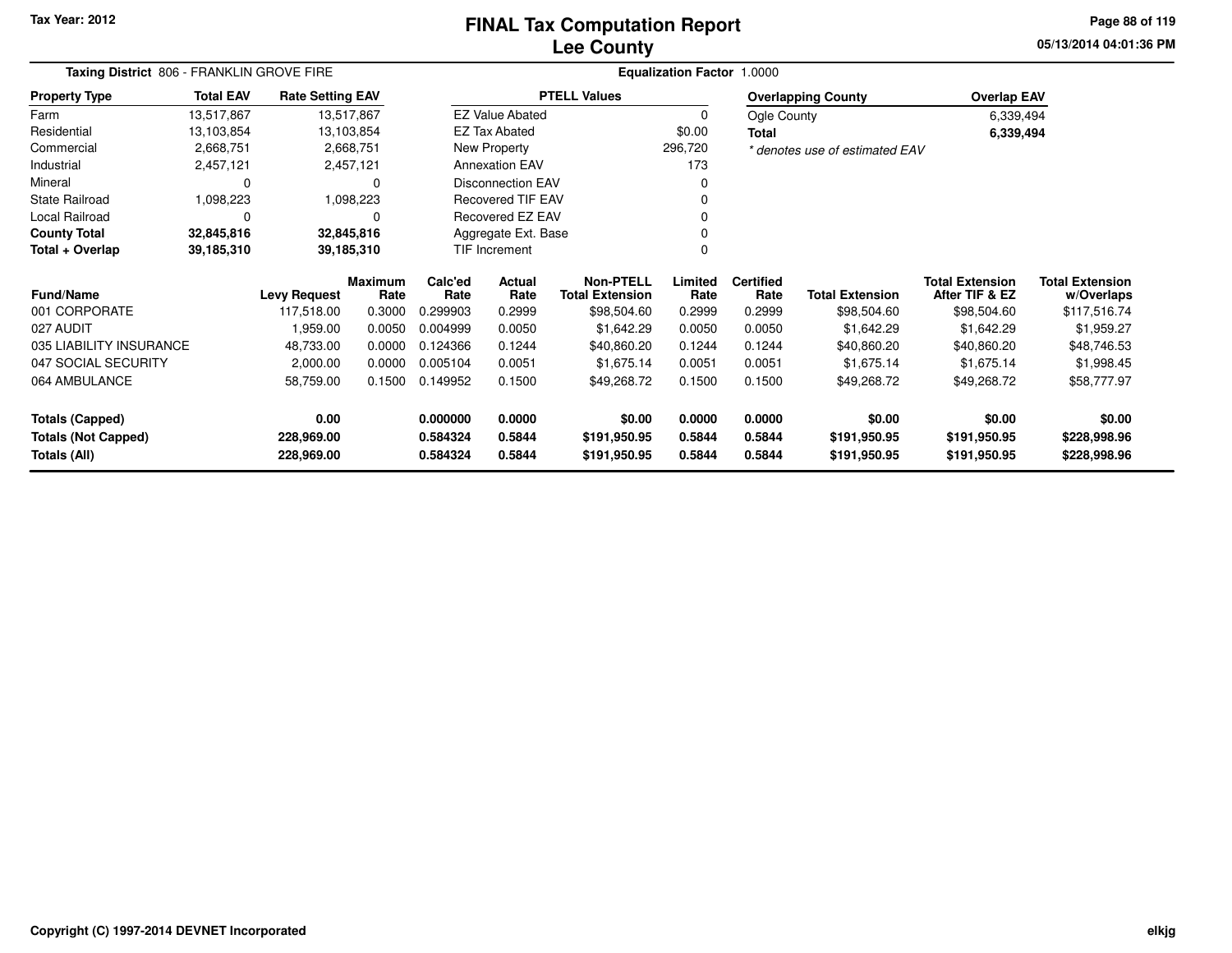#### **Lee CountyFINAL Tax Computation Report**

**05/13/2014 04:01:36 PM Page 89 of 119**

| Taxing District 807 - LEE FIRE                                   |                  |                         | <b>Equalization Factor 1.0000</b> |                      |                          |                                     |                  |                          |                                |                                          |                                      |  |  |
|------------------------------------------------------------------|------------------|-------------------------|-----------------------------------|----------------------|--------------------------|-------------------------------------|------------------|--------------------------|--------------------------------|------------------------------------------|--------------------------------------|--|--|
| <b>Property Type</b>                                             | <b>Total EAV</b> | <b>Rate Setting EAV</b> |                                   |                      |                          | <b>PTELL Values</b>                 |                  |                          | <b>Overlapping County</b>      | <b>Overlap EAV</b>                       |                                      |  |  |
| Farm                                                             | 6,238,896        |                         | 6,238,896                         |                      | <b>EZ Value Abated</b>   |                                     | $\Omega$         | DeKalb County            |                                | 8,948,808                                |                                      |  |  |
| Residential                                                      | 4,860,549        |                         | 4,860,549                         |                      | EZ Tax Abated            |                                     | \$0.00           | <b>Total</b>             |                                | 8,948,808                                |                                      |  |  |
| Commercial                                                       | 328,575          |                         | 328,575                           |                      | New Property             |                                     | 5,971            |                          | * denotes use of estimated EAV |                                          |                                      |  |  |
| Industrial                                                       | 437              |                         | 437                               |                      | <b>Annexation EAV</b>    |                                     | 0                |                          |                                |                                          |                                      |  |  |
| Mineral                                                          | 2,222,052        |                         | 2,222,052                         |                      | Disconnection EAV        |                                     | 0                |                          |                                |                                          |                                      |  |  |
| <b>State Railroad</b>                                            | 305,329          |                         | 305,329                           |                      | <b>Recovered TIF EAV</b> |                                     |                  |                          |                                |                                          |                                      |  |  |
| Local Railroad                                                   | $\Omega$         |                         | 0                                 |                      | Recovered EZ EAV         |                                     |                  |                          |                                |                                          |                                      |  |  |
| <b>County Total</b>                                              | 13,955,838       |                         | 13.955,838                        |                      | Aggregate Ext. Base      |                                     | 111,939          |                          |                                |                                          |                                      |  |  |
| Total + Overlap                                                  | 22,904,646       |                         | 22,904,646                        | <b>TIF Increment</b> |                          |                                     | 0                |                          |                                |                                          |                                      |  |  |
| <b>Fund/Name</b>                                                 |                  | <b>Levy Request</b>     | <b>Maximum</b><br>Rate            | Calc'ed<br>Rate      | <b>Actual</b><br>Rate    | Non-PTELL<br><b>Total Extension</b> | Limited<br>Rate  | <b>Certified</b><br>Rate | <b>Total Extension</b>         | <b>Total Extension</b><br>After TIF & EZ | <b>Total Extension</b><br>w/Overlaps |  |  |
| 001 CORPORATE                                                    |                  | 69,014.00               | 0.4000                            | 0.301310             | 0.3013                   | \$42,048.94                         | 0.3013           | 0.3013                   | \$42,048.94                    | \$42,048.94                              | \$69,011.70                          |  |  |
| 035 LIABILITY INSURANCE                                          |                  | 7,664.00                | 0.0000                            | 0.033461             | 0.0335                   | \$4,675.21                          | 0.0335           | 0.0335                   | \$4,675.21                     | \$4,675.21                               | \$7,673.06                           |  |  |
| 064 AMBULANCE                                                    |                  | 30,842.00               | 0.3000                            | 0.134654             | 0.1347                   | \$18,798.51                         | 0.1347           | 0.1347                   | \$18,798.51                    | \$18,798.51                              | \$30,852.56                          |  |  |
| <b>Totals (Capped)</b>                                           |                  | 107,520.00              |                                   | 0.469425             | 0.4695                   | \$65,522.66                         | 0.4695           | 0.4695                   | \$65,522.66                    | \$65,522.66                              | \$107,537.32                         |  |  |
| 0.00<br><b>Totals (Not Capped)</b><br>Totals (All)<br>107,520.00 |                  |                         | 0.000000<br>0.469425              | 0.0000<br>0.4695     | \$0.00<br>\$65,522.66    | 0.0000<br>0.4695                    | 0.0000<br>0.4695 | \$0.00<br>\$65,522.66    | \$0.00<br>\$65,522.66          | \$0.00<br>\$107,537.32                   |                                      |  |  |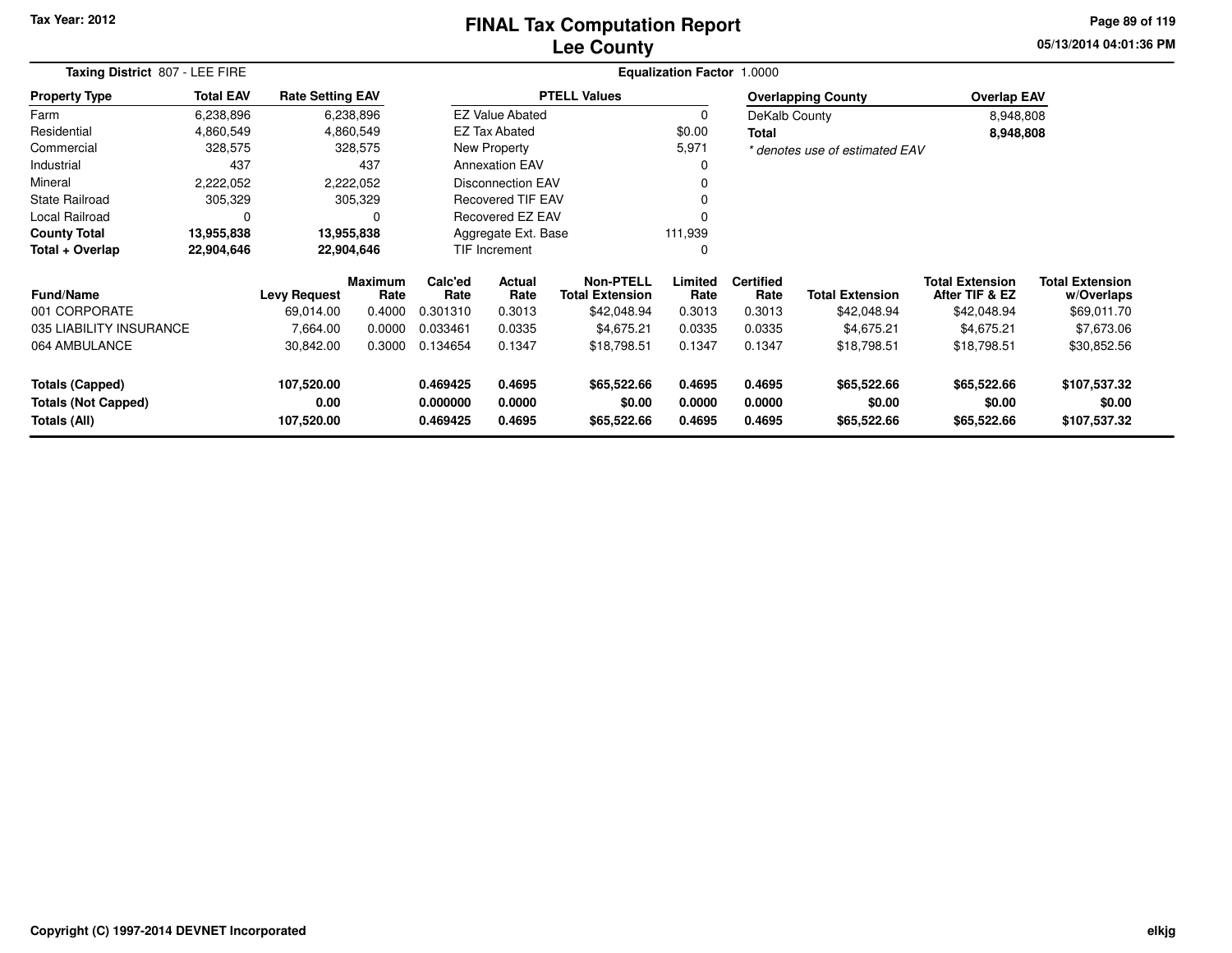#### **Lee CountyFINAL Tax Computation Report**

**05/13/2014 04:01:36 PM Page 90 of 119**

| Taxing District 808 - OHIO FIRE |                  |                         |                        |                 |                                               |                                            | <b>Equalization Factor</b> | 1.0000                   |                                |                                          |                                      |
|---------------------------------|------------------|-------------------------|------------------------|-----------------|-----------------------------------------------|--------------------------------------------|----------------------------|--------------------------|--------------------------------|------------------------------------------|--------------------------------------|
| <b>Property Type</b>            | <b>Total EAV</b> | <b>Rate Setting EAV</b> |                        |                 |                                               | <b>PTELL Values</b>                        |                            |                          | <b>Overlapping County</b>      | <b>Overlap EAV</b>                       |                                      |
| Farm                            | 6,118,386        |                         | 6,118,386              |                 | <b>EZ Value Abated</b>                        |                                            | 0                          | <b>Bureau County</b>     |                                | 28,343,695                               |                                      |
| Residential                     | 1,755,973        |                         | 1,755,973              |                 | <b>EZ Tax Abated</b>                          |                                            | \$0.00                     | Total                    |                                | 28,343,695                               |                                      |
| Commercial                      | $\Omega$         |                         |                        |                 | New Property                                  |                                            | 236,685                    |                          | * denotes use of estimated EAV |                                          |                                      |
| Industrial                      | 142,146          |                         | 142,146                |                 | <b>Annexation EAV</b>                         |                                            | 0                          |                          |                                |                                          |                                      |
| Mineral                         | 6,762,775        |                         | 6,762,775              |                 | <b>Disconnection EAV</b><br>Recovered TIF EAV |                                            |                            |                          |                                |                                          |                                      |
| <b>State Railroad</b>           | 0                |                         |                        |                 |                                               |                                            | 0                          |                          |                                |                                          |                                      |
| Local Railroad                  |                  |                         |                        |                 | Recovered EZ EAV                              |                                            | 0                          |                          |                                |                                          |                                      |
| <b>County Total</b>             | 14,779,280       | 14,779,280              |                        |                 | Aggregate Ext. Base                           |                                            | 0                          |                          |                                |                                          |                                      |
| Total + Overlap                 | 43,122,975       | 43,122,975              |                        |                 | TIF Increment                                 |                                            | 0                          |                          |                                |                                          |                                      |
| <b>Fund/Name</b>                |                  | <b>Levy Request</b>     | <b>Maximum</b><br>Rate | Calc'ed<br>Rate | Actual<br>Rate                                | <b>Non-PTELL</b><br><b>Total Extension</b> | Limited<br>Rate            | <b>Certified</b><br>Rate | <b>Total Extension</b>         | <b>Total Extension</b><br>After TIF & EZ | <b>Total Extension</b><br>w/Overlaps |
| 001 CORPORATE                   |                  | 99,500.00               | 0.3000                 | 0.230736        | 0.2307                                        | \$34,095.80                                | 0.2307                     | 0.2307                   | \$34,095.80                    | \$34,095.80                              | \$99,484.70                          |
| 064 AMBULANCE                   |                  | 25,000.00               | 0.2500                 | 0.057974        | 0.0580                                        | \$8,571.98                                 | 0.0580                     | 0.0580                   | \$8,571.98                     | \$8,571.98                               | \$25,011.33                          |
| <b>Totals (Capped)</b>          |                  | 0.00                    |                        | 0.000000        | 0.0000                                        | \$0.00                                     | 0.0000                     | 0.0000                   | \$0.00                         | \$0.00                                   | \$0.00                               |
| <b>Totals (Not Capped)</b>      |                  | 124,500.00              |                        | 0.288710        | 0.2887                                        | \$42,667.78                                | 0.2887                     | 0.2887                   | \$42,667.78                    | \$42,667.78                              | \$124,496.03                         |
| Totals (All)                    |                  | 124,500.00              |                        | 0.288710        | 0.2887                                        | \$42,667.78                                | 0.2887                     | 0.2887                   | \$42,667.78                    | \$42,667.78                              | \$124,496.03                         |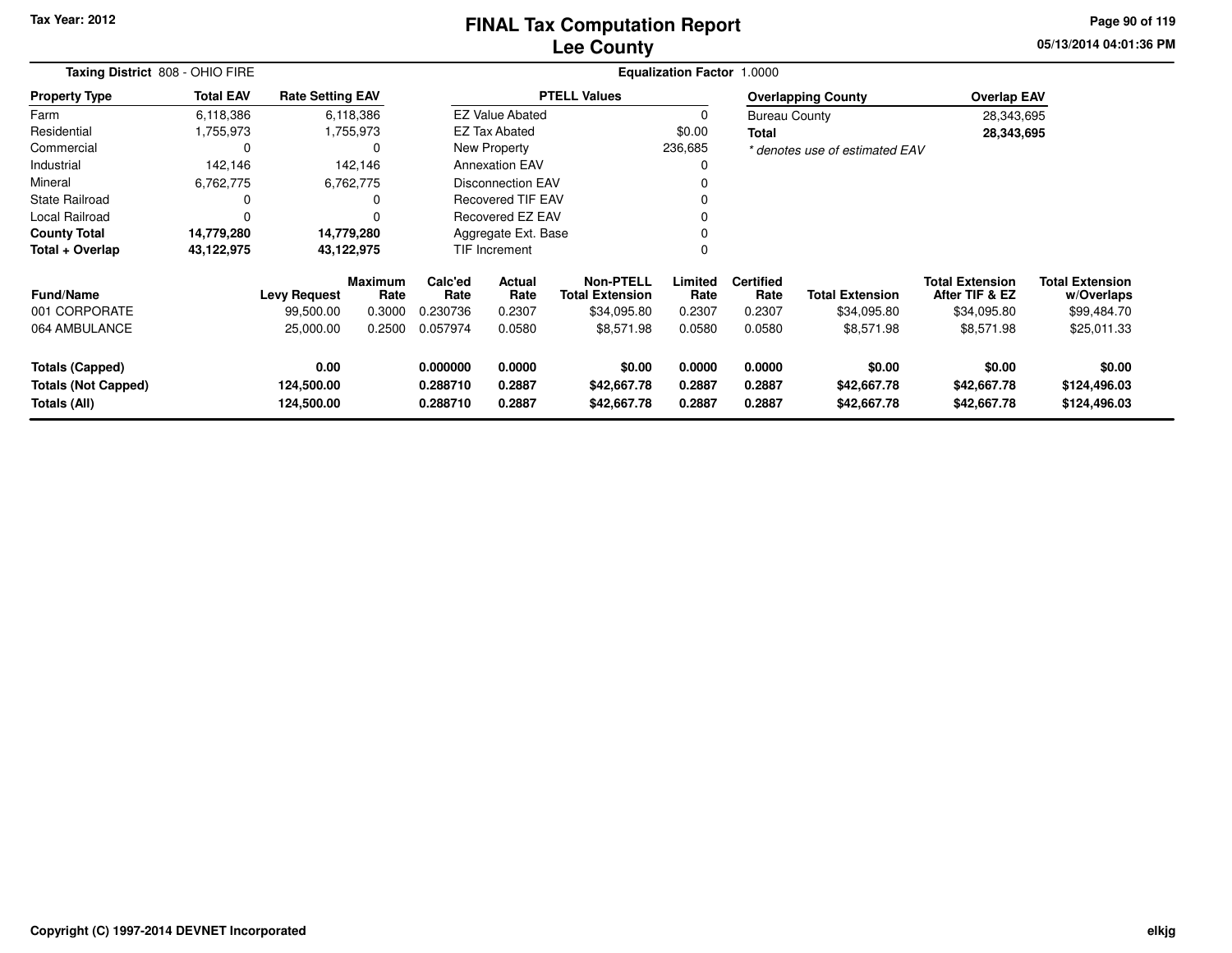# **Lee CountyFINAL Tax Computation Report**

**05/13/2014 04:01:36 PM Page 91 of 119**

| Taxing District 809 - OGLE LEE FIRE        |                            |                          |                        | Equalization Factor 1.0000 |                                                      |                                            |                  |                          |                                |                                          |                                      |  |  |  |
|--------------------------------------------|----------------------------|--------------------------|------------------------|----------------------------|------------------------------------------------------|--------------------------------------------|------------------|--------------------------|--------------------------------|------------------------------------------|--------------------------------------|--|--|--|
| <b>Property Type</b>                       | <b>Total EAV</b>           | <b>Rate Setting EAV</b>  |                        |                            |                                                      | <b>PTELL Values</b>                        |                  |                          | <b>Overlapping County</b>      | <b>Overlap EAV</b>                       |                                      |  |  |  |
| Farm                                       | 11,906,177                 | 11,906,177               |                        |                            | <b>EZ Value Abated</b>                               |                                            | 0                | Ogle County              |                                | 92,772,481                               |                                      |  |  |  |
| Residential                                | 6,988,605                  |                          | 6,988,605              |                            | <b>EZ Tax Abated</b>                                 |                                            | \$0.00           | Total                    |                                | 92,772,481                               |                                      |  |  |  |
| Commercial                                 | 1,068,888                  |                          | 1,068,888              |                            | New Property                                         |                                            | 225,546          |                          | * denotes use of estimated EAV |                                          |                                      |  |  |  |
| Industrial                                 | 69,403                     |                          | 69,403                 |                            | <b>Annexation EAV</b>                                |                                            |                  |                          |                                |                                          |                                      |  |  |  |
| Mineral                                    | 0                          |                          |                        |                            | <b>Disconnection EAV</b><br><b>Recovered TIF EAV</b> |                                            |                  |                          |                                |                                          |                                      |  |  |  |
| <b>State Railroad</b>                      | 603,637                    |                          | 603,637                |                            |                                                      |                                            |                  |                          |                                |                                          |                                      |  |  |  |
| Local Railroad                             | 0                          |                          | $\Omega$               |                            | Recovered EZ EAV                                     |                                            |                  |                          |                                |                                          |                                      |  |  |  |
| <b>County Total</b>                        | 20,636,710                 | 20,636,710               |                        |                            | Aggregate Ext. Base                                  |                                            |                  |                          |                                |                                          |                                      |  |  |  |
| Total + Overlap                            | 113,409,191<br>113,409,191 |                          |                        |                            | <b>TIF Increment</b>                                 |                                            | 0                |                          |                                |                                          |                                      |  |  |  |
| <b>Fund/Name</b>                           | <b>Levy Request</b>        |                          | <b>Maximum</b><br>Rate | Calc'ed<br>Rate            | Actual<br>Rate                                       | <b>Non-PTELL</b><br><b>Total Extension</b> | Limited<br>Rate  | <b>Certified</b><br>Rate | <b>Total Extension</b>         | <b>Total Extension</b><br>After TIF & EZ | <b>Total Extension</b><br>w/Overlaps |  |  |  |
| 001 CORPORATE                              |                            | 312,000.00               | 0.3000                 | 0.275110                   | 0.2751                                               | \$56,771.59                                | 0.2751           | 0.2751                   | \$56,771.59                    | \$56,771.59                              | \$311,988.68                         |  |  |  |
| 027 AUDIT                                  |                            | 5,000.00                 | 0.0050                 | 0.004409                   | 0.0044                                               | \$908.02                                   | 0.0044           | 0.0044                   | \$908.02                       | \$908.02                                 | \$4,990.00                           |  |  |  |
| 035 LIABILITY INSURANCE                    |                            | 6,000.00                 | 0.0000                 | 0.005291                   | 0.0053                                               | \$1,093.75                                 | 0.0053           | 0.0053                   | \$1,093.75                     | \$1,093.75                               | \$6,010.69                           |  |  |  |
| 062 WORKMANS COMP                          |                            | 15,000.00                | 0.0000                 | 0.013226                   | 0.0132                                               | \$2,724.05                                 | 0.0132           | 0.0132                   | \$2,724.05                     | \$2,724.05                               | \$14,970.01                          |  |  |  |
| <b>Totals (Capped)</b>                     |                            | 0.00                     |                        | 0.000000                   | 0.0000                                               | \$0.00                                     | 0.0000           | 0.0000                   | \$0.00                         | \$0.00                                   | \$0.00                               |  |  |  |
| <b>Totals (Not Capped)</b><br>Totals (All) |                            | 338,000.00<br>338,000.00 |                        | 0.298036<br>0.298036       | 0.2980<br>0.2980                                     | \$61,497.41<br>\$61,497.41                 | 0.2980<br>0.2980 | 0.2980<br>0.2980         | \$61,497.41<br>\$61,497.41     | \$61,497.41<br>\$61,497.41               | \$337,959.38<br>\$337,959.38         |  |  |  |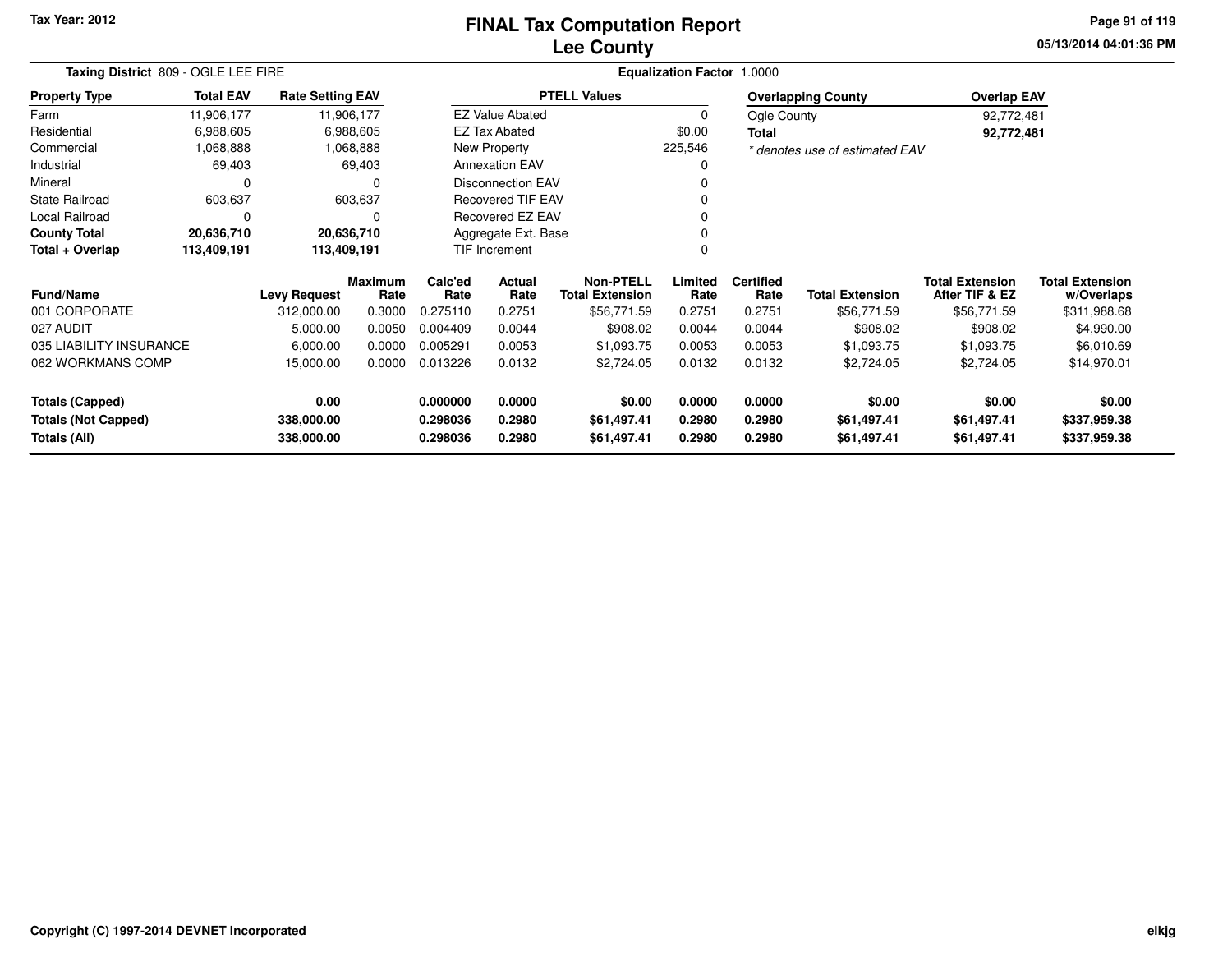# **Lee CountyFINAL Tax Computation Report**

**05/13/2014 04:01:36 PM Page 92 of 119**

| Taxing District 810 - PAW PAW FIRE                                   |                  |                                  |                 |                                  |                            |                                            |                            |                            |                                        |                                          |                                        |
|----------------------------------------------------------------------|------------------|----------------------------------|-----------------|----------------------------------|----------------------------|--------------------------------------------|----------------------------|----------------------------|----------------------------------------|------------------------------------------|----------------------------------------|
| <b>Property Type</b>                                                 | <b>Total EAV</b> | <b>Rate Setting EAV</b>          |                 |                                  |                            | <b>PTELL Values</b>                        |                            |                            | <b>Overlapping County</b>              | <b>Overlap EAV</b>                       |                                        |
| Farm                                                                 | 15,204,228       | 15,195,068                       |                 |                                  | <b>EZ Value Abated</b>     |                                            | 0                          | DeKalb County              |                                        | 10,915,972                               |                                        |
| Residential                                                          | 16,220,482       | 13,981,526                       |                 |                                  | <b>EZ Tax Abated</b>       |                                            | \$0.00                     | Total                      |                                        | 10,915,972                               |                                        |
| Commercial                                                           | 1,586,745        |                                  | 1,337,130       |                                  | New Property               |                                            | 196,560                    |                            | * denotes use of estimated EAV         |                                          |                                        |
| Industrial                                                           | 0                |                                  | 0               |                                  | <b>Annexation EAV</b>      |                                            | 0                          |                            |                                        |                                          |                                        |
| Mineral                                                              | 5,108,512        |                                  | 5,108,512       |                                  | <b>Disconnection EAV</b>   |                                            |                            |                            |                                        |                                          |                                        |
| <b>State Railroad</b>                                                |                  |                                  | O               |                                  | Recovered TIF EAV          |                                            |                            |                            |                                        |                                          |                                        |
| Local Railroad                                                       |                  |                                  | $\Omega$        |                                  | Recovered EZ EAV           |                                            |                            |                            |                                        |                                          |                                        |
| <b>County Total</b>                                                  | 38,119,967       | 35,622,236                       |                 |                                  | Aggregate Ext. Base        |                                            | 133,319                    |                            |                                        |                                          |                                        |
| Total + Overlap                                                      | 49,035,939       | 46,538,208                       |                 |                                  | TIF Increment              |                                            | 2,497,731                  |                            |                                        |                                          |                                        |
| Fund/Name                                                            |                  | <b>Levy Request</b>              | Maximum<br>Rate | Calc'ed<br>Rate                  | Actual<br>Rate             | <b>Non-PTELL</b><br><b>Total Extension</b> | Limited<br>Rate            | <b>Certified</b><br>Rate   | <b>Total Extension</b>                 | <b>Total Extension</b><br>After TIF & EZ | <b>Total Extension</b><br>w/Overlaps   |
| 001 CORPORATE                                                        |                  | 124,000.00                       | 0.4000          | 0.266448                         | 0.2664                     | \$94,897.64                                | 0.2664                     | 0.2664                     | \$101,551.59                           | \$94,897.64                              | \$123,977.79                           |
| 035 LIABILITY INSURANCE                                              |                  | 14,000.00                        | 0.0000          | 0.030083                         | 0.0301                     | \$10,722.29                                | 0.0301                     | 0.0301                     | \$11,474.11                            | \$10,722.29                              | \$14,008.00                            |
| <b>Totals (Capped)</b><br><b>Totals (Not Capped)</b><br>Totals (All) |                  | 138,000.00<br>0.00<br>138,000.00 |                 | 0.296531<br>0.000000<br>0.296531 | 0.2965<br>0.0000<br>0.2965 | \$105,619.93<br>\$0.00<br>\$105,619.93     | 0.2965<br>0.0000<br>0.2965 | 0.2965<br>0.0000<br>0.2965 | \$113,025.70<br>\$0.00<br>\$113,025.70 | \$105,619.93<br>\$0.00<br>\$105,619.93   | \$137,985.79<br>\$0.00<br>\$137,985.79 |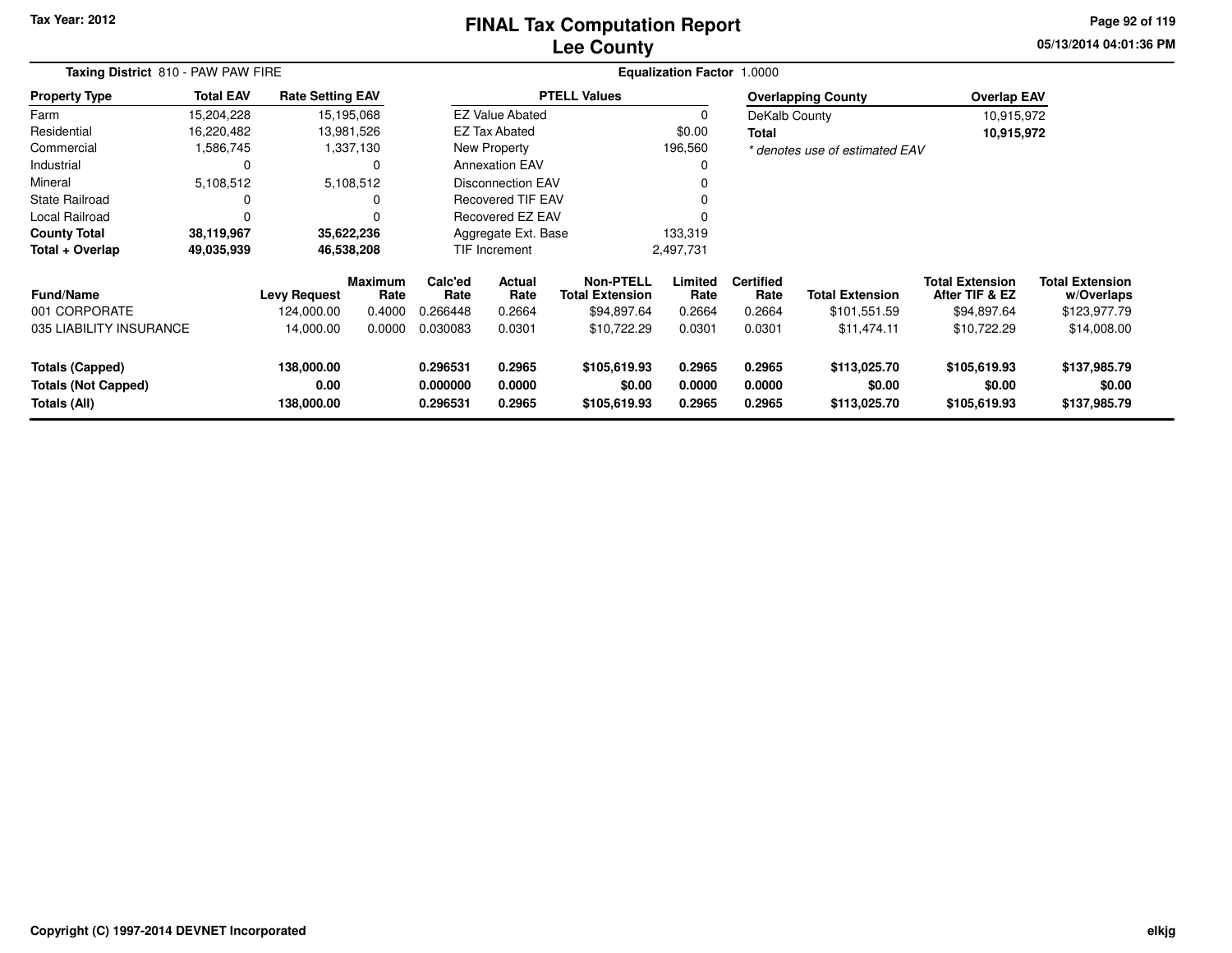| Taxing District 811 - POLO FIRE                      |                  |                         | Equalization Factor 1.0000 |                      |                                               |                                            |                  |                          |                                |                                          |                                      |  |
|------------------------------------------------------|------------------|-------------------------|----------------------------|----------------------|-----------------------------------------------|--------------------------------------------|------------------|--------------------------|--------------------------------|------------------------------------------|--------------------------------------|--|
| <b>Property Type</b>                                 | <b>Total EAV</b> | <b>Rate Setting EAV</b> |                            |                      |                                               | <b>PTELL Values</b>                        |                  |                          | <b>Overlapping County</b>      | <b>Overlap EAV</b>                       |                                      |  |
| Farm                                                 | 293,536          |                         | 293,536                    |                      | <b>EZ Value Abated</b>                        |                                            | 0                | Carroll County           |                                | 431,161                                  |                                      |  |
| Residential                                          | 0                |                         | 0                          |                      | <b>EZ Tax Abated</b>                          |                                            | \$0.00           | Ogle County              |                                | 74,075,465                               |                                      |  |
| Commercial                                           | 15,277           |                         | 15,277                     |                      | New Property                                  |                                            | 9,318            |                          | <b>Whiteside County</b>        | 431,109                                  |                                      |  |
| Industrial                                           | 0                |                         | $\Omega$                   |                      | <b>Annexation EAV</b>                         |                                            | 0                | Total                    |                                | 74,937,735                               |                                      |  |
| Mineral                                              | 0                |                         | $\Omega$                   |                      | Disconnection EAV<br><b>Recovered TIF EAV</b> |                                            |                  |                          | * denotes use of estimated EAV |                                          |                                      |  |
| <b>State Railroad</b>                                | 0                |                         | 0                          |                      |                                               |                                            |                  |                          |                                |                                          |                                      |  |
| <b>Local Railroad</b>                                | $\Omega$         |                         | O                          |                      | Recovered EZ EAV                              |                                            |                  |                          |                                |                                          |                                      |  |
| <b>County Total</b>                                  | 308,813          |                         | 308,813                    |                      | Aggregate Ext. Base                           |                                            |                  |                          |                                |                                          |                                      |  |
| Total + Overlap                                      | 75,246,548       |                         | 75,246,548                 |                      | TIF Increment                                 |                                            | 0                |                          |                                |                                          |                                      |  |
| <b>Fund/Name</b>                                     |                  | <b>Levy Request</b>     | <b>Maximum</b><br>Rate     | Calc'ed<br>Rate      | Actual<br>Rate                                | <b>Non-PTELL</b><br><b>Total Extension</b> | Limited<br>Rate  | <b>Certified</b><br>Rate | <b>Total Extension</b>         | <b>Total Extension</b><br>After TIF & EZ | <b>Total Extension</b><br>w/Overlaps |  |
| 001 CORPORATE                                        |                  | 204,820.00              | 0.3000                     | 0.272199             | 0.2722                                        | \$840.59                                   | 0.2722           | 0.2722                   | \$840.59                       | \$840.59                                 | \$204,821.10                         |  |
| 035 LIABILITY INSURANCE                              |                  | 79,000.00               | 0.0000                     | 0.104988             | 0.1050                                        | \$324.25                                   | 0.1050           | 0.1050                   | \$324.25                       | \$324.25                                 | \$79,008.88                          |  |
| 064 AMBULANCE                                        |                  | 225,570.00              | 0.3000                     | 0.299775             | 0.2998                                        | \$925.82                                   | 0.2998           | 0.2998                   | \$925.82                       | \$925.82                                 | \$225,589.15                         |  |
| <b>Totals (Capped)</b><br><b>Totals (Not Capped)</b> |                  | 0.00<br>509,390.00      |                            | 0.000000<br>0.676962 | 0.0000<br>0.6770                              | \$0.00<br>\$2,090.66                       | 0.0000<br>0.6770 | 0.0000<br>0.6770         | \$0.00<br>\$2,090.66           | \$0.00<br>\$2,090.66                     | \$0.00<br>\$509,419.13               |  |
| Totals (All)                                         |                  | 509,390.00              |                            | 0.676962             | 0.6770                                        | \$2,090.66                                 | 0.6770           | 0.6770                   | \$2,090.66                     | \$2,090.66                               | \$509,419.13                         |  |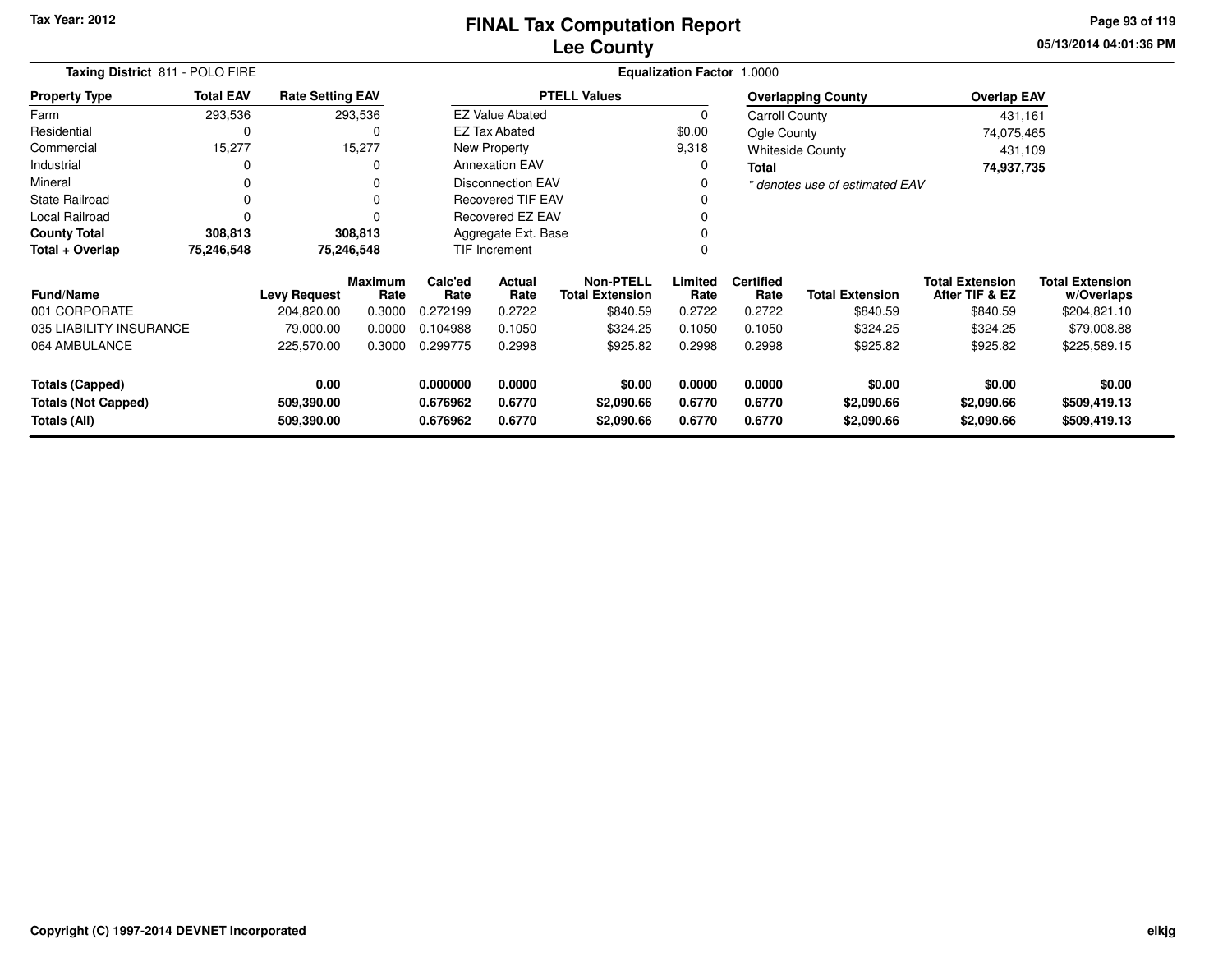#### **Lee CountyFINAL Tax Computation Report**

**05/13/2014 04:01:36 PM Page 94 of 119**

|                                                                      | Taxing District 812 - ROCK FALLS FIRE |                                   |                           |                                  | <b>Equalization Factor 1.0000</b> |                                                           |                            |                                    |                                       |                                                         |                                                      |  |  |  |
|----------------------------------------------------------------------|---------------------------------------|-----------------------------------|---------------------------|----------------------------------|-----------------------------------|-----------------------------------------------------------|----------------------------|------------------------------------|---------------------------------------|---------------------------------------------------------|------------------------------------------------------|--|--|--|
| <b>Property Type</b>                                                 | <b>Total EAV</b>                      | <b>Rate Setting EAV</b>           |                           |                                  |                                   | <b>PTELL Values</b>                                       |                            |                                    | <b>Overlapping County</b>             | <b>Overlap EAV</b>                                      |                                                      |  |  |  |
| Farm                                                                 | 2,557,854                             | 2,557,854                         |                           |                                  | <b>EZ Value Abated</b>            |                                                           | 0                          |                                    | <b>Whiteside County</b>               | 60,569,417                                              |                                                      |  |  |  |
| Residential                                                          | 3,829,704                             | 3,829,704                         |                           |                                  | <b>EZ Tax Abated</b>              |                                                           | \$0.00                     | Total                              |                                       | 60,569,417                                              |                                                      |  |  |  |
| Commercial                                                           | 471,858                               |                                   | 471,858                   |                                  | New Property                      |                                                           | 280,311                    |                                    | * denotes use of estimated EAV        |                                                         |                                                      |  |  |  |
| Industrial                                                           | 4,039,861                             | 4,039,861                         |                           |                                  | <b>Annexation EAV</b>             |                                                           | 0                          |                                    |                                       |                                                         |                                                      |  |  |  |
| Mineral                                                              |                                       |                                   | 0                         |                                  | Disconnection EAV                 |                                                           | 7,064                      |                                    |                                       |                                                         |                                                      |  |  |  |
| <b>State Railroad</b>                                                | 2,224,773                             | 2,224,773                         |                           |                                  | <b>Recovered TIF EAV</b>          |                                                           | 0                          |                                    |                                       |                                                         |                                                      |  |  |  |
| Local Railroad                                                       |                                       |                                   | 0                         |                                  | Recovered EZ EAV                  |                                                           | 0                          |                                    |                                       |                                                         |                                                      |  |  |  |
| <b>County Total</b>                                                  | 13,124,050                            | 13,124,050                        |                           |                                  | Aggregate Ext. Base               |                                                           |                            |                                    |                                       |                                                         |                                                      |  |  |  |
| Total + Overlap                                                      | 73,693,467                            | 73,693,467                        |                           |                                  | TIF Increment                     |                                                           | 0                          |                                    |                                       |                                                         |                                                      |  |  |  |
| <b>Fund/Name</b><br>001 CORPORATE                                    |                                       | <b>Levy Request</b><br>135,194.00 | Maximum<br>Rate<br>0.3000 | Calc'ed<br>Rate<br>0.183455      | Actual<br>Rate<br>0.1835          | <b>Non-PTELL</b><br><b>Total Extension</b><br>\$24,082.63 | Limited<br>Rate<br>0.1835  | <b>Certified</b><br>Rate<br>0.1835 | <b>Total Extension</b><br>\$24,082.63 | <b>Total Extension</b><br>After TIF & EZ<br>\$24,082.63 | <b>Total Extension</b><br>w/Overlaps<br>\$135,227.51 |  |  |  |
| <b>Totals (Capped)</b><br><b>Totals (Not Capped)</b><br>Totals (All) |                                       | 0.00<br>135,194.00<br>135,194.00  |                           | 0.000000<br>0.183455<br>0.183455 | 0.0000<br>0.1835<br>0.1835        | \$0.00<br>\$24,082.63<br>\$24,082.63                      | 0.0000<br>0.1835<br>0.1835 | 0.0000<br>0.1835<br>0.1835         | \$0.00<br>\$24,082.63<br>\$24,082.63  | \$0.00<br>\$24,082.63<br>\$24,082.63                    | \$0.00<br>\$135,227.51<br>\$135,227.51               |  |  |  |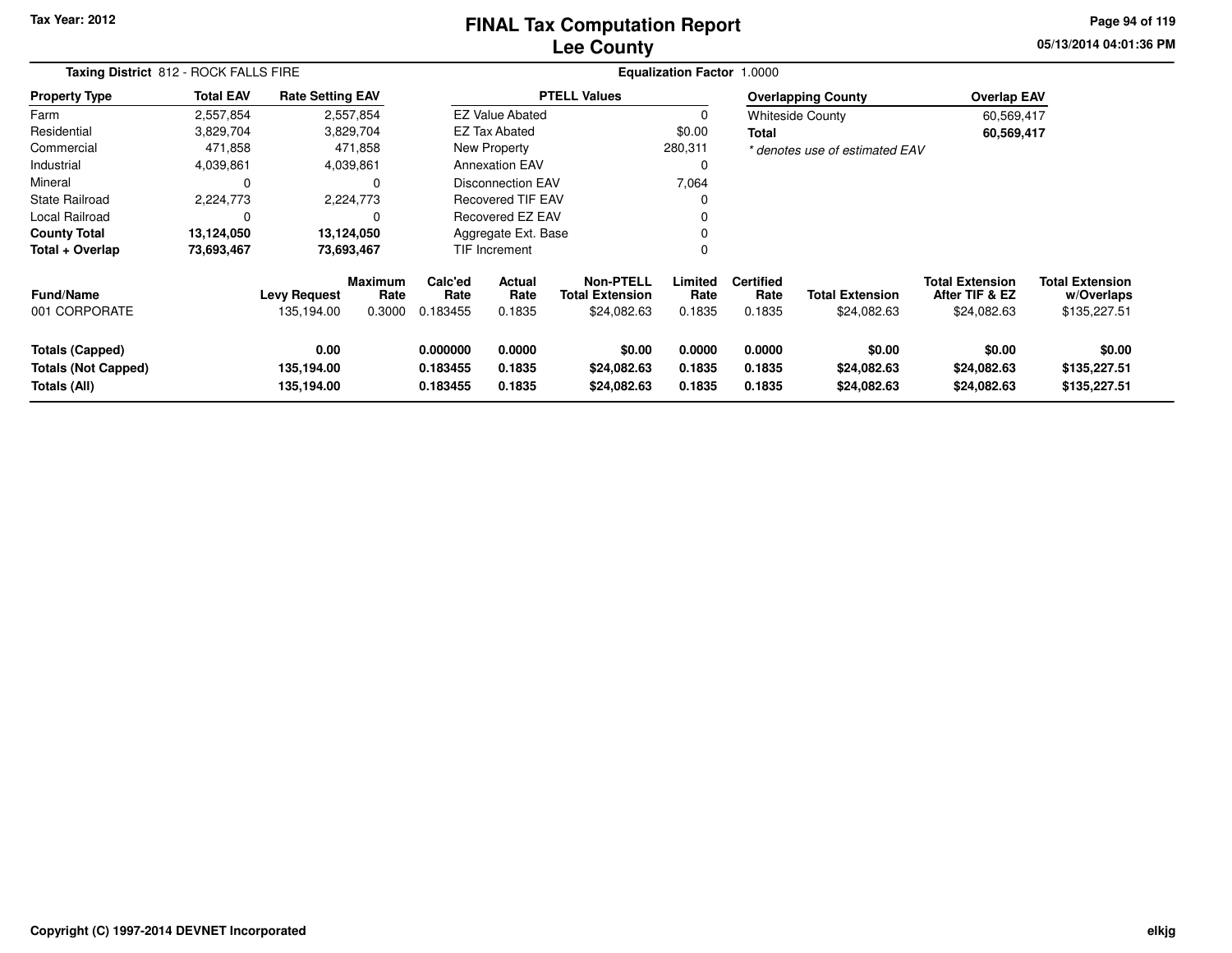# **Lee CountyFINAL Tax Computation Report**

**05/13/2014 04:01:36 PM Page 95 of 119**

|                                                                      | Taxing District 813 - STERLING FIRE |                                   |                           |                                  |                                 |                                                    | Equalization Factor 1.0000 |                                    |                                       |                                                         |                                                      |  |
|----------------------------------------------------------------------|-------------------------------------|-----------------------------------|---------------------------|----------------------------------|---------------------------------|----------------------------------------------------|----------------------------|------------------------------------|---------------------------------------|---------------------------------------------------------|------------------------------------------------------|--|
| <b>Property Type</b>                                                 | <b>Total EAV</b>                    | <b>Rate Setting EAV</b>           |                           |                                  |                                 | <b>PTELL Values</b>                                |                            |                                    | <b>Overlapping County</b>             | <b>Overlap EAV</b>                                      |                                                      |  |
| Farm                                                                 | 3,379,506                           |                                   | 3,379,506                 |                                  | <b>EZ Value Abated</b>          |                                                    | 0                          |                                    | <b>Whiteside County</b>               | 116,881,050                                             |                                                      |  |
| Residential                                                          | 14,790,518                          | 14,790,518                        |                           |                                  | <b>EZ Tax Abated</b>            |                                                    | \$0.00                     | <b>Total</b>                       |                                       | 116,881,050                                             |                                                      |  |
| Commercial                                                           | 192,562                             |                                   | 192,562                   |                                  | New Property                    |                                                    | 63,133                     |                                    | * denotes use of estimated EAV        |                                                         |                                                      |  |
| Industrial                                                           |                                     |                                   | $\Omega$                  |                                  | <b>Annexation EAV</b>           |                                                    | 0                          |                                    |                                       |                                                         |                                                      |  |
| Mineral                                                              |                                     |                                   | 0                         |                                  | <b>Disconnection EAV</b>        |                                                    |                            |                                    |                                       |                                                         |                                                      |  |
| State Railroad                                                       | 0                                   |                                   | $\Omega$                  |                                  | <b>Recovered TIF EAV</b>        |                                                    | 0                          |                                    |                                       |                                                         |                                                      |  |
| Local Railroad                                                       |                                     |                                   | $\Omega$                  |                                  | Recovered EZ EAV                |                                                    | $\Omega$                   |                                    |                                       |                                                         |                                                      |  |
| <b>County Total</b>                                                  | 18,362,586                          | 18,362,586                        |                           |                                  | Aggregate Ext. Base             |                                                    |                            |                                    |                                       |                                                         |                                                      |  |
| Total + Overlap                                                      | 135,243,636                         | 135,243,636                       |                           |                                  | <b>TIF Increment</b>            |                                                    | 0                          |                                    |                                       |                                                         |                                                      |  |
| <b>Fund/Name</b><br>001 CORPORATE                                    |                                     | <b>Levy Request</b><br>240,320.00 | Maximum<br>Rate<br>0.3000 | Calc'ed<br>Rate<br>0.177694      | <b>Actual</b><br>Rate<br>0.1777 | Non-PTELL<br><b>Total Extension</b><br>\$32,630.32 | Limited<br>Rate<br>0.1777  | <b>Certified</b><br>Rate<br>0.1777 | <b>Total Extension</b><br>\$32,630.32 | <b>Total Extension</b><br>After TIF & EZ<br>\$32,630.32 | <b>Total Extension</b><br>w/Overlaps<br>\$240,327.94 |  |
| <b>Totals (Capped)</b><br><b>Totals (Not Capped)</b><br>Totals (All) |                                     | 0.00<br>240,320.00<br>240,320.00  |                           | 0.000000<br>0.177694<br>0.177694 | 0.0000<br>0.1777<br>0.1777      | \$0.00<br>\$32,630.32<br>\$32,630.32               | 0.0000<br>0.1777<br>0.1777 | 0.0000<br>0.1777<br>0.1777         | \$0.00<br>\$32,630.32<br>\$32,630.32  | \$0.00<br>\$32,630.32<br>\$32,630.32                    | \$0.00<br>\$240,327.94<br>\$240,327.94               |  |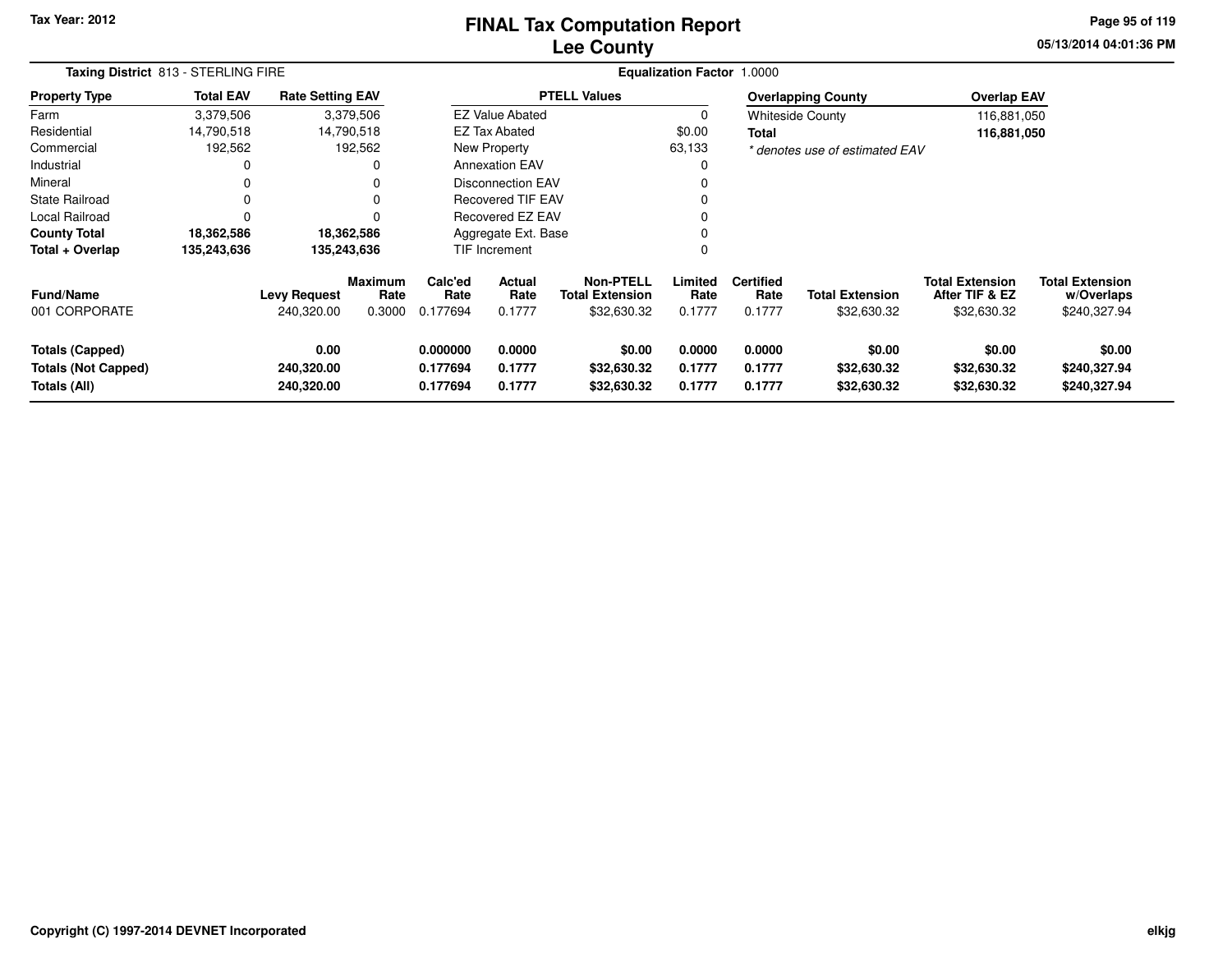# **Lee CountyFINAL Tax Computation Report**

**05/13/2014 04:01:36 PM Page 96 of 119**

|                                                                      | Taxing District 814 - SUBLETTE FIRE |                                  |                        |                                  |                                          |                                        | Equalization Factor 1.0000          |                            |                                        |                                          |                                        |  |
|----------------------------------------------------------------------|-------------------------------------|----------------------------------|------------------------|----------------------------------|------------------------------------------|----------------------------------------|-------------------------------------|----------------------------|----------------------------------------|------------------------------------------|----------------------------------------|--|
| <b>Property Type</b>                                                 | <b>Total EAV</b>                    | <b>Rate Setting EAV</b>          |                        |                                  |                                          | <b>PTELL Values</b>                    |                                     |                            |                                        |                                          |                                        |  |
| Farm                                                                 | 19,014,655                          |                                  | 19,014,655             |                                  | <b>EZ Value Abated</b>                   |                                        | $\Omega$                            |                            |                                        |                                          |                                        |  |
| Residential                                                          | 21,722,901                          |                                  | 21,722,901             |                                  | <b>EZ Tax Abated</b>                     |                                        | \$0.00                              |                            |                                        |                                          |                                        |  |
| Commercial                                                           | 3,718,316                           |                                  | 3,718,316              |                                  | New Property                             |                                        | 1,059,508                           |                            |                                        |                                          |                                        |  |
| Industrial                                                           | 7,176                               |                                  | 7,176                  |                                  | <b>Annexation EAV</b>                    |                                        | 0                                   |                            |                                        |                                          |                                        |  |
| Mineral                                                              | 12,381,169                          |                                  | 12,381,169             | Disconnection EAV                |                                          |                                        | 0                                   |                            |                                        |                                          |                                        |  |
| <b>State Railroad</b>                                                | 7,283                               |                                  | 7,283                  | <b>Recovered TIF EAV</b>         |                                          |                                        | 0                                   |                            |                                        |                                          |                                        |  |
| Local Railroad                                                       | 8,090                               |                                  | 8,090                  | Recovered EZ EAV                 |                                          |                                        | $\mathbf 0$                         |                            |                                        |                                          |                                        |  |
| <b>County Total</b>                                                  | 56,859,590                          |                                  | 56,859,590             |                                  | Aggregate Ext. Base                      |                                        | 135,324                             |                            |                                        |                                          |                                        |  |
| Total + Overlap                                                      | 56,859,590                          |                                  | 56,859,590             |                                  | TIF Increment                            |                                        | 0                                   |                            |                                        |                                          |                                        |  |
| <b>Fund/Name</b>                                                     |                                     | <b>Levy Request</b>              | <b>Maximum</b><br>Rate | Calc'ed<br>Rate                  | Actual<br><b>Total Extension</b><br>Rate |                                        | <b>Non-PTELL</b><br>Limited<br>Rate | <b>Certified</b><br>Rate   | <b>Total Extension</b>                 | <b>Total Extension</b><br>After TIF & EZ | <b>Total Extension</b><br>w/Overlaps   |  |
| 001 CORPORATE                                                        |                                     | 67,300.00                        | 0.4000                 | 0.118362                         | 0.1184                                   | \$67,321.75                            | 0.1184                              | 0.1184                     | \$67,321.75                            | \$67,321.75                              | \$67,321.75                            |  |
| 064 AMBULANCE                                                        |                                     | 68,000.00                        | 0.3000                 | 0.119593                         | 0.1196                                   | \$68,004.07                            | 0.1196                              | 0.1196                     | \$68,004.07                            | \$68,004.07                              | \$68,004.07                            |  |
| <b>Totals (Capped)</b><br><b>Totals (Not Capped)</b><br>Totals (All) |                                     | 135,300.00<br>0.00<br>135,300.00 |                        | 0.237955<br>0.000000<br>0.237955 | 0.2380<br>0.0000<br>0.2380               | \$135,325.82<br>\$0.00<br>\$135,325.82 | 0.2380<br>0.0000<br>0.2380          | 0.2380<br>0.0000<br>0.2380 | \$135,325.82<br>\$0.00<br>\$135,325.82 | \$135,325.82<br>\$0.00<br>\$135,325.82   | \$135,325.82<br>\$0.00<br>\$135,325.82 |  |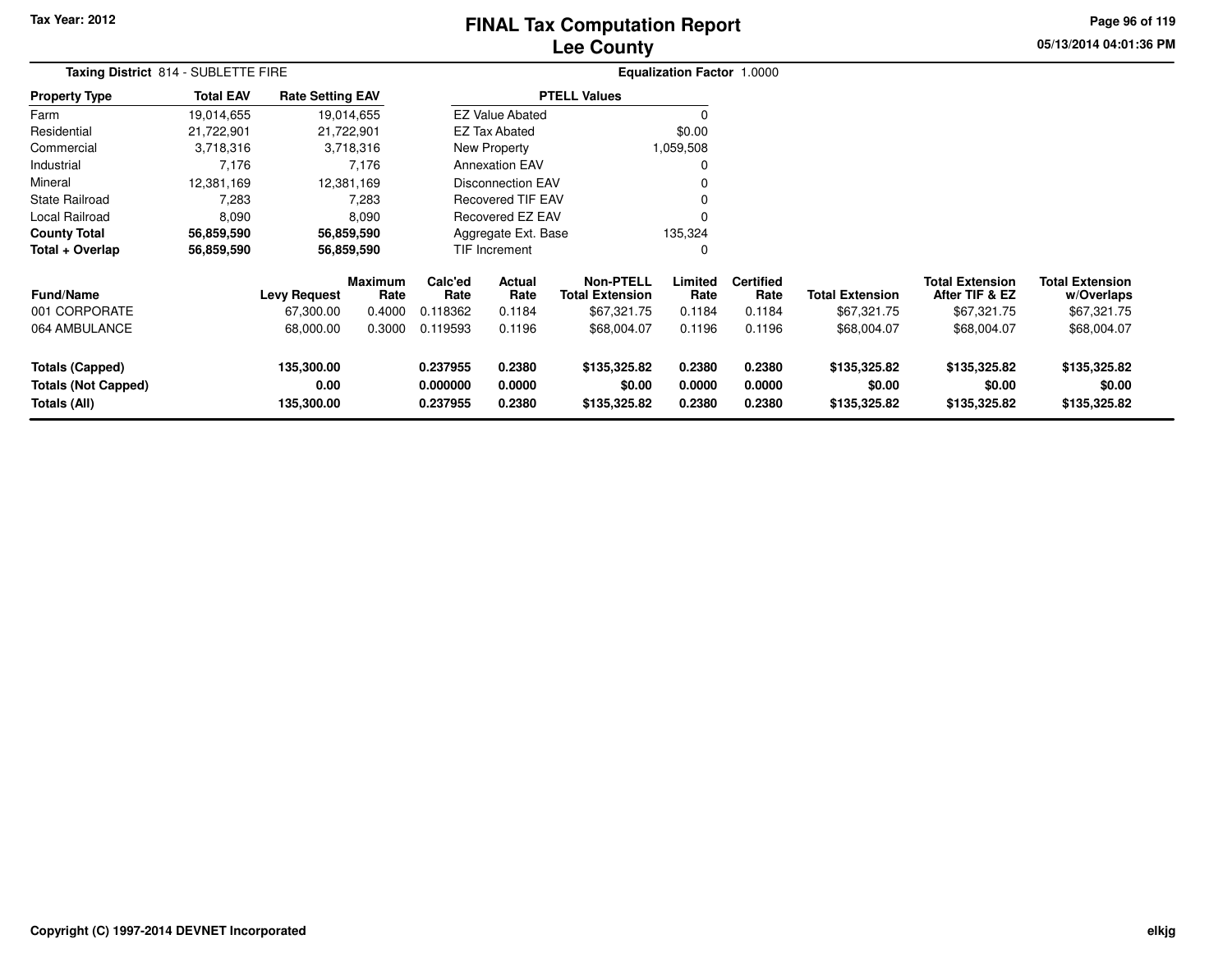# **Lee CountyFINAL Tax Computation Report**

**05/13/2014 04:01:36 PM Page 97 of 119**

| Taxing District 815 - WEST BROOKLYN FIRE                             |                  |                                |                 | <b>Equalization Factor 1.0000</b> |                            |                                            |                            |                            |                                      |                                          |                                      |
|----------------------------------------------------------------------|------------------|--------------------------------|-----------------|-----------------------------------|----------------------------|--------------------------------------------|----------------------------|----------------------------|--------------------------------------|------------------------------------------|--------------------------------------|
| <b>Property Type</b>                                                 | <b>Total EAV</b> | <b>Rate Setting EAV</b>        |                 |                                   |                            | <b>PTELL Values</b>                        |                            |                            |                                      |                                          |                                      |
| Farm                                                                 | 13,316,865       |                                | 13,316,865      |                                   | <b>EZ Value Abated</b>     |                                            |                            |                            |                                      |                                          |                                      |
| Residential                                                          | 3,283,574        |                                | 3,283,574       |                                   | <b>EZ Tax Abated</b>       |                                            | \$0.00                     |                            |                                      |                                          |                                      |
| Commercial                                                           | 342,920          |                                | 342,920         |                                   | New Property               |                                            | 2,281,181                  |                            |                                      |                                          |                                      |
| Industrial                                                           | 128,845          |                                | 128,845         |                                   | <b>Annexation EAV</b>      |                                            |                            |                            |                                      |                                          |                                      |
| Mineral                                                              | 3,455,861        |                                | 3,455,861       |                                   | Disconnection EAV          |                                            |                            |                            |                                      |                                          |                                      |
| State Railroad                                                       | 0                |                                | 0               |                                   | <b>Recovered TIF EAV</b>   |                                            |                            |                            |                                      |                                          |                                      |
| Local Railroad                                                       | 0                |                                | 0               |                                   | Recovered EZ EAV           |                                            |                            |                            |                                      |                                          |                                      |
| <b>County Total</b>                                                  | 20,528,065       |                                | 20,528,065      |                                   | Aggregate Ext. Base        |                                            | 80,982                     |                            |                                      |                                          |                                      |
| Total + Overlap                                                      | 20,528,065       |                                | 20,528,065      |                                   | TIF Increment              |                                            |                            |                            |                                      |                                          |                                      |
| Fund/Name                                                            |                  | <b>Levy Request</b>            | Maximum<br>Rate | Calc'ed<br>Rate                   | Actual<br>Rate             | <b>Non-PTELL</b><br><b>Total Extension</b> | Limited<br>Rate            | <b>Certified</b><br>Rate   | <b>Total Extension</b>               | <b>Total Extension</b><br>After TIF & EZ | <b>Total Extension</b><br>w/Overlaps |
| 001 CORPORATE                                                        |                  | 73,636.00                      | 0.4000          | 0.358709                          | 0.3587                     | \$73,634.17                                | 0.3587                     | 0.3587                     | \$73,634.17                          | \$73,634.17                              | \$73,634.17                          |
| 064 AMBULANCE                                                        |                  | 19,000.00                      | 0.3000          | 0.092556                          | 0.0926                     | \$19,008.99                                | 0.0926                     | 0.0926                     | \$19,008.99                          | \$19,008.99                              | \$19,008.99                          |
| <b>Totals (Capped)</b><br><b>Totals (Not Capped)</b><br>Totals (All) |                  | 92,636.00<br>0.00<br>92,636.00 |                 | 0.451265<br>0.000000<br>0.451265  | 0.4513<br>0.0000<br>0.4513 | \$92,643.16<br>\$0.00<br>\$92,643.16       | 0.4513<br>0.0000<br>0.4513 | 0.4513<br>0.0000<br>0.4513 | \$92,643.16<br>\$0.00<br>\$92,643.16 | \$92,643.16<br>\$0.00<br>\$92,643.16     | \$92,643.16<br>\$0.00<br>\$92,643.16 |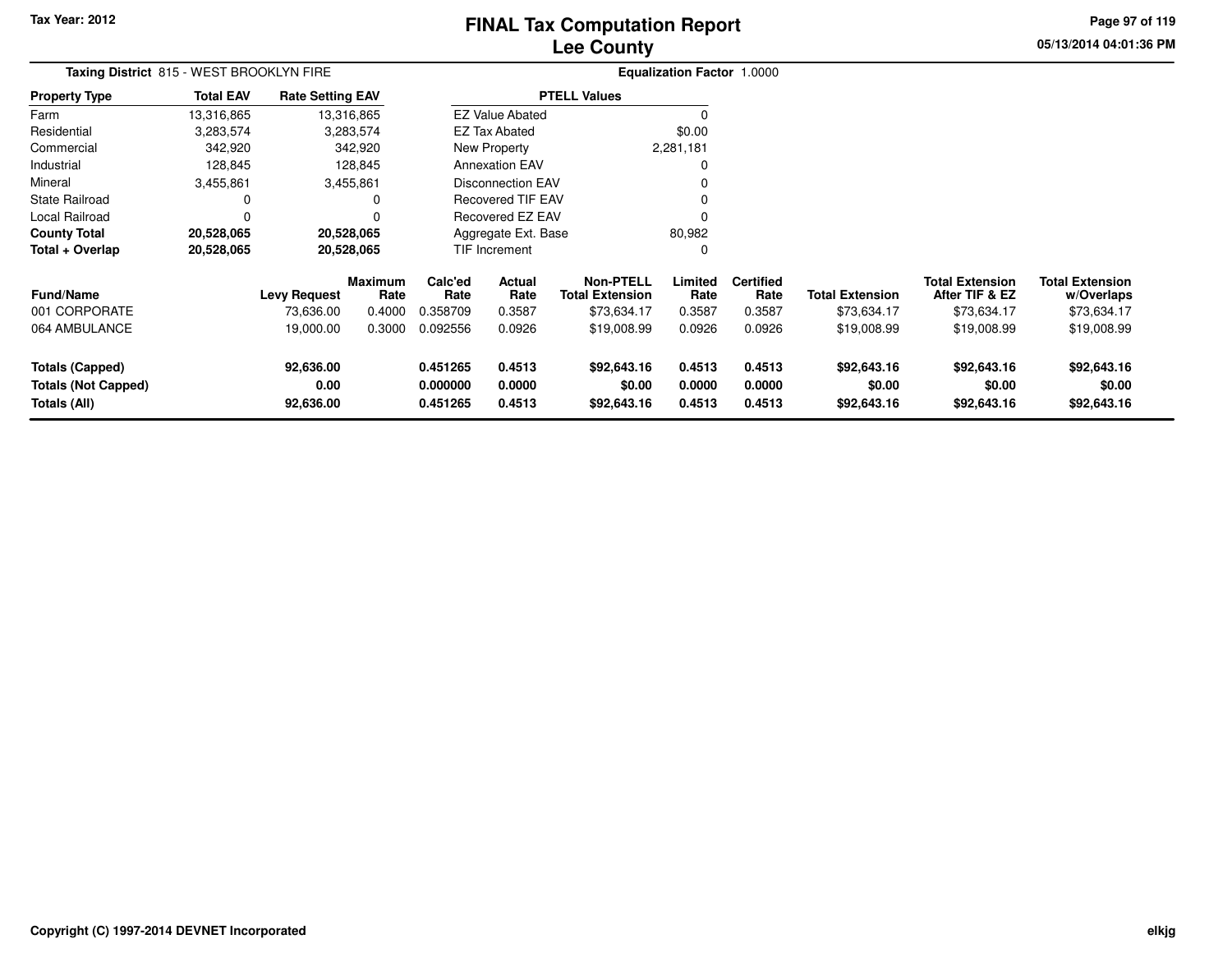# **Lee CountyFINAL Tax Computation Report**

**05/13/2014 04:01:36 PM Page 98 of 119**

| Taxing District 816 - DIXON FIRE-CITY                                |                  |                                  |                 |                                  |                            |                                            | Equalization Factor 1.0000 |                            |                                        |                                          |                                        |
|----------------------------------------------------------------------|------------------|----------------------------------|-----------------|----------------------------------|----------------------------|--------------------------------------------|----------------------------|----------------------------|----------------------------------------|------------------------------------------|----------------------------------------|
| <b>Property Type</b>                                                 | <b>Total EAV</b> | <b>Rate Setting EAV</b>          |                 |                                  |                            | <b>PTELL Values</b>                        |                            |                            |                                        |                                          |                                        |
| Farm                                                                 | 36,232           |                                  | 36,205          |                                  | <b>EZ Value Abated</b>     |                                            | $\Omega$                   |                            |                                        |                                          |                                        |
| Residential                                                          | 72,524,931       |                                  | 71,893,335      |                                  | <b>EZ Tax Abated</b>       |                                            | \$0.00                     |                            |                                        |                                          |                                        |
| Commercial                                                           | 21,270,515       |                                  | 16,520,867      |                                  | New Property               |                                            | 23,800                     |                            |                                        |                                          |                                        |
| Industrial                                                           | 1,918,874        |                                  | 1,918,874       |                                  | <b>Annexation EAV</b>      |                                            | 7,408                      |                            |                                        |                                          |                                        |
| Mineral                                                              |                  |                                  |                 |                                  | <b>Disconnection EAV</b>   |                                            | O                          |                            |                                        |                                          |                                        |
| <b>State Railroad</b>                                                |                  |                                  |                 |                                  | <b>Recovered TIF EAV</b>   |                                            |                            |                            |                                        |                                          |                                        |
| Local Railroad                                                       | 0                |                                  |                 |                                  | Recovered EZ EAV           |                                            |                            |                            |                                        |                                          |                                        |
| <b>County Total</b>                                                  | 95,750,552       |                                  | 90,369,281      |                                  | Aggregate Ext. Base        |                                            | 450,260                    |                            |                                        |                                          |                                        |
| Total + Overlap                                                      | 95,750,552       |                                  | 90,369,281      |                                  | <b>TIF Increment</b>       |                                            | 5,381,271                  |                            |                                        |                                          |                                        |
| <b>Fund/Name</b>                                                     |                  | <b>Levy Request</b>              | Maximum<br>Rate | Calc'ed<br>Rate                  | Actual<br>Rate             | <b>Non-PTELL</b><br><b>Total Extension</b> | Limited<br>Rate            | <b>Certified</b><br>Rate   | <b>Total Extension</b>                 | <b>Total Extension</b><br>After TIF & EZ | <b>Total Extension</b><br>w/Overlaps   |
| 012 FIRE PROTECTION                                                  |                  | 100,935.00                       | 0.6000          | 0.111692                         | 0.1117                     | \$100,942.49                               | 0.0803                     | 0.0803                     | \$76,887.69                            | \$72,566.53                              | \$72,566.53                            |
| 013 FIRE PENSION                                                     |                  | 391,357.00                       | 0.0000          | 0.433064                         | 0.4331                     | \$391,389.36                               | 0.4331                     | 0.4331                     | \$414,695.64                           | \$391,389.36                             | \$391,389.36                           |
| <b>Totals (Capped)</b><br><b>Totals (Not Capped)</b><br>Totals (All) |                  | 492,292.00<br>0.00<br>492,292.00 |                 | 0.544756<br>0.000000<br>0.544756 | 0.5448<br>0.0000<br>0.5448 | \$492,331.85<br>\$0.00<br>\$492,331.85     | 0.5134<br>0.0000<br>0.5134 | 0.5134<br>0.0000<br>0.5134 | \$491,583.33<br>\$0.00<br>\$491,583.33 | \$463,955.89<br>\$0.00<br>\$463,955.89   | \$463,955.89<br>\$0.00<br>\$463,955.89 |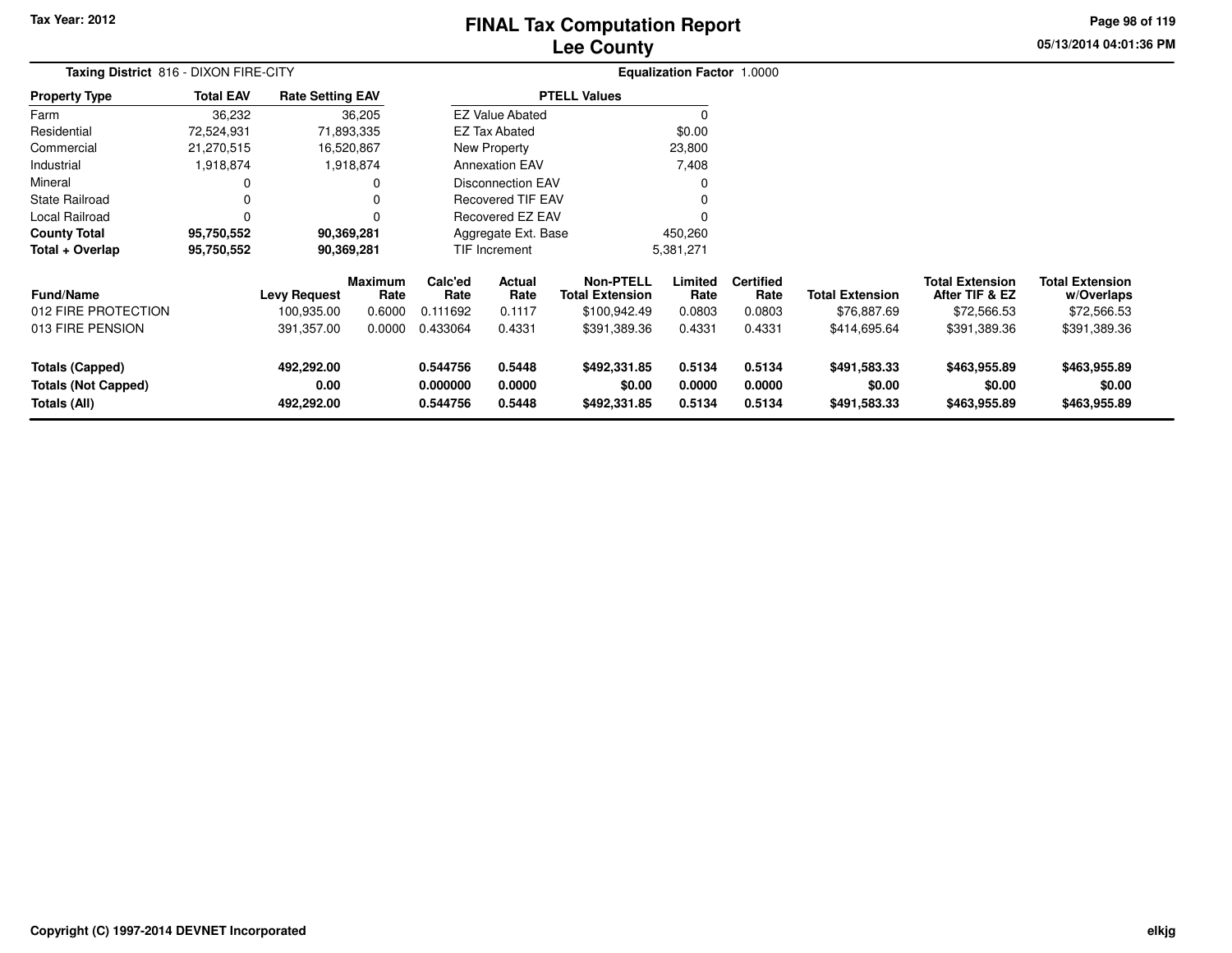**05/13/2014 04:01:36 PMPage 99 of 119**

| Taxing District 817 - WALNUT FIRE PROTECTION DISTRICT<br><b>Total EAV</b><br><b>Rate Setting EAV</b> |             |                          |                        |                      |                          |                                            | Equalization Factor 1.0000 |                          |                                |                                          |                                      |
|------------------------------------------------------------------------------------------------------|-------------|--------------------------|------------------------|----------------------|--------------------------|--------------------------------------------|----------------------------|--------------------------|--------------------------------|------------------------------------------|--------------------------------------|
| <b>Property Type</b>                                                                                 |             |                          |                        |                      |                          | <b>PTELL Values</b>                        |                            |                          | <b>Overlapping County</b>      | <b>Overlap EAV</b>                       |                                      |
| Farm                                                                                                 | 5,438,576   |                          | 5,438,576              |                      | <b>EZ Value Abated</b>   |                                            | <sup>0</sup>               | <b>Bureau County</b>     |                                | 29,049,840                               |                                      |
| Residential                                                                                          | 695,858     |                          | 695,858                |                      | <b>EZ Tax Abated</b>     |                                            | \$0.00                     |                          | <b>Whiteside County</b>        | 2,943,019                                |                                      |
| Commercial                                                                                           | $\Omega$    |                          | O                      |                      | New Property             |                                            | 66,994                     | <b>Total</b>             |                                | 31,992,859                               |                                      |
| Industrial                                                                                           | 921         |                          | 921                    |                      | <b>Annexation EAV</b>    |                                            | $\Omega$                   |                          | * denotes use of estimated EAV |                                          |                                      |
| Mineral                                                                                              | 0           |                          | 0                      |                      | <b>Disconnection EAV</b> |                                            |                            |                          |                                |                                          |                                      |
| <b>State Railroad</b>                                                                                | $\mathbf 0$ |                          | $\Omega$               |                      | <b>Recovered TIF EAV</b> |                                            |                            |                          |                                |                                          |                                      |
| Local Railroad                                                                                       | $\Omega$    |                          | U                      |                      | Recovered EZ EAV         |                                            |                            |                          |                                |                                          |                                      |
| <b>County Total</b>                                                                                  | 6,135,355   |                          | 6,135,355              |                      | Aggregate Ext. Base      |                                            |                            |                          |                                |                                          |                                      |
| Total + Overlap                                                                                      | 38,128,214  |                          | TIF Increment          |                      | $\Omega$                 |                                            |                            |                          |                                |                                          |                                      |
| <b>Fund/Name</b>                                                                                     |             | <b>Levy Request</b>      | <b>Maximum</b><br>Rate | Calc'ed<br>Rate      | <b>Actual</b><br>Rate    | <b>Non-PTELL</b><br><b>Total Extension</b> | Limited<br>Rate            | <b>Certified</b><br>Rate | <b>Total Extension</b>         | <b>Total Extension</b><br>After TIF & EZ | <b>Total Extension</b><br>w/Overlaps |
| 001 CORPORATE                                                                                        |             | 133,537.00               | 0.4000                 | 0.350232             | 0.3502                   | \$21,486.01                                | 0.3502                     | 0.3502                   | \$21,486.01                    | \$21,486.01                              | \$133,525.01                         |
| 035 LIABILITY INSURANCE                                                                              |             | 0.00                     | 0.0000                 | 0.000000             | 0.0000                   | \$0.00                                     | 0.0000                     | 0.0000                   | \$0.00                         | \$0.00                                   | \$0.00                               |
| 064 AMBULANCE                                                                                        |             | 45,104.00                | 0.3000                 | 0.118296             | 0.1183                   | \$7,258.12                                 | 0.1183                     | 0.1183                   | \$7,258.12                     | \$7,258.12                               | \$45,105.68                          |
| <b>Totals (Capped)</b>                                                                               |             | 0.00                     |                        | 0.000000             | 0.0000                   | \$0.00                                     | 0.0000                     | 0.0000                   | \$0.00                         | \$0.00                                   | \$0.00                               |
| <b>Totals (Not Capped)</b><br>Totals (All)                                                           |             | 178,641.00<br>178,641.00 |                        | 0.468528<br>0.468528 | 0.4685<br>0.4685         | \$28,744.13<br>\$28,744.13                 | 0.4685<br>0.4685           | 0.4685<br>0.4685         | \$28,744.13<br>\$28,744.13     | \$28,744.13<br>\$28,744.13               | \$178,630.69<br>\$178,630.69         |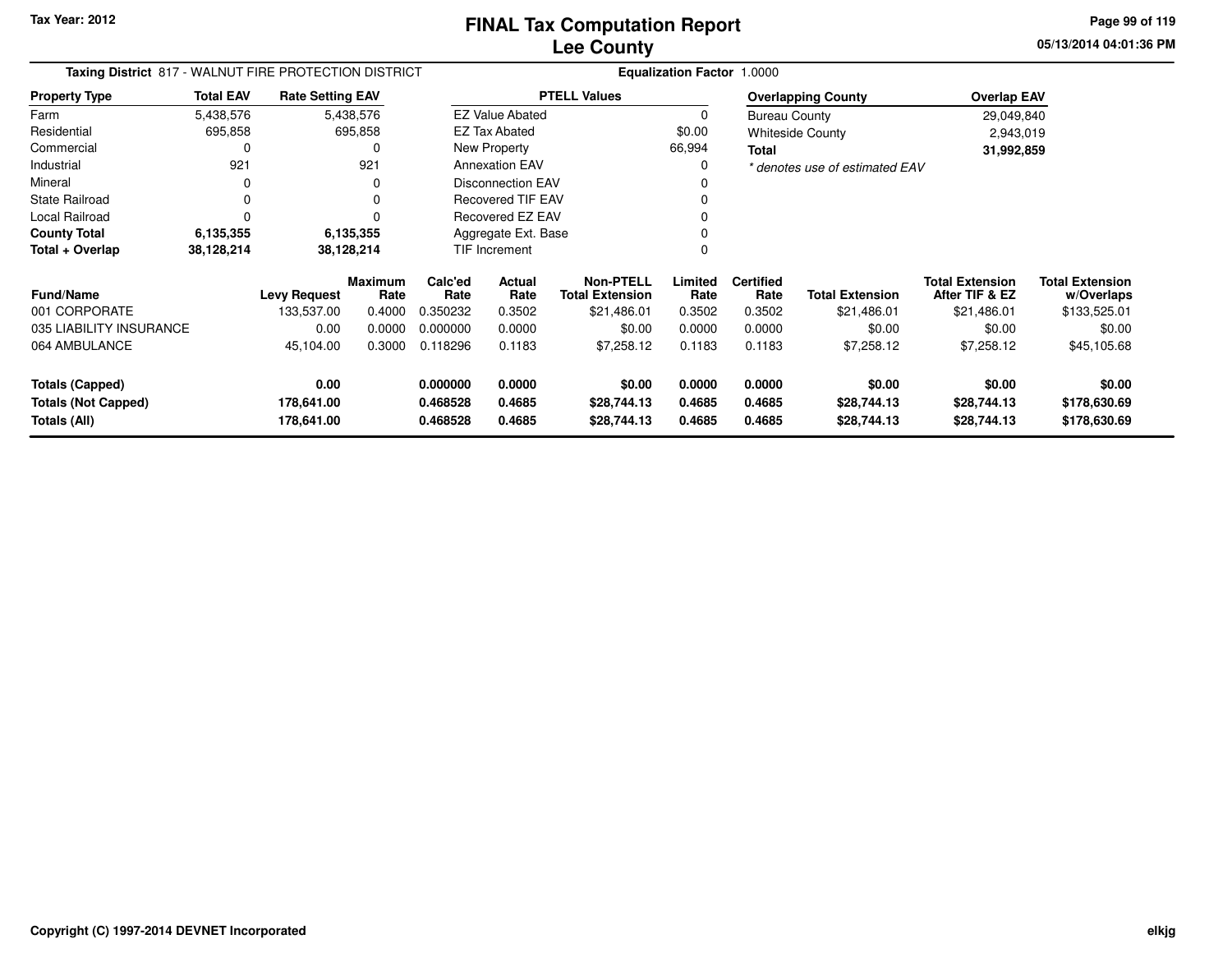**05/13/2014 04:01:36 PMPage 100 of 119**

| <b>Taxing District 821</b>                                    |                  |                                  |                                  | <b>Equalization Factor 1.0000</b> |                                 |                                                           |                            |                                    |                                       |                                                         |                                                     |
|---------------------------------------------------------------|------------------|----------------------------------|----------------------------------|-----------------------------------|---------------------------------|-----------------------------------------------------------|----------------------------|------------------------------------|---------------------------------------|---------------------------------------------------------|-----------------------------------------------------|
| <b>Property Type</b>                                          | <b>Total EAV</b> | <b>Rate Setting EAV</b>          |                                  |                                   |                                 | <b>PTELL Values</b>                                       |                            |                                    |                                       |                                                         |                                                     |
| Farm                                                          | 16,580,853       | 16,580,853                       |                                  |                                   | <b>EZ Value Abated</b>          |                                                           |                            |                                    |                                       |                                                         |                                                     |
| Residential                                                   | 15,145,187       | 15,145,187                       |                                  |                                   | <b>EZ Tax Abated</b>            |                                                           | \$0.00                     |                                    |                                       |                                                         |                                                     |
| Commercial                                                    | 3,205,777        | 3,205,777                        |                                  |                                   | New Property                    |                                                           | 312,064                    |                                    |                                       |                                                         |                                                     |
| Industrial                                                    | 14,803           |                                  | 14,803                           |                                   | <b>Annexation EAV</b>           |                                                           | 0                          |                                    |                                       |                                                         |                                                     |
| Mineral                                                       | 0                |                                  | $\Omega$                         |                                   | <b>Disconnection EAV</b>        |                                                           |                            |                                    |                                       |                                                         |                                                     |
| <b>State Railroad</b>                                         | 1,101,682        |                                  | 1,101,682                        |                                   | <b>Recovered TIF EAV</b>        |                                                           |                            |                                    |                                       |                                                         |                                                     |
| Local Railroad                                                | 1,630            |                                  | 1,630                            |                                   | Recovered EZ EAV                |                                                           | 0                          |                                    |                                       |                                                         |                                                     |
| <b>County Total</b>                                           | 36,049,932       | 36,049,932                       |                                  |                                   | Aggregate Ext. Base             |                                                           | 11,598                     |                                    |                                       |                                                         |                                                     |
| Total + Overlap                                               | 36,049,932       | 36,049,932                       |                                  |                                   | <b>TIF Increment</b>            |                                                           | 0                          |                                    |                                       |                                                         |                                                     |
| <b>Fund/Name</b><br><b>147 CORPORATE</b>                      |                  | <b>Levy Request</b><br>11,964.00 | <b>Maximum</b><br>Rate<br>0.0000 | Calc'ed<br>Rate<br>0.033187       | <b>Actual</b><br>Rate<br>0.0332 | <b>Non-PTELL</b><br><b>Total Extension</b><br>\$11,968.58 | Limited<br>Rate<br>0.0332  | <b>Certified</b><br>Rate<br>0.0332 | <b>Total Extension</b><br>\$11,968.58 | <b>Total Extension</b><br>After TIF & EZ<br>\$11,968.58 | <b>Total Extension</b><br>w/Overlaps<br>\$11,968.58 |
| Totals (Capped)<br><b>Totals (Not Capped)</b><br>Totals (All) |                  | 11,964.00<br>0.00<br>11,964.00   |                                  | 0.033187<br>0.000000<br>0.033187  | 0.0332<br>0.0000<br>0.0332      | \$11,968.58<br>\$0.00<br>\$11,968.58                      | 0.0332<br>0.0000<br>0.0332 | 0.0332<br>0.0000<br>0.0332         | \$11,968.58<br>\$0.00<br>\$11,968.58  | \$11,968.58<br>\$0.00<br>\$11,968.58                    | \$11,968.58<br>\$0.00<br>\$11,968.58                |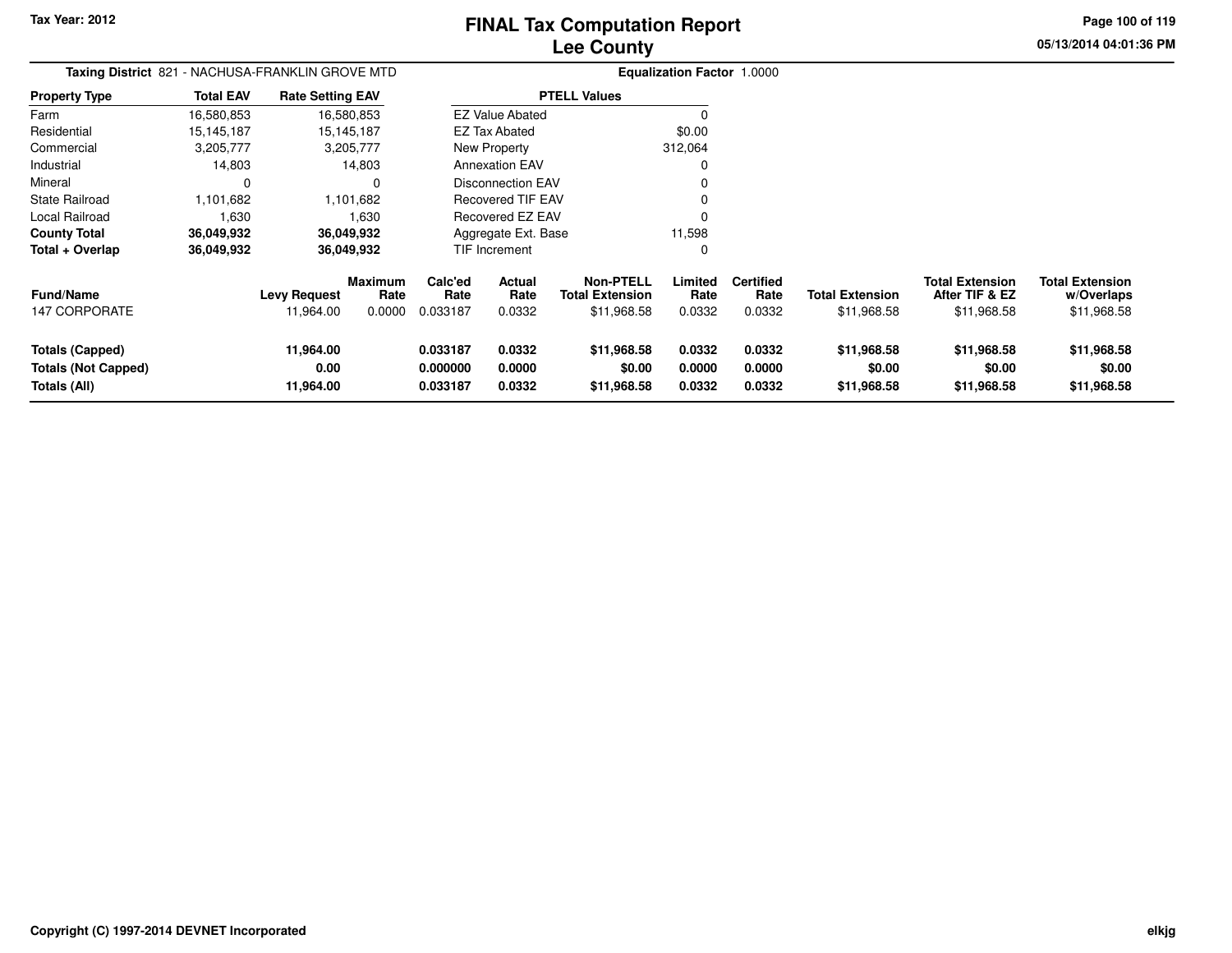# **Lee CountyFINAL Tax Computation Report**

**05/13/2014 04:01:36 PM Page 101 of 119**

| Taxing District 822 - ASHTON-BRADFORD MTD                            |                  |                                  |                                  | Equalization Factor 1.0000       |                            |                                                           |                            |                                    |                                       |                                                         |                                                     |
|----------------------------------------------------------------------|------------------|----------------------------------|----------------------------------|----------------------------------|----------------------------|-----------------------------------------------------------|----------------------------|------------------------------------|---------------------------------------|---------------------------------------------------------|-----------------------------------------------------|
| <b>Property Type</b>                                                 | <b>Total EAV</b> | <b>Rate Setting EAV</b>          |                                  |                                  |                            | <b>PTELL Values</b>                                       |                            |                                    |                                       |                                                         |                                                     |
| Farm                                                                 | 15,773,342       |                                  | 15,773,342                       |                                  | <b>EZ Value Abated</b>     |                                                           | $\Omega$                   |                                    |                                       |                                                         |                                                     |
| Residential                                                          | 12,939,948       |                                  | 12,939,948                       |                                  | EZ Tax Abated              |                                                           | \$0.00                     |                                    |                                       |                                                         |                                                     |
| Commercial                                                           | 3,498,726        |                                  | 3,498,726                        |                                  | New Property               |                                                           | 165,589                    |                                    |                                       |                                                         |                                                     |
| Industrial                                                           | 6,385,010        |                                  | 6,385,010                        |                                  | <b>Annexation EAV</b>      |                                                           |                            |                                    |                                       |                                                         |                                                     |
| Mineral                                                              | 0                |                                  |                                  |                                  | Disconnection EAV          |                                                           |                            |                                    |                                       |                                                         |                                                     |
| State Railroad                                                       | 1,006,785        |                                  | 1,006,785                        |                                  | <b>Recovered TIF EAV</b>   |                                                           |                            |                                    |                                       |                                                         |                                                     |
| Local Railroad                                                       | $\Omega$         |                                  | 0                                |                                  | <b>Recovered EZ EAV</b>    |                                                           | $\Omega$                   |                                    |                                       |                                                         |                                                     |
| <b>County Total</b>                                                  | 39,603,811       |                                  | 39,603,811                       |                                  | Aggregate Ext. Base        |                                                           | 13,229                     |                                    |                                       |                                                         |                                                     |
| Total + Overlap                                                      | 39,603,811       |                                  | 39,603,811                       |                                  | <b>TIF Increment</b>       |                                                           | 0                          |                                    |                                       |                                                         |                                                     |
| <b>Fund/Name</b><br><b>147 CORPORATE</b>                             |                  | <b>Levy Request</b><br>13,890.00 | <b>Maximum</b><br>Rate<br>0.0000 | Calc'ed<br>Rate<br>0.035072      | Actual<br>Rate<br>0.0351   | <b>Non-PTELL</b><br><b>Total Extension</b><br>\$13,900.94 | Limited<br>Rate<br>0.0346  | <b>Certified</b><br>Rate<br>0.0346 | <b>Total Extension</b><br>\$13,702.92 | <b>Total Extension</b><br>After TIF & EZ<br>\$13,702.92 | <b>Total Extension</b><br>w/Overlaps<br>\$13,702.92 |
| <b>Totals (Capped)</b><br><b>Totals (Not Capped)</b><br>Totals (All) |                  | 13,890.00<br>0.00<br>13,890.00   |                                  | 0.035072<br>0.000000<br>0.035072 | 0.0351<br>0.0000<br>0.0351 | \$13,900.94<br>\$0.00<br>\$13,900.94                      | 0.0346<br>0.0000<br>0.0346 | 0.0346<br>0.0000<br>0.0346         | \$13,702.92<br>\$0.00<br>\$13,702.92  | \$13,702.92<br>\$0.00<br>\$13,702.92                    | \$13,702.92<br>\$0.00<br>\$13,702.92                |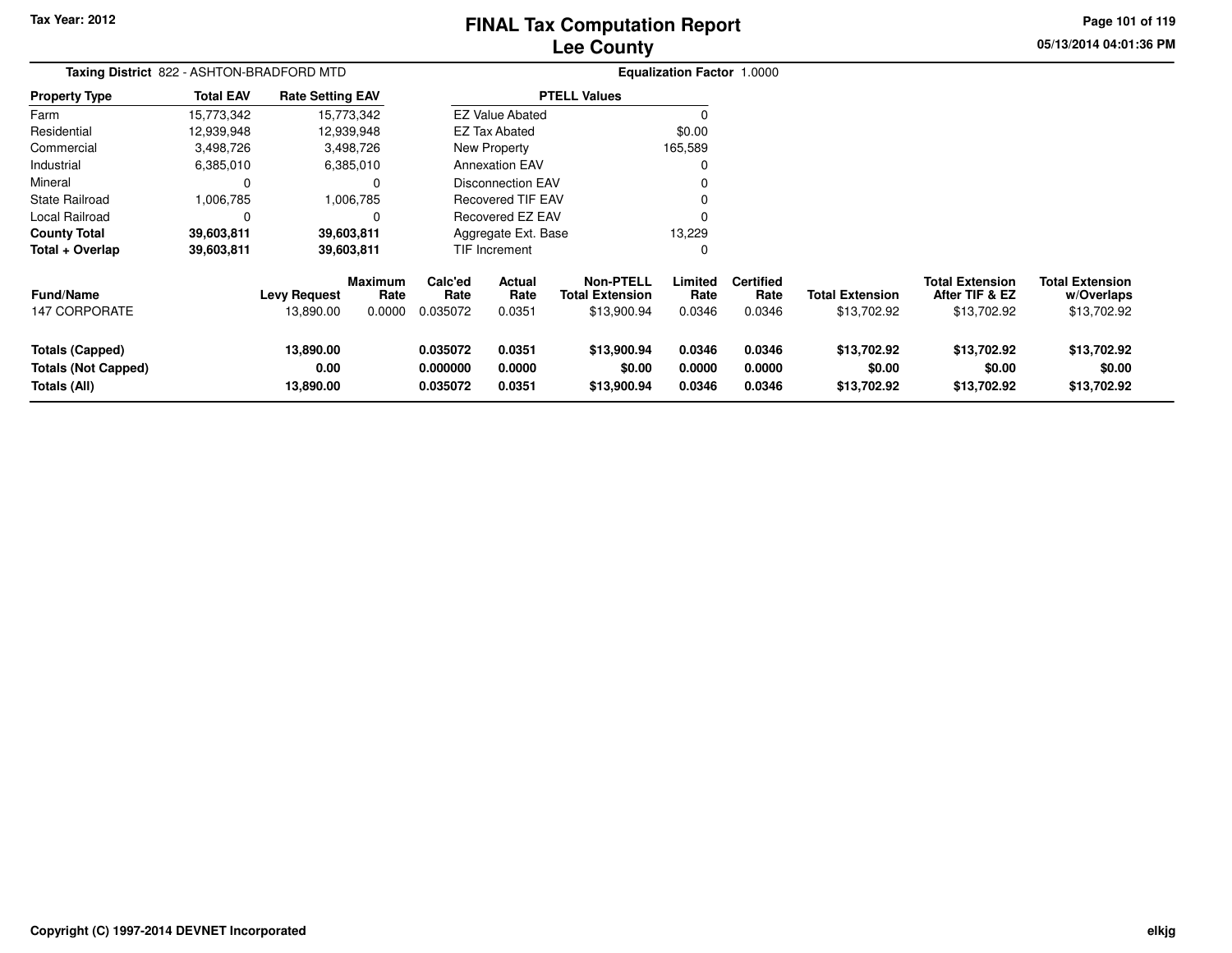# **Lee CountyFINAL Tax Computation Report**

**05/13/2014 04:01:36 PM Page 102 of 119**

| Taxing District 823 - REY-ALTO-VI-WC MTD                      |                  |                                  |                                  |                                  | Equalization Factor 1.0000      |                                                    |                            |                                    |                                       |                                                         |                                                     |
|---------------------------------------------------------------|------------------|----------------------------------|----------------------------------|----------------------------------|---------------------------------|----------------------------------------------------|----------------------------|------------------------------------|---------------------------------------|---------------------------------------------------------|-----------------------------------------------------|
| <b>Property Type</b>                                          | <b>Total EAV</b> | <b>Rate Setting EAV</b>          |                                  |                                  |                                 | <b>PTELL Values</b>                                |                            |                                    |                                       |                                                         |                                                     |
| Farm                                                          | 39,225,819       |                                  | 39,225,819                       |                                  | <b>EZ Value Abated</b>          |                                                    | O                          |                                    |                                       |                                                         |                                                     |
| Residential                                                   | 18,711,618       |                                  | 18,711,618                       |                                  | EZ Tax Abated                   |                                                    | \$0.00                     |                                    |                                       |                                                         |                                                     |
| Commercial                                                    | 2,881,689        |                                  | 2,881,689                        |                                  | New Property                    |                                                    | 381,634                    |                                    |                                       |                                                         |                                                     |
| Industrial                                                    | 69,959           |                                  | 69,959                           |                                  | <b>Annexation EAV</b>           |                                                    |                            |                                    |                                       |                                                         |                                                     |
| Mineral                                                       | 6,933,759        |                                  | 6,933,759                        |                                  | <b>Disconnection EAV</b>        |                                                    |                            |                                    |                                       |                                                         |                                                     |
| State Railroad                                                | 1,198,165        |                                  | 1,198,165                        |                                  | <b>Recovered TIF EAV</b>        |                                                    | 0                          |                                    |                                       |                                                         |                                                     |
| <b>Local Railroad</b>                                         | 0                |                                  | 0                                |                                  | Recovered EZ EAV                |                                                    |                            |                                    |                                       |                                                         |                                                     |
| <b>County Total</b>                                           | 69,021,009       |                                  | 69,021,009                       |                                  | Aggregate Ext. Base             |                                                    | 15,768                     |                                    |                                       |                                                         |                                                     |
| Total + Overlap                                               | 69,021,009       |                                  | 69,021,009                       |                                  | <b>TIF Increment</b>            |                                                    | 0                          |                                    |                                       |                                                         |                                                     |
| <b>Fund/Name</b><br>147 CORPORATE                             |                  | <b>Levy Request</b><br>16,555.00 | <b>Maximum</b><br>Rate<br>0.0000 | Calc'ed<br>Rate<br>0.023986      | <b>Actual</b><br>Rate<br>0.0240 | Non-PTELL<br><b>Total Extension</b><br>\$16,565.04 | Limited<br>Rate<br>0.0237  | <b>Certified</b><br>Rate<br>0.0237 | <b>Total Extension</b><br>\$16,357.98 | <b>Total Extension</b><br>After TIF & EZ<br>\$16,357.98 | <b>Total Extension</b><br>w/Overlaps<br>\$16,357.98 |
| Totals (Capped)<br><b>Totals (Not Capped)</b><br>Totals (All) |                  | 16,555.00<br>0.00<br>16,555.00   |                                  | 0.023986<br>0.000000<br>0.023986 | 0.0240<br>0.0000<br>0.0240      | \$16,565.04<br>\$0.00<br>\$16,565.04               | 0.0237<br>0.0000<br>0.0237 | 0.0237<br>0.0000<br>0.0237         | \$16,357.98<br>\$0.00<br>\$16,357.98  | \$16,357.98<br>\$0.00<br>\$16,357.98                    | \$16,357.98<br>\$0.00<br>\$16,357.98                |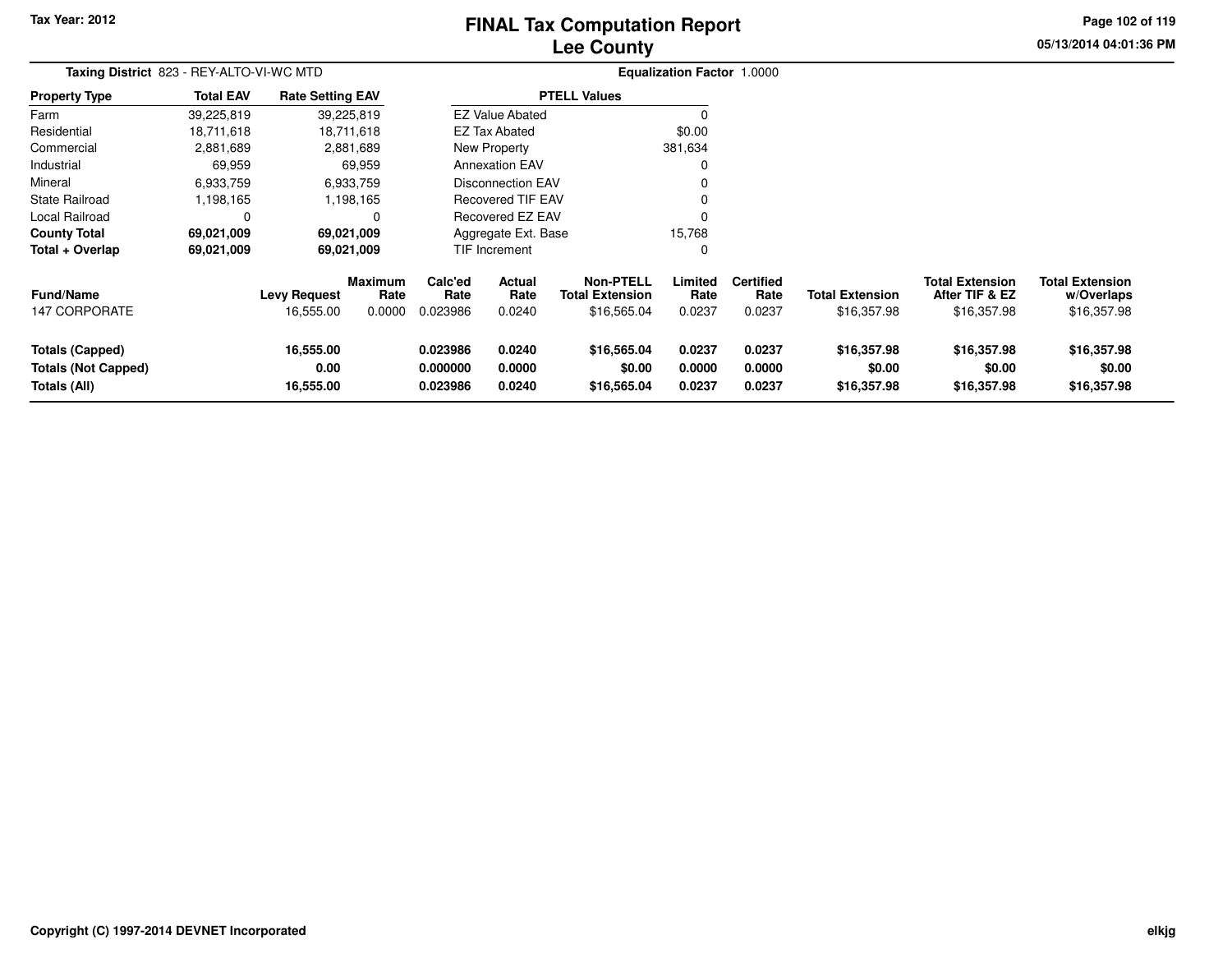# **Lee CountyFINAL Tax Computation Report**

**05/13/2014 04:01:36 PM Page 103 of 119**

| Taxing District 824 - NELSON-HARMON MTD                              |                  |                                  |                                  |                                  | <b>Equalization Factor 1.0000</b> |                                                           |                            |                                    |                                       |                                                         |                                                     |
|----------------------------------------------------------------------|------------------|----------------------------------|----------------------------------|----------------------------------|-----------------------------------|-----------------------------------------------------------|----------------------------|------------------------------------|---------------------------------------|---------------------------------------------------------|-----------------------------------------------------|
| <b>Property Type</b>                                                 | <b>Total EAV</b> | <b>Rate Setting EAV</b>          |                                  |                                  |                                   | <b>PTELL Values</b>                                       |                            |                                    |                                       |                                                         |                                                     |
| Farm                                                                 | 9,003,050        |                                  | 9,003,050                        |                                  | <b>EZ Value Abated</b>            |                                                           | 0                          |                                    |                                       |                                                         |                                                     |
| Residential                                                          | 11,201,328       |                                  | 11,201,328                       |                                  | EZ Tax Abated                     |                                                           | \$0.00                     |                                    |                                       |                                                         |                                                     |
| Commercial                                                           | 1,976,009        |                                  | 1,976,009                        |                                  | New Property                      |                                                           | 435,557                    |                                    |                                       |                                                         |                                                     |
| Industrial                                                           | 4,060,861        |                                  | 4,060,861                        |                                  | <b>Annexation EAV</b>             |                                                           | 0                          |                                    |                                       |                                                         |                                                     |
| Mineral                                                              | C                |                                  |                                  |                                  | <b>Disconnection EAV</b>          |                                                           |                            |                                    |                                       |                                                         |                                                     |
| State Railroad                                                       | 3,075,400        |                                  | 3,075,400                        |                                  | <b>Recovered TIF EAV</b>          |                                                           |                            |                                    |                                       |                                                         |                                                     |
| Local Railroad                                                       | C                |                                  | 0                                |                                  | Recovered EZ EAV                  |                                                           | ŋ                          |                                    |                                       |                                                         |                                                     |
| <b>County Total</b>                                                  | 29,316,648       |                                  | 29,316,648                       |                                  | Aggregate Ext. Base               |                                                           | 16,300                     |                                    |                                       |                                                         |                                                     |
| Total + Overlap                                                      | 29,316,648       |                                  | 29,316,648                       |                                  | TIF Increment                     |                                                           | 0                          |                                    |                                       |                                                         |                                                     |
| Fund/Name<br><b>147 CORPORATE</b>                                    |                  | <b>Levy Request</b><br>16,772.00 | <b>Maximum</b><br>Rate<br>0.0000 | Calc'ed<br>Rate<br>0.057210      | Actual<br>Rate<br>0.0572          | <b>Non-PTELL</b><br><b>Total Extension</b><br>\$16,769.12 | Limited<br>Rate<br>0.0572  | <b>Certified</b><br>Rate<br>0.0572 | <b>Total Extension</b><br>\$16,769.12 | <b>Total Extension</b><br>After TIF & EZ<br>\$16,769.12 | <b>Total Extension</b><br>w/Overlaps<br>\$16,769.12 |
| <b>Totals (Capped)</b><br><b>Totals (Not Capped)</b><br>Totals (All) |                  | 16,772.00<br>0.00<br>16,772.00   |                                  | 0.057210<br>0.000000<br>0.057210 | 0.0572<br>0.0000<br>0.0572        | \$16,769.12<br>\$0.00<br>\$16,769.12                      | 0.0572<br>0.0000<br>0.0572 | 0.0572<br>0.0000<br>0.0572         | \$16,769.12<br>\$0.00<br>\$16,769.12  | \$16,769.12<br>\$0.00<br>\$16,769.12                    | \$16,769.12<br>\$0.00<br>\$16,769.12                |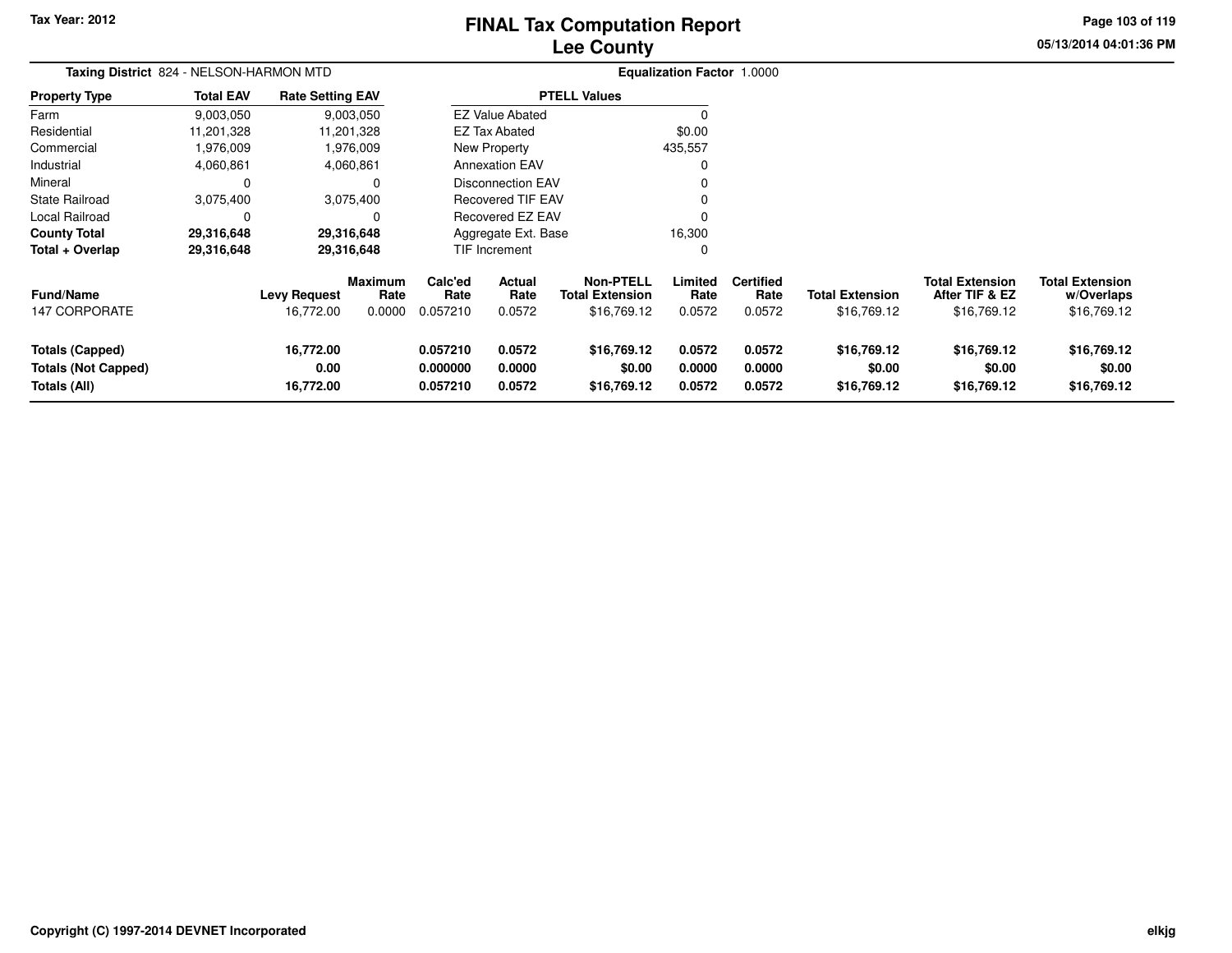# **Lee CountyFINAL Tax Computation Report**

**05/13/2014 04:01:36 PMPage 104 of 119**

| Taxing District 825 - E GR-HAM-MAR-SO DIX MTD                        |                  |                                  |                                  |                                  |                            |                                                    | <b>Equalization Factor 1.0000</b> |                                    |                                       |                                                         |                                                     |
|----------------------------------------------------------------------|------------------|----------------------------------|----------------------------------|----------------------------------|----------------------------|----------------------------------------------------|-----------------------------------|------------------------------------|---------------------------------------|---------------------------------------------------------|-----------------------------------------------------|
| <b>Property Type</b>                                                 | <b>Total EAV</b> | <b>Rate Setting EAV</b>          |                                  |                                  |                            | <b>PTELL Values</b>                                |                                   |                                    |                                       |                                                         |                                                     |
| Farm                                                                 | 24,828,684       |                                  | 24,828,684                       |                                  | <b>EZ Value Abated</b>     |                                                    |                                   |                                    |                                       |                                                         |                                                     |
| Residential                                                          | 14,533,391       |                                  | 14,533,391                       |                                  | <b>EZ Tax Abated</b>       |                                                    | \$0.00                            |                                    |                                       |                                                         |                                                     |
| Commercial                                                           | 10,384,383       |                                  | 10,384,383                       |                                  | <b>New Property</b>        |                                                    | 956,429                           |                                    |                                       |                                                         |                                                     |
| Industrial                                                           | 30,343,430       |                                  | 30,343,430                       |                                  | <b>Annexation EAV</b>      |                                                    |                                   |                                    |                                       |                                                         |                                                     |
| Mineral                                                              | 5,410,220        |                                  | 5,410,220                        |                                  | <b>Disconnection EAV</b>   |                                                    |                                   |                                    |                                       |                                                         |                                                     |
| State Railroad                                                       | 655,853          |                                  | 655,853                          |                                  | <b>Recovered TIF EAV</b>   |                                                    |                                   |                                    |                                       |                                                         |                                                     |
| Local Railroad                                                       | 1,270            |                                  | 1,270                            |                                  | Recovered EZ EAV           |                                                    |                                   |                                    |                                       |                                                         |                                                     |
| <b>County Total</b>                                                  | 86,157,231       |                                  | 86,157,231                       |                                  | Aggregate Ext. Base        |                                                    | 17,367                            |                                    |                                       |                                                         |                                                     |
| Total + Overlap                                                      | 86,157,231       |                                  | 86,157,231                       |                                  | <b>TIF Increment</b>       |                                                    | 0                                 |                                    |                                       |                                                         |                                                     |
| <b>Fund/Name</b><br>147 CORPORATE                                    |                  | <b>Levy Request</b><br>17,350.00 | <b>Maximum</b><br>Rate<br>0.0000 | Calc'ed<br>Rate<br>0.020138      | Actual<br>Rate<br>0.0201   | Non-PTELL<br><b>Total Extension</b><br>\$17,317.60 | Limited<br>Rate<br>0.0201         | <b>Certified</b><br>Rate<br>0.0201 | <b>Total Extension</b><br>\$17,317.60 | <b>Total Extension</b><br>After TIF & EZ<br>\$17,317.60 | <b>Total Extension</b><br>w/Overlaps<br>\$17,317.60 |
| <b>Totals (Capped)</b><br><b>Totals (Not Capped)</b><br>Totals (All) |                  | 17,350.00<br>0.00<br>17,350.00   |                                  | 0.020138<br>0.000000<br>0.020138 | 0.0201<br>0.0000<br>0.0201 | \$17,317.60<br>\$0.00<br>\$17,317.60               | 0.0201<br>0.0000<br>0.0201        | 0.0201<br>0.0000<br>0.0201         | \$17,317.60<br>\$0.00<br>\$17,317.60  | \$17,317.60<br>\$0.00<br>\$17,317.60                    | \$17,317.60<br>\$0.00<br>\$17,317.60                |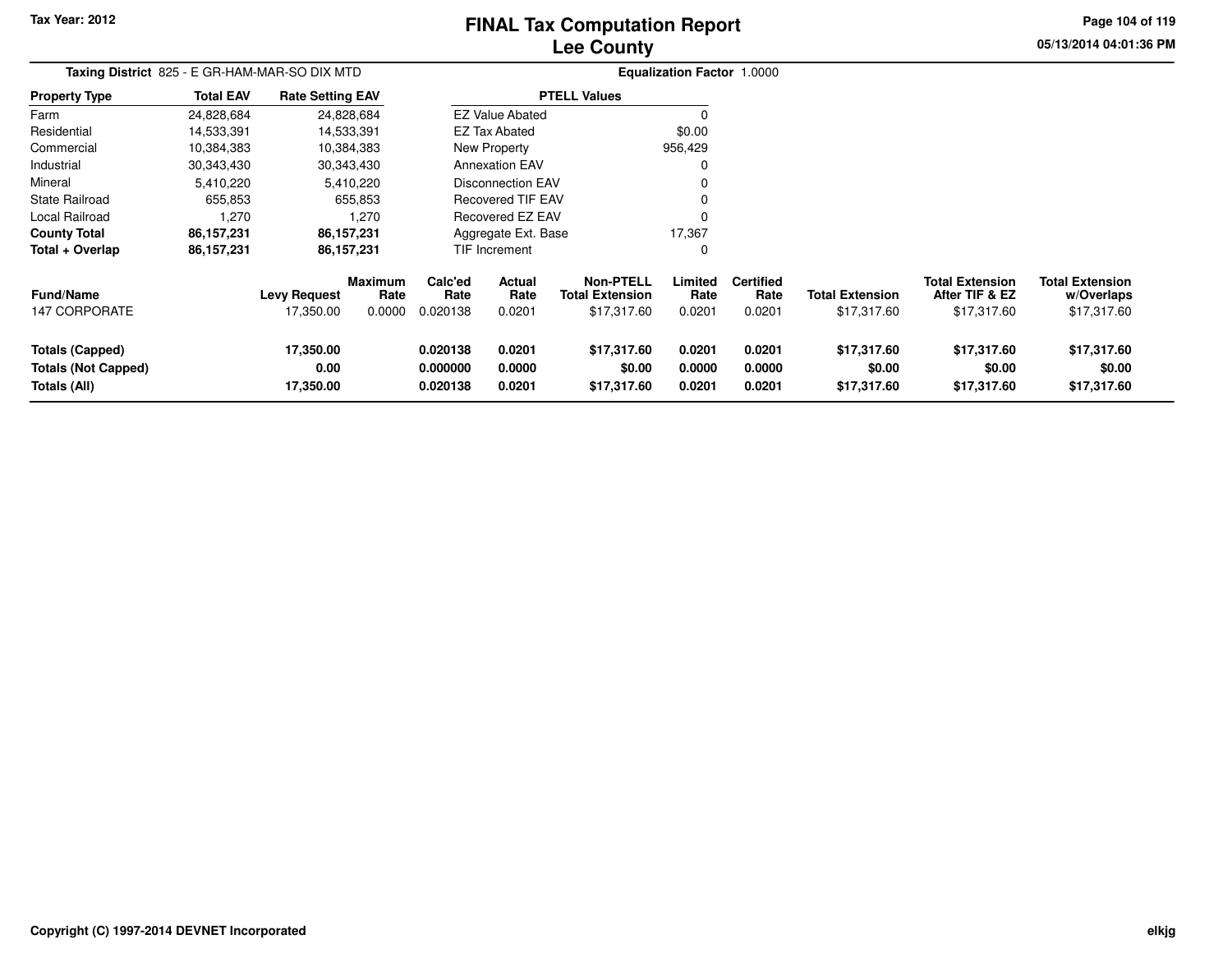# **Lee CountyFINAL Tax Computation Report**

**05/13/2014 04:01:36 PM Page 105 of 119**

| Taxing District 826 - AMBOY-LEE CENTER MTD                           |                  |                                  |                                  |                                  | Equalization Factor 1.0000 |                                                           |                            |                                    |                                       |                                                         |                                                     |
|----------------------------------------------------------------------|------------------|----------------------------------|----------------------------------|----------------------------------|----------------------------|-----------------------------------------------------------|----------------------------|------------------------------------|---------------------------------------|---------------------------------------------------------|-----------------------------------------------------|
| <b>Property Type</b>                                                 | <b>Total EAV</b> | <b>Rate Setting EAV</b>          |                                  |                                  |                            | <b>PTELL Values</b>                                       |                            |                                    |                                       |                                                         |                                                     |
| Farm                                                                 | 14,503,323       |                                  | 14,503,323                       |                                  | <b>EZ Value Abated</b>     |                                                           | 0                          |                                    |                                       |                                                         |                                                     |
| Residential                                                          | 30,789,995       |                                  | 30,789,995                       |                                  | <b>EZ Tax Abated</b>       |                                                           | \$0.00                     |                                    |                                       |                                                         |                                                     |
| Commercial                                                           | 6,804,784        |                                  | 6,804,784                        |                                  | New Property               |                                                           | 386,553                    |                                    |                                       |                                                         |                                                     |
| Industrial                                                           | 6,027,297        |                                  | 6,027,297                        |                                  | <b>Annexation EAV</b>      |                                                           | 0                          |                                    |                                       |                                                         |                                                     |
| Mineral                                                              | 2,028,834        |                                  | 2,028,834                        |                                  | <b>Disconnection EAV</b>   |                                                           | 0                          |                                    |                                       |                                                         |                                                     |
| State Railroad                                                       | 7,283            |                                  | 7,283                            |                                  | <b>Recovered TIF EAV</b>   |                                                           | 0                          |                                    |                                       |                                                         |                                                     |
| <b>Local Railroad</b>                                                | 1,800            |                                  | 1,800                            |                                  | Recovered EZ EAV           |                                                           | 0                          |                                    |                                       |                                                         |                                                     |
| <b>County Total</b>                                                  | 60,163,316       |                                  | 60,163,316                       |                                  | Aggregate Ext. Base        |                                                           | 28,077                     |                                    |                                       |                                                         |                                                     |
| Total + Overlap                                                      | 60,163,316       |                                  | 60,163,316                       |                                  | TIF Increment              |                                                           | 0                          |                                    |                                       |                                                         |                                                     |
| <b>Fund/Name</b><br>147 CORPORATE                                    |                  | <b>Levy Request</b><br>28,380.00 | <b>Maximum</b><br>Rate<br>0.0000 | Calc'ed<br>Rate<br>0.047172      | Actual<br>Rate<br>0.0472   | <b>Non-PTELL</b><br><b>Total Extension</b><br>\$28,397.09 | Limited<br>Rate<br>0.0472  | <b>Certified</b><br>Rate<br>0.0472 | <b>Total Extension</b><br>\$28,397.09 | <b>Total Extension</b><br>After TIF & EZ<br>\$28,397.09 | <b>Total Extension</b><br>w/Overlaps<br>\$28,397.09 |
| <b>Totals (Capped)</b><br><b>Totals (Not Capped)</b><br>Totals (All) |                  | 28,380.00<br>0.00<br>28,380.00   |                                  | 0.047172<br>0.000000<br>0.047172 | 0.0472<br>0.0000<br>0.0472 | \$28,397.09<br>\$0.00<br>\$28,397.09                      | 0.0472<br>0.0000<br>0.0472 | 0.0472<br>0.0000<br>0.0472         | \$28,397.09<br>\$0.00<br>\$28,397.09  | \$28,397.09<br>\$0.00<br>\$28,397.09                    | \$28,397.09<br>\$0.00<br>\$28,397.09                |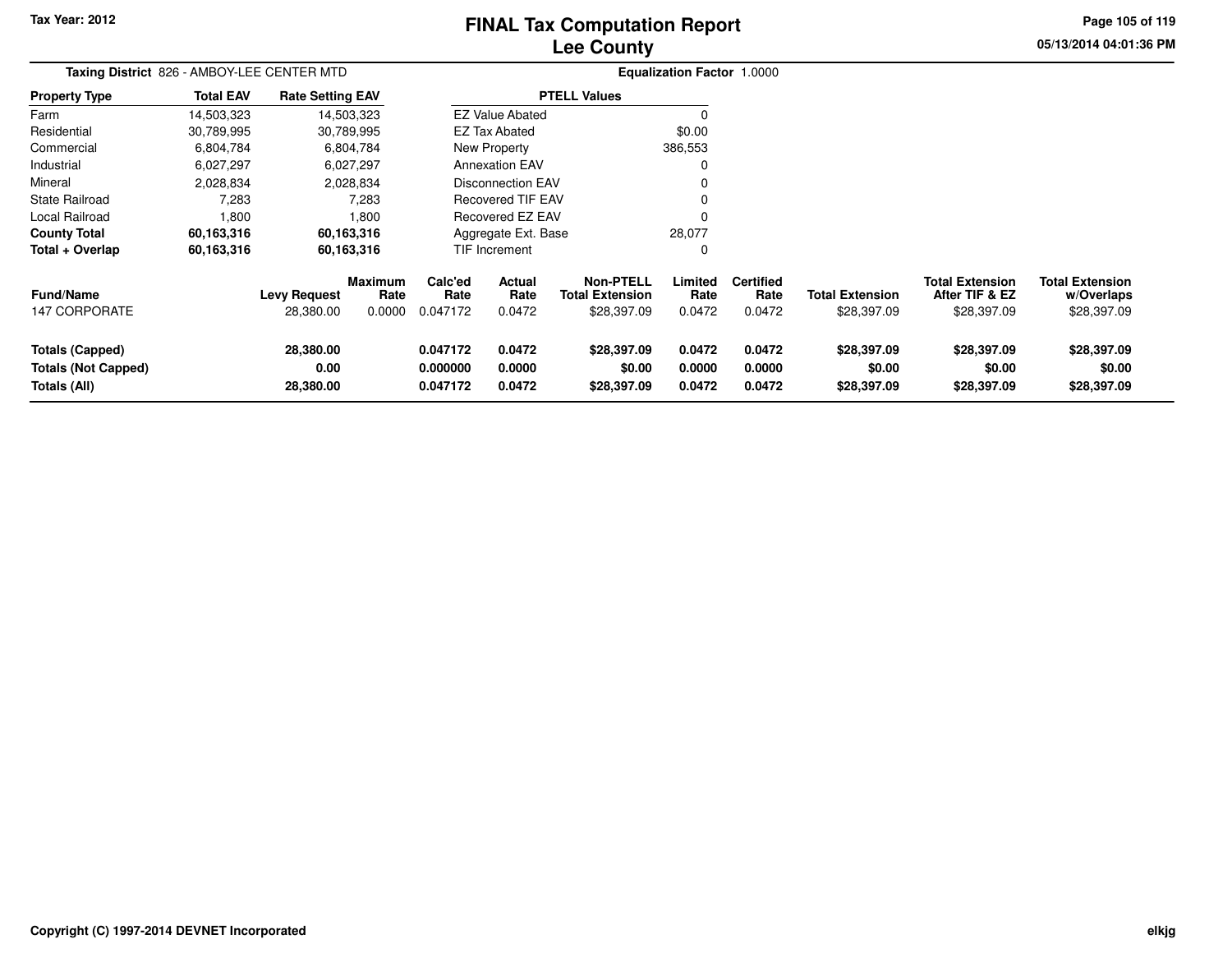# **Lee CountyFINAL Tax Computation Report**

**05/13/2014 04:01:36 PM Page 106 of 119**

|                                                                      | Taxing District 827 - MAY-SUBLETTE MTD |                                  |                                  |                                  |                            |                                                    | <b>Equalization Factor 1.0000</b> |                                    |                                       |                                                         |                                                     |  |
|----------------------------------------------------------------------|----------------------------------------|----------------------------------|----------------------------------|----------------------------------|----------------------------|----------------------------------------------------|-----------------------------------|------------------------------------|---------------------------------------|---------------------------------------------------------|-----------------------------------------------------|--|
| <b>Property Type</b>                                                 | <b>Total EAV</b>                       | <b>Rate Setting EAV</b>          |                                  |                                  |                            | <b>PTELL Values</b>                                |                                   |                                    |                                       |                                                         |                                                     |  |
| Farm                                                                 | 19,481,911                             |                                  | 19,481,911                       |                                  | <b>EZ Value Abated</b>     |                                                    | 0                                 |                                    |                                       |                                                         |                                                     |  |
| Residential                                                          | 23,542,123                             |                                  | 23,542,123                       |                                  | <b>EZ Tax Abated</b>       |                                                    | \$0.00                            |                                    |                                       |                                                         |                                                     |  |
| Commercial                                                           | 4,065,760                              |                                  | 4,065,760                        |                                  | New Property               |                                                    | 1,103,816                         |                                    |                                       |                                                         |                                                     |  |
| Industrial                                                           | 7,176                                  |                                  | 7,176                            |                                  | <b>Annexation EAV</b>      |                                                    | 0                                 |                                    |                                       |                                                         |                                                     |  |
| Mineral                                                              | 11,704,890                             |                                  | 11,704,890                       |                                  | Disconnection EAV          |                                                    | $\mathbf 0$                       |                                    |                                       |                                                         |                                                     |  |
| State Railroad                                                       |                                        |                                  |                                  |                                  | Recovered TIF EAV          |                                                    | 0                                 |                                    |                                       |                                                         |                                                     |  |
| Local Railroad                                                       | 8,090                                  |                                  | 8,090                            |                                  | Recovered EZ EAV           |                                                    | $\Omega$                          |                                    |                                       |                                                         |                                                     |  |
| <b>County Total</b>                                                  | 58,809,950                             |                                  | 58,809,950                       |                                  | Aggregate Ext. Base        |                                                    | 19,475                            |                                    |                                       |                                                         |                                                     |  |
| Total + Overlap                                                      | 58,809,950                             |                                  | 58,809,950                       |                                  | TIF Increment              |                                                    | 0                                 |                                    |                                       |                                                         |                                                     |  |
| <b>Fund/Name</b><br>147 CORPORATE                                    |                                        | <b>Levy Request</b><br>20,448.00 | <b>Maximum</b><br>Rate<br>0.0000 | Calc'ed<br>Rate<br>0.034770      | Actual<br>Rate<br>0.0348   | Non-PTELL<br><b>Total Extension</b><br>\$20,465.86 | Limited<br>Rate<br>0.0348         | <b>Certified</b><br>Rate<br>0.0348 | <b>Total Extension</b><br>\$20,465.86 | <b>Total Extension</b><br>After TIF & EZ<br>\$20,465.86 | <b>Total Extension</b><br>w/Overlaps<br>\$20,465.86 |  |
|                                                                      |                                        |                                  |                                  |                                  |                            |                                                    |                                   |                                    |                                       |                                                         |                                                     |  |
| <b>Totals (Capped)</b><br><b>Totals (Not Capped)</b><br>Totals (All) |                                        | 20,448.00<br>0.00<br>20,448.00   |                                  | 0.034770<br>0.000000<br>0.034770 | 0.0348<br>0.0000<br>0.0348 | \$20,465.86<br>\$0.00<br>\$20,465.86               | 0.0348<br>0.0000<br>0.0348        | 0.0348<br>0.0000<br>0.0348         | \$20,465.86<br>\$0.00<br>\$20,465.86  | \$20,465.86<br>\$0.00<br>\$20,465.86                    | \$20,465.86<br>\$0.00<br>\$20,465.86                |  |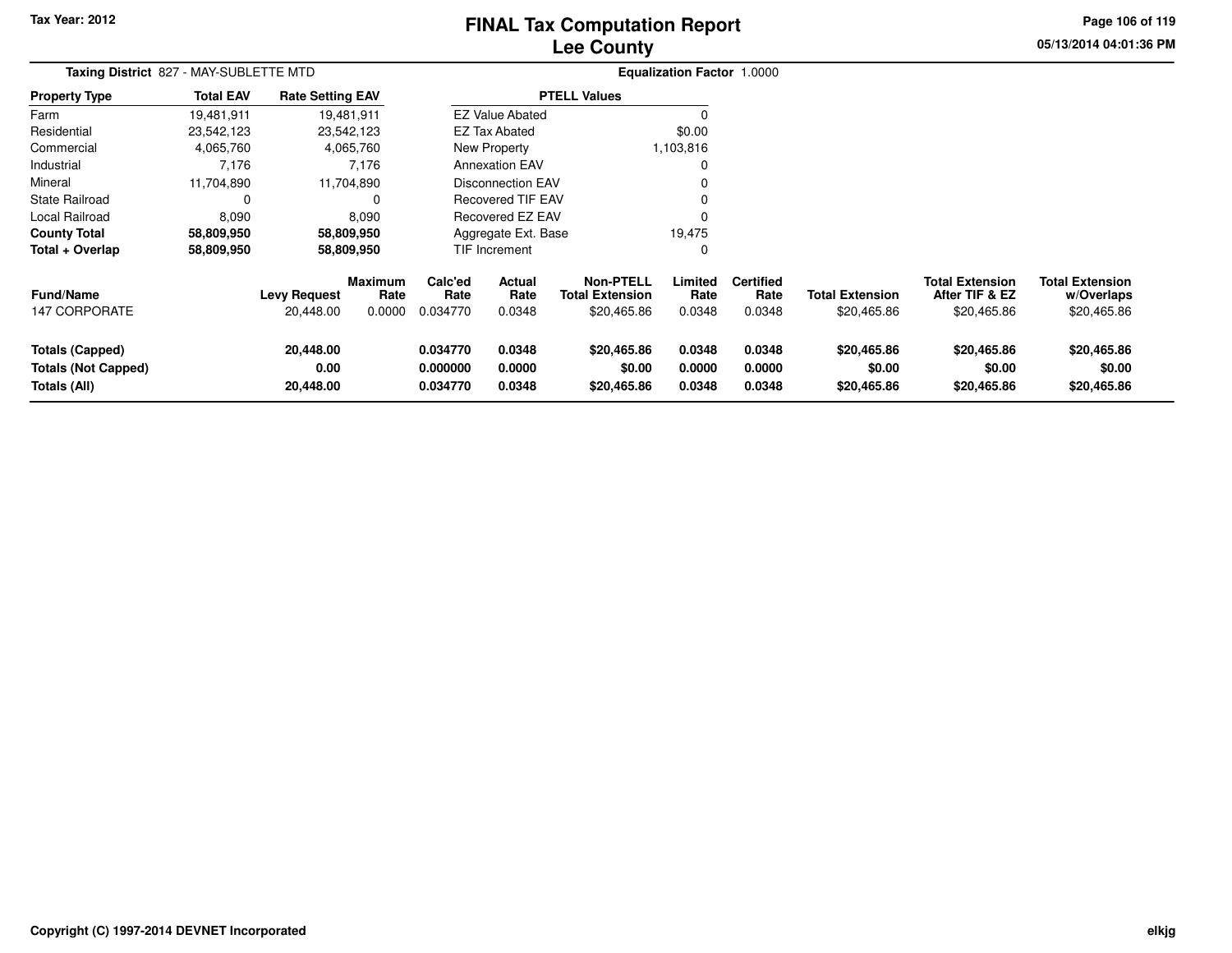# **Lee CountyFINAL Tax Computation Report**

**05/13/2014 04:01:36 PMPage 107 of 119**

| Taxing District 828 - BROOKLYN-WYOMING MTD                           |                  |                                  |                                  |                                  | Equalization Factor 1.0000 |                                                           |                            |                                    |                                       |                                                  |                                                     |
|----------------------------------------------------------------------|------------------|----------------------------------|----------------------------------|----------------------------------|----------------------------|-----------------------------------------------------------|----------------------------|------------------------------------|---------------------------------------|--------------------------------------------------|-----------------------------------------------------|
| <b>Property Type</b>                                                 | <b>Total EAV</b> | <b>Rate Setting EAV</b>          |                                  |                                  |                            | <b>PTELL Values</b>                                       |                            |                                    |                                       |                                                  |                                                     |
| Farm                                                                 | 21,742,439       |                                  | 21,733,279                       |                                  | <b>EZ Value Abated</b>     |                                                           | $\Omega$                   |                                    |                                       |                                                  |                                                     |
| Residential                                                          | 20,681,553       |                                  | 18,442,597                       |                                  | <b>EZ Tax Abated</b>       |                                                           | \$0.00                     |                                    |                                       |                                                  |                                                     |
| Commercial                                                           | 2,123,824        |                                  | 1,874,209                        |                                  | New Property               |                                                           | 9,093,424                  |                                    |                                       |                                                  |                                                     |
| Industrial                                                           | 183,145          |                                  | 183,145                          |                                  | <b>Annexation EAV</b>      |                                                           | 0                          |                                    |                                       |                                                  |                                                     |
| Mineral                                                              | 11,617,373       |                                  | 11,617,373                       |                                  | <b>Disconnection EAV</b>   |                                                           |                            |                                    |                                       |                                                  |                                                     |
| <b>State Railroad</b>                                                | 0                |                                  |                                  |                                  | Recovered TIF EAV          |                                                           |                            |                                    |                                       |                                                  |                                                     |
| Local Railroad                                                       | 2,400            |                                  | 2,400                            | <b>Recovered EZ EAV</b>          |                            |                                                           |                            |                                    |                                       |                                                  |                                                     |
| <b>County Total</b>                                                  | 56,350,734       |                                  | 53,853,003                       | Aggregate Ext. Base<br>19,602    |                            |                                                           |                            |                                    |                                       |                                                  |                                                     |
| Total + Overlap                                                      | 56,350,734       |                                  | 53,853,003                       |                                  | TIF Increment              |                                                           | 2,497,731                  |                                    |                                       |                                                  |                                                     |
| Fund/Name<br><b>147 CORPORATE</b>                                    |                  | <b>Levy Request</b><br>24,126.00 | <b>Maximum</b><br>Rate<br>0.0000 | Calc'ed<br>Rate<br>0.044800      | Actual<br>Rate<br>0.0448   | <b>Non-PTELL</b><br><b>Total Extension</b><br>\$24,126.15 | Limited<br>Rate<br>0.0448  | <b>Certified</b><br>Rate<br>0.0448 | <b>Total Extension</b><br>\$25,245.13 | Total Extension<br>After TIF & EZ<br>\$24,126.15 | <b>Total Extension</b><br>w/Overlaps<br>\$24,126.15 |
| Totals (Capped)<br><b>Totals (Not Capped)</b><br><b>Totals (All)</b> |                  | 24,126.00<br>0.00<br>24,126.00   |                                  | 0.044800<br>0.000000<br>0.044800 | 0.0448<br>0.0000<br>0.0448 | \$24,126.15<br>\$0.00<br>\$24,126.15                      | 0.0448<br>0.0000<br>0.0448 | 0.0448<br>0.0000<br>0.0448         | \$25,245.13<br>\$0.00<br>\$25,245.13  | \$24,126.15<br>\$0.00<br>\$24,126.15             | \$24,126.15<br>\$0.00<br>\$24,126.15                |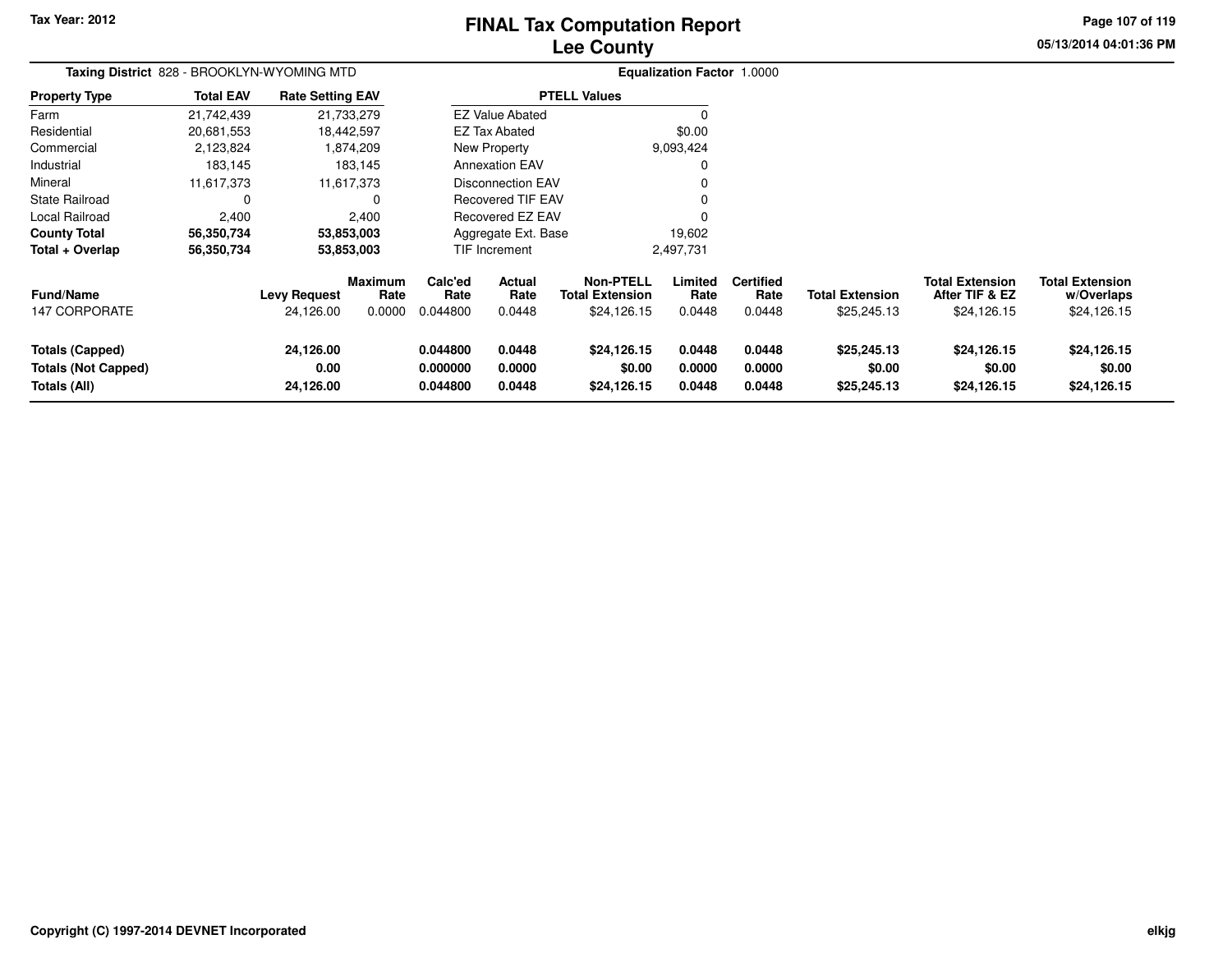**05/13/2014 04:01:36 PMPage 108 of 119**

| Taxing District 851 - DIXON PARK DISTRICT |                            |                         | <b>Equalization Factor 1.0000</b> |                 |                          |                                            |                 |                          |                        |                                          |                                      |
|-------------------------------------------|----------------------------|-------------------------|-----------------------------------|-----------------|--------------------------|--------------------------------------------|-----------------|--------------------------|------------------------|------------------------------------------|--------------------------------------|
| <b>Property Type</b>                      | <b>Total EAV</b>           | <b>Rate Setting EAV</b> |                                   |                 |                          | <b>PTELL Values</b>                        |                 |                          |                        |                                          |                                      |
| Farm                                      | 853,503                    |                         | 853,476                           |                 | <b>EZ Value Abated</b>   |                                            | 5,620,136       |                          |                        |                                          |                                      |
| Residential                               | 110,900,547                | 110,268,951             |                                   |                 | <b>EZ Tax Abated</b>     |                                            | \$26,791.22     |                          |                        |                                          |                                      |
| Commercial                                | 46,282,769                 |                         | 39,989,386                        |                 | New Property             |                                            | 819,120         |                          |                        |                                          |                                      |
| Industrial                                | 26,832,169                 |                         | 22,707,471                        |                 | <b>Annexation EAV</b>    |                                            | 0               |                          |                        |                                          |                                      |
| Mineral                                   | 0                          |                         | $\mathbf 0$                       |                 | <b>Disconnection EAV</b> |                                            | $\Omega$        |                          |                        |                                          |                                      |
| State Railroad                            | 812,705                    |                         | 812,705                           |                 | Recovered TIF EAV        |                                            | $\Omega$        |                          |                        |                                          |                                      |
| <b>Local Railroad</b>                     | $\Omega$                   |                         | $\Omega$                          |                 | <b>Recovered EZ EAV</b>  | 27,400                                     |                 |                          |                        |                                          |                                      |
| <b>County Total</b>                       | 185,681,693                | 174,631,989             |                                   |                 | Aggregate Ext. Base      |                                            | 608,880         |                          |                        |                                          |                                      |
| Total + Overlap                           | 185,681,693<br>174,631,989 |                         |                                   |                 | <b>TIF Increment</b>     |                                            | 5,429,568       |                          |                        |                                          |                                      |
| <b>Fund/Name</b>                          |                            | <b>Levy Request</b>     | <b>Maximum</b><br>Rate            | Calc'ed<br>Rate | Actual<br>Rate           | <b>Non-PTELL</b><br><b>Total Extension</b> | Limited<br>Rate | <b>Certified</b><br>Rate | <b>Total Extension</b> | <b>Total Extension</b><br>After TIF & EZ | <b>Total Extension</b><br>w/Overlaps |
| 001 CORPORATE                             |                            | 187,000.00              | 0.1000                            | 0.107082        | 0.1000                   | \$174,631.99                               | 0.1000          | 0.1000                   | \$185,681.69           | \$174,631.99                             | \$174,631.99                         |
| 003 BONDS & INTEREST                      |                            | 149,095.00              | 0.0000                            | 0.085377        | 0.0854                   | \$149,135.72                               | 0.0858          | 0.0858                   | \$159,314.89           | \$149,834.25                             | \$149,834.25                         |
| 005 I.M.R.F.                              |                            | 35,000.00               | 0.0000                            | 0.020042        | 0.0200                   | \$34,926.40                                | 0.0200          | 0.0200                   | \$37,136.34            | \$34,926.40                              | \$34,926.40                          |
| 014 POLICE SYSTEM                         |                            | 18,000.00               | 0.0250                            | 0.010307        | 0.0103                   | \$17,987.09                                | 0.0103          | 0.0103                   | \$19,125.21            | \$17,987.09                              | \$17,987.09                          |
| 027 AUDIT                                 |                            | 5,000.00                | 0.0050                            | 0.002863        | 0.0029                   | \$5,064.33                                 | 0.0029          | 0.0029                   | \$5,384.77             | \$5,064.33                               | \$5,064.33                           |
| 035 LIABILITY INSURANCE                   |                            | 40,000.00               | 0.0000                            | 0.022905        | 0.0229                   | \$39,990.73                                | 0.0229          | 0.0229                   | \$42,521.11            | \$39,990.73                              | \$39,990.73                          |
| 047 SOCIAL SECURITY                       |                            | 31,000.00               | 0.0000                            | 0.017752        | 0.0178                   | \$31,084.49                                | 0.0178          | 0.0178                   | \$33,051.34            | \$31,084.49                              | \$31,084.49                          |
| 060 UNEMPLOYMENT INSURANC                 |                            | 7,000.00                | 0.0000                            | 0.004008        | 0.0040                   | \$6,985.28                                 | 0.0040          | 0.0040                   | \$7,427.27             | \$6,985.28                               | \$6,985.28                           |
| 062 WORKMANS COMP                         |                            | 26,000.00               | 0.0000                            | 0.014889        | 0.0149                   | \$26,020.17                                | 0.0149          | 0.0149                   | \$27,666.57            | \$26,020.17                              | \$26,020.17                          |
| <b>122 RECREATIONAL PROGRAMS</b>          |                            | 198,000.00              | 0.1200                            | 0.113381        | 0.1134                   | \$198,032.68                               | 0.1134          | 0.1134                   | \$210,563.04           | \$198,032.68                             | \$198,032.68                         |
| 123 AQUARIUM & MUSEUM                     |                            | 90,000.00               | 0.0700                            | 0.051537        | 0.0515                   | \$89,935.47                                | 0.0515          | 0.0515                   | \$95,626.07            | \$89,935.47                              | \$89,935.47                          |
| <b>125 PAVING LIGHTS</b>                  |                            | 3,000.00                | 0.0050                            | 0.001718        | 0.0017                   | \$2,968.74                                 | 0.0017          | 0.0017                   | \$3,156.59             | \$2,968.74                               | \$2,968.74                           |
| 126 HANDICAPPED-JOINT RECR                |                            | 55,000.00               | 0.0400                            | 0.031495        | 0.0315                   | \$55,009.08                                | 0.0315          | 0.0315                   | \$58,489.73            | \$55,009.08                              | \$55,009.08                          |
| <b>Totals (Capped)</b>                    |                            | 640,000.00              |                                   | 0.366484        | 0.3594                   | \$627,627.37                               | 0.3594          | 0.3594                   | \$667,340.00           | \$627,627.37                             | \$627,627.37                         |
| <b>Totals (Not Capped)</b>                |                            | 204,095.00              |                                   | 0.116872        | 0.1169                   | \$204,144.80                               | 0.1173          | 0.1173                   | \$217,804.62           | \$204,843.33                             | \$204,843.33                         |
| <b>Totals (All)</b>                       |                            | 844,095.00              |                                   | 0.483356        | 0.4763                   | \$831,772.17                               | 0.4767          | 0.4767                   | \$885,144.62           | \$832,470.70                             | \$832,470.70                         |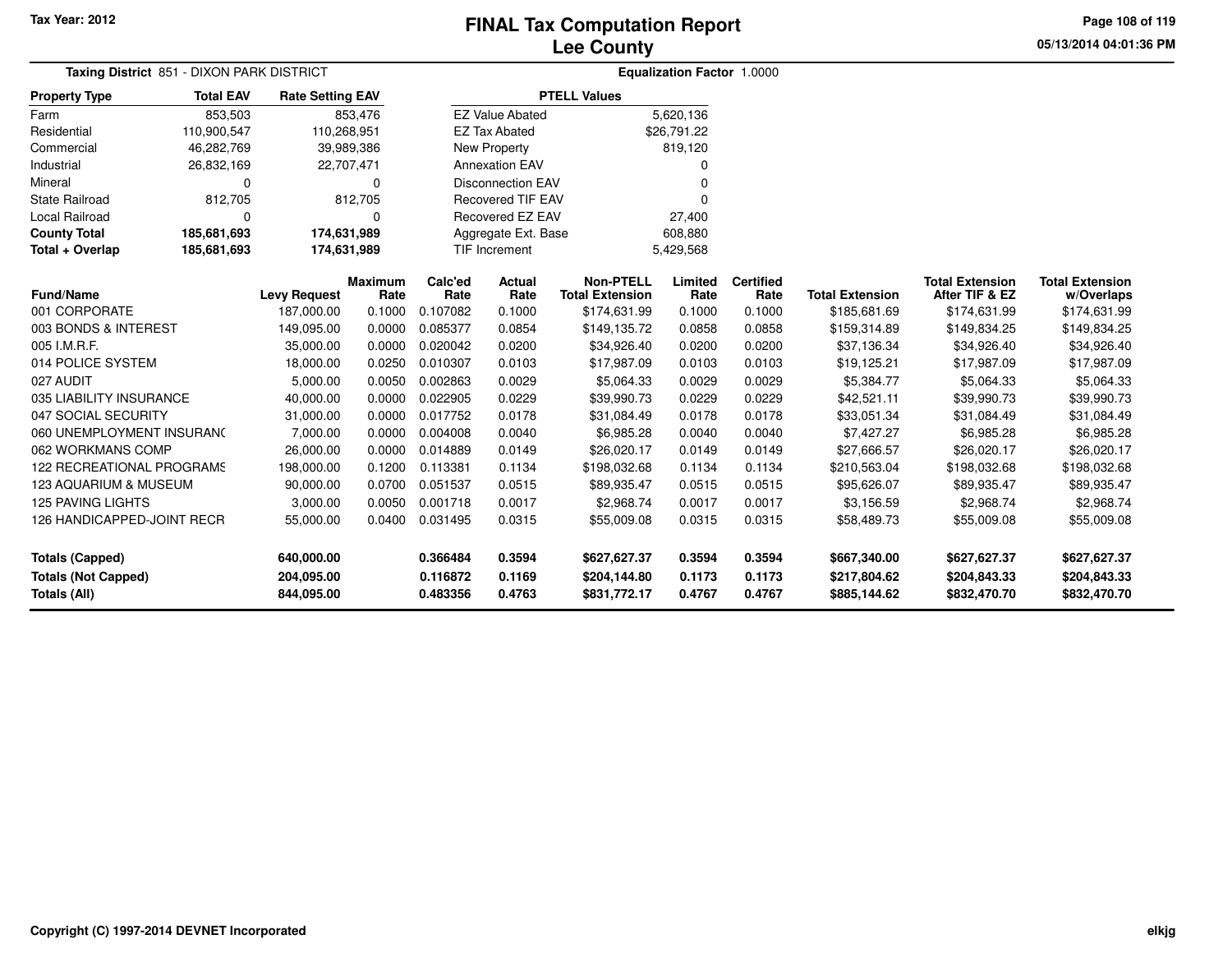**05/13/2014 04:01:36 PMPage 109 of 119**

| Taxing District 852 - WALNUT PARK DISTRICT |                  |                         |                 |                       | Equalization Factor 1.0000 |                                            |                 |                          |                                |                                          |                                      |  |  |  |
|--------------------------------------------|------------------|-------------------------|-----------------|-----------------------|----------------------------|--------------------------------------------|-----------------|--------------------------|--------------------------------|------------------------------------------|--------------------------------------|--|--|--|
| <b>Property Type</b>                       | <b>Total EAV</b> | <b>Rate Setting EAV</b> |                 |                       |                            | <b>PTELL Values</b>                        |                 |                          | <b>Overlapping County</b>      | <b>Overlap EAV</b>                       |                                      |  |  |  |
| Farm                                       | 5,949,096        |                         | 5,949,096       |                       | <b>EZ Value Abated</b>     |                                            | 0               | <b>Bureau County</b>     |                                | 26,260,310                               |                                      |  |  |  |
| Residential                                | 883,902          |                         | 883,902         |                       | <b>EZ Tax Abated</b>       |                                            | \$0.00          |                          | <b>Whiteside County</b>        | 659,458                                  |                                      |  |  |  |
| Commercial                                 |                  |                         | 0               |                       | New Property               |                                            | 74,395<br>Total |                          |                                | 26,919,768                               |                                      |  |  |  |
| Industrial                                 | 21,921           |                         | 21,921          | <b>Annexation EAV</b> |                            |                                            | 0               |                          | * denotes use of estimated EAV |                                          |                                      |  |  |  |
| Mineral                                    | $\Omega$         |                         | $\Omega$        |                       | <b>Disconnection EAV</b>   |                                            | 0               |                          |                                |                                          |                                      |  |  |  |
| <b>State Railroad</b>                      | 301,641          |                         | 301,641         |                       | <b>Recovered TIF EAV</b>   |                                            | $\Omega$        |                          |                                |                                          |                                      |  |  |  |
| Local Railroad                             | 0                |                         | 0               |                       | Recovered EZ EAV           |                                            | $\Omega$        |                          |                                |                                          |                                      |  |  |  |
| <b>County Total</b>                        | 7,156,560        |                         | 7,156,560       |                       | Aggregate Ext. Base        |                                            |                 |                          |                                |                                          |                                      |  |  |  |
| Total + Overlap                            | 34,076,328       | 34,076,328              |                 |                       | TIF Increment<br>$\Omega$  |                                            |                 |                          |                                |                                          |                                      |  |  |  |
| <b>Fund/Name</b>                           |                  | <b>Levy Request</b>     | Maximum<br>Rate | Calc'ed<br>Rate       | Actual<br>Rate             | <b>Non-PTELL</b><br><b>Total Extension</b> | Limited<br>Rate | <b>Certified</b><br>Rate | <b>Total Extension</b>         | <b>Total Extension</b><br>After TIF & EZ | <b>Total Extension</b><br>w/Overlaps |  |  |  |
| 001 CORPORATE                              |                  | 34,500.00               | 0.1000          | 0.101243              | 0.1000                     | \$7,156.56                                 | 0.1000          | 0.1000                   | \$7,156.56                     | \$7,156.56                               | \$34,076.33                          |  |  |  |
| 003 BONDS & INTEREST                       |                  | 98,550.00               | 0.0000          | 0.289204              | 0.2892                     | \$20,696.77                                | 0.2906          | 0.2906                   | \$20,796.96                    | \$20,796.96                              | \$99,025.81                          |  |  |  |
| 035 LIABILITY INSURANCE                    |                  | 29,750.00               | 0.0000          | 0.087304              | 0.0873                     | \$6,247.68                                 | 0.0873          | 0.0873                   | \$6,247.68                     | \$6,247.68                               | \$29,748.63                          |  |  |  |
| 047 SOCIAL SECURITY                        |                  | 9,000.00                | 0.0000          | 0.026411              | 0.0264                     | \$1,889.33                                 | 0.0264          | 0.0264                   | \$1,889.33                     | \$1,889.33                               | \$8,996.15                           |  |  |  |
| 122 RECREATIONAL PROGRAMS                  |                  | 26,000.00               | 0.0750          | 0.076299              | 0.0750                     | \$5,367.42                                 | 0.0750          | 0.0750                   | \$5,367.42                     | \$5,367.42                               | \$25,557.25                          |  |  |  |
| <b>Totals (Capped)</b>                     |                  | 0.00                    |                 | 0.000000              | 0.0000                     | \$0.00                                     | 0.0000          | 0.0000                   | \$0.00                         | \$0.00                                   | \$0.00                               |  |  |  |
| <b>Totals (Not Capped)</b>                 |                  | 197,800.00              |                 | 0.580461              | 0.5779                     | \$41,357.76                                | 0.5793          | 0.5793                   | \$41,457.95                    | \$41,457.95                              | \$197,404.17                         |  |  |  |
| Totals (All)                               | 197,800.00       |                         | 0.580461        | 0.5779                | \$41,357.76                | 0.5793                                     | 0.5793          | \$41,457.95              | \$41,457.95                    | \$197,404.17                             |                                      |  |  |  |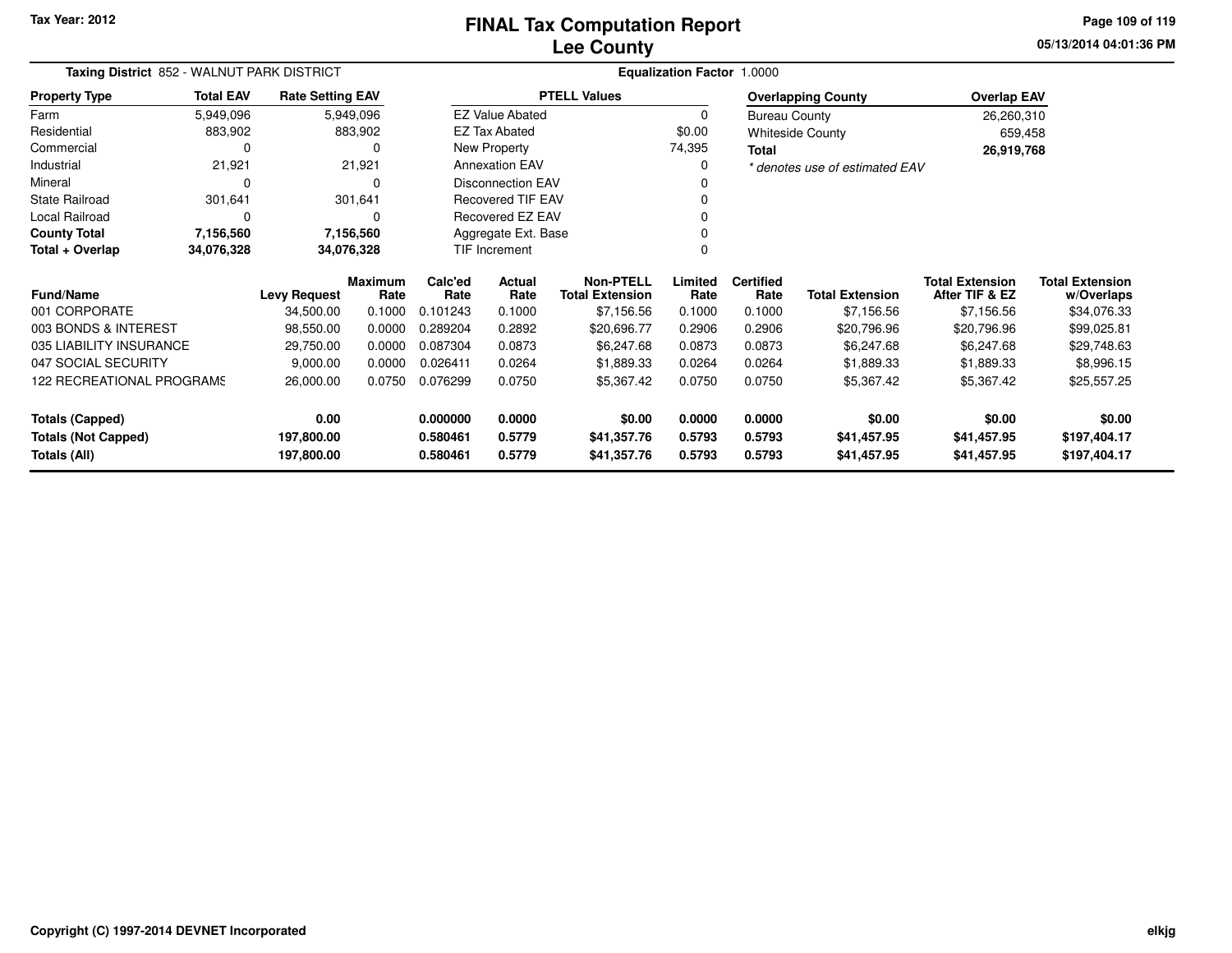**05/13/2014 04:01:36 PM Page 110 of 119**

| Taxing District 853 - FRANKLIN GROVE SANITARY |                     |          |                                                                                                                                 |                  |                                                                         |                                                                                                                                                                                      |                          |                                                |                                          |                                      |
|-----------------------------------------------|---------------------|----------|---------------------------------------------------------------------------------------------------------------------------------|------------------|-------------------------------------------------------------------------|--------------------------------------------------------------------------------------------------------------------------------------------------------------------------------------|--------------------------|------------------------------------------------|------------------------------------------|--------------------------------------|
| <b>Total EAV</b>                              |                     |          |                                                                                                                                 |                  |                                                                         |                                                                                                                                                                                      |                          |                                                |                                          |                                      |
| 11,176                                        |                     |          |                                                                                                                                 |                  |                                                                         | C                                                                                                                                                                                    |                          |                                                |                                          |                                      |
| 7,585,068                                     |                     |          |                                                                                                                                 |                  |                                                                         | \$0.00                                                                                                                                                                               |                          |                                                |                                          |                                      |
| 2,388,516                                     |                     |          |                                                                                                                                 |                  |                                                                         | 30,284                                                                                                                                                                               |                          |                                                |                                          |                                      |
| 0                                             |                     | 0        |                                                                                                                                 |                  |                                                                         | $\Omega$                                                                                                                                                                             |                          |                                                |                                          |                                      |
|                                               |                     |          |                                                                                                                                 |                  |                                                                         |                                                                                                                                                                                      |                          |                                                |                                          |                                      |
| 98,333                                        |                     |          |                                                                                                                                 |                  |                                                                         |                                                                                                                                                                                      |                          |                                                |                                          |                                      |
| 0                                             |                     | $\Omega$ |                                                                                                                                 |                  |                                                                         | $\Omega$                                                                                                                                                                             |                          |                                                |                                          |                                      |
| 10,083,093                                    |                     |          |                                                                                                                                 |                  |                                                                         | 4,810                                                                                                                                                                                |                          |                                                |                                          |                                      |
| 10,083,093                                    |                     |          |                                                                                                                                 |                  |                                                                         | 0                                                                                                                                                                                    |                          |                                                |                                          |                                      |
|                                               | <b>Levy Request</b> | Rate     | Calc'ed<br>Rate                                                                                                                 | Actual<br>Rate   | <b>Non-PTELL</b><br><b>Total Extension</b>                              | Limited<br>Rate                                                                                                                                                                      | <b>Certified</b><br>Rate | <b>Total Extension</b>                         | <b>Total Extension</b><br>After TIF & EZ | <b>Total Extension</b><br>w/Overlaps |
|                                               | 3,985.00            | 0.2000   | 0.039522                                                                                                                        | 0.0395           | \$3,982.82                                                              | 0.0389                                                                                                                                                                               | 0.0389                   | \$3,922.32                                     | \$3,922.32                               | \$3,922.32                           |
|                                               | 1,057.00            | 0.0500   | 0.010483                                                                                                                        | 0.0105           | \$1,058.72                                                              | 0.0104                                                                                                                                                                               | 0.0104                   | \$1,048.64                                     | \$1,048.64                               | \$1,048.64                           |
|                                               | 5,042.00<br>0.00    |          | 0.050005<br>0.000000                                                                                                            | 0.0500<br>0.0000 | \$5,041.54<br>\$0.00                                                    | 0.0493<br>0.0000                                                                                                                                                                     | 0.0493<br>0.0000         | \$4,970.96<br>\$0.00                           | \$4,970.96<br>\$0.00                     | \$4,970.96<br>\$0.00<br>\$4,970.96   |
| 073 CHLOR OF SEWAGE                           |                     |          | <b>Rate Setting EAV</b><br>11,176<br>7,585,068<br>2,388,516<br>98,333<br>10,083,093<br>10,083,093<br><b>Maximum</b><br>5,042.00 |                  | EZ Tax Abated<br>New Property<br><b>Annexation EAV</b><br>TIF Increment | <b>PTELL Values</b><br><b>EZ Value Abated</b><br><b>Disconnection EAV</b><br><b>Recovered TIF EAV</b><br>Recovered EZ EAV<br>Aggregate Ext. Base<br>0.0500<br>0.050005<br>\$5,041.54 |                          | Equalization Factor 1.0000<br>0.0493<br>0.0493 |                                          | \$4,970.96<br>\$4,970.96             |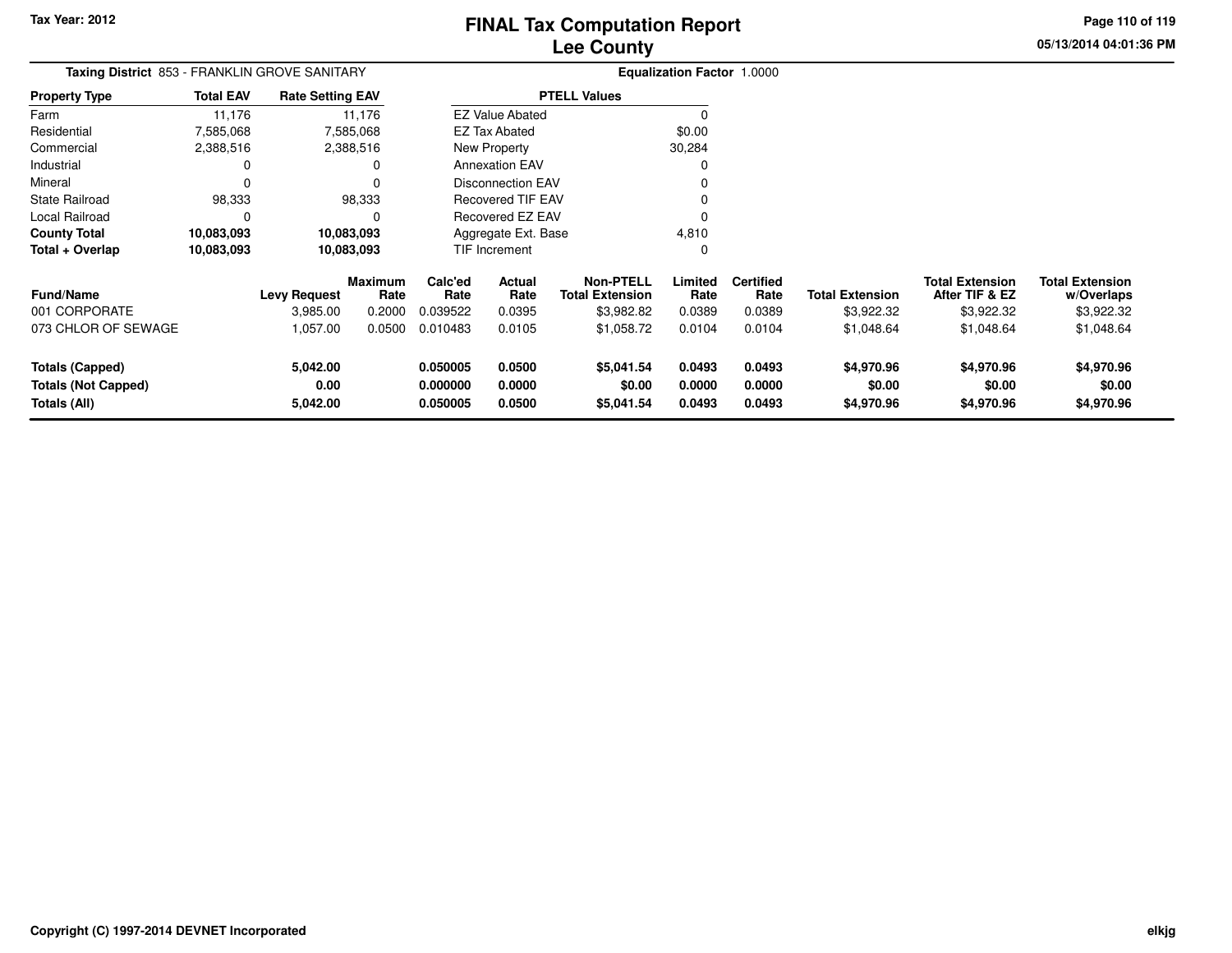**05/13/2014 04:01:36 PMPage 111 of 119**

> **w/Overlaps** \$3,911.70

| Taxing District 855 - PAW PAW SANITARY DISTRICT |                  |                         |                        |                 | <b>Equalization Factor 1.0000</b> |                                            |                 |                          |                        |                                          |                                      |
|-------------------------------------------------|------------------|-------------------------|------------------------|-----------------|-----------------------------------|--------------------------------------------|-----------------|--------------------------|------------------------|------------------------------------------|--------------------------------------|
| <b>Property Type</b>                            | <b>Total EAV</b> | <b>Rate Setting EAV</b> |                        |                 |                                   | <b>PTELL Values</b>                        |                 |                          |                        |                                          |                                      |
| Farm                                            | 85,631           | 76,471                  |                        |                 | <b>EZ Value Abated</b>            |                                            | 0               |                          |                        |                                          |                                      |
| Residential                                     | 9,973,127        | 7,734,171               |                        |                 | EZ Tax Abated                     |                                            | \$0.00          |                          |                        |                                          |                                      |
| Commercial                                      | 1,074,078        | 824,463                 |                        |                 | New Property                      |                                            | 3,988           |                          |                        |                                          |                                      |
| Industrial                                      | 0                |                         | 0                      |                 | <b>Annexation EAV</b>             |                                            |                 |                          |                        |                                          |                                      |
| Mineral                                         | 0                |                         | 0                      |                 | <b>Disconnection EAV</b>          |                                            | 0               |                          |                        |                                          |                                      |
| State Railroad                                  | 0                |                         | $\Omega$               |                 | <b>Recovered TIF EAV</b>          |                                            | 0               |                          |                        |                                          |                                      |
| Local Railroad                                  | 0                |                         | $\Omega$               |                 | Recovered EZ EAV                  |                                            | 0               |                          |                        |                                          |                                      |
| <b>County Total</b>                             | 11,132,836       | 8,635,105               |                        |                 | Aggregate Ext. Base               |                                            | 3,799           |                          |                        |                                          |                                      |
| Total + Overlap                                 | 11,132,836       | 8,635,105               |                        |                 | TIF Increment                     |                                            | 2,497,731       |                          |                        |                                          |                                      |
| <b>Fund/Name</b>                                |                  | <b>Levy Request</b>     | <b>Maximum</b><br>Rate | Calc'ed<br>Rate | Actual<br>Rate                    | <b>Non-PTELL</b><br><b>Total Extension</b> | Limited<br>Rate | <b>Certified</b><br>Rate | <b>Total Extension</b> | <b>Total Extension</b><br>After TIF & EZ | <b>Total Extension</b><br>w/Overlaps |
| 001 CORPORATE                                   |                  | 3,980.00                | 0.2000                 | 0.046091        | 0.0461                            | \$3,980.78                                 | 0.0453          | 0.0453                   | \$5,043.17             | \$3,911.70                               | \$3,911.70                           |
| Totals (Capped)                                 |                  | 3,980.00                |                        | 0.046091        | 0.0461                            | \$3,980.78                                 | 0.0453          | 0.0453                   | \$5,043.17             | \$3,911.70                               | \$3,911.70                           |
| <b>Totals (Not Capped)</b>                      |                  | 0.00                    |                        | 0.000000        | 0.0000                            | \$0.00                                     | 0.0000          | 0.0000                   | \$0.00                 | \$0.00                                   | \$0.00                               |
| Totals (All)                                    |                  | 3,980.00                |                        | 0.046091        | 0.0461                            | \$3,980.78                                 | 0.0453          | 0.0453                   | \$5,043.17             | \$3,911.70                               | \$3,911.70                           |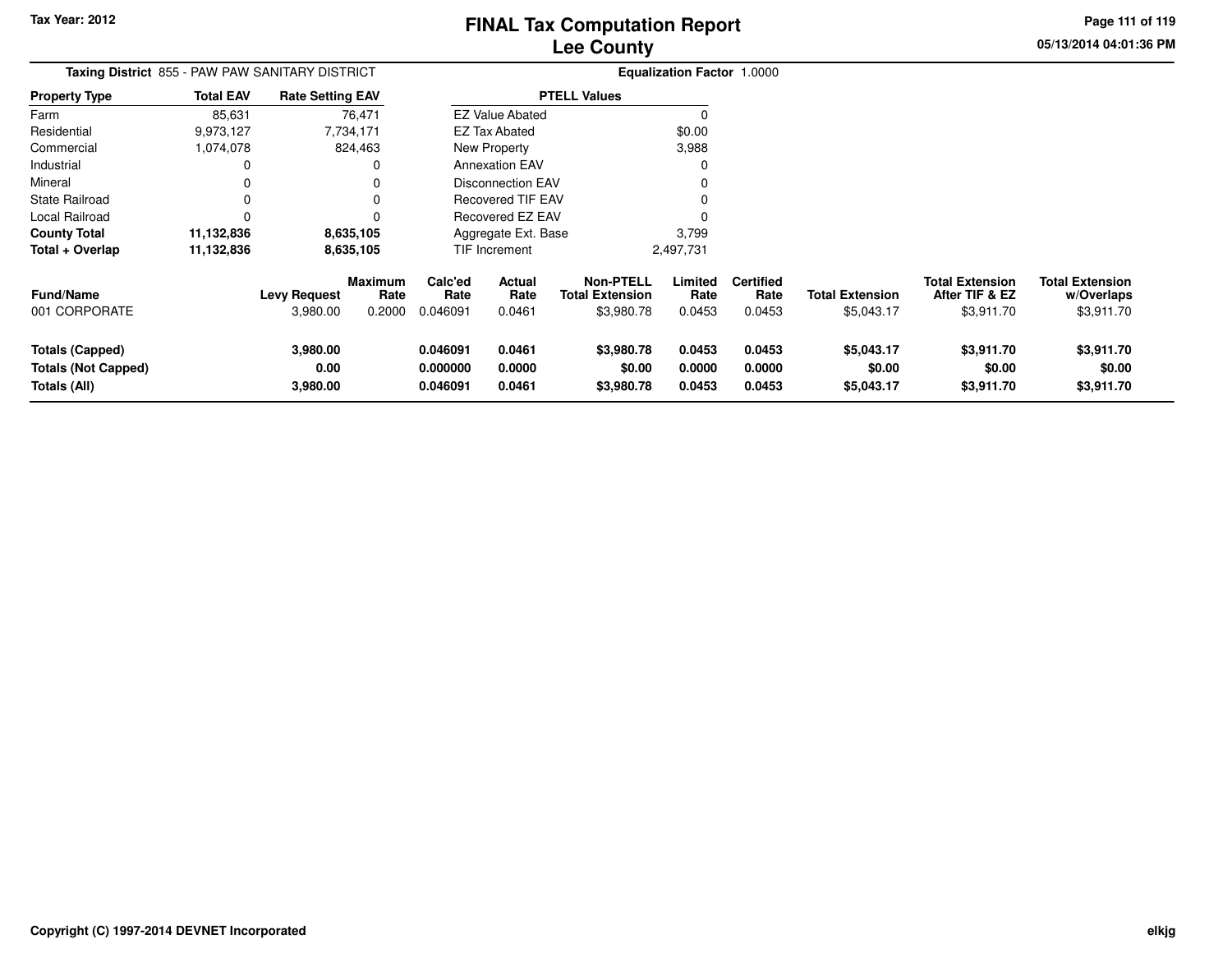**0.071457 0.0705 \$4,687.38 0.0705 0.0705 \$4,687.38 \$4,687.38 \$4,687.38**

**05/13/2014 04:01:36 PMPage 112 of 119**

> **w/Overlaps** \$3,989.26

#### **Equalization Factor** 1.0000 **Taxing District** 856 - LEE CENTER CEMETERY DIST**Property Type**1,792,131 1,792,131 1,210,832 Farm ResidentialCommercial 1,210,832 1,210,832363 Industrial 363  $\mathbf 0$ Mineral 0 0 $\mathsf 0$ State Railroad 0 0  $\mathsf 0$ Local Railroad 0 0 6,648,763 **County Total 6,648,763 6,648,763**6,648,763 **Total + Overlap 6,648,763 6,648,763** 3,645,4371,792,131 **Fund/Name Levy Request Rate Limited**Rate **Total ExtensionAfter TIF & EZ** \$3,989.26 **Total ExtensionRate Total Extension Rate Total Extension**\$3,989.26 **Maximum Calc'ed Rate**0.060929 **Actual RateNon-PTELL Certified** \$3,989.26 001 CORPORATE 4,051.00 0.0600 0.060929 0.0600 \$3,989.26 0.0600 0.0600 \$3,989.26 \$3,989.26 \$3,989.26 035 LIABILITY INSURANCE 700.00 0.0000 0.010528 0.0105 \$698.12 0.0105 0.0105 \$698.12 \$698.12 \$698.12 **Totals (Capped) 4,751.00 0.071457 0.0705 \$4,687.38 0.0705 0.0705 \$4,687.38 \$4,687.38 \$4,687.38 Totals (Not Capped) 0.00 0.000000 0.0000 \$0.00 0.0000 0.0000 \$0.00 \$0.00 \$0.00 Totals (All) 4,751.00**3,645,437**Total EAV Rate Setting EAV PTELL Values**  $\overline{\overline{0}}$  \$0.00 113,371 $\pmb{0}$ Annexation EAV v o Disconnection EAV $\sim$  0 Recovered TIF EAV0 v Recovered EZ EAV <sup>0</sup> 4,525 $\overline{0}$ New Property EZ Tax AbatedEZ Value AbatedAggregate Ext. BaseTIF Increment0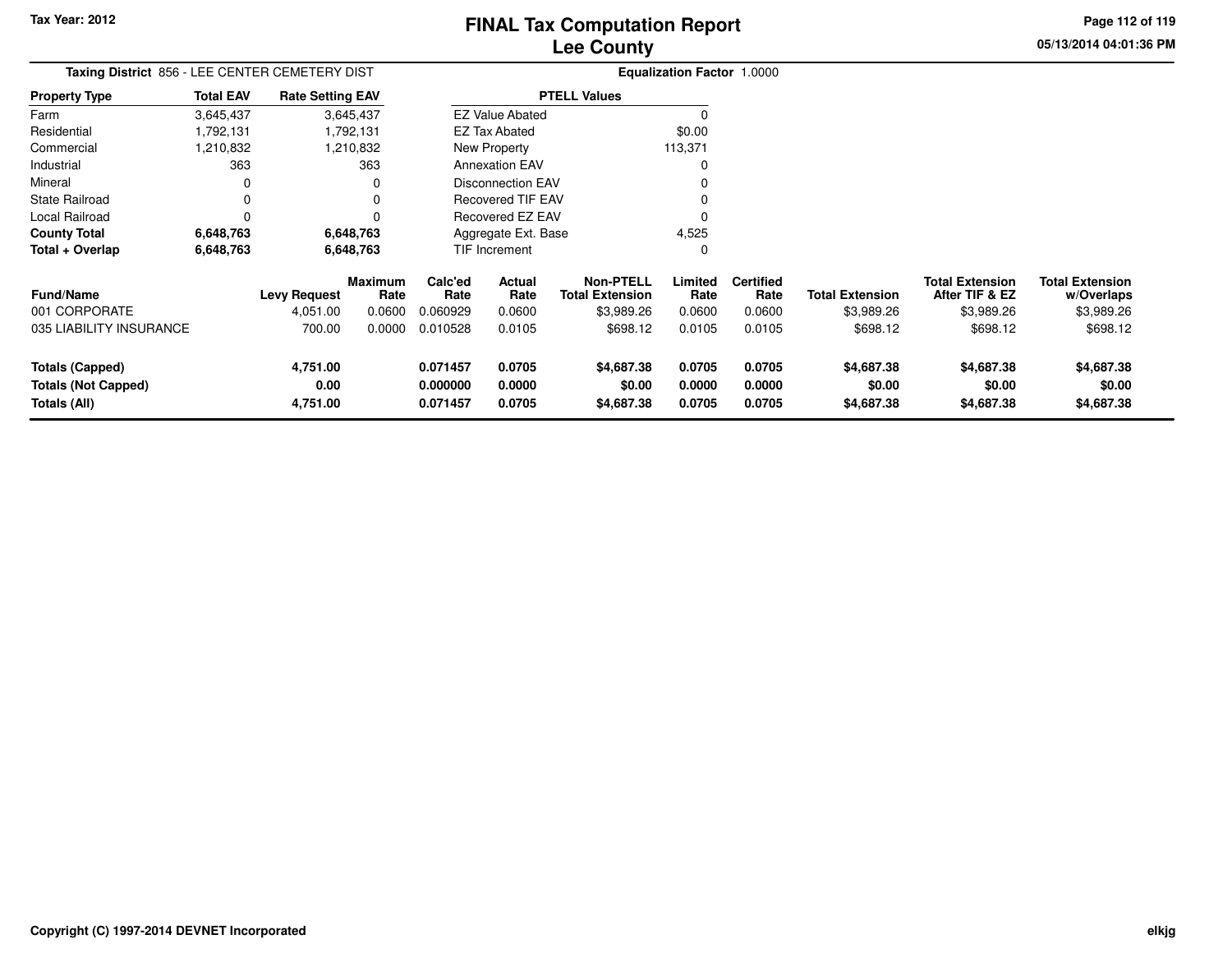**05/13/2014 04:01:36 PMPage 113 of 119**

| Taxing District 857 - OHIO PUBLIC LIBRARY DIST |                  |                         |                        | <b>Equalization Factor 1.0000</b> |                          |                                            |                  |                          |                                |                                          |                                      |  |  |
|------------------------------------------------|------------------|-------------------------|------------------------|-----------------------------------|--------------------------|--------------------------------------------|------------------|--------------------------|--------------------------------|------------------------------------------|--------------------------------------|--|--|
| <b>Property Type</b>                           | <b>Total EAV</b> | <b>Rate Setting EAV</b> |                        |                                   |                          | <b>PTELL Values</b>                        |                  |                          | <b>Overlapping County</b>      | <b>Overlap EAV</b>                       |                                      |  |  |
| Farm                                           | 2,905,299        |                         | 2,905,299              |                                   | <b>EZ Value Abated</b>   |                                            | 0                | <b>Bureau County</b>     |                                | 27,216,478                               |                                      |  |  |
| Residential                                    | 555,077          |                         | 555,077                |                                   | <b>EZ Tax Abated</b>     |                                            | \$0.00           | <b>Total</b>             |                                | 27,216,478                               |                                      |  |  |
| Commercial                                     | 0                |                         |                        |                                   | New Property             |                                            | 108,435          |                          | * denotes use of estimated EAV |                                          |                                      |  |  |
| Industrial                                     | 142,146          |                         | 142,146                |                                   | <b>Annexation EAV</b>    |                                            | 0                |                          |                                |                                          |                                      |  |  |
| Mineral                                        | 5,410,220        |                         | 5,410,220              |                                   | <b>Disconnection EAV</b> |                                            |                  |                          |                                |                                          |                                      |  |  |
| <b>State Railroad</b>                          | 0                |                         |                        |                                   | <b>Recovered TIF EAV</b> |                                            | 0                |                          |                                |                                          |                                      |  |  |
| Local Railroad                                 | 0                |                         |                        |                                   | Recovered EZ EAV         |                                            | 0                |                          |                                |                                          |                                      |  |  |
| <b>County Total</b>                            | 9,012,742        |                         | 9,012,742              |                                   | Aggregate Ext. Base      |                                            | 0                |                          |                                |                                          |                                      |  |  |
| Total + Overlap                                | 36,229,220       | 36,229,220              |                        | TIF Increment<br>0                |                          |                                            |                  |                          |                                |                                          |                                      |  |  |
| <b>Fund/Name</b>                               |                  | <b>Levy Request</b>     | <b>Maximum</b><br>Rate | Calc'ed<br>Rate                   | Actual<br>Rate           | <b>Non-PTELL</b><br><b>Total Extension</b> | Limited<br>Rate  | <b>Certified</b><br>Rate | <b>Total Extension</b>         | <b>Total Extension</b><br>After TIF & EZ | <b>Total Extension</b><br>w/Overlaps |  |  |
| 001 CORPORATE                                  |                  | 60,000.00               | 0.1500                 | 0.165612                          | 0.1500                   | \$13,519.11                                | 0.1500           | 0.1500                   | \$13,519.11                    | \$13,519.11                              | \$54,343.83                          |  |  |
| 004 BUILDING & MAINTENANCE                     |                  | 8,000.00                | 0.0200                 | 0.022082                          | 0.0200                   | \$1,802.55                                 | 0.0200           | 0.0200                   | \$1,802.55                     | \$1,802.55                               | \$7,245.84                           |  |  |
| 035 LIABILITY INSURANCE                        |                  | 1,202.00                | 0.0000                 | 0.003318                          | 0.0033                   | \$297.42                                   | 0.0033           | 0.0033                   | \$297.42                       | \$297.42                                 | \$1,195.56                           |  |  |
| 047 SOCIAL SECURITY                            |                  | 800.00                  | 0.0000                 | 0.002208                          | 0.0022                   | \$198.28                                   | 0.0022           | 0.0022                   | \$198.28                       | \$198.28                                 | \$797.04                             |  |  |
| <b>Totals (Capped)</b>                         |                  | 0.00                    |                        | 0.000000                          | 0.0000                   | \$0.00                                     | 0.0000           | 0.0000                   | \$0.00                         | \$0.00                                   | \$0.00                               |  |  |
| <b>Totals (Not Capped)</b><br>Totals (All)     |                  | 70,002.00<br>70,002.00  |                        | 0.193220<br>0.193220              | 0.1755<br>0.1755         | \$15,817.36<br>\$15,817.36                 | 0.1755<br>0.1755 | 0.1755<br>0.1755         | \$15,817.36<br>\$15,817.36     | \$15,817.36<br>\$15,817.36               | \$63,582.27<br>\$63,582.27           |  |  |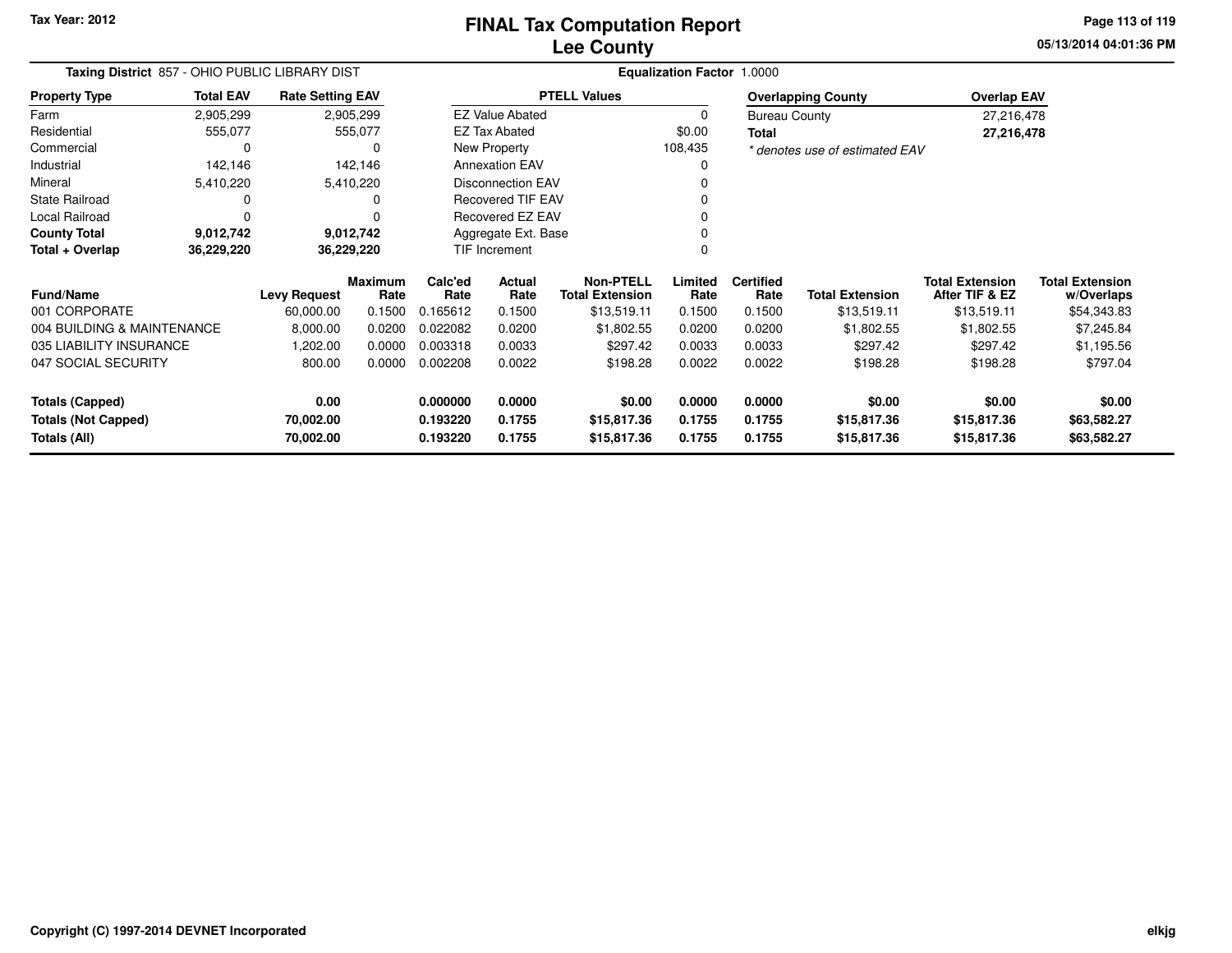**0.240055 0.2401 \$20,732.89 0.2356 0.2356 \$26,228.95 \$20,344.31 \$20,344.31**

**05/13/2014 04:01:36 PMPage 114 of 119**

> **w/Overlaps**\$17,840.13

| Taxing District 858 - PAW PAW PUBLIC LIB DIST |                  |                         |                 | Equalization Factor 1.0000 |                          |                                            |                 |                          |                        |                                          |                                      |
|-----------------------------------------------|------------------|-------------------------|-----------------|----------------------------|--------------------------|--------------------------------------------|-----------------|--------------------------|------------------------|------------------------------------------|--------------------------------------|
| <b>Property Type</b>                          | <b>Total EAV</b> | <b>Rate Setting EAV</b> |                 |                            |                          | <b>PTELL Values</b>                        |                 |                          |                        |                                          |                                      |
| Farm                                          | 85,631           |                         | 76,471          |                            | <b>EZ Value Abated</b>   |                                            |                 |                          |                        |                                          |                                      |
| Residential                                   | 9,973,127        |                         | 7,734,171       |                            | <b>EZ Tax Abated</b>     |                                            | \$0.00          |                          |                        |                                          |                                      |
| Commercial                                    | 1,074,078        |                         | 824,463         |                            | New Property             |                                            | 3,988           |                          |                        |                                          |                                      |
| Industrial                                    |                  |                         | <sup>0</sup>    |                            | <b>Annexation EAV</b>    |                                            |                 |                          |                        |                                          |                                      |
| Mineral                                       |                  |                         |                 |                            | Disconnection EAV        |                                            |                 |                          |                        |                                          |                                      |
| <b>State Railroad</b>                         |                  |                         | $\Omega$        |                            | <b>Recovered TIF EAV</b> |                                            |                 |                          |                        |                                          |                                      |
| Local Railroad                                |                  |                         | $\Omega$        |                            | Recovered EZ EAV         |                                            |                 |                          |                        |                                          |                                      |
| <b>County Total</b>                           | 11,132,836       |                         | 8,635,105       |                            | Aggregate Ext. Base      |                                            | 19,742          |                          |                        |                                          |                                      |
| Total + Overlap                               | 11,132,836       |                         | 8,635,105       |                            | TIF Increment            |                                            | 2,497,731       |                          |                        |                                          |                                      |
| <b>Fund/Name</b>                              |                  | <b>Levy Request</b>     | Maximum<br>Rate | Calc'ed<br>Rate            | Actual<br>Rate           | <b>Non-PTELL</b><br><b>Total Extension</b> | Limited<br>Rate | <b>Certified</b><br>Rate | <b>Total Extension</b> | <b>Total Extension</b><br>After TIF & EZ | <b>Total Extension</b><br>w/Overlaps |
| 001 CORPORATE                                 |                  | 18,175.00               | 0.6000          | 0.210478                   | 0.2105                   | \$18,176.90                                | 0.2066          | 0.2066                   | \$23,000.44            | \$17,840.13                              | \$17,840.13                          |
| 005 I.M.R.F.                                  |                  | 759.00                  | 0.0000          | 0.008790                   | 0.0088                   | \$759.89                                   | 0.0086          | 0.0086                   | \$957.42               | \$742.62                                 | \$742.62                             |
| 035 LIABILITY INSURANCE                       |                  | 231.00                  | 0.0000          | 0.002675                   | 0.0027                   | \$233.15                                   | 0.0026          | 0.0026                   | \$289.45               | \$224.51                                 | \$224.51                             |
| 047 SOCIAL SECURITY                           |                  | 1,564.00                | 0.0000          | 0.018112                   | 0.0181                   | \$1,562.95                                 | 0.0178          | 0.0178                   | \$1,981.64             | \$1,537.05                               | \$1,537.05                           |
| <b>Totals (Capped)</b>                        |                  | 20,729.00               |                 | 0.240055                   | 0.2401                   | \$20,732.89                                | 0.2356          | 0.2356                   | \$26,228.95            | \$20,344.31                              | \$20,344.31                          |
| <b>Totals (Not Capped)</b>                    |                  | 0.00                    |                 | 0.000000                   | 0.0000                   | \$0.00                                     | 0.0000          | 0.0000                   | \$0.00                 | \$0.00                                   | \$0.00                               |
| Totals (All)                                  |                  | 20,729.00               |                 | 0.240055                   | 0.2401                   | \$20,732.89                                | 0.2356          | 0.2356                   | \$26,228.95            | \$20,344.31                              | \$20,344.31                          |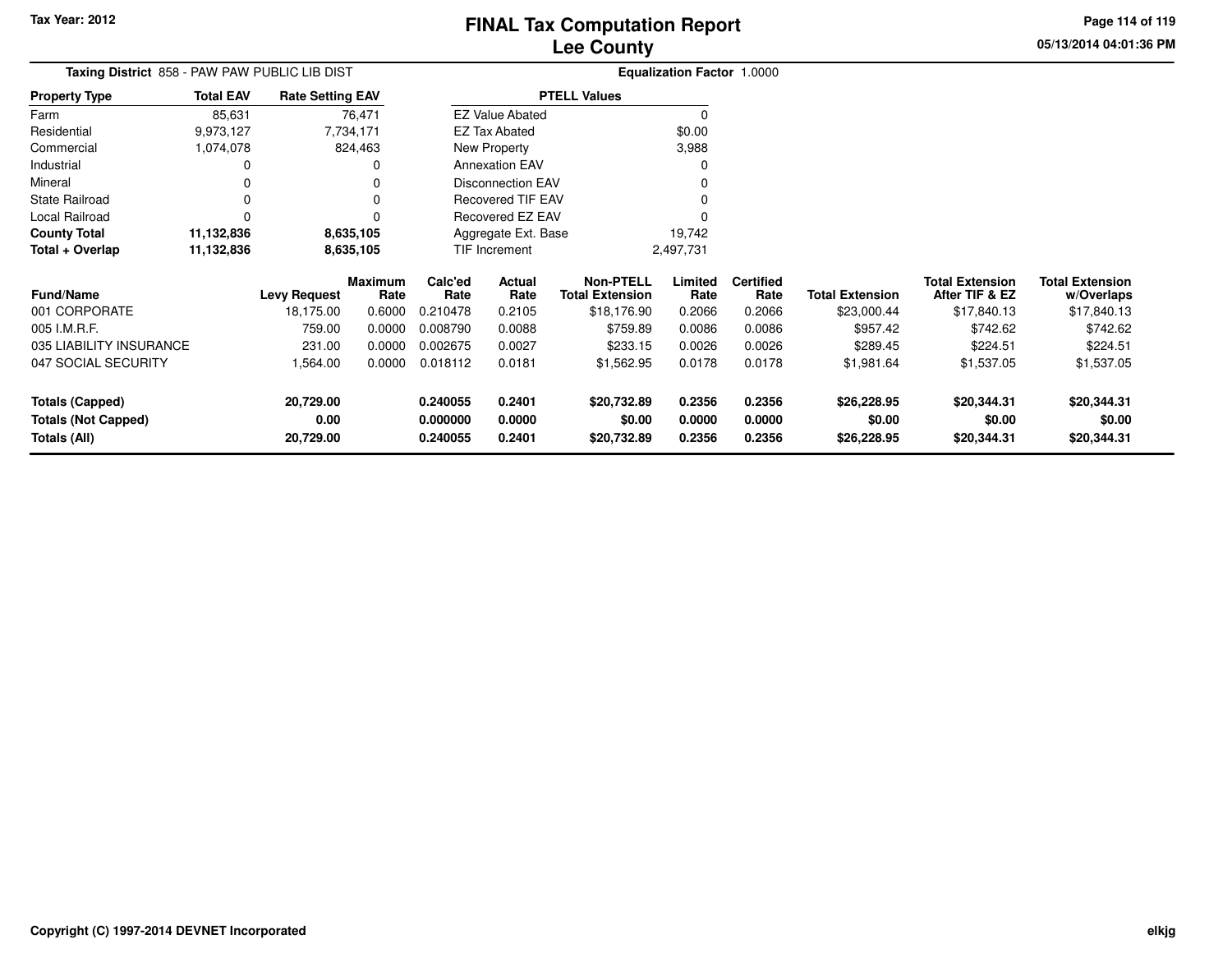**05/13/2014 04:01:36 PMPage 115 of 119**

| Taxing District 859 - EARLVILLE LIBRARY DISTRICT |                  |                         |                        | <b>Equalization Factor 1.0000</b> |                          |                                            |                 |                          |                                |                                          |                                      |  |
|--------------------------------------------------|------------------|-------------------------|------------------------|-----------------------------------|--------------------------|--------------------------------------------|-----------------|--------------------------|--------------------------------|------------------------------------------|--------------------------------------|--|
| <b>Property Type</b>                             | <b>Total EAV</b> | <b>Rate Setting EAV</b> |                        |                                   |                          | <b>PTELL Values</b>                        |                 |                          | <b>Overlapping County</b>      | <b>Overlap EAV</b>                       |                                      |  |
| Farm                                             | 426,608          |                         | 426,608                |                                   | <b>EZ Value Abated</b>   |                                            | $\mathbf 0$     | DeKalb County            |                                | 1,566,539                                |                                      |  |
| Residential                                      | 71,793           |                         | 71,793                 |                                   | <b>EZ Tax Abated</b>     |                                            | \$0.00          | LaSalle County           |                                | 50,058,519                               |                                      |  |
| Commercial                                       | 0                |                         | 0                      |                                   | New Property             |                                            | 0               | <b>Total</b>             |                                | 51,625,058                               |                                      |  |
| Industrial                                       | 0                |                         | 0                      |                                   | <b>Annexation EAV</b>    |                                            | 0               |                          | * denotes use of estimated EAV |                                          |                                      |  |
| Mineral                                          | 0                |                         |                        |                                   | <b>Disconnection EAV</b> |                                            | 0               |                          |                                |                                          |                                      |  |
| <b>State Railroad</b>                            | 0                |                         | 0                      |                                   | <b>Recovered TIF EAV</b> |                                            | 0               |                          |                                |                                          |                                      |  |
| Local Railroad                                   | O                |                         |                        |                                   | Recovered EZ EAV         |                                            | 0               |                          |                                |                                          |                                      |  |
| <b>County Total</b>                              | 498,401          |                         | 498,401                |                                   | Aggregate Ext. Base      |                                            |                 |                          |                                |                                          |                                      |  |
| Total + Overlap                                  | 52,123,459       |                         | 52,123,459             | <b>TIF Increment</b>              |                          |                                            | 0               |                          |                                |                                          |                                      |  |
| Fund/Name                                        |                  | <b>Levy Request</b>     | <b>Maximum</b><br>Rate | Calc'ed<br>Rate                   | Actual<br>Rate           | <b>Non-PTELL</b><br><b>Total Extension</b> | Limited<br>Rate | <b>Certified</b><br>Rate | <b>Total Extension</b>         | <b>Total Extension</b><br>After TIF & EZ | <b>Total Extension</b><br>w/Overlaps |  |
| 001 CORPORATE                                    |                  | 84,000.00               | 0.1500                 | 0.161156                          | 0.1500                   | \$747.60                                   | 0.1500          | 0.1500                   | \$747.60                       | \$747.60                                 | \$78,185.19                          |  |
| 004 BUILDINGS, EQUIPMENT AN                      |                  | 11,000.00               | 0.0200                 | 0.021104                          | 0.0200                   | \$99.68                                    | 0.0200          | 0.0200                   | \$99.68                        | \$99.68                                  | \$10,424.69                          |  |
| 027 AUDIT                                        |                  | 2,565.00                | 0.0050                 | 0.004921                          | 0.0049                   | \$24.42                                    | 0.0049          | 0.0049                   | \$24.42                        | \$24.42                                  | \$2,554.05                           |  |
| 031 WORKING CASH                                 |                  | 0.00                    | 0.0500                 | 0.000000                          | 0.0000                   | \$0.00                                     | 0.0000          | 0.0000                   | \$0.00                         | \$0.00                                   | \$0.00                               |  |
| 035 LIABILITY INSURANCE                          |                  | 33,000.00               | 0.0000                 | 0.063311                          | 0.0633                   | \$315.49                                   | 0.0633          | 0.0633                   | \$315.49                       | \$315.49                                 | \$32,994.15                          |  |
| 047 SOCIAL SECURITY                              |                  | 10,000.00               | 0.0000                 | 0.019185                          | 0.0192                   | \$95.69                                    | 0.0192          | 0.0192                   | \$95.69                        | \$95.69                                  | \$10,007.70                          |  |
| <b>Totals (Capped)</b>                           |                  | 0.00                    |                        | 0.000000                          | 0.0000                   | \$0.00                                     | 0.0000          | 0.0000                   | \$0.00                         | \$0.00                                   | \$0.00                               |  |
| <b>Totals (Not Capped)</b>                       |                  | 140,565.00              |                        | 0.269677                          | 0.2574                   | \$1,282.88                                 | 0.2574          | 0.2574                   | \$1,282.88                     | \$1,282.88                               | \$134,165.78                         |  |
| 140,565.00<br>Totals (All)                       |                  |                         | 0.269677               | 0.2574                            | \$1,282.88               | 0.2574                                     | 0.2574          | \$1,282.88               | \$1,282.88                     | \$134,165.78                             |                                      |  |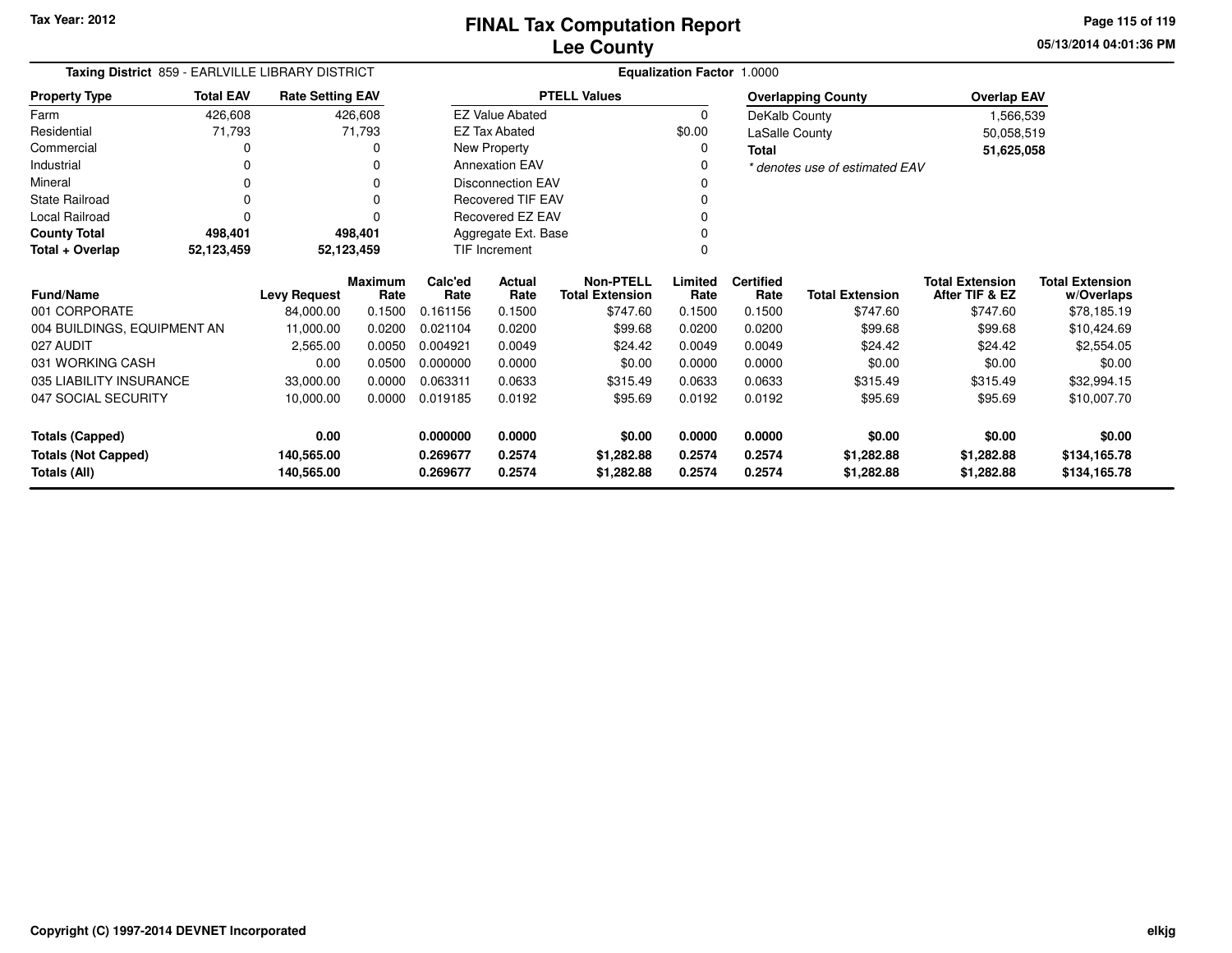**05/13/2014 04:01:36 PM Page 116 of 119**

| Taxing District TIF1 - DIXON CENTRAL BUSINESS (TIF1)          |                  |                             |                           |                                  |                                 |                                                      | <b>Equalization Factor 1.0000</b> |                                    |                                  |                                                          |                                                      |
|---------------------------------------------------------------|------------------|-----------------------------|---------------------------|----------------------------------|---------------------------------|------------------------------------------------------|-----------------------------------|------------------------------------|----------------------------------|----------------------------------------------------------|------------------------------------------------------|
| <b>Property Type</b>                                          | <b>Total EAV</b> | <b>TIF Base EAV</b>         |                           |                                  |                                 | <b>PTELL Values</b>                                  |                                   |                                    |                                  |                                                          |                                                      |
| Farm                                                          |                  |                             |                           |                                  | <b>EZ Value Abated</b>          |                                                      | $\Omega$                          |                                    |                                  |                                                          |                                                      |
| Residential                                                   | 84,592           |                             | 34,660                    |                                  | EZ Tax Abated                   |                                                      | \$0.00                            |                                    |                                  |                                                          |                                                      |
| Commercial                                                    | 6,212,461        |                             | 2,662,103                 |                                  | New Property                    |                                                      |                                   |                                    |                                  |                                                          |                                                      |
| Industrial                                                    |                  |                             |                           |                                  | <b>Annexation EAV</b>           |                                                      |                                   |                                    |                                  |                                                          |                                                      |
| Mineral                                                       |                  |                             |                           |                                  | <b>Disconnection EAV</b>        |                                                      |                                   |                                    |                                  |                                                          |                                                      |
| <b>State Railroad</b>                                         | 12,927           |                             |                           |                                  | <b>Recovered TIF EAV</b>        |                                                      |                                   |                                    |                                  |                                                          |                                                      |
| Local Railroad                                                |                  |                             |                           |                                  | Recovered EZ EAV                |                                                      |                                   |                                    |                                  |                                                          |                                                      |
| <b>County Total</b>                                           | 6,309,980        |                             | 2,696,763                 |                                  | Aggregate Ext. Base             |                                                      |                                   |                                    |                                  |                                                          |                                                      |
| Total + Overlap                                               | 6,309,980        |                             | 2,696,763                 |                                  | TIF Increment                   |                                                      | 3,613,217                         |                                    |                                  |                                                          |                                                      |
| <b>Fund/Name</b><br>098 INCREMENT FUND                        |                  | <b>Levy Request</b><br>0.00 | Maximum<br>Rate<br>0.0000 | Calc'ed<br>Rate<br>0.000000      | <b>Actual</b><br>Rate<br>0.0000 | <b>Non-PTELL</b><br><b>Total Extension</b><br>\$0.00 | Limited<br>Rate<br>0.0000         | <b>Certified</b><br>Rate<br>0.0000 | <b>Total Extension</b><br>\$0.00 | <b>Total Extension</b><br>After TIF & EZ<br>\$322,144.08 | <b>Total Extension</b><br>w/Overlaps<br>\$322,144.08 |
| Totals (Capped)<br><b>Totals (Not Capped)</b><br>Totals (All) |                  | 0.00<br>0.00<br>0.00        |                           | 0.000000<br>0.000000<br>0.000000 | 0.0000<br>0.0000<br>0.0000      | \$0.00<br>\$0.00<br>\$0.00                           | 0.0000<br>0.0000<br>0.0000        | 0.0000<br>0.0000<br>0.0000         | \$0.00<br>\$0.00<br>\$0.00       | \$0.00<br>\$322,144.08<br>\$322,144.08                   | \$0.00<br>\$322,144.08<br>\$322,144.08               |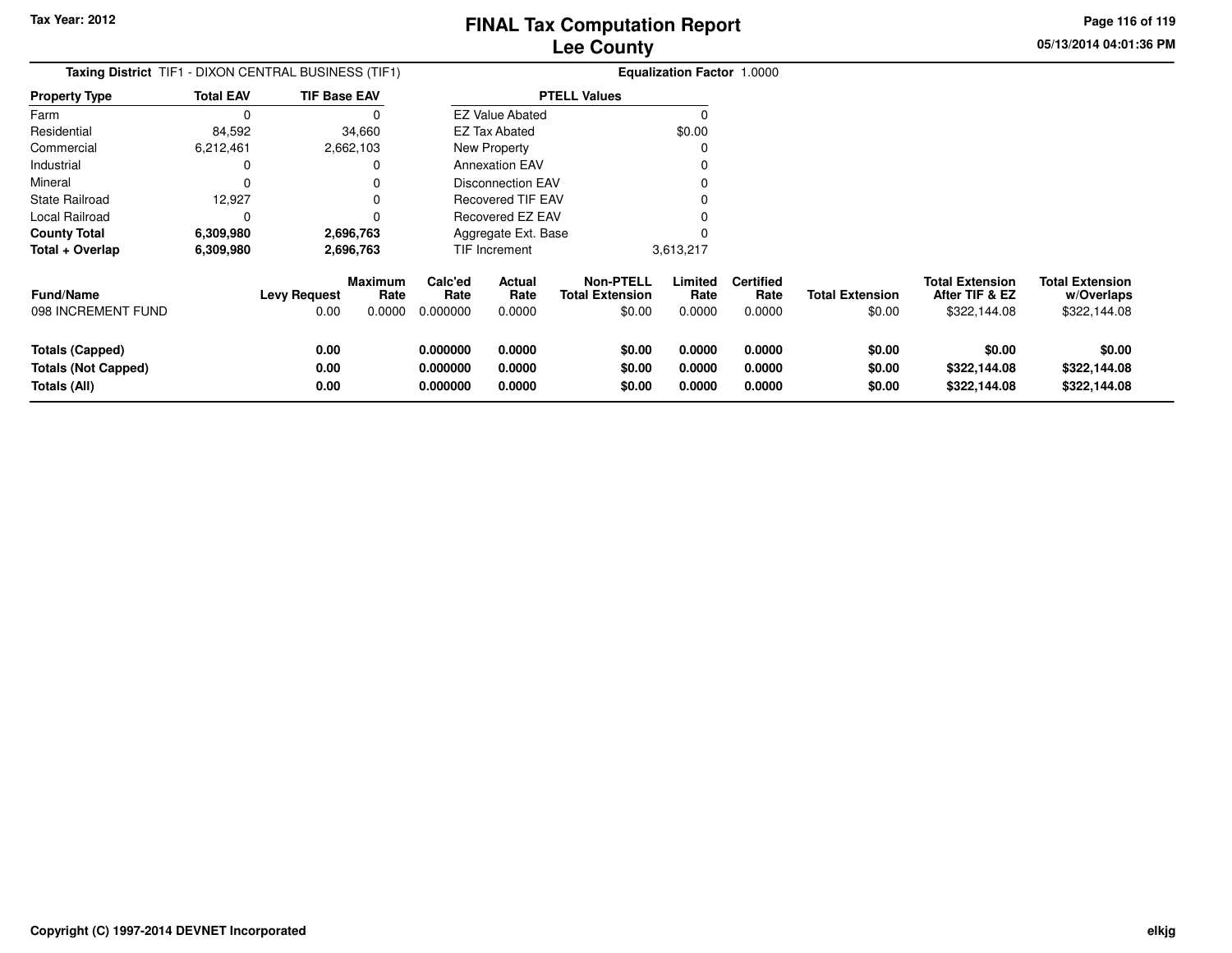**05/13/2014 04:01:36 PMPage 117 of 119**

> **w/Overlaps**\$252,726.20

| <b>Taxing District</b> TIF2 - VILLAGE OF PAW PAW (TIF2) |                  |                             |                                  |                             |                          |                                                      | <b>Equalization Factor 1.0000</b> |                                    |                                  |                                                          |                                                      |
|---------------------------------------------------------|------------------|-----------------------------|----------------------------------|-----------------------------|--------------------------|------------------------------------------------------|-----------------------------------|------------------------------------|----------------------------------|----------------------------------------------------------|------------------------------------------------------|
| <b>Property Type</b>                                    | <b>Total EAV</b> | <b>TIF Base EAV</b>         |                                  |                             |                          | <b>PTELL Values</b>                                  |                                   |                                    |                                  |                                                          |                                                      |
| Farm                                                    | 38,690           |                             | 29,530                           |                             | <b>EZ Value Abated</b>   |                                                      | $\Omega$                          |                                    |                                  |                                                          |                                                      |
| Residential                                             | 4,270,151        |                             | 2,031,195                        |                             | EZ Tax Abated            |                                                      | \$0.00                            |                                    |                                  |                                                          |                                                      |
| Commercial                                              | 866,956          |                             | 617,341                          |                             | New Property             |                                                      |                                   |                                    |                                  |                                                          |                                                      |
| Industrial                                              | 0                |                             | 0                                |                             | <b>Annexation EAV</b>    |                                                      |                                   |                                    |                                  |                                                          |                                                      |
| Mineral                                                 | 0                |                             |                                  |                             | <b>Disconnection EAV</b> |                                                      |                                   |                                    |                                  |                                                          |                                                      |
| <b>State Railroad</b>                                   | 0                |                             | 0                                |                             | Recovered TIF EAV        |                                                      |                                   |                                    |                                  |                                                          |                                                      |
| Local Railroad                                          | 0                |                             | 0                                |                             | Recovered EZ EAV         |                                                      |                                   |                                    |                                  |                                                          |                                                      |
| <b>County Total</b>                                     | 5,175,797        |                             | 2,678,066                        |                             | Aggregate Ext. Base      |                                                      |                                   |                                    |                                  |                                                          |                                                      |
| Total + Overlap                                         | 5,175,797        | 2,678,066                   |                                  | TIF Increment               |                          |                                                      | 2,497,731                         |                                    |                                  |                                                          |                                                      |
| <b>Fund/Name</b><br>098 INCREMENT FUND                  |                  | <b>Levy Request</b><br>0.00 | <b>Maximum</b><br>Rate<br>0.0000 | Calc'ed<br>Rate<br>0.000000 | Actual<br>Rate<br>0.0000 | <b>Non-PTELL</b><br><b>Total Extension</b><br>\$0.00 | Limited<br>Rate<br>0.0000         | <b>Certified</b><br>Rate<br>0.0000 | <b>Total Extension</b><br>\$0.00 | <b>Total Extension</b><br>After TIF & EZ<br>\$252,726.20 | <b>Total Extension</b><br>w/Overlaps<br>\$252,726.20 |
|                                                         |                  |                             |                                  |                             |                          |                                                      |                                   |                                    |                                  |                                                          |                                                      |
| Totals (Capped)                                         |                  | 0.00                        |                                  | 0.000000                    | 0.0000                   | \$0.00                                               | 0.0000                            | 0.0000                             | \$0.00                           | \$0.00                                                   | \$0.00                                               |
| <b>Totals (Not Capped)</b>                              |                  | 0.00                        |                                  | 0.000000                    | 0.0000                   | \$0.00                                               | 0.0000                            | 0.0000                             | \$0.00                           | \$252,726.20                                             | \$252,726.20                                         |
| Totals (All)                                            |                  | 0.00                        |                                  | 0.000000                    | 0.0000                   | \$0.00                                               | 0.0000                            | 0.0000                             | \$0.00                           | \$252,726.20                                             | \$252,726.20                                         |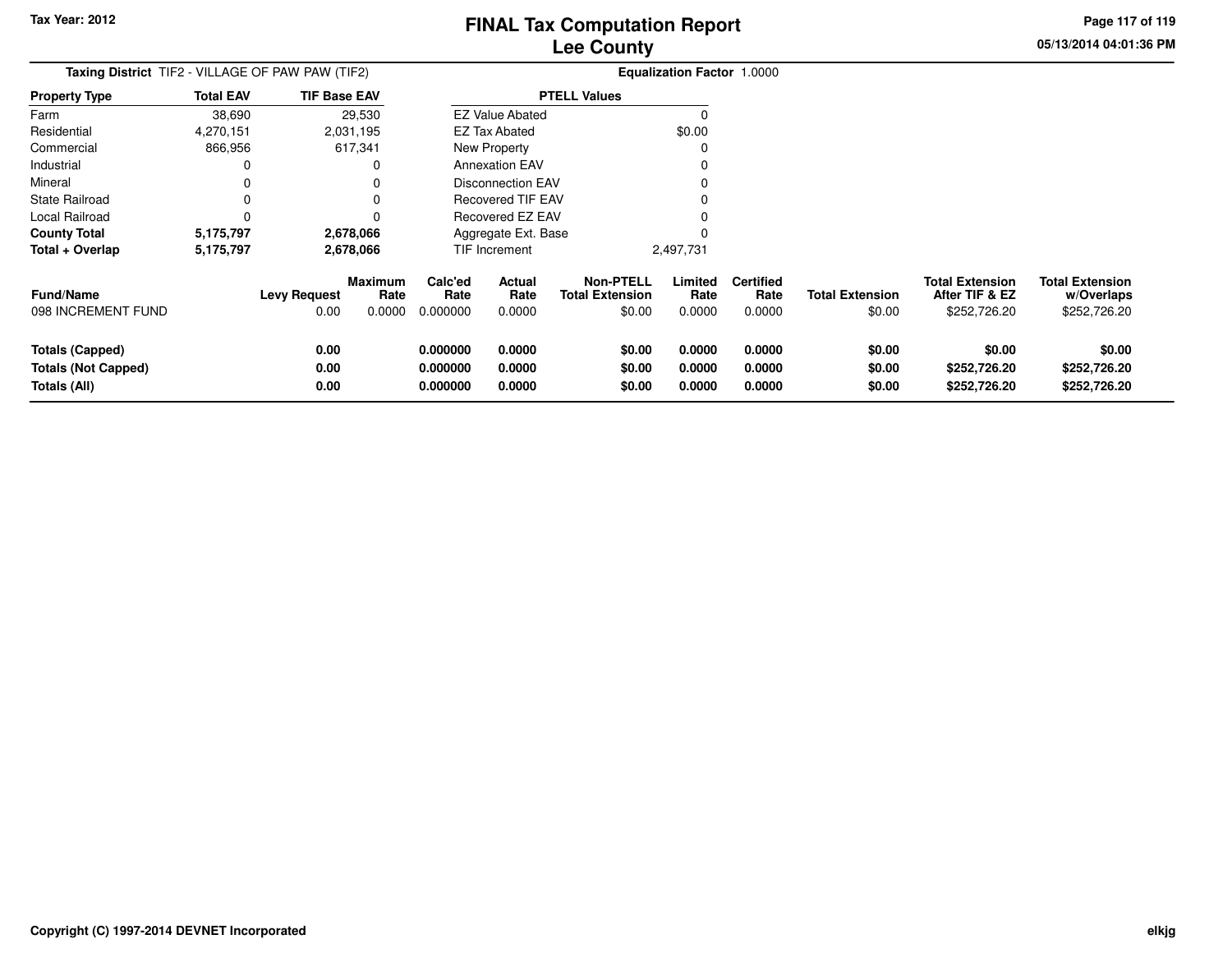**05/13/2014 04:01:36 PM Page 118 of 119**

| <b>Taxing District</b> TIF3 - DIXON-CITY-RIVERFRONT (TIF3)           |                  |                             |                                  |                                  | <b>Equalization Factor 1.0000</b> |                                                      |                            |                                    |                                  |                                                          |                                                      |
|----------------------------------------------------------------------|------------------|-----------------------------|----------------------------------|----------------------------------|-----------------------------------|------------------------------------------------------|----------------------------|------------------------------------|----------------------------------|----------------------------------------------------------|------------------------------------------------------|
| <b>Property Type</b>                                                 | <b>Total EAV</b> | <b>TIF Base EAV</b>         |                                  |                                  |                                   | <b>PTELL Values</b>                                  |                            |                                    |                                  |                                                          |                                                      |
| Farm                                                                 | 209              |                             | 182                              |                                  | <b>EZ Value Abated</b>            |                                                      | $\Omega$                   |                                    |                                  |                                                          |                                                      |
| Residential                                                          | .597,064         |                             | 1,015,400                        |                                  | EZ Tax Abated                     |                                                      | \$0.00                     |                                    |                                  |                                                          |                                                      |
| Commercial                                                           | 4,290,516        |                             | 3,042,929                        |                                  | New Property                      |                                                      | C                          |                                    |                                  |                                                          |                                                      |
| Industrial                                                           | 0                |                             | 0                                |                                  | <b>Annexation EAV</b>             |                                                      | 66,677                     |                                    |                                  |                                                          |                                                      |
| Mineral                                                              | 0                |                             | 0                                |                                  | <b>Disconnection EAV</b>          |                                                      | 0                          |                                    |                                  |                                                          |                                                      |
| <b>State Railroad</b>                                                | 0                |                             | $\Omega$                         |                                  | <b>Recovered TIF EAV</b>          |                                                      |                            |                                    |                                  |                                                          |                                                      |
| Local Railroad                                                       | 0                |                             | 0                                |                                  | Recovered EZ EAV                  |                                                      |                            |                                    |                                  |                                                          |                                                      |
| <b>County Total</b>                                                  | 5,887,789        |                             | 4,058,511                        |                                  | Aggregate Ext. Base               |                                                      |                            |                                    |                                  |                                                          |                                                      |
| Total + Overlap                                                      | 5,887,789        | 4,058,511                   |                                  | TIF Increment                    |                                   |                                                      | 1,829,278                  |                                    |                                  |                                                          |                                                      |
| <b>Fund/Name</b><br>098 INCREMENT FUND                               |                  | <b>Levy Request</b><br>0.00 | <b>Maximum</b><br>Rate<br>0.0000 | Calc'ed<br>Rate<br>0.000000      | Actual<br>Rate<br>0.0000          | <b>Non-PTELL</b><br><b>Total Extension</b><br>\$0.00 | Limited<br>Rate<br>0.0000  | <b>Certified</b><br>Rate<br>0.0000 | <b>Total Extension</b><br>\$0.00 | <b>Total Extension</b><br>After TIF & EZ<br>\$163,193.18 | <b>Total Extension</b><br>w/Overlaps<br>\$163,193.18 |
| <b>Totals (Capped)</b><br><b>Totals (Not Capped)</b><br>Totals (All) |                  | 0.00<br>0.00<br>0.00        |                                  | 0.000000<br>0.000000<br>0.000000 | 0.0000<br>0.0000<br>0.0000        | \$0.00<br>\$0.00<br>\$0.00                           | 0.0000<br>0.0000<br>0.0000 | 0.0000<br>0.0000<br>0.0000         | \$0.00<br>\$0.00<br>\$0.00       | \$0.00<br>\$163,193.18<br>\$163,193.18                   | \$0.00<br>\$163,193.18<br>\$163,193.18               |